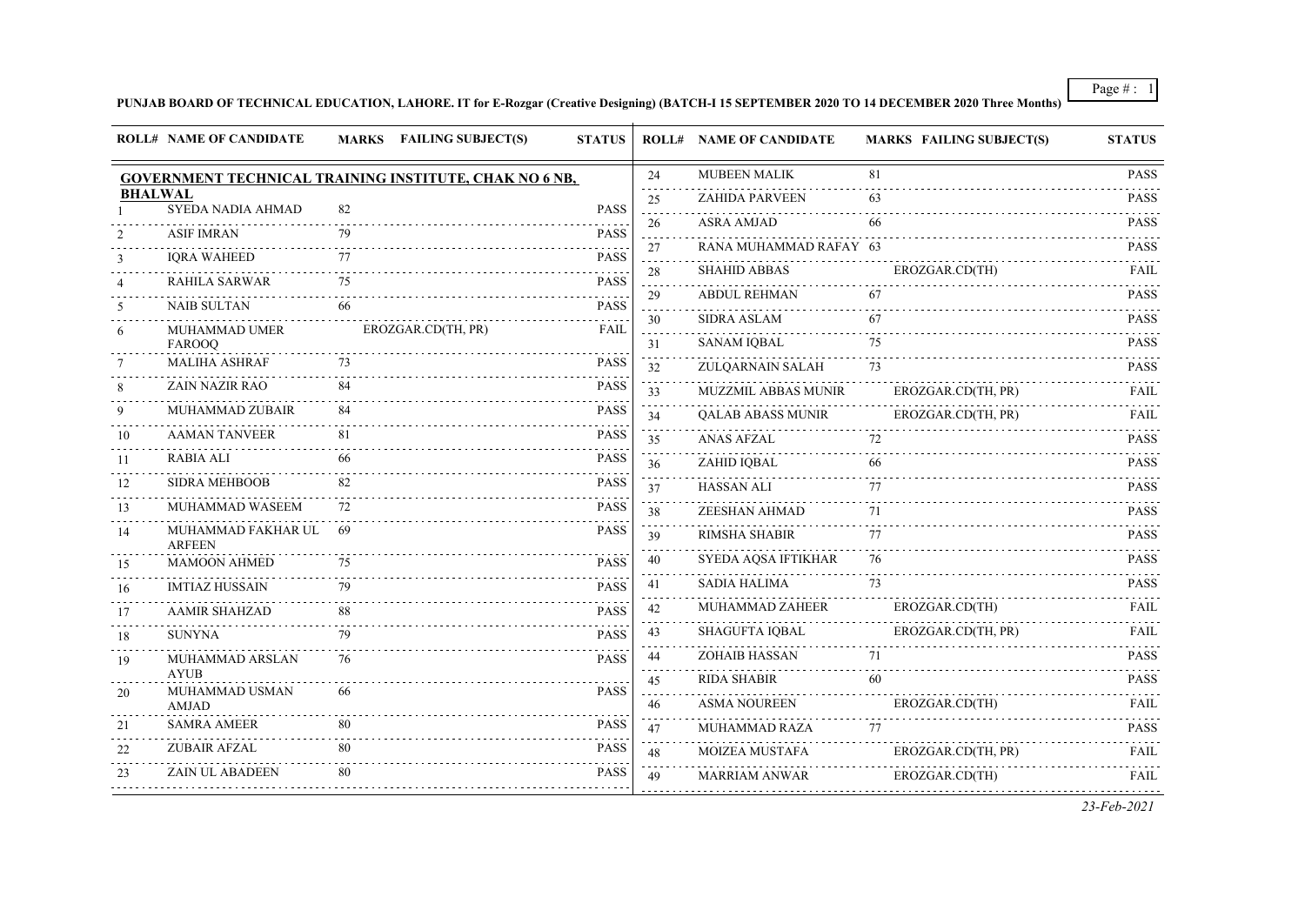### **PUNJAB BOARD OF TECHNICAL EDUCATION, LAHORE. IT for E-Rozgar (Creative Designing) (BATCH-I 15 SEPTEMBER 2020 TO 14 DECEMBER 2020 Three Months)**

|                            | <b>ROLL# NAME OF CANDIDATE</b>            |        | MARKS FAILING SUBJECT(S)                                  | <b>STATUS</b> |         | <b>ROLL# NAME OF CANDIDATE</b>         | <b>MARKS FAILING SUBJECT(S)</b>                                  | <b>STATUS</b> |
|----------------------------|-------------------------------------------|--------|-----------------------------------------------------------|---------------|---------|----------------------------------------|------------------------------------------------------------------|---------------|
|                            |                                           |        | GOVERNMENT TECHNICAL TRAINING INSTITUTE, OKHAN WALA ROAD, |               | 74      | <b>UMME ZAHRA</b>                      | 81                                                               | <b>PASS</b>   |
| 50                         | <b>CHICHAWATNI</b><br><b>FAIZA ZAHEER</b> | 86     |                                                           | <b>PASS</b>   | 75<br>. | <b>AYSHA YOUNAS</b>                    | 75                                                               | <b>PASS</b>   |
| 51                         | <b>FAROOQ HASSAN</b>                      | Absent |                                                           | <b>ABSENT</b> | 76      | <b>AQSA ANWAR</b>                      | Absent                                                           | <b>ABSENT</b> |
| 52                         | <b>HASSAN YOUSAF</b>                      | 86     |                                                           | <b>PASS</b>   | 77      | <b>ABIDA AYUB</b>                      | 67                                                               | <b>PASS</b>   |
| 53                         | MUHAMMAD USMAN                            | 80     |                                                           | <b>PASS</b>   | 78      | <b>SOBIA JAVED</b>                     | 74                                                               | PASS          |
|                            | <b>SARDAR</b>                             |        |                                                           |               | 79      | <b>ZESHAN ALI</b>                      | 88                                                               | <b>PASS</b>   |
| 54                         | MUHAMMAD NOMAN<br><b>SARWAR</b>           | 89     |                                                           | <b>PASS</b>   | 80      | MUHAMMAD FAROOQ                        | 72                                                               | <b>PASS</b>   |
| 55                         | <b>TOQEER NASIR</b>                       | 74     |                                                           | <b>PASS</b>   | 81      | <b>JUNAID SULTAN</b>                   | 72                                                               | <b>PASS</b>   |
| 56                         | MUHAMMAD TALHA                            | 78     |                                                           | <b>PASS</b>   | 82      | <b>RIASAT ALI</b>                      | 75                                                               | <b>PASS</b>   |
| 57                         | <b>MUHAMMAD RIZWAN</b>                    | 90     |                                                           | <b>PASS</b>   | 83      | <b>WASEEM SHAHZAD</b>                  | 76                                                               | <b>PASS</b>   |
| 58                         | <b>ZESHAN ALI</b>                         | 75     |                                                           | <b>PASS</b>   | 84      | MUHAMMAD ARSLAN                        | Absent                                                           | <b>ABSENT</b> |
| 59                         | HAMNA MUHAJID                             | 79     |                                                           | <b>PASS</b>   | 85      | <b>RASHID</b><br><b>TAYYABA KOUSAR</b> | 70                                                               | PASS          |
| 60                         | <b>IMRAN HASSAN</b>                       | 71     |                                                           | <b>PASS</b>   | 86      | <b>KAFEEL AHMAD</b>                    | 68                                                               | <b>PASS</b>   |
| 61                         | <b>ABDUL WAHAB</b>                        | 82     |                                                           | <b>PASS</b>   | 87      | <b>UBAID AHMAD</b>                     | 79                                                               | <b>PASS</b>   |
| $\sim$ $\sim$ $\sim$<br>62 | <b>MUHAMMAD AFZAAL</b>                    | 85     |                                                           | <b>PASS</b>   | 88      | SABIKA IJAZ                            |                                                                  | <b>PASS</b>   |
| 63                         | MUHAMMAD HAMZA                            | 83     |                                                           | <b>PASS</b>   | 89      | <b>REHMAN ALI</b>                      |                                                                  | <b>PASS</b>   |
| 64<br>$\sim$ $\sim$ $\sim$ | MUHAMMAD USMAN                            | 75     |                                                           | <b>PASS</b>   | 90      | <b>HANZLA ZAHID</b>                    | 73                                                               | <b>PASS</b>   |
| 65                         | <b>HAMAAD SAEED</b>                       | 79     |                                                           | <b>PASS</b>   | 91      | HAFIZ MUHAMMAD ZUBAIR 70               |                                                                  | <b>PASS</b>   |
| 66                         | MUHAMMAD HAMZA                            | 68     |                                                           | <b>PASS</b>   |         | <b>MUAVIA</b>                          |                                                                  |               |
| 67                         | <b>ZUHA FATIMA</b>                        | 80     |                                                           | <b>PASS</b>   | 92      | HASSAN NAWAZ KHAN                      | 73                                                               | <b>PASS</b>   |
| $\sim 100$<br>68           | <b>UMME RUBAB</b>                         | 76     |                                                           | <b>PASS</b>   | 93      | <b>MUHAMMAD RIZWAN</b>                 | 79                                                               | <b>PASS</b>   |
| 69                         | MUHAMMAD HUSNAIN ALI Absent               |        |                                                           | <b>ABSENT</b> | 94      | <b>MUHAMMAD TANVEER</b>                | 70                                                               | <b>PASS</b>   |
| 70                         | MUHAMMAD AMMAR                            | 88     |                                                           | PASS          | 95      | MUHAMMAD IRFAN                         | 71                                                               | <b>PASS</b>   |
| 71                         | <b>BATOOL MOHSIN</b>                      | 82     |                                                           | <b>PASS</b>   | 96      | <b>SAIF ALI</b>                        | 72                                                               | <b>PASS</b>   |
| 72                         | <b>USAMA SOHAIB</b>                       | 70     |                                                           | <b>PASS</b>   |         |                                        | <b>GOVERNMENT TECHNICAL TRAINING INSTITUTE, 2 KM, FAISALABAD</b> |               |
| 73                         | MUHAMMAD ATIF                             | 86     |                                                           | <b>PASS</b>   |         | <b>ROAD, CHINIOT</b>                   |                                                                  |               |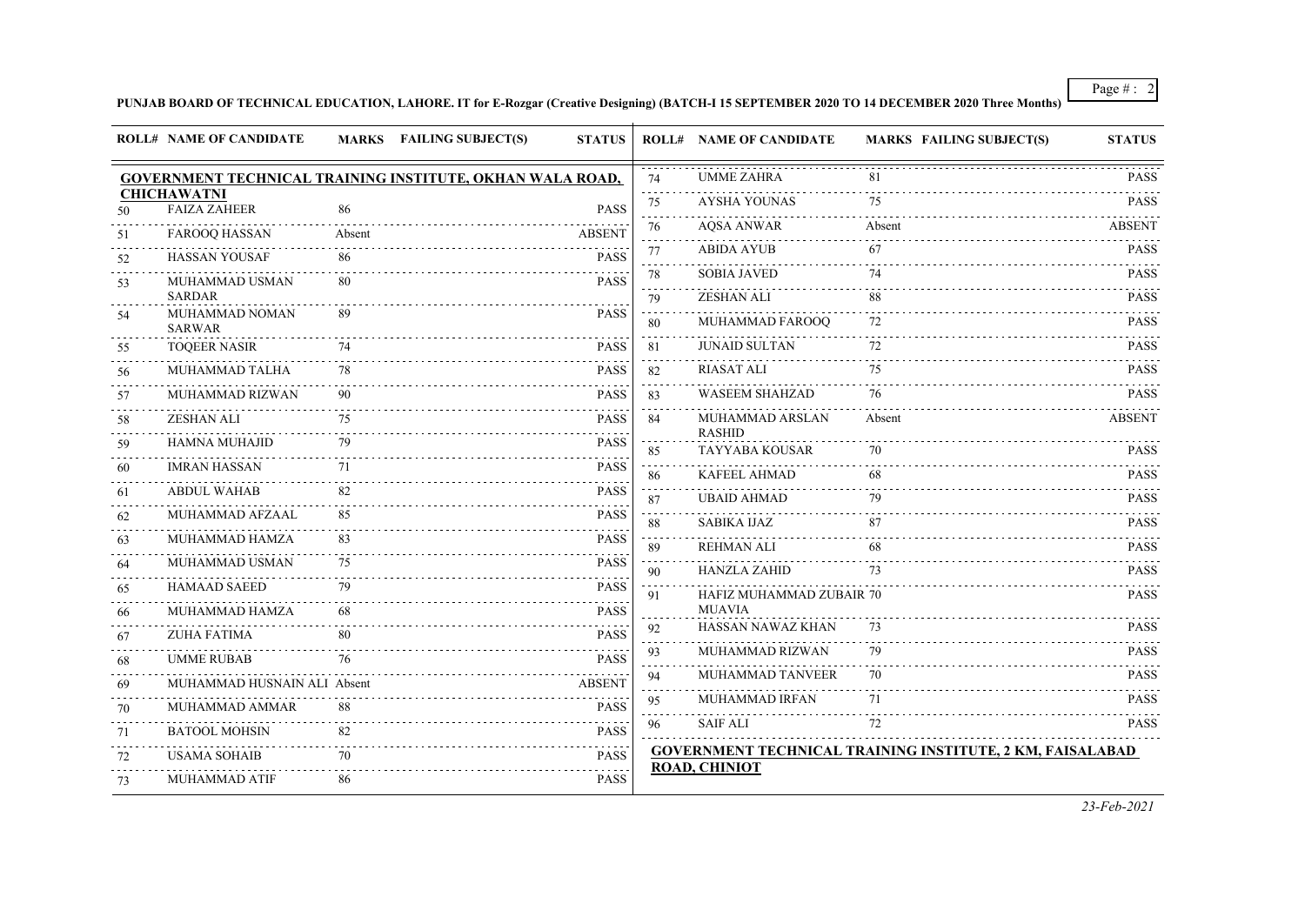**PUNJAB BOARD OF TECHNICAL EDUCATION, LAHORE. IT for E-Rozgar (Creative Designing) (BATCH-I 15 SEPTEMBER 2020 TO 14 DECEMBER 2020 Three Months)**

|          | <b>ROLL# NAME OF CANDIDATE</b>  |    | MARKS FAILING SUBJECT(S) | <b>STATUS</b> |                                       | <b>ROLL# NAME OF CANDIDATE</b> | <b>MARKS FAILING SUBJECT(S)</b> | <b>STATUS</b>                                |
|----------|---------------------------------|----|--------------------------|---------------|---------------------------------------|--------------------------------|---------------------------------|----------------------------------------------|
| 97       | <b>SAOIB HAYAT</b>              | 89 |                          | <b>PASS</b>   | 123                                   | <b>TANVEER ABBAS</b>           | EROZGAR.CD(TH, PR)              | <b>FAIL</b>                                  |
| 98       | <b>AYESHA</b>                   |    | EROZGAR.CD(TH, PR)       | <b>FAIL</b>   | 124                                   | <b>AZHAR ABBAS</b>             | EROZGAR.CD(TH, PR)              | FAIL                                         |
| 99       | TAYYAB JAVED                    |    | EROZGAR.CD(TH)           | FAIL          | .<br>125                              | <b>MUZAFAR IQBAL</b>           | EROZGAR.CD(TH)                  | <b>FAIL</b>                                  |
| 100      | ZAFAR ABBAS                     | 80 |                          | <b>PASS</b>   | 126                                   | MUHAMMAD ZAFAR ULLAH           | EROZGAR.CD(TH, PR)              | FAIL                                         |
| 101      | <b>AIMA NOOR</b>                |    | EROZGAR.CD(TH, PR)       | <b>FAIL</b>   | 127                                   | <b>SIDRA</b>                   | 87                              | <b>PASS</b>                                  |
| 102      | <b>IFTIKHAR AHMAD</b>           | 82 |                          | <b>PASS</b>   | $\sim 100$ km s $^{-1}$<br>128        | MUHAMMAD ABU BAKAR             | EROZGAR.CD(PR)                  | <b>FAIL</b>                                  |
| 103      | <b>SAJID ALI</b>                |    | EROZGAR.CD(PR)           | FAIL          | 129                                   | MUHAMMAD BILAL                 | 94                              | <b>PASS</b>                                  |
| 104      | MUHAMMAD USMAN                  | 82 |                          | <b>PASS</b>   | 130                                   | <b>HASHMI</b><br>NAVEED AKHTAR | 91                              | <b>PASS</b>                                  |
| 105      | <b>AKASH AKHTAR</b>             | 88 |                          | <b>PASS</b>   | $\omega$ is $\omega$ in<br>131        | <b>RUKKIYA</b>                 | 88                              | $\omega$ is a single $\omega$<br><b>PASS</b> |
| 106      | <b>HAMNA AFTAB</b>              |    | EROZGAR.CD(TH, PR)       | <b>FAIL</b>   | 132                                   | <b>ZAIN ALI</b>                | EROZGAR.CD(TH)                  | FAIL                                         |
| 107      | <b>NAVEED HUSSAIN</b>           |    | EROZGAR.CD(TH)           | <b>FAIL</b>   | 133                                   | <b>NADIA BASHIR</b>            | 84                              | <b>PASS</b>                                  |
| 108      | MUHAMMAD TANVEER                | 84 |                          | <b>PASS</b>   | $\alpha$ , $\alpha$ , $\alpha$<br>134 | HASNAIN ALI HAIDER             | 77                              | $\omega$ is a single<br><b>PASS</b>          |
| 109      | SABA                            | 91 |                          | <b>PASS</b>   | 135                                   | RAHIT ULLAH                    | 87                              | <b>PASS</b>                                  |
| 110      | SHUMAILA GUL                    | 90 |                          | <b>PASS</b>   | 136                                   | ABDUL HANAN WADOOD 86          |                                 | <b>PASS</b>                                  |
| 111      | MUHAMMAD MUDASSAR               |    | EROZGAR.CD(TH, PR)       | FAIL          | 137                                   | .<br>KHAWAR MUKHTAR            | EROZGAR.CD(TH)                  | <b>FAIL</b>                                  |
| 112<br>. | <b>AURANGZAIB</b>               | 90 |                          | <b>PASS</b>   | 138                                   | MUHAMMAD ADNAN                 | EROZGAR.CD(TH, PR)              | <b>FAIL</b>                                  |
| 113      | MUHAMMAD IMRAN                  | 81 |                          | <b>PASS</b>   | 139                                   | <b>AQIB ALI</b>                | 84                              | <b>PASS</b>                                  |
| 114      | <b>SAQIB ALI</b>                | 86 |                          | <b>PASS</b>   | 140                                   | RAWISHA KAINAT                 | 73                              | <b>PASS</b>                                  |
| 115      | AHSAN MUJTABA<br>de de decembre | 71 |                          | <b>PASS</b>   | 141                                   | <b>SAMRAN ALI</b>              | 65                              | <b>PASS</b>                                  |
| 116      | AHMAD JUNAID                    | 88 |                          | <b>PASS</b>   | 142                                   | SHAZIA SADAF QAILA             | 79                              | <b>PASS</b>                                  |
| 117      | MUHAMMAD BILAL AHMAD 76         |    |                          | <b>PASS</b>   | $\sim$ $\sim$ $\sim$<br>143           | MUHAMMAD AYAZ                  | 75                              | <b>PASS</b>                                  |
| 118      | <b>JAVERIA ZAHOOR</b>           | 83 |                          | <b>PASS</b>   |                                       | <b>HUSSAIN</b>                 |                                 |                                              |
| 119      | MUHAMMAD IMRAN ARIF<br>.        |    | EROZGAR.CD(TH, PR)       | FAIL          | 144<br>.                              | <b>MAIRA NASIR</b>             | EROZGAR.CD(TH, PR)              | FAIL                                         |
| 120      | MUHAMMAD ADIL                   |    | EROZGAR.CD(TH, PR)       | FAIL          | 145<br>.                              | RANA ZIA UL MUMTAZ             | EROZGAR.CD(TH, PR)              | <b>FAIL</b>                                  |
| 121      | <b>SHAZIA PARVEEN</b>           | 88 |                          | <b>PASS</b>   | 146                                   | <b>ASAD ALI</b>                | 77                              | <b>PASS</b>                                  |
| 122      | <b>MUBASHIR ALI</b>             | 81 |                          | <b>PASS</b>   |                                       |                                |                                 |                                              |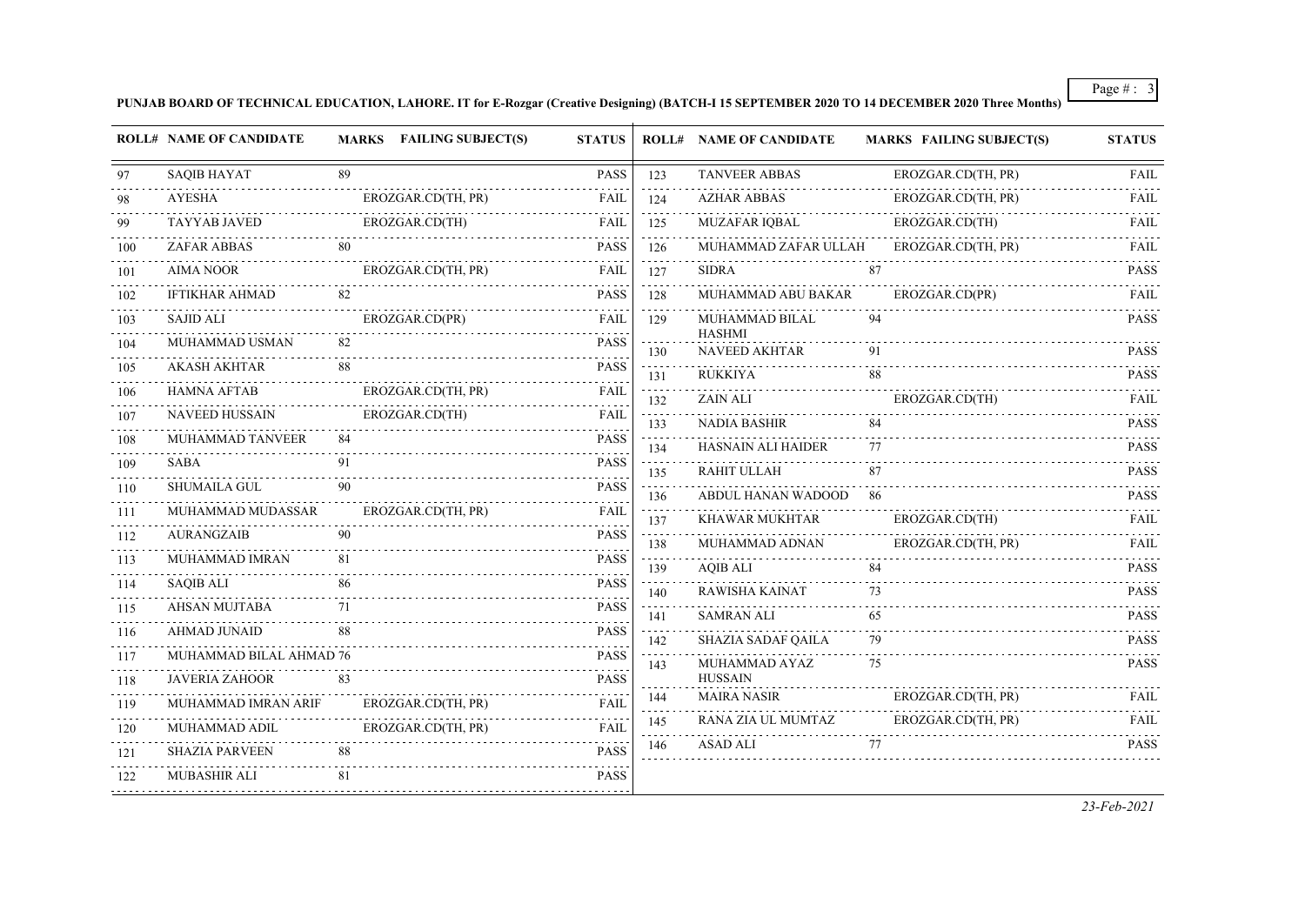#### **PUNJAB BOARD OF TECHNICAL EDUCATION, LAHORE. IT for E-Rozgar (Creative Designing) (BATCH-I 15 SEPTEMBER 2020 TO 14 DECEMBER 2020 Three Months)**

|                     | <b>ROLL# NAME OF CANDIDATE</b>                        | MARKS FAILING SUBJECT(S)                                        | <b>STATUS</b>    |                 | <b>ROLL# NAME OF CANDIDATE</b>     | <b>MARKS FAILING SUBJECT(S)</b>                                | <b>STATUS</b>    |
|---------------------|-------------------------------------------------------|-----------------------------------------------------------------|------------------|-----------------|------------------------------------|----------------------------------------------------------------|------------------|
|                     |                                                       | <b>GOVERNMENT TECHNICAL TRAINING CENTRE, MAIN BHAKKAR ROAD,</b> |                  | 170             | <b>ISHTIAQ AHMAD KHAN</b>          | 88                                                             | <b>PASS</b>      |
| 147                 | <b>NEAR FFC GODAWN, DARYA KHAN</b><br>MUHAMMAD HASSAN | EROZGAR.CD(PR, SE)                                              | FAIL             | 171             | NAYYER IQBAL                       |                                                                | <b>FULL FAIL</b> |
|                     | <b>IQBAL</b>                                          |                                                                 |                  | .<br>172        | <b>FASIHA KANWAL</b>               |                                                                | <b>PASS</b>      |
| 148                 | MUHAMMAD BILAL                                        | 88                                                              | <b>PASS</b>      | 173             | REHANA ABDUL SHAKOOR 83            |                                                                | <b>PASS</b>      |
| 149                 | <b>IQRA BANOO</b>                                     | 94                                                              | <b>PASS</b>      | 174             | MUHAMMAD AMEER                     |                                                                | <b>PASS</b>      |
| 150                 | <b>MALIK MUHAMMAD</b><br><b>NAWAZ</b>                 | 95                                                              | <b>PASS</b>      | 175             | <b>HAMZA</b><br><b>SAEED AHMAD</b> | 91                                                             | <b>PASS</b>      |
| 151                 | <b>MAHTAB ALI KHAN</b>                                | 88                                                              | <b>PASS</b>      | 176             | <b>UMAIR ASLAM</b>                 |                                                                | <b>FULL FAIL</b> |
| 152                 | <b>FOUZIA PARVEEN</b>                                 | 96                                                              | <b>PASS</b>      | المتمام<br>177  | <b>AMBREEN KHALID</b>              | EROZGAR.CD(TH, PR)                                             | <b>FAIL</b>      |
| 153                 | <b>SEHRISH JABEEN</b>                                 | 94                                                              | <b>PASS</b>      | is sis s<br>178 | <b>IQRA BIBI</b>                   | 84                                                             | <b>PASS</b>      |
| 154                 | <b>ASIA BANO</b>                                      | EROZGAR.CD(TH, PR)                                              | <b>FAIL</b>      | 179             | MUHAMMAD HAROON                    | 76                                                             | <b>PASS</b>      |
| المتمامين<br>155    | <b>MADIHA GUL</b>                                     | 93                                                              | <b>PASS</b>      |                 | <b>KHAN</b>                        |                                                                |                  |
| 156                 | <b>SHAHIDA RAHMAN</b>                                 | 90                                                              | <b>PASS</b>      | 180<br>.        | MUHAMMAD ABUBAKAR                  | EROZGAR.CD(SE)                                                 | <b>FAIL</b>      |
| 157                 | <b>SAQIB AMEER</b>                                    | EROZGAR.CD(PR, SE)                                              | <b>FAIL</b>      | 181<br>.        | <b>NASIR NAWAZ</b>                 |                                                                | <b>FULL FAIL</b> |
| المالم عامان<br>158 | <b>NAZISH NISAR</b>                                   | 81                                                              | <b>PASS</b>      | 182<br>.        | <b>SANA TANVEER</b>                | 82                                                             | <b>PASS</b>      |
| 159                 | NAJEEB ULLAH                                          |                                                                 | <b>FULL FAIL</b> | 183<br>.        | MUHAMMAD ARSALAN                   |                                                                | <b>FULL FAIL</b> |
| 160                 | <b>SAMIA FAIZ</b>                                     | 94                                                              | <b>PASS</b>      | 184             |                                    | ZAEEM ABBAS ZAEEM EROZGAR.CD(PR) FAIL                          |                  |
| 161                 | ASMA JAVED IQBAL                                      | 94                                                              | PASS             | 185<br>.        | WAQAR AHMAD                        | MUSHTAQ AHMAD EROZGAR.CD(PR, SE) FAIL                          | <b>FULL FAIL</b> |
| 162                 | MUHAMMAD HASEEB<br>ZAFAR                              | 96                                                              | <b>PASS</b>      | 186<br>.        |                                    |                                                                |                  |
| 163                 | <b>OURBAN ALI</b>                                     | 86                                                              | <b>PASS</b>      |                 |                                    | <b>GOVERNMENT COLLEGE OF TECHNOLOGY, SAMANABAD, FAISALABAD</b> |                  |
| 164                 | UROOSA FATIMA                                         | 85                                                              | <b>PASS</b>      | 187             | MUHAMMAD REHMAN<br><b>ASGHAR</b>   | 95                                                             | <b>PASS</b>      |
| 165                 | MUHAMMAD ARSLAN                                       |                                                                 | <b>FULL FAIL</b> | 188             | <b>ARFA ZAIDI</b>                  | 84                                                             | <b>PASS</b>      |
| 166                 | <b>TOUSEEF AHMAD</b>                                  |                                                                 | <b>FULL FAIL</b> | 189<br>.        | <b>WASIM YASEEN</b>                | 95                                                             | <b>PASS</b>      |
| 167                 | MUHAMMAD MOUTASIM                                     | 94                                                              | <b>PASS</b>      | 190<br>.        | <b>ASMA MAHMOOD</b>                | 88                                                             | <b>PASS</b>      |
|                     | <b>ZAFAR</b>                                          |                                                                 |                  | 191             | RIFFAT RASOOL                      | 71                                                             | <b>PASS</b>      |
| 168                 | <b>TANVEER SAQIB</b>                                  | 87                                                              | <b>PASS</b>      | 192             | <b>SHAFQUE AFTAB</b>               | 86                                                             | <b>PASS</b>      |
| 169                 | <b>HAKIM ALI</b>                                      |                                                                 | <b>FULL FAIL</b> | 193             | ZAIRA MUMAL KHAN                   | 91                                                             | <b>PASS</b>      |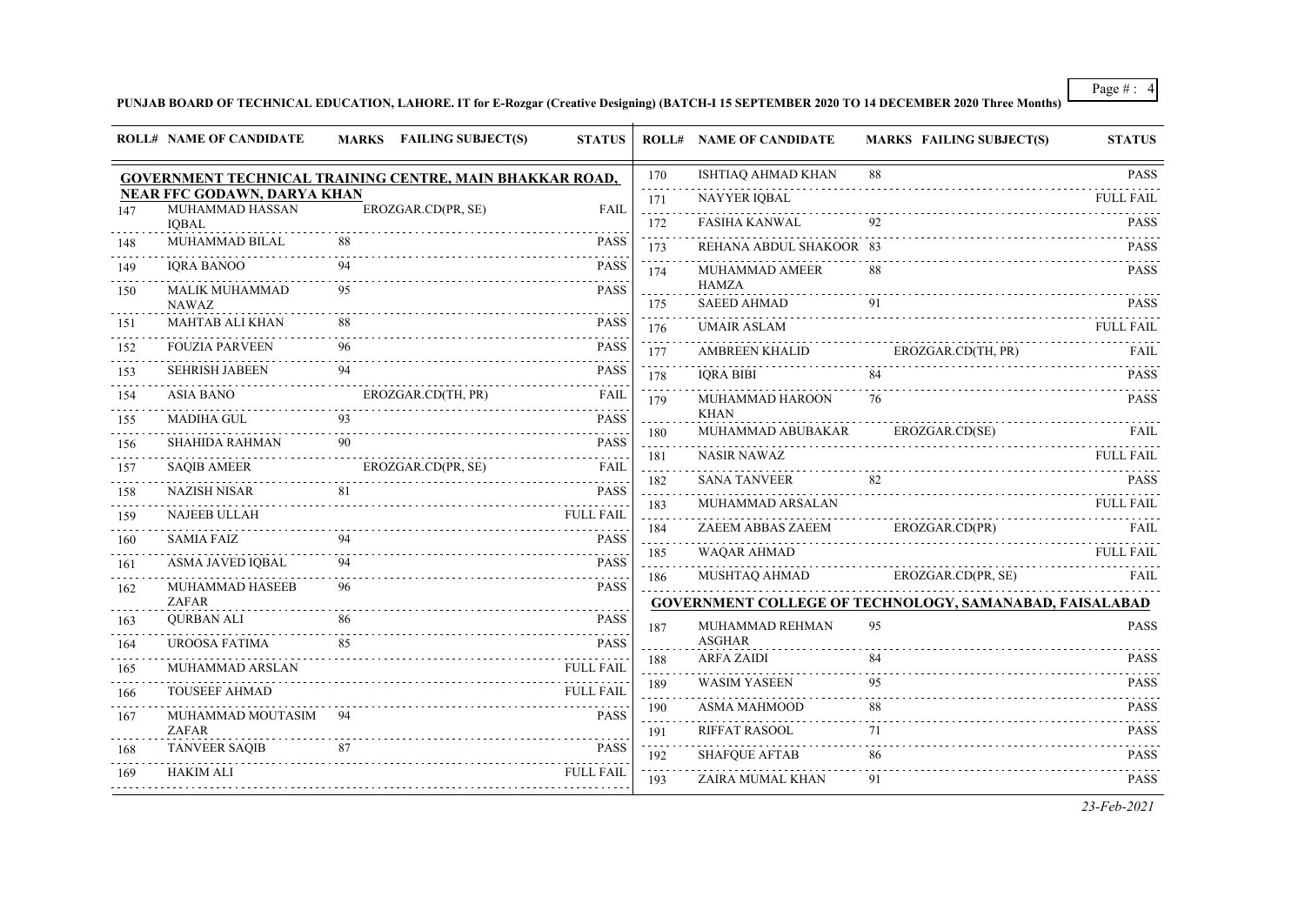#### **PUNJAB BOARD OF TECHNICAL EDUCATION, LAHORE. IT for E-Rozgar (Creative Designing) (BATCH-I 15 SEPTEMBER 2020 TO 14 DECEMBER 2020 Three Months)**

|     | <b>ROLL# NAME OF CANDIDATE</b>         |    | MARKS FAILING SUBJECT(S) | <b>STATUS</b>                       |                                              | <b>ROLL# NAME OF CANDIDATE</b>   | <b>MARKS FAILING SUBJECT(S)</b> | <b>STATUS</b>    |
|-----|----------------------------------------|----|--------------------------|-------------------------------------|----------------------------------------------|----------------------------------|---------------------------------|------------------|
| 194 | MUNEEBA YASMEEN                        |    |                          | <b>PASS</b>                         | 218                                          | HUSSNAIN MUNAWAR                 | 81                              | <b>PASS</b>      |
| 195 | <b>SARIA ASIF</b>                      | 93 |                          | <b>PASS</b>                         | 219                                          | <b>SHAHBAZ ALI</b>               | EROZGAR.CD(TH, PR)              | <b>FAIL</b>      |
| 196 | SYED MUHAMMAD FAIZAN 91                |    |                          | <b>PASS</b>                         | .<br>220                                     | MUHAMMAD USMAN                   | 80                              | <b>PASS</b>      |
| 197 | HASSAN ALI                             | 90 |                          | <b>PASS</b>                         | 221                                          | <b>AMNA</b>                      | 85                              | <b>PASS</b>      |
| 198 | ZONAIRA MUSLIM                         | 91 |                          | <b>PASS</b>                         | $\alpha$ , $\alpha$ , $\alpha$<br>222        | <b>AFTAB JAVED</b>               | 87                              | .<br><b>PASS</b> |
| 199 | <b>SIDRA ZAHID</b>                     | 72 |                          | <b>PASS</b>                         | $\sim$<br>223                                | <b>SUMBAL HAQ</b>                | EROZGAR.CD(TH, PR)              | <b>FAIL</b>      |
| 200 | <b>ASAD NADEEM</b>                     | 91 |                          | <b>PASS</b>                         | $\sim$ $\sim$ $\sim$ $\sim$<br>224<br>$\sim$ | MARIA RIAZ                       | EROZGAR.CD(TH, PR)              | <b>FAIL</b>      |
| 201 | MUHAMMAD AWAIS                         | 80 |                          | <b>PASS</b>                         | 225                                          | <b>SAQIB MUNIR</b>               | 72                              | <b>PASS</b>      |
| 202 | <b>AKRAM</b><br><b>KASHAF JAVED</b>    | 71 |                          | $\omega$ is a set of<br><b>PASS</b> | 226<br>$\sim$                                | <b>FATIMA ROOHI</b><br>.         | 85                              | <b>PASS</b>      |
| 203 | <b>MARIB NASEER</b>                    | 90 |                          | <b>PASS</b>                         | 227<br>a sa sa                               | KINZA MAQBOOL                    | 87                              | <b>PASS</b>      |
| 204 | <b>SHAHNEELA YOUNAS</b>                | 95 |                          | <b>PASS</b>                         | 228<br>$\sim$ $\sim$ $\sim$                  | NIMRA ARSHAD                     | 90                              | <b>PASS</b>      |
| 205 | MUHAMMAD IRFAN HAIDER 84               |    |                          | <b>PASS</b>                         | 229<br>د د د د د                             | NOOR UL HUDA                     | 95                              | <b>PASS</b>      |
| 206 | REHMAN ANWAR                           | 90 |                          | <b>PASS</b>                         | 230<br>a sa sa                               | RASHAD MAHMOOD ARSHI 93          |                                 | <b>PASS</b><br>. |
| 207 | MUHAMMAD AWAIS                         | 80 |                          | <b>PASS</b>                         | 231<br>.                                     | MUHAMMAD IRFAN                   | EROZGAR.CD(TH, PR)              | FAIL             |
| 208 | MUHAMMAD USMAN                         | 70 |                          | .<br><b>PASS</b>                    | 232                                          | MUHAMMAD ARSLAN                  | 90                              | <b>PASS</b>      |
|     | <b>DANISH</b>                          |    |                          |                                     | 233<br>a sa sa                               | <b>IKRAM AHMAD NADEEM</b>        | 90                              | <b>PASS</b>      |
| 209 | <b>MANZAR MAQSOOD</b><br><b>SANDHU</b> | 94 |                          | <b>PASS</b>                         | 234                                          | <b>HASAM MIRAJ</b>               | 75                              | <b>PASS</b>      |
| 210 | MUHAMMAD WASIM<br><b>AKRAM</b>         | 90 |                          | <b>PASS</b>                         | 235                                          | MUHAMMAD MEHROSE<br><b>ISHAQ</b> | EROZGAR.CD(TH, PR)              | FAIL             |
| 211 | TAFZEEL HUSSAIN SHAH                   | 90 |                          | <b>PASS</b>                         | 236<br>$\sim 100$                            | HAFIZA UMMAMA SAJJAD 81          |                                 | <b>PASS</b>      |
| 212 | <b>SHAHIDA PARVEEN</b>                 | 81 |                          | <b>PASS</b>                         | 237<br>$\omega_{\rm{eff}}$ and               | <b>NADIA SAID</b>                | 98                              | <b>PASS</b>      |
| 213 | <b>ARSLAN SABIR</b>                    | 90 |                          | <b>PASS</b>                         | 238<br>$\sim 100$                            | <b>SIDRA JALAL</b>               | 90                              | <b>PASS</b>      |
| 214 | <b>ASIF ALI</b>                        | 91 |                          | <b>PASS</b>                         | 239                                          | <b>ZAID DAUD</b>                 | 97<br>.                         | <b>PASS</b>      |
| 215 | .<br><b>ASIF SARDAR</b>                | 90 |                          | <b>PASS</b>                         | 240                                          | MUHAMMAD UMAR<br>FAROOQ          | 85                              | <b>PASS</b>      |
| 216 | <b>HIRA RASHEED</b>                    | 91 |                          | .<br>PASS                           | 241                                          | <b>NYLA HASSAN</b>               | Absent                          | <b>ABSENT</b>    |
| 217 | <b>BAOIR HUSSAIN SHAH</b>              | 88 |                          | <b>PASS</b>                         | 242                                          | MUHAMMAD ASGHER<br><b>KHAN</b>   | 90                              | <b>PASS</b>      |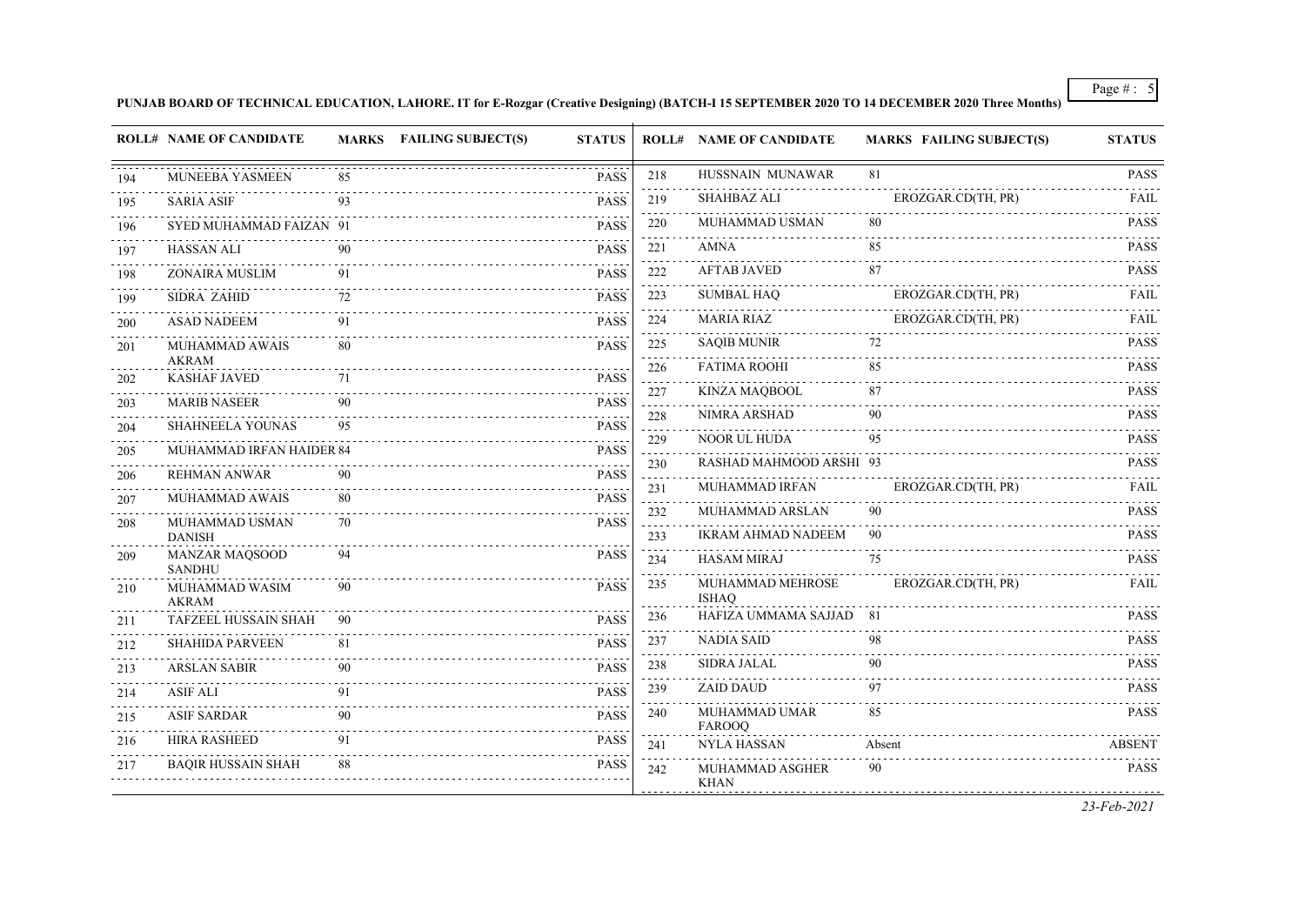**PUNJAB BOARD OF TECHNICAL EDUCATION, LAHORE. IT for E-Rozgar (Creative Designing) (BATCH-I 15 SEPTEMBER 2020 TO 14 DECEMBER 2020 Three Months)**

|     | <b>ROLL# NAME OF CANDIDATE</b>      |     | MARKS FAILING SUBJECT(S) | <b>STATUS</b>    |                                                    | <b>ROLL# NAME OF CANDIDATE</b>          | <b>MARKS FAILING SUBJECT(S)</b>                                  | <b>STATUS</b>                   |
|-----|-------------------------------------|-----|--------------------------|------------------|----------------------------------------------------|-----------------------------------------|------------------------------------------------------------------|---------------------------------|
| 243 | MUHAMMAD ZAIN TAHIR 92              |     |                          | <b>PASS</b>      | 268                                                | <b>NASREEN MANZOOR</b>                  | 93                                                               | <b>PASS</b>                     |
| 244 | <b>MEHJABIN</b>                     | 92  |                          | <b>PASS</b>      | 269                                                | MUHAMMAD MOEEN                          | 78                                                               | <b>PASS</b>                     |
| 245 | <b>HAFSA SAQIB</b>                  |     |                          | <b>PASS</b>      | 270                                                | <b>ASGHAR</b><br>HAFIZ ABDUL SAMAD      | 86                                                               | <b>PASS</b>                     |
| 246 | HAFIZA RAMESA ZAHID                 | 100 |                          | <b>PASS</b>      | 271                                                | <b>SABA RUBAB</b>                       | 84                                                               | <b>PASS</b>                     |
| 247 | MUHAMMAD USMAN                      | 86  |                          | <b>PASS</b>      | $\sim 100$<br>272                                  | RIMSHA REHMAT                           |                                                                  | <b>FULL FAIL</b>                |
| 248 | HIRA SHAHZADI                       | 89  |                          | <b>PASS</b>      | $\omega_{\rm{eff}}$ and $\omega_{\rm{eff}}$<br>273 | NIMRA YASMEEN                           | 82                                                               | <b>PASS</b>                     |
| 249 | <b>HIRA NAWAZISH</b>                | 93  |                          | <b>PASS</b>      | 274                                                | <b>MUBASHER ASHRAF</b>                  | EROZGAR.CD(PR)                                                   | FAIL                            |
| 250 | <b>ARSLAN QAYYUM</b><br>.           | 98  |                          | <b>PASS</b><br>. | 275                                                | MUHAMMAD UMAR                           | 95                                                               | <b>PASS</b>                     |
| 251 | ANSAB AHMAD                         | 83  |                          | <b>PASS</b>      |                                                    | FAROOQ                                  |                                                                  |                                 |
| 252 | MUHAMMAD NADEEM<br><b>TAHIR</b>     | 98  |                          | <b>PASS</b>      | 276<br>.                                           | <b>FARAZ ALI</b>                        | 92                                                               | <b>PASS</b>                     |
| 253 | <b>BUSHRA YOUNIS</b>                | 100 |                          | <b>PASS</b>      | 277<br>.                                           | <b>AQSA ZAHID</b>                       | 84                                                               | <b>PASS</b>                     |
| 254 | GULZAR AHMED BHATTI                 | -79 |                          | <b>PASS</b>      | 278<br>$\sim 1000$ km s $^{-1}$                    | <b>FAISAL AZEEM</b>                     | 94                                                               | <b>PASS</b>                     |
| 255 | MUDDASARA SAEED                     | 90  |                          | <b>PASS</b>      | 279                                                | AUN AKBAR                               | 85<br>85                                                         | <b>PASS</b>                     |
| 256 | <b>LUBNA BASHIR</b>                 | 98  |                          | <b>PASS</b>      | 280<br>$\sim 100$ km s $^{-1}$                     | SABA                                    |                                                                  | <b>PASS</b><br><b>FULL FAIL</b> |
| 257 | RABIA TAHIR                         | 92  |                          | .<br><b>PASS</b> | 281<br>$\sim 1000$                                 | MUHAMMAD HAMZA SAQIB<br>MUHAMMAD LUQMAN | 91                                                               | <b>PASS</b>                     |
| 258 | MUHAMMAD AHSAN                      | 99  |                          | <b>PASS</b>      | 282                                                | <b>ANWAR</b>                            |                                                                  |                                 |
|     | <b>NASEER</b><br><b>AYSHA RAFIO</b> | 97  |                          | <b>PASS</b>      | 283<br>$\sim$ $\sim$ $\sim$                        | <b>KINZA NOOR</b>                       | 89                                                               | <b>PASS</b>                     |
| 259 |                                     |     |                          |                  | 284                                                | <b>TAHMINA GULZAR</b>                   | 81                                                               | <b>PASS</b>                     |
| 260 | MUHAMMAD SHAHZAD<br><b>ANJUM</b>    | 94  |                          | <b>PASS</b>      | 285                                                | MUHAMMAD SALMAN                         | 87                                                               | <b>PASS</b>                     |
| 261 | <b>AROOJ</b>                        | 100 |                          | <b>PASS</b>      | 4212                                               | <b>MAHNAZ SAEED</b>                     | 87                                                               | <b>PASS</b>                     |
| 262 | MUHAMMAD OSAMA                      | 93  |                          | <b>PASS</b>      |                                                    |                                         | <b>GOVERNMENT TECHNICAL TRAINING INSTITUTE, M.M ROAD., FATEH</b> |                                 |
| 263 | <b>MAHREEN SHABBIR</b>              | 93  |                          | <b>PASS</b>      | <b>PUR</b><br>286                                  | MUHAMMAD AQIB JAVID 92                  |                                                                  | <b>PASS</b>                     |
| 264 | <b>TAHIRA SARDAR</b>                | 96  |                          | <b>PASS</b>      | 287                                                | MUHAMMAD USAMA AMJID 91                 |                                                                  | <b>PASS</b>                     |
| 265 | <b>MATEEN SARWAR</b>                | 82  |                          | PASS             | .<br>288                                           | <b>KAZAM ALI</b>                        | 97                                                               | <b>PASS</b>                     |
| 266 | <b>MAMONA ASLAM</b>                 | 97  |                          | <b>PASS</b>      | .<br>289                                           | RAFIA TABASSUM                          | 90                                                               | <b>PASS</b>                     |
| 267 | <b>NAZIA SAEED</b>                  | 90  |                          | <b>PASS</b>      |                                                    |                                         |                                                                  |                                 |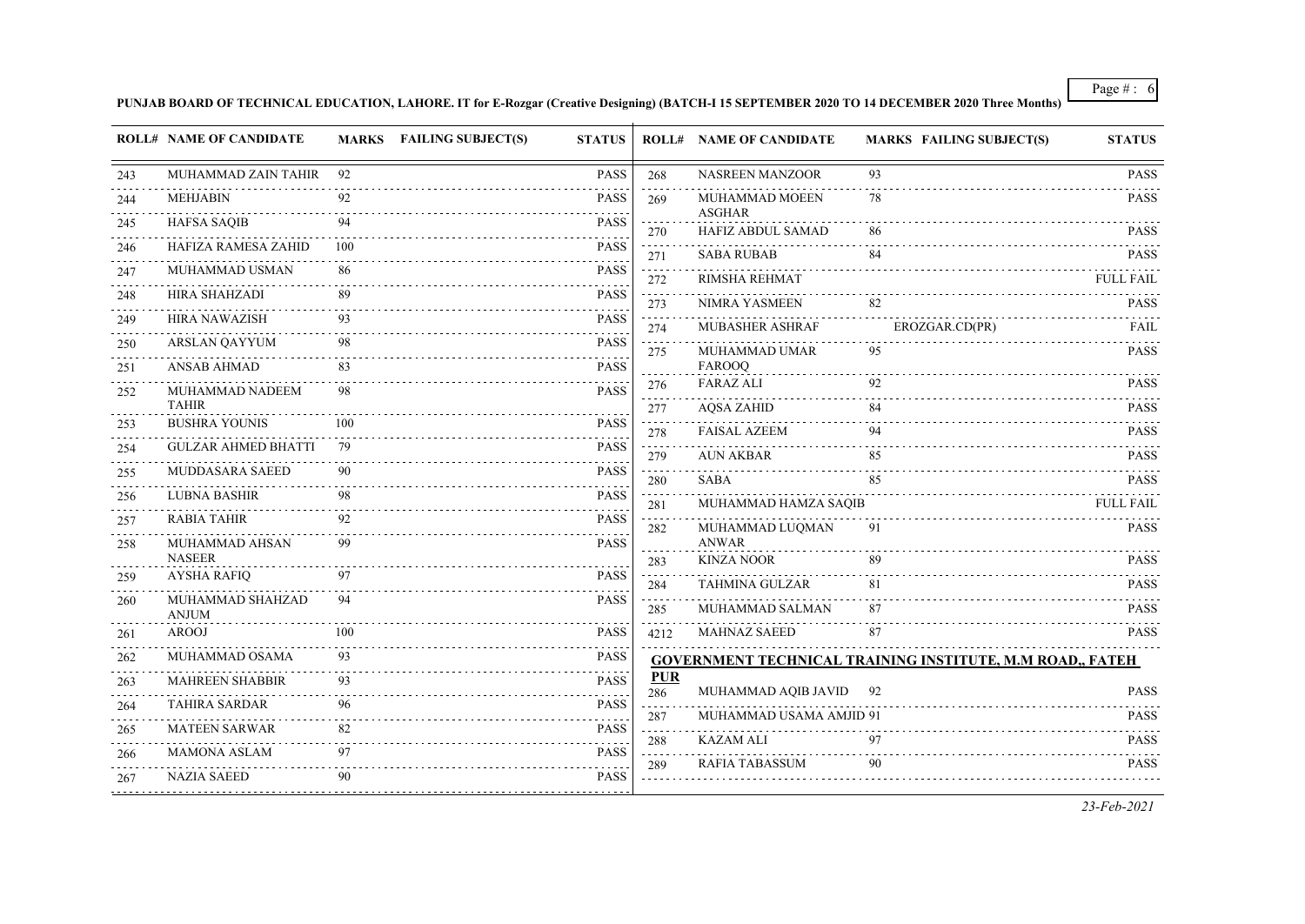**PUNJAB BOARD OF TECHNICAL EDUCATION, LAHORE. IT for E-Rozgar (Creative Designing) (BATCH-I 15 SEPTEMBER 2020 TO 14 DECEMBER 2020 Three Months)**

|     | <b>ROLL# NAME OF CANDIDATE</b>   |        | <b>MARKS</b> FAILING SUBJECT(S) | <b>STATUS</b> |                                                      | <b>ROLL# NAME OF CANDIDATE</b> | <b>MARKS FAILING SUBJECT(S)</b>                                | <b>STATUS</b> |
|-----|----------------------------------|--------|---------------------------------|---------------|------------------------------------------------------|--------------------------------|----------------------------------------------------------------|---------------|
| 290 | <b>RUBAB LIAQAT</b>              | 97     |                                 | <b>PASS</b>   | 314                                                  | MAHAR JAMSHAID HASSAN          | EROZGAR.CD(TH)                                                 | FAIL          |
| 291 | <b>ZIA UR RAHMAN</b>             | 87     |                                 | <b>PASS</b>   | 315                                                  | <b>SHAHID FAROOQ</b>           | 84                                                             | <b>PASS</b>   |
| 292 | MUHAMMAD AWAIS IMRAN 81          |        |                                 | <b>PASS</b>   | $\sim$ $\sim$ $\sim$<br>316                          | <b>KASHIF ALI</b>              | 85                                                             | <b>PASS</b>   |
| 293 | <b>AHMAR ALI</b>                 | 87     |                                 | <b>PASS</b>   | 317                                                  | <b>FAHAD AZIZ</b>              | 82                                                             | <b>PASS</b>   |
| 294 | MUHAMMAD FIAZ                    | 85     |                                 | <b>PASS</b>   | 318                                                  | <b>NAFEESA BIBI</b>            | 91                                                             | <b>PASS</b>   |
| 295 | <b>ABDUL MUJTABA</b>             |        |                                 | <b>PASS</b>   | 319                                                  | <b>MUBEEN AMJAD</b>            | 99                                                             | <b>PASS</b>   |
| 296 | <b>ANAM AKRAM</b>                | 89     |                                 | <b>PASS</b>   | 320                                                  | SADIA MAQBOOL                  | 91                                                             | <b>PASS</b>   |
| 297 | <b>BUSHRA GUL</b>                | 93     |                                 | <b>PASS</b>   | 321                                                  | <b>TEHMINA NAUREEN</b>         | 91                                                             | <b>PASS</b>   |
| 298 | <b>ABDUL REHMAN</b>              | 82     |                                 | <b>PASS</b>   | $\sim 100$<br>322                                    | MUHAMMAD AZEEM                 | 89                                                             | <b>PASS</b>   |
| 299 | <b>ABDUL REHMAN</b>              | 97     |                                 | <b>PASS</b>   | $\omega_{\rm{eff}}$ .<br>323                         | SIDRAH MAQBOOL                 | 88                                                             | <b>PASS</b>   |
| 300 | <b>ARSLAN ALI</b>                | 79     |                                 | <b>PASS</b>   | 324                                                  | <b>UMBREEN ROOHI</b>           | 84                                                             | <b>PASS</b>   |
| 301 | MUHAMMAD AZIZ JAFFAR Absent      |        |                                 | <b>ABSENT</b> | $\sim$ 100 $\pm$<br>325<br>$\sim$ $\sim$ $\sim$      | <b>ZEESHAN HAIDER</b>          | 86                                                             | <b>PASS</b>   |
| 302 | MUHAMMAD FAHEEM<br><b>AKHTAR</b> | 97     |                                 | <b>PASS</b>   | 326                                                  | <b>SAIF UR RAHMAN</b>          | 93                                                             | <b>PASS</b>   |
| 303 | <b>GHAZANFAR ALI</b>             | 97     |                                 | <b>PASS</b>   | 327<br>$\sim$ $\sim$ $\sim$                          | MUHAMMAD NADEEM                | 77                                                             | <b>PASS</b>   |
| 304 | <b>GHULAM MUSTAFA</b>            | 80     |                                 | <b>PASS</b>   | 328<br>المتمالي                                      | <b>NAJAM UL SAQIB</b>          | Absent                                                         | <b>ABSENT</b> |
| 305 | MUHAMMAD IQBAL                   | 78     |                                 | <b>PASS</b>   | 329<br>$\sim$ $\sim$                                 | ALI HAMZA                      | 91                                                             | <b>PASS</b>   |
| 306 | <b>IQRA BASHIR</b>               | 82     |                                 | <b>PASS</b>   | 330                                                  | <b>MEHBOOB ALI</b>             | 90                                                             | <b>PASS</b>   |
| 307 | MUHAMMAD ADNAN                   | 96     |                                 | <b>PASS</b>   | 331<br>$\frac{1}{2}$ . $\frac{1}{2}$ . $\frac{1}{2}$ | MUHAMMAD ZUBAIR                | 84                                                             | <b>PASS</b>   |
| 308 | MUHAMMAD ADREES                  | 97     |                                 | <b>PASS</b>   | 332                                                  | <b>UMAR FAROOQ</b>             | 67                                                             | <b>PASS</b>   |
| 309 | MUHAMMAD ARSHAD                  | 83     |                                 | <b>PASS</b>   |                                                      |                                | <b>GOVERNMENT VOCATIONAL TRAINING INSTITUTE FOR WOMEN,</b>     |               |
| 310 | MUHAMMAD NAUMAN<br><b>TAHIR</b>  | 98     |                                 | <b>PASS</b>   | 333                                                  | <b>ABDULLAH SAEED</b>          | <b>GHAFFAR PARK CHOWK NEAR ISLAMIA PLAY GROUD, GOJRA</b><br>89 | <b>PASS</b>   |
| 311 | MUHAMMAD YOUNAS                  | 93     |                                 | <b>PASS</b>   | 334                                                  | MUHAMMAD MEHRAN<br>ZAFAR       | 76                                                             | <b>PASS</b>   |
| 312 | MUHAMMAD USMAN<br><b>SALEEM</b>  | Absent |                                 | <b>ABSENT</b> | 335                                                  | <b>HAMAIRA MALIK</b>           | 90                                                             | <b>PASS</b>   |
| 313 | MUHAMMAD SHERAZ                  | 80     |                                 | <b>PASS</b>   | 336                                                  | <b>AMNA IKRAM</b>              | 86                                                             | <b>PASS</b>   |
|     | <b>FAREED</b>                    |        |                                 |               | 337                                                  | <b>SABA NOUREEN</b>            | 86                                                             | <b>PASS</b>   |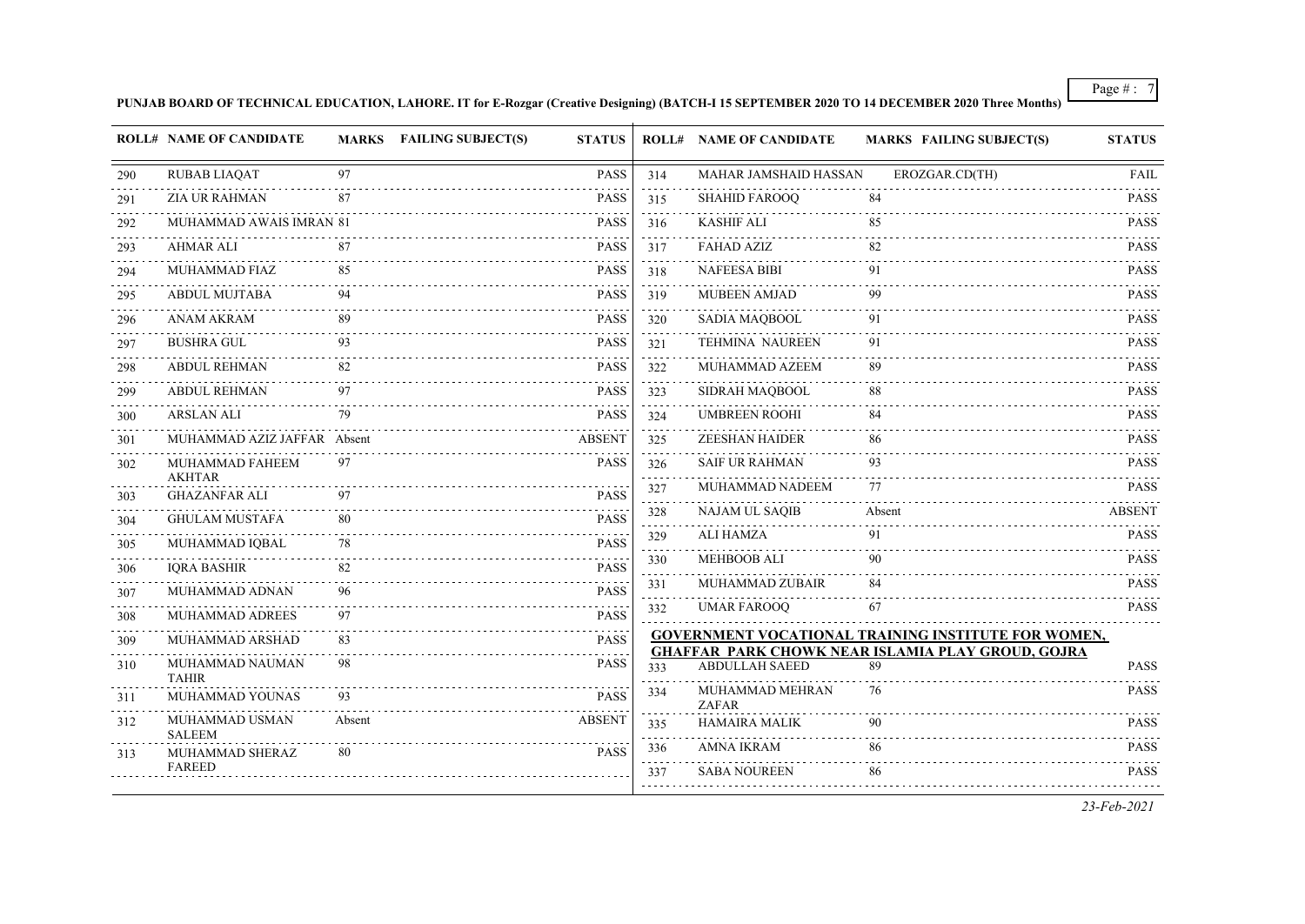#### **PUNJAB BOARD OF TECHNICAL EDUCATION, LAHORE. IT for E-Rozgar (Creative Designing) (BATCH-I 15 SEPTEMBER 2020 TO 14 DECEMBER 2020 Three Months)**

|                  | <b>ROLL# NAME OF CANDIDATE</b>                                    |    | MARKS FAILING SUBJECT(S)                                     | <b>STATUS</b>                       |                                    | <b>ROLL# NAME OF CANDIDATE</b>            | <b>MARKS FAILING SUBJECT(S)</b> | <b>STATUS</b>    |
|------------------|-------------------------------------------------------------------|----|--------------------------------------------------------------|-------------------------------------|------------------------------------|-------------------------------------------|---------------------------------|------------------|
| 338              | <b>ADEELA SALEEM</b>                                              | 89 |                                                              | <b>PASS</b>                         | 362                                | <b>ARSALAN</b>                            |                                 | <b>FULL FAIL</b> |
| والأبادي<br>339  | <b>MARIAM MALIK</b>                                               | 87 |                                                              | <b>PASS</b>                         | $\sim$<br>363                      | <b>AYESHA MUGHAL</b>                      | 100                             | <b>PASS</b>      |
| 340              | <b>KALSOOM SABIR</b>                                              | 85 |                                                              | <b>PASS</b>                         | $\sim$ $\sim$ $\sim$ $\sim$<br>364 | <b>BILAL NAEEM</b>                        | 83                              | <b>PASS</b>      |
| 341              | SIDRA MUSHTAQ                                                     |    | EROZGAR.CD(TH, PR)                                           | <b>FAIL</b>                         | 365                                | MUHAMMAD BILAL                            | 83                              | <b>PASS</b>      |
| 342              | <b>ASIF SUFIAN</b>                                                |    | EROZGAR.CD(TH, PR)                                           | <b>FAIL</b>                         | 366                                | <b>SHAHZAD</b><br>HAFIZ MUHAMMAD NUMAN 83 |                                 | <b>PASS</b>      |
| 343              | <b>SOBIA YOUNAS</b>                                               | 73 |                                                              | <b>PASS</b>                         | .<br>367                           | HAMZA BIN ABDUL HAFEEZ 89                 |                                 | <b>PASS</b>      |
| 344              | <b>SADAF NAZIR</b>                                                |    | EROZGAR.CD(TH, PR)                                           | FAIL                                | 368                                | <b>HIFSA NAVEED</b>                       | 84                              | <b>PASS</b>      |
| 345              | <b>TALIA WARDHA</b>                                               | 79 |                                                              | <b>PASS</b>                         | $\sim 10^{-1}$<br>369              | <b>HINA</b>                               | 78                              | <b>PASS</b>      |
| 346              | <b>ANISHA JAVED</b>                                               | 75 |                                                              | <b>PASS</b>                         | $\sim 100$ km $^{-1}$<br>370       | <b>IQRA ABBAS</b>                         | 84                              | <b>PASS</b>      |
| 347              | MUHAMMAD BILAL ZIA                                                |    | EROZGAR.CD(PR)                                               | FAIL                                | 371                                | <b>IZZA AWAN</b>                          | 89                              | <b>PASS</b>      |
| 348              | <b>HASINA BASHIR</b>                                              | 84 |                                                              | <b>PASS</b>                         | 372                                | <b>KINZA IQBAL</b>                        | 82                              | <b>PASS</b>      |
| 349              | <b>ZUNAIRA SHABBIR</b>                                            | 73 |                                                              | <b>PASS</b>                         | $\sim 100$ km $^{-1}$<br>373       | MUHAMMAD IJAZ                             | 83                              | <b>PASS</b>      |
| 350              | <b>BARIRA BIBI</b>                                                | 85 |                                                              | <b>PASS</b>                         | 374                                | <b>MAHNEEM FAZAL</b>                      | 79                              | <b>PASS</b>      |
| 351              | MUHAMMAD AHMAD                                                    |    | EROZGAR.CD(TH, PR)                                           | <b>FAIL</b>                         | a dia se<br>375                    | <b>MOHIBAH AMJAD</b>                      | 88                              | <b>PASS</b>      |
| 352              | <b>RAHEEL AHMAD</b>                                               | 88 |                                                              | <b>PASS</b>                         | وعاعات<br>376                      | <b>MUJTABA FARRUKH</b>                    | 95                              | <b>PASS</b>      |
| 353              | <b>ALI GOHAR</b>                                                  | 92 |                                                              | <b>PASS</b>                         | $\sim$ $\sim$ $\sim$ $\sim$<br>377 | MUNNZA YAQUB                              | 82                              | <b>PASS</b>      |
| 354              | HAFIZ ADNAN AKRAM                                                 |    | EROZGAR.CD(TH, PR)                                           | FAIL                                | وتوتون<br>378                      | <b>NOOR AHMAD</b>                         |                                 | <b>FULL FAIL</b> |
| 355<br>د د د د . | <b>HUMERA ANWAR</b>                                               | 79 |                                                              | <b>PASS</b><br>$\omega$ is a single | 379                                | <b>RAZIA SULTANA</b>                      | 78                              | <b>PASS</b>      |
| 356              | <b>AQSA JAVED</b>                                                 | 74 |                                                              | <b>PASS</b>                         | 380                                | <b>SHAHID AHMAD</b>                       | 100                             | <b>PASS</b>      |
| 357              | <b>EJAZ AHMAD</b>                                                 | 73 |                                                              | <b>PASS</b>                         | 381                                | TAYYAB AFZAL                              | 83                              | <b>PASS</b>      |
|                  |                                                                   |    | <b>GOVERNMENT COLLEGE OF TECHNOLOGY, NIGAR PHATTAK, NEAR</b> |                                     | a sa s<br>382                      | <b>UMME HABIBA</b>                        | 80                              | <b>PASS</b>      |
| 358              | LEATHER COLLEGE, G.T. ROAD, GUJRANWALA<br><b>SYED ABDUL BASIT</b> | 78 |                                                              | <b>PASS</b>                         | .<br>383                           | <b>UNSA</b>                               | 94                              | <b>PASS</b>      |
|                  | <b>BUKHARI</b>                                                    |    |                                                              |                                     | .<br>384                           | <b>USMAN ALI</b>                          |                                 | <b>FULL FAIL</b> |
| 359              | ALI MUQADDAS                                                      | 84 |                                                              | <b>PASS</b>                         | .<br>385                           | <b>WASEEM TARIO</b>                       | 88                              | <b>PASS</b>      |
| 360              | ANEEBA MUSHTAQ                                                    | 75 |                                                              | <b>PASS</b>                         | .<br>386                           | <b>MUHAMMAD YASIR</b>                     | 93                              | <b>PASS</b>      |
| 361              | <b>ARSHAD ALI</b>                                                 | 90 |                                                              | <b>PASS</b>                         | .                                  |                                           |                                 |                  |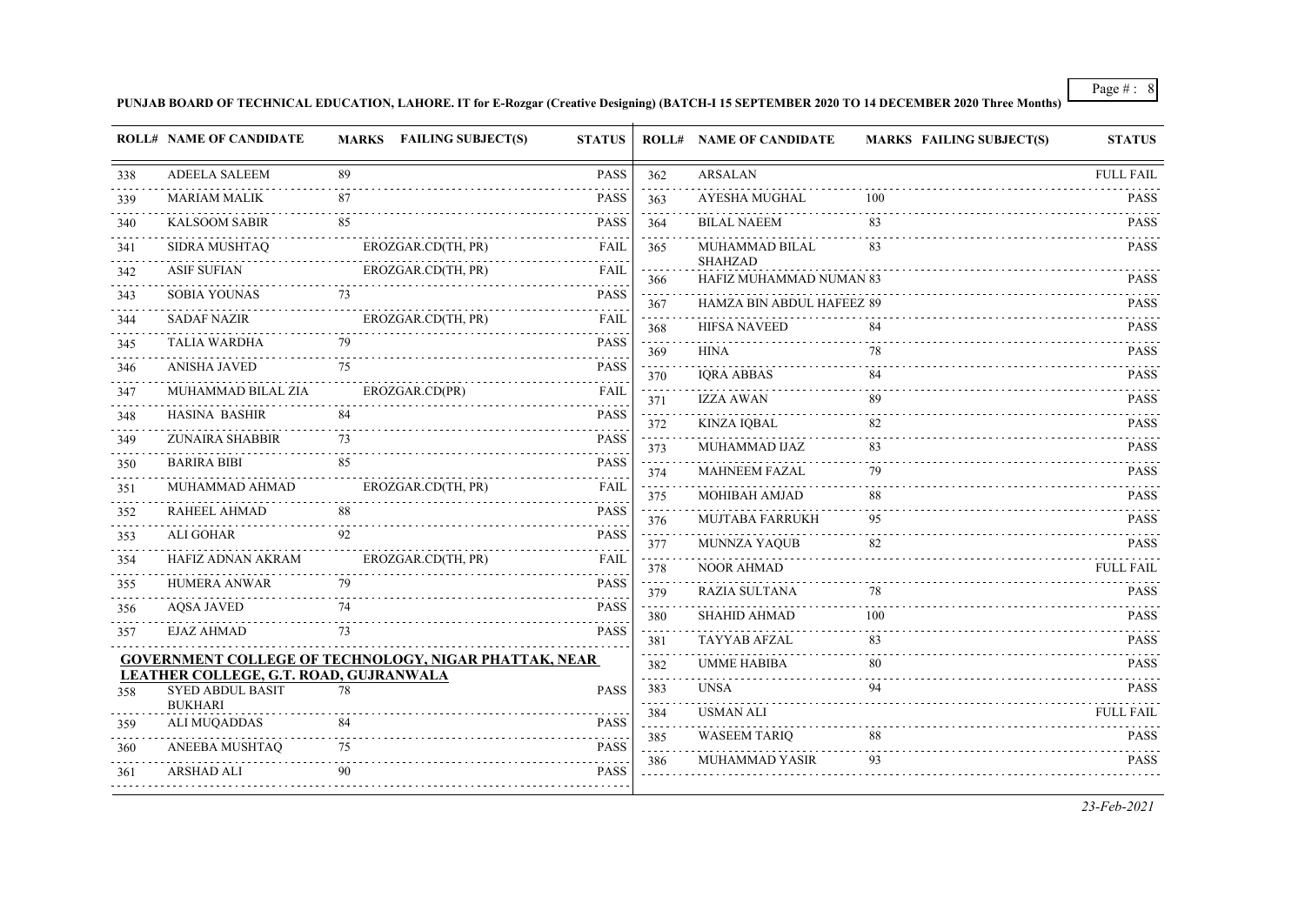**PUNJAB BOARD OF TECHNICAL EDUCATION, LAHORE. IT for E-Rozgar (Creative Designing) (BATCH-I 15 SEPTEMBER 2020 TO 14 DECEMBER 2020 Three Months)**

|     | <b>ROLL# NAME OF CANDIDATE</b> |    | <b>MARKS</b> FAILING SUBJECT(S) | <b>STATUS</b>    |                                    | <b>ROLL# NAME OF CANDIDATE</b>    | <b>MARKS FAILING SUBJECT(S)</b> | <b>STATUS</b>         |
|-----|--------------------------------|----|---------------------------------|------------------|------------------------------------|-----------------------------------|---------------------------------|-----------------------|
| 387 | MUHAMMAD ABUBAKAR              | 82 |                                 | <b>PASS</b>      | 412                                | <b>ABDUL WASSAY</b>               | 60                              | <b>PASS</b>           |
| 388 | <b>AHMAR SALEEM</b>            |    |                                 | <b>FULL FAIL</b> | 413                                | <b>ABDUL REHMAN</b>               |                                 | .<br><b>FULL FAIL</b> |
| 389 | <b>ESHA AWAN</b>               | 71 |                                 | <b>PASS</b>      | $\sim 100$<br>414                  | <b>AFAQ AHMAD</b>                 |                                 | <b>FULL FAIL</b>      |
| 390 | MUDASSAR ALI                   |    |                                 | <b>FULL FAIL</b> | 415                                | ARSLAN UL HASSAN                  | 60                              | <b>PASS</b>           |
| 391 | <b>UMAIR AHMAD</b>             |    |                                 | <b>FULL FAIL</b> | 416                                | <b>FAHAD ASLAM</b>                | 59                              | <b>PASS</b>           |
| 392 | <b>MOHSIN RAZA</b>             |    |                                 | <b>FULL FAIL</b> | 417                                | <b>FIZA SAFDAR</b>                | 84                              | <b>PASS</b>           |
| 393 | <b>MUBASHAR MAJEED</b>         |    |                                 | <b>FULL FAIL</b> | 418                                | HAMMAD AHMAD HASHMI 66            |                                 | <b>PASS</b>           |
| 394 | <b>BILAL AHMED MIR</b>         | 82 |                                 | <b>PASS</b>      | 419                                | MUHAMMAD IRFAN                    | EROZGAR.CD(TH, PR)              | FAIL                  |
| 395 | <b>SAJAD HUSSAIN</b>           |    |                                 | <b>FULL FAIL</b> | 420                                | <b>SHARAF</b><br>MUHAMMAD JUNAID  | 72                              | <b>PASS</b>           |
| 396 | <b>HUSNAIN RAMZAN</b>          |    |                                 | <b>FULL FAIL</b> | 421                                | MUHAMMAD MUNEEB UL 92             |                                 | <b>PASS</b>           |
| 397 | <b>IMRANA MUSHTAQ</b>          |    |                                 | <b>FULL FAIL</b> |                                    | <b>HASSAN</b>                     |                                 |                       |
| 398 | <b>ARAFA SALEEM</b>            | 71 |                                 | <b>PASS</b>      | 422                                | MUHAMMAD SAAD                     | 90                              | <b>PASS</b>           |
| 399 | MUHAMMAD ABU BAKAR 73          |    |                                 | <b>PASS</b>      | 423<br>$\sim$ $\sim$ $\sim$        | <b>SAMI ULLAH</b>                 | 68                              | <b>PASS</b>           |
| 400 | .<br>AHMAD IQBAL               | 70 |                                 | <b>PASS</b>      | 424                                | <b>ZAIN UL ABIDIN</b>             | 60                              | <b>PASS</b>           |
| 401 | MUHAMMAD MUBEEN                | 67 |                                 | <b>PASS</b>      | 425<br>$\sim 100$                  | SHAMSHAIR AHMAD KHAN              | EROZGAR.CD(TH, PR)              | FAII.                 |
| 402 | MUHAMMAD SHEHARYAR             |    | EROZGAR.CD(TH, PR)              | <b>FAIL</b>      | 426<br>$\sim$ $\sim$ $\sim$        | <b>SAAD BIN BILAL</b>             | 60                              | <b>PASS</b>           |
| 403 | DAR<br><b>TAYYAB CHAND</b>     |    | EROZGAR.CD(TH, PR)              | <b>FAIL</b>      | 427<br>$\sim$ $\sim$ $\sim$        | SHAFQAT SHAHBAZ                   | 64                              | <b>PASS</b>           |
| 404 | <b>AWAIS MUHAMMAD</b>          | 71 |                                 | <b>PASS</b>      | 428<br>$\sim$ $\sim$ $\sim$        | <b>HASEEB ALI</b>                 | 86                              | <b>PASS</b>           |
| 405 | MUHAMMAD HAMMAD                | 74 |                                 | <b>PASS</b>      | 429                                | TAYYAB NAWAZ                      |                                 | <b>FULL FAIL</b>      |
|     | <b>YOUNAS</b>                  |    |                                 |                  | 430                                | MUHAMMAD HASSAN<br><b>SHABBIR</b> | 65                              | <b>PASS</b>           |
| 406 | MUHAMMAD NOUMAN                | 80 |                                 | <b>PASS</b>      | 431                                | MUHAMMAD ABDULLAH                 | 83                              | <b>PASS</b>           |
| 407 | <b>JUNAID AHMED</b>            |    | EROZGAR.CD(TH, PR)              | <b>FAIL</b>      | 432                                | <b>AYESHA ABID</b>                | 91                              | <b>PASS</b>           |
| 408 | <b>MUHAMMAD IBRAR</b>          |    | EROZGAR.CD(TH, PR)              | FAIL             | $\sim$ $\sim$ $\sim$ $\sim$<br>433 | HAFIZA EISHA HAFEEZ               | EROZGAR.CD(TH, PR)              | .<br>FAIL             |
| 409 | <b>SUBHAN MEHMOOD</b>          |    | EROZGAR.CD(TH, PR)              | <b>FAIL</b>      | $\sim$ $\sim$ $\sim$<br>434        | MUHAMMAD HAMZA                    | 69                              | <b>PASS</b>           |
| 410 | MUHAMMAD USAMA                 | 73 |                                 | <b>PASS</b>      | 435                                | <b>IMAN</b>                       | 77                              | <b>PASS</b>           |
| 411 | USAMA BIN KHALIL AHMAD 85      |    |                                 | <b>PASS</b>      | $\sim 100$<br>436                  | <b>IORA BIBI</b>                  | 61                              | <b>PASS</b>           |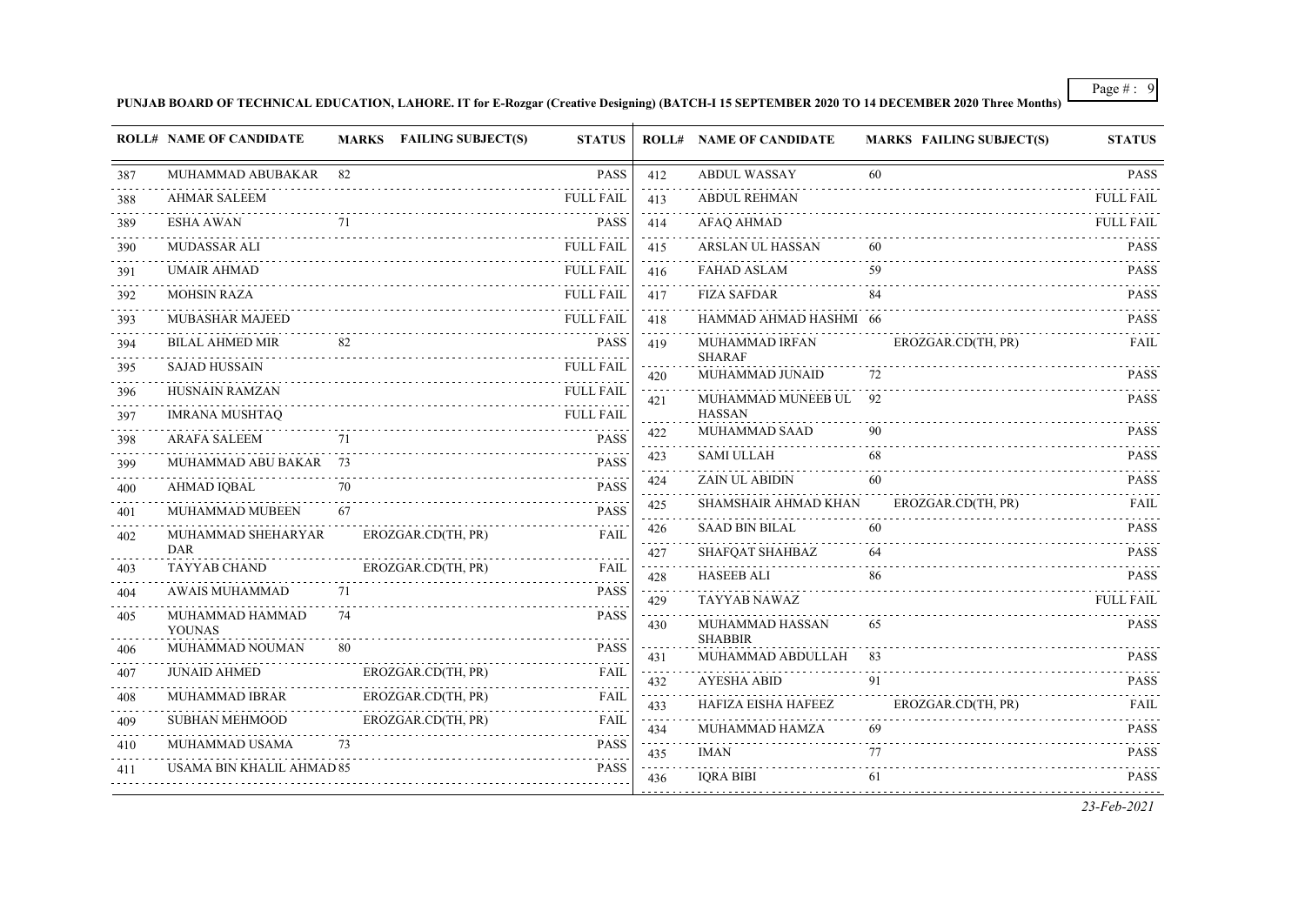**PUNJAB BOARD OF TECHNICAL EDUCATION, LAHORE. IT for E-Rozgar (Creative Designing) (BATCH-I 15 SEPTEMBER 2020 TO 14 DECEMBER 2020 Three Months)**

|          | <b>ROLL# NAME OF CANDIDATE</b>                                   |    | MARKS FAILING SUBJECT(S) | <b>STATUS</b> |     | <b>ROLL# NAME OF CANDIDATE</b>      | <b>MARKS FAILING SUBJECT(S)</b> | <b>STATUS</b>              |
|----------|------------------------------------------------------------------|----|--------------------------|---------------|-----|-------------------------------------|---------------------------------|----------------------------|
| 437      | MUHAMMAD SUFYAN                                                  | 62 |                          | <b>PASS</b>   | 459 | <b>FARWA AZMAT</b>                  | 98                              | <b>PASS</b>                |
| 438      | KHALIL MUSHTAQ                                                   | 82 |                          | <b>PASS</b>   | 460 | <b>AFIFA KHURAM</b>                 | 95                              | <b>PASS</b>                |
| 439      | <b>NUMAN FAROOQ</b>                                              | 91 |                          | <b>PASS</b>   | 461 | <b>SABAHAT FATIMA</b>               | 98                              | <b>PASS</b>                |
| 440      | <b>RABIAY YOUSAF</b>                                             | 59 |                          | PASS          | 462 | <b>SANA ISHTIAQ</b>                 | 86                              | <b>PASS</b>                |
| 441      | <b>SYED MUHAMMAD</b>                                             | 83 |                          | <b>PASS</b>   | 463 | <b>FASEEHA RIAZ</b>                 | 89                              | .<br><b>PASS</b>           |
| 442      | <b>HAROON</b><br><b>USAMA KHALID</b>                             | 86 |                          | <b>PASS</b>   | 464 | <b>RABIA HANIF</b>                  | 99                              | <b>PASS</b>                |
| 443      | <b>ZEYAM ALI</b>                                                 | 80 |                          | <b>PASS</b>   | 465 | <b>SAMRA NOSHEEN</b>                | 97                              | PASS                       |
| 444      | <b>MUHAMMAD ASIF</b>                                             | 86 |                          | <b>PASS</b>   | 466 | <b>SANA SHAHEEN</b>                 | 96                              | <b>PASS</b>                |
| 445      | MAH NOOR ISHFAQ                                                  |    | EROZGAR.CD(TH, PR)       | <b>FAIL</b>   | 467 | <b>AFIFA AMJAD</b>                  | 96                              | <b>PASS</b>                |
| 446      | <b>NIMRA RIAZ</b>                                                | 90 |                          | <b>PASS</b>   | 468 | <b>SAHER NOREEN</b>                 | 97                              | PASS                       |
| 447      | <b>SAMEEN ZIA</b>                                                | 93 |                          | <b>PASS</b>   | 469 | <b>JUVARIA NAWAZ</b>                | 93                              | <b>PASS</b>                |
| 448      | <b>ALI HASSAN</b>                                                | 72 |                          | <b>PASS</b>   | 470 | MARYAM ISHTIAQ                      | 87                              | <b>PASS</b>                |
| 449      | <b>SYED ZAHID UL HASSAN</b>                                      | 83 |                          | <b>PASS</b>   | 471 | <b>IRFAN TAHIR BUTT</b>             | 97                              | <b>PASS</b><br>.           |
| 4213     | ZAINAB AFZAL                                                     | 83 |                          | <b>PASS</b>   | 472 | HAFIZA RIDA MURAD                   | 98                              | <b>PASS</b><br>$- - - - -$ |
| 4214     | MUHAMMAD USMAN                                                   | 89 |                          | <b>PASS</b>   | 473 | MARYAM MUSHTAQ                      | 91                              | <b>PASS</b>                |
|          | <b>GOVERNMENT VOCATIONAL TRAINING INSTITUTE FOR WOMEN, JALAL</b> |    |                          |               | 474 | <b>ANSAR BASHIR</b>                 | 97                              | <b>PASS</b><br>.           |
|          | PUR JATTAN ROAD, GUJRAT                                          |    |                          |               | 475 | MARYAM JAMIL BUTT                   | 90                              | <b>PASS</b>                |
| 450      | <b>HADIA BUTT</b>                                                | 93 |                          | <b>PASS</b>   | 476 | <b>ASMA KHURSHID</b>                | 92                              | <b>PASS</b>                |
| 451      | <b>SAAD RAUF</b>                                                 | 86 |                          | <b>PASS</b>   | 477 | <b>IRSHMA BUTT</b>                  | 95                              | PASS<br>.                  |
| 452      | <b>UMER FAROOQ</b>                                               |    | EROZGAR.CD(TH, PR)       | FAIL          | 478 | AYESHA KHUSHBOO                     | 82                              | <b>PASS</b>                |
| 453      | <b>AHMAD KAMAL</b>                                               | 80 |                          | PASS          | 479 | SYED NAJAM UL HASSAN<br><b>SHAH</b> | 92                              | <b>PASS</b>                |
| 454      | MALAIKA ANSAR                                                    | 98 |                          | <b>PASS</b>   | 480 | <b>SAIRA ALI</b>                    | 97                              | <b>PASS</b>                |
| 455<br>. | ZIRVA AZMAT                                                      | 98 |                          | <b>PASS</b>   | 481 | MUHAMMAD SAJID                      | 79                              | <b>PASS</b>                |
| 456      | <b>AMBER JAVED</b>                                               | 98 |                          | <b>PASS</b>   |     | <b>MUHMOOD</b>                      |                                 |                            |
| 457      | <b>SABA SHAFIQUE</b>                                             | 89 |                          | <b>PASS</b>   | 482 | <b>AMAD ALI</b>                     | 94                              | <b>PASS</b>                |
| 458      | <b>ASRA RANI</b>                                                 | 98 |                          | <b>PASS</b>   | 483 | MUHAMMAD SAMAM<br><b>ARSHAD</b>     | 89                              | <b>PASS</b>                |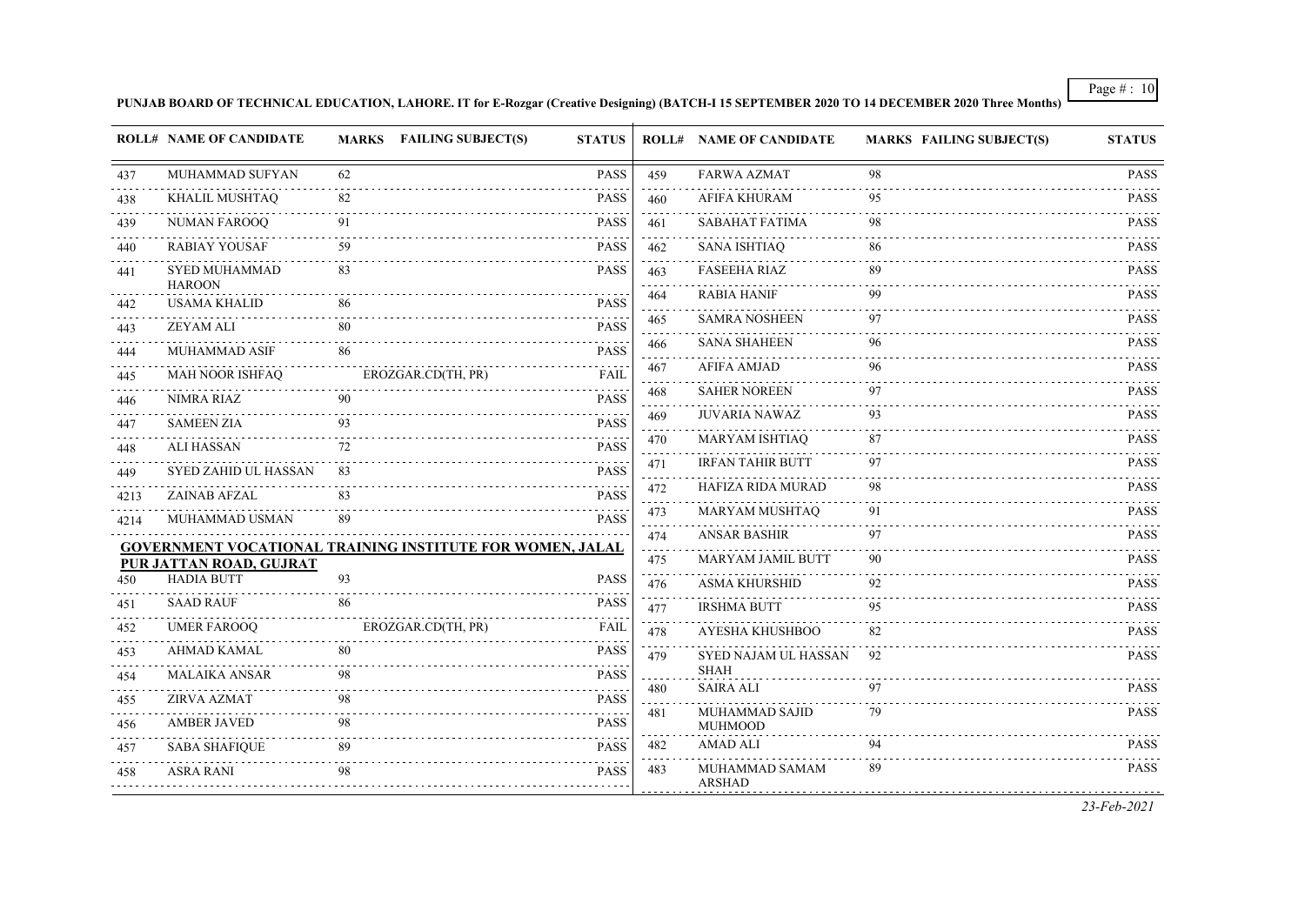#### **PUNJAB BOARD OF TECHNICAL EDUCATION, LAHORE. IT for E-Rozgar (Creative Designing) (BATCH-I 15 SEPTEMBER 2020 TO 14 DECEMBER 2020 Three Months)**

|     | <b>ROLL# NAME OF CANDIDATE</b>                                                           |    | <b>MARKS</b> FAILING SUBJECT(S) | <b>STATUS</b>    |                                       | <b>ROLL# NAME OF CANDIDATE</b>   | <b>MARKS FAILING SUBJECT(S)</b> | <b>STATUS</b>                                |
|-----|------------------------------------------------------------------------------------------|----|---------------------------------|------------------|---------------------------------------|----------------------------------|---------------------------------|----------------------------------------------|
| 484 | <b>NABILA KOUSAR</b>                                                                     | 75 |                                 | <b>PASS</b>      | 507                                   | <b>ABDUL MANAN</b>               | EROZGAR.CD(PR)                  | <b>FAIL</b>                                  |
| 485 | MUNIFA AMJAD                                                                             | 90 |                                 | <b>PASS</b>      | 508                                   | <b>SHAIQ SATTAR</b>              | EROZGAR.CD(TH, PR)              | <b>FAIL</b>                                  |
|     | <b>GOVERNMENT TECHNICAL TRAINING INSTITUTE, NEAR EID GAH</b><br>PEOPLES COLONY, KHANEWAL |    |                                 |                  | 509                                   | MUHAMMAD RAMZAN<br><b>BASHIR</b> | 98                              | <b>PASS</b>                                  |
| 486 | MUHAMMAD NAVEED                                                                          | 95 |                                 | <b>PASS</b>      | 510                                   | MUHAMMAD HAMZA                   | 98                              | <b>PASS</b>                                  |
| 487 | <b>MASOOD HUSSAN</b>                                                                     | 89 |                                 | <b>PASS</b>      | 511                                   | <b>ARSLAN BAIG</b>               | 95                              | <b>PASS</b>                                  |
| 488 | MUHAMMAD HASSAN                                                                          | 94 |                                 | <b>PASS</b>      | $\sim 100$<br>512                     | <b>AHSAN RAZA</b>                | 94                              | <b>PASS</b>                                  |
| 489 | SALMAN ARSHAD ALVI                                                                       | 98 |                                 | <b>PASS</b>      | 513                                   | ZAIN UL ABIDIN                   | EROZGAR.CD(TH, PR)              | FAIL                                         |
| 490 | MUHAMMAD USMAN                                                                           | 94 |                                 | <b>PASS</b>      | 514<br>.                              | MUHAMMAD AHMAD                   | 90                              | <b>PASS</b><br>$\omega$ is a single $\omega$ |
| 491 | <b>ZAHOOR</b><br>MUHAMMAD ADNAN                                                          |    | EROZGAR.CD(TH, PR)              | FAIL             | 515<br>.                              | MUHAMMAD SAQIB                   | 94                              | <b>PASS</b>                                  |
| 492 | <b>AQEEL AKMAL</b>                                                                       | 97 | .                               | <b>PASS</b>      | 516                                   | SAFI ULLAH SALEEM                | 92                              | <b>PASS</b>                                  |
| 493 | <b>ZESHAN SHOUKAT</b>                                                                    | 87 |                                 | <b>PASS</b>      | 517<br>.                              | <b>FATIMA AKRAM</b>              | 94                              | <b>PASS</b>                                  |
| 494 | <b>ANOOSHEY NIAZI</b>                                                                    |    |                                 | <b>PASS</b>      | 518<br>.                              | MUHAMMAD USMAN DAUD 95           |                                 | <b>PASS</b>                                  |
| 495 | MUHAMMAD TALHA                                                                           | 96 |                                 | <b>PASS</b>      | 519<br>$\sim$ $\sim$ $\sim$           | MUHAMMAD AHMED RAZA              |                                 | <b>FULL FAIL</b>                             |
| 496 | <b>ALMAS TARIQ</b>                                                                       | 91 |                                 | <b>PASS</b>      | 520<br>.                              | <b>RAWISH NAZIR</b>              | 93                              | <b>PASS</b><br>.                             |
| 497 | MUHAMMAD ASAD ISHTIAO 98                                                                 |    |                                 | <b>PASS</b>      | 521<br>.                              | MUHAMMAD ASAD                    | 96                              | <b>PASS</b>                                  |
| 498 | MUHAMMAD ALI HAIDER                                                                      |    |                                 | .<br><b>PASS</b> | 522<br>$\sim 10^{-1}$                 | MUHAMMAD ZAID KHAN               | 91                              | <b>PASS</b>                                  |
| 499 | MUZZAMIL KHIZAR                                                                          |    |                                 | <b>PASS</b>      | 523<br>.                              | <b>TAJAMMAL HUSSAIN</b>          | 83                              | <b>PASS</b>                                  |
| 500 | MUHAMMAD USMAN                                                                           |    |                                 | <b>PASS</b>      | 524<br>$\sim$ $\sim$ $\sim$           | <b>IMRAN SHEHZAD</b>             | 86                              | <b>PASS</b>                                  |
|     | <b>FAROOO</b>                                                                            |    |                                 |                  | 525                                   | <b>WALI BAKHT</b>                | 93                              | <b>PASS</b>                                  |
| 501 | MUHAMMAD UMER<br><b>FAROOO</b>                                                           | 97 |                                 | <b>PASS</b>      | 526<br>$\omega$ , $\omega$ , $\omega$ | <b>SAEED AHMAD</b>               | EROZGAR.CD(TH, PR)              | <b>FAIL</b><br>2.2.2.2.2.2                   |
| 502 | MUHAMMAD ZEESHAN ALI                                                                     |    |                                 | <b>FULL FAIL</b> | 527                                   | <b>GULNAZ SHAHID</b>             | 88                              | <b>PASS</b>                                  |
| 503 | MUHAMMAD ADNAN                                                                           |    |                                 | <b>FULL FAIL</b> | 528                                   | <b>BILAL ASLAM</b>               | 89                              | <b>PASS</b>                                  |
| 504 | MUHAMMAD HASNAIN ARIF                                                                    |    | EROZGAR.CD(PR)                  | <b>FAIL</b>      | 529<br>2.2.2.2                        | MUHAMMAD SAQIB                   |                                 | <b>FULL FAIL</b>                             |
| 505 | MUHAMMAD IRFAN                                                                           | 91 |                                 | <b>PASS</b>      | 530                                   | NAZAKAT MEHMOOD                  | 91                              | <b>PASS</b>                                  |
| 506 | TANZEEL UR REHMAN                                                                        | 96 |                                 | <b>PASS</b>      | 531                                   | <b>KAMRAN AKBER</b>              | 90                              | <b>PASS</b>                                  |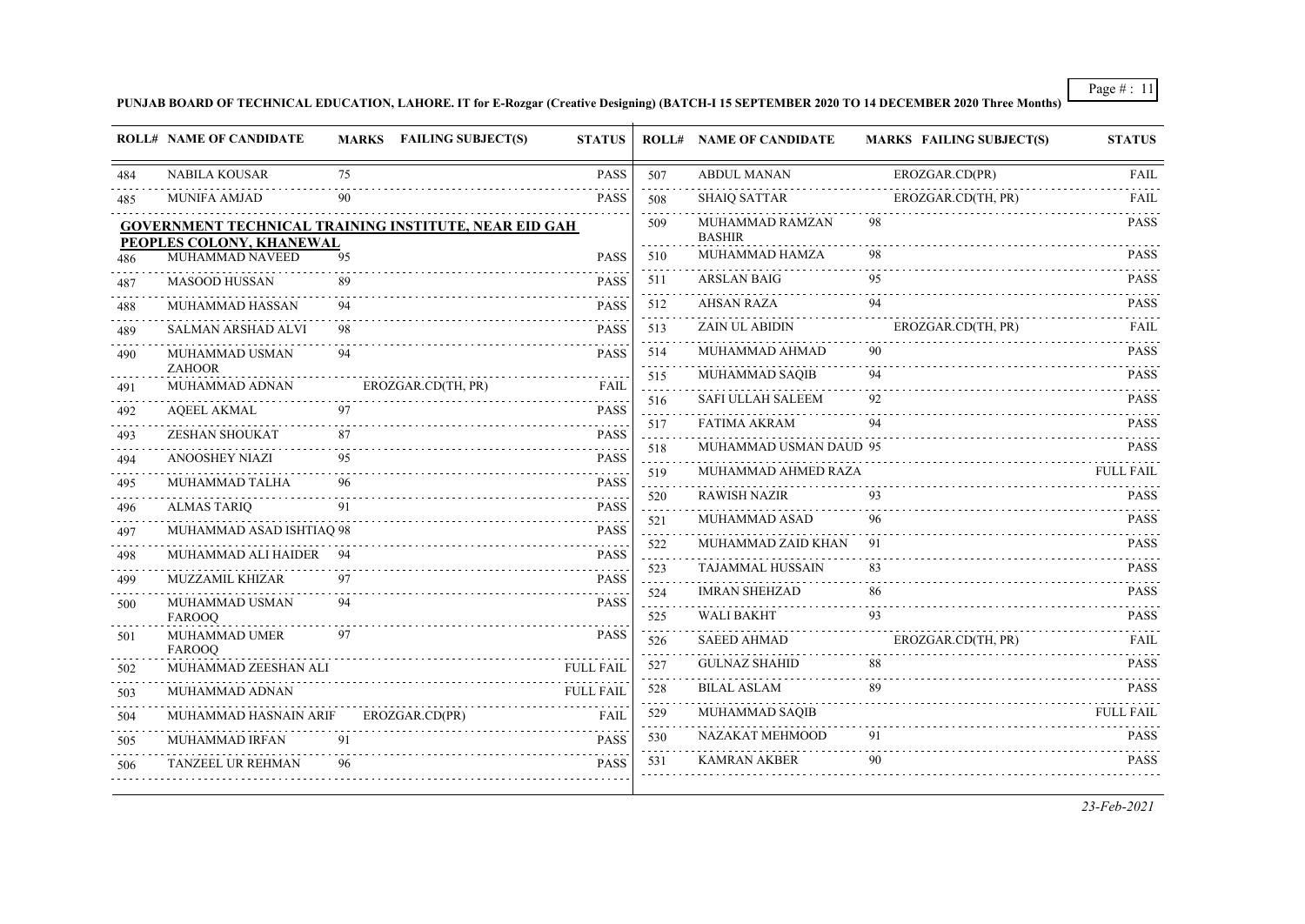#### **PUNJAB BOARD OF TECHNICAL EDUCATION, LAHORE. IT for E-Rozgar (Creative Designing) (BATCH-I 15 SEPTEMBER 2020 TO 14 DECEMBER 2020 Three Months)**

|     | <b>ROLL# NAME OF CANDIDATE</b>      | MARKS FAILING SUBJECT(S)                                      | <b>STATUS</b>    |                                       | <b>ROLL# NAME OF CANDIDATE</b>   | <b>MARKS FAILING SUBJECT(S)</b> | <b>STATUS</b>    |
|-----|-------------------------------------|---------------------------------------------------------------|------------------|---------------------------------------|----------------------------------|---------------------------------|------------------|
| 532 | <b>MAHEEN ZAWAR</b>                 |                                                               | <b>FULL FAIL</b> | 556                                   | MUHAMMAD MAQSOOD                 | 89                              | <b>PASS</b>      |
| 533 | MUHAMMAD ABBAS                      | 87                                                            | <b>PASS</b>      | 557                                   | <b>RAZA</b><br><b>URWA REHAL</b> | 91                              | <b>PASS</b>      |
| 534 | <b>ALI HASSAN</b>                   | EROZGAR.CD(SE)                                                | <b>FAIL</b>      | $\alpha$ , $\alpha$ , $\alpha$<br>558 | <b>SHAMAMA TUL HABIB</b>         | 64                              | .<br><b>PASS</b> |
| 535 | <b>AMJAD NAWAZ</b>                  | 88                                                            | <b>PASS</b>      | $\alpha$ , $\alpha$ , $\alpha$<br>559 | <b>TAHNIYAT</b>                  | 96                              | <b>PASS</b>      |
|     |                                     | <b>GOVERNMENT COLLEGE OF TECHNOLOGY, RAILWAY ROAD, LAHORE</b> |                  | 560                                   | <b>NADIA SAJJAD</b>              | .<br>93                         | <b>PASS</b>      |
| 536 | MUHAMMAD UMAIR                      | 88                                                            | <b>PASS</b>      | $\sim$ $\sim$ $\sim$<br>561           | MUHAMMAD AWAIS                   | 70                              | <b>PASS</b>      |
| 537 | MUHAMMAD TALHA                      | 92                                                            | <b>PASS</b>      |                                       | <b>OAMAR</b>                     |                                 |                  |
| 538 | <b>NADIA SHABBIR</b>                | 91                                                            | <b>PASS</b>      | 562<br>ولايات                         | <b>SHAFQAT ALI</b>               | 75                              | <b>PASS</b>      |
| 539 | MUDASSER IMRAN KHAN                 | 89                                                            | <b>PASS</b>      | 563<br>a sa sa                        | HAFIZ MUHAMMAD SAUD 83           |                                 | <b>PASS</b>      |
| 540 | <b>SANA UMARDARAZ</b>               | 91                                                            | <b>PASS</b>      | 564                                   | MUHAMMAD ZULQARNAIN 80           |                                 | <b>PASS</b>      |
| 541 | MUHAMMAD AAMIR RIAZ 84              |                                                               | <b>PASS</b>      | 565                                   | MUHAMMAD SAQIB<br><b>MEHMOOD</b> | 90                              | <b>PASS</b>      |
| 542 | MUHAMMAD UMAIR<br><b>RAMZAN</b>     | 75                                                            | <b>PASS</b>      | 566                                   | MUHAMMAD TALHA<br><b>YOUNAS</b>  | 62                              | <b>PASS</b>      |
| 543 | <b>SIDRA</b>                        | Absent                                                        | <b>ABSENT</b>    | 567                                   | <b>ABDULLAH</b>                  | 77                              | <b>PASS</b>      |
| 544 | HAMZA WASEEM AHMED<br><b>CHOHAN</b> | 96                                                            | <b>PASS</b>      | 568                                   | <b>SHAHER YAR AHMED</b>          | 91                              | <b>PASS</b>      |
| 545 | <b>SABA</b>                         | 63                                                            | <b>PASS</b>      | 569<br>.                              | MUHAMMAD RIZWAN                  | 64                              | <b>PASS</b>      |
| 546 | HAFIZ UMAIR EJAZ                    | 81                                                            | <b>PASS</b>      | 570<br>$\sim$ $\sim$                  | <b>SUMAIRA NAWAB</b>             | 62                              | <b>PASS</b>      |
| 547 | MEHAK JAMIL                         | 88                                                            | <b>PASS</b>      | 571<br>.                              | <b>ATIA YOUNAS</b>               | 73                              | <b>PASS</b>      |
| 548 | <b>FARAH IJAZ</b>                   | 90                                                            | <b>PASS</b>      | 572<br>.                              | <b>ASAD KALEEM AKHTAR</b>        | 87                              | <b>PASS</b>      |
| 549 | <b>HUMAIRA HAIDER</b>               | Absent                                                        | <b>ABSENT</b>    | 573<br>$\sim$ $\sim$                  | KASHIF MEHMOOD                   | 93                              | <b>PASS</b>      |
| 550 | <b>SEHRISH NAEEM</b>                | Absent                                                        | <b>ABSENT</b>    | 574<br>د د د د .                      | <b>UZMA ASHRAF</b>               | Absent                          | <b>ABSENT</b>    |
| 551 | <b>MEHRA AZAM</b>                   | Absent                                                        | <b>ABSENT</b>    | 575<br>.                              | MUHAMMAD JUNAID                  | 68                              | <b>PASS</b>      |
| 552 | <b>SHAHBAZ AHMAD</b>                | 89                                                            | <b>PASS</b>      | 576<br>.                              | <b>KHUMAL</b>                    | 76                              | <b>PASS</b>      |
| 553 | <b>SADAF AKHTAR</b>                 | 94                                                            | <b>PASS</b>      | 577<br>د د د د .                      | <b>SHUJA UR REHMAN</b>           | 73                              | <b>PASS</b>      |
| 554 | SARMAD ARSLAN HAIDER 93             |                                                               | <b>PASS</b>      | 578<br>.                              | MUHAMMAD MAJID                   | Absent                          | <b>ABSENT</b>    |
| 555 | <b>ZUBIA ASLAM</b>                  | 77                                                            | <b>PASS</b>      | 579<br>.                              | <b>HUMAIRA ASHRAF</b>            | 77                              | <b>PASS</b>      |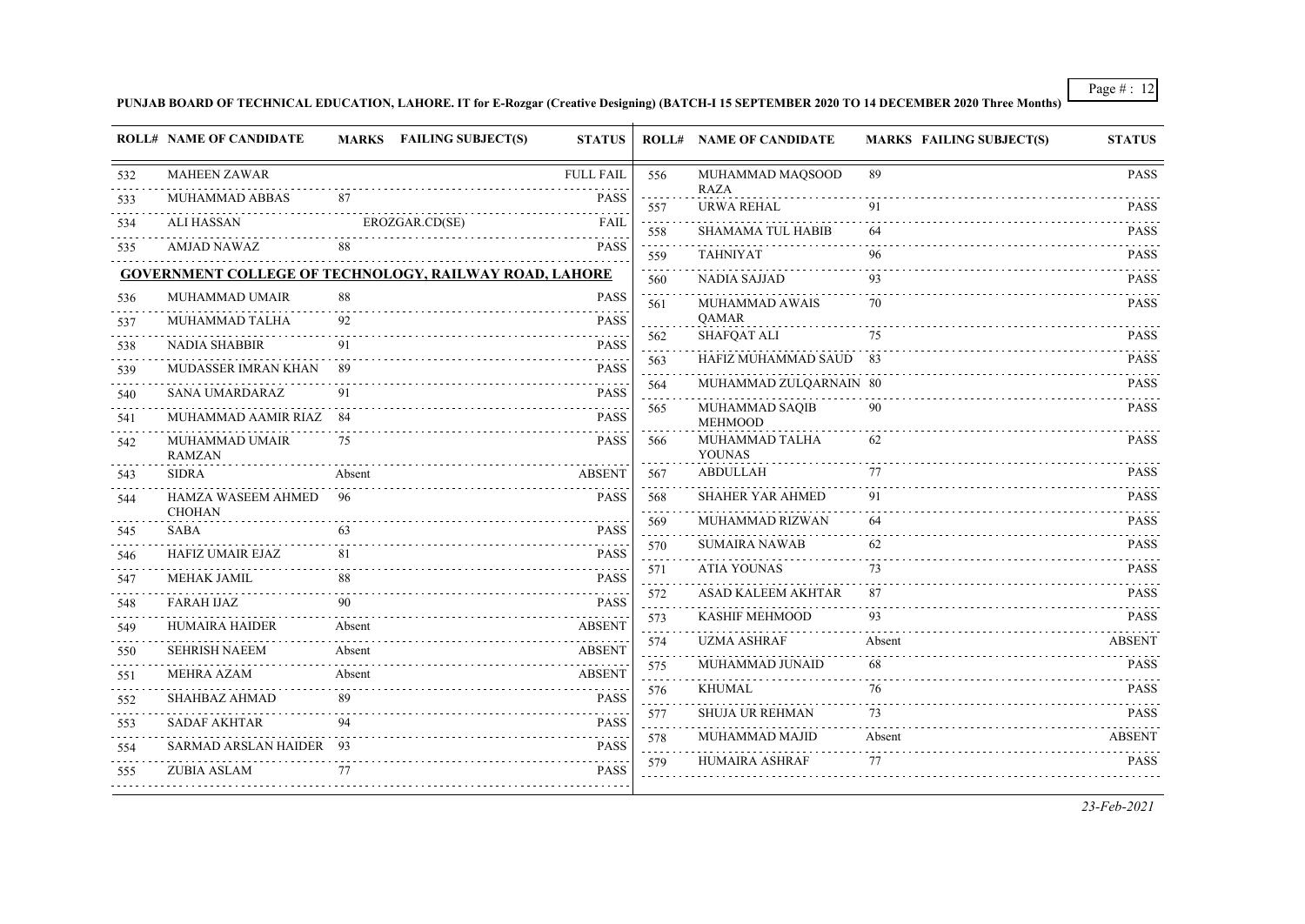#### **PUNJAB BOARD OF TECHNICAL EDUCATION, LAHORE. IT for E-Rozgar (Creative Designing) (BATCH-I 15 SEPTEMBER 2020 TO 14 DECEMBER 2020 Three Months)**

|          | <b>ROLL# NAME OF CANDIDATE</b>          |        | MARKS FAILING SUBJECT(S) | <b>STATUS</b>                       |                                | <b>ROLL# NAME OF CANDIDATE</b>           | <b>MARKS FAILING SUBJECT(S)</b> | <b>STATUS</b>    |
|----------|-----------------------------------------|--------|--------------------------|-------------------------------------|--------------------------------|------------------------------------------|---------------------------------|------------------|
| 580      | <b>NOMAN FAROOO</b>                     | Absent |                          | <b>ABSENT</b>                       | 605                            | <b>SAMIA AFZAL</b>                       | 67                              | <b>PASS</b>      |
| 581      | <b>ADNAN ISHAQ</b>                      | 67     |                          | PASS                                | 606                            | <b>SABA NAVEED</b>                       | 73                              | <b>PASS</b>      |
| .<br>582 | <b>ALI MURTAZA</b>                      | Absent |                          | <b>ABSENT</b>                       | $\sim 100$<br>607              | <b>QURRAT UL AIN</b>                     | Absent                          | <b>ABSENT</b>    |
| 583      | <b>TAIMOOR SHARIF</b>                   | Absent |                          | <b>ABSENT</b>                       | 608                            | <b>NIDA FATIMA</b>                       | 73                              | <b>PASS</b>      |
| 584      | <b>SIDRAH IJAZ</b>                      | Absent |                          | <b>ABSENT</b>                       | $\sim 100$<br>609              | <b>TAHREEMA ALTAF</b>                    | 71                              | <b>PASS</b>      |
| 585      | <b>ALI HUSSAIN</b>                      | 63     |                          | <b>PASS</b>                         | 610                            | <b>SHANAWAR</b>                          | Absent                          | <b>ABSENT</b>    |
| 586      | MUHAMMAD AFZAL                          | 72     |                          | <b>PASS</b>                         | 611                            | NOUREEN MUDDASAR                         | 65                              | <b>PASS</b>      |
| 587      | MUHAMMAD ARSALAN                        | 79     |                          | <b>PASS</b>                         | 612                            | <b>ZAKIA ASHRAF</b>                      | 71                              | <b>PASS</b>      |
| 588      | <b>UMER BASHIR</b>                      | 76     |                          | <b>PASS</b>                         | 613                            | <b>JAWAD AHMAD</b>                       | 78                              | <b>PASS</b>      |
| 589      | <b>SYED AWAIS BUKHARI</b>               | 67     |                          | <b>PASS</b>                         | 614                            | <b>USAMA AHMAD</b>                       | 71                              | <b>PASS</b>      |
| 590      | <b>HARIS MAQSOOD</b>                    | 75     |                          | $\omega$ is a set of<br><b>PASS</b> | .<br>615                       | <b>UMAIR ALI</b>                         | 64                              | .<br><b>PASS</b> |
| 591      | MUHAMMAD RIZWAN                         | 78     |                          | <b>PASS</b>                         | 616                            | <b>WAJID KHAN</b>                        | 67                              | <b>PASS</b>      |
| 592      | <b>DANISH ALI</b>                       | 70     |                          | <b>PASS</b>                         | 617                            | HAFIZ MUHAMMAD ALI                       | 63                              | <b>PASS</b>      |
| 593      | HAFIZ HAMZA BASHIR                      | 68     |                          | <b>PASS</b>                         | 618                            | <b>AHSAN</b><br><b>UMAR HASSAN HASMI</b> | 62                              | <b>PASS</b>      |
| 594      | MUHAMMAD ADIL                           | 64     |                          | <b>PASS</b>                         | 619                            | MUHAMMAD JAMAL NASIR Absent              |                                 | <b>ABSENT</b>    |
| 595      | <b>SAKHI MUHAMMAD</b><br><b>HUSSAIN</b> | 65     |                          | <b>PASS</b>                         | $\sim 100$<br>620              | MUHAMMAD ABU BAKER Absent                |                                 | <b>ABSENT</b>    |
| 596      | <b>GOHAR SIDDIQUE</b>                   | Absent |                          | <b>ABSENT</b>                       | 621                            | <b>WASIF SAFDAR</b>                      | 61                              | <b>PASS</b>      |
| 597      | MUHAMMAD HAMMAD                         | 75     |                          | PASS                                | 622                            | <b>HASEEB ALI KHAN</b>                   | Absent                          | <b>ABSENT</b>    |
| 598      | MUHAMMAD HASEEB<br><b>HANIF</b>         | Absent |                          | <b>ABSENT</b>                       | .<br>623<br>.                  | <b>MUNIBA SIDDIQUE</b>                   | 63                              | <b>PASS</b>      |
| 599      | ZEESHAN AHMAD                           | 71     |                          | <b>PASS</b>                         | 624<br>$\omega_{\rm{eff}}$ and | <b>ZEESHAN ALI</b>                       | 62                              | <b>PASS</b>      |
| 600      | <b>WARDA TANVEER</b>                    | 77     |                          | <b>PASS</b>                         | 625<br>والمحامر                | MUHAMMAD USAMA TAHIR 63                  |                                 | <b>PASS</b>      |
| 601      | <b>IORA JAMEEL</b>                      | 70     |                          | <b>PASS</b>                         | 626                            | MUHAMMAD GHIYAS UD<br><b>DIN</b>         | Absent                          | <b>ABSENT</b>    |
| 602      | <b>MARIA MANZOOR</b>                    | 63     |                          | <b>PASS</b>                         | 627                            | <b>HAMZA MUNIR</b>                       | Absent                          | <b>ABSENT</b>    |
| 603      | <b>KASHF LIAQAT</b>                     |        |                          | PASS                                | 628                            | HAFIZ MUHAMMAD                           | Absent                          | <b>ABSENT</b>    |
| 604      | <b>BUSHRA IJAZ</b>                      | 73     |                          | <b>PASS</b>                         | 629                            | RIZWAN MUZAMMAL<br>HAFIZ ADIL MEHMOOD    | Absent                          | <b>ABSENT</b>    |
|          |                                         |        |                          |                                     |                                |                                          |                                 | $22E_{1}$ $2021$ |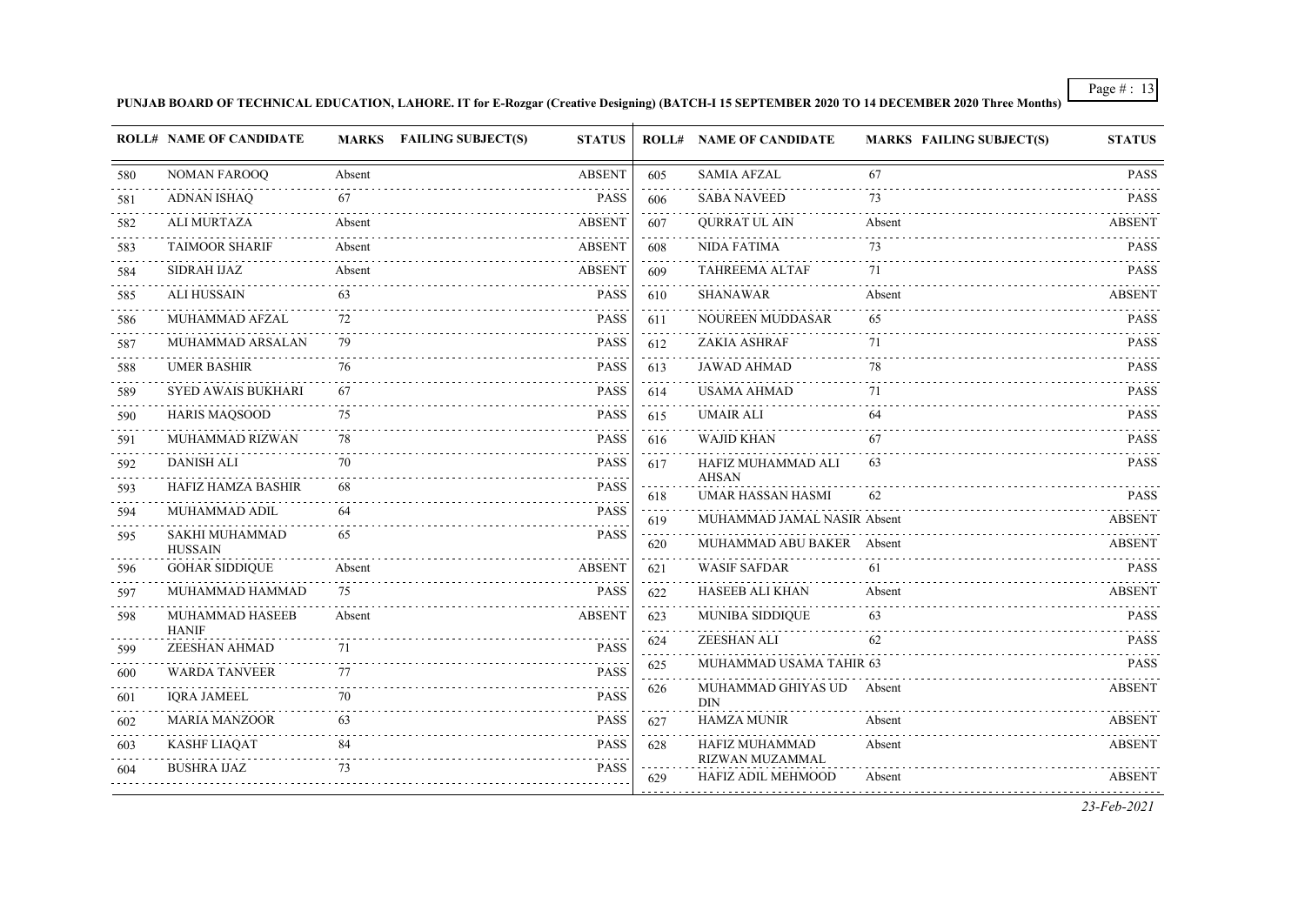**PUNJAB BOARD OF TECHNICAL EDUCATION, LAHORE. IT for E-Rozgar (Creative Designing) (BATCH-I 15 SEPTEMBER 2020 TO 14 DECEMBER 2020 Three Months)**

|     | <b>ROLL# NAME OF CANDIDATE</b> | MARKS FAILING SUBJECT(S) | <b>STATUS</b>                       |                                              | <b>ROLL# NAME OF CANDIDATE</b>               | <b>MARKS FAILING SUBJECT(S)</b> | <b>STATUS</b>      |
|-----|--------------------------------|--------------------------|-------------------------------------|----------------------------------------------|----------------------------------------------|---------------------------------|--------------------|
| 630 | MUHAMMAD AYAZ KHAN 60          |                          | <b>PASS</b>                         | 656                                          | MUHAMMAD AZEEM                               | Absent                          | <b>ABSENT</b>      |
| 631 | AZMAT ALI                      | Absent                   | <b>ABSENT</b>                       | 657                                          | <b>SUBHANI</b><br>MUHAMMAD SALEH BUTT Absent |                                 | .<br><b>ABSENT</b> |
| 632 | <b>NOMAN ASGHAR</b>            | 76                       | <b>PASS</b>                         | 658                                          | <b>RIDA REHMAN</b>                           | Absent                          | <b>ABSENT</b>      |
| 633 | <b>RAJA SHAIR</b>              | 62                       | <b>PASS</b>                         | 659                                          | <b>HAMZA SAGHIR</b>                          | 77                              | <b>PASS</b>        |
| 634 | SHEHREYAR SAJID BUTT           | Absent                   | <b>ABSENT</b>                       | $\sim$ $\sim$ $\sim$<br>660                  | MUHAMMAD IKRASH                              | Absent                          | <b>ABSENT</b>      |
| 635 | <b>SAMI ULLAH</b>              | 87                       | <b>PASS</b>                         | 661                                          | <b>AIMAN SIDDIQUI</b>                        | 74                              | <b>PASS</b>        |
| 636 | MUHAMMAD MUZZAMIL              | 99.                      | <b>PASS</b>                         | 662                                          | <b>MUDASSIR HASSAN</b>                       | 93                              | <b>PASS</b>        |
| 637 | <b>AMMAR HASSAN</b>            | 83                       | <b>PASS</b>                         | 663                                          | <b>ASMAA ASHRIF</b>                          | 92                              | <b>PASS</b>        |
| 638 | <b>TAHIRA SALEEM SHAH</b>      | 97                       | <b>PASS</b><br>$\omega$ is a set of | 664                                          | <b>SAMAN QADEER</b>                          | Absent                          | <b>ABSENT</b>      |
| 639 | <b>MAHNOOR RASHEED</b>         | 94                       | <b>PASS</b>                         | $\sim$ $\sim$ $\sim$<br>665                  | <b>AMNA MUSTAFA</b>                          | Absent                          | <b>ABSENT</b>      |
| 640 | MUHAMMAD SHOAIB                | 97                       | <b>PASS</b>                         | 666                                          | MUHAMMAD ISHFAQ                              | 85                              | <b>PASS</b>        |
| 641 | <b>ZAIN UL ABDIN</b>           | Absent                   | <b>ABSENT</b>                       | $\omega_{\rm c}$ and $\omega_{\rm c}$<br>667 | <b>NOMIRA TARIQ</b>                          | Absent                          | <b>ABSENT</b>      |
| 642 | <b>AMNA WAHEED</b>             | Absent                   | <b>ABSENT</b>                       | 668                                          | <b>AMBREEN ZAHID</b>                         | Absent                          | <b>ABSENT</b>      |
| 643 | <b>JAVEREA RAFIQUE</b>         | 92                       | <b>PASS</b>                         | 669                                          | <b>HUZAIFA ALI</b>                           | 92                              | <b>PASS</b>        |
| 644 | <b>FAREEHA KAUSAR</b>          | EROZGAR.CD(SE)           | FAIL                                | د د د د<br>670                               | ALI MUJTABA                                  | Absent                          | <b>ABSENT</b>      |
| 645 | MUHAMMAD AYUB                  | 97                       | <b>PASS</b>                         | 671                                          | <b>SAJID KHAN</b>                            | 88                              | <b>PASS</b>        |
| 646 | <b>MUNAZZA FATIMA</b>          | 93                       | <b>PASS</b>                         | $\sim$ $\sim$ $\sim$<br>672                  | MUHAMMAD AWAIS KHAN Absent                   |                                 | <b>ABSENT</b>      |
| 647 | RIMSHA AHMAD                   | 89                       | <b>PASS</b>                         | 673                                          | MUHAMMAD ASAD MUNIR 85                       |                                 | <b>PASS</b>        |
| 648 | <b>AOSA NADEEM</b>             | 98                       | <b>PASS</b>                         | 674                                          | <b>UMAR NAWAZ</b>                            | Absent                          | <b>ABSENT</b>      |
| 649 | SAJID ALI                      |                          | <b>PASS</b>                         | $\sim$<br>675                                | <b>JAWAD AHMAD</b>                           | Absent                          | <b>ABSENT</b>      |
| 650 | <b>AODAS NIAZ</b>              | Absent                   | <b>ABSENT</b>                       | 676                                          | MUHAMMAD SHAHID                              | 75                              | <b>PASS</b>        |
| 651 | <b>HADIOA</b>                  | 83                       | <b>PASS</b>                         | 677                                          | <b>HAFIZ GHAZANFAR</b>                       | Absent                          | <b>ABSENT</b>      |
| 652 | LIAQAT HUSSAIN ASAD            | Absent                   | <b>ABSENT</b>                       | 678                                          | <b>SAGHEER</b><br>MUHAMMAD ARSLAN            | Absent                          | <b>ABSENT</b>      |
| 653 | HAFIZ FAIZAN AHMAD             | Absent                   | <b>ABSENT</b>                       | $\sim$ $\sim$ $\sim$                         | HAFIZ MUHAMMAD ZAHID 82                      |                                 | <b>PASS</b>        |
| 654 | MUHAMMAD AHMAD                 | 83                       | <b>PASS</b>                         | 679                                          | <b>HUSSAIN</b>                               |                                 |                    |
| 655 | <b>SAOIB ALI</b>               | Absent                   | <b>ABSENT</b>                       | 680                                          | ABDULLAH AKBAR                               | 82                              | <b>PASS</b>        |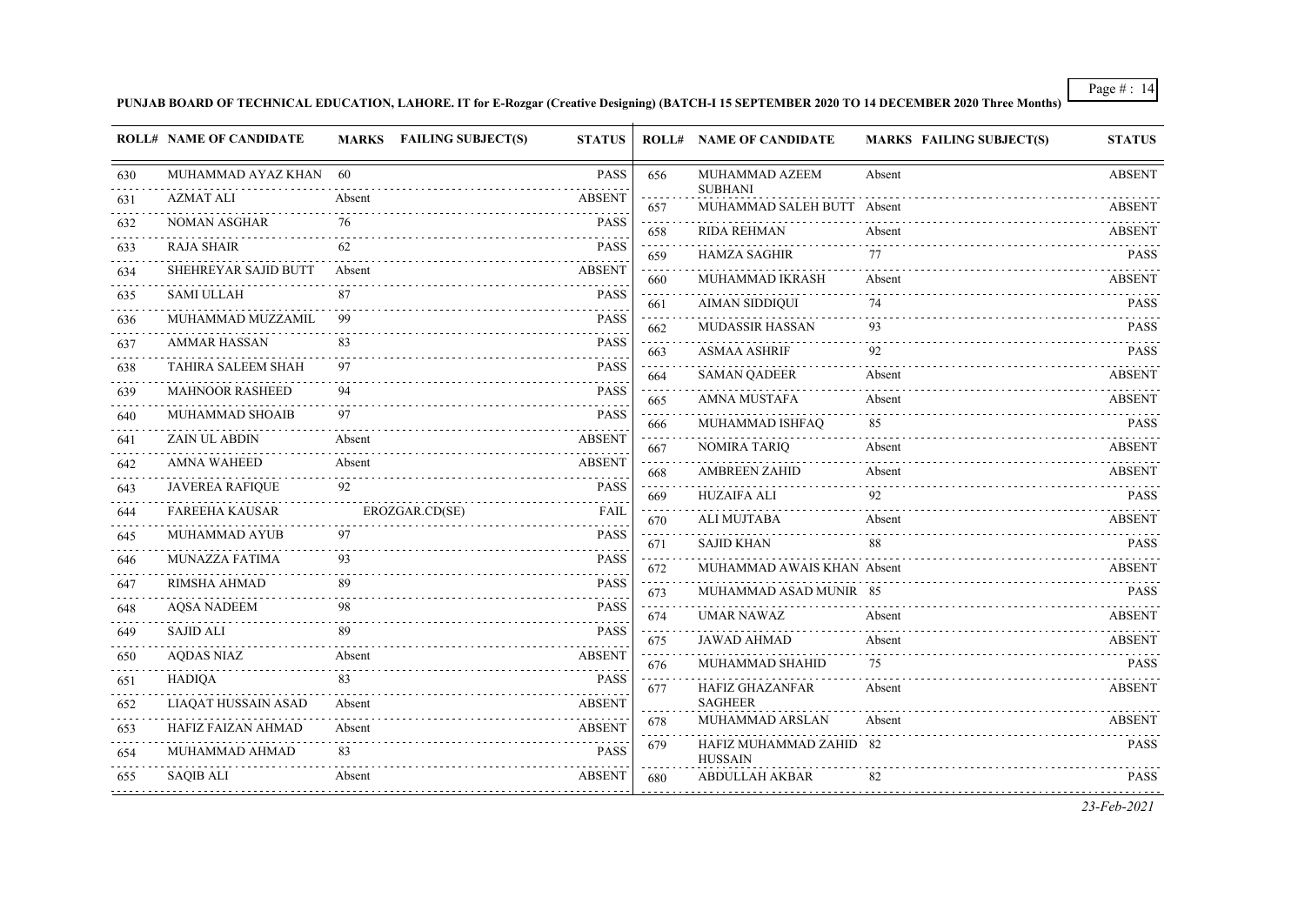**PUNJAB BOARD OF TECHNICAL EDUCATION, LAHORE. IT for E-Rozgar (Creative Designing) (BATCH-I 15 SEPTEMBER 2020 TO 14 DECEMBER 2020 Three Months)**

|     | <b>ROLL# NAME OF CANDIDATE</b>         |        | MARKS FAILING SUBJECT(S) | <b>STATUS</b> |                    | <b>ROLL# NAME OF CANDIDATE</b>   | <b>MARKS FAILING SUBJECT(S)</b> | <b>STATUS</b> |
|-----|----------------------------------------|--------|--------------------------|---------------|--------------------|----------------------------------|---------------------------------|---------------|
| 681 | <b>ADNAN HAIDER</b>                    | 84     |                          | <b>PASS</b>   | 705                | MUHAMMAD BILAWAL<br><b>ZAMAN</b> | 89                              | <b>PASS</b>   |
| 682 | RANA RABNAWAZ AHMED 82<br><b>KHAN</b>  |        |                          | <b>PASS</b>   | 706                | MUHAMMAD MUNEEB<br><b>ASHRAF</b> | 65                              | <b>PASS</b>   |
| 683 | <b>IORA FATIMA</b>                     | 85     |                          | <b>PASS</b>   | 707                | <b>HABIB AHMED</b>               | 80                              | <b>PASS</b>   |
| 684 | <b>UM E HABIBA</b>                     | 86     |                          | <b>PASS</b>   | 708                | <b>MOMINA MIRAJ</b>              | 83                              | <b>PASS</b>   |
| 685 | SYED AFAQ HUSSAIN SHAH 72              |        |                          | <b>PASS</b>   | 709                | <b>NIDA MANZOOR</b>              | 82                              | <b>PASS</b>   |
| 686 | <b>BILAL ASGHAR</b>                    | Absent |                          | ABSENT        | 710                | <b>NABA SHAFIQUE</b>             | 84                              | <b>PASS</b>   |
| 687 | MUHAMMAD SHERAZ<br><b>NAEEM</b>        | Absent |                          | <b>ABSENT</b> | 711                | <b>USAMA</b>                     | 75                              | <b>PASS</b>   |
| 688 | <b>ALIYA TARIO</b>                     | 90     |                          | <b>PASS</b>   | 712                | MUHAMMAD AMMAR                   | 82                              | <b>PASS</b>   |
| 689 | MUHAMMAD ZAIN                          | 87     |                          | <b>PASS</b>   | 713                | <b>HASSAN</b><br>MUHAMMAD KAMRAN | 77                              | <b>PASS</b>   |
| 690 | <b>SIDRA SARWER</b>                    | Absent |                          | <b>ABSENT</b> |                    | <b>AKBAR</b>                     |                                 |               |
| 691 | <b>MINAHIL AREEJ</b>                   | 92     |                          | <b>PASS</b>   | 714                | <b>YASIR</b>                     | Absent                          | <b>ABSENT</b> |
| 692 | RAO FAHEEM SALEEM                      | 83     |                          | <b>PASS</b>   | 715                | <b>SAMAVIA SHAHID</b>            | Absent                          | <b>ABSENT</b> |
| 693 | RAMSHA SHAHID                          | 90     |                          | <b>PASS</b>   | 716                | <b>SAMRA JAVED</b>               | Absent                          | <b>ABSENT</b> |
| 694 | <b>GHAZALA MALIK</b>                   | 85     |                          | <b>PASS</b>   | 717                | <b>JAVARIA HANIF</b>             | 88                              | <b>PASS</b>   |
| 695 | <b>SHOAIB SALEEM</b>                   | 87     |                          | <b>PASS</b>   | 718                | <b>MARYAM HAMEED</b>             | 89                              | <b>PASS</b>   |
| 696 | <b>SHAHIDA MALIK</b>                   | 82     |                          | <b>PASS</b>   | 719                | NIMRA QANDEEL                    | 86                              | <b>PASS</b>   |
| 697 | <b>JAMIL AHMED</b>                     | 84     |                          | <b>PASS</b>   | 720                | <b>KOMAL BASHIR</b>              | Absent                          | <b>ABSENT</b> |
| 698 | MUHAMMAD AFZAL                         | 82     |                          | <b>PASS</b>   | 721<br>$2.2 - 2.2$ | <b>WAHAB BASHIR</b>              | Absent                          | <b>ABSENT</b> |
|     | <b>SALEEM</b><br><b>AZIZ UR REHMAN</b> | 83     |                          | <b>PASS</b>   | 722                | AYESHA FATIMA                    | Absent                          | <b>ABSENT</b> |
| 699 |                                        |        |                          |               | 723                | <b>FATIMA IDREES</b>             | Absent                          | <b>ABSENT</b> |
| 700 | <b>UZMA MAQSOOD</b>                    | 80     |                          | <b>PASS</b>   | 724                | <b>ASIF ALI</b>                  | Absent                          | <b>ABSENT</b> |
| 701 | <b>JABRAN BASHIR</b>                   | 95     |                          | <b>PASS</b>   | 725                | MUHAMMAD INTIKHAB                | Absent                          | <b>ABSENT</b> |
| 702 | <b>HAMMAD MUBEEN</b>                   | 87     |                          | <b>PASS</b>   | 726                | MUDASSIR ASGHAR                  | Absent                          | <b>ABSENT</b> |
| 703 | <b>SHOAIB AHMAD</b>                    | 87     |                          | <b>PASS</b>   | 727                | <b>IRFAN MUSTAFA</b>             | 80                              | PASS          |
| 704 | <b>MUHAMMAD IRFAN</b>                  | 96     |                          | <b>PASS</b>   | 4215               | <b>GHULAM MURTAZA</b>            | .<br>Absent                     | <b>ABSENT</b> |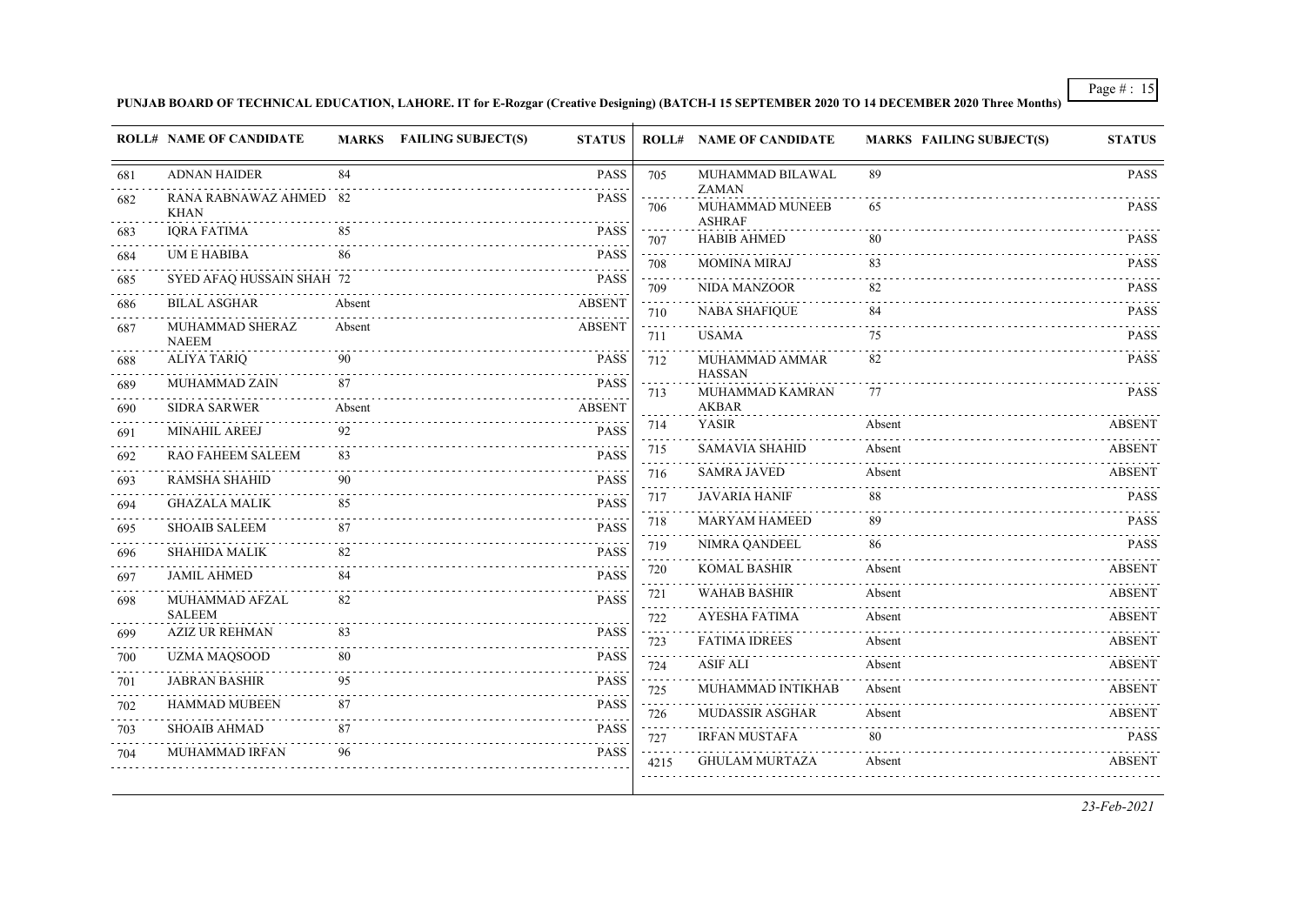## **PUNJAB BOARD OF TECHNICAL EDUCATION, LAHORE. IT for E-Rozgar (Creative Designing) (BATCH-I 15 SEPTEMBER 2020 TO 14 DECEMBER 2020 Three Months)**

|               | <b>ROLL# NAME OF CANDIDATE</b> |        | MARKS FAILING SUBJECT(S)                                                                                                      | <b>STATUS</b> |                                    | <b>ROLL# NAME OF CANDIDATE</b>   | <b>MARKS FAILING SUBJECT(S)</b> | <b>STATUS</b> |
|---------------|--------------------------------|--------|-------------------------------------------------------------------------------------------------------------------------------|---------------|------------------------------------|----------------------------------|---------------------------------|---------------|
|               |                                |        | <b>GOVERNMENT COLLEGE OF TECHNOLOGY FOR GLASS CERAMICS &amp;</b><br>POTTERY DEVELOPMENT, NEAR NATIONAL FAN LINK ROAD SHAHDRA, |               | 751                                | MUHAMMAD FAZAIL<br><b>KHALID</b> | 91                              | <b>PASS</b>   |
| <b>LAHORE</b> |                                |        |                                                                                                                               |               | 752                                | MUHAMMAD NAWAZ                   | 84                              | <b>PASS</b>   |
| 728           | HAFIZA MISHAL ALTAF            | Absent |                                                                                                                               | <b>ABSENT</b> | 753                                | HAFIZ MUHAMMAD SOHAIL 91         |                                 | <b>PASS</b>   |
| 729           | MUHAMMAD ISHTIAQ               | Absent |                                                                                                                               | <b>ABSENT</b> |                                    | <b>IOBAL</b>                     | 82                              |               |
| 730           | <b>SHAKEEL SHAHZAD</b>         | 90     |                                                                                                                               | <b>PASS</b>   | 754                                | <b>MUHAMMAD YOUSAF</b>           |                                 | <b>PASS</b>   |
| 731           | <b>AMINA AURANGZEB</b>         | 69     |                                                                                                                               | <b>PASS</b>   | 755<br>$\sim$                      | <b>SALMAN AHMAD</b>              | 96                              | <b>PASS</b>   |
| 732           | <b>SHAMILA SALEEM</b>          | 88     |                                                                                                                               | <b>PASS</b>   | 756<br>$\sim$                      | MUHAMMAD TAHIR                   | 70                              | <b>PASS</b>   |
| 733           | <b>AYESHA IQBAL</b>            | 92     |                                                                                                                               | <b>PASS</b>   | 757<br>$\omega_{\rm{max}}$         | <b>ADNAN IQBAL</b>               | 75                              | <b>PASS</b>   |
| 734           | <b>ESHAM SHEHZADI</b>          | 90     |                                                                                                                               | <b>PASS</b>   | 758                                | <b>AQIB RIAZ</b>                 | Absent                          | <b>ABSENT</b> |
| 735           | <b>HAMNA AMJAD</b>             | 92     |                                                                                                                               | PASS          | 759<br>and and                     | <b>NAEEM AHMAD</b>               | 89                              | <b>PASS</b>   |
| 736           | <b>AMMARA SAFDAR</b>           | 91     |                                                                                                                               | <b>PASS</b>   | 760                                | <b>KAMAL SUBHANI</b>             | 91                              | <b>PASS</b>   |
| 737           | <b>MARYAM IQBAL</b>            | 93     |                                                                                                                               | <b>PASS</b>   | 761<br>$\sim 100$                  | <b>KAMRAN NAEEM</b>              | Absent                          | <b>ABSENT</b> |
| 738           | <b>MEMOONA AHMAD</b>           | 94     |                                                                                                                               | <b>PASS</b>   | 762                                | NOOR UL HUSSAIN                  | Absent                          | <b>ABSENT</b> |
|               | MUNEEBA REHMAT                 | 72     |                                                                                                                               | <b>PASS</b>   | $\sim$ $\sim$ $\sim$<br>763        | MUHAMMAD AHSAN AWAN 81           |                                 | <b>PASS</b>   |
| 739           |                                |        |                                                                                                                               |               | 764                                | <b>SAMI ULLAH</b>                | 61                              | <b>PASS</b>   |
| 740           | <b>MUDASSIRA MUNIR</b>         | Absent |                                                                                                                               | <b>ABSENT</b> | $\sim 100$ km s $^{-1}$<br>765     | <b>ZEESHAN</b>                   | 88                              | <b>PASS</b>   |
| 741           | NIMRA RAHMAT                   | Absent |                                                                                                                               | <b>ABSENT</b> | 766                                | <b>AZAM HUSSAIN</b>              | 91                              | <b>PASS</b>   |
| 742           | <b>QURAT UL AINN</b>           | 82     |                                                                                                                               | <b>PASS</b>   | $\sim$ $\sim$ $\sim$ $\sim$<br>767 | MUHAMMAD QASIM                   | 64                              | <b>PASS</b>   |
| 743           | <b>SAIRA JABEEN</b>            | 94     |                                                                                                                               | <b>PASS</b>   |                                    | <b>BHATTI</b>                    |                                 |               |
| 744           | <b>SUMAIRA AMEER</b>           | 89     |                                                                                                                               | <b>PASS</b>   | 768                                | MUHAMMAD HAMZA KHAN Absent       |                                 | <b>ABSENT</b> |
| 745           | <b>ARSLAN TANVEER</b>          | Absent |                                                                                                                               | <b>ABSENT</b> | 769<br>.                           | MUHAMMAD UZAIR                   | 92                              | <b>PASS</b>   |
| 746           | <b>SAIRA TARIQ</b>             | 85     |                                                                                                                               | <b>PASS</b>   | 770                                | <b>TALHA SHOAIB</b>              | 75                              | <b>PASS</b>   |
| 747           | <b>SYED BU ALI ZAIDI</b>       | 89     |                                                                                                                               | <b>PASS</b>   | 771<br>a a an                      | <b>NAZIR ABBAS</b>               | 92                              | <b>PASS</b>   |
| 748           | MUHAMMAD MUSHTAO               | 97     |                                                                                                                               | <b>PASS</b>   | 772                                | <b>USMAN NAEEM</b>               | 93                              | <b>PASS</b>   |
| 749           | MUHAMMAD AZAM                  | 91     |                                                                                                                               | <b>PASS</b>   | 773                                | <b>WILSON MASIH</b>              | 83                              | <b>PASS</b>   |
| 750           | <b>MUHAMMAD BABAR</b>          | 97     |                                                                                                                               | <b>PASS</b>   | 774                                | <b>SOBIA KAUSAR</b>              | 72                              | <b>PASS</b>   |
|               | <b>MUNIR</b>                   |        |                                                                                                                               |               | $\sim 100$ km s $^{-1}$<br>775     | <b>YASEEN</b>                    | 87                              | <b>PASS</b>   |
|               |                                |        |                                                                                                                               |               |                                    |                                  |                                 | 23-Feb-2021   |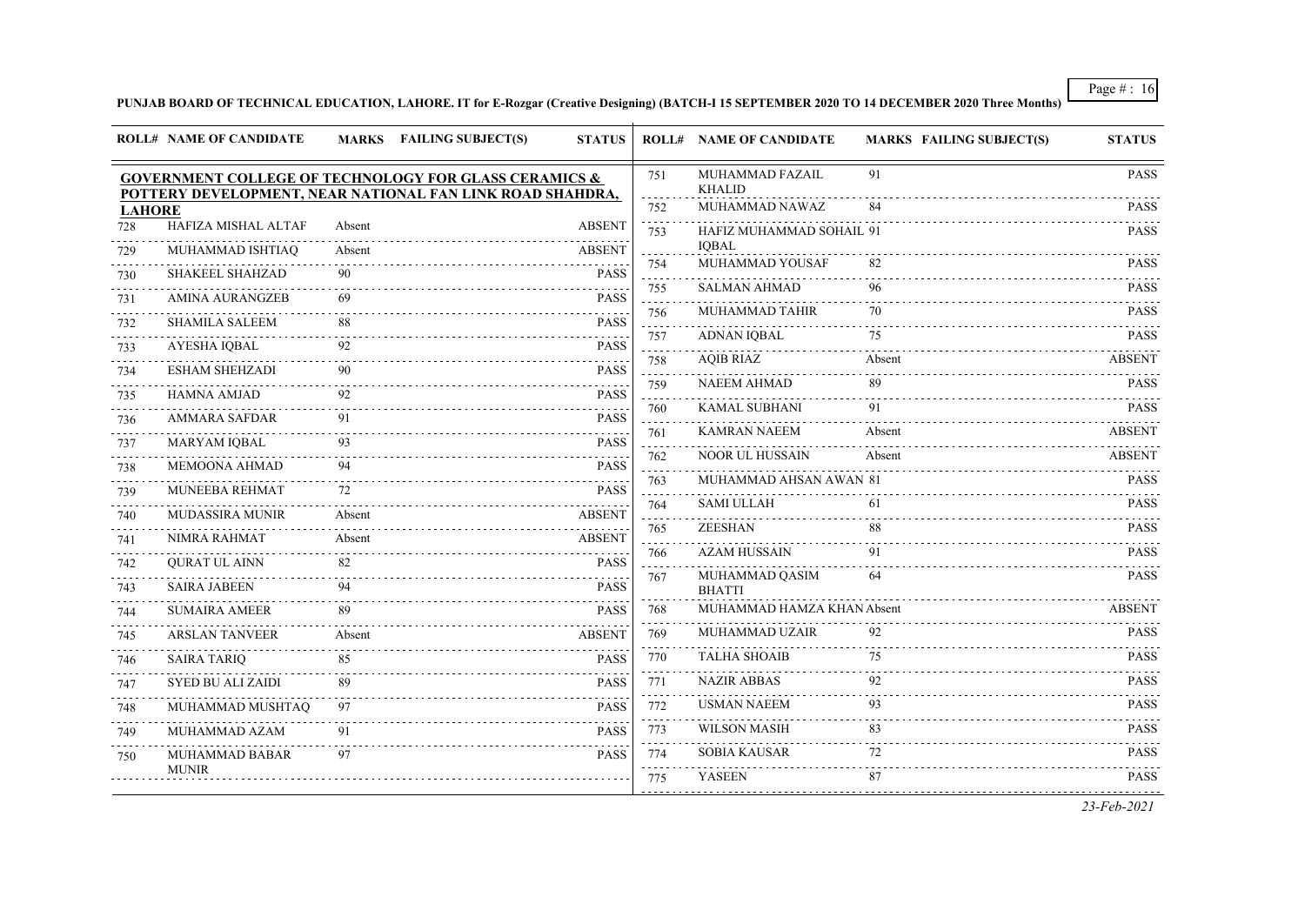**PUNJAB BOARD OF TECHNICAL EDUCATION, LAHORE. IT for E-Rozgar (Creative Designing) (BATCH-I 15 SEPTEMBER 2020 TO 14 DECEMBER 2020 Three Months)**

|          | <b>ROLL# NAME OF CANDIDATE</b> |        | <b>MARKS</b> FAILING SUBJECT(S) | <b>STATUS</b>                            |                             | <b>ROLL# NAME OF CANDIDATE</b> | <b>MARKS FAILING SUBJECT(S)</b>                         | <b>STATUS</b>    |
|----------|--------------------------------|--------|---------------------------------|------------------------------------------|-----------------------------|--------------------------------|---------------------------------------------------------|------------------|
| 776      | <b>ANEEL MASIH</b>             | 82     |                                 | <b>PASS</b>                              | 802                         | <b>SANA YASMIN</b>             | 82                                                      | <b>PASS</b>      |
| 777      | MUHAMMAD REHAN KHAN 87         |        |                                 | <b>PASS</b>                              | 803                         | SHARMEEN USAMA                 | 90                                                      | <b>PASS</b>      |
| 778      | YASIR AKRAM                    | 82     |                                 | <b>PASS</b>                              | $\sim 100$<br>804           | <b>SIDRA RAUF</b>              | 93                                                      | <b>PASS</b>      |
| 779      | MUHAMMAD BILAL NAWAZAbsent     |        |                                 | <b>ABSENT</b>                            | 805                         | <b>TAHIRA NAEEM</b>            | 91                                                      | <b>PASS</b>      |
| 780      | <b>FARWA</b>                   | Absent |                                 | <b>ABSENT</b>                            | 806                         | <b>AYESHA ASIF</b>             | 90                                                      | <b>PASS</b>      |
| 781      | <b>SAHAR ARIF</b>              | Absent |                                 | <b>ABSENT</b>                            | 807                         | <b>ZAINA MALIK</b>             | Absent                                                  | <b>ABSENT</b>    |
| 782      | <b>SALMAN SARWAR</b>           | 62     |                                 | <b>PASS</b>                              | 808                         | <b>AMNA JABEEN</b>             | Absent                                                  | <b>ABSENT</b>    |
| 783      | <b>ISMAT</b>                   | Absent |                                 | <b>ABSENT</b>                            | 809<br>$\sim$ $\sim$ $\sim$ | <b>NOMAN AMJAD</b>             | 89                                                      | <b>PASS</b>      |
| 784      | MUHAMMAD DANISH                | 92     |                                 | <b>PASS</b>                              | 810                         | <b>SAMI ULLAH</b>              | 92                                                      | <b>PASS</b>      |
| 785      | <b>SALMAN SHOAIB</b>           | Absent |                                 | <b>ABSENT</b>                            | 811                         | MUHAMMAD HAMZA                 | 75                                                      | <b>PASS</b>      |
| 786      | MUHAMMAD ZUMAR                 | Absent |                                 | <b>ABSENT</b>                            | 812                         | QAMAR<br><b>AREEJ FATIMA</b>   | 80                                                      | <b>PASS</b>      |
| 787      | MUHAMMAD SAQLAIN               | Absent |                                 | <b>ABSENT</b>                            | 813                         | NAIMA ABDUL HAMEED             | 66                                                      | <b>PASS</b>      |
| 788      | ZEESHAN WAQAR                  | Absent |                                 | <b>ABSENT</b>                            |                             |                                | <b>GOVERNMENT COLLEGE OF TECHNOLOGY FOR WOMEN, NEAR</b> |                  |
| 789      | ZEESHAN ALI                    | Absent |                                 | <b>ABSENT</b>                            |                             | <b>JAINMANDIR, LAHORE</b>      |                                                         |                  |
| 790      | <b>ABDUL KARIM KHAN</b>        | Absent |                                 | <b>ABSENT</b>                            | 814                         | <b>FATIMA JAVED</b>            | 93                                                      | <b>PASS</b>      |
| .<br>791 | MUHAMMAD DANIYAL               | Absent |                                 | <b>ABSENT</b>                            | 815                         | MEHWISH IQBAL                  | 89                                                      | <b>PASS</b>      |
| 792      | <b>SHAH FAHAD</b>              | 69     |                                 | <b>PASS</b>                              | 816                         | ZARBAKHT                       | 90                                                      | <b>PASS</b>      |
| 793      | <b>AOSA AZAM</b>               | 84     |                                 | <b>PASS</b>                              | 817                         | NIMRA AKHTAR                   | 89                                                      | <b>PASS</b>      |
| 794      | HAFIZA ADINA SHAFIQ            | Absent |                                 | <b>ABSENT</b>                            | 818<br>$\sim$ $\sim$ $\sim$ | <b>JAWARIA SHAHZAD</b>         | 91                                                      | <b>PASS</b>      |
| 795      | MAHMOONA KOMAL                 | 72     |                                 | <b>PASS</b>                              | 819                         | DIBAJ AZHAR BHATTI             | 92                                                      | <b>PASS</b>      |
| 796      | <b>MARIA ABASI</b>             | 93     |                                 | <b>PASS</b>                              | 820<br>$\sim$ $\sim$ $\sim$ | <b>QADAR INAM</b>              | 87                                                      | <b>PASS</b>      |
| 797      | <b>MISBAH RAFIQ</b>            | 87     |                                 | $\omega$ is $\omega$ in .<br><b>PASS</b> | 821                         | <b>AYESHA SALEEM</b>           | 85                                                      | <b>PASS</b>      |
| 798      | <b>NIDA HAYAT</b>              |        |                                 | <b>PASS</b>                              | 822                         | <b>NAHEED SARWAR</b>           | EROZGAR.CD(PR, SE)                                      | FAIL             |
| 799      | <b>MARRIUM SARWER</b>          | 65     |                                 | <b>PASS</b>                              | 823                         | <b>TUBA AZHAR</b>              |                                                         | <b>FULL FAIL</b> |
| 800      | NIMRA HAYAT                    | Absent |                                 | <b>ABSENT</b>                            | 824                         | <b>FOZIA TARIQ</b>             | 93                                                      | <b>PASS</b><br>. |
| 801      | <b>RUHMA NOOR</b>              | 88     |                                 | <b>PASS</b>                              | 825                         | <b>SHAISTA BILAL</b>           | 86                                                      | <b>PASS</b>      |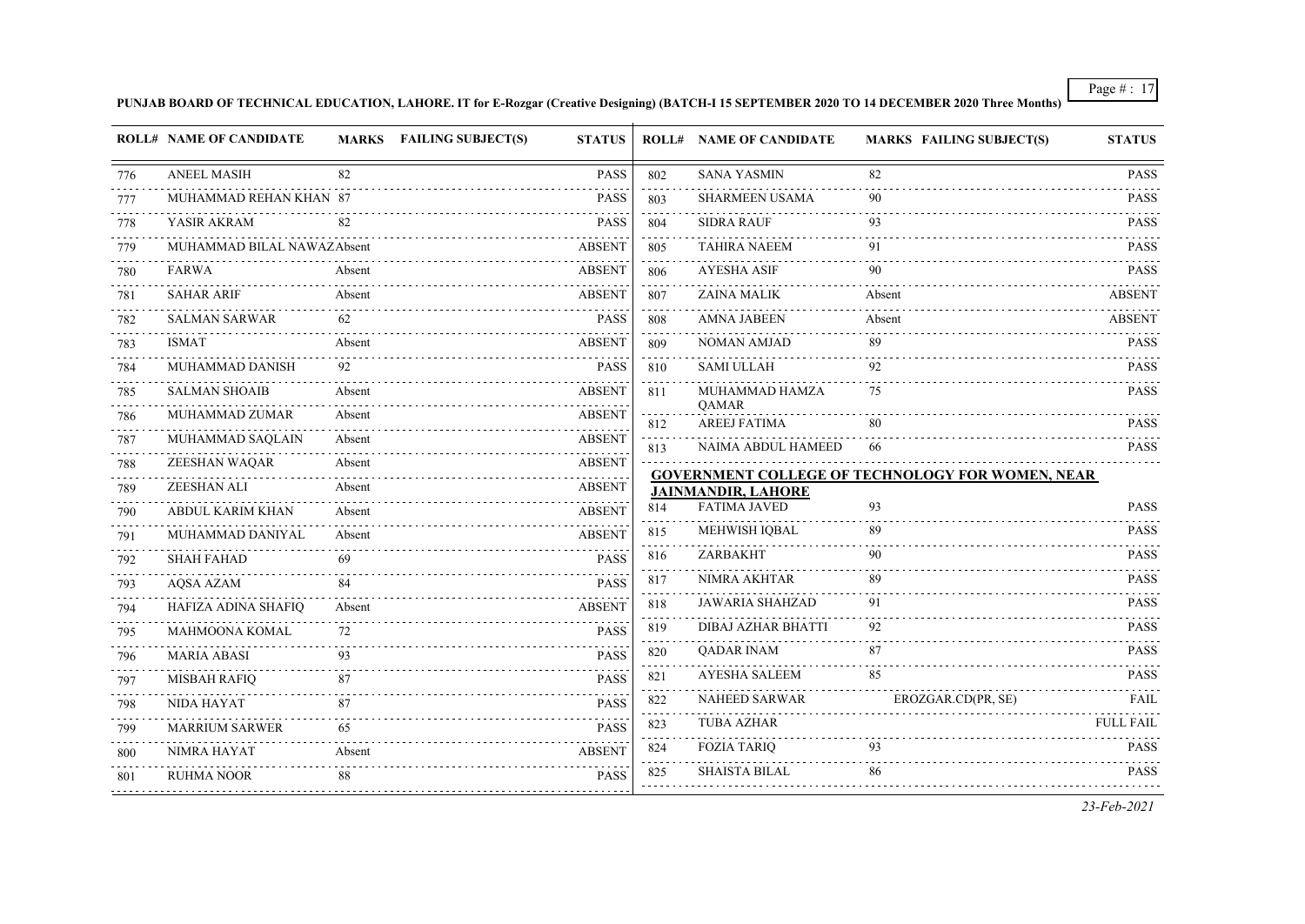**PUNJAB BOARD OF TECHNICAL EDUCATION, LAHORE. IT for E-Rozgar (Creative Designing) (BATCH-I 15 SEPTEMBER 2020 TO 14 DECEMBER 2020 Three Months)**

|     | <b>ROLL# NAME OF CANDIDATE</b> |    | MARKS FAILING SUBJECT(S) | <b>STATUS</b>    |                                       | <b>ROLL# NAME OF CANDIDATE</b> | <b>MARKS FAILING SUBJECT(S)</b> | <b>STATUS</b> |
|-----|--------------------------------|----|--------------------------|------------------|---------------------------------------|--------------------------------|---------------------------------|---------------|
| 826 | SYEDA RIDA FATIMA              | 90 |                          | PASS             | 852                                   | <b>AYESHA HAFEEZ</b>           | 82                              | <b>PASS</b>   |
| 827 | <b>SAMER MARIYA</b>            | 87 |                          | <b>PASS</b>      | 853                                   | <b>SADIA AMANAT</b>            | 88                              | <b>PASS</b>   |
| 828 | <b>SAMRA RASHEED</b>           | 89 |                          | <b>PASS</b>      | 854                                   | <b>SHAGUFTA MALIK</b>          | 81                              | <b>PASS</b>   |
| 829 | <b>SAMIA SADDIQUI</b>          | 96 |                          | <b>PASS</b>      | 855                                   | <b>RISHAM HAMEED</b>           | 89                              | <b>PASS</b>   |
| 830 | <b>SHABANA ASLAM</b>           | 90 |                          | <b>PASS</b>      | 856                                   | <b>TAIBA ZULFIQAR</b>          | 87                              | <b>PASS</b>   |
| 831 | <b>MAHWISH AMIN</b>            | 92 |                          | <b>PASS</b>      | 857                                   | TAYYBA REHMAN                  | 93                              | <b>PASS</b>   |
| 832 | ZOHA AZAM                      | 92 |                          | <b>PASS</b>      | 858                                   | ZAIN AHMAD                     | 82                              | <b>PASS</b>   |
| 833 | <b>ISHRAT BANO</b>             |    |                          | <b>FULL FAIL</b> | 859                                   | <b>QURAT ULAIN NASIM</b>       | 88                              | <b>PASS</b>   |
| 834 | <b>FARHEEN TARIQ</b>           | 93 |                          | <b>PASS</b>      | 860                                   | <b>MOBEEN LATIF</b>            | 84                              | <b>PASS</b>   |
| 835 | <b>ANAM RIAZ</b>               | 91 |                          | <b>PASS</b>      | 861                                   | <b>ASIA BIBI</b>               | 80                              | <b>PASS</b>   |
| 836 | <b>FAQIHA ANDLEEB</b>          | 92 |                          | <b>PASS</b>      | 862                                   | <b>HAFSA ARSHAD</b>            | 79                              | <b>PASS</b>   |
| 837 | <b>SANIA IQBAL</b>             | 93 |                          | <b>PASS</b>      | 863                                   | <b>NOOR FATIMA</b>             | 72                              | <b>PASS</b>   |
| 838 | <b>SAJIDA PARVEEN</b>          | 87 |                          | <b>PASS</b>      | 864<br>$\sim 10^{-1}$                 | HOORAB MUKHTAR                 | 74                              | <b>PASS</b>   |
| 839 | ZARA GHAFOOR                   | 95 |                          | <b>PASS</b>      | 865                                   | <b>SHAHMEER KHUSHI</b>         | 86                              | <b>PASS</b>   |
| 840 | <b>TAHLEEL ZAFAR</b>           | 92 |                          | <b>PASS</b>      | 866                                   | ANEELA ASLAM                   | 76                              | <b>PASS</b>   |
| 841 | <b>SABA ASGHAR</b>             |    |                          | <b>FULL FAIL</b> | 867<br>$\alpha$ , $\alpha$ , $\alpha$ | <b>FATIMA ISHTIAQ</b>          | 88                              | <b>PASS</b>   |
| 842 | <b>MALIHA HUSNAINE</b>         | 93 |                          | <b>PASS</b>      | 868                                   | <b>NAYAB ZAFAR</b>             | 93                              | <b>PASS</b>   |
| 843 | <b>ABDULLAH MUKHTAR</b>        | 86 |                          | <b>PASS</b>      | 869                                   | ZARA WAHEED                    | 85                              | <b>PASS</b>   |
| 844 | REHMAL SALEEM                  | 89 |                          | PASS             | 870<br>$\sim 100$                     | <b>ANILA HAMEED</b>            | EROZGAR.CD(PR)                  | FAIL          |
| 845 | <b>MAHREEN MALIK ZAMMAN 91</b> |    |                          | <b>PASS</b>      | 871                                   | <b>KHUNSA TARIQ</b>            | 88                              | <b>PASS</b>   |
| 846 | QABA AFZAAL                    | 91 |                          | <b>PASS</b>      | 872                                   | MUHAMMAD ARSLAN                | 83                              | <b>PASS</b>   |
| 847 | NOMAN SIDDIQUE                 |    | EROZGAR.CD(TH, PR)       | <b>FAIL</b>      | 873<br>$\sim 1000$                    | <b>WAJEEHA ARSHAD</b>          | 91                              | <b>PASS</b>   |
| 848 | <b>SIDRA PARVEEN</b>           | 98 |                          | <b>PASS</b>      | 874                                   | <b>SEHRISH TASLEEM</b>         | 84                              | <b>PASS</b>   |
| 849 | MUHAMMAD IRFAN                 | 74 |                          | <b>PASS</b>      | 875                                   | <b>ASMA ASHRAF</b>             | EROZGAR.CD(TH, PR)              | FAIL          |
| 850 | <b>RUBINA NARGIS</b>           | 90 |                          | PASS             | 876<br>$\sim 10^{-1}$                 | <b>HUMERA AYUB</b>             | 80                              | <b>PASS</b>   |
| 851 | <b>ZUBAIR</b>                  | 88 |                          | <b>PASS</b>      | 877                                   | ZAHRA BATOOL                   | 79                              | <b>PASS</b>   |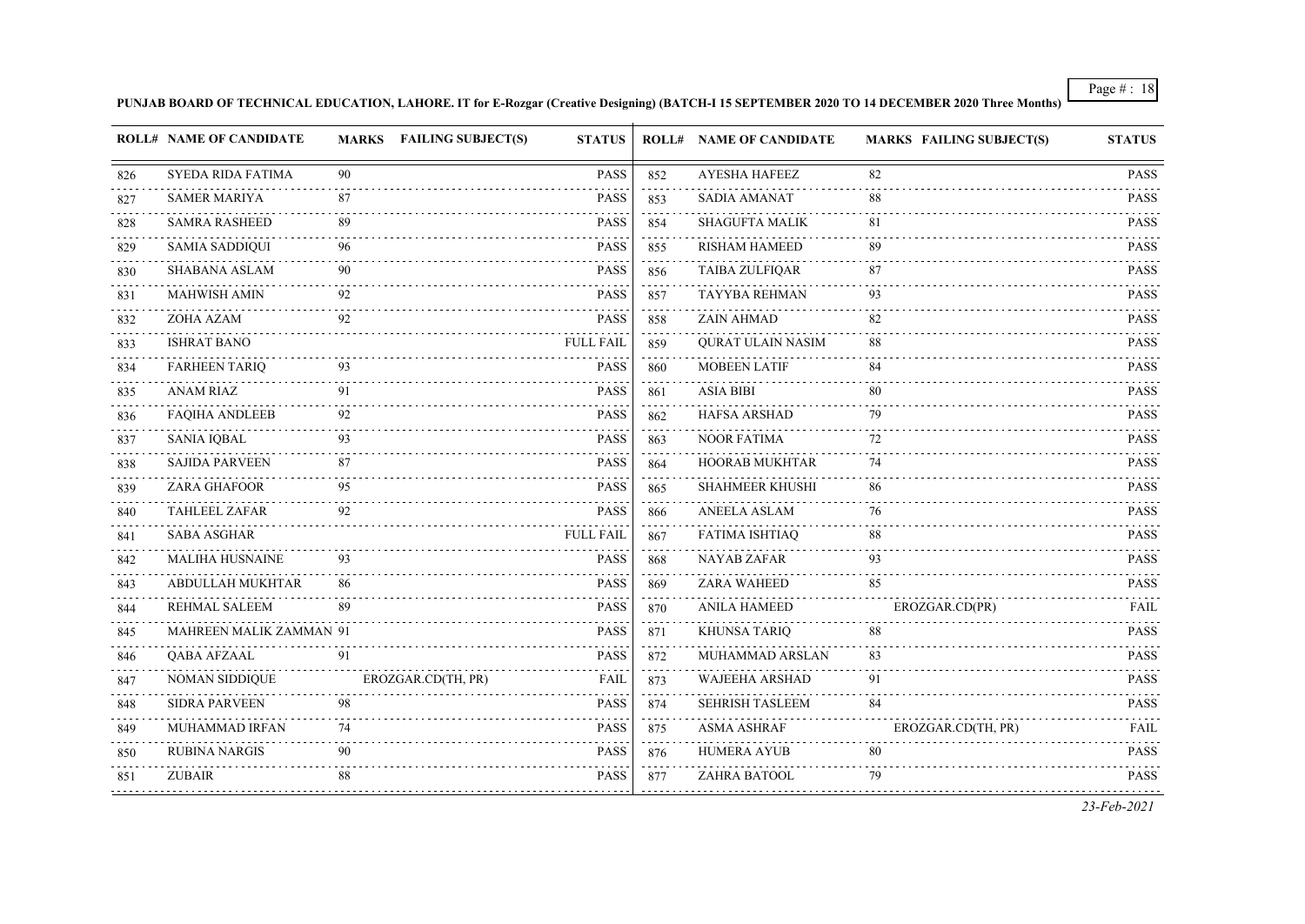#### **PUNJAB BOARD OF TECHNICAL EDUCATION, LAHORE. IT for E-Rozgar (Creative Designing) (BATCH-I 15 SEPTEMBER 2020 TO 14 DECEMBER 2020 Three Months)**

|     | <b>ROLL# NAME OF CANDIDATE</b>      |    | MARKS FAILING SUBJECT(S) | <b>STATUS</b> |          | <b>ROLL# NAME OF CANDIDATE</b>         | <b>MARKS FAILING SUBJECT(S)</b> | <b>STATUS</b>                                            |
|-----|-------------------------------------|----|--------------------------|---------------|----------|----------------------------------------|---------------------------------|----------------------------------------------------------|
| 878 | <b>AKIFA RAZA</b>                   | 76 |                          | PASS          | 903      | <b>AQSA AZEEM MAAN</b>                 | 93                              | <b>PASS</b>                                              |
| 879 | <b>ABEERAJUNAID</b>                 | 82 |                          | <b>PASS</b>   | 904      | AMNA NOOR                              | 87                              | <b>PASS</b>                                              |
| 880 | KISHMALA BATOOL                     |    | EROZGAR.CD(TH, PR)       | FAIL          | 905      | NIMRA PERVAIZ                          | 91                              | <b>PASS</b>                                              |
| 881 | ROSHAAN AHMAD                       | 91 |                          | <b>PASS</b>   | 906      | HAFIZA MARIYA HUSNAINE 88              |                                 | <b>PASS</b>                                              |
| 882 | <b>SANA ASLAM</b>                   |    | EROZGAR.CD(TH, PR)       | FAIL          | 907      | <b>SABA NAWAZ</b>                      | 87                              | <b>PASS</b>                                              |
| 883 | <b>HADIYA MIR</b>                   | 79 |                          | <b>PASS</b>   | 908      | RIDA ZIA UL MUSTAFA                    | 98                              | <b>PASS</b>                                              |
| 884 | <b>MARYAM KHAN</b>                  | 85 |                          | <b>PASS</b>   | 909      | SIDRA SOHAIL                           | 93                              | <b>PASS</b>                                              |
| 885 | <b>WAJEEHA MUMTAZ</b>               | 89 |                          | <b>PASS</b>   | 910      | <b>GHADHIA KOSAR</b>                   | 97                              | <b>PASS</b>                                              |
| 886 | <b>MARYUM KHAN</b>                  | 86 |                          | <b>PASS</b>   | 911      | <b>AZIZ FATIMA</b>                     | 90                              | PASS                                                     |
| 887 | <b>MAHIRA BUKHARI</b>               | 89 |                          | <b>PASS</b>   | 912      | <b>SIDRA IFTIKHAR</b>                  | 94                              | <b>PASS</b>                                              |
| 888 | <b>HAFIZA SAMRA ASIF</b>            | 77 |                          | <b>PASS</b>   | 913      | ATIQA IMDAD ULLAH KHAN 93              |                                 | <b>PASS</b>                                              |
| 889 | ALI RAZA RAZZAQ                     | 81 | .                        | <b>PASS</b>   | 914      | <b>ANILA RASHEED</b>                   | 89                              | $\sim$ $\sim$ $\sim$ $\sim$ $\sim$ $\sim$<br><b>PASS</b> |
| 890 | MUHAMMAD BURHAN                     | 82 |                          | <b>PASS</b>   | 915      | SIDRA MUNEER                           | 90                              | <b>PASS</b>                                              |
| 891 | MUHAMMAD MAMOON                     | 81 |                          | <b>PASS</b>   | 916<br>. | <b>SALEHA ISMAIL</b>                   | 77                              | <b>PASS</b>                                              |
| 892 | <b>AMIN</b><br><b>KINZA MUNAWAR</b> | 91 |                          | <b>PASS</b>   | 917      | <b>IQRA IQBAL</b>                      | 92                              | PASS                                                     |
| 893 | ANEEZA ANWAR HUSSAIN 97             |    |                          | <b>PASS</b>   | 918      | MEHREEN JAVAID                         | 92                              | <b>PASS</b>                                              |
| 894 | <b>IORA ANWER</b>                   | 94 |                          | <b>PASS</b>   | 919      | MUHAMMAD FURRAKH<br><b>WASEEM</b>      | 96                              | PASS                                                     |
| 895 | <b>ESHA MUSHTAQ</b>                 | 91 |                          | <b>PASS</b>   | 920      | <b>RABIA JAMEEL</b>                    | 97                              | <b>PASS</b>                                              |
| 896 | SADIA IFTIKHAR                      |    | EROZGAR.CD(TH, PR)       | FAIL          | 921      | <b>EISHA ANWAR</b>                     | 94                              | <b>PASS</b>                                              |
| 897 | SYYEDA MAHAM BATOOL 90<br>ZAIDI     |    |                          | <b>PASS</b>   | 922      | <b>ASHIR ISHAQ</b>                     | 87                              | <b>PASS</b>                                              |
| 898 | <b>AMNA AAMIR</b>                   | 74 |                          | <b>PASS</b>   | 923      | <b>RABIA ABBAS GONDAL</b>              | 89                              | <b>PASS</b>                                              |
| 899 | <b>SANA NADEEM</b>                  | 91 |                          | <b>PASS</b>   | 924      | <b>HINA BASHIR</b>                     | 82                              | <b>PASS</b>                                              |
| 900 | <b>AQSA IRSHAD</b>                  |    |                          | PASS          | 925      | <b>SEHRISH SYED</b>                    | 96                              | <b>PASS</b>                                              |
| 901 | <b>FARWA ASLAM</b>                  | 86 |                          | <b>PASS</b>   | 926      | YASMEEN SHAKIR                         | 84                              | <b>PASS</b>                                              |
| 902 | <b>KANWAL NASIM</b>                 | 98 |                          | <b>PASS</b>   | 927      | <b>MUHAMAD FAIZAN</b><br><b>ARSHAD</b> | 78                              | <b>PASS</b>                                              |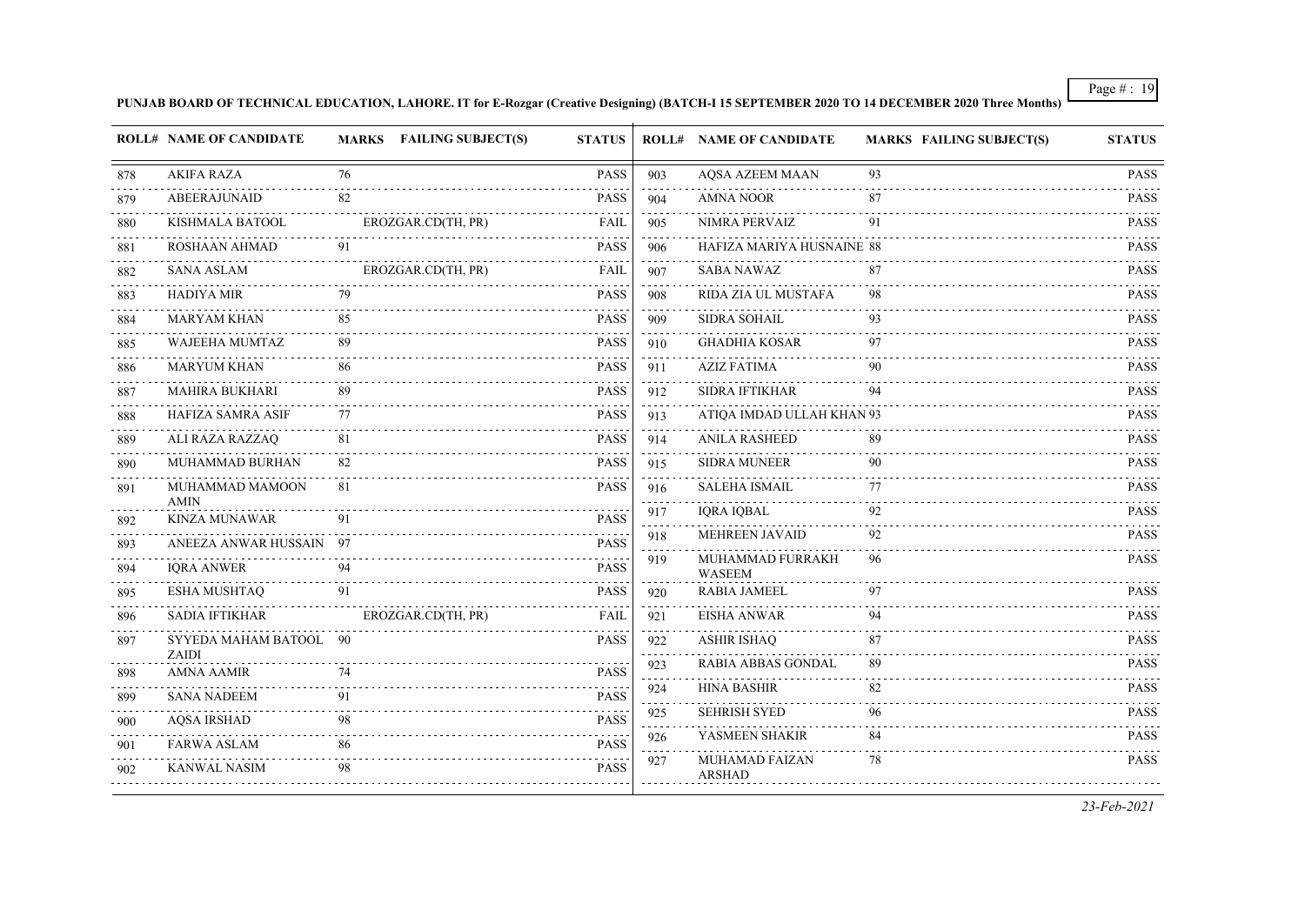**PUNJAB BOARD OF TECHNICAL EDUCATION, LAHORE. IT for E-Rozgar (Creative Designing) (BATCH-I 15 SEPTEMBER 2020 TO 14 DECEMBER 2020 Three Months)**

|     | <b>ROLL# NAME OF CANDIDATE</b>  |    | MARKS FAILING SUBJECT(S) | <b>STATUS</b>    |                                | <b>ROLL# NAME OF CANDIDATE</b> | <b>MARKS FAILING SUBJECT(S)</b> | <b>STATUS</b>    |
|-----|---------------------------------|----|--------------------------|------------------|--------------------------------|--------------------------------|---------------------------------|------------------|
| 928 | <b>FAZILAT TARIQ</b>            | 98 |                          | <b>PASS</b>      | 953                            | <b>FATAH JABEEN</b>            | 79                              | <b>PASS</b>      |
| 929 | <b>HAREEM ASLAM</b>             | 84 |                          | <b>PASS</b>      | $\sim$ $\sim$ $\sim$<br>954    | <b>SAFIA YOUSUF</b>            | EROZGAR.CD(TH, PR)              | <b>FAIL</b>      |
| 930 | <b>BANEEN FATIMA IBRAHIM 78</b> |    |                          | <b>PASS</b>      | 955                            | <b>JANITA</b>                  | 89                              | <b>PASS</b>      |
| 931 | MUHAMMAD USMAN<br><b>GHANI</b>  | 76 |                          | <b>PASS</b>      | 956<br>.                       | <b>IORA NOOR</b>               | 72                              | <b>PASS</b>      |
| 932 | <b>MARIA SARWAR</b>             | 85 |                          | <b>PASS</b>      | 957<br>.                       | <b>ASGHAR AHMAD</b>            | 70                              | <b>PASS</b>      |
| 933 | .<br><b>IRFAN CHAUHDRAY</b>     |    | EROZGAR.CD(TH, PR)       | FAIL             | 958<br>$\sim 100$ km $^{-1}$   | <b>TAHREEM SAJJAD</b>          | 96                              | <b>PASS</b>      |
| 934 | <b>IQRA TARIQ</b>               | 84 |                          | <b>PASS</b>      | 959                            | <b>BELAL SALEEM</b>            | EROZGAR.CD(TH)                  | FAIL             |
| 935 | <b>AMNA LODHI</b>               |    | EROZGAR.CD(TH, PR)       | <b>FAIL</b>      | 960<br>$\sim$ $\sim$ $\sim$    | SYED MUHAMMAD ALI              | 85                              | <b>PASS</b>      |
| 936 | <b>FARHAT ANADIL</b>            |    | EROZGAR.CD(TH, PR)       | FAIL             | 961<br>.                       | <b>MALAIKA FAWAD</b>           | 85                              | <b>PASS</b>      |
| 937 | ZOOBIA GHULAM NABI              | 78 |                          | <b>PASS</b>      | 962<br>.                       | <b>KINZA TARIQ</b>             | EROZGAR.CD(TH, PR)              | <b>FAIL</b>      |
| 938 | KINZA                           | 89 |                          | <b>PASS</b>      | 963<br>$\sim$ $\sim$ $\sim$    | <b>MEHREEN ZAHRA</b>           | 76                              | <b>PASS</b>      |
| 939 | <b>LAIBA SAAD</b>               | 79 |                          | <b>PASS</b>      | 964<br>in an an                | <b>ABDULLAH SAJID</b>          | 86                              | <b>PASS</b>      |
| 940 | AROOSA RAMZAN                   | 97 |                          | <b>PASS</b>      | 965<br>$\sim 100$              | YASRA FATIMA                   | EROZGAR.CD(SE)                  | <b>FAIL</b>      |
| 941 | <b>BAKHTAWAR MUGHAL</b>         | 97 |                          | <b>PASS</b>      | 966<br>$\sim$ $\sim$ $\sim$    | <b>SABIHA ZIKRIA</b>           | 99                              | <b>PASS</b>      |
| 942 | <b>BEENISH INAM</b>             | 93 |                          | <b>PASS</b>      | 967                            | <b>MAMOONA SALEEM</b>          | 76                              | <b>PASS</b>      |
| 943 | <b>MEHWISH FARHAD</b>           | 91 |                          | <b>PASS</b>      | 968<br>المناسب                 | <b>SHERAZ SALEEM</b>           | 90                              | <b>PASS</b>      |
| 944 | <b>ASAD ALI</b>                 | 79 |                          | <b>PASS</b>      | 969<br>.                       | HAFIZ MUBAHSIR JAVED           | EROZGAR.CD(SE)                  | <b>FAIL</b>      |
| 945 | SAIRA AKHTAR                    |    | EROZGAR.CD(TH, PR)       | FAIL             | 970<br>.                       | <b>LAIBA LIAQUAT</b>           | 91                              | <b>PASS</b>      |
| 946 | <b>SEHAR AFSHEEN</b>            |    | EROZGAR.CD(SE)           | FAIL             | 971<br>$\sim 100$              | <b>ARFA MUBEEN</b>             | 94                              | <b>PASS</b>      |
| 947 | <b>FIZZAH ISMAIL</b>            | 81 |                          | <b>PASS</b>      | 972<br>.                       | <b>FIZZA MUBEEN</b>            | 88                              | <b>PASS</b>      |
| 948 | <b>SANA ILYAS</b>               | 78 |                          | <b>PASS</b>      | 973<br>$\sim 100$              | <b>HAFSA</b>                   | 81                              | <b>PASS</b>      |
| 949 | <b>ASMA KHAN</b>                |    |                          | <b>PASS</b>      | 974<br>$\sim 100$ km s $^{-1}$ | <b>WARDA HANIF</b>             | 91                              | <b>PASS</b>      |
| 950 | HADIYA JAN                      | 88 |                          | <b>PASS</b>      | 975                            | <b>FATIMA ISHAQ</b>            | 86                              | <b>PASS</b>      |
| 951 | HAFIZ MUHAMMAD FAHAD 76         |    |                          | <b>PASS</b>      | 976<br>$\omega$ is $\omega$    | MUHAMMAD TAYYAB                | 88                              | <b>PASS</b>      |
|     | FAIZ                            |    |                          |                  | 977                            | SHEHERYAR MUBASHIR             | 87                              | <b>PASS</b>      |
| 952 | ARSLAN TALIB                    |    |                          | <b>FULL FAIL</b> | $\sim 100$ km s $^{-1}$<br>978 | UMAIR AHMED MINHAS             |                                 | <b>FULL FAIL</b> |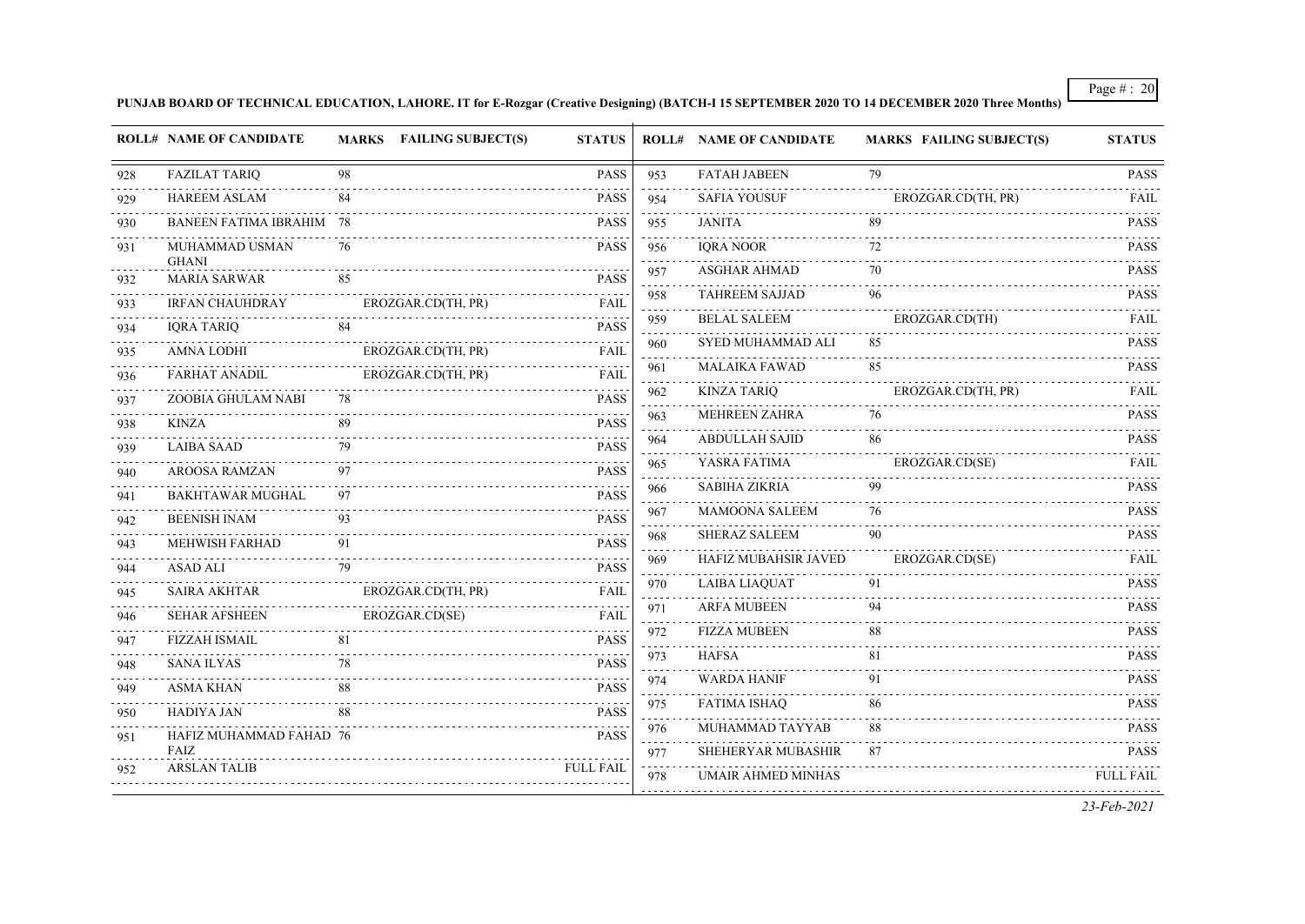**PUNJAB BOARD OF TECHNICAL EDUCATION, LAHORE. IT for E-Rozgar (Creative Designing) (BATCH-I 15 SEPTEMBER 2020 TO 14 DECEMBER 2020 Three Months)**

|      | <b>ROLL# NAME OF CANDIDATE</b>     |    | MARKS FAILING SUBJECT(S)                                   | <b>STATUS</b>    |                                                                                                                                                              | <b>ROLL# NAME OF CANDIDATE</b>          | <b>MARKS FAILING SUBJECT(S)</b> | <b>STATUS</b> |
|------|------------------------------------|----|------------------------------------------------------------|------------------|--------------------------------------------------------------------------------------------------------------------------------------------------------------|-----------------------------------------|---------------------------------|---------------|
| 979  | <b>DUAA ARSHAD</b>                 |    |                                                            | <b>FULL FAIL</b> | 1003                                                                                                                                                         | <b>UM E HABIBA</b>                      |                                 | <b>PASS</b>   |
| 980  | <b>NIDA RAFIQUE</b>                | 91 |                                                            | <b>PASS</b>      | 1004                                                                                                                                                         | <b>MUHAMMAD UMAIR</b>                   | 94                              | <b>PASS</b>   |
| 981  | <b>HIRA BIBI</b>                   | 82 |                                                            | <b>PASS</b>      | 1005                                                                                                                                                         | <b>WAHHAB</b><br>MUHAMMAD AWAIS         | 92                              | <b>PASS</b>   |
| 982  | AREEBA                             | 72 |                                                            | <b>PASS</b>      | $\sim$ $\sim$ $\sim$                                                                                                                                         | MUHAMMAD FAISAL NOOR 90                 |                                 | <b>PASS</b>   |
| 983  | <b>MAHWISH SHAFIQUE</b>            | 82 |                                                            | <b>PASS</b>      | 1006                                                                                                                                                         | <b>SAIMA SHABBIR</b>                    | 92                              | <b>PASS</b>   |
|      |                                    |    | <b>GOVERNMENT VOCATIONAL TRAINING INSTITUTE FOR WOMEN,</b> |                  | 1007<br>د د د د                                                                                                                                              |                                         |                                 |               |
|      | <b>QASIM PUR COLONY, MULTAN</b>    |    |                                                            |                  | 1008                                                                                                                                                         | <b>DUA</b>                              | EROZGAR.CD(TH, PR)              | <b>FAIL</b>   |
| 984  | MEHWISH MALIK                      | 95 |                                                            | <b>PASS</b>      | 1009                                                                                                                                                         | HAFIZ MUHAMMAD<br><b>MUZZAMIL SAEED</b> | 91                              | <b>PASS</b>   |
| 985  | <b>NAYAB ZAHRA</b>                 | 97 |                                                            | <b>PASS</b>      | 1010                                                                                                                                                         | <b>RABIA WASEEM</b>                     | 86                              | <b>PASS</b>   |
| 986  | <b>SANA SHAHZADI</b>               | 92 |                                                            | <b>PASS</b>      | 1011                                                                                                                                                         | NAYAB GHUFRAN                           | 90                              | <b>PASS</b>   |
| 987  | <b>RIMSHA YAQUB</b>                |    |                                                            | <b>PASS</b>      | $\frac{1}{2} \left( \frac{1}{2} \right) \left( \frac{1}{2} \right) \left( \frac{1}{2} \right) \left( \frac{1}{2} \right) \left( \frac{1}{2} \right)$<br>1012 | HAFIZ TALHA HAFEEZ                      | 87                              | <b>PASS</b>   |
| 988  | ZAINAB AJMAL                       | 92 |                                                            | <b>PASS</b>      | 1013                                                                                                                                                         | <b>TUBA AHMED</b>                       | 88                              | <b>PASS</b>   |
| 989  | MUHAMMAD USAMA                     | 95 |                                                            | <b>PASS</b>      | 1014                                                                                                                                                         | ZAHRA MASOOD                            | 92                              | <b>PASS</b>   |
| 990  | <b>HAIDER ALI</b>                  |    |                                                            | <b>PASS</b>      | 1015                                                                                                                                                         | <b>TAYYABA GHAFOOR</b>                  | 88                              | <b>PASS</b>   |
| 991  | <b>QUINDEEL FATIMA</b>             | 96 |                                                            | <b>PASS</b>      | 1016                                                                                                                                                         | <b>SIDRA KOMAL</b>                      | 86                              | <b>PASS</b>   |
| 992  | <b>RIMSHA</b>                      |    |                                                            | <b>PASS</b>      | 1017                                                                                                                                                         | <b>SOBIA TABASSUM</b>                   | 89                              | <b>PASS</b>   |
| 993  | <b>AYESHA KHAN</b>                 |    |                                                            | <b>PASS</b>      | 1018                                                                                                                                                         | <b>WAZAHAT KAUSAR</b>                   | 92                              | <b>PASS</b>   |
| 994  | <b>FAREENA HASSAN</b>              | 88 |                                                            | <b>PASS</b>      | 1019                                                                                                                                                         | <b>MAIMOONA MAALIK</b>                  | 86                              | <b>PASS</b>   |
| 995  | <b>SAFIA BATOOL</b>                | 91 |                                                            | <b>PASS</b>      | 1020                                                                                                                                                         | <b>ALIHA</b>                            | 93                              | <b>PASS</b>   |
| 996  | SYEDA NOOR UL HUDA<br><b>KAZMI</b> | 89 |                                                            | <b>PASS</b>      | 1021                                                                                                                                                         | <b>ZAINAB</b>                           | 88                              | <b>PASS</b>   |
| 997  | HUMAIRA GHULAM<br><b>RASOOL</b>    | 92 |                                                            | <b>PASS</b>      | 1022<br>$\sim$ $\sim$ $\sim$ $\sim$                                                                                                                          | <b>KINZA NAZIR</b>                      | 79                              | <b>PASS</b>   |
| 998  | <b>SANA AKRAM</b>                  |    | EROZGAR.CD(TH, PR)                                         | <b>FAIL</b>      | 1023                                                                                                                                                         | MUHAMMAD JAWAD<br><b>HAMEED</b>         | 83                              | <b>PASS</b>   |
| 999  | <b>HIJAB ZAHRA</b>                 | 89 |                                                            | <b>PASS</b>      | 1024                                                                                                                                                         | <b>ASAD KHAN</b>                        | 90                              | <b>PASS</b>   |
| 1000 | <b>UBAID UR REHMAN</b>             | 92 |                                                            | <b>PASS</b>      | 1025                                                                                                                                                         | ATROOBA FATIMA                          | 85                              | <b>PASS</b>   |
| 1001 | TEHREEM GULL                       | 92 |                                                            | PASS             | 1026                                                                                                                                                         | <b>AREEBA KHAN</b>                      | 82                              | <b>PASS</b>   |
| 1002 | <b>MEHREEN HUSSAIN</b>             | 92 |                                                            | <b>PASS</b>      | 1027                                                                                                                                                         | <b>SIDRA ZAWAR</b>                      | 86                              | <b>PASS</b>   |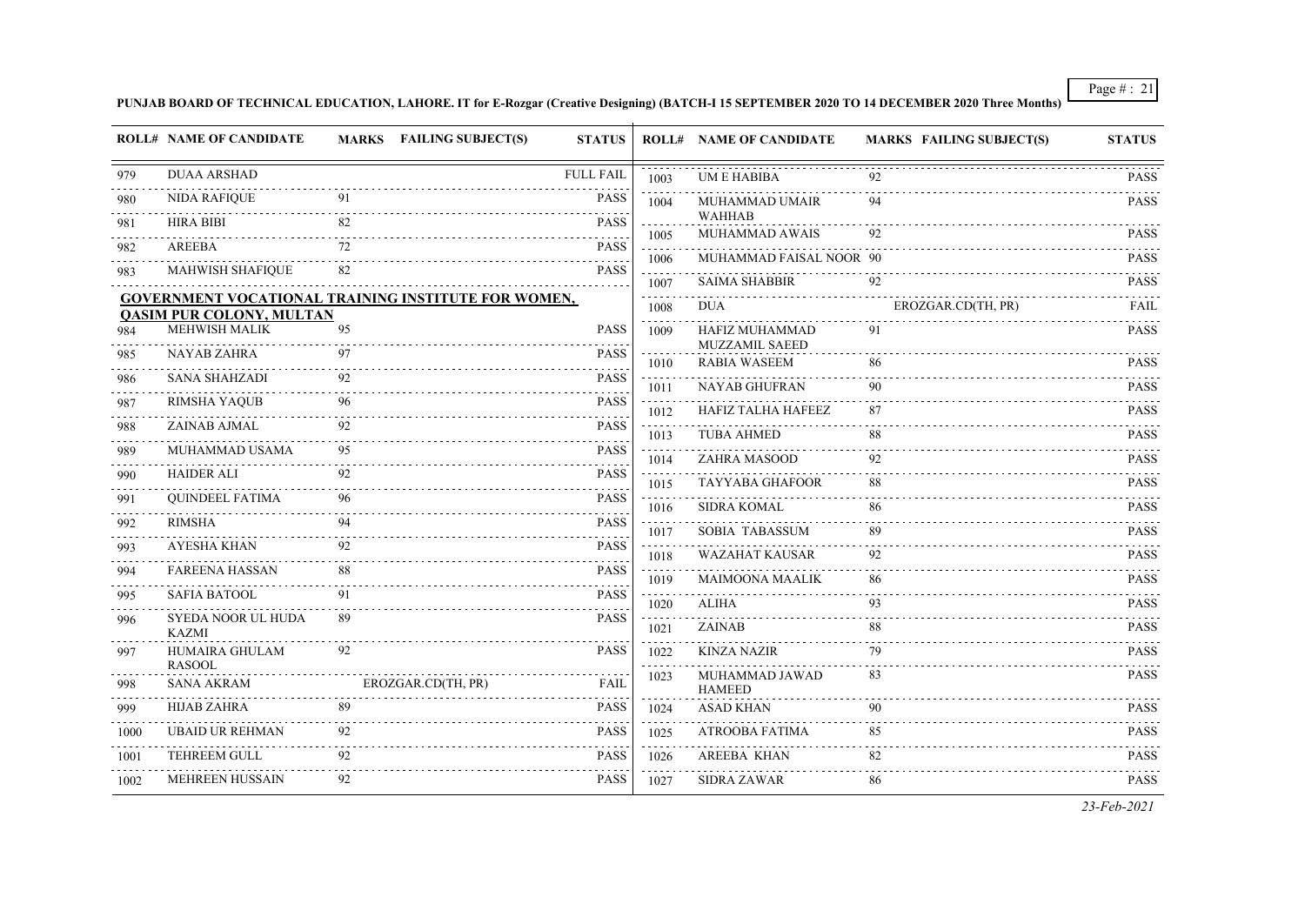#### **PUNJAB BOARD OF TECHNICAL EDUCATION, LAHORE. IT for E-Rozgar (Creative Designing) (BATCH-I 15 SEPTEMBER 2020 TO 14 DECEMBER 2020 Three Months)**

|      | <b>ROLL# NAME OF CANDIDATE</b>                             | MARKS FAILING SUBJECT(S) | <b>STATUS</b>             |      | <b>ROLL# NAME OF CANDIDATE</b>  | <b>MARKS FAILING SUBJECT(S)</b> | <b>STATUS</b> |
|------|------------------------------------------------------------|--------------------------|---------------------------|------|---------------------------------|---------------------------------|---------------|
| 1028 | <b>ADEENA ZAHID</b>                                        | 88                       | <b>PASS</b>               | 1051 | <b>ASRAR AHMED</b>              | Absent                          | <b>ABSENT</b> |
| 1029 | <b>AIMAN FATIMA</b>                                        | 83                       | <b>PASS</b>               | 1052 | <b>AQSA ARSHAD</b>              | EROZGAR.CD(TH)                  | <b>FAIL</b>   |
| 1030 | <b>MARYAM TAHIR</b>                                        | 89                       | <b>PASS</b>               | 1053 | RAMISH IJAZ                     | 63                              | <b>PASS</b>   |
| 1031 | <b>WAQAS SAJJAD</b>                                        | 95                       | <b>PASS</b>               | 1054 | <b>SANA ASHRAF</b>              | 67                              | <b>PASS</b>   |
| 1032 | KHURRAM SHAHZAD                                            | 87                       | <b>PASS</b>               | 1055 | <b>ALEEZA MEHAK</b>             | 65                              | <b>PASS</b>   |
| 1033 | <b>HAMID RAZA</b>                                          | 88                       | <b>PASS</b>               | 1056 | <b>REHMAN KHALID</b>            | 63                              | <b>PASS</b>   |
|      | <b>GOVERNMENT VOCATIONAL TRAINING INSTITUTE FOR WOMEN,</b> |                          |                           | 1057 | ABDUL MINAN KHAN                | 96                              | <b>PASS</b>   |
|      | MOHALLA SHEIKHIAN, NEAR MASJID SHEIKHIAN, NANKANA SAHIB    |                          |                           | 1058 | <b>AHSAN RIAZ</b>               | 94                              | <b>PASS</b>   |
| 1034 | <b>SHAHRAM PARVAIZ</b>                                     | 85                       | <b>PASS</b>               | 1059 | <b>WALEED ADIL</b>              | Absent                          | ABSENT        |
| 1035 | <b>NEHA PERVAIZ</b>                                        | 83                       | <b>PASS</b>               | 1060 | <b>RASHID ARSALAN</b>           | Absent                          | <b>ABSENT</b> |
| 1036 | <b>ZUBAIR ALI</b>                                          | 79                       | <b>PASS</b><br>$\sim 100$ | 1061 | <b>ALI HAIDER</b>               | Absent                          | ABSENT        |
| 1037 | MUHAMMAD NADEEM                                            | 77                       | <b>PASS</b>               | 1062 | <b>SHAZIA AFZAL</b>             | 90                              | <b>PASS</b>   |
| 1038 | HAFIZ SYED DILBAR<br><b>HUSSAIN</b>                        | 95                       | <b>PASS</b>               | 1063 | <b>ANEELA AKRAM</b>             | 93                              | <b>PASS</b>   |
| 1039 | <b>FATIMA UMAR</b>                                         | 64                       | <b>PASS</b>               | 1064 | <b>FARAH NASIR</b>              | EROZGAR.CD(TH, PR)              | FAIL          |
| 1040 | MUHAMMAD UMAIR<br><b>AKRAM</b>                             | Absent                   | <b>ABSENT</b>             | 1065 | <b>MADIHA ANWAR</b>             | EROZGAR.CD(TH)                  | <b>FAIL</b>   |
| 1041 | <b>FIZZA AMJAD</b>                                         |                          | <b>PASS</b>               | 1066 | <b>GULZAIB ARSHAD</b>           | 91                              | <b>PASS</b>   |
| 1042 | MUHAMMAD WAHEED                                            |                          | <b>PASS</b>               | 1067 | MUHAMMAD MUSTAFA                | Absent                          | <b>ABSENT</b> |
| 1043 | MUHAMMAD KHALID IQBAL 74                                   |                          | <b>PASS</b>               | 1068 | <b>HASEEB UR REHMAN</b>         | 73                              | <b>PASS</b>   |
| 1044 | <b>ABD UR REHMAN</b>                                       | EROZGAR.CD(TH)           | <b>FAIL</b>               | 1069 | MUHAMMAD SHOAIB                 | 72                              | <b>PASS</b>   |
| 1045 | <b>HAMNA ISLAM</b>                                         | 70                       | <b>PASS</b>               | 1070 | MUHAMMAD KHALIL<br><b>YOUSF</b> | 77                              | <b>PASS</b>   |
| 1046 | MUHAMMAD AZEEM<br><b>SHAHID</b>                            | 98                       | <b>PASS</b>               | 1071 | <b>SAJID JAVED</b>              | Absent                          | <b>ABSENT</b> |
| 1047 | <b>KIRAN SHAHZADI</b>                                      | 66                       | <b>PASS</b>               | 1072 | MUHAMMAD IMRAN                  | Absent                          | <b>ABSENT</b> |
| 1048 | MUHAMMAD ASHFAQ                                            |                          | <b>PASS</b>               | 1073 | <b>NIDA HAFEEZ</b>              | 86                              | <b>PASS</b>   |
| 1049 | YASIR RASHID                                               | Absent                   | <b>ABSENT</b>             | 1074 | MUHAMMAD SALMAN                 | 63                              | <b>PASS</b>   |
| 1050 | YASIR ALI                                                  | Absent                   | <b>ABSENT</b>             | 1075 | <b>SHAGUFTA ASHIO</b>           | Absent                          | <b>ABSENT</b> |
|      |                                                            |                          |                           |      |                                 |                                 |               |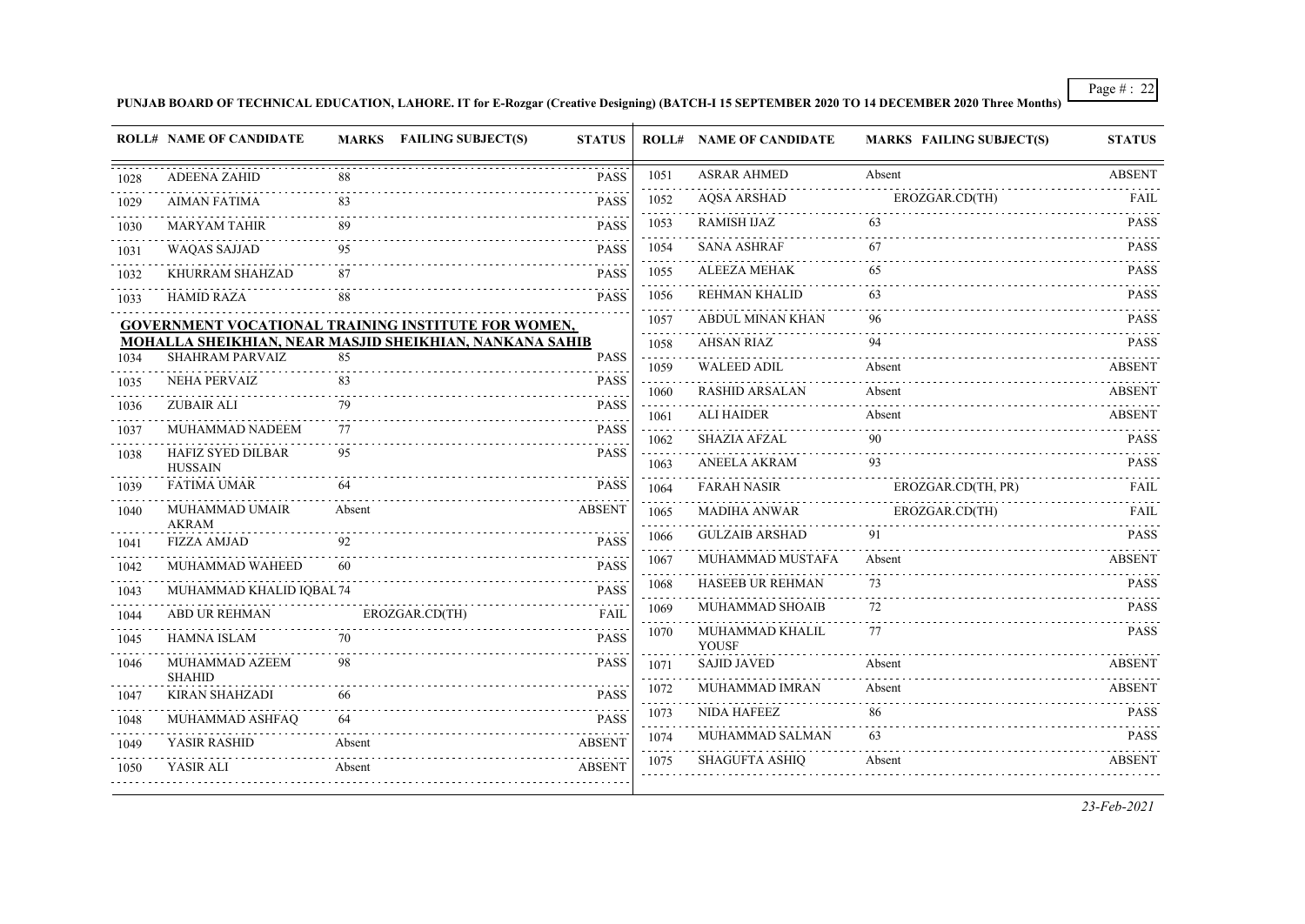#### **PUNJAB BOARD OF TECHNICAL EDUCATION, LAHORE. IT for E-Rozgar (Creative Designing) (BATCH-I 15 SEPTEMBER 2020 TO 14 DECEMBER 2020 Three Months)**

|      | <b>ROLL# NAME OF CANDIDATE</b>                | <b>MARKS</b> FAILING SUBJECT(S)                             | <b>STATUS</b>              |                        | <b>ROLL# NAME OF CANDIDATE</b>        | <b>MARKS FAILING SUBJECT(S)</b> | <b>STATUS</b>    |
|------|-----------------------------------------------|-------------------------------------------------------------|----------------------------|------------------------|---------------------------------------|---------------------------------|------------------|
| 1076 | <b>BILAL RAZA</b>                             | EROZGAR.CD(TH)                                              | FAIL                       | 1100                   | SAJIDAZIZ                             | 76                              | <b>PASS</b>      |
| 1077 | <b>AMEER ABBAS</b>                            | Absent                                                      | <b>ABSENT</b>              | 1101                   | <b>MARYAM ASLAM</b>                   | Absent                          | ABSENT           |
| 1078 | <b>SEHRISH YOUNAS</b>                         | Absent                                                      | <b>ABSENT</b>              | 1102                   | <b>ABID HUSSAIN</b>                   | 86                              | <b>PASS</b>      |
| 1079 | <b>FATIMA MUKHTAR</b>                         | 61                                                          | <b>PASS</b>                | 1103                   | <b>AMINA ASHRAF</b>                   | Absent                          | <b>ABSENT</b>    |
| 1080 | <b>AYESHA NAEEM</b>                           | Absent                                                      | <b>ABSENT</b>              | 1104                   | <b>RAHEELA JABEEN</b>                 | 89                              | <b>PASS</b>      |
| 1081 | <b>MAILAKA BUTT</b>                           | 64                                                          | <b>PASS</b>                | 1105                   | <b>SAMIRA HANIF</b>                   | 69                              | <b>PASS</b>      |
| 1082 | <b>SHAHEEN SAFDAR</b>                         | Absent                                                      | <b>ABSENT</b>              | 1106                   | MUHAMMAD JUNAID                       | Absent                          | <b>ABSENT</b>    |
| 1083 | <b>AWAIS ASHRAF</b>                           | Absent                                                      | ABSENT                     | 1107                   | MALIK KAMRAN KHALIL                   | 78                              | <b>PASS</b>      |
|      |                                               | <b>GOVERNMENT COLLEGE OF TECHNOLOGY, FAROOQ-E-AZAM ROAD</b> |                            | 1108                   | <b>AQSA YOUNUS</b>                    | 77                              | <b>PASS</b>      |
| 1084 | NEAR SHAMSABAD, RAWALPINDI<br>MUHAMMAD TAYYAB | 78                                                          | <b>PASS</b>                | .<br>1109              | <b>TALAT FAROOO</b>                   | EROZGAR.CD(SE)                  | FAIL             |
| 1085 | <b>SAQIB YOUSAF</b>                           | EROZGAR.CD(SE)                                              | <b>FAIL</b>                | 1110                   | <b>SUMRINA ZAHARA</b>                 | 85                              | <b>PASS</b>      |
| 1086 | <b>NAILA NASEEM</b>                           | 74                                                          | <b>PASS</b>                | 1111<br>الداعات الداري | <b>ATIOA BATOOL</b>                   | 84                              | <b>PASS</b><br>. |
| 1087 | <b>KULSOOM BIBI</b>                           | 76                                                          | <b>PASS</b>                | 1112                   | MUHAMMAD IBRAHEEM                     | Absent                          | <b>ABSENT</b>    |
| 1088 | MUHAMMAD ALI AFTAB                            | EROZGAR.CD(SE)                                              | <b>FAIL</b>                | 1113                   | KOKAB ALTAF CHAUDHRY Absent           |                                 | <b>ABSENT</b>    |
| 1089 | <b>SAJAL FRAZ</b>                             | 87                                                          | <b>PASS</b>                | 1114                   | MUHAMMAD MUBASHIR<br><b>MASOOD</b>    | Absent                          | <b>ABSENT</b>    |
| 1090 | <b>SEEMABIA SHAHBAZ</b>                       | 86                                                          | <b>PASS</b>                | 1115                   | <b>ABDUR REHMAN AWAN</b>              | Absent                          | ABSENT           |
| 1091 | <b>SHAGUFTA YAQOOB</b>                        | 79                                                          | .<br><b>PASS</b>           | 1116                   | <b>MAHAM AFZAL</b>                    | Absent                          | <b>ABSENT</b>    |
| 1092 | <b>HIRA RIAZ</b>                              | 87                                                          | <b>PASS</b>                | 1117                   | <b>ASIMA KHATOON</b>                  | EROZGAR.CD(TH, PR)              | FAIL             |
| 1093 | <b>SUMAIRA NABI</b>                           | 92                                                          | <b>PASS</b>                | and a state<br>1118    | <b>FARHAN BASHIR</b>                  | Absent                          | <b>ABSENT</b>    |
| 1094 | <b>MARYAM SHAFIQ</b>                          | 82                                                          | $- - - - -$<br><b>PASS</b> | 1119                   | SYEDA TAHIRA BUTOOL<br><b>BOKHARI</b> | Absent                          | <b>ABSENT</b>    |
| 1095 | <b>MINAL SHAUKAT</b>                          | 80                                                          | <b>PASS</b>                | 1120                   | <b>HUMA KHAN</b>                      | Absent                          | <b>ABSENT</b>    |
| 1096 | <b>HASSAAN AHMED</b>                          | EROZGAR.CD(PR)                                              | <b>FAIL</b>                | 1121                   | <b>NAMRA ZAFAR</b>                    | Absent                          | <b>ABSENT</b>    |
| 1097 | <b>SUMMAYA SHARIF</b>                         | 80                                                          | <b>PASS</b>                | 1122                   | <b>ANIL ZAMAN</b>                     | EROZGAR.CD(SE)                  | FAIL             |
| 1098 | <b>HIRA JAVED</b>                             |                                                             | <b>PASS</b>                | 1123                   | <b>AMADUDDIN</b>                      | .<br>EROZGAR.CD(SE)             | FAIL             |
| 1099 | NAYYAR AFTAB                                  | 85                                                          | <b>PASS</b>                | 1124                   | SYED KUMAIL RAZA                      | Absent                          | <b>ABSENT</b>    |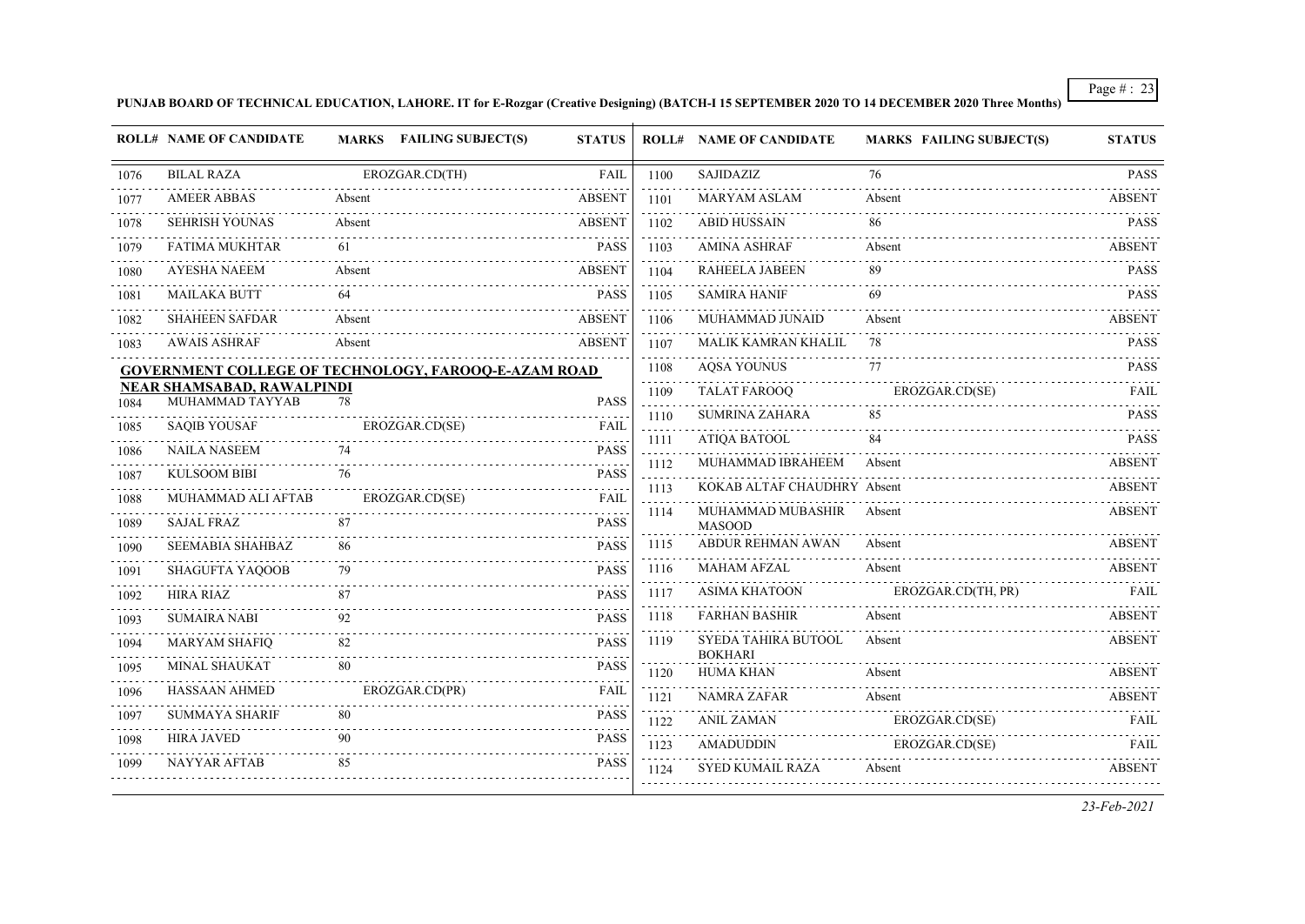**PUNJAB BOARD OF TECHNICAL EDUCATION, LAHORE. IT for E-Rozgar (Creative Designing) (BATCH-I 15 SEPTEMBER 2020 TO 14 DECEMBER 2020 Three Months)**

|      | <b>ROLL# NAME OF CANDIDATE</b>       | <b>MARKS</b> FAILING SUBJECT(S) | <b>STATUS</b>    |      | <b>ROLL# NAME OF CANDIDATE</b>       | <b>MARKS FAILING SUBJECT(S)</b>                               | <b>STATUS</b>    |
|------|--------------------------------------|---------------------------------|------------------|------|--------------------------------------|---------------------------------------------------------------|------------------|
| 1125 | MUHAMMAD ZOHAIB KHANAbsent           |                                 | <b>ABSENT</b>    | 1149 | <b>SABA RANI</b>                     | Absent                                                        | <b>ABSENT</b>    |
| 1126 | <b>AFRIDI</b><br>ABDUL REHMAN SHAFIQ | EROZGAR.CD(SE)                  | FAIL             | 1150 | NUMAN AHMAD                          | EROZGAR.CD(SE)                                                | FAIL             |
|      | <b>MUGHAL</b>                        |                                 |                  | 1151 | <b>ANSA LATIF</b>                    | EROZGAR.CD(SE)                                                | FAIL             |
| 1127 | <b>ALINA ARSHAD</b>                  | 88                              | <b>PASS</b>      | 1152 | MUHAMMAD DILAWAR                     | EROZGAR.CD(SE)                                                | FAIL             |
| 1128 | <b>KOMAL NIAZ</b>                    | 85                              | <b>PASS</b>      | 1153 | MOHAMMAD AMIR SULTAN                 | EROZGAR.CD(SE)                                                | FAIL             |
| 1129 | <b>RIZWAN AHMAD</b>                  | 88                              | <b>PASS</b>      | 1154 | <b>BUSHRA GHAZANFAR</b>              | EROZGAR.CD(SE)                                                | FAIL             |
| 1130 | AYESHA SIDDIQA                       | 76                              | <b>PASS</b>      | 1155 | <b>NABEEL SHAHZAD</b>                | Absent                                                        | ABSENT           |
| 1131 | <b>MARIA QAYYUM</b>                  | 98                              | <b>PASS</b>      | 1156 | MUHAMMAD ALI                         | Absent                                                        | <b>ABSENT</b>    |
| 1132 | MUHAMMAD MUZAMIL                     | 96                              | <b>PASS</b>      | 1157 | HAMZA ZULFIQAR                       | Absent                                                        | <b>ABSENT</b>    |
| 1133 | <b>ALI NAWAZ</b>                     | 97                              | <b>PASS</b>      | 1158 | <b>SYED FARHAD SHAH</b>              |                                                               | <b>FULL FAIL</b> |
| 1134 | <b>AQEEL AHMED</b>                   |                                 | <b>FULL FAIL</b> |      | <b>BUKHARI</b>                       |                                                               |                  |
| 1135 | <b>AYESHA</b>                        | EROZGAR.CD(SE)                  | <b>FAIL</b>      |      | <b>RAWALPINDI</b>                    | <b>GOVERNMENT TECHNICAL TRAINING INSTITUTE, KOHATI BAZAR,</b> |                  |
| 1136 | PAKIZA BABAR                         | 90                              | <b>PASS</b>      | 1159 | <b>ZAFRAN AHMED</b>                  |                                                               | <b>FULL FAIL</b> |
| 1137 | MUHAMMAD SHAHAB<br><b>ABBASI</b>     | EROZGAR.CD(SE)                  | <b>FAIL</b>      | 1160 | MUHAMMAD TANWEER                     | 83                                                            | <b>PASS</b>      |
| 1138 | MUHAMMAD KUMAIL                      | 96                              | <b>PASS</b>      | 1161 | <b>MARIAM KAYANI</b>                 |                                                               | <b>FULL FAIL</b> |
|      | <b>HASSAN</b>                        |                                 |                  | 1162 | MUHAMMAD NAVEED                      | 66                                                            | <b>PASS</b>      |
| 1139 | <b>BILAL KHADIM</b>                  | 94                              | <b>PASS</b>      | 1163 | <b>HUSSAIN</b><br>MAIDA NAEEM KAYANI |                                                               | <b>FULL FAIL</b> |
| 1140 | <b>JUNAID IQBAL KHAN</b>             | 90                              | <b>PASS</b>      | 1164 | <b>HAMMAD NASEER</b>                 | 65                                                            | <b>PASS</b>      |
| 1141 | <b>RIMSHA RAHEEM</b>                 | 91                              | <b>PASS</b>      |      | <b>ASAD WADOOD</b>                   | 63                                                            | <b>PASS</b>      |
| 1142 | <b>AATIF SHABBIR</b>                 | 69                              | <b>PASS</b>      | 1165 |                                      |                                                               |                  |
| 1143 | <b>MARIA ARSHAD</b>                  | 96                              | <b>PASS</b>      | 1166 | <b>AROOJ IKRAM</b>                   |                                                               | <b>FULL FAIL</b> |
| 1144 | <b>FAROOQ SHAH</b>                   | 80                              | <b>PASS</b>      | 1167 | <b>USMAN ZIAFAT</b>                  | 77                                                            | <b>PASS</b>      |
| 1145 | DANYAL SALEEM                        | 82                              | <b>PASS</b>      | 1168 | <b>SURRIYA MOBEEN</b>                | 66                                                            | <b>PASS</b>      |
| 1146 | <b>AQSA MUSHTAQ</b>                  | Absent                          | <b>ABSENT</b>    | 1169 | <b>UMAR ALI</b>                      | 95                                                            | <b>PASS</b>      |
| 1147 | RABBIAH NAWAZ                        | 90                              | <b>PASS</b>      | 1170 | MUHAMMAD ARSLAN                      | 75                                                            | <b>PASS</b><br>. |
| 1148 | AYESHA BATOOL                        | EROZGAR.CD(SE)                  | <b>FAIL</b>      | 1171 | <b>TANVEER AHMED</b>                 | 74                                                            | <b>PASS</b>      |
|      |                                      |                                 |                  | 1172 | <b>FARID ULLAH</b>                   | 64                                                            | <b>PASS</b>      |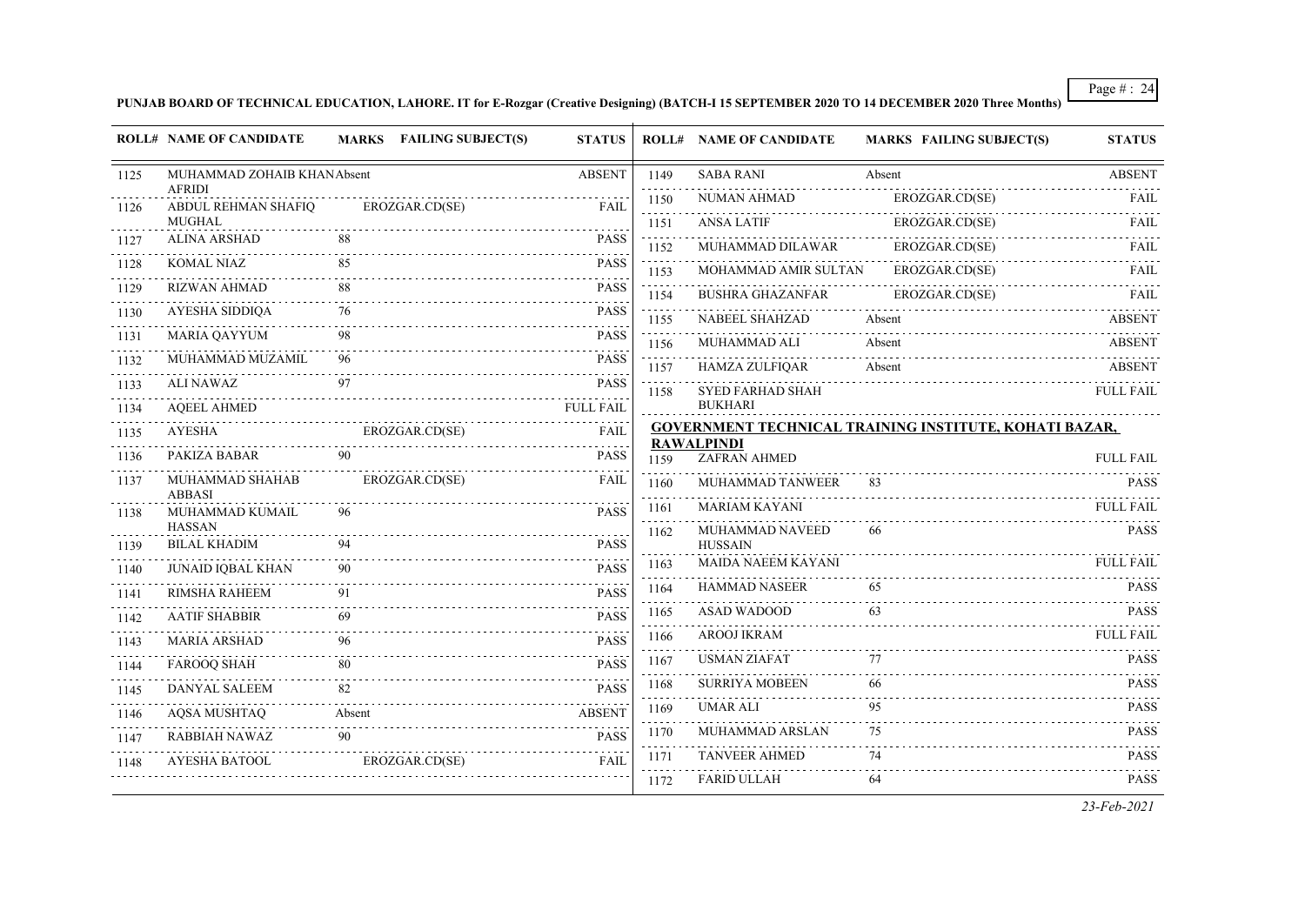**PUNJAB BOARD OF TECHNICAL EDUCATION, LAHORE. IT for E-Rozgar (Creative Designing) (BATCH-I 15 SEPTEMBER 2020 TO 14 DECEMBER 2020 Three Months)**

|      | ROLL# NAME OF CANDIDATE            |     | MARKS FAILING SUBJECT(S) | <b>STATUS</b> |      | <b>ROLL# NAME OF CANDIDATE</b>         | <b>MARKS FAILING SUBJECT(S)</b>                           | <b>STATUS</b>                                            |
|------|------------------------------------|-----|--------------------------|---------------|------|----------------------------------------|-----------------------------------------------------------|----------------------------------------------------------|
| 1173 | <b>ZAID BIN AKBAR</b>              |     |                          | <b>PASS</b>   | 1198 | <b>ANAM ZIAFAT</b>                     | 86                                                        | <b>PASS</b>                                              |
| 1174 | <b>BILAL HUSSAIN</b>               | 86  |                          | <b>PASS</b>   | 1199 | <b>WASIF JAHANGIR</b>                  | 79                                                        | <b>PASS</b>                                              |
| 1175 | <b>MUNEEBA ALI</b>                 | 69  |                          | <b>PASS</b>   | 1200 | <b>SADAF KALEEM</b>                    | 94                                                        | <b>PASS</b>                                              |
| 1176 | AYESHA DAUD                        | 90  |                          | <b>PASS</b>   | 1201 | <b>RIFFAT RAHMAN</b>                   | 85                                                        | <b>PASS</b>                                              |
| 1177 | <b>SAQIB MAHMOOD</b>               | 95  |                          | <b>PASS</b>   | 1202 | <b>AMMARA HAMID</b>                    | 63                                                        | <b>PASS</b>                                              |
| 1178 | <b>ANAM NAZIR</b>                  | 72  |                          | <b>PASS</b>   | 1203 | <b>NASEER AHMED</b>                    | 75                                                        | <b>PASS</b>                                              |
| 1179 | <b>ASMA ARIF</b>                   |     |                          | <b>PASS</b>   |      |                                        | <b>GOVERNMENT COLLEGE OF TECHNOLOGY, JEHAZ GROUND OLD</b> |                                                          |
| 1180 | MUHAMMAD FAISAL                    | 93  |                          | <b>PASS</b>   | 1204 | HARRAPA ROAD, SAHIWAL<br>ZAINAB BATOOL | 80                                                        | <b>PASS</b>                                              |
| 1181 | ABDUL WAHEED KHURRAM 93            |     |                          | <b>PASS</b>   | 1205 | <b>KASHIF NAWAZ</b>                    | 85                                                        | <b>PASS</b>                                              |
| 1182 | <b>IRAM HANIF</b>                  | 68  |                          | PASS          | 1206 | MUHAMMAD ABU BAKAR                     | -80                                                       | <b>PASS</b>                                              |
| 1183 | MUHAMMAD RIFAQAT                   | 97  |                          | <b>PASS</b>   | 1207 | SYED SUMAMA ZIA                        | 94                                                        | <b>PASS</b>                                              |
| 1184 | MUHAMMAD AKBER KHAN 62             |     |                          | <b>PASS</b>   |      | <b>BUKHARI</b>                         |                                                           |                                                          |
| 1185 | <b>FATIMA SABIR</b>                | 65  |                          | <b>PASS</b>   | 1208 | <b>RABIA SAIF</b>                      | 90                                                        | <b>PASS</b><br>.                                         |
| 1186 | <b>HINA BATOOL</b>                 | 65  |                          | <b>PASS</b>   | 1209 | <b>MAH NOOR FATIMA</b>                 | 80                                                        | <b>PASS</b>                                              |
| 1187 | MUHAMMAD SUFYAN                    | 67  |                          | <b>PASS</b>   | 1210 | <b>RABIA ZAFAR</b>                     | 80                                                        | <b>PASS</b>                                              |
| 1188 | <b>SANA FARID</b>                  | 61  |                          | <b>PASS</b>   | 1211 | <b>MISBAH PERVEEN</b>                  | 70                                                        | <b>PASS</b><br>$\sim$ $\sim$ $\sim$ $\sim$ $\sim$ $\sim$ |
| 1189 | <b>ASIM ALI</b>                    | 92  |                          | <b>PASS</b>   | 1212 | MUHAMMAD USMAN                         | 93                                                        | <b>PASS</b>                                              |
| 1190 | <b>UZMA BATOOL</b>                 | 94  |                          | <b>PASS</b>   | 1213 | MUHAMMAD SOHAIL                        | 85                                                        | <b>PASS</b>                                              |
| 1191 | ASHFAQ RASHEED                     |     |                          | PASS          | 1214 | SYEDA ZOBIA FATIMA<br><b>BUKHARI</b>   | 82                                                        | <b>PASS</b>                                              |
| 1192 | MUHAMMAD MUDDASSIR<br><b>NAWAZ</b> | -94 |                          | <b>PASS</b>   | 1215 | <b>AQIL AHMAD</b>                      | 75                                                        | .<br><b>PASS</b>                                         |
| 1193 | <b>ZEESHAN ALTAF</b>               | 91  |                          | <b>PASS</b>   | 1216 | MUHAMMAD HARIS                         | 90                                                        | <b>PASS</b>                                              |
| 1194 | RAJA SAIF ULLAH KHAN               | 92  |                          | PASS          | 1217 | EHTASHAM UL HAO                        | 90                                                        | <b>PASS</b><br>2.2.2.2.2.2                               |
| 1195 | <b>QUAR TUL AIN</b>                | 95  |                          | <b>PASS</b>   | 1218 | MUDASSAR NAZIR                         | 80                                                        | <b>PASS</b>                                              |
| 1196 | <b>AQEEL UR REHMAN</b>             | 81  |                          | <b>PASS</b>   | 1219 | SARDAR ABDUL HANAN                     | 90                                                        | <b>PASS</b>                                              |
| 1197 | FATIMA KHATOON                     | 60  | .                        | PASS          | 1220 | MUHAMMAD BILAL ARIF                    | 70                                                        | <b>PASS</b>                                              |
|      |                                    |     |                          |               | 1221 | <b>FAISAL ABBAS</b>                    | 70                                                        | <b>PASS</b>                                              |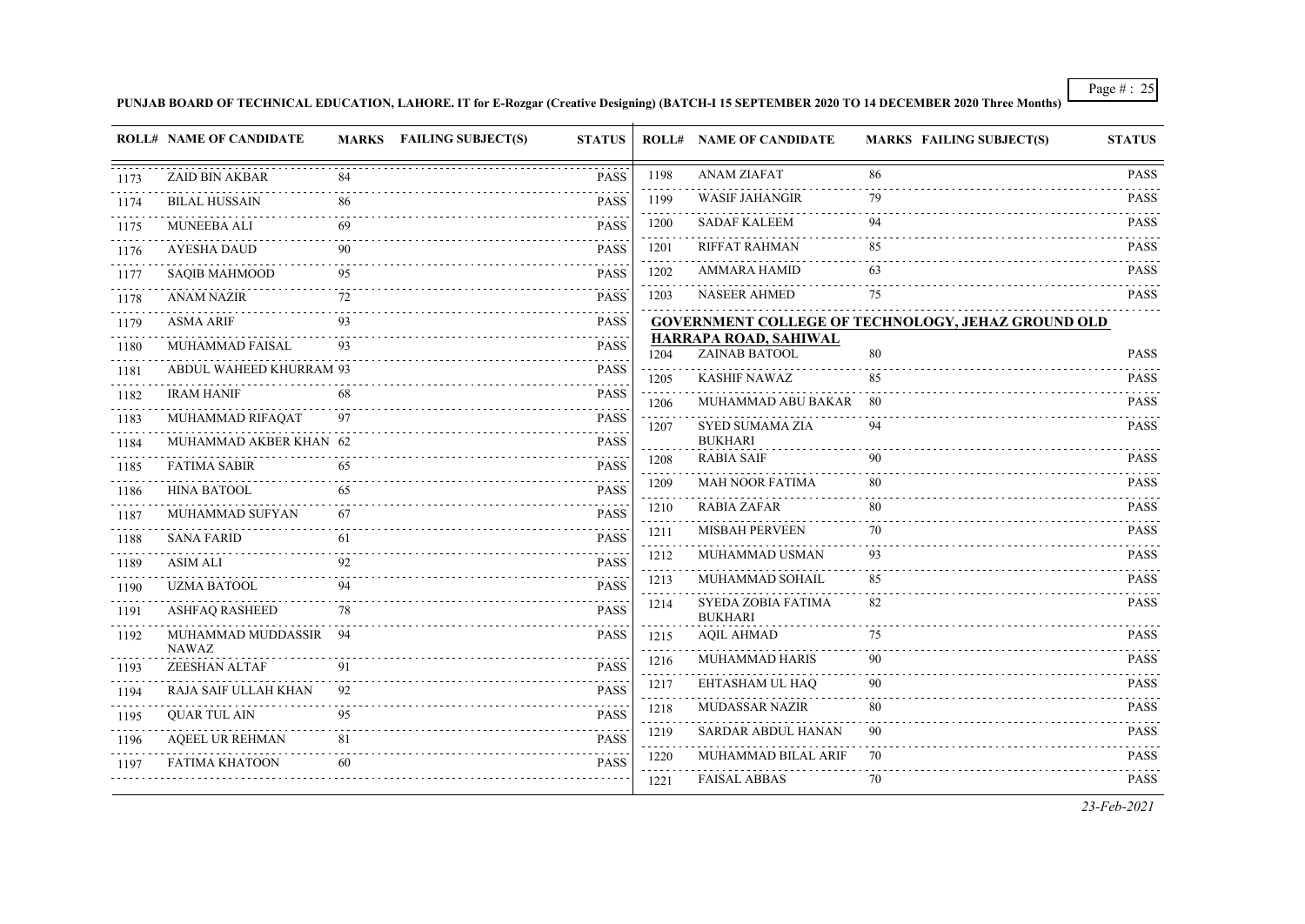**PUNJAB BOARD OF TECHNICAL EDUCATION, LAHORE. IT for E-Rozgar (Creative Designing) (BATCH-I 15 SEPTEMBER 2020 TO 14 DECEMBER 2020 Three Months)**

|      | <b>ROLL# NAME OF CANDIDATE</b>   |        | MARKS FAILING SUBJECT(S)<br><b>STATUS</b> |                     | <b>ROLL# NAME OF CANDIDATE</b>    | <b>MARKS FAILING SUBJECT(S)</b> | <b>STATUS</b> |
|------|----------------------------------|--------|-------------------------------------------|---------------------|-----------------------------------|---------------------------------|---------------|
| 1222 | <b>SHAZIA FAREED</b>             | 92     |                                           | 1247<br><b>PASS</b> | MUHAMMAD AMEER<br><b>HAMZA</b>    | 70                              | <b>PASS</b>   |
| 1223 | <b>FIZZA ABBAS</b><br><u>.</u>   | 85     |                                           | <b>PASS</b><br>1248 | <b>WAQAR AMIN</b>                 | Absent                          | <b>ABSENT</b> |
| 1224 | <b>RABIA RAMZAN</b>              | 95     |                                           | <b>PASS</b><br>1249 | <b>AQIB HANIF</b>                 | 65                              | <b>PASS</b>   |
| 1225 | <b>SAIRA BANO</b>                | 86     |                                           | <b>PASS</b><br>1250 | MIRZA MUHAMMAD BILAL Absent       |                                 | ABSENT        |
| 1226 | ABDUL WAHEED AHMAD               | 82     |                                           | <b>PASS</b><br>1251 | ABDUL REHMAN MUSHTAQ 65           |                                 | <b>PASS</b>   |
| 1227 | MUHAMMAD IKHLAS                  | 90     |                                           | <b>PASS</b><br>1252 | SHAHEEN GUL                       | Absent                          | <b>ABSENT</b> |
| 1228 | MUHAMMAD USMAN                   | 70     | .                                         | <b>PASS</b><br>1253 | MUHAMMAD ZUBAIR                   | Absent                          | <b>ABSENT</b> |
| 1229 | MUHAMMAD SUFIAN                  | 75     |                                           | <b>PASS</b><br>1254 | <b>ABDUL HAFEEZ</b>               | 91                              | <b>PASS</b>   |
| 1230 | MUHAMMAD HASSAN<br><b>KHALID</b> | 75     |                                           | <b>PASS</b><br>1255 | SYED ALI RAZA BUKHARI             | -98                             | <b>PASS</b>   |
| 1231 | MUHAMMAD AJMAL                   |        |                                           | 1256<br><b>PASS</b> | MUZAMMIL RASHID                   | 92                              | <b>PASS</b>   |
| 1232 | <b>ALI ABBAS</b>                 | 80     |                                           | 1257<br><b>PASS</b> | HAFIZ MUHAMMAD USMAN 91<br>ASLAM  |                                 | <b>PASS</b>   |
| 1233 | <b>ABU HURAIRAH</b>              | 70     |                                           | <b>PASS</b><br>1258 | <b>AHSAN ALI</b>                  | 94                              | <b>PASS</b>   |
| 1234 | <b>AMEER HAMZA</b>               | Absent | <b>ABSENT</b>                             | 1259                | <b>IQRA RAUF</b>                  | 92                              | <b>PASS</b>   |
| 1235 | MUHAMMAD FAIZAN                  | 80     |                                           | <b>PASS</b><br>1260 | <b>ZOHAIB YOUNAS</b>              | Absent                          | <b>ABSENT</b> |
| 1236 | <b>HAMZA SAEED</b>               | 85     |                                           | <b>PASS</b><br>1261 | MUHAMMAD AZEEM IQBAL 82           |                                 | <b>PASS</b>   |
| 1237 | MUHAMMAD FAYYAZ                  | 75     |                                           | <b>PASS</b><br>1262 | <b>IKRAM HUSSAIN</b>              | Absent                          | <b>ABSENT</b> |
| 1238 | MUHAMMAD MUBEEN<br><b>JAVEED</b> | 70     |                                           | <b>PASS</b><br>1263 | FARKHANDA MEHNAZ                  | 99                              | <b>PASS</b>   |
| 1239 | MUHAMMAD AFZAL                   | Absent | <b>ABSENT</b>                             | 1264                | MUHAMMAD IMRAN IQBAL 94           |                                 | <b>PASS</b>   |
| 1240 | <b>AMINA ARSHAD</b>              | Absent | <b>ABSENT</b>                             | 1265                | ALI RAZA SALEEM                   | 93                              | <b>PASS</b>   |
| 1241 | .<br>MUHAMMAD ZOHAIB RAZA 80     |        |                                           | 1266<br><b>PASS</b> | <b>ASAD MEHMOOD</b>               | 99                              | <b>PASS</b>   |
| 1242 | <b>AHMAD</b>                     | 70     |                                           | 1267<br><b>PASS</b> | HAMZA LIAQAT                      | 94                              | <b>PASS</b>   |
| 1243 | <b>TASADDAQ ABBAS</b>            |        |                                           | 1268<br><b>PASS</b> | MUHAMMAD USMAN<br><b>LIAQAT</b>   | Absent                          | <b>ABSENT</b> |
| 1244 | <b>UMER NAVEED</b>               | 82     |                                           | <b>PASS</b><br>1269 | MUHAMMAD AWAIS                    | 96                              | <b>PASS</b>   |
| 1245 | ALI RAZA SARFRAZ                 | 70     |                                           | <b>PASS</b><br>1270 | KHALID<br>MUHAMMAD SHOAIB ARIF 95 |                                 | <b>PASS</b>   |
| 1246 | MUHAMMAD WAJID ALI               | Absent | <b>ABSENT</b>                             |                     |                                   |                                 |               |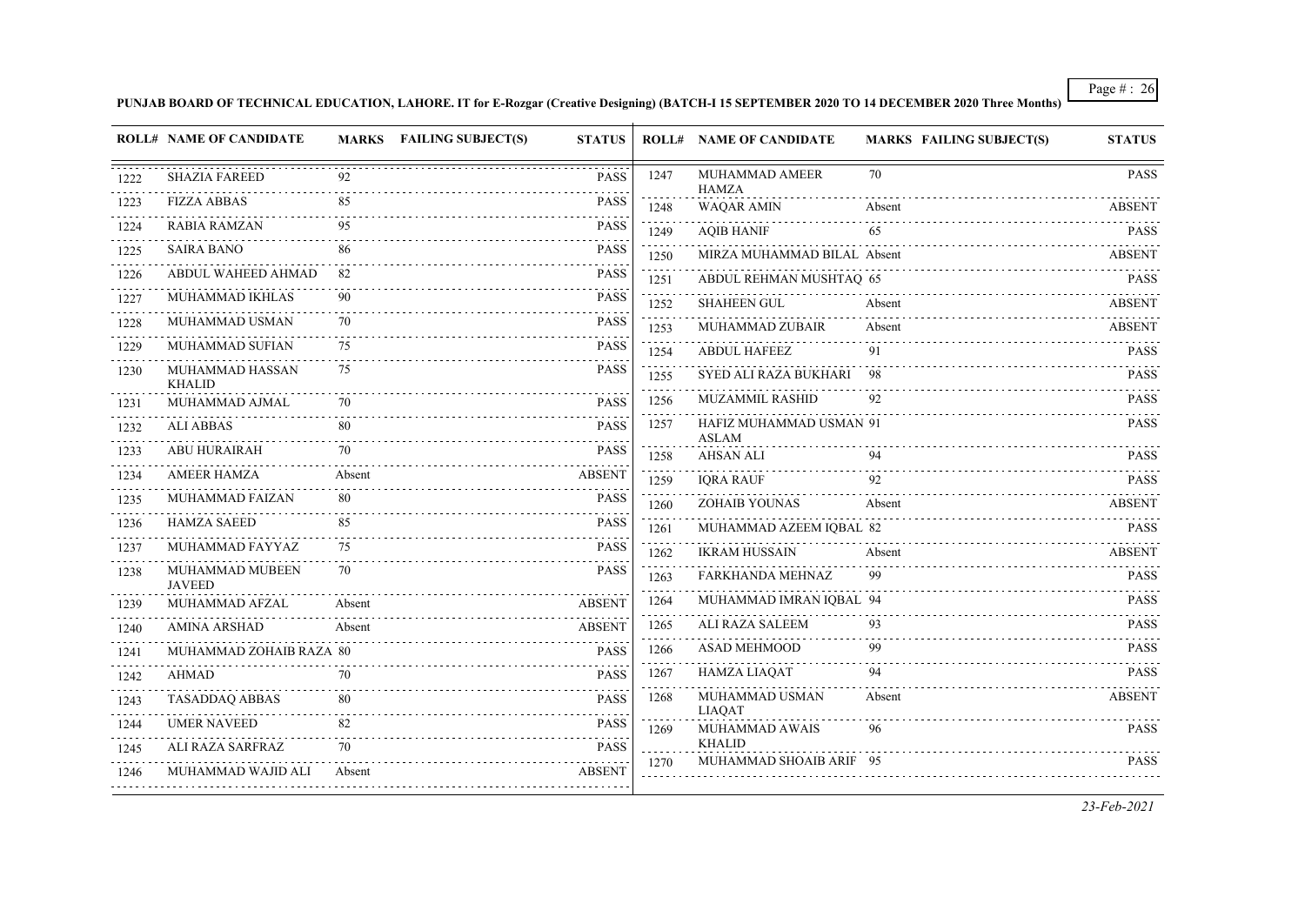**PUNJAB BOARD OF TECHNICAL EDUCATION, LAHORE. IT for E-Rozgar (Creative Designing) (BATCH-I 15 SEPTEMBER 2020 TO 14 DECEMBER 2020 Three Months)**

|           | <b>ROLL# NAME OF CANDIDATE</b>  |        | MARKS FAILING SUBJECT(S) | <b>STATUS</b> |                                            | <b>ROLL# NAME OF CANDIDATE</b> | <b>MARKS FAILING SUBJECT(S)</b>                             | <b>STATUS</b>    |
|-----------|---------------------------------|--------|--------------------------|---------------|--------------------------------------------|--------------------------------|-------------------------------------------------------------|------------------|
| 1271      | <b>ANAM ASLAM</b>               | 92     |                          | <b>PASS</b>   | 1296                                       | MUHAMMAD BILAL AMJAD Absent    |                                                             | <b>ABSENT</b>    |
| 1272      | <b>MOMINA SALEH</b>             | 96     |                          | <b>PASS</b>   | .<br>1297                                  | <b>ABDULLAH</b>                | 78                                                          | <b>PASS</b>      |
| 1273      | <b>MUBASHER</b>                 |        |                          | <b>PASS</b>   | . <b>.</b><br>1298                         | MUHAMMAD ZAHED                 | 75                                                          | <b>PASS</b>      |
| 1274      | HAFIZ MUHAMMAD BILAL 69         |        |                          | <b>PASS</b>   | 1299                                       | MUHAMMAD KAMRAN                | 82                                                          | <b>PASS</b>      |
| 1275      | <b>ANUM FIDA</b>                | 90     |                          | <b>PASS</b>   | 1300                                       | MUHAMMAD TASNIM KHAN 84        |                                                             | <b>PASS</b>      |
| 1276      | AUN MUHAMMAD                    |        |                          | <b>PASS</b>   | 1301                                       | <b>UMER ASIF</b>               | 77                                                          | PASS             |
| 1277      | ZAREENA NASEEM                  | 94     |                          | <b>PASS</b>   | 1302                                       | MUHAMMAD AHMAD                 | 86                                                          | <b>PASS</b>      |
| 1278      | ZEESHAN ASLAM                   | 93     |                          | <b>PASS</b>   | a a a a<br>1303                            | ATEEQA BANO                    | 92                                                          | <b>PASS</b>      |
| 1279      | <b>SADDAM HUSSAIN</b>           | 74     |                          | PASS          |                                            |                                | <b>GOVERNMENT COLLEGE OF TECHNOLOGY, PAF ROAD, SARGODHA</b> |                  |
| 1280      | MUHAMMAD AQIB KHAN              | -92    |                          | <b>PASS</b>   | 1304                                       | <b>IRAM SHOUKAT</b>            | 83                                                          | <b>PASS</b>      |
| 1281      | <b>ALI AKHTAR</b>               | 83     |                          | <b>PASS</b>   | 1305                                       | <b>MADDIHA RUBAB</b>           | 72                                                          | PASS             |
| 1282      | MUSARAT YOUSAF                  | 85     |                          | <b>PASS</b>   | 1306                                       | <b>SHANZA ZAHEER</b>           | 85                                                          | <b>PASS</b>      |
| 1283      | <b>SAJJAD RASHID</b>            | 72     |                          | <b>PASS</b>   | المتحدث<br>1307                            | <b>USAMA YAQOOB</b>            | 78                                                          | <b>PASS</b>      |
| 1284      | FAKHAR UL ISLAM                 | 94     |                          | <b>PASS</b>   | 1308                                       | <b>UME KALSOOM</b>             | EROZGAR.CD(TH, PR)                                          | FAIL             |
| 1285      | <b>AHSAN SALEEM</b>             | 85     |                          | <b>PASS</b>   | 1309                                       | TAYYABA MANSOOR                | 69                                                          | <b>PASS</b>      |
| 1286      | AYESHA KHURSHEED                | 81     |                          | <b>PASS</b>   | .<br>1310                                  | <b>ADEEL AHMAD</b>             | EROZGAR.CD(TH, PR)                                          | FAIL             |
| .<br>1287 | <b>SIDRA KHURSHEED</b>          | 82     |                          | <b>PASS</b>   | 1311                                       | <b>ABDUL SAMI</b>              | 85                                                          | <b>PASS</b>      |
| 1288      | ZAIN MASOOD                     | 90     |                          | <b>PASS</b>   | $\sim$ $\sim$ $\sim$ $\sim$<br>1312        | HABIB UR REHMAN                | 71                                                          | PASS             |
| 1289      | MUHAMMAD TALHA<br><b>KHALID</b> | 88     |                          | <b>PASS</b>   | $\sim 1.1$ .<br>1313                       | <b>NOOR ASLAM</b>              | 79                                                          | .<br><b>PASS</b> |
| 1290      | <b>SALMAN JAFAR</b>             | 95     |                          | <b>PASS</b>   | 1314<br>$\sim$ $\sim$ $\sim$ $\sim$ $\sim$ | QAMMAR UN NISA                 | 84                                                          | <b>PASS</b>      |
| 1291      | MUHAMMAD UMAR                   | 82     |                          | <b>PASS</b>   | 1315<br>.                                  | <b>RIZWAN HAIDER</b>           | 77                                                          | <b>PASS</b>      |
| 1292      | SOHA MAQBOOL                    | 87     |                          | <b>PASS</b>   | 1316                                       | SUMMAYA SIKANDAR               | EROZGAR.CD(TH, PR)                                          | FAIL             |
| 1293      | MUHAMMAD YOUNIS                 | Absent |                          | <b>ABSENT</b> | 1317                                       | MUQADAS ABBAS                  | 86                                                          | <b>PASS</b>      |
| 1294      | <b>HAIDAR ALI</b>               | Absent |                          | <b>ABSENT</b> | 1318<br>د د د د                            | <b>KOMAL AROOJ</b>             | 84                                                          | PASS<br>.        |
| 1295      | <b>FAKHR E HAIDER</b>           | 68     |                          | <b>PASS</b>   | 1319                                       | <b>AMBREEN FATIMA</b>          | 72                                                          | <b>PASS</b>      |
|           |                                 |        |                          |               | 1320                                       | <b>SHAMSA KANWAL</b>           | 68                                                          | <b>PASS</b>      |
|           |                                 |        |                          |               |                                            |                                |                                                             |                  |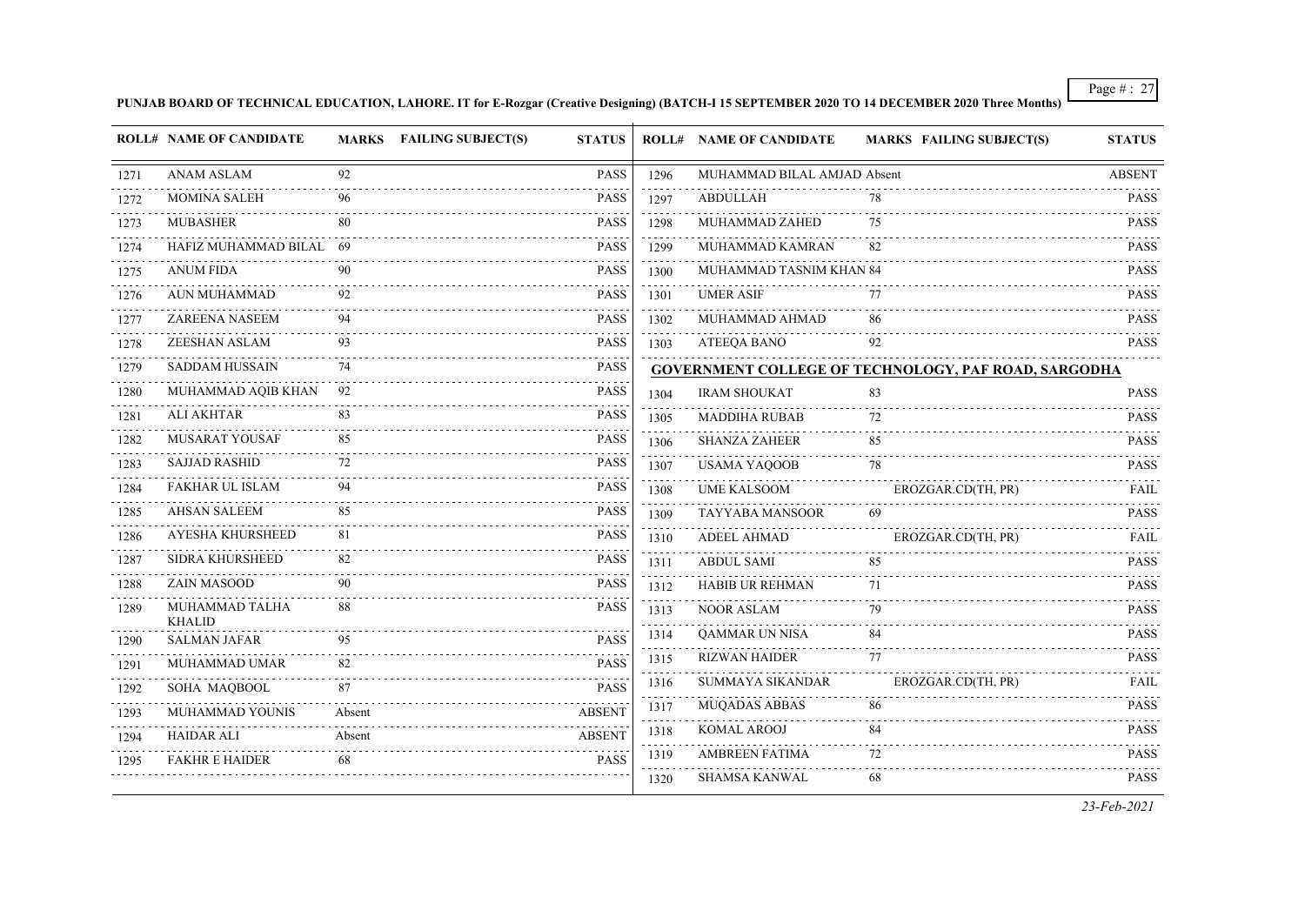#### **PUNJAB BOARD OF TECHNICAL EDUCATION, LAHORE. IT for E-Rozgar (Creative Designing) (BATCH-I 15 SEPTEMBER 2020 TO 14 DECEMBER 2020 Three Months)**

|              | <b>ROLL# NAME OF CANDIDATE</b>           |    | <b>MARKS</b> FAILING SUBJECT(S) | <b>STATUS</b>                                            |                                     | <b>ROLL# NAME OF CANDIDATE</b> | <b>MARKS FAILING SUBJECT(S)</b> | <b>STATUS</b>                                                                     |
|--------------|------------------------------------------|----|---------------------------------|----------------------------------------------------------|-------------------------------------|--------------------------------|---------------------------------|-----------------------------------------------------------------------------------|
| 1321         | <b>MEHER ALI</b>                         | 78 |                                 | <b>PASS</b>                                              | 1345                                | <b>SHABBAR ABBAS</b>           | 75                              | <b>PASS</b>                                                                       |
| 1322         | <b>FAIZA MAQBOOL</b>                     | 82 |                                 | <b>PASS</b>                                              | 1346                                | YASIR ALI                      | 79                              | <b>PASS</b>                                                                       |
| 1323         | <b>HAMZA SHAHID</b>                      | 81 |                                 | <b>PASS</b>                                              | 1347                                | <b>ABDUL MANNAN</b>            | 77                              | <b>PASS</b>                                                                       |
| 1324         | RANA MUHAMMAD                            | 93 |                                 | <b>PASS</b>                                              | 1348                                | <b>EMAN ASIF</b>               | 84                              | <b>PASS</b>                                                                       |
| 1325         | <b>MOAZZAM</b><br><b>HAIDER ALI</b>      | 82 |                                 | <b>PASS</b>                                              | 1349                                | MUHAMMAD EHSAN                 | EROZGAR.CD(TH, PR)              | <b>FAIL</b>                                                                       |
| 1326         | AAD UR REHMAN                            | 73 |                                 | <b>PASS</b>                                              | 1350                                | ZOHAIB AHMAD                   | 77                              | <b>PASS</b>                                                                       |
|              | MOHSIN IQBAL KHAN                        | 79 |                                 | <b>PASS</b>                                              | 1351                                | MARLEEN ZAFAR                  | 80                              | <b>PASS</b>                                                                       |
| 1327         | AHMAD NAWAZ                              | 91 |                                 | <b>PASS</b>                                              | .<br>1352                           | <b>MATTI ULLAH</b>             | 88                              | $\mathbb{Z} \times \mathbb{Z} \times \mathbb{Z} \times \mathbb{Z}$<br><b>PASS</b> |
| 1328<br>1329 | <b>LARAIB BILAL</b>                      | 68 |                                 | $\sim 100$ km s $^{-1}$<br><b>PASS</b>                   | 1353                                | AMIR SHAHZAD SIDDIQI           | 83                              | <b>PASS</b>                                                                       |
|              | <b>ASAD ABBAS</b>                        |    |                                 | <b>PASS</b>                                              | 1354                                | <b>IKRAM UL HAQ</b>            | 79                              | <b>PASS</b>                                                                       |
| 1330         | <b>BILAL RIAZ</b>                        | 72 |                                 | <b>PASS</b>                                              | .<br>1355                           | SHEHZADA EHTISHAM              | EROZGAR.CD(TH, PR)              | <b>FAIL</b>                                                                       |
| 1331<br>1332 | <b>USSAMA ASLAM</b>                      | 72 |                                 | .<br><b>PASS</b>                                         | 1356                                | <b>ARSLAN SHAH</b>             | 81                              | <b>PASS</b>                                                                       |
|              | TEHNEYAT HUSSAIN JAFER 63                |    |                                 | <b>PASS</b>                                              | 1357                                | <b>NAMRA SAROSH</b>            | 79                              | <b>PASS</b>                                                                       |
| 1333         | KHAWAJA MUHAMMAD                         | 91 |                                 | <b>PASS</b>                                              | .<br>1358                           | RIMSHA AZIM                    | EROZGAR.CD(TH, PR)              | <b>FAIL</b>                                                                       |
| 1334         | <b>USMAN ABRAR</b>                       |    |                                 |                                                          | 1359                                | <b>GULNAZ RIASAT</b>           | 82                              | <b>PASS</b>                                                                       |
| 1335         | MUHAMMAD USMAN                           | 72 |                                 | <b>PASS</b>                                              | 1360                                | MUHAMMAD KHURSHEED             | EROZGAR.CD(TH, PR)              | <b>FAIL</b>                                                                       |
| 1336         | <b>ABDUL RASHEED</b>                     | 75 |                                 | <b>PASS</b>                                              | 1361                                | <b>ABDUL GHAFFAR</b>           | 68                              | <b>PASS</b>                                                                       |
| 1337         | <b>MAAHIN FATIMA</b>                     | 74 |                                 | <b>PASS</b>                                              | 1362                                | <b>RIMSHA NOOR</b>             | 82                              | <b>PASS</b>                                                                       |
| 1338         | <b>SAHER ANWAR</b>                       | 71 |                                 | <b>PASS</b>                                              | 1363                                | <b>AFSHAN MUSSARAT</b>         | 79                              | <b>PASS</b>                                                                       |
| 1339         | YASIAN                                   | 72 |                                 | <b>PASS</b>                                              | 1364                                | <b>GULL E ROSHANA</b>          | 73                              | <b>PASS</b>                                                                       |
| 1340         | MUHAMMAD SHOAIB<br><b>AKHTAR</b>         | 84 |                                 | <b>PASS</b>                                              | 1365<br>$\sim$ $\sim$ $\sim$ $\sim$ | <b>SHABNUM HAYAT</b>           | 84                              | <b>PASS</b>                                                                       |
| 1341         | <b>UROOJ FATIMA</b>                      | 88 |                                 | <b>PASS</b>                                              | 1366                                | <b>ADNAN RASHEED</b>           | 89                              | <b>PASS</b>                                                                       |
| 1342         | MUHAMMAD ABU BAKAR 85<br><b>SIDDIQUE</b> |    |                                 | <b>PASS</b>                                              | 1367                                | MUHAMMAD RIZWAN                | 72                              | <b>PASS</b>                                                                       |
| 1343         | RAKSHANDA NASREEN                        | 80 |                                 | $\sim$ $\sim$ $\sim$ $\sim$ $\sim$ $\sim$<br><b>PASS</b> | 1368                                | ORANGZAIB ABID                 | 66<br>.                         | <b>PASS</b>                                                                       |
| 1344         | <b>BUSHRA IJAZ</b>                       | 80 |                                 | <b>PASS</b>                                              | 1369                                | <b>ZEBISH SHAH</b>             | 92                              | <b>PASS</b>                                                                       |
|              |                                          |    |                                 |                                                          | 1370                                | WAQAR UN NISA                  | 93                              | <b>PASS</b>                                                                       |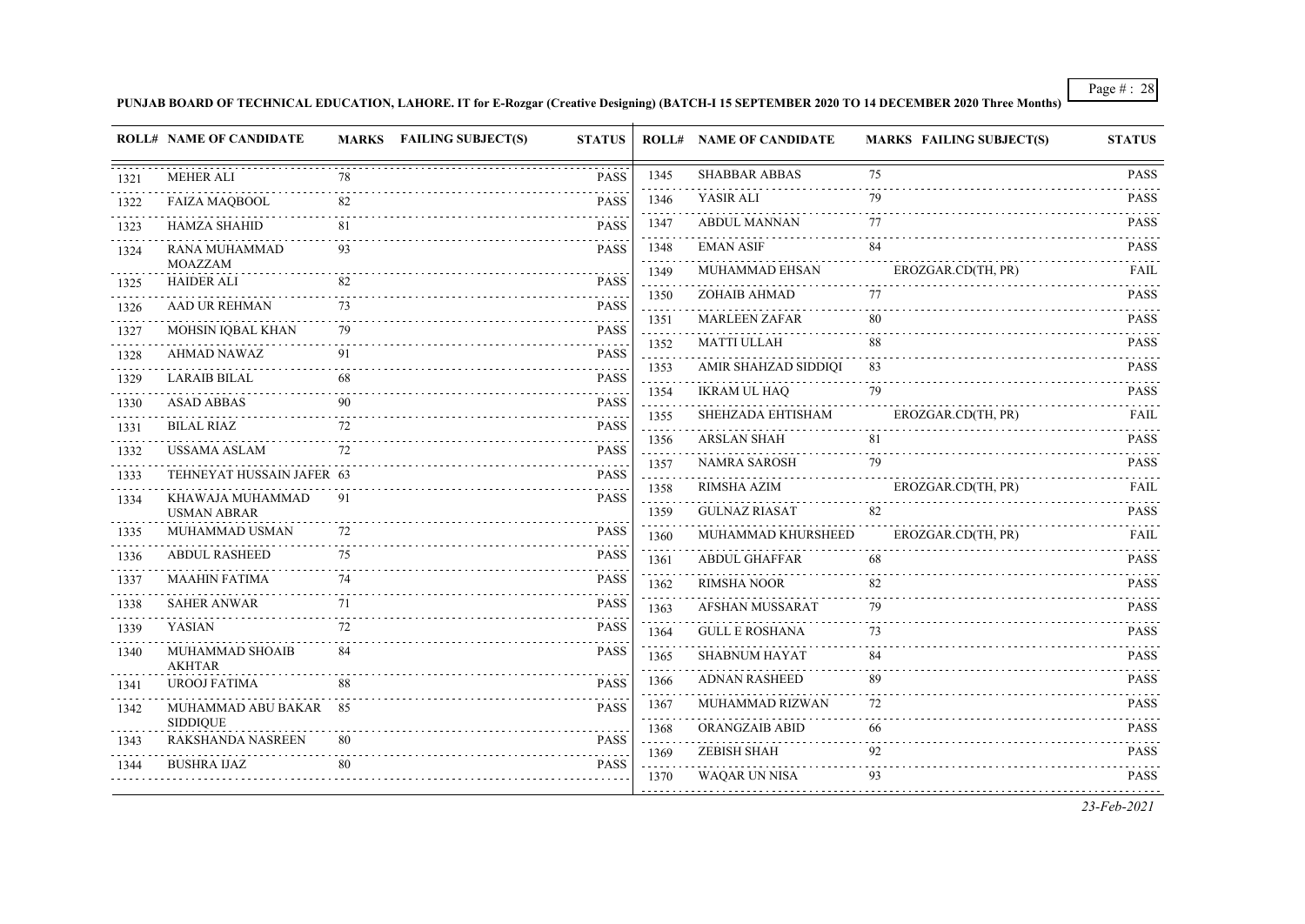**PUNJAB BOARD OF TECHNICAL EDUCATION, LAHORE. IT for E-Rozgar (Creative Designing) (BATCH-I 15 SEPTEMBER 2020 TO 14 DECEMBER 2020 Three Months)**

|           | <b>ROLL# NAME OF CANDIDATE</b>    |     | MARKS FAILING SUBJECT(S) | <b>STATUS</b> |              | <b>ROLL# NAME OF CANDIDATE</b>     | <b>MARKS FAILING SUBJECT(S)</b>                     | <b>STATUS</b>              |
|-----------|-----------------------------------|-----|--------------------------|---------------|--------------|------------------------------------|-----------------------------------------------------|----------------------------|
| 1371      | <b>SANOBER SAJID</b>              | 86  |                          | <b>PASS</b>   | 1396         | <b>SUNBAL EHSAN</b>                | 87                                                  | <b>PASS</b>                |
| 1372      | <b>ARSALAN RAFIQUE</b>            | 72  |                          | <b>PASS</b>   | 1397         | <b>FOZIA WAJID</b>                 | 78                                                  | <b>PASS</b>                |
| 1373      | <b>SHAHZAIB AMJAD</b>             |     |                          | <b>PASS</b>   | 1398         | <b>SOBIA NASIM</b>                 | 79                                                  | <b>PASS</b>                |
| 1374      | <b>SADAF ABBAS</b>                |     |                          | <b>PASS</b>   | 1399         | <b>NAZIA IMAM</b>                  | 75                                                  | <b>PASS</b>                |
| 1375      | <b>LARAIB KHATOON</b>             | -66 |                          | <b>PASS</b>   | 1400         | <b>SADIA IMAM</b>                  | 71                                                  | <b>PASS</b>                |
| 1376      | AYESHA SATTAR                     | 88  |                          | <b>PASS</b>   | 1401         | <b>IQRA RAMZAN</b>                 | 63                                                  | <b>PASS</b>                |
| 1377      | MUHAMMAD UMAIR                    | 78  |                          | <b>PASS</b>   | 1402         | <b>USAMA AMJAD</b>                 | 79                                                  | <b>PASS</b>                |
| 1378      | <b>USMAN ASHRAF</b>               | 84  |                          | <b>PASS</b>   | 1403         | <b>IORAR AHMED</b>                 | 70                                                  | <b>PASS</b>                |
| 1379      | MUHAMMAD ABRAR                    | 70  |                          | <b>PASS</b>   |              |                                    | GOVERNMENT COLLEGE OF TECHNOLOGY, HATTAR ROAD, NEAR |                            |
| 1380      | <b>GHULAM FATIMA</b>              | 76  |                          | <b>PASS</b>   |              | HEAVY MECHANICAL COMPLEX-3, TAXILA |                                                     |                            |
| 1381      | <b>HASSAN ASKRI</b>               |     |                          | <b>PASS</b>   | 1404         | <b>MADIHA SANA</b>                 | 97                                                  | PASS                       |
| .<br>1382 | ZEESHAN AHMAD                     | 72  |                          | <b>PASS</b>   | 1405         | <b>RUBBAB MALIK</b>                | 89                                                  | <b>PASS</b>                |
| 1383      | MUHAMMAD SAADAT<br>ZAFAR          | 76  |                          | <b>PASS</b>   | 1406<br>1407 | <b>ISHA KHALID</b><br>AYESHA NOOR  | 82<br>93                                            | <b>PASS</b><br><b>PASS</b> |
| 1384      | TANZEEL UR REHMAN                 | 67  |                          | <b>PASS</b>   | 1408         | TAYAB MUSHTAQ                      | 82                                                  | <b>PASS</b>                |
| 1385      | MUHAMMAD SAFIULLAH<br><b>ADAM</b> |     | .                        | <b>PASS</b>   | 1409         | <b>ABDUL BASEER KHAN</b>           | EROZGAR.CD(TH, PR)                                  | <b>FAIL</b>                |
| 1386      | SYEDA MARIA HUSSAIN               |     |                          | <b>PASS</b>   | 1410         | MUHAMMAD ABDUL<br><b>GHAFAR</b>    | 82                                                  | <b>PASS</b>                |
| 1387      | <b>HASSAN ASKARI</b>              | -81 |                          | <b>PASS</b>   | 1411         | <b>MALIK SIRFRAZ</b>               | EROZGAR.CD(TH, PR)                                  | <b>FAIL</b>                |
| 1388      | <b>HIJAB ZAHRA</b>                |     |                          | <b>PASS</b>   | 1412         | <b>SHAHBAZ AHMED</b>               | EROZGAR.CD(TH, PR)                                  | FAIL                       |
| .<br>1389 | <b>SHAHROZ YASEEN</b>             |     |                          | <b>PASS</b>   | 1413         | <b>USAMA AMEER</b>                 | 81                                                  | <b>PASS</b>                |
| 1390      | <b>TARIQ JAVED</b>                | 70  |                          | <b>PASS</b>   | 1414         | KASHIF KHURSHEED                   | EROZGAR.CD(TH, PR)                                  | FAIL                       |
| 1391      | MUHAMMAD REHAN SAEED 84           |     |                          | <b>PASS</b>   | 1415         | MUHAMMAD AUZAIN                    | 95                                                  | <b>PASS</b>                |
| 1392      | <b>SAIMA HAMEED</b>               |     |                          | <b>PASS</b>   | 1416         | JAWAD                              | 80                                                  | <b>PASS</b>                |
| 1393      | NIGARISH YASMEEN                  | 81  |                          | <b>PASS</b>   | 1417         | <b>USMAN ASHRAF</b>                | 73                                                  | <b>PASS</b>                |
| 1394      | <b>SIDRA MUMTAZ</b>               | 71  |                          | <b>PASS</b>   | 1418         | HAFIZ MUHAMMAD SOHAIB              | EROZGAR.CD(TH, PR)                                  | FAIL                       |
| 1395      | <b>MAHNOOR FATIMA</b>             | 80  |                          | <b>PASS</b>   | 1419         | <b>HASSAN</b><br>MUHAMMAD FAWAD    | EROZGAR.CD(TH, PR)                                  | FAIL                       |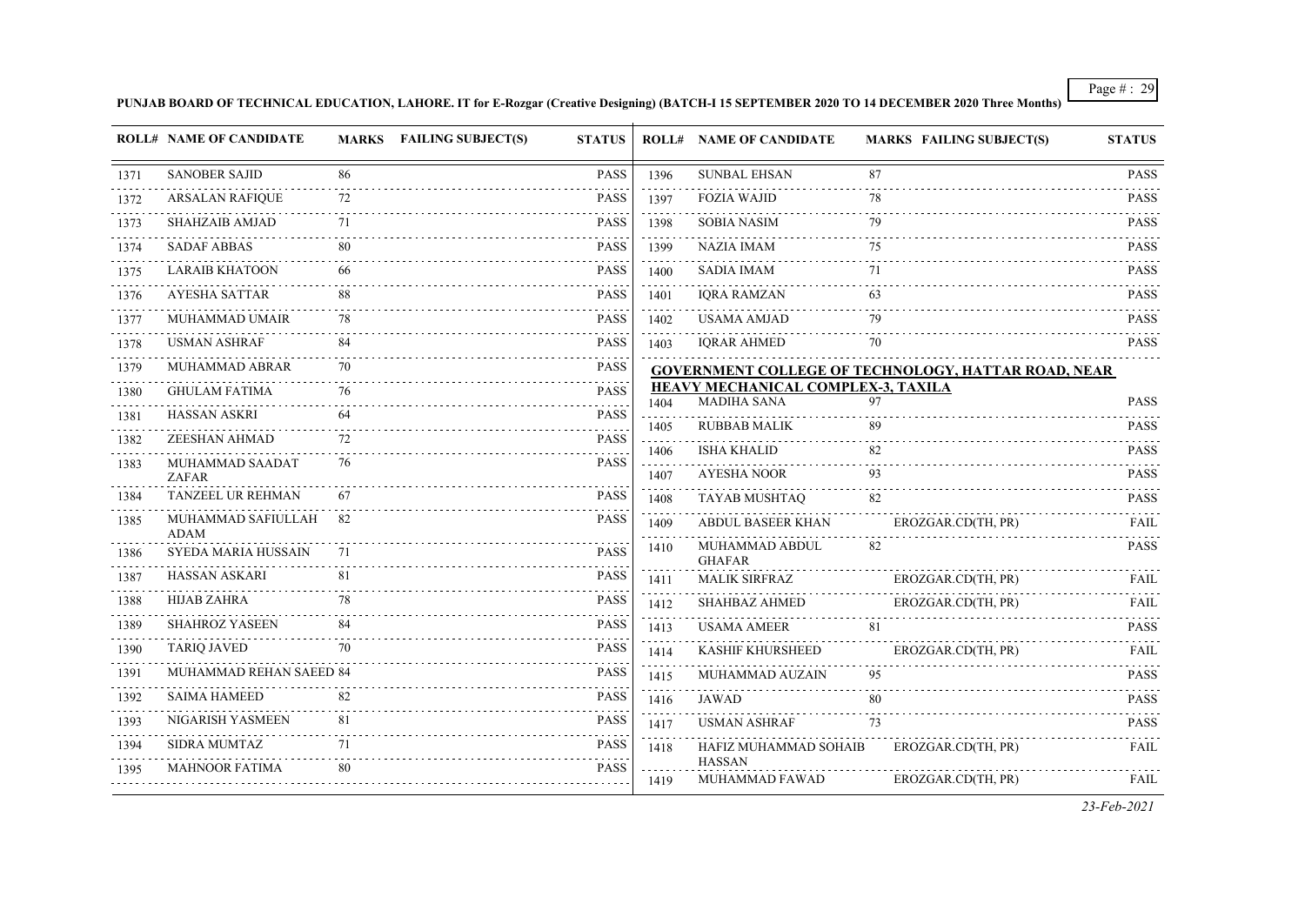#### **PUNJAB BOARD OF TECHNICAL EDUCATION, LAHORE. IT for E-Rozgar (Creative Designing) (BATCH-I 15 SEPTEMBER 2020 TO 14 DECEMBER 2020 Three Months)**

|      | <b>ROLL# NAME OF CANDIDATE</b>           |    | MARKS FAILING SUBJECT(S) | <b>STATUS</b> |                                 | <b>ROLL# NAME OF CANDIDATE</b>            | <b>MARKS FAILING SUBJECT(S)</b> | <b>STATUS</b> |
|------|------------------------------------------|----|--------------------------|---------------|---------------------------------|-------------------------------------------|---------------------------------|---------------|
| 1420 | <b>ALI HAIDER</b>                        | 78 |                          | <b>PASS</b>   | 1444                            | <b>RASHEED AHMED</b>                      | 94                              | <b>PASS</b>   |
| 1421 | AYAZ MAHMOOD KHAN                        | 89 |                          | <b>PASS</b>   | 1445                            | <b>GOHAR IMRAN</b>                        | 78                              | <b>PASS</b>   |
| 1422 | <b>JAMSHID AHMAD</b>                     |    | EROZGAR.CD(TH, PR)       | <b>FAIL</b>   | 1446                            | <b>HAIDER ALI SHAH</b>                    | 83                              | <b>PASS</b>   |
| 1423 | <b>MUDASSIR MATEEN</b>                   | 86 |                          | <b>PASS</b>   | 1447                            | <b>JAWAD KHAN</b>                         | EROZGAR.CD(TH, PR)              | FAIL          |
| 1424 | <b>KHADIJA ZAINAB</b>                    | 98 |                          | <b>PASS</b>   | 1448                            | <b>USMAN GANI</b>                         | EROZGAR.CD(TH, PR)              | FAIL          |
| 1425 | <b>AYESHA ZAHEER</b>                     |    |                          | <b>PASS</b>   | 1449                            | MUHAMMAD SALMAN                           | EROZGAR.CD(TH, PR)              | <b>FAIL</b>   |
| 1426 | <b>JAHANZAIB BAIG</b>                    |    | EROZGAR.CD(TH, PR)       | <b>FAIL</b>   | 1450                            | <b>RABIA ATTIQA</b>                       | EROZGAR.CD(TH, PR)              | FAIL          |
| 1427 | ZILE HUMA                                | 91 |                          | <b>PASS</b>   | 1451                            | SYED NASIR ABBAS KAZMI 87                 |                                 | <b>PASS</b>   |
| 1428 | MUHAMMAD MUZAMIL<br><b>HASEEB</b>        | 73 |                          | <b>PASS</b>   | 1452                            | MUHAMMAD USMAN<br><b>YOUNAS</b>           | 91                              | <b>PASS</b>   |
| 1429 | MUHAMMAD LUQMAN                          | 85 |                          | <b>PASS</b>   | 1453                            | <b>LUQMAN KHAN</b>                        | EROZGAR.CD(TH, PR)              | FAIL          |
| 1430 | <b>KHAN</b><br>RUQAYYA REHMAN            | 85 |                          | <b>PASS</b>   | 1454                            | <b>DANIYAL AHMED</b>                      | EROZGAR.CD(TH, PR)              | <b>FAIL</b>   |
| 1431 | MUHAMMAD SADDAM FIDA                     |    | EROZGAR.CD(TH, PR)       | <b>FAIL</b>   | 1455<br>$\sim 1.1$ , $\sim$     | <b>ABDUL REHMAN</b>                       | EROZGAR.CD(TH, PR)              | <b>FAIL</b>   |
| 1432 | MAROOHA REHMAN                           | 86 |                          | <b>PASS</b>   | 1456<br>.                       | <b>AAMER SHAHZAD</b>                      | 94                              | <b>PASS</b>   |
| 1433 | <b>USAMA TAIMOOR</b>                     |    |                          | <b>PASS</b>   | 1457                            | <b>MARIA TEHSEEN</b>                      | EROZGAR.CD(TH, PR)              | FAII.         |
| 1434 | <b>MALIK HAIDER ALI</b>                  | 90 |                          | <b>PASS</b>   | 1458<br>$\sim 100$ km s $^{-1}$ | <b>TAHA AFZAL</b>                         | 96                              | <b>PASS</b>   |
| 1435 | <b>FAROOQ SHEIKH</b>                     | 77 |                          | <b>PASS</b>   | 1459                            | ABDUL JALIL                               | EROZGAR.CD(TH, PR)              | <b>FAIL</b>   |
| 1436 | MUHAMMAD REHAN                           | 81 |                          | <b>PASS</b>   | 1460                            | <b>UBAID ULLAH</b>                        | 96                              | <b>PASS</b>   |
| 1437 | SYED MUZAMMIL HUSSAIN 82                 |    |                          | <b>PASS</b>   | 1461                            | <b>ASIM NAZIR</b>                         | EROZGAR.CD(TH, PR)              | FAIL          |
|      | <b>SHAH</b>                              |    |                          |               | 1462                            | MUHAMMAD USAMA                            | 76                              | <b>PASS</b>   |
| 1438 | <b>AMMAR AFZAL OURESHI</b> 94            |    |                          | <b>PASS</b>   | 1463                            | <b>HAFIZ MUSHARRAF</b>                    | EROZGAR.CD(TH, PR)              | <b>FAIL</b>   |
| 1439 | SYED QASIM ABBAS KAZMI 86                |    |                          | <b>PASS</b>   | 1464                            | <b>MEHMOOD</b><br><b>MAHNOOR AFTIKHAR</b> | 97                              | <b>PASS</b>   |
| 1440 | <b>JUNAID MUSHTAQ</b>                    | 79 |                          | <b>PASS</b>   | 2.2.2.2.2<br>1465               | AHSAN KHURSHEED                           | EROZGAR.CD(TH, PR)              | FAIL          |
| 1441 | <b>MUHAMMAD MUDASSIR</b><br><b>SAEED</b> | 82 |                          | <b>PASS</b>   | 1466                            | MUHAMMAD BAKHTAWAR                        | EROZGAR.CD(TH, PR)              | FAIL          |
| 1442 | UM E HABIBA                              | 67 |                          | <b>PASS</b>   | 1467                            | <b>KHAN</b><br>.<br><b>AFZAAL AHMED</b>   | EROZGAR.CD(TH, PR)              | FAIL          |
| 1443 | KHURRAM MUMTAZ                           | 91 |                          | <b>PASS</b>   | 1468                            | <b>AMEER ZARYAB</b>                       | EROZGAR.CD(TH, PR)              | <b>FAIL</b>   |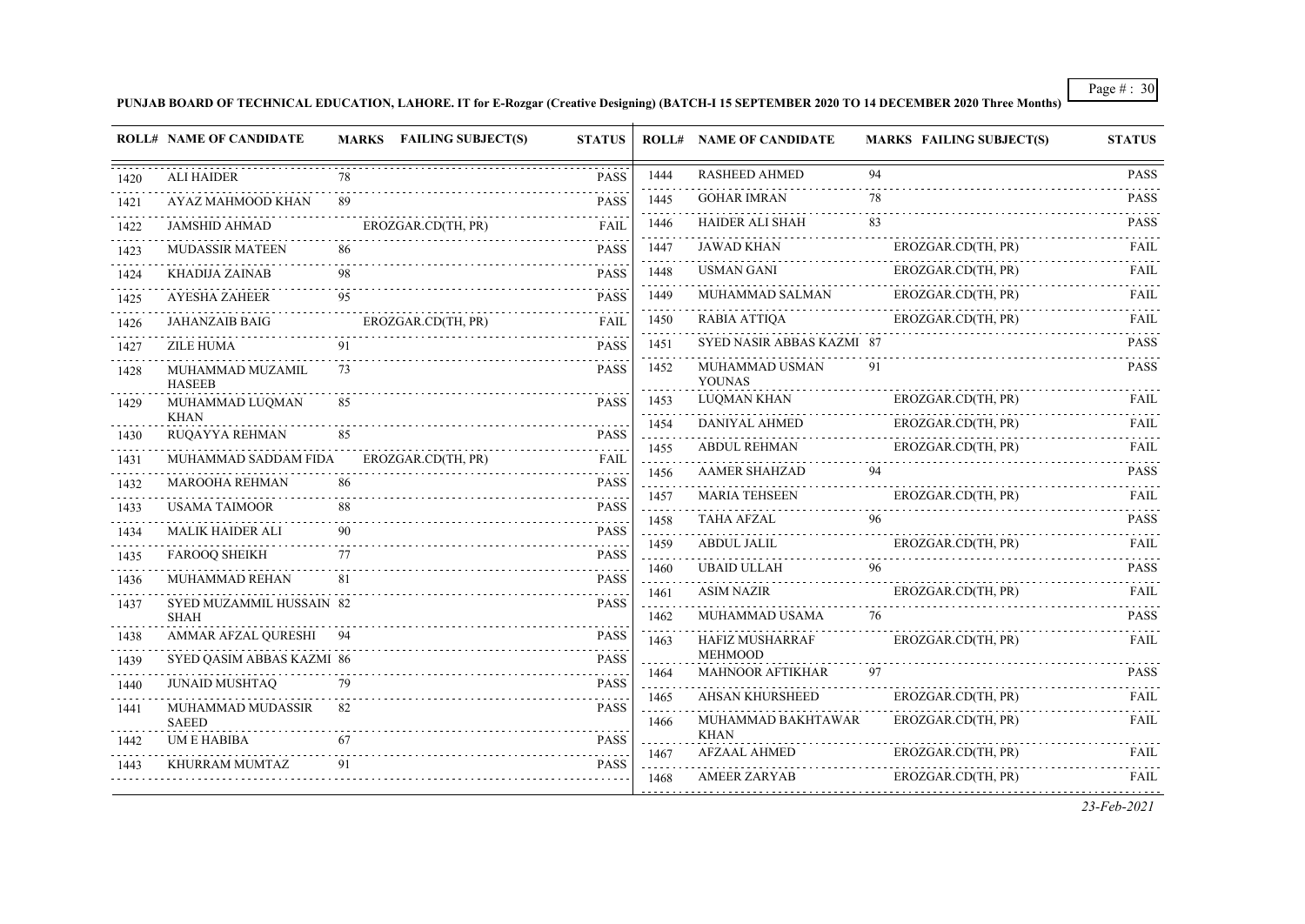**PUNJAB BOARD OF TECHNICAL EDUCATION, LAHORE. IT for E-Rozgar (Creative Designing) (BATCH-I 15 SEPTEMBER 2020 TO 14 DECEMBER 2020 Three Months)**

|      | <b>ROLL# NAME OF CANDIDATE</b>       |    | MARKS FAILING SUBJECT(S) | <b>STATUS</b>                  |                   | <b>ROLL# NAME OF CANDIDATE</b>   | <b>MARKS FAILING SUBJECT(S)</b> | <b>STATUS</b>    |
|------|--------------------------------------|----|--------------------------|--------------------------------|-------------------|----------------------------------|---------------------------------|------------------|
| 1469 | MUHAMMAD ZEESHAN                     |    | EROZGAR.CD(TH, PR)       | FAIL                           | 1494              | SYEDA ZURIAT E ZEHRA ALI 94      |                                 | <b>PASS</b>      |
| 1470 | NOOR UL AIN MUZAFFAR                 |    | EROZGAR.CD(TH, PR)       | <b>FAIL</b>                    | 1495              | <b>KHEZAR HAYAT</b>              | 87                              | .<br><b>PASS</b> |
| 1471 | <b>BASIM TANVEER</b>                 |    | EROZGAR.CD(TH, PR)       | <b>FAIL</b>                    | 1496              | <b>UBAID UR REHMAN</b>           | 93                              | <b>PASS</b>      |
| 1472 | MUHAMMAD KAMRAN<br><b>SHAH</b>       |    | EROZGAR.CD(TH, PR)       | <b>FAIL</b>                    | 1497<br>2.2.2.2.1 | <b>SHABBIR MEHDI</b>             | 88                              | <b>PASS</b>      |
| 1473 | YUMNA PERVAIZ                        |    | EROZGAR.CD(TH, PR)       | <b>FAIL</b>                    | 1498              | <b>UMAR FAROOQ</b>               | EROZGAR.CD(TH, PR)              | <b>FAIL</b>      |
| 1474 | <b>SOBIA TARIO</b>                   | 93 |                          | <b>PASS</b>                    | 1499              | MUHAMMAD TALHA<br><b>ZAMAN</b>   | EROZGAR.CD(TH, PR)              | FAIL             |
| 1475 | MUHAMMAD TALHA BIN                   | 90 |                          | <b>PASS</b>                    | 1500              | MUDASSAR HUSSAIN                 | EROZGAR.CD(TH, PR)              | <b>FAIL</b>      |
| 1476 | <b>SHAHID</b><br><b>AREEJ KOUSAR</b> | 91 |                          | <b>PASS</b>                    | 1501              | MUHAMMAD NABEEL<br><b>KHALID</b> | EROZGAR.CD(TH, PR)              | FAIL             |
| 1477 | <b>HIRA MALIK</b>                    | 91 |                          | <b>PASS</b>                    | 1502              | MUHAMMAD UMAIR                   | EROZGAR.CD(TH, PR)              | FAIL             |
| 1478 | <b>MEER HAMZA</b>                    | 88 |                          | <b>PASS</b>                    | 1503              | MUHAMMAD HANIF                   | EROZGAR.CD(TH, PR)              | FAII.            |
| 1479 | <b>MUBASHIR RAZA</b>                 |    | EROZGAR.CD(TH, PR)       | <b>FAIL</b>                    | 1504              | <b>RAMEESHA</b>                  | EROZGAR.CD(TH, PR)              | <b>FAIL</b>      |
| 1480 | <b>NAUMAN MUNIR</b>                  |    | EROZGAR.CD(TH, PR)       | <b>FAIL</b>                    | 1505              | NIMRAH AHMED                     | 95                              | <b>PASS</b>      |
| 1481 | <b>SAIF ALI</b>                      |    | EROZGAR.CD(TH, PR)       | <b>FAIL</b>                    | 1506              | <b>ZARAR AHMED</b>               | EROZGAR.CD(TH, PR)              | <b>FAIL</b>      |
| 1482 | SYED ARSLAN ALI SHAH                 | 98 |                          | <b>PASS</b>                    | 1507              | MUHAMMAD USMAN                   | EROZGAR.CD(TH, PR)              | <b>FAIL</b>      |
| 1483 | <b>GULNAZ</b>                        | 91 |                          | <b>PASS</b>                    | 1508              | MUHAMMAD NAEEM                   | EROZGAR.CD(TH, PR)              | FAII.            |
| 1484 | MUHAMMAD HASAN                       |    | EROZGAR.CD(TH, PR)       | <b>FAIL</b>                    | 1509              | <b>AHMER</b>                     | 81                              | <b>PASS</b>      |
| 1485 | <b>RUKEN ZAMAN</b>                   |    |                          | <b>PASS</b>                    | 1510              | <b>AIMAN LIAQAT</b>              | 86                              | <b>PASS</b>      |
| 1486 | <b>IQRA RIAZ</b>                     | 95 |                          | <b>PASS</b>                    | 1511              | MUHAMMAD ANSAB<br><b>ZAMAN</b>   | 86                              | <b>PASS</b>      |
| 1487 | <b>AHTESHAM AFZAL</b>                | 86 |                          | <b>PASS</b>                    | 1512              | ASFAND NAEEM KHAN                | 78                              | <b>PASS</b>      |
| 1488 | <b>UMER SHAHZAD</b>                  | 89 |                          | <b>PASS</b>                    | 1513              | <b>ATTA ULLAH</b>                | 67                              | <b>PASS</b>      |
| 1489 | KHALIL UR REHMAN                     |    | EROZGAR.CD(TH, PR)       | FAIL                           | 1514              | <b>AWAIS MUSHTAQ</b>             | 77                              | <b>PASS</b>      |
| 1490 | <b>MUQADDAS MALIK</b>                |    | EROZGAR.CD(TH, PR)       | <b>FAIL</b>                    | 1515              | <b>AYESHA AHMED</b>              | 90                              | <b>PASS</b>      |
| 1491 | ANEEQA KHURSHID                      | 97 |                          | <b>PASS</b>                    | 1516              | <b>FARHANGILL</b>                | 93                              | <b>PASS</b>      |
| 1492 | <b>AWAIS MASOOD</b>                  |    | EROZGAR.CD(TH, PR)       | FAIL<br>$\omega$ is a $\omega$ | 1517              | <b>FATIMA TUFAIL</b>             | EROZGAR.CD(TH, PR)              | <b>FAIL</b>      |
| 1493 | <b>OURAT UL AIN</b>                  | 95 |                          | <b>PASS</b>                    | 1518              | <b>FAWAD KHAN</b>                | 71                              | <b>PASS</b>      |
|      |                                      |    |                          |                                |                   |                                  |                                 | 23-Feb-2021      |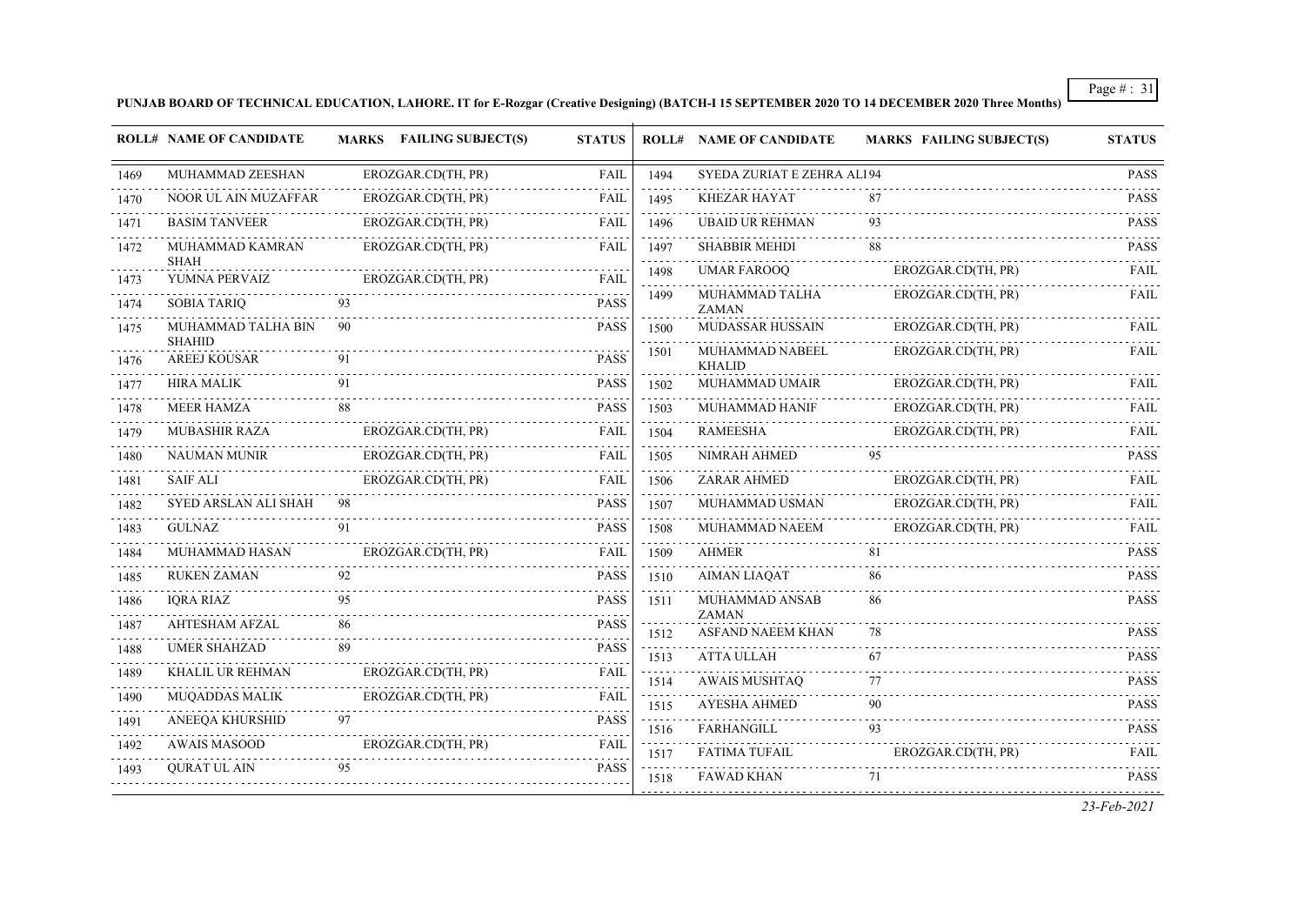#### **PUNJAB BOARD OF TECHNICAL EDUCATION, LAHORE. IT for E-Rozgar (Creative Designing) (BATCH-I 15 SEPTEMBER 2020 TO 14 DECEMBER 2020 Three Months)**

|                                                                                                                                                              | <b>ROLL# NAME OF CANDIDATE</b>     |    | MARKS FAILING SUBJECT(S) | <b>STATUS</b>                                                                                                                           |      | <b>ROLL# NAME OF CANDIDATE</b> | <b>MARKS FAILING SUBJECT(S)</b> | <b>STATUS</b> |
|--------------------------------------------------------------------------------------------------------------------------------------------------------------|------------------------------------|----|--------------------------|-----------------------------------------------------------------------------------------------------------------------------------------|------|--------------------------------|---------------------------------|---------------|
| 1519                                                                                                                                                         | <b>HAFSA</b>                       | 94 |                          | PASS                                                                                                                                    | 1544 | <b>HANZALA GOHAR</b>           | 65                              | <b>PASS</b>   |
| 1520                                                                                                                                                         | <b>HASHIR INAYAT</b>               | 92 |                          | <b>PASS</b>                                                                                                                             |      |                                |                                 |               |
| 1521                                                                                                                                                         | <b>KIRAN ZEB</b>                   | 84 |                          | PASS                                                                                                                                    |      |                                |                                 |               |
| $\frac{1}{2} \left( \frac{1}{2} \right) \left( \frac{1}{2} \right) \left( \frac{1}{2} \right) \left( \frac{1}{2} \right) \left( \frac{1}{2} \right)$<br>1522 | <b>MADIHA SAJJAD</b>               | 86 |                          | المتمام والمنا<br><b>PASS</b>                                                                                                           |      |                                |                                 |               |
| 1523                                                                                                                                                         | S MADIHA BATOOL ZAIDI              | 86 |                          | <b>PASS</b>                                                                                                                             |      |                                |                                 |               |
| 1524                                                                                                                                                         | <b>MAJID AHMED</b>                 | 75 |                          | <b>PASS</b>                                                                                                                             |      |                                |                                 |               |
| $\label{eq:2.1} \begin{array}{cccccccccccccc} \bullet & \bullet & \bullet & \bullet & \bullet & \bullet \end{array}$<br>1525                                 | <b>MARIA HASHMI</b>                | 91 |                          | المتمامي<br><b>PASS</b>                                                                                                                 |      |                                |                                 |               |
| 1526                                                                                                                                                         | <b>MARIA NOREEN</b>                | 86 |                          | <b>PASS</b>                                                                                                                             |      |                                |                                 |               |
| 1527                                                                                                                                                         | <b>MARYUM BIBI</b>                 | 90 |                          | <b>PASS</b>                                                                                                                             |      |                                |                                 |               |
| $\frac{1}{2} \left( \frac{1}{2} \right) \left( \frac{1}{2} \right) \left( \frac{1}{2} \right) \left( \frac{1}{2} \right) \left( \frac{1}{2} \right)$<br>1528 | <b>MOMINA IRSHAD</b>               | 91 |                          | المتمام والمنا<br>PASS                                                                                                                  |      |                                |                                 |               |
| 1529                                                                                                                                                         | MUHAMMAD ANEES UR<br><b>REHMAN</b> | 98 |                          | <b>PASS</b><br>$\omega$ , $\omega$ , $\omega$                                                                                           |      |                                |                                 |               |
| 1530                                                                                                                                                         | MUHAMMAD ANS ZAHID                 | 98 |                          | <b>PASS</b><br>.                                                                                                                        |      |                                |                                 |               |
| .<br>1531<br>.                                                                                                                                               | <b>NAUMAN ALI</b>                  | 78 |                          | <b>PASS</b>                                                                                                                             |      |                                |                                 |               |
| 1532                                                                                                                                                         | <b>NAVEED AHMED</b>                |    | EROZGAR.CD(TH, PR)       | FAIL<br>$\omega_{\rm c}$ and $\omega_{\rm c}$                                                                                           |      |                                |                                 |               |
| 1533                                                                                                                                                         | NAZISH AMEEN                       | 84 |                          | <b>PASS</b><br>.                                                                                                                        |      |                                |                                 |               |
| .<br>1534                                                                                                                                                    | <b>NOMAN SAIF</b>                  | 69 |                          | <b>PASS</b>                                                                                                                             |      |                                |                                 |               |
| بالمنابذة<br>1535                                                                                                                                            | <b>NOUMAN ALI</b>                  | 90 |                          | PASS<br>$\mathcal{L}^{\mathcal{A}}\mathcal{L}^{\mathcal{A}}\mathcal{L}^{\mathcal{A}}\mathcal{L}^{\mathcal{A}}\mathcal{L}^{\mathcal{A}}$ |      |                                |                                 |               |
| 1536                                                                                                                                                         | <b>RAFIA ZAIDI</b>                 | 91 |                          | PASS<br>.                                                                                                                               |      |                                |                                 |               |
| .<br>1537                                                                                                                                                    | RAMSHA JABEEN                      | 87 |                          | <b>PASS</b>                                                                                                                             |      |                                |                                 |               |
| $\sim$ $\sim$ $\sim$ $\sim$<br>1538                                                                                                                          | <b>RAMSHA TOQEER</b>               | 95 |                          | PASS                                                                                                                                    |      |                                |                                 |               |
| 1539                                                                                                                                                         | RASHAM EJAZ                        | 89 |                          | المناسبات<br><b>PASS</b>                                                                                                                |      |                                |                                 |               |
| 1540                                                                                                                                                         | <b>SAMI UR REHMAN</b>              | 80 |                          | <b>PASS</b>                                                                                                                             |      |                                |                                 |               |
| 1541                                                                                                                                                         | <b>SANA SHAUKAT</b>                | 83 |                          | <b>PASS</b>                                                                                                                             |      |                                |                                 |               |
| 1542                                                                                                                                                         | SYED HASSAN ABBAS<br><b>KAZMI</b>  | 90 |                          | <b>PASS</b><br>المناسبات                                                                                                                |      |                                |                                 |               |
| 1543                                                                                                                                                         | <b>UMAIR GHAFOOR</b>               | 87 |                          | <b>PASS</b>                                                                                                                             |      |                                |                                 |               |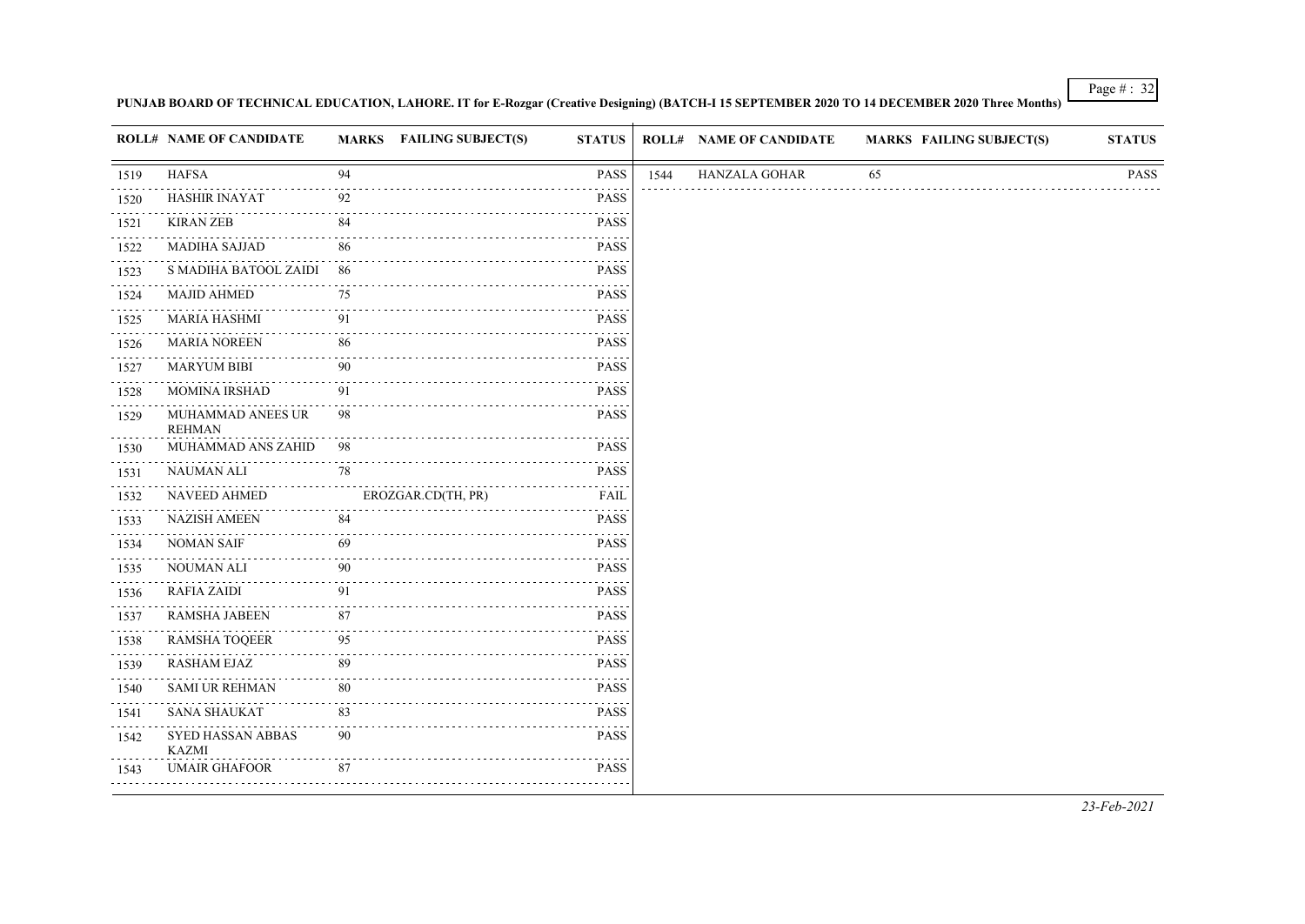# **PUNJAB BOARD OF TECHNICAL EDUCATION, LAHORE. IT for E-Rozgar (Technical) (BATCH-I 15 SEPTEMBER 2020 TO 14 DECEMBER 2020 Three Months)**

|      | <b>ROLL# NAME OF CANDIDATE</b>     |    | MARKS FAILING SUBJECT(S)                                        | <b>STATUS</b>    |                              | <b>ROLL# NAME OF CANDIDATE</b>          | <b>MARKS FAILING SUBJECT(S)</b>                          | <b>STATUS</b>    |
|------|------------------------------------|----|-----------------------------------------------------------------|------------------|------------------------------|-----------------------------------------|----------------------------------------------------------|------------------|
|      |                                    |    | <b>GOVERNMENT TECHNICAL TRAINING INSTITUTE, NEAR WAPDA GRID</b> |                  | 1569                         | <b>SABA NAZIR</b>                       | 92                                                       | <b>PASS</b>      |
|      | MICHAEL YOUSAF                     | 71 | STATION, FORTABBAS ROAD, FAQIRWALA, BAHAWALNAGAR                | <b>PASS</b>      | 1570                         | <b>ESHA AFAO</b>                        | 84                                                       | <b>PASS</b>      |
| 1545 | <b>AHTISHAM AMJAD</b>              |    |                                                                 |                  | .<br>1571                    | <b>MISBAH NISAR</b>                     |                                                          | <b>PASS</b>      |
| 1546 |                                    |    | EROZGAR.TECH(SE)                                                | FAIL<br>.        | 1572                         | <b>ASMA AMIN</b>                        |                                                          | <b>FULL FAIL</b> |
| 1547 | <b>SAFEER AHMAD</b>                | 94 |                                                                 | <b>PASS</b>      | .<br>1573                    | <b>SADIA BATOOL</b>                     | 96                                                       | <b>PASS</b>      |
| 1548 | <b>ASIM MUKHTAR CHEEMA</b> 88      |    |                                                                 | <b>PASS</b>      | .<br>1574                    | <b>RUQIA KHADIM</b>                     |                                                          | <b>PASS</b>      |
| 1549 | MUHAMMAD UMAR                      |    | EROZGAR.TECH(SE)                                                | <b>FAIL</b>      | 1575                         | <b>ZOYA IMRAN</b>                       | 84                                                       | <b>PASS</b>      |
| 1550 | ALI RAZA JABBAR                    |    | EROZGAR.TECH(PR, SE)                                            | <b>FAIL</b>      | .<br>1576                    | <b>SABA JAFRI</b>                       | 90                                                       | <b>PASS</b>      |
| 1551 | <b>FURQAN RAUF</b>                 | 81 |                                                                 | <b>PASS</b>      | a da dal<br>1577             | <b>AMNA LIAQUAT</b>                     |                                                          | <b>PASS</b>      |
| 1552 | MUHAMMAD SALMAN                    | 90 |                                                                 | <b>PASS</b>      | 1578                         | <b>UZMA SIDDIQUE</b>                    | EROZGAR.TECH(SE)                                         | FAII.            |
| 1553 | MUHAMMAD BILAL ANWAR               |    | EROZGAR.TECH(TH, PR)                                            | FAIL             | .<br>1579                    | <b>ALEEHA SAFDAR</b>                    | 97                                                       | <b>PASS</b>      |
| 1554 | MUHAMMAD ROSHAN<br><b>ZULFIQAR</b> | 68 |                                                                 | <b>PASS</b>      | 1580                         | HAFIZA ANEEOA SHAFIOUE                  | EROZGAR.TECH(PR, SE)                                     | FAIL             |
| 1555 | <b>ALI RAZA</b>                    | 97 |                                                                 | <b>PASS</b>      |                              |                                         | GOVERNMENT TECHNICAL TRAINING INSTITUTE, OPP. ELEMENTARY |                  |
| 1556 | <b>TAHIR MAHMOOD</b>               |    | EROZGAR.TECH(SE)                                                | FAIL             |                              | <b>COLLEGE BAGHDAD ROAD, BAHAWALPUR</b> |                                                          |                  |
| 1557 | <b>MUBEEN AHMAD</b>                | 91 |                                                                 | <b>PASS</b>      | 1581<br>$\omega$ is a set of | <b>AMNA SHAKOOR</b>                     | 86                                                       | <b>PASS</b>      |
| 1558 | HAFIZ ARBAZ ALI                    |    |                                                                 | <b>PASS</b>      | 1582<br>د د د د د            | <b>ARZU MUMTAZ</b>                      | 76                                                       | <b>PASS</b>      |
| 1559 | <b>ALI HAIDER</b>                  | 74 |                                                                 | <b>PASS</b>      | 1583                         | MUHAMMAD JUNAID                         | 75                                                       | <b>PASS</b>      |
| 1560 | <b>ABDUL WAJID</b>                 |    | EROZGAR.TECH(PR, SE)                                            | FAIL             | 1584                         | MUHAMMAD AKHTAR<br><b>KHAN</b>          | 66                                                       | <b>PASS</b>      |
| 1561 | <b>ABDUL BASIT</b>                 |    |                                                                 | <b>FULL FAIL</b> | 1585                         | <b>SHAJRA SHAFIQUE</b>                  | 72                                                       | <b>PASS</b>      |
| 1562 | <b>KASHIF RAZA</b>                 |    | EROZGAR.TECH(SE)                                                | FAIL             | 1586                         | <b>SANA AFZAL</b>                       | 90                                                       | .<br><b>PASS</b> |
| 1563 | <b>FAISAL RASUL</b>                |    | EROZGAR.TECH(SE)                                                | FAIL             | 1587                         | <b>HUMAIRA SADIA</b>                    | 91                                                       | <b>PASS</b>      |
| 1564 | <b>HASSAN MUNIR</b>                |    |                                                                 | <b>PASS</b>      | a a a a<br>1588              | <b>SAIRA RAFIQ</b>                      | 81                                                       | <b>PASS</b>      |
| 1565 | <b>AAMIR SHAFIQUE</b>              |    | EROZGAR.TECH(PR, SE)                                            | <b>FAIL</b>      | د د د د د<br>1589            | <b>NOUREEN</b>                          | EROZGAR.TECH(PR, SE)                                     | <b>FAIL</b>      |
| 1566 | <b>EASHA ZAKI</b>                  |    | EROZGAR.TECH(SE)                                                | <b>FAIL</b>      | 1590                         | SYEDAH ARIFA SARWAR                     | 82                                                       | <b>PASS</b>      |
| 1567 | ZARA KARAMAT                       | 97 |                                                                 | <b>PASS</b>      | .<br>1591                    | <b>AASMA ABBAS</b>                      | 94                                                       | <b>PASS</b>      |
| 1568 | <b>AROOSA KIRAN</b>                | 97 |                                                                 | <b>PASS</b>      | .<br>1592                    | FATIMA DILSHAD                          | 67                                                       | .<br><b>PASS</b> |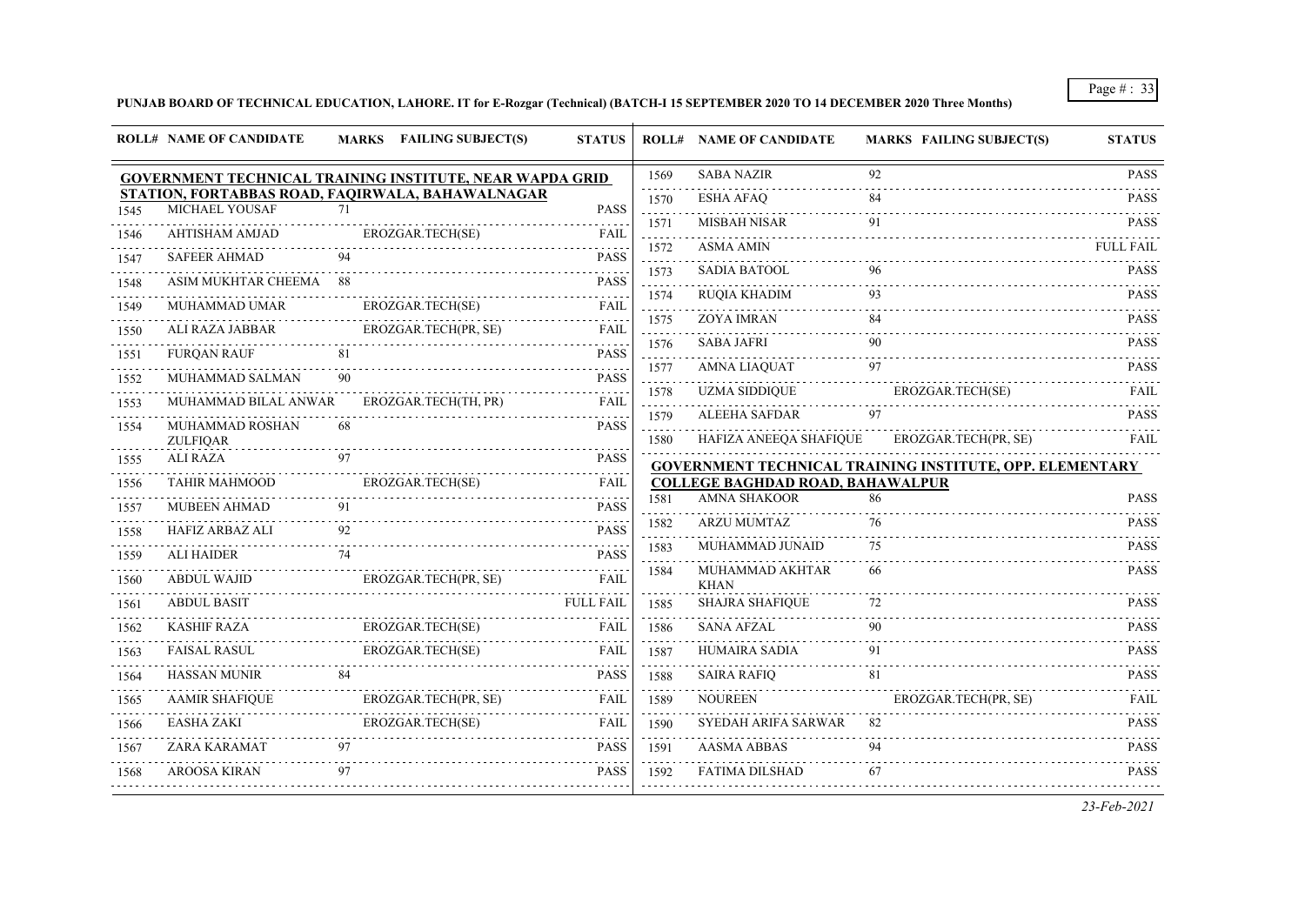#### **PUNJAB BOARD OF TECHNICAL EDUCATION, LAHORE. IT for E-Rozgar (Technical) (BATCH-I 15 SEPTEMBER 2020 TO 14 DECEMBER 2020 Three Months)**

|      | <b>ROLL# NAME OF CANDIDATE</b>                | MARKS FAILING SUBJECT(S)                               | <b>STATUS</b>    |      | <b>ROLL# NAME OF CANDIDATE</b> | <b>MARKS FAILING SUBJECT(S)</b> | <b>STATUS</b>    |
|------|-----------------------------------------------|--------------------------------------------------------|------------------|------|--------------------------------|---------------------------------|------------------|
| 1593 | <b>KHIZRA SHAFIQ</b>                          | 73                                                     | <b>PASS</b>      | 1617 | <b>IRAM FATIMA</b>             | 85                              | <b>PASS</b>      |
| 1594 | <b>RIFFAT MUSTAFA</b>                         | 94                                                     | <b>PASS</b>      | 1618 | <b>IORA HABIB</b>              | 94                              | <b>PASS</b>      |
| 1595 | KHURAM SHAHZAD                                | 93                                                     | <b>PASS</b>      | 1619 | <b>NAILA RIAZ</b>              | 94                              | PASS             |
| 1596 | MUHAMMAD MUZAMIL                              | 82                                                     | <b>PASS</b>      | 1620 | <b>GULFREEN BLOUCH</b>         | 94                              | <b>PASS</b>      |
| 1597 | <b>SAMAN SHAHZADI</b>                         | 88                                                     | <b>PASS</b>      | 1621 | <b>MUHAMMAD AWAIS</b>          | -86                             | $\sim$<br>PASS   |
| 1598 | <b>ZOBIA GULZAR</b>                           | 86                                                     | <b>PASS</b>      | 1622 | <b>AFSHAR KHAN</b>             | 94                              | <b>PASS</b>      |
| 1599 | ZAHRA SADIQ                                   | 82                                                     | <b>PASS</b>      | 1623 | <b>ABDULLAH ADNAN</b>          | 83                              | PASS             |
| 1600 | MUHAMMAD RASHID                               | 63                                                     | <b>PASS</b>      | 1624 | ZOHAIB REHMAN                  | 84                              | <b>PASS</b>      |
| 1601 | <b>BEENA SOOMRO</b>                           | 72                                                     | <b>PASS</b>      | 1625 | <b>DURE SAMIN</b>              | 95                              | <b>PASS</b>      |
| 1602 | <b>ASMA BATOOL</b>                            | 82                                                     | <b>PASS</b>      | 1626 | RIMSHA MARYAM                  | 94                              | PASS             |
| 1603 | <b>FARHEEN SIDDIQUI</b>                       | 96                                                     | <b>PASS</b>      | 1627 | MUHAMMAD ASIF                  | 93                              | <b>PASS</b>      |
| 1604 | ZAINAB FAROOQ                                 |                                                        | <b>FULL FAIL</b> | 1628 | MUHAMMAD IRFAN                 | 92                              | PASS             |
| 1605 | AYESHA ABDUL HAMEED 76                        |                                                        | <b>PASS</b>      | 1629 | MASOOMA WAJID                  | 96                              | PASS             |
| 1606 | <b>UBAID UR REHMAN</b>                        | EROZGAR.TECH(TH, PR)                                   | FAIL             | 1630 | <b>MEHAK TARIQ</b>             | 96                              | <b>PASS</b>      |
| 1607 | <b>MARYAM AKRAM</b>                           | 64                                                     | PASS             | 1631 | RASHEED AHMAD                  | 96                              | <b>PASS</b>      |
| 1608 | <b>MUDASSIR AMIN</b>                          | 91                                                     | <b>PASS</b>      | 1632 | <b>SHARMEEN ZAFAR</b>          | 96                              | <b>PASS</b>      |
| 1609 | <b>SHAHLA RAFIQ</b>                           | 79                                                     | PASS             | 1633 | ALI ZAMEN ABBAS                | 92                              | .<br><b>PASS</b> |
| 1610 | <b>IFFAT ISMAIL</b>                           | 70                                                     | <b>PASS</b>      | 1634 | <b>SHAKEEL AHMAD</b>           | 95                              | <b>PASS</b>      |
|      |                                               | GOVERNMENT TECHNICAL TRAINING INSTITUTE, RAILWAY ROAD, |                  | 1635 | MUHAMMAD NAVEED                | 95                              | PASS             |
| 1611 | <b>DERA GHAZI KHAN</b><br><b>RAMEEN KIRAN</b> | 92                                                     | <b>PASS</b>      | 1636 | MUHAMMAD AQEEL                 | 95                              | <b>PASS</b>      |
| 1612 | MIRZA HAMZA ALI BAIG                          | 81                                                     | <b>PASS</b>      | 1637 | <b>AMEER HUMZA</b>             | 83                              | PASS             |
| 1613 | <b>MANZOOR AHMAD</b>                          | 93                                                     | <b>PASS</b>      | 1638 | MUHAMMAD TAIMOOR               | 95                              | PASS             |
| 1614 | <b>AYESHA MUNIR</b>                           | 82                                                     | <b>PASS</b>      | 1639 | <b>SHAHID HUSSAIN</b>          | 95                              | <b>PASS</b>      |
| 1615 | MUHAMMAD IMRAN                                | 94                                                     | <b>PASS</b>      | 1640 | <b>AIMA KHAN</b>               | 94                              | PASS             |
| 1616 | MUHAMMAD KHALID                               | 92                                                     | PASS             | 1641 | ZAHRA BATOOL                   | 95                              | PASS             |
|      |                                               |                                                        |                  | 1642 | <b>NOSHEEN BATOOL</b>          | 94                              | <b>PASS</b>      |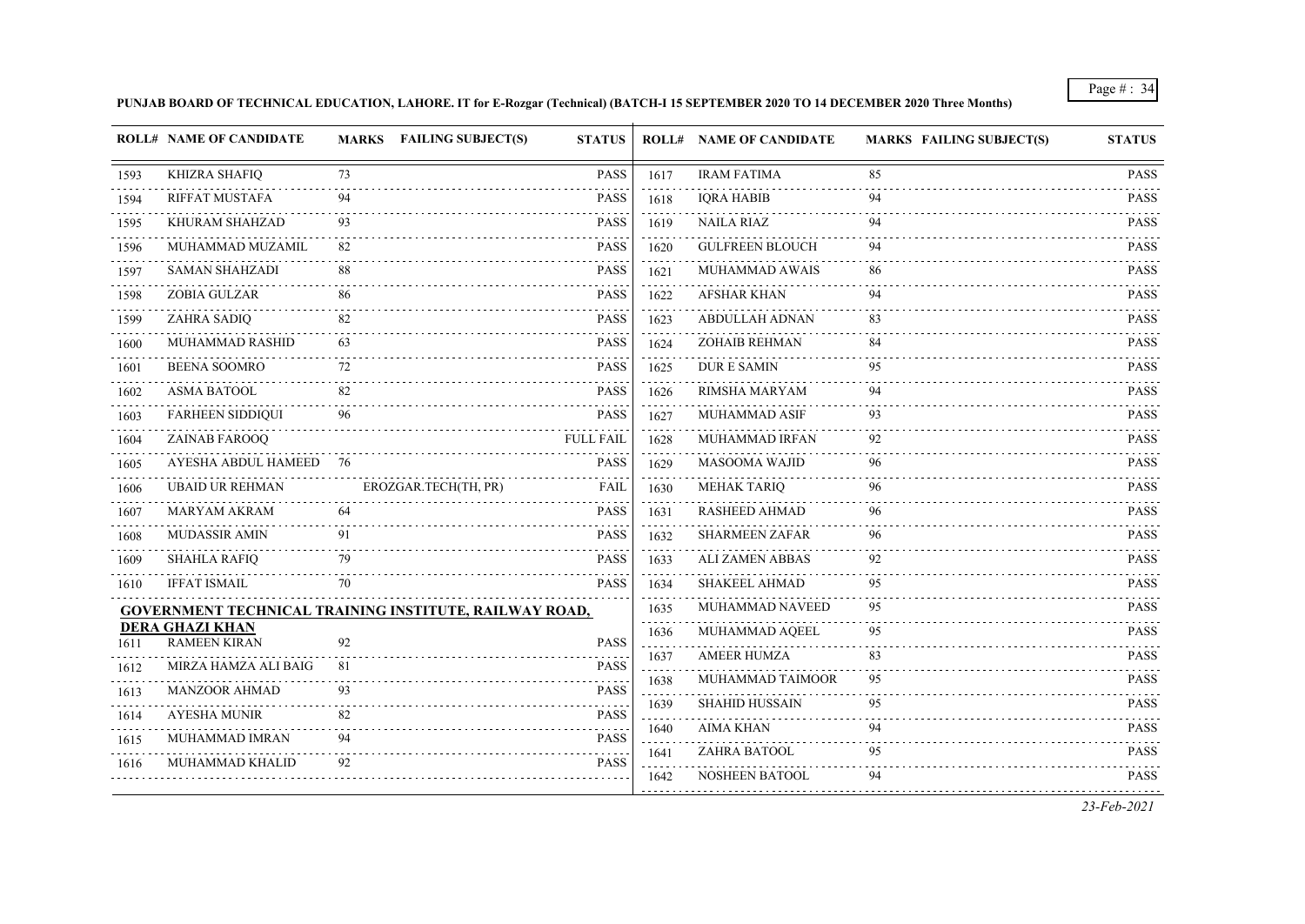# **PUNJAB BOARD OF TECHNICAL EDUCATION, LAHORE. IT for E-Rozgar (Technical) (BATCH-I 15 SEPTEMBER 2020 TO 14 DECEMBER 2020 Three Months)**

|      | <b>ROLL# NAME OF CANDIDATE</b>    |    | MARKS FAILING SUBJECT(S)<br><b>STATUS</b>               |                  | <b>ROLL# NAME OF CANDIDATE</b>           | <b>MARKS FAILING SUBJECT(S)</b> | <b>STATUS</b>         |
|------|-----------------------------------|----|---------------------------------------------------------|------------------|------------------------------------------|---------------------------------|-----------------------|
| 1643 | <b>ANSAR ABBAS</b>                | 93 | <b>PASS</b>                                             | 1667             | MUHAMMAD UZAIR                           | 77                              | <b>PASS</b>           |
| 1644 | MALIK ABDULLAH RIAZ               | 94 | <b>PASS</b>                                             | 1668             | <b>RAZZAQ</b><br>MUHAMAD ZUNAIR ZAMIR 91 |                                 | <b>PASS</b>           |
| 1645 | <b>NAILA DASTGEER</b>             | 83 | .<br><b>PASS</b>                                        | 1669             | <b>SIDRA SAIF</b>                        | 87                              | 111111<br><b>PASS</b> |
| 1646 | SEHRISH BILAL                     | 94 | <b>PASS</b>                                             | $- - - - -$      | <b>EESHA SAIF</b>                        | 97                              | <b>PASS</b>           |
| 1647 | KAINAT FATIMA                     | 95 | <b>PASS</b>                                             | 1670             | MUHAMMAD AMIR SHAH                       | .<br>94                         |                       |
| 1648 | <b>SIBGHA JABBAR</b>              | 96 | .<br><b>PASS</b>                                        | 1671             |                                          |                                 | <b>PASS</b>           |
| 1649 | PALWASHA SABIR                    | 95 | <b>PASS</b>                                             | 1672<br>1.111111 | MUHAMMAD SADIQ                           | 94                              | <b>PASS</b>           |
| 1650 | <b>SHAHZADI HUBBA</b>             | 87 | <b>PASS</b>                                             | 1673             | SYED TAQVEEM MUJTABA 77                  |                                 | <b>PASS</b>           |
| 1651 | <b>ARWA RIASAT</b>                | 92 | 11111<br><b>PASS</b>                                    | 1674             | HAFIZ MUHAMMAD<br>MOHSIN MAHMOOD         | 80                              | <b>PASS</b>           |
| 1652 | MUHAMMAD HUSNAIN<br><b>NAVEED</b> | 80 | <b>PASS</b>                                             | 1675             | MUHAMMAD TANZEEL<br><b>ASHRAF</b>        | 74                              | <b>PASS</b>           |
| 1653 | <b>AMBER MALIK</b>                | 95 | <b>PASS</b>                                             | 1676             | <b>REHMAN ALI</b>                        | 79                              | <b>PASS</b>           |
| 1654 | <b>AREEHSA BILAL</b>              | 95 | المالون والمالون<br><b>PASS</b>                         | 1677             | <b>TAHIR ABBAS</b>                       | 78                              | <b>PASS</b><br>.      |
| 1655 | <b>SABA AZAM</b>                  | 94 | <b>PASS</b>                                             | 1678             | <b>WAQAS ALI</b>                         | 75                              | <b>PASS</b>           |
|      |                                   |    | GOVERNMENT COLLEGE OF TECHNOLOGY, SAMANABAD, FAISALABAD | 1679             | MUHAMMAD AMER                            | 75                              | <b>PASS</b>           |
| 1656 | HAFIZ MUHAMMAD ADNAN 82<br>ALI    |    | <b>PASS</b>                                             | 1680             | MUHAMMAD YASIR<br><b>WASEEM</b>          | 75                              | <b>PASS</b>           |
| 1657 | <b>IQRA MUBARIK</b>               | 82 | <b>PASS</b>                                             | 1681             | MUHAMMAD GUFRAN                          | 81                              | <b>PASS</b>           |
| 1658 | <b>IORA SAIF</b>                  | 84 | <b>PASS</b>                                             | 1682             | MUHAMMAD AMMAD<br><b>HASSAN</b>          | 77                              | <b>PASS</b>           |
| 1659 | <b>MADEEHA AKRAM</b>              |    | <b>FULL FAIL</b>                                        | 1683             | <b>INAAM UR REHMAN KHAN 73</b>           |                                 | <b>PASS</b>           |
| 1660 | MUHAMMAD ASIF                     | 77 | <b>PASS</b>                                             | 1684             | HAMAS AHMAD BHUTTA                       |                                 | <b>PASS</b>           |
| 1661 | MUHAMMAD IBRAHIM<br>KHAN          | 76 | <b>PASS</b>                                             | 1685             | <b>TAYYEB RASOOL</b>                     | 94                              | <b>PASS</b>           |
| 1662 | <b>MUQADAS GHOUS</b>              | 87 | <b>PASS</b>                                             | 1686             | MUHAMMAD IZHAR NAEEM 72                  |                                 | <b>PASS</b><br>.      |
| 1663 | PAKEEZA ANEEB SAQIB               | 95 | <b>PASS</b>                                             | 1687             | <b>SARFRAZ ALI</b>                       | 96                              | <b>PASS</b>           |
| 1664 | <b>RABIA KHALID</b>               | 82 | <b>PASS</b>                                             | 1688             | <b>KANZA SYED</b>                        | 72                              | <b>PASS</b>           |
| 1665 | <b>SAHAR GULL</b>                 | 93 | <b>PASS</b>                                             | 1689             | <b>MISBAH NOREEN</b>                     |                                 | <b>FULL FAIL</b>      |
| 1666 | <b>SEHAR TALIB</b>                | 74 | <b>PASS</b>                                             | 1690             | ATTA UR REHMAN                           | 94                              | <b>PASS</b>           |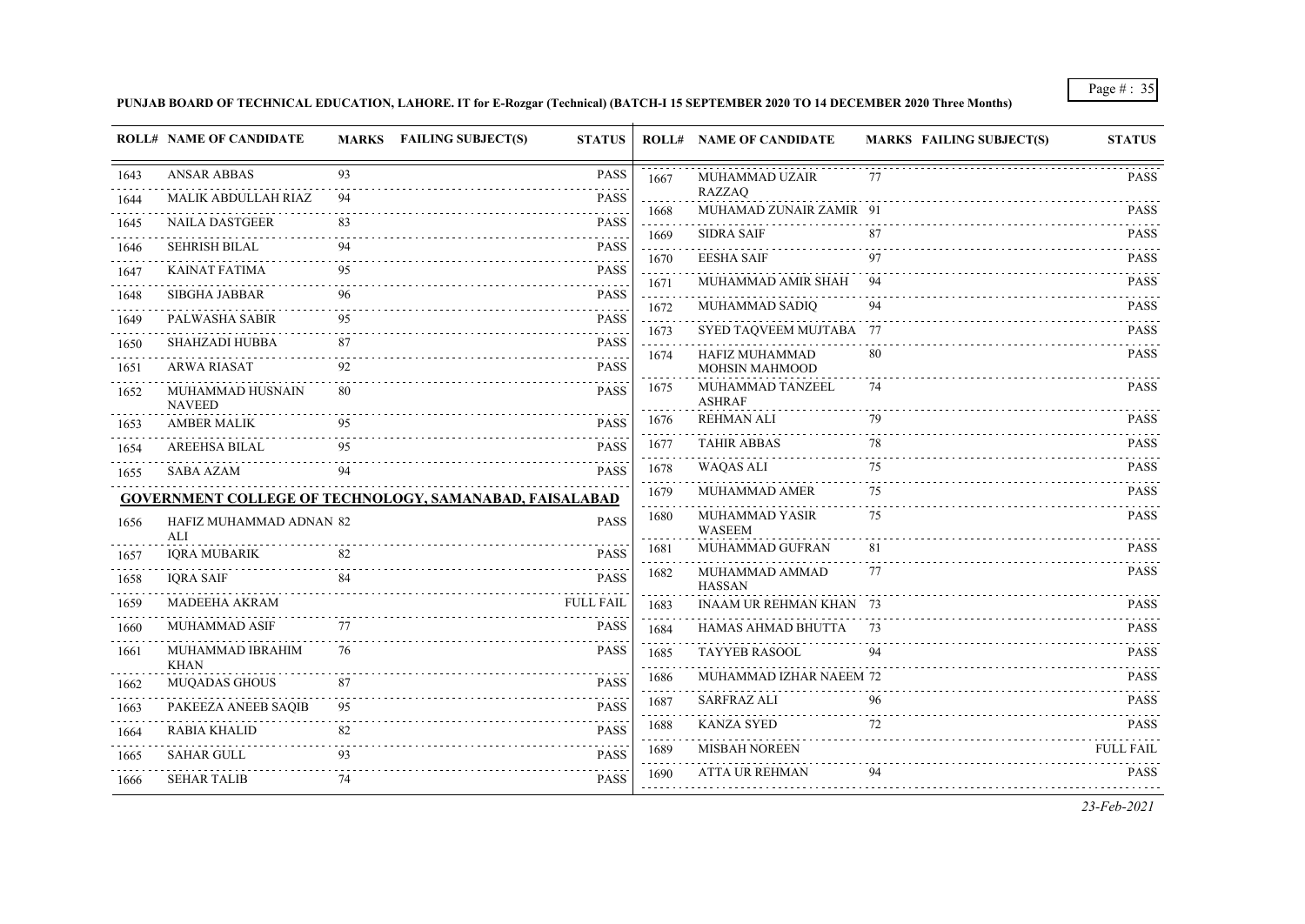#### **PUNJAB BOARD OF TECHNICAL EDUCATION, LAHORE. IT for E-Rozgar (Technical) (BATCH-I 15 SEPTEMBER 2020 TO 14 DECEMBER 2020 Three Months)**

|           | <b>ROLL# NAME OF CANDIDATE</b>  |     | MARKS FAILING SUBJECT(S)<br><b>STATUS</b> |      | <b>ROLL# NAME OF CANDIDATE</b>    | <b>MARKS FAILING SUBJECT(S)</b> | <b>STATUS</b>                             |
|-----------|---------------------------------|-----|-------------------------------------------|------|-----------------------------------|---------------------------------|-------------------------------------------|
| 1691      | <b>IMTIAZ HUSSAIN</b>           | 97  | <b>PASS</b>                               | 1716 | <b>AMEER HAMZA</b>                | 80                              | PASS                                      |
| 1692      | <b>TAHIRA SADDIQ</b>            | 73  | <b>PASS</b>                               | 1717 | <b>ASAD RAZA</b>                  | 91                              | <b>PASS</b>                               |
| 1693      | KHADIJA SATTAR                  | 72  | <b>PASS</b>                               | 1718 | <b>GHULAM MUSTAFA</b>             | 84                              | PASS                                      |
| 1694      | MUHAMMAD ISMAEEL                | 78  | <b>PASS</b>                               | 1719 | <b>MAJEED</b><br><b>IRUM ARIF</b> | 76                              | <b>PASS</b>                               |
| 1695      | <b>AQSA IQBAL</b>               | 87  | <b>PASS</b>                               | 1720 | <b>ALIA FIAZ</b>                  | 85                              | PASS                                      |
| 1696      | <b>SANIA TALIB</b>              | 72  | <b>PASS</b>                               | 1721 | <b>ANMOL AYESHA</b>               | 86                              | <b>PASS</b>                               |
| 1697      | <b>ABDUL HASEEB BATT</b>        | 72  | <b>PASS</b>                               | 1722 | <b>SHAFAQ ZAHEER</b>              | 83                              | بالمحادث<br>PASS                          |
| 1698      | <b>ABDUR REHMAN</b>             | 82  | <b>PASS</b>                               | 1723 | <b>FAISAL SHAHZAD</b>             | 89                              | PASS                                      |
| 1699      | <b>AYESHA ASGHAR</b>            | 75  | <b>PASS</b>                               | 1724 | MUHAMMAD BILAL                    | 72                              | <b>PASS</b>                               |
| 1700      | <b>BISMA SHAHZAD</b>            | 86  | <b>PASS</b>                               |      | <b>RAZZAQ</b>                     |                                 | <b>PASS</b>                               |
| 1701      | <b>BUSHRA KAZIM</b>             | 99  | <b>PASS</b>                               | 1725 | <b>AWAIS UR RAHMAN</b>            | 72                              | .                                         |
| 1702      | <b>SAIMA</b>                    | 99  | <b>PASS</b>                               | 1726 | MUHAMMAD FAHAD<br><b>YOUNAS</b>   | 74                              | <b>PASS</b>                               |
| 1703      | MUHAMMAD IHTISHAM               | 64  | <b>PASS</b>                               | 1727 | NOUMAN HASSAN                     | 74                              | <b>PASS</b>                               |
| 1704      | <b>MAHA RAUF</b>                | 92  | <b>PASS</b>                               | 1728 | <b>WASEEM AKRAM</b>               | 71                              | <b>PASS</b>                               |
| 1705      | MUHAMMAD SALMAN<br><b>ISHAQ</b> | 94  | <b>PASS</b>                               | 1729 | <b>SAJID ALI</b>                  | 74                              | <b>PASS</b>                               |
| 1706      | <b>RIDA ZAINAB</b>              | 75  | <b>PASS</b>                               | 1730 | <b>RABIA ZAHEER</b>               | 76                              | PASS                                      |
| .<br>1707 | REHMAN AZAM                     | 82  | <b>PASS</b>                               | 1731 | <b>TASAWAR ABBAS</b>              | 82                              | <b>PASS</b>                               |
| 1708      | <b>SANA</b>                     | 93  | <b>PASS</b>                               | 1732 | <b>MALEEHA NAWAZ</b>              | 87                              | <b>PASS</b>                               |
| 1709      | SYED FAIZAN UL HASSAN           | -82 | <b>PASS</b>                               | 1733 | MUHAMMAD ANUS AFZAL 99            |                                 | <b>PASS</b><br>$\alpha$ is a second order |
| 1710      | <b>ZUNAIRA AMANAT</b>           | 95  | <b>PASS</b>                               | 1734 | ASAD BASHARAT                     | 82                              | <b>PASS</b><br>.                          |
| 1711      | MUHAMMAD USAMA                  | 95  | <b>PASS</b>                               | 1735 | <b>ARSLAH HANF</b>                | 84                              | <b>PASS</b>                               |
| 1712      | <b>FASAHAT HUSSAIN</b>          | 80  | PASS                                      | 1736 | <b>FAISAL KHALID</b>              | 79                              | PASS<br>.                                 |
| 1713      | ZARYAB MALIK                    | 74  | <b>PASS</b>                               | 1737 | <b>ADIL HUSSAIN</b>               | 80                              | <b>PASS</b>                               |
| 1714      | MUHAMMAD HAMZA                  | 72  | <b>PASS</b>                               | 1738 | <b>AMINA SAJID</b>                | 75                              | <b>PASS</b>                               |
| 1715      | MUHAMMAD SHAKEEB                | 95  | <b>PASS</b>                               | 1739 | <b>BARKAT ALI</b>                 | 76                              | <b>PASS</b>                               |
|           |                                 |     |                                           | 1740 | MUHAMMAD FARAZ                    | 79                              | <b>PASS</b>                               |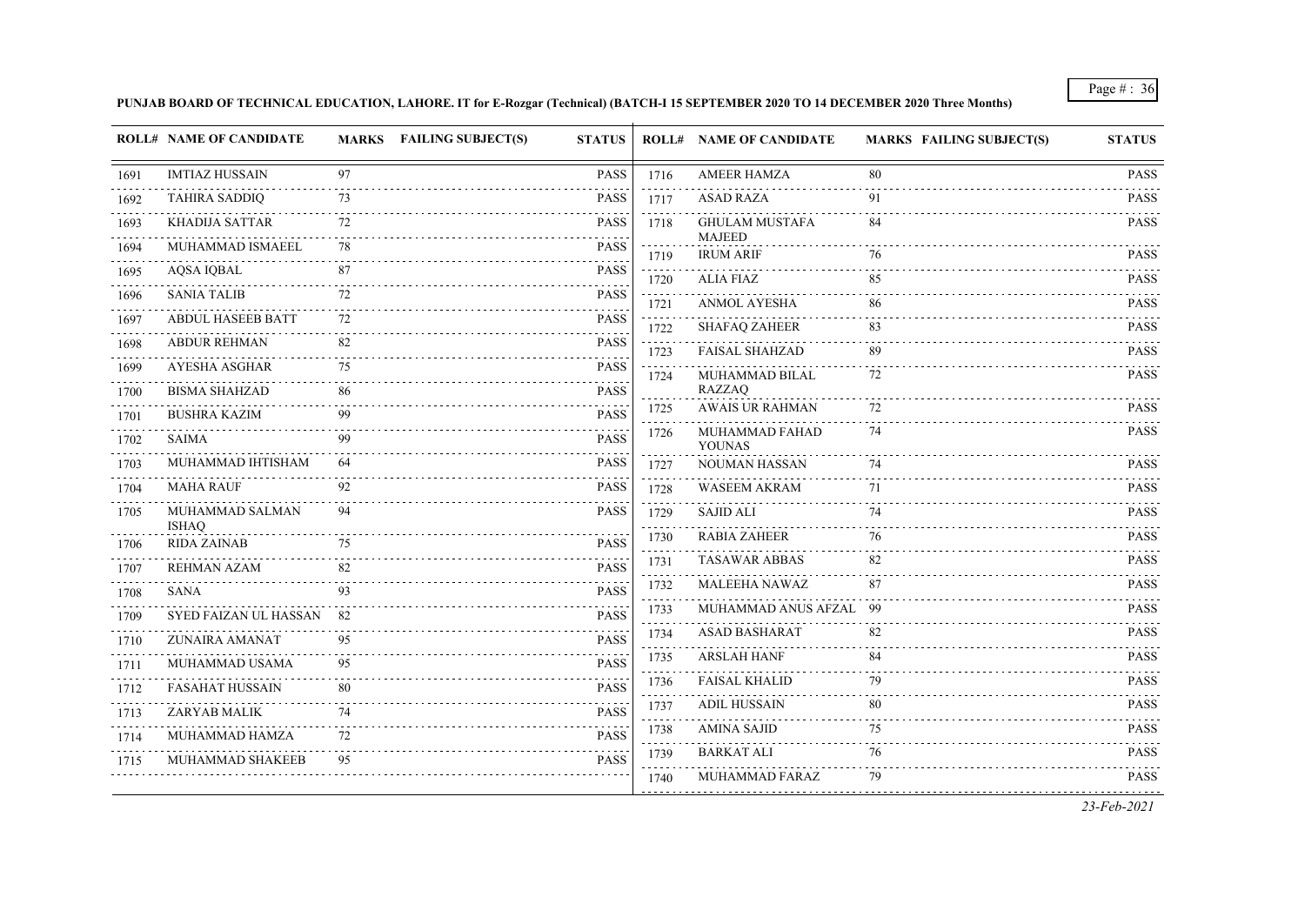#### **PUNJAB BOARD OF TECHNICAL EDUCATION, LAHORE. IT for E-Rozgar (Technical) (BATCH-I 15 SEPTEMBER 2020 TO 14 DECEMBER 2020 Three Months)**

|      | <b>ROLL# NAME OF CANDIDATE</b>           |        | MARKS FAILING SUBJECT(S)<br><b>STATUS</b>                  |      | <b>ROLL# NAME OF CANDIDATE</b>    | <b>MARKS FAILING SUBJECT(S)</b> | <b>STATUS</b>                   |
|------|------------------------------------------|--------|------------------------------------------------------------|------|-----------------------------------|---------------------------------|---------------------------------|
| 1741 | <b>ALI SHAN</b>                          | 78     | <b>PASS</b>                                                | 1764 | <b>FARAH AMJAD</b>                | 78                              | <b>PASS</b>                     |
| 1742 | <b>ALI HASSAN RAZA</b>                   | 80     | <b>PASS</b>                                                | 1765 | <b>MUHAMMAD ASAD</b>              | -64                             | <b>PASS</b>                     |
| 1743 | <b>TANVEER ARIF</b>                      | 80     | <b>PASS</b>                                                | 1766 | <b>AMNA NADEEM</b>                | 76                              | PASS                            |
| 1744 | <b>SADIA EJAZ</b>                        | 81     | <b>PASS</b>                                                | 1767 | <b>TAYYABA SALEEM</b>             | 76                              | <b>PASS</b>                     |
| 1745 | <b>KASHIF HUSSAIN</b>                    | 83     | <b>PASS</b>                                                | 1768 | <b>SABIHA ANUM</b>                | 77                              | $\sim 100$ km s $^{-1}$<br>PASS |
| 1746 | MUHAMMAD MOUDOOD<br><b>AZEEM CHISHTI</b> | 78     | <b>PASS</b>                                                | 1769 | <b>AIMAN AKRAM</b>                | 68                              | <b>PASS</b>                     |
| 1747 | KAMRAN MUSHTAQ                           | 80     | <b>PASS</b>                                                | 1770 | MUHAMMAD MOHSIN<br><b>TANVEER</b> | 74                              | PASS                            |
| 1748 | MUHAMMAD RAZA                            | 82     | <b>PASS</b>                                                | 1771 | <b>HINA RAMZAN</b>                | 85                              | PASS                            |
| 1749 | <b>SALEEM ASLAM</b>                      | 78     | <b>PASS</b>                                                | 1772 | AYESHA SADIQQA                    | 76                              | <b>PASS</b>                     |
| 1750 | <b>UROOJ RAZZAO</b>                      | 77     | <b>PASS</b>                                                | 1773 | <b>DAUD KHALID</b>                | 78                              | <b>PASS</b>                     |
| 1751 | <b>RANA HAMZA</b>                        | 78     | PASS                                                       | 1774 | <b>SAMREEN</b>                    | 89                              | PASS                            |
| 1752 | <b>ASAD MAOSOOD</b>                      | 78     | <b>PASS</b>                                                | 1775 | MUHAMMAD AWAIS QADRI 83           |                                 | <b>PASS</b>                     |
|      |                                          |        | <b>GOVERNMENT VOCATIONAL TRAINING INSTITUTE FOR WOMEN,</b> | 1776 | <b>SAFOORAH RAMZAN</b>            | 85                              | <b>PASS</b>                     |
|      | <b>SAMANABAD, FAISALABAD</b>             |        | LABOUR COLONY CANAL ROAD, AL-MADINA MARRIAGE HALL          | 1777 | MUHAMMAD SHAHID                   | 65                              | PASS                            |
| 1753 | <b>MARYAM RASOOL</b>                     | 76     | <b>PASS</b>                                                | 1778 | MUHAMMAD HAMDAN                   | 76                              | <b>PASS</b>                     |
| 1754 | <b>SAFIA FAREED</b>                      | 86     | <b>PASS</b>                                                | 1779 | LUBNA KHADAM                      | 78                              | .<br>PASS                       |
| 1755 | <b>WAQAS SAEED</b>                       | 78     | <b>PASS</b>                                                | 1780 | <b>REEHAB MEHMOOD</b>             | 82                              | PASS                            |
| 1756 | TAIMOOR ALI KHAN                         | 70     | <b>PASS</b>                                                | 1781 | <b>AYEDA SHAHZAD</b>              | 81                              | <b>PASS</b>                     |
| 1757 | <b>FAHAD ADEEL</b>                       | 79     | <b>PASS</b>                                                | 1782 | <b>IQRA RIAZ</b>                  | 70                              | <b>PASS</b>                     |
| 1758 | <b>AHSAN SHAHID</b>                      | 70     | <b>PASS</b>                                                | 1783 | <b>HUSNAIN JAVED</b>              | 77                              | <b>PASS</b>                     |
| 1759 | <b>MARIAM MAQSOOD</b>                    | 85     | <b>PASS</b>                                                | 1784 | <b>ASIF IQBAL</b>                 | 84                              | PASS                            |
| 1760 | <b>GULZAR AHMAD</b>                      | 76     | <b>PASS</b>                                                | 1785 | MUHAMMAD WAQAS                    | 81                              | <b>PASS</b>                     |
| 1761 | <b>SHAHZAIB</b>                          | 78     | <b>PASS</b>                                                | 1786 | MUHAMMAD FAHAD<br><b>WAQAR</b>    | 76                              | <b>PASS</b>                     |
| 1762 | MUHAMMAD MUJEEB                          | 81     | <b>PASS</b>                                                | 1787 | MUHAMMAD SHAFIQ                   | 83                              | <b>PASS</b>                     |
| 1763 | MUHAMMAD SAEED                           | Absent | <b>ABSENT</b>                                              | 1788 | MUHAMMAD ASAD<br><b>AOTADAR</b>   | 75                              | <b>PASS</b>                     |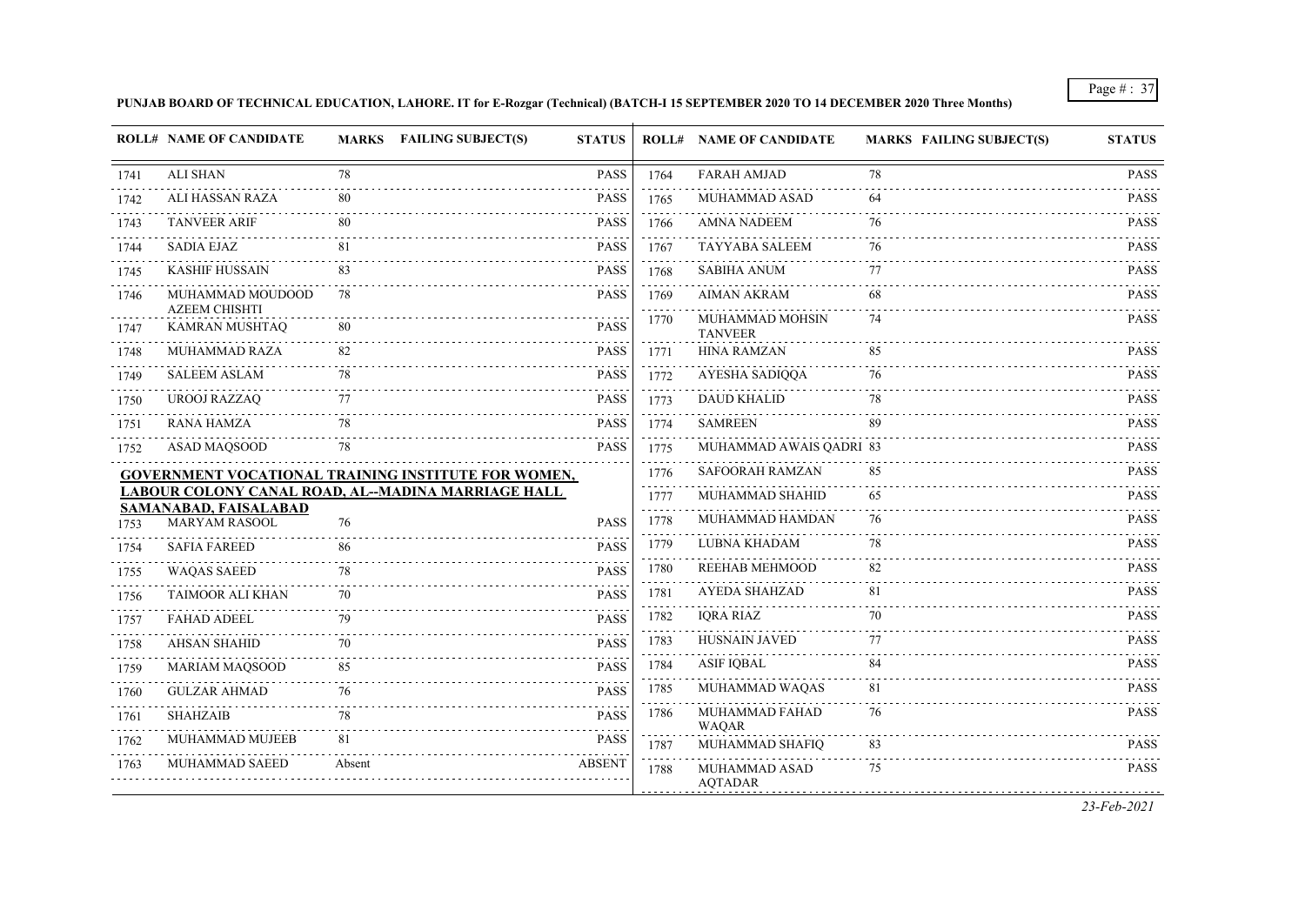# **PUNJAB BOARD OF TECHNICAL EDUCATION, LAHORE. IT for E-Rozgar (Technical) (BATCH-I 15 SEPTEMBER 2020 TO 14 DECEMBER 2020 Three Months)**

|      | <b>ROLL# NAME OF CANDIDATE</b>                               |        | <b>MARKS FAILING SUBJECT(S)</b> | <b>STATUS</b>    |                                                                 | <b>ROLL# NAME OF CANDIDATE</b>   | <b>MARKS FAILING SUBJECT(S)</b> | <b>STATUS</b>         |
|------|--------------------------------------------------------------|--------|---------------------------------|------------------|-----------------------------------------------------------------|----------------------------------|---------------------------------|-----------------------|
| 1789 | MUHAMMAD IRFAN                                               | 75     |                                 | <b>PASS</b>      | 1811                                                            | MUHAMMAD JAWWAD<br><b>HASHMI</b> | 71                              | <b>PASS</b>           |
| 1790 | <b>SAIMA BABAR HUSSAIN</b>                                   | 80     |                                 | <b>PASS</b>      | 1812                                                            | <b>HANZALA</b>                   |                                 | FULL FAIL             |
| 1791 | <b>AYESHA YOUNAS</b>                                         | 86     |                                 | <b>PASS</b>      | 1813                                                            | MUHAMMAD FAIZAN RAZA             |                                 | .<br><b>FULL FAIL</b> |
| 1792 | <b>HIFZA AHMAD</b>                                           | 70     |                                 | <b>PASS</b>      | 1814                                                            | <b>BABAR HUSSAIN</b>             |                                 | <b>FULL FAIL</b>      |
| 1793 | MUQADAR MUBARIK                                              | 72     |                                 | <b>PASS</b>      | 1815                                                            | <b>AYESHA</b>                    | 85                              | <b>PASS</b>           |
| 1794 | <b>HAFSA MUNAWAR</b>                                         | Absent |                                 | <b>ABSENT</b>    | $\omega$ is a set of<br>1816                                    | <b>AREEBA AHMAD</b>              | 64                              | <b>PASS</b>           |
| 1795 | MUHAMMAD JUNAID<br><b>LIAQAT</b>                             | 78     |                                 | <b>PASS</b>      | 1817                                                            | MUHAMMAD SHAHZAD                 |                                 | <b>FULL FAIL</b>      |
|      | <b>GOVERNMENT COLLEGE OF TECHNOLOGY, NIGAR PHATTAK, NEAR</b> |        |                                 |                  | 1818                                                            | <b>SALMAN ASHRAF</b>             |                                 | FULL FAIL             |
|      | LEATHER COLLEGE, G.T. ROAD, GUJRANWALA                       | 88     |                                 |                  | .<br>1819                                                       | MUHAMMAD ZEESHAN                 |                                 | <b>FULL FAIL</b>      |
| 1796 | <b>IORA RANI</b>                                             |        |                                 | <b>PASS</b><br>. | 1820                                                            | ZEESHAN HAFEEZ                   | EROZGAR.TECH(PR, SE)            | FAIL                  |
| 1797 | <b>ZAIN UL ABIDIN</b>                                        | 92     |                                 | <b>PASS</b>      | 1821                                                            | ZEESHAN ALI                      | EROZGAR.TECH(PR)                | FAIL                  |
| 1798 | <b>MARYAM SHEHZADI</b>                                       | 80     |                                 | <b>PASS</b>      | $\mathcal{L} \subset \mathcal{L} \subset \mathcal{L}$ .<br>1822 | ZAHID KHURSHID                   | 72                              | .<br><b>PASS</b>      |
| 1799 | MUHAMMAD FAISAL AMIN 77                                      |        |                                 | <b>PASS</b>      | 1823                                                            | <b>USMAN TARIQ</b>               | EROZGAR.TECH(TH, PR)            | <b>FAIL</b>           |
| 1800 | MUHAMMAD USMAN<br><b>GHANI</b>                               | 91     |                                 | <b>PASS</b>      | 1824                                                            | <b>USAMA RIAZ</b>                | EROZGAR.TECH(PR)                | FAII.                 |
| 1801 | <b>SAAD SIDDIQUI</b>                                         | 70     |                                 | <b>PASS</b>      | $\mathcal{L} \subset \mathcal{L} \subset \mathcal{L}$ .<br>1825 | USAMA AHAD BIN SAJJAD            |                                 | <b>FULL FAIL</b>      |
| 1802 | FATIMA KHALIL                                                | 72     |                                 | <b>PASS</b>      | 1826                                                            | HAFIZ TALHA SATTAR               |                                 | <b>FULL FAIL</b>      |
| 1803 | <b>SAAD</b>                                                  |        | EROZGAR.TECH(TH, PR)            | <b>FAIL</b>      | 1827                                                            | <b>AMEER MUAVIA NASEER</b>       |                                 | <b>FULL FAIL</b>      |
| 1804 | MUHAMMAD MUBEEN                                              |        |                                 | <b>FULL FAIL</b> | $\mathbf{1}$ . $\mathbf{1}$ . $\mathbf{1}$<br>1828              | <b>AHTISHAM SALEEM</b>           | EROZGAR.TECH(PR)                | <b>FAIL</b>           |
| 1805 | <b>MARIAM JAMSHAID</b>                                       |        | EROZGAR.TECH(PR)                | FAIL             | 1829                                                            | <b>AHSAN ZAHIR</b>               | EROZGAR.TECH(PR)                | FAIL                  |
| 1806 | MUHAMMAD ZUBAIR                                              | 81     |                                 | <b>PASS</b>      | 1830                                                            | <b>AHMAD ALI</b>                 | 75                              | <b>PASS</b>           |
| 1807 | MUHAMMAD WASEEM                                              |        |                                 | <b>FULL FAIL</b> | 1831                                                            | MUHAMMAD AFZAAL                  | 86                              | <b>PASS</b>           |
| 1808 | MUHAMMAD UMAIR                                               |        |                                 | <b>FULL FAIL</b> | 1832                                                            | <b>AHMAD</b><br><b>AFRASIAB</b>  | 68                              | <b>PASS</b>           |
| 1809 | <b>GULZAR</b><br>MUHAMMAD FARHAN                             | 82     |                                 | <b>PASS</b>      | 1833                                                            | ABDUR REHMAN RANA                | 83                              | <b>PASS</b>           |
|      | ZAFAR                                                        |        |                                 |                  | $\sim$ $\sim$ $\sim$ $\sim$ $\sim$                              | <b>HAFIZ ABDUL SLAM</b>          | EROZGAR.TECH(PR)                | <b>FAIL</b>           |
| 1810 | <b>JAWAD IOBAL</b>                                           |        |                                 | <b>FULL FAIL</b> | 1834                                                            | <b>AADIL ALI</b>                 | EROZGAR.TECH(PR)                |                       |
|      |                                                              |        |                                 |                  | 1835                                                            |                                  |                                 | <b>FAIL</b>           |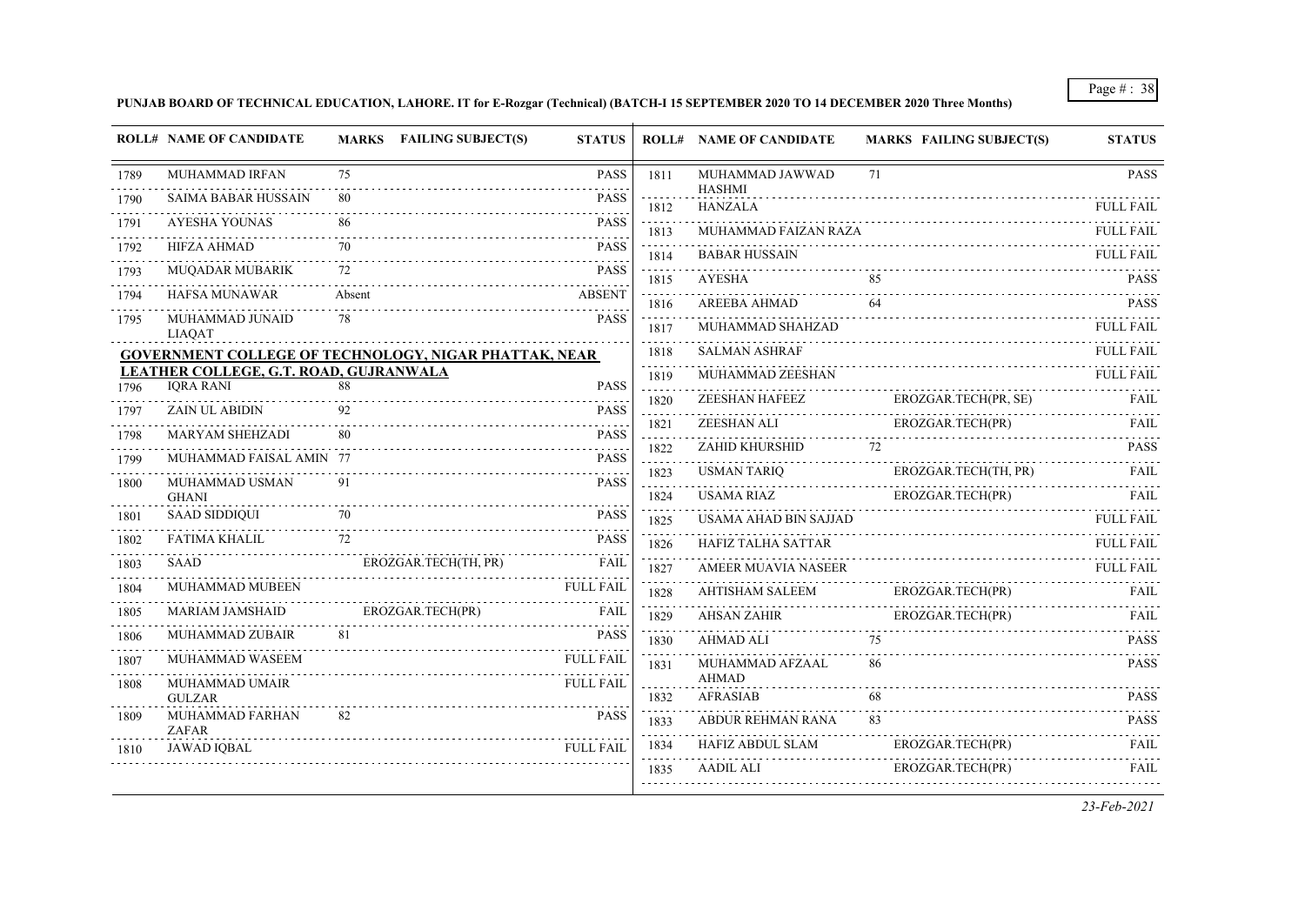# **PUNJAB BOARD OF TECHNICAL EDUCATION, LAHORE. IT for E-Rozgar (Technical) (BATCH-I 15 SEPTEMBER 2020 TO 14 DECEMBER 2020 Three Months)**

|      | <b>ROLL# NAME OF CANDIDATE</b>         | <b>MARKS</b> FAILING SUBJECT(S) | <b>STATUS</b>    |                                                                                                                                                                  | <b>ROLL# NAME OF CANDIDATE</b>       | <b>MARKS FAILING SUBJECT(S)</b> | <b>STATUS</b>    |
|------|----------------------------------------|---------------------------------|------------------|------------------------------------------------------------------------------------------------------------------------------------------------------------------|--------------------------------------|---------------------------------|------------------|
| 1836 | <b>IRFAN SAQIB</b>                     | EROZGAR.TECH(PR)<br>.           | <b>FAIL</b>      | 1861                                                                                                                                                             | MUHAMMAD SAFYAN                      | 84                              | <b>PASS</b>      |
| 1837 | MUHAMMAD MUNTAHA                       | 85                              | <b>PASS</b><br>. | 1862                                                                                                                                                             | <b>SIDDIQUE</b><br><b>SAIMA AZAM</b> | 69                              | <b>PASS</b>      |
| 1838 | <b>ABDUL REHMAN</b>                    | 88                              | <b>PASS</b>      | 1863                                                                                                                                                             | MUHAMMAD SAJAWAL                     | 59                              | <b>PASS</b>      |
| 1839 | <b>ALI RAZA</b>                        | 84                              | <b>PASS</b>      | 1864                                                                                                                                                             | SAMAMA MAQSOOD                       | 72                              | <b>PASS</b>      |
| 1840 | <b>ABDUL MOEEZ AWAZ</b>                | 67                              | <b>PASS</b>      | 1865                                                                                                                                                             | <b>SAMEER TARIO</b>                  | 82                              | <b>PASS</b>      |
| 1841 | <b>ABRAR AHMAD</b>                     | 91                              | .<br><b>PASS</b> | 1866                                                                                                                                                             | <b>SAQIB JAMAL</b>                   |                                 | <b>FULL FAIL</b> |
| 1842 | ALI ZEESHAN IJAZ                       | EROZGAR.TECH(TH, PR)            | <b>FAIL</b>      | 1867                                                                                                                                                             | <b>SHAMSHAD HUSSAIN</b>              | 67                              | <b>PASS</b>      |
| 1843 | <b>ARSLAN AHMAD</b>                    | EROZGAR.TECH(TH, PR)            | FAIL             | 1868                                                                                                                                                             | <b>SOHAIB SARWAR</b>                 | 66                              | <b>PASS</b>      |
| 1844 | MUHAMMAD ASAD                          | EROZGAR.TECH(PR)                | <b>FAIL</b>      | $\mathcal{L}^{\mathcal{A}}\mathcal{L}^{\mathcal{A}}\mathcal{L}^{\mathcal{A}}\mathcal{L}^{\mathcal{A}}\mathcal{L}^{\mathcal{A}}\mathcal{L}^{\mathcal{A}}$<br>1869 | <b>TALHA UMAIR</b>                   | 72                              | <b>PASS</b>      |
| 1845 | ATIQA ABDUL SHAKOOR                    | EROZGAR.TECH(PR)                | FAIL             | 1870                                                                                                                                                             | <b>TAYYAB ABBAS</b>                  | 66                              | <b>PASS</b>      |
| 1846 | <b>AZAN IFTIKHAR</b>                   | 68                              | <b>PASS</b>      | 1871                                                                                                                                                             | MUHAMMAD UMAIR SAJID 76              |                                 | <b>PASS</b>      |
| 1847 | <b>BILAL ILYAS</b>                     | 75                              | <b>PASS</b>      | 1872                                                                                                                                                             | <b>UMAIS ALI</b>                     | 85                              | <b>PASS</b>      |
| 1848 | DAWOOD ALI HAMDANI                     |                                 | <b>FULL FAIL</b> | 1873                                                                                                                                                             | MUHAMMAD UMER                        | 68                              | <b>PASS</b>      |
| 1849 | <b>DIL AWAIZ</b>                       | 86                              | <b>PASS</b>      |                                                                                                                                                                  | <b>SHEHZAD</b>                       |                                 |                  |
| 1850 | <b>FAKHAR ABBAS</b>                    | 68                              | <b>PASS</b>      | 1874                                                                                                                                                             | <b>MAAZ AMJAD</b>                    |                                 | <b>FULL FAIL</b> |
| 1851 | <b>HAFIZ MUDDASSAR</b>                 | 67                              | <b>PASS</b>      | 1875                                                                                                                                                             | MUHAMMAD USAMA                       | 77                              | <b>PASS</b>      |
| 1852 | <b>HUSSAIN</b><br><b>HAMMAD HASSAN</b> | EROZGAR.TECH(PR)                | <b>FAIL</b>      | 1876                                                                                                                                                             | <b>SHAHID RASHID</b>                 | 69                              | <b>PASS</b>      |
| 1853 | HAFIZ MUHAMMAD                         | 62                              | <b>PASS</b>      | 1877                                                                                                                                                             | MUHAMMAD TANVEER                     | EROZGAR.TECH(TH, PR)            | FAIL             |
|      | <b>MOHSIN</b>                          |                                 |                  | 1878                                                                                                                                                             | <b>ZAINAB ASGHAR</b>                 | 75                              | <b>PASS</b>      |
| 1854 | <b>HIRA KHALID</b>                     | 70                              | <b>PASS</b>      | 1879                                                                                                                                                             | <b>WAHAB JAVED</b>                   |                                 | <b>FULL FAIL</b> |
| 1855 | HUSNAIN GULZAR                         | EROZGAR.TECH(TH, PR)            | <b>FAIL</b>      | 1880<br>$- - - - -$                                                                                                                                              | MOHAMMAD USMAN                       | 74                              | <b>PASS</b>      |
| 1856 | KHURAM SHAHZAD                         |                                 | <b>FULL FAIL</b> | 1881<br>$\omega$ is a set of                                                                                                                                     | <b>USAMA RAFIQUE</b>                 | 71                              | <b>PASS</b>      |
| 1857 | <b>MOHSIN ALI</b>                      | 74                              | <b>PASS</b>      | 1882                                                                                                                                                             | <b>USAMA ARSHAD</b>                  | 62                              | <b>PASS</b>      |
| 1858 | <b>MOIN ZAIB</b>                       | EROZGAR.TECH(PR)                | <b>FAIL</b>      | 1883                                                                                                                                                             | <b>SUMBAL LATIF</b>                  |                                 | <b>FULL FAIL</b> |
| 1859 | NAGINA NARGIS                          |                                 | <b>FULL FAIL</b> | 1884                                                                                                                                                             | <b>ALI RAZA</b>                      | 70                              | <b>PASS</b>      |
| 1860 | <b>SAAD MURTAZA</b>                    | EROZGAR.TECH(TH, PR)            | FAIL             | 1885                                                                                                                                                             | <b>FAISAL MEHMOOD</b>                | 66                              | <b>PASS</b>      |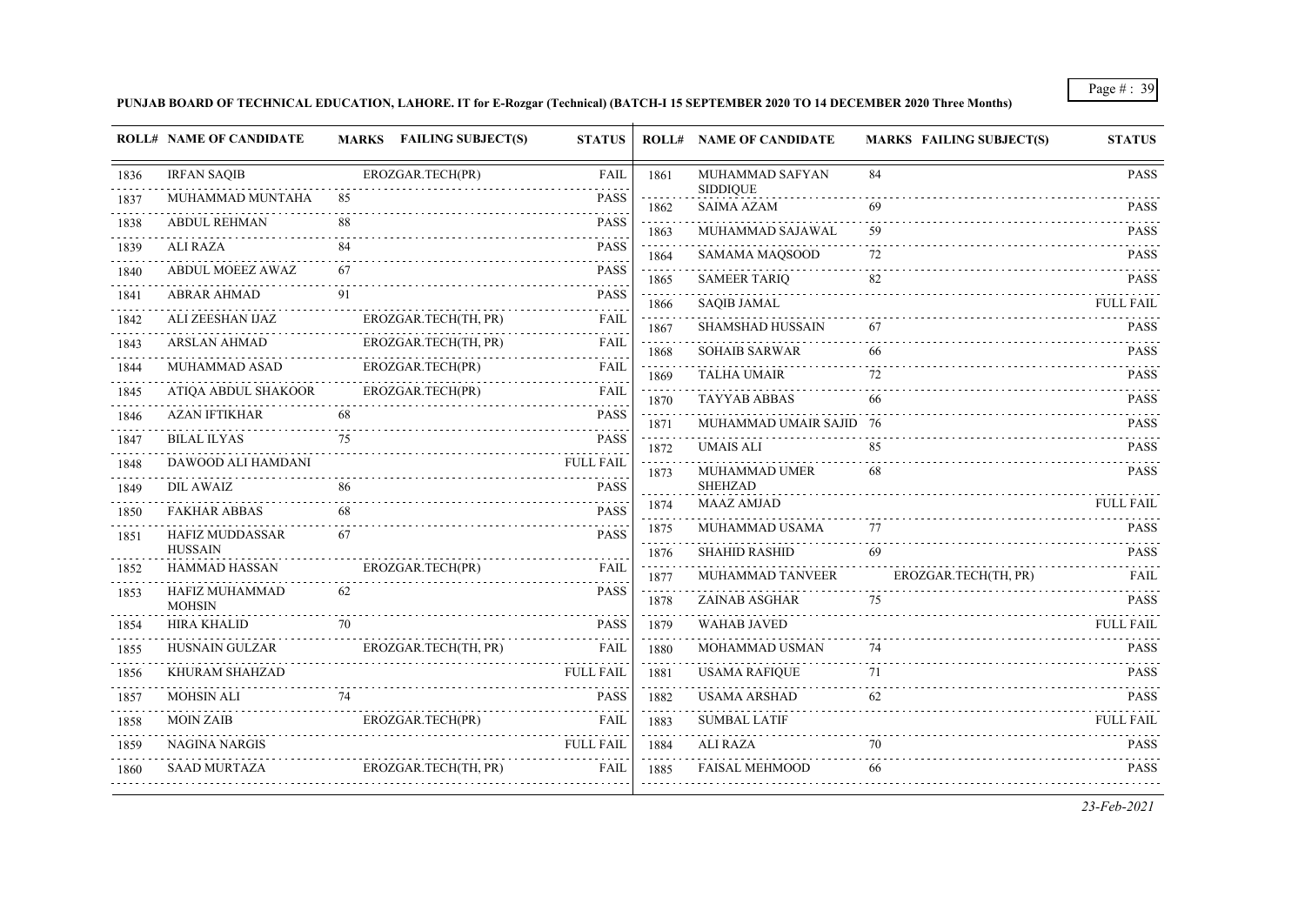# **PUNJAB BOARD OF TECHNICAL EDUCATION, LAHORE. IT for E-Rozgar (Technical) (BATCH-I 15 SEPTEMBER 2020 TO 14 DECEMBER 2020 Three Months)**

|      | <b>ROLL# NAME OF CANDIDATE</b>                        |    | <b>MARKS</b> FAILING SUBJECT(S) | <b>STATUS</b>              |                                               | <b>ROLL# NAME OF CANDIDATE</b>   | <b>MARKS FAILING SUBJECT(S)</b> | <b>STATUS</b>    |
|------|-------------------------------------------------------|----|---------------------------------|----------------------------|-----------------------------------------------|----------------------------------|---------------------------------|------------------|
| 1886 | <b>HASSAN NAWAZ</b>                                   |    | EROZGAR.TECH(PR)                | FAIL                       | 1904                                          | <b>SAIMA SHAFEE</b>              | 89                              | <b>PASS</b>      |
| 1887 | <b>YASMEEN</b>                                        | 68 |                                 | <b>PASS</b>                | 1905                                          | MUHAMMAD FAHAD                   | 90                              | <b>PASS</b>      |
| 4216 | RANA MUHAMMAD                                         | 94 |                                 | <b>PASS</b>                | 1906                                          | <b>AHMAD YASEEN</b>              |                                 | <b>PASS</b>      |
| 4217 | <b>SHAHAROON HAIDER</b><br>NAWAL                      | 72 |                                 | <b>PASS</b>                | 1907<br>a sa sa                               | MUHAMMAD MUZAMIL                 | EROZGAR.TECH(SE)                | <b>FAIL</b>      |
| 4218 | <b>HOORIA</b>                                         | 85 |                                 | <b>PASS</b>                | 1908<br>.                                     | <b>RABIA MURTAZA</b>             |                                 | FULL FAIL        |
| 4219 | <b>BUSHRA</b>                                         |    |                                 | <b>PASS</b>                | 1909                                          | <b>SABIHA BIBI</b>               | 76                              | <b>PASS</b>      |
| 4220 | <b>SIDRA</b>                                          | 87 |                                 | <b>PASS</b>                | 1910<br>.                                     | MUHAMMAD MUZAMMIL                | EROZGAR.TECH(PR, SE)            | <b>FAIL</b>      |
|      | GOVERNMENT TECHNICAL TRAINING INSTITUTE, MULTAN ROAD, |    |                                 |                            | 1911                                          | MUHAMMAD HASHAM<br><b>AZAM</b>   |                                 | <b>FULL FAIL</b> |
| 1888 | <b>JALALPUR PIRWALA</b><br><b>SUMAIRA ABDUL KARIM</b> | 92 |                                 | <b>PASS</b>                | 1912                                          | <b>SYED SOHAIL ABBAS ABDI</b>    |                                 | <b>FULL FAIL</b> |
| 1889 | ABDULLAH GHAURI                                       | 84 |                                 | <b>PASS</b>                | 1913<br>$\sim$ $\sim$ $\sim$                  | <b>MUHAMMAD HARIS</b>            | 68                              | <b>PASS</b>      |
| 1890 | MUHAMMAD HASNAIN                                      | 65 |                                 | <b>PASS</b>                | 1914<br>الداعات عامان                         | <b>UMAR ALI KHAN</b>             | EROZGAR.TECH(PR, SE)            | FAIL             |
| 1891 | <b>AYMAN MAOBOOL</b>                                  | 65 |                                 | <b>PASS</b>                | 1915                                          | <b>ASIF HANEEF</b>               | 66                              | <b>PASS</b>      |
| 1892 | MUNAZAH GULSHAN                                       | 85 |                                 | <b>PASS</b>                | 1916<br>$-1 - 1 - 1$                          | MOHAMMAD AZHAR                   | EROZGAR.TECH(PR, SE)            | FAIL             |
| 1893 | <b>KINZA ALI</b>                                      | 74 |                                 | <b>PASS</b>                | 1917                                          | MUHAMMAD AAKASH<br><b>ARSHAD</b> | EROZGAR.TECH(PR, SE)            | FAIL             |
| 1894 | <b>ZAIN UL ABIDEEN</b>                                | 93 |                                 | <b>PASS</b>                | 1918                                          | <b>ALI HAIDAR</b>                |                                 | <b>FULL FAIL</b> |
| 1895 | MUHAMMAD HUSSAIN                                      | 61 |                                 | <b>PASS</b>                | 1919                                          | <b>ADEEBA HANEEF</b>             | 91                              | <b>PASS</b>      |
| 1896 | <b>MAHEEN ASIF</b>                                    | 92 |                                 | <b>PASS</b>                | 1920                                          | <b>ASIF HUSSAIN</b>              | EROZGAR.TECH(SE)                | FAIL             |
| 1897 | <b>FAISAL REHMAN</b>                                  | 79 |                                 | <b>PASS</b>                | 1921                                          | <b>SEHRISH SULTANA</b>           |                                 | <b>FULL FAIL</b> |
| 1898 | MUHAMMAD IMRAN                                        | 84 |                                 | $- - - - -$<br><b>PASS</b> | 1922                                          | MUJTABA NAEEM                    | 80                              | <b>PASS</b>      |
| 1899 | EJAZ MOHAMMAD                                         |    | EROZGAR.TECH(TH, PR)            | <b>FAIL</b>                | 1923                                          | <b>HAMMAD UR REHMAN</b>          | EROZGAR.TECH(PR, SE)            | FAIL             |
| 1900 | MUHAMMAD ABRAR                                        |    | EROZGAR.TECH(SE)                | <b>FAIL</b>                | .<br>1924<br>$\omega$ is $\omega$ in $\omega$ | <b>NAVEED AHMAD</b>              |                                 | <b>FULL FAIL</b> |
| 1901 | <b>SHAKIR</b><br>MUHAMMAD ANNAS                       | 77 |                                 | <b>PASS</b>                | 1925                                          | MUHAMMAD ARBAZ                   | EROZGAR.TECH(PR, SE)            | <b>FAIL</b>      |
|      | <b>IBRAHIM</b>                                        |    |                                 |                            | 1926                                          | <b>IMRAN HUSSAIN</b>             |                                 | <b>FULL FAIL</b> |
| 1902 | <b>MALIK MUHAMMAD AKASH 83</b>                        |    |                                 | <b>PASS</b>                | 1927                                          | MUHAMMAD AQIB AZIZ               |                                 | <b>FULL FAIL</b> |
| 1903 | <b>ZAIB UN NISA</b>                                   |    |                                 | <b>PASS</b>                | 1928                                          | MUHAMMAD HASSAN                  | EROZGAR.TECH(PR, SE)            | FAIL             |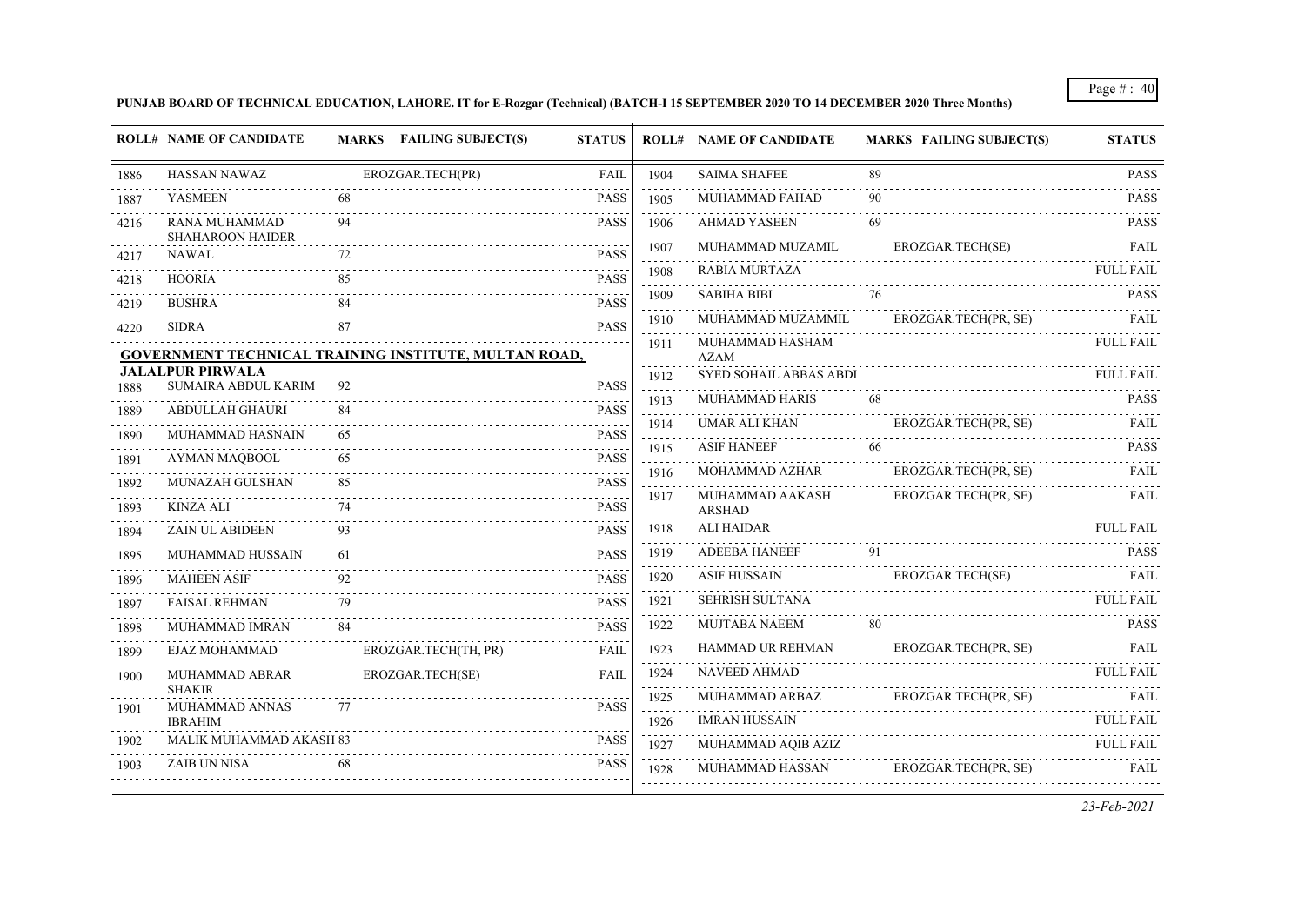### **PUNJAB BOARD OF TECHNICAL EDUCATION, LAHORE. IT for E-Rozgar (Technical) (BATCH-I 15 SEPTEMBER 2020 TO 14 DECEMBER 2020 Three Months)**

|      | <b>ROLL# NAME OF CANDIDATE</b> | MARKS FAILING SUBJECT(S)                                         | <b>STATUS</b>    |                                     | <b>ROLL# NAME OF CANDIDATE</b>       | <b>MARKS FAILING SUBJECT(S)</b>                                  | <b>STATUS</b>    |
|------|--------------------------------|------------------------------------------------------------------|------------------|-------------------------------------|--------------------------------------|------------------------------------------------------------------|------------------|
| 1929 | <b>ANITA AJMAL</b>             | EROZGAR.TECH(PR, SE)                                             | <b>FAIL</b>      | 1953                                | <b>NAJAMUL HASSAN</b>                | 75                                                               | <b>PASS</b>      |
| 1930 | <b>SADIA NOREEN</b>            |                                                                  | FULL FAIL        | 1954                                | <b>HUMA AMIN</b>                     | Absent                                                           | <b>ABSENT</b>    |
| 1931 | <b>RIMSHA ISHAQ</b>            |                                                                  | <b>FULL FAIL</b> | 1955                                | MUHAMMAD SAEED UL                    | 80                                                               | <b>PASS</b>      |
| 1932 | <b>SIDRA AYUB</b>              |                                                                  | <b>FULL FAIL</b> | 1956                                | <b>HASSAN</b><br><b>ZAIB UN NISA</b> |                                                                  | <b>PASS</b>      |
| 1933 | MUHAMMAD YOUSHA                |                                                                  | <b>FULL FAIL</b> | 1957                                | <b>AROOBA MALIK</b>                  |                                                                  | <b>PASS</b>      |
| 1934 | <b>USMAN FAROOO</b>            | EROZGAR.TECH(PR, SE)                                             | FAII.            | .<br>1958                           | <b>SUNAIN SARWAR</b>                 | 81                                                               | <b>PASS</b>      |
| 1935 | RIMSHA AKHTAR                  |                                                                  | <b>FULL FAIL</b> | 1959                                | <b>TAYYBA YASMEEN</b>                | 73                                                               | <b>PASS</b>      |
| 1936 | <b>USWA ASHRAF</b>             | EROZGAR.TECH(PR, SE)                                             | <b>FAIL</b>      | 1960                                | <b>NOREEN AKHTAR</b>                 | 87                                                               | <b>PASS</b>      |
|      |                                | <b>GOVT. TECHNICAL TRAINING INSTITUTE (W), BLOCK NO. 14 NEAR</b> |                  | 1961                                | ZIAFAT ALI SALAYH                    | 93                                                               | <b>PASS</b>      |
| 1937 | MUHAMMAD IMTIAZ                | <b>GOONRAY BEHRAY SCHOOL,, JOHARABAD (KHUSHAB)</b><br>71         | <b>PASS</b>      | 1962                                | ZAHIDA MALIK                         | 71                                                               | <b>PASS</b>      |
|      | <b>AHMED</b>                   |                                                                  |                  |                                     |                                      | <b>GOVERNMENT COLLEGE OF TECHNOLOGY, RAIWIND ROAD CAMPUS-II,</b> |                  |
| 1938 | <b>NAWAL ARSHAD</b>            | 75                                                               | <b>PASS</b>      | <b>LAHORE</b>                       |                                      |                                                                  |                  |
| 1939 | <b>SADAF BATOOL</b>            | 87                                                               | <b>PASS</b>      | 1963                                | MUHAMMAD ADEEL<br><b>KHAWAR</b>      | 87                                                               | <b>PASS</b>      |
| 1940 | <b>ROOMA NAVEED</b>            |                                                                  | <b>PASS</b>      | 1964                                | <b>NUMAN ASIF</b>                    |                                                                  | <b>FULL FAIL</b> |
| 1941 | <b>IRAM NOUREEN</b>            | 74                                                               | <b>PASS</b>      | 1965                                | MUHAMMAD TAYYAB                      |                                                                  | <b>FULL FAIL</b> |
| 1942 | <b>MARIA NAZIR</b>             | 80                                                               | <b>PASS</b>      |                                     | <b>KHAN</b>                          |                                                                  |                  |
| 1943 | RAFIA BATOOL                   | 83                                                               | <b>PASS</b>      | 1966<br>$\omega$ is a set of        | <b>DANIYAL</b>                       |                                                                  | <b>FULL FAIL</b> |
| 1944 | <b>AHMAD RAZA HUSSAIN</b>      | 91                                                               | <b>PASS</b>      | 1967                                | MUHAMMAD ISMAIL                      | 60                                                               | <b>PASS</b>      |
| 1945 | <b>IFFAT ZAHRA</b>             | 80                                                               | <b>PASS</b>      | 1968                                | <b>SALAHUD DIN</b>                   | EROZGAR.TECH(SE)                                                 | FAIL             |
| 1946 | <b>MAMOONA AMIR</b>            | 71                                                               | <b>PASS</b>      | 1969                                | <b>GHULAM YASIN</b>                  | EROZGAR.TECH(PR, SE)                                             | <b>FAIL</b>      |
| 1947 | <b>SHIREEN ZAHRA</b>           | 82                                                               | <b>PASS</b>      | 1970                                | <b>SHAHZAIB MANZOOR</b>              | 66                                                               | <b>PASS</b>      |
| 1948 | <b>HAJRA GUL</b>               | 82                                                               | <b>PASS</b>      | 1971<br>$\sim$ $\sim$ $\sim$ $\sim$ | <b>MUDASSAR AMIN</b>                 | 85                                                               | <b>PASS</b>      |
| 1949 | MUHAMMAD NOUMAN                | 78                                                               | <b>PASS</b>      | 1972                                | <b>FATIMA SAEED</b>                  | 77                                                               | <b>PASS</b>      |
| 1950 | <b>IDREES SHAH</b>             | 87                                                               | <b>PASS</b>      | 1973                                | <b>SHAHBAZ ARIF</b>                  | EROZGAR.TECH(PR, SE)                                             | FAIL             |
| 1951 | MUHAMMAD NADEEM                | Absent                                                           | <b>ABSENT</b>    | 1974                                | <b>SOHAIL INJUM</b>                  | 74                                                               | <b>PASS</b>      |
| 1952 | REHANA MEHTAB                  | 86                                                               | <b>PASS</b>      | 1975                                | <b>AMMAT UR REHMAN</b>               | 83                                                               | <b>PASS</b>      |
|      |                                |                                                                  |                  |                                     |                                      |                                                                  |                  |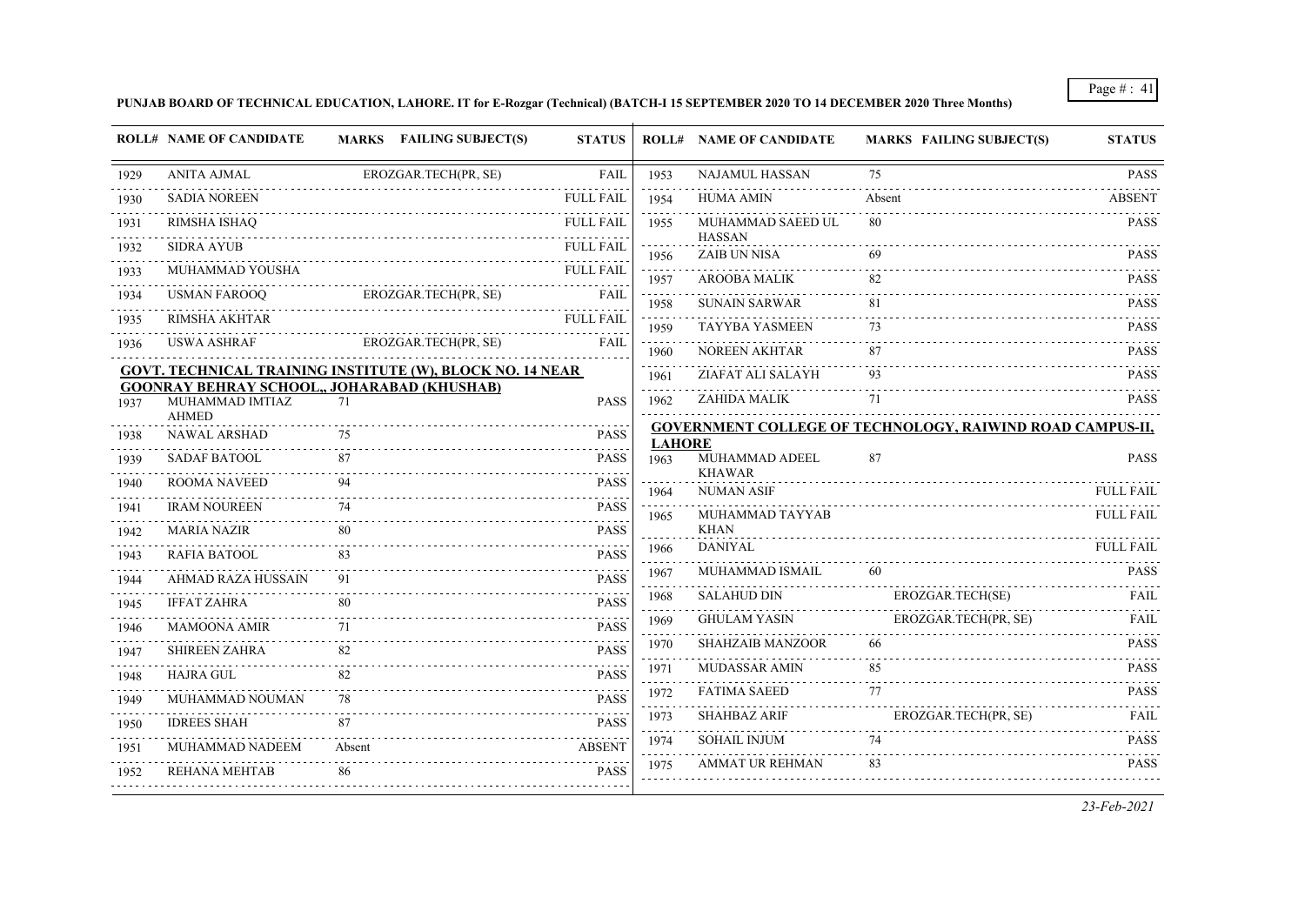# **PUNJAB BOARD OF TECHNICAL EDUCATION, LAHORE. IT for E-Rozgar (Technical) (BATCH-I 15 SEPTEMBER 2020 TO 14 DECEMBER 2020 Three Months)**

|      | <b>ROLL# NAME OF CANDIDATE</b>          | MARKS FAILING SUBJECT(S) | <b>STATUS</b>    |                              | <b>ROLL# NAME OF CANDIDATE</b>         | <b>MARKS FAILING SUBJECT(S)</b> | <b>STATUS</b>                       |
|------|-----------------------------------------|--------------------------|------------------|------------------------------|----------------------------------------|---------------------------------|-------------------------------------|
| 1976 | MUQADAS SHAFAQAT                        | 80                       | <b>PASS</b>      | 2001                         | MUHAMMAD RAMZAN                        | 89                              | <b>PASS</b>                         |
| 1977 | <b>ZOHAIB AHMAD</b>                     | 70                       | <b>PASS</b>      | 2002                         | ZEESHAN ALI                            | 71                              | <b>PASS</b>                         |
| 1978 | <b>KINZA NASEER</b>                     | 82                       | <b>PASS</b>      | 2003                         | MUHAMMAT ATIF                          | 86                              | <b>PASS</b>                         |
| 1979 | SHUMAILA                                | 80                       | <b>PASS</b>      | 2004                         | MUHAMMAD UMAR HABIB 90                 |                                 | <b>PASS</b>                         |
| 1980 | HAFIZ MUHAMMAD SHUAIB 81                |                          | <b>PASS</b>      | 2005                         | <b>SANIA AFZAL</b>                     | 88                              | <b>PASS</b>                         |
| 1981 | WAQAR ALI                               | 85                       | <b>PASS</b>      | 2006                         | <b>SEEMAB AHMED</b>                    | EROZGAR.TECH(SE)                | FAIL                                |
| 1982 | ALI HAMZA                               | 81                       | <b>PASS</b>      | 2007                         | MUHAMMAD IRFAN GHANI 80                |                                 | <b>PASS</b>                         |
| 1983 | MUHAMMAD AHMAD ALI 69                   |                          | <b>PASS</b>      | 2008                         | <b>MOHSIN RAZA</b>                     | EROZGAR.TECH(SE)                | FAIL                                |
| 1984 | <b>ALI AHMAD</b>                        | EROZGAR.TECH(SE)         | <b>FAIL</b>      | 2009                         | MUHAMMAD BAWAR                         | EROZGAR.TECH(PR, SE)            | <b>FAIL</b>                         |
| 1985 | <b>ARHUM NAVEED</b>                     | EROZGAR.TECH(SE)         | FAIL             | 2010                         | <b>HUSSAIN</b><br><b>SHAFI ULLAH</b>   | $\overline{71}$                 | <b>PASS</b>                         |
| 1986 | MUHAMMAD UMER KHAN                      |                          | <b>FULL FAIL</b> | 2011                         | NAUMAN AHMED FAROOQI                   | EROZGAR.TECH(SE)                | FAIL                                |
| 1987 | <b>AHMAD RAZA</b>                       | 81                       | <b>PASS</b>      | $\omega$ is a set of<br>2012 | HAFIZ MUHAMMAD HAMZA 86                |                                 | $\alpha$ is a second<br><b>PASS</b> |
| 1988 | <b>FAIZA SAJID</b>                      | 82                       | <b>PASS</b>      | 2013                         | ZEESHAN AHMAD                          | EROZGAR.TECH(SE)                | <b>FAIL</b>                         |
| 1989 | MUHAMMAD HARREM                         | 81                       | <b>PASS</b>      | 2014                         | NIMRA MAJEED                           | EROZGAR.TECH(SE)                | FAIL                                |
| 1990 | <b>RASHEED</b><br><b>GHULAM MURTAZA</b> | EROZGAR.TECH(PR, SE)     | <b>FAIL</b>      | الدائد الدائدة<br>2015       | MUHAMMAD AQDAS                         | EROZGAR.TECH(SE)                | FAIL                                |
| 1991 | <b>HAFSA ZAHID</b>                      | 80                       | <b>PASS</b>      | 2016                         | MUHAMMAD IMRAN                         | 74                              | <b>PASS</b>                         |
| 1992 | <b>HADEEBA IJAZ</b>                     | 81                       | <b>PASS</b>      | 2017                         | MUHAMMAD OMER SHARIF 91                |                                 | <b>PASS</b>                         |
| 1993 | MUHAMMAD ZEESHAN                        | 87                       | <b>PASS</b>      | 2018                         | <b>BHATTI</b><br>MUHAMMAD AZEEM RAO 91 |                                 | <b>PASS</b>                         |
| 1994 | <b>HAFEEZ</b><br><b>KUBRA KAINAT</b>    | 85                       | <b>PASS</b>      | 2019                         | ALI SHABBIR                            | 83                              | <b>PASS</b>                         |
|      | TAYYABA KHALID BUTT                     | 82                       | <b>PASS</b>      | 2020                         | HAFIZ MHAMMAD AWAIS 86                 |                                 | <b>PASS</b>                         |
| 1995 | MUHAMMAD AZAM                           |                          | <b>FAIL</b>      |                              | <b>TAYYAB</b>                          |                                 |                                     |
| 1996 |                                         | EROZGAR.TECH(SE)         |                  | 2021                         | ABDUL REHMAN MUSTAFA                   | EROZGAR.TECH(SE)                | <b>FAIL</b>                         |
| 1997 | <b>ASJAD ALI</b>                        |                          | <b>PASS</b>      | 2022                         | ATTIQ IQBAL                            | 82                              | <b>PASS</b>                         |
| 1998 | MUHAMMAD ABDUL<br>REHMAN QURESHI        | 67                       | <b>PASS</b>      | 2023                         | SANA FATIMA                            | EROZGAR.TECH(SE)                | FAIL                                |
| 1999 | <b>SAIFULLAH TARAR</b>                  | Absent                   | <b>ABSENT</b>    | 2024                         | MUHAMMAD REHMAN<br>AKBAR               | 85                              | <b>PASS</b>                         |
| 2000 | <b>NOFIL SOHAIL</b>                     | 76                       | <b>PASS</b>      |                              |                                        |                                 |                                     |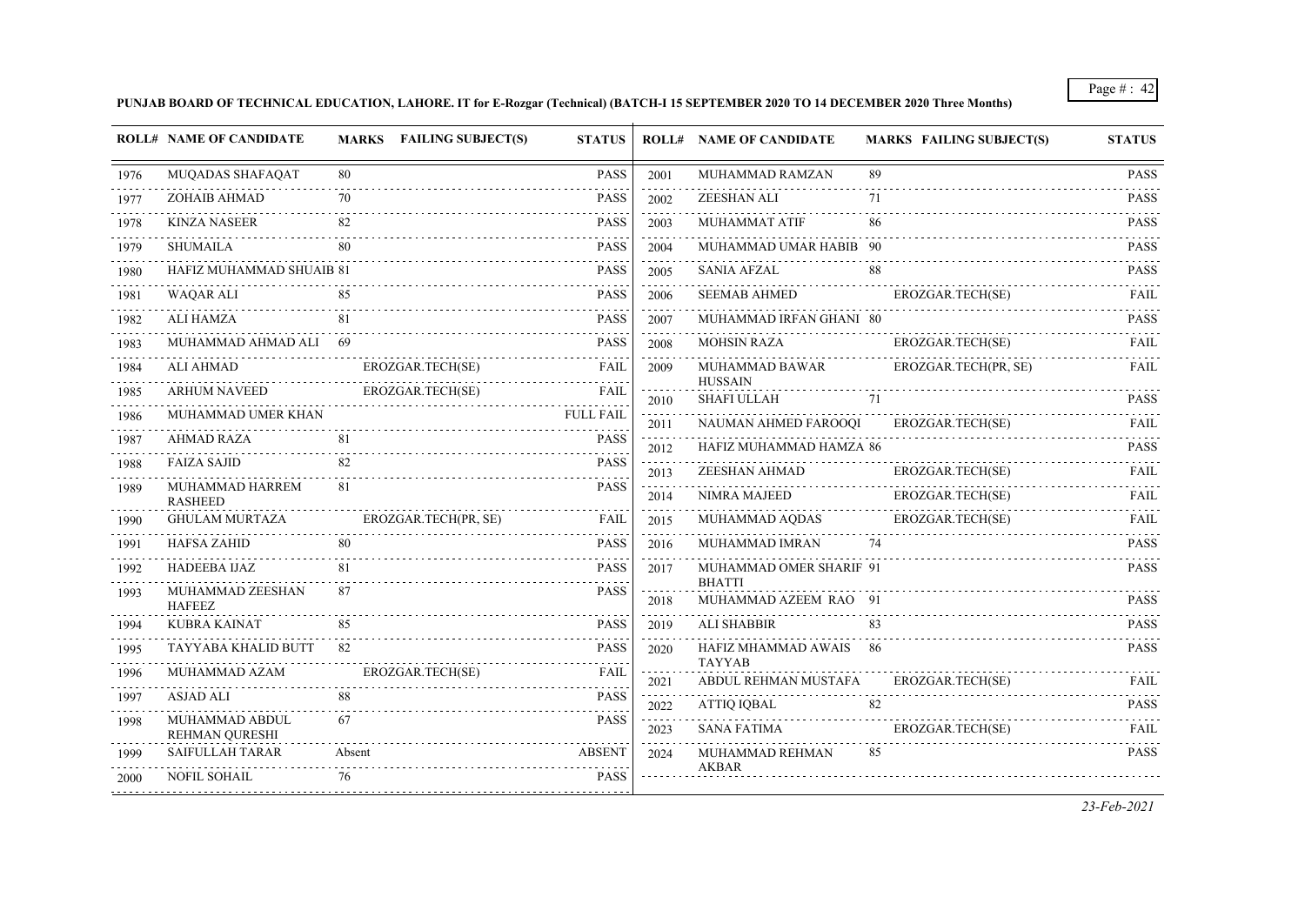# **PUNJAB BOARD OF TECHNICAL EDUCATION, LAHORE. IT for E-Rozgar (Technical) (BATCH-I 15 SEPTEMBER 2020 TO 14 DECEMBER 2020 Three Months)**

|      | <b>ROLL# NAME OF CANDIDATE</b>    | <b>MARKS</b> FAILING SUBJECT(S) | <b>STATUS</b>    |                                     | <b>ROLL# NAME OF CANDIDATE</b>     | <b>MARKS FAILING SUBJECT(S)</b> | <b>STATUS</b>    |
|------|-----------------------------------|---------------------------------|------------------|-------------------------------------|------------------------------------|---------------------------------|------------------|
| 2025 | MUHAMMAD SHAHZAIB                 | 76                              | <b>PASS</b>      | 2049                                | <b>IRTAZA BIN EHTESHAM</b>         | 78                              | <b>PASS</b>      |
| 2026 | <b>HAKIM ALI</b>                  | 80                              | <b>PASS</b>      | 2050                                | MUHAMMAD FAISAL                    | 77                              | <b>PASS</b>      |
| 2027 | <b>AZAIMA</b>                     |                                 | PASS             | 2051                                | <b>AYESHA ASIF</b>                 |                                 | <b>FULL FAIL</b> |
| 2028 | <b>QASIM BIN HUMAYUN</b>          | 98                              | <b>PASS</b>      | 2052                                | KHURAM MAHMOOD                     | 75                              | <b>PASS</b>      |
| 2029 | MUHAMMAD HASSAN<br>NAWAZ          | 84                              | <b>PASS</b>      | 2053                                | <b>NOREEN BIBI</b>                 | 95                              | <b>PASS</b>      |
| 2030 | MUHAMMAD SAAD UL<br><b>REHMAN</b> | 79                              | <b>PASS</b>      | 2054                                | <b>HUMAIR AHMED</b>                | 74                              | <b>PASS</b>      |
| 2031 | MUHAMMAD RAHEEM                   | 80                              | <b>PASS</b>      | 2055                                | FARAH                              | 72                              | <b>PASS</b>      |
| 2032 | <b>RASHIDA RAFIQUE</b>            | 79                              | <b>PASS</b>      | 2056                                | <b>ABDUL AZIZ</b>                  | 84                              | <b>PASS</b>      |
| 2033 | MUHAMMAD WAQAS                    | 70                              | <b>PASS</b>      | 2057<br>$\sim$ $\sim$ $\sim$ $\sim$ | MUBASHAR AHMED                     | 77                              | <b>PASS</b>      |
| 2034 | HAFIZ MUHAMMAD WAQAS 71           |                                 | <b>PASS</b>      | 2058                                | MUHAMMAD ASIF NAZIR                | 84                              | <b>PASS</b>      |
|      | <b>IBRAHIM</b>                    |                                 |                  | 2059                                | HAMMAD KHALID                      | 80                              | <b>PASS</b>      |
| 2035 | <b>SALEEM KHAN</b>                | 67                              | <b>PASS</b>      | 2060                                | MUHAMMAD ABBAS JAMIL 76            |                                 | <b>PASS</b>      |
| 2036 | <b>FAHAD JAMIL</b>                | Absent                          | <b>ABSENT</b>    | 2061                                | HASSAN MUSTAFA                     | 79                              | <b>PASS</b>      |
| 2037 | <b>TEHREEM ANWAR</b>              | 97                              | PASS             | 2062                                | MUHAMMAD ALI SANA                  | 91                              | <b>PASS</b>      |
| 2038 | <b>MUDASSIR RAZZAO</b>            | EROZGAR.TECH(TH)<br>.           | <b>FAIL</b>      | 2063                                | <b>ULLAH</b><br><b>HIJAB AMJID</b> | 98                              | <b>PASS</b>      |
| 2039 | MUHAMMAD WAQAR<br><b>ABDULLAH</b> | 74                              | <b>PASS</b>      | 2064                                | <b>SADIA FARYAD</b>                | 99                              | <b>PASS</b>      |
| 2040 | <b>USAMA YASEEN</b>               | EROZGAR.TECH(TH)                | FAIL             | 2065                                | <b>ZOVIA SAHER</b>                 | EROZGAR.TECH(TH, PR)            | FAIL             |
| 2041 | <b>GHULAM MUJTABA</b>             | 72                              | <b>PASS</b>      | 2066                                | <b>FAISAL FIDA</b>                 | 82                              | <b>PASS</b>      |
| 2042 | DANIYAL WAQAR                     | 78                              | <b>PASS</b>      | 2067                                | RASHID ALI                         | 87                              | <b>PASS</b>      |
| 2043 | <b>MAMNOON HASAN</b>              | 82                              | <b>PASS</b>      | 2068                                | MUHAMMAD JAMIL                     | 89                              | <b>PASS</b>      |
| 2044 | MUHAMMAD MAZHAR<br><b>IQBAL</b>   | 88                              | <b>PASS</b>      | 2069<br>.                           | MUMTAZ AHMAD                       | 75                              | <b>PASS</b>      |
| 2045 | ALI RAZA IKRAM                    | 97                              | <b>PASS</b>      | 2070                                | MUHAMMAD BILAL                     | 82                              | <b>PASS</b>      |
| 2046 | MIRZA SAAD UR REHMAN              |                                 | <b>FULL FAIL</b> | 2071                                | <b>NAEEM ABBAS</b>                 | 91                              | <b>PASS</b>      |
| 2047 | MUHAMMAD SHUMRAIZ                 | 72                              | <b>PASS</b>      | 2072                                | <b>BASIT AZIZ ULLAH</b>            | 93                              | <b>PASS</b>      |
|      | <b>SHARIF</b>                     |                                 |                  | 2073                                | <b>TALHA RAFIO</b>                 | 91                              | <b>PASS</b>      |
| 2048 | <b>MUHAMMAD NASIR</b>             | 80                              | <b>PASS</b>      |                                     |                                    |                                 |                  |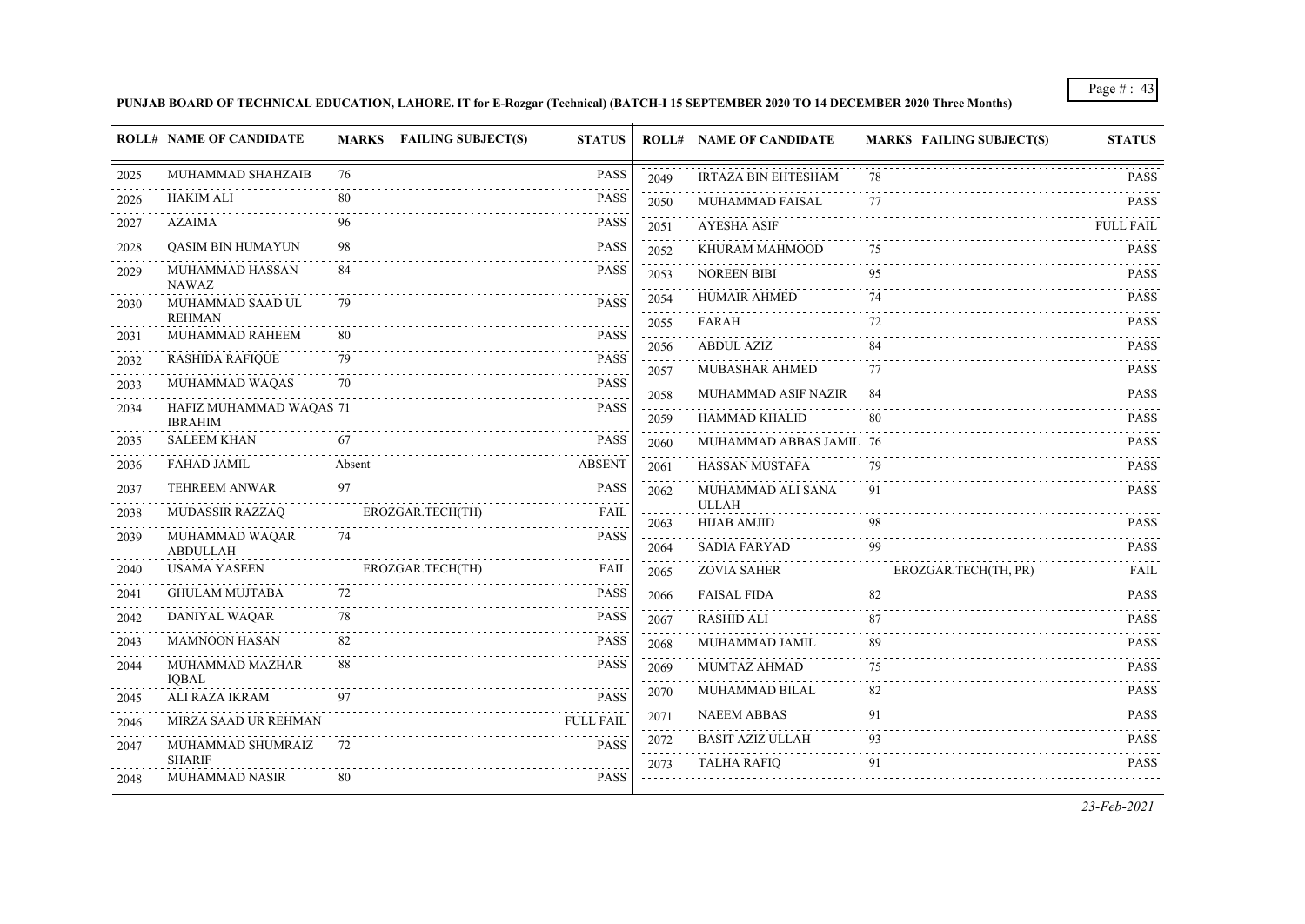# **PUNJAB BOARD OF TECHNICAL EDUCATION, LAHORE. IT for E-Rozgar (Technical) (BATCH-I 15 SEPTEMBER 2020 TO 14 DECEMBER 2020 Three Months)**

| 82<br>88<br><b>PASS</b><br><b>SHAHAB AHMED</b><br>KHURRAM MUSTAFA<br>2096<br>MUHAMMAD SHOAIB<br><b>GHULAM EISA</b><br>68<br><b>PASS</b><br>93<br>2097<br><b>AHMAD BADAR</b><br><b>FAIZAN RIAZ</b><br>91<br>PASS<br>2098<br>88<br>87<br>PASS<br><b>RASHIDA SHARIEF</b><br>73<br><b>KASHIF MASIH</b><br>2099<br><b>BILAL</b><br>EROZGAR.TECH(SE)<br>MUHAMMAD ANSS RIAZ<br><b>FAIL</b><br>73<br>2100<br>MUHAMMAD TALHA HANIF Absent<br>2101<br><b>GOVERNMENT TECHNICAL TRAINING INSTITUTE (W), COLLEGE ROAD,</b><br>.<br><b>TOWNSHIP, LAHORE</b><br>MUHAMMAD IBRAR<br>88<br>2102<br><b>RIDA SHABBIR</b><br>78<br><b>PASS</b><br>2077<br>$\sim 100$<br>88<br><b>MOHSIN TARIO</b><br>2103<br>77<br><b>FAIZA BASHIR</b><br><b>PASS</b><br>2078<br>$\sim$ $\sim$ $\sim$<br>MUHAMMAD TAHIR<br>2104<br>EROZGAR.TECH(PR)<br><b>HAMNA GULZAR</b><br>89<br>PASS<br>2079<br>TALHA NISAR MUGHAL<br>74<br>2105<br><b>SAMREEN SIDDIQUE</b><br>PASS<br>2080<br><b>HAMNA SHEHZADI</b><br>79<br>2106<br><b>ZAMEER FATIMA</b><br>78<br><b>PASS</b><br>2081<br>and a state<br>NOOR UL AIN<br>2107<br>86<br><b>AREESHA IMRAN</b><br>93<br>PASS<br>2082<br>$\omega_{\rm c} = \omega_{\rm c} = \omega_{\rm c}$<br><b>SONIA JAVAID</b><br>93<br>2108<br><b>ANEESA AKRAM</b><br>87<br>PASS<br>2083<br>83<br><b>SAIRA AMJAD</b><br>2109<br>SYEDA AYSHA WAHEED<br>94<br><b>PASS</b><br>2084<br>ROHMA REHMAN<br>88<br>2110<br><b>SIDRA AMEEN</b><br>93<br>PASS<br>2085<br><b>DUA ZAHRA</b><br>95<br>2111<br><b>AATIQA SALEEM</b><br>84<br>PASS<br>2086<br>80<br><b>USWAH MALIK</b><br>2112<br>SHAISTA MUHAMMAD<br>Absent<br><b>ABSENT</b><br>2087<br>IQRA GHULAM RASOOL<br>83<br>2113<br><b>ZAHOOR</b><br><b>MAHNOOR SHAHID</b><br><b>PASS</b><br>89<br><b>SHABANA PERVEEN</b><br>89<br>2114<br><b>SOHA ANDLEEB</b><br>88<br><b>PASS</b><br><b>ASAD ALI</b><br>90<br>2115<br><b>SUNAINA TAHIR</b><br>84<br><b>PASS</b><br>MISBAH KIRAN<br>69<br>2116<br><b>HUMA ASHRAF</b><br><b>PASS</b><br>78<br>GOVERNMENT VOCATIONAL TRAINING INSTITUTE FOR WOMEN,<br><b>MOHALLAH SHEIKHAWALA, MANKERA</b><br><b>SAMAN MUMTAZ</b><br>89<br><b>PASS</b><br>MUHAMMAD NOMAN<br>86<br>2117<br><b>SABAHAT WASIM</b><br>77<br><b>PASS</b><br><b>IRSHAD</b><br><b>BILAL AHMAD KHAN</b><br><b>NIMRA IQBAL</b><br><b>ABSENT</b><br>Absent<br>2118<br>84<br>MUHAMMAD JAMIL<br>78<br><b>PASS</b><br>ADNAN INAYAT<br>85<br>2119 |      | <b>ROLL# NAME OF CANDIDATE</b> | <b>MARKS</b> FAILING SUBJECT(S) | <b>STATUS</b> | <b>ROLL# NAME OF CANDIDATE</b> | <b>MARKS FAILING SUBJECT(S)</b> | <b>STATUS</b>                                            |
|----------------------------------------------------------------------------------------------------------------------------------------------------------------------------------------------------------------------------------------------------------------------------------------------------------------------------------------------------------------------------------------------------------------------------------------------------------------------------------------------------------------------------------------------------------------------------------------------------------------------------------------------------------------------------------------------------------------------------------------------------------------------------------------------------------------------------------------------------------------------------------------------------------------------------------------------------------------------------------------------------------------------------------------------------------------------------------------------------------------------------------------------------------------------------------------------------------------------------------------------------------------------------------------------------------------------------------------------------------------------------------------------------------------------------------------------------------------------------------------------------------------------------------------------------------------------------------------------------------------------------------------------------------------------------------------------------------------------------------------------------------------------------------------------------------------------------------------------------------------------------------------------------------------------------------------------------------------------------------------------------------------------------------------------------------------------------------------------------------------------------------------------------------------------------------------------------------------------------------------------------------------------------------------------------------------------------------------------------------------------------|------|--------------------------------|---------------------------------|---------------|--------------------------------|---------------------------------|----------------------------------------------------------|
|                                                                                                                                                                                                                                                                                                                                                                                                                                                                                                                                                                                                                                                                                                                                                                                                                                                                                                                                                                                                                                                                                                                                                                                                                                                                                                                                                                                                                                                                                                                                                                                                                                                                                                                                                                                                                                                                                                                                                                                                                                                                                                                                                                                                                                                                                                                                                                            | 2074 |                                |                                 |               |                                |                                 | <b>PASS</b>                                              |
|                                                                                                                                                                                                                                                                                                                                                                                                                                                                                                                                                                                                                                                                                                                                                                                                                                                                                                                                                                                                                                                                                                                                                                                                                                                                                                                                                                                                                                                                                                                                                                                                                                                                                                                                                                                                                                                                                                                                                                                                                                                                                                                                                                                                                                                                                                                                                                            | 2075 |                                |                                 |               |                                |                                 | <b>PASS</b>                                              |
|                                                                                                                                                                                                                                                                                                                                                                                                                                                                                                                                                                                                                                                                                                                                                                                                                                                                                                                                                                                                                                                                                                                                                                                                                                                                                                                                                                                                                                                                                                                                                                                                                                                                                                                                                                                                                                                                                                                                                                                                                                                                                                                                                                                                                                                                                                                                                                            | 2076 |                                |                                 |               |                                |                                 | <b>PASS</b>                                              |
|                                                                                                                                                                                                                                                                                                                                                                                                                                                                                                                                                                                                                                                                                                                                                                                                                                                                                                                                                                                                                                                                                                                                                                                                                                                                                                                                                                                                                                                                                                                                                                                                                                                                                                                                                                                                                                                                                                                                                                                                                                                                                                                                                                                                                                                                                                                                                                            | 4221 |                                |                                 |               |                                |                                 | <b>PASS</b>                                              |
|                                                                                                                                                                                                                                                                                                                                                                                                                                                                                                                                                                                                                                                                                                                                                                                                                                                                                                                                                                                                                                                                                                                                                                                                                                                                                                                                                                                                                                                                                                                                                                                                                                                                                                                                                                                                                                                                                                                                                                                                                                                                                                                                                                                                                                                                                                                                                                            | 4222 |                                |                                 |               |                                |                                 | <b>PASS</b>                                              |
|                                                                                                                                                                                                                                                                                                                                                                                                                                                                                                                                                                                                                                                                                                                                                                                                                                                                                                                                                                                                                                                                                                                                                                                                                                                                                                                                                                                                                                                                                                                                                                                                                                                                                                                                                                                                                                                                                                                                                                                                                                                                                                                                                                                                                                                                                                                                                                            |      |                                |                                 |               |                                |                                 | <b>ABSENT</b>                                            |
|                                                                                                                                                                                                                                                                                                                                                                                                                                                                                                                                                                                                                                                                                                                                                                                                                                                                                                                                                                                                                                                                                                                                                                                                                                                                                                                                                                                                                                                                                                                                                                                                                                                                                                                                                                                                                                                                                                                                                                                                                                                                                                                                                                                                                                                                                                                                                                            |      |                                |                                 |               |                                |                                 | <b>PASS</b>                                              |
|                                                                                                                                                                                                                                                                                                                                                                                                                                                                                                                                                                                                                                                                                                                                                                                                                                                                                                                                                                                                                                                                                                                                                                                                                                                                                                                                                                                                                                                                                                                                                                                                                                                                                                                                                                                                                                                                                                                                                                                                                                                                                                                                                                                                                                                                                                                                                                            |      |                                |                                 |               |                                |                                 | <b>PASS</b>                                              |
|                                                                                                                                                                                                                                                                                                                                                                                                                                                                                                                                                                                                                                                                                                                                                                                                                                                                                                                                                                                                                                                                                                                                                                                                                                                                                                                                                                                                                                                                                                                                                                                                                                                                                                                                                                                                                                                                                                                                                                                                                                                                                                                                                                                                                                                                                                                                                                            |      |                                |                                 |               |                                |                                 | FAIL                                                     |
|                                                                                                                                                                                                                                                                                                                                                                                                                                                                                                                                                                                                                                                                                                                                                                                                                                                                                                                                                                                                                                                                                                                                                                                                                                                                                                                                                                                                                                                                                                                                                                                                                                                                                                                                                                                                                                                                                                                                                                                                                                                                                                                                                                                                                                                                                                                                                                            |      |                                |                                 |               |                                |                                 | <b>PASS</b>                                              |
|                                                                                                                                                                                                                                                                                                                                                                                                                                                                                                                                                                                                                                                                                                                                                                                                                                                                                                                                                                                                                                                                                                                                                                                                                                                                                                                                                                                                                                                                                                                                                                                                                                                                                                                                                                                                                                                                                                                                                                                                                                                                                                                                                                                                                                                                                                                                                                            |      |                                |                                 |               |                                |                                 | <b>PASS</b>                                              |
|                                                                                                                                                                                                                                                                                                                                                                                                                                                                                                                                                                                                                                                                                                                                                                                                                                                                                                                                                                                                                                                                                                                                                                                                                                                                                                                                                                                                                                                                                                                                                                                                                                                                                                                                                                                                                                                                                                                                                                                                                                                                                                                                                                                                                                                                                                                                                                            |      |                                |                                 |               |                                |                                 | <b>PASS</b>                                              |
|                                                                                                                                                                                                                                                                                                                                                                                                                                                                                                                                                                                                                                                                                                                                                                                                                                                                                                                                                                                                                                                                                                                                                                                                                                                                                                                                                                                                                                                                                                                                                                                                                                                                                                                                                                                                                                                                                                                                                                                                                                                                                                                                                                                                                                                                                                                                                                            |      |                                |                                 |               |                                |                                 | <b>PASS</b>                                              |
|                                                                                                                                                                                                                                                                                                                                                                                                                                                                                                                                                                                                                                                                                                                                                                                                                                                                                                                                                                                                                                                                                                                                                                                                                                                                                                                                                                                                                                                                                                                                                                                                                                                                                                                                                                                                                                                                                                                                                                                                                                                                                                                                                                                                                                                                                                                                                                            |      |                                |                                 |               |                                |                                 | <b>PASS</b>                                              |
|                                                                                                                                                                                                                                                                                                                                                                                                                                                                                                                                                                                                                                                                                                                                                                                                                                                                                                                                                                                                                                                                                                                                                                                                                                                                                                                                                                                                                                                                                                                                                                                                                                                                                                                                                                                                                                                                                                                                                                                                                                                                                                                                                                                                                                                                                                                                                                            |      |                                |                                 |               |                                |                                 | <b>PASS</b>                                              |
|                                                                                                                                                                                                                                                                                                                                                                                                                                                                                                                                                                                                                                                                                                                                                                                                                                                                                                                                                                                                                                                                                                                                                                                                                                                                                                                                                                                                                                                                                                                                                                                                                                                                                                                                                                                                                                                                                                                                                                                                                                                                                                                                                                                                                                                                                                                                                                            |      |                                |                                 |               |                                |                                 | <b>PASS</b>                                              |
|                                                                                                                                                                                                                                                                                                                                                                                                                                                                                                                                                                                                                                                                                                                                                                                                                                                                                                                                                                                                                                                                                                                                                                                                                                                                                                                                                                                                                                                                                                                                                                                                                                                                                                                                                                                                                                                                                                                                                                                                                                                                                                                                                                                                                                                                                                                                                                            |      |                                |                                 |               |                                |                                 | <b>PASS</b>                                              |
|                                                                                                                                                                                                                                                                                                                                                                                                                                                                                                                                                                                                                                                                                                                                                                                                                                                                                                                                                                                                                                                                                                                                                                                                                                                                                                                                                                                                                                                                                                                                                                                                                                                                                                                                                                                                                                                                                                                                                                                                                                                                                                                                                                                                                                                                                                                                                                            |      |                                |                                 |               |                                |                                 | <b>PASS</b>                                              |
|                                                                                                                                                                                                                                                                                                                                                                                                                                                                                                                                                                                                                                                                                                                                                                                                                                                                                                                                                                                                                                                                                                                                                                                                                                                                                                                                                                                                                                                                                                                                                                                                                                                                                                                                                                                                                                                                                                                                                                                                                                                                                                                                                                                                                                                                                                                                                                            | 2088 |                                |                                 |               |                                |                                 | <b>PASS</b>                                              |
|                                                                                                                                                                                                                                                                                                                                                                                                                                                                                                                                                                                                                                                                                                                                                                                                                                                                                                                                                                                                                                                                                                                                                                                                                                                                                                                                                                                                                                                                                                                                                                                                                                                                                                                                                                                                                                                                                                                                                                                                                                                                                                                                                                                                                                                                                                                                                                            | 2089 |                                |                                 |               |                                |                                 | <b>PASS</b>                                              |
|                                                                                                                                                                                                                                                                                                                                                                                                                                                                                                                                                                                                                                                                                                                                                                                                                                                                                                                                                                                                                                                                                                                                                                                                                                                                                                                                                                                                                                                                                                                                                                                                                                                                                                                                                                                                                                                                                                                                                                                                                                                                                                                                                                                                                                                                                                                                                                            | 2090 |                                |                                 |               |                                |                                 | <b>PASS</b>                                              |
|                                                                                                                                                                                                                                                                                                                                                                                                                                                                                                                                                                                                                                                                                                                                                                                                                                                                                                                                                                                                                                                                                                                                                                                                                                                                                                                                                                                                                                                                                                                                                                                                                                                                                                                                                                                                                                                                                                                                                                                                                                                                                                                                                                                                                                                                                                                                                                            | 2091 |                                |                                 |               |                                |                                 |                                                          |
|                                                                                                                                                                                                                                                                                                                                                                                                                                                                                                                                                                                                                                                                                                                                                                                                                                                                                                                                                                                                                                                                                                                                                                                                                                                                                                                                                                                                                                                                                                                                                                                                                                                                                                                                                                                                                                                                                                                                                                                                                                                                                                                                                                                                                                                                                                                                                                            | 2092 |                                |                                 |               |                                |                                 | <b>PASS</b>                                              |
|                                                                                                                                                                                                                                                                                                                                                                                                                                                                                                                                                                                                                                                                                                                                                                                                                                                                                                                                                                                                                                                                                                                                                                                                                                                                                                                                                                                                                                                                                                                                                                                                                                                                                                                                                                                                                                                                                                                                                                                                                                                                                                                                                                                                                                                                                                                                                                            | 2093 |                                |                                 |               |                                |                                 |                                                          |
|                                                                                                                                                                                                                                                                                                                                                                                                                                                                                                                                                                                                                                                                                                                                                                                                                                                                                                                                                                                                                                                                                                                                                                                                                                                                                                                                                                                                                                                                                                                                                                                                                                                                                                                                                                                                                                                                                                                                                                                                                                                                                                                                                                                                                                                                                                                                                                            | 2094 |                                |                                 |               |                                |                                 | <b>PASS</b><br>$\sim$ $\sim$ $\sim$ $\sim$ $\sim$ $\sim$ |
|                                                                                                                                                                                                                                                                                                                                                                                                                                                                                                                                                                                                                                                                                                                                                                                                                                                                                                                                                                                                                                                                                                                                                                                                                                                                                                                                                                                                                                                                                                                                                                                                                                                                                                                                                                                                                                                                                                                                                                                                                                                                                                                                                                                                                                                                                                                                                                            | 2095 |                                |                                 |               |                                |                                 | <b>PASS</b>                                              |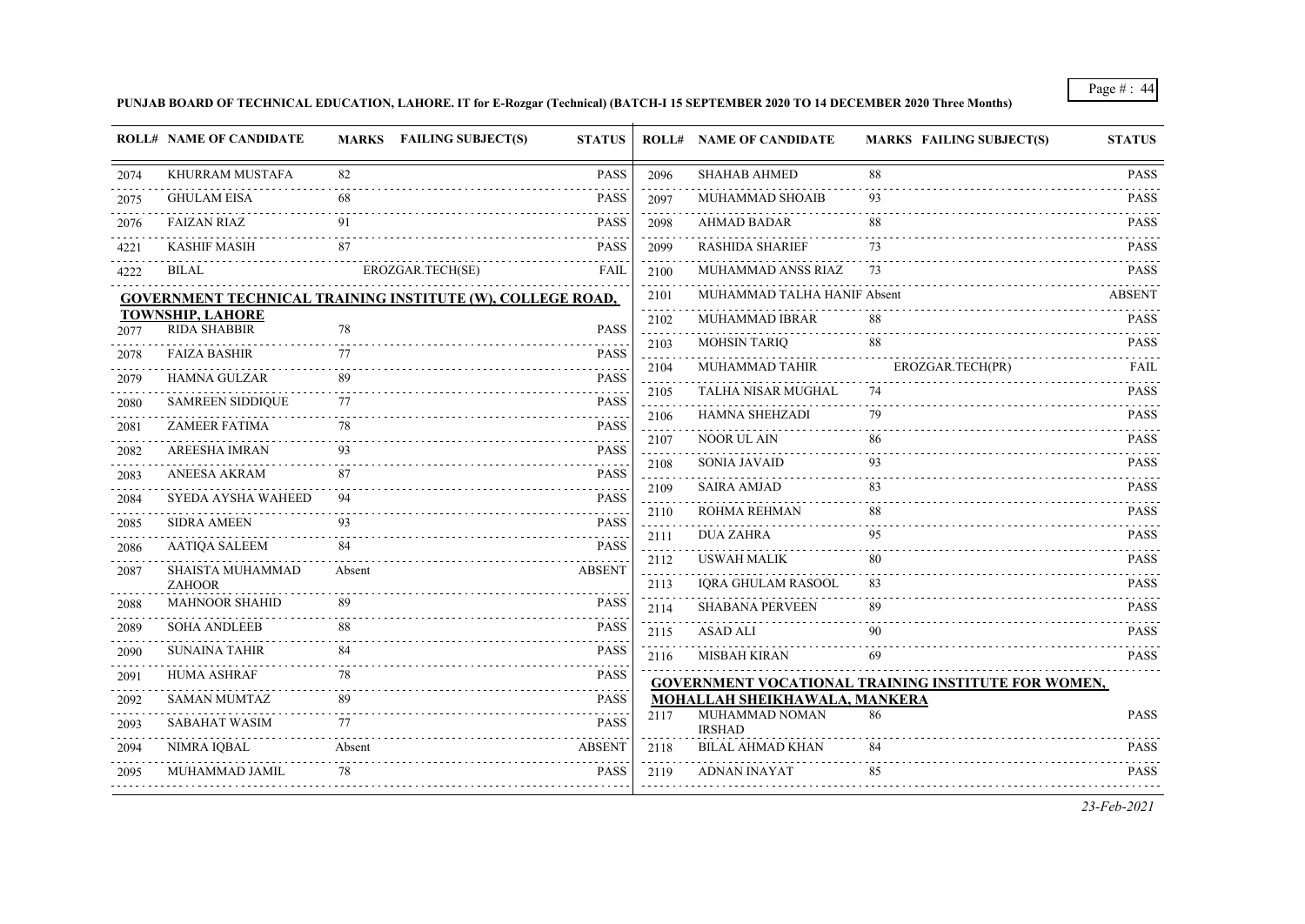# **PUNJAB BOARD OF TECHNICAL EDUCATION, LAHORE. IT for E-Rozgar (Technical) (BATCH-I 15 SEPTEMBER 2020 TO 14 DECEMBER 2020 Three Months)**

|              | <b>ROLL# NAME OF CANDIDATE</b>           |          | <b>MARKS</b> FAILING SUBJECT(S)<br><b>STATUS</b> |                                 | <b>ROLL# NAME OF CANDIDATE</b>          | <b>MARKS FAILING SUBJECT(S)</b>                                | <b>STATUS</b>    |
|--------------|------------------------------------------|----------|--------------------------------------------------|---------------------------------|-----------------------------------------|----------------------------------------------------------------|------------------|
| 2120         | MUHAMMAD ALI AADIL                       | 72       | <b>PASS</b>                                      | 2144                            | <b>SHERAZ AHMED</b>                     | EROZGAR.TECH(TH, PR)                                           | <b>FAIL</b>      |
| 2121         | MUHAMMAD KAMRAN                          | 79       | <b>PASS</b>                                      | 2145<br>and a state             | <b>ARSHAD ILTAF</b>                     | 86                                                             | <b>PASS</b>      |
| 2122         | <b>SHEHZAD</b><br>MUHAMMAD ZEESHAN       | 89       | <b>PASS</b>                                      | 2146                            | NAVEED AHMAD KHAN                       | 83                                                             | <b>PASS</b>      |
| 2123         | MUHAMMAD FARHAN                          | 76       | <b>PASS</b>                                      | 2147                            | SHAFQAT ULLAH                           | 74                                                             | <b>PASS</b>      |
|              | <b>KHAN</b>                              |          |                                                  | 2148                            | <b>SOFIA MAJEED</b>                     |                                                                | <b>FULL FAIL</b> |
| 2124         | <b>IMTIAZ HUSSAIN</b>                    | 85       | <b>PASS</b>                                      | .<br>2149                       | <b>SANA MAJEED</b>                      |                                                                | <b>FULL FAIL</b> |
| 2125         | <b>IRFAN HAIDAR</b>                      | 88       | <b>PASS</b>                                      | 2150                            | MUHAMMAD ZAHID                          | 77                                                             | <b>PASS</b>      |
| 2126         | MUHAMMAD JAWAD                           | 89       | <b>PASS</b>                                      | 2151                            | <b>QADEER</b><br>ZAIN UL ABIDIN SIDDIQI | 87                                                             | <b>PASS</b>      |
| 2127         | NOSHABA IQBAL                            |          | <b>PASS</b>                                      | 2152                            | HUSSAIN AHMAD                           | 78                                                             | <b>PASS</b>      |
| 2128         | <b>TAHIRA</b>                            | 92       | <b>PASS</b>                                      | 2153                            | MUSSARRAT ABBAS                         | 81                                                             | <b>PASS</b>      |
| 2129         | WAJEEHA HAMEED                           | 86       | <b>PASS</b>                                      | $\sim 100$ km s $^{-1}$<br>2154 | <b>JUNAID HUSSAIN</b>                   | 81                                                             | <b>PASS</b>      |
| 2130         | SYEDA TATHEER ZAHRA<br><b>RIZVI</b>      | 97       | <b>PASS</b>                                      | 4223                            | ZEESHAN NAWAZ                           | 94                                                             | <b>PASS</b>      |
| 2131         | <b>FAKIHA BATOOL</b>                     | 92       | <b>PASS</b>                                      |                                 |                                         |                                                                |                  |
| 2132         | MUHAMMAD IFTIKHAR UL 92                  |          | <b>PASS</b>                                      | <b>OKARA</b>                    |                                         | <b>GOVERNMENT TECHNICAL TRAINING INSTITUTE, CHAK # 55/2-L,</b> |                  |
| 2133         | <b>HASSAN</b><br>MUHAMMAD SAJID SAEED 85 |          | <b>PASS</b>                                      | 2155                            | <b>WAQAR YOUSAF</b>                     | 68                                                             | <b>PASS</b>      |
| 2134         | <b>HAJI NASIR</b>                        | 86       | <b>PASS</b>                                      | 2156                            | <b>AYSHA RASOOL</b>                     | 71                                                             | <b>PASS</b>      |
|              | <b>FAISAL HAYAT</b>                      | 86       | <b>PASS</b>                                      | 2157                            | <b>FAIQA SHAKEEL</b>                    | 76                                                             | <b>PASS</b>      |
| 2135<br>2136 | <b>AFTAB HUSSAIN</b>                     | 80       | <b>PASS</b>                                      | 2158                            | <b>MUZAMMIL RASHID</b>                  | 70                                                             | <b>PASS</b>      |
|              | MUHAMMAD IMRAN KHAN                      |          | <b>FULL FAIL</b>                                 | 2159                            | <b>SABA NISAR</b>                       | 75                                                             | <b>PASS</b>      |
| 2137         | HASNAIN ANEES                            | 82       | <b>PASS</b>                                      | 2160                            | RAY IQRA RASOOL                         | 69                                                             | <b>PASS</b>      |
| 2138         | <b>TEHMINA INAM</b>                      | 74       | <b>PASS</b>                                      | 2161<br>$-1 - 1$                | ANAM SHAHZADI                           | 66                                                             | <b>PASS</b>      |
| 2139         | AYESHA GHAFFAR                           | 94       | <b>PASS</b>                                      | 2162                            | <b>TASWAR BEGUM</b>                     | 66                                                             | <b>PASS</b>      |
| 2140         |                                          | 93       | <b>PASS</b>                                      | 2163                            | <b>AMREEN FATIMA</b>                    | EROZGAR.TECH(TH)                                               | <b>FAIL</b>      |
| 2141         | ZULFIQAR ALI                             |          | .<br><b>PASS</b>                                 | 2164<br>.                       | <b>KASHIF ALI</b>                       | 65                                                             | <b>PASS</b>      |
| 2142         | <b>NAJEEB ULLAH</b>                      | 81<br>95 |                                                  | 2165                            | <b>NAVEEN SAHAR</b>                     | 80                                                             | <b>PASS</b>      |
| 2143         | M ZEESHAN                                |          | <b>PASS</b>                                      | 2166                            | MUHAMMAD IMRAN                          | EROZGAR.TECH(TH, PR)                                           | <b>FAIL</b>      |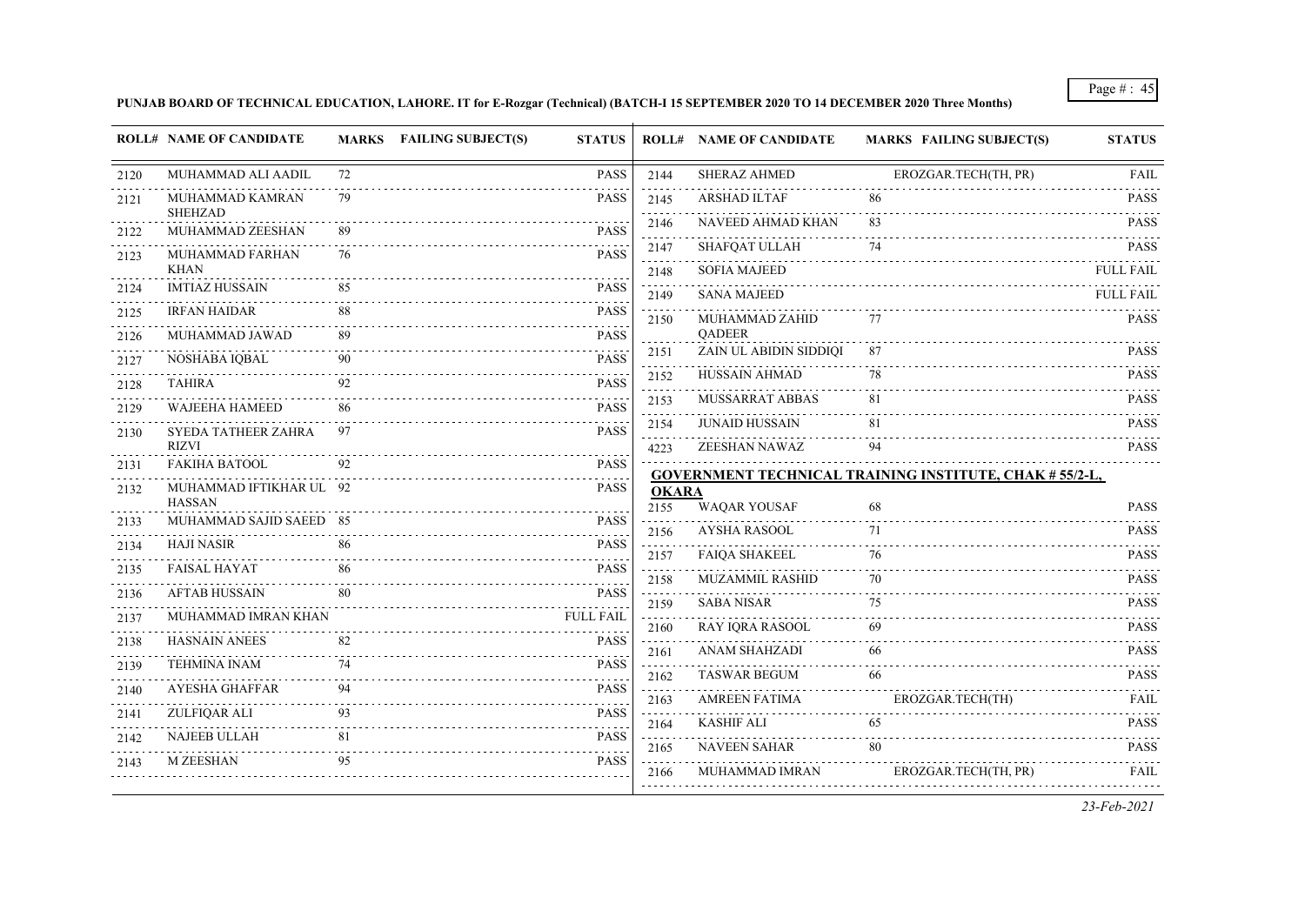# **PUNJAB BOARD OF TECHNICAL EDUCATION, LAHORE. IT for E-Rozgar (Technical) (BATCH-I 15 SEPTEMBER 2020 TO 14 DECEMBER 2020 Three Months)**

|      | <b>ROLL# NAME OF CANDIDATE</b>   |    | MARKS FAILING SUBJECT(S) | <b>STATUS</b> |                                 | <b>ROLL# NAME OF CANDIDATE</b>                          | <b>MARKS FAILING SUBJECT(S)</b>                        | <b>STATUS</b>    |
|------|----------------------------------|----|--------------------------|---------------|---------------------------------|---------------------------------------------------------|--------------------------------------------------------|------------------|
| 2167 | <b>RASHIDA EHSAN</b>             |    | EROZGAR.TECH(TH, PR)     | FAIL          | 2192                            | <b>TANZEEL RAMZAN</b>                                   | 69                                                     | <b>PASS</b>      |
| 2168 | <b>SAAD MUSTAFA</b>              |    | EROZGAR.TECH(TH)         | <b>FAIL</b>   | 2193                            | <b>SONIA SAIF</b>                                       | EROZGAR.TECH(TH, PR)                                   | <b>FAIL</b>      |
| 2169 | ALI SHAN                         | 72 |                          | <b>PASS</b>   | .<br>2194                       | <b>AAIZA MUNIR</b>                                      | 71                                                     | <b>PASS</b>      |
| 2170 | NAVEED UL HASAN                  | 75 |                          | <b>PASS</b>   | 2195                            | AMNA                                                    | 89                                                     | <b>PASS</b>      |
| 2171 | <b>LIAQAT ALI</b>                |    | EROZGAR.TECH(TH)         | <b>FAIL</b>   | 2196                            | <b>USMAN NAZIR</b>                                      | 77                                                     | <b>PASS</b>      |
| 2172 | <b>AQSA NASEER</b><br>.          |    |                          | <b>PASS</b>   | i di di di d<br>2197            | QAISAR HUSSAIN                                          | 75                                                     | <b>PASS</b>      |
| 2173 | <b>TAHIRA JABEEN</b>             | 65 |                          | <b>PASS</b>   | 2198                            | <b>AWAIS JABBAR</b>                                     | EROZGAR.TECH(PR)                                       | FAIL             |
| 2174 | <b>SANI AKHTAR</b>               |    | EROZGAR.TECH(PR)         | FAIL          | $\sim$ $\sim$ $\sim$<br>2199    | <b>ASIF NAWAZ</b>                                       | 71                                                     | <b>PASS</b>      |
| 2175 | <b>DENA ZULFIQAR</b>             |    |                          | <b>PASS</b>   | 2200                            | MUHAMMAD MUZAMEL                                        | 78                                                     | <b>PASS</b>      |
| 2176 | <b>JUNAID</b>                    |    | EROZGAR.TECH(TH, PR)     | <b>FAIL</b>   | 2201<br>$\sim 100$ km s $^{-1}$ | <b>USMAN RASOOL</b>                                     | EROZGAR.TECH(PR)                                       | <b>FAIL</b>      |
| 2177 | <b>SAMIA UMER DRAZ</b>           | 81 |                          | <b>PASS</b>   | 2202                            | <b>NAZIM HUSSAIN</b>                                    | EROZGAR.TECH(PR)                                       | FAIL             |
| 2178 | ZARISH ALEENA                    | 65 |                          | <b>PASS</b>   | 2203                            | ALI RAZA                                                | 69                                                     | <b>PASS</b>      |
| 2179 | SYED HASSAM AKHTAR               | 66 |                          | <b>PASS</b>   | 2204                            | MUHAMMAD SAEED ZAFAR 73                                 |                                                        | <b>PASS</b>      |
| 2180 | <b>MAHMOOD AZHAR</b>             |    | EROZGAR.TECH(TH)         | <b>FAIL</b>   |                                 |                                                         | GOVERNMENT TECHNICAL TRAINING INSTITUTE, FACTORY AREA, |                  |
| 2181 | RIZWAN AHMED JOYIA               | 69 |                          | <b>PASS</b>   | 2205                            | <b>THALI ROAD,, RAHIM YAR KHAN</b><br><b>IRAJ ANJUM</b> | 92                                                     | <b>PASS</b>      |
| 2182 | MUHAMMAD GHYAAS<br><b>KHALIL</b> | 73 |                          | <b>PASS</b>   | 2206                            | NADEEHA KOMAL                                           | 80                                                     | <b>PASS</b>      |
| 2183 | <b>NOMAN SIDDIQUE</b>            | 77 |                          | <b>PASS</b>   | 2207                            | <b>AOUN JAVEED</b>                                      | 76                                                     | <b>PASS</b>      |
| 2184 | <b>FAIZA BASHIR</b>              | 71 |                          | <b>PASS</b>   | 2208                            | ABOU BAKAR ASHRAF                                       | 79                                                     | <b>PASS</b>      |
| 2185 | MISBAH                           | 91 |                          | <b>PASS</b>   | 2209                            | SYED MUHAMMAD ABU                                       | 73                                                     | <b>PASS</b>      |
| 2186 | <b>AMTUL KAFI NASIR</b>          | 72 |                          | <b>PASS</b>   | 2210                            | <b>BAKAR SHAH</b><br><b>SANA RIAZ</b>                   | 92                                                     | <b>PASS</b>      |
| 2187 | MUHAMMAD GULFAM                  | 73 |                          | <b>PASS</b>   | a sa sa<br>2211                 | <b>SUMREEN YAQOOB</b>                                   | 75                                                     | <b>PASS</b>      |
| 2188 | <b>UNEEB FAREED</b>              |    | EROZGAR.TECH(TH)         | <b>FAIL</b>   | .<br>2212                       | <b>SHEZA SHAFQAT</b>                                    | 81                                                     | .<br><b>PASS</b> |
| 2189 | MUHAMMAD AQEEL BADAR             |    | EROZGAR.TECH(TH, PR)     | <b>FAIL</b>   | <b>Sales</b><br>2213            | <b>AZHAR HUSSAIN</b>                                    | 83                                                     | <b>PASS</b>      |
| 2190 | <b>SIDRA ILAHI</b>               | 70 |                          | <b>PASS</b>   | 2214                            | <b>SEHRISH SADIQ</b>                                    | 83                                                     | <b>PASS</b>      |
| 2191 | <b>FARRUKH YOUSAF</b>            | 70 |                          | <b>PASS</b>   | 2215                            | <b>ARSLAN RIAZ</b>                                      | 72                                                     | .<br><b>PASS</b> |
|      |                                  |    |                          |               |                                 |                                                         |                                                        |                  |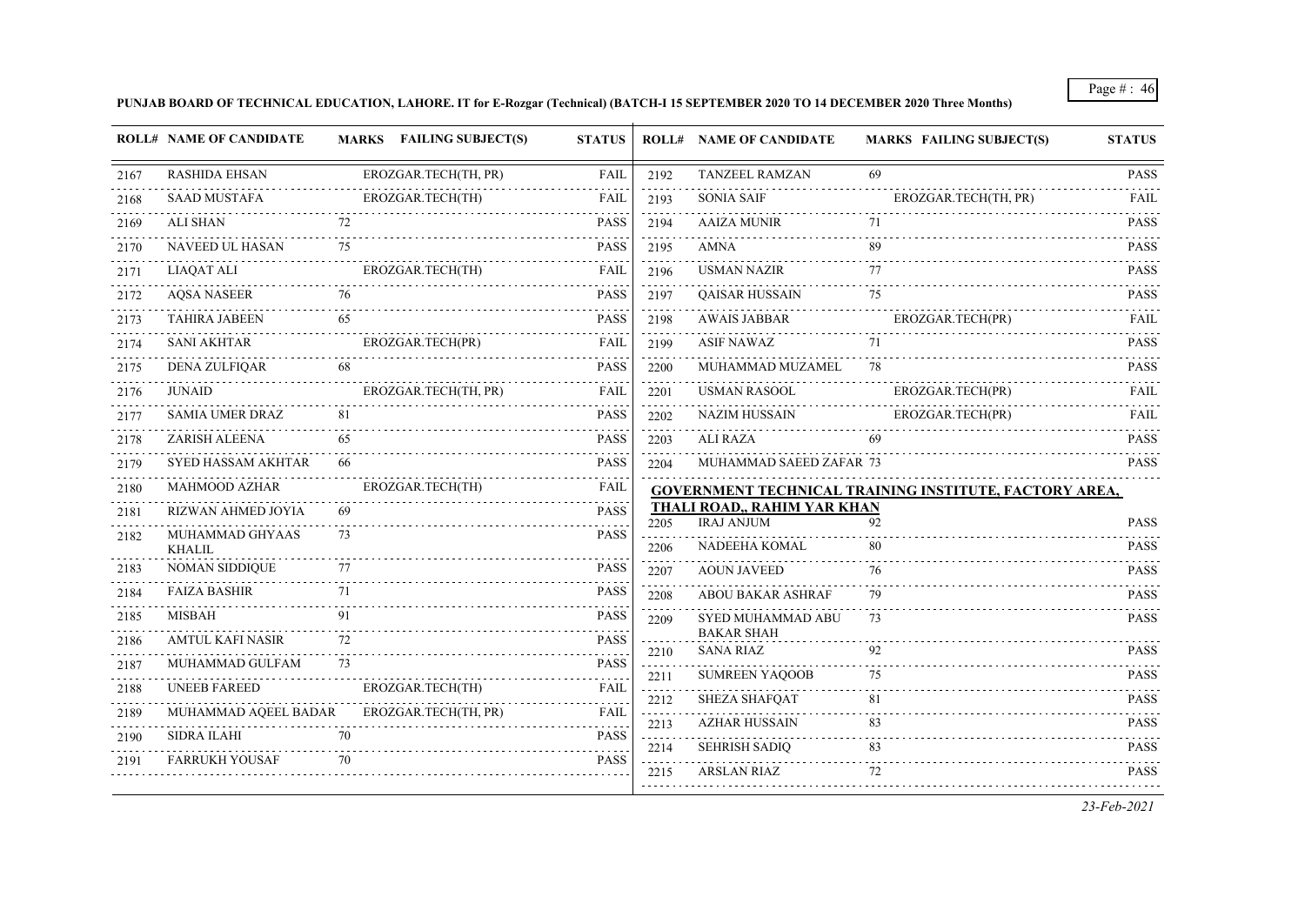# **PUNJAB BOARD OF TECHNICAL EDUCATION, LAHORE. IT for E-Rozgar (Technical) (BATCH-I 15 SEPTEMBER 2020 TO 14 DECEMBER 2020 Three Months)**

|      | <b>ROLL# NAME OF CANDIDATE</b>   |     | <b>MARKS</b> FAILING SUBJECT(S) | <b>STATUS</b> |                   | <b>ROLL# NAME OF CANDIDATE</b>                      | <b>MARKS FAILING SUBJECT(S)</b>                      | <b>STATUS</b> |
|------|----------------------------------|-----|---------------------------------|---------------|-------------------|-----------------------------------------------------|------------------------------------------------------|---------------|
| 2216 | <b>HABIB ULLAH</b>               | 72  |                                 | <b>PASS</b>   | 2241              | <b>SADAF IFTIKHAR</b>                               | 79                                                   | <b>PASS</b>   |
| 2217 | <b>SAIRA LATIF</b>               | 80  |                                 | <b>PASS</b>   | 2242              | <b>AFAQ AHMAD</b>                                   | 80                                                   | <b>PASS</b>   |
| 2218 | <b>NAMRA SAGHEER</b>             | 81  |                                 | <b>PASS</b>   | 2243              | <b>KIRAN ADREES</b>                                 | 68                                                   | <b>PASS</b>   |
| 2219 | <b>UBAID UR REHMAN</b>           | 74  |                                 | <b>PASS</b>   |                   |                                                     | GOVERNMENT COLLEGE OF TECHNOLOGY, FAROOQ-E-AZAM ROAD |               |
| 2220 | <b>SANA AKRAM</b>                | -81 |                                 | <b>PASS</b>   | 2244              | NEAR SHAMSABAD, RAWALPINDI<br><b>AREEBA SADAQAT</b> | 78                                                   | <b>PASS</b>   |
| 2221 | AHMAD HASAN                      |     |                                 | <b>PASS</b>   | 2245              | ROHAIL NATHANIEL                                    | 68                                                   | <b>PASS</b>   |
| 2222 | <b>BINISH IRSHAD</b>             | 79  |                                 | <b>PASS</b>   | 2246              | <b>ATIF BASHEER</b>                                 | 78                                                   | <b>PASS</b>   |
| 2223 | <b>MUQADAS AKRAM</b>             | 70  |                                 | <b>PASS</b>   | 2247              | <b>UMAIRA BIBI</b>                                  | 68                                                   | <b>PASS</b>   |
| 2224 | MUHAMMAD SOHAIL                  | 78  |                                 | <b>PASS</b>   | 2248              | <b>MOEEN KHALID</b>                                 | 78                                                   | <b>PASS</b>   |
| 2225 | <b>SANA ASGHAR</b>               | 84  |                                 | <b>PASS</b>   | المتمالين<br>2249 | <b>TALHA SHAKEEL</b>                                | 72                                                   | <b>PASS</b>   |
| 2226 | <b>MUZAMMIL HUSSAIN ZAHID 82</b> |     |                                 | <b>PASS</b>   | 2250              | <b>AFNAN FATIMA</b>                                 | Absent                                               | ABSENT        |
| 2227 | <b>AROOBA HAFEEZ</b>             | 92  |                                 | <b>PASS</b>   | 2251              | <b>BUSHRA SHAHEEN</b>                               | 82                                                   | <b>PASS</b>   |
| 2228 | MUHAMMAD FAHEEM<br><b>AKHTAR</b> | 76  |                                 | <b>PASS</b>   | 2252              | <b>SEHRISH KHALID</b>                               | 80                                                   | <b>PASS</b>   |
| 2229 | AHMAD ABRAR SHEIKH               | 79  |                                 | <b>PASS</b>   | 2253              | <b>SIDRA KHALID</b>                                 | 95                                                   | <b>PASS</b>   |
| 2230 | MUHAMMAD FAISAL<br><b>SAJJAD</b> | 76  |                                 | <b>PASS</b>   | 2254              | <b>SULAIMAN KHAN</b>                                | Absent                                               | ABSENT        |
| 2231 | <b>SHAHID ALI</b>                | 79  |                                 | <b>PASS</b>   | 2255              | <b>SYED ZEESHAN ABID</b>                            | 66                                                   | <b>PASS</b>   |
| 2232 | <b>FATIMA SHAHID</b>             | 81  |                                 | <b>PASS</b>   | 2256              | <b>BUSHRA SABEEN</b>                                | Absent                                               | <b>ABSENT</b> |
| 2233 | <b>MARYAM SARWAR</b>             | 80  |                                 | <b>PASS</b>   | 2257              | MUHAMMAD ILYAS                                      | 87                                                   | <b>PASS</b>   |
| 2234 | MUHAMMAD ASIF                    | 82  |                                 | <b>PASS</b>   | 2258              | <b>SHAHID SALEEM</b>                                | 78                                                   | <b>PASS</b>   |
| 2235 | <b>HARIM NAZ</b>                 | 89  |                                 | <b>PASS</b>   | 2259              | <b>IZAT ALI</b>                                     | 84                                                   | <b>PASS</b>   |
| 2236 | <b>SAIRA BIBI ELAHI</b>          | 91  |                                 | <b>PASS</b>   | 2260              | <b>MUHAMMAD UMAIR</b>                               | 76                                                   | <b>PASS</b>   |
| 2237 | <b>ADEEL ASGHAR</b>              | 80  |                                 | <b>PASS</b>   | 2261              | HAJRA LIAQAT ABBASI                                 | 88                                                   | <b>PASS</b>   |
| 2238 | SABA BARKAT                      | -67 |                                 | <b>PASS</b>   | 2262              | ANEES AHMAD ABBASI                                  | 76                                                   | <b>PASS</b>   |
| 2239 | HIRA GUL                         | 67  |                                 | <b>PASS</b>   | 2263              | MUHAMMAD AHSAN                                      | 76                                                   | <b>PASS</b>   |
| 2240 | <b>ABDUL HABIB</b>               | 70  |                                 | <b>PASS</b>   | 2264              | HAMMAD MEHMOOD                                      | 79                                                   | <b>PASS</b>   |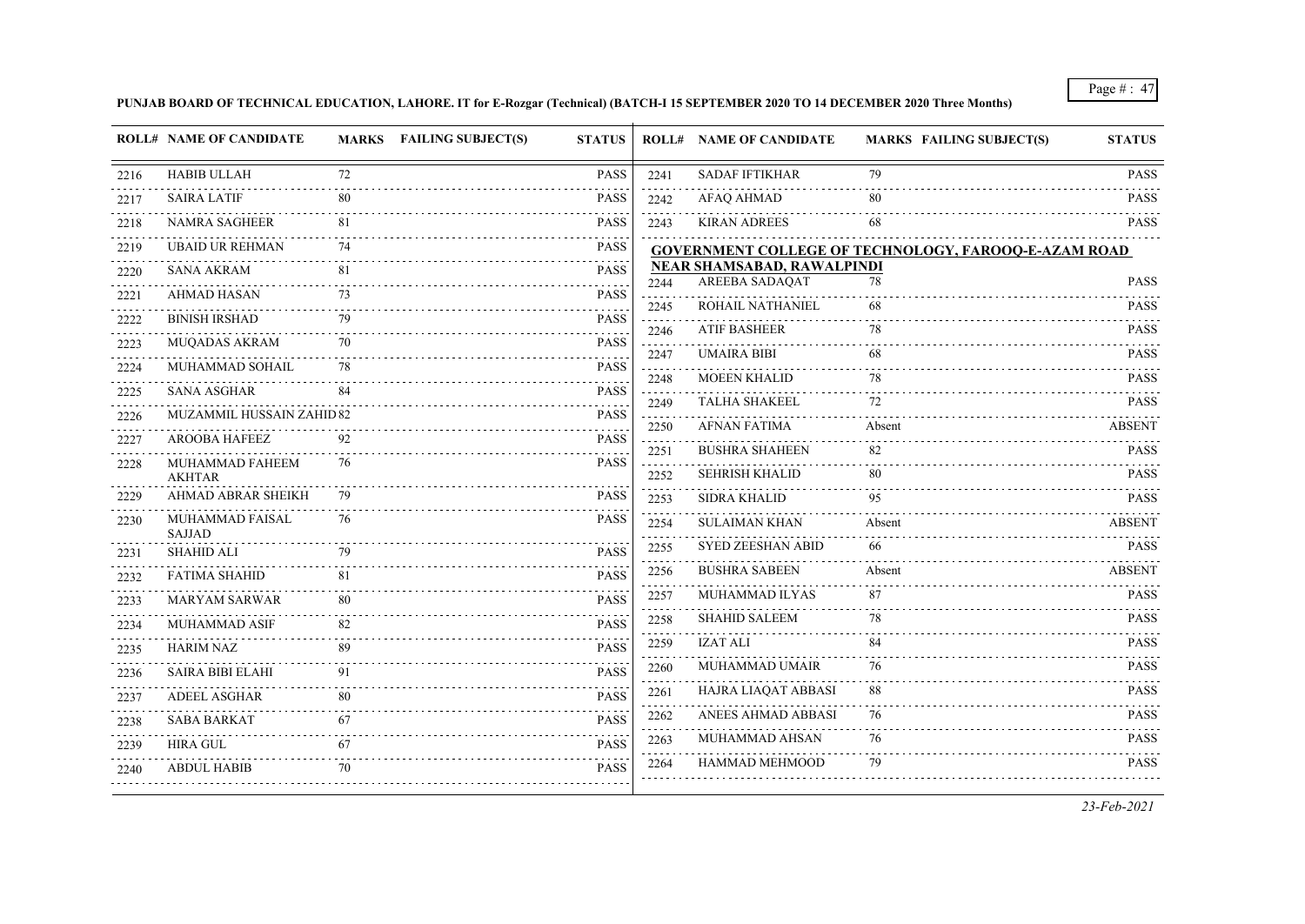# **PUNJAB BOARD OF TECHNICAL EDUCATION, LAHORE. IT for E-Rozgar (Technical) (BATCH-I 15 SEPTEMBER 2020 TO 14 DECEMBER 2020 Three Months)**

|      | <b>ROLL# NAME OF CANDIDATE</b>             |        | MARKS FAILING SUBJECT(S) | <b>STATUS</b>    |                           | <b>ROLL# NAME OF CANDIDATE</b>      | <b>MARKS FAILING SUBJECT(S)</b> | <b>STATUS</b> |
|------|--------------------------------------------|--------|--------------------------|------------------|---------------------------|-------------------------------------|---------------------------------|---------------|
| 2265 | AQSA SHAFIQ MUGHAL                         | 92     |                          | <b>PASS</b>      | 2290                      | ROOHUL ISLAM                        | 66                              | <b>PASS</b>   |
| 2266 | MUHAMMAD UMER                              | 81     |                          | <b>PASS</b>      | 2291                      | MUHAMMAD UMAR                       | 97                              | <b>PASS</b>   |
| 2267 | ZAIN AHMAD KHAN                            | Absent |                          | <b>ABSENT</b>    | 2292                      | FAROOQ<br><b>UMELAILA</b>           | 82                              | <b>PASS</b>   |
| 2268 | MUHAMMAD SALMAN                            | 69     |                          | <b>PASS</b>      | 2293                      | <b>JEHANZEB KHAN</b>                | 79                              | <b>PASS</b>   |
| 2269 | ZAHIR AHMAD                                |        | EROZGAR.TECH(SE)         | <b>FAIL</b>      | 2294                      | <b>ASMAT FAROOQ</b>                 | 81                              | <b>PASS</b>   |
| 2270 | DANYAL RASHID                              | 98     |                          | <b>PASS</b>      | د د د د د<br>2295         | ZAHID MEHMOOD                       | EROZGAR.TECH(TH, PR)            | FAIL          |
| 2271 | PERVEZ AKHTAR                              | 100    |                          | PASS             | 2296                      | RAJA ABDULLAH AMJAD                 | - 91                            | <b>PASS</b>   |
| 2272 | HAFIZ MUHAMMAD USMAN 79<br><b>ZULFIQAR</b> |        |                          | <b>PASS</b>      | 2297                      | <b>SAAD SHAOOR GHAZANFAR 79</b>     |                                 | <b>PASS</b>   |
| 2273 | <b>SAIMA NASEER</b>                        | 77     |                          | <b>PASS</b>      | $\omega$ is a set<br>2298 | MUHAMMAD SAAD<br>FAROOQ MUGHAL      | 92                              | <b>PASS</b>   |
| 2274 | <b>SHAHZAIB</b>                            | 68     |                          | <b>PASS</b>      | 2299                      | <b>BASHARAT ALI</b>                 | .<br>83                         | <b>PASS</b>   |
| 2275 | <b>KAINAT ARIF</b>                         | 88     |                          | <b>PASS</b>      | 2300                      | <b>ADNAN ARIF</b>                   | 79                              | <b>PASS</b>   |
| 2276 | ASIFA TARIQ                                | 76     |                          | <b>PASS</b>      | 2301                      | <b>AMARA AMIR</b>                   | 78                              | <b>PASS</b>   |
| 2277 | MUHAMMAD TANZEEL<br><b>ZAFAR</b>           | 69     |                          | <b>PASS</b>      | 2302                      | MUHAMMAD KAMRAN                     | 72                              | <b>PASS</b>   |
| 2278 | <b>MAHAM RAFIQUE</b>                       | 90     |                          | <b>PASS</b>      | 2303                      | <b>REHMAN</b><br>HAFIZ USMAN ISMAIL | 86                              | <b>PASS</b>   |
| 2279 | SADIA KALSOOM                              | 78     |                          | <b>PASS</b>      | 2304                      | <b>SUMAIR ALEEM</b>                 | Absent                          | <b>ABSENT</b> |
| 2280 | <b>AMNA MUZAFFAR</b>                       | 72     |                          | <b>PASS</b>      | 2305                      | MUHAMMAD UMAIR                      | 96                              | <b>PASS</b>   |
| 2281 | <b>JUNAID AHMAD</b>                        |        |                          | <b>FULL FAIL</b> | 2306                      | <b>SULMAN MANZOOR</b>               | Absent                          | <b>ABSENT</b> |
| 2282 | MUHAMMAD SAADULLAH<br><b>KHAN</b>          |        |                          | <b>FULL FAIL</b> | 2307                      | MUHAMMAD SULEMAN                    | Absent                          | <b>ABSENT</b> |
| 2283 | FURQAN HAMEED KHAN                         | -69    |                          | <b>PASS</b>      | 2308                      | <b>KIRAN MEHMOOD</b>                | Absent                          | ABSENT        |
| 2284 | <b>SHEZAN KHAN</b>                         |        |                          | <b>FULL FAIL</b> | 2309                      | MUHAMMAD AWAIS TAHIR 81             |                                 | <b>PASS</b>   |
| 2285 | <b>SADAF SULTAN</b>                        | 71     |                          | <b>PASS</b>      | 2310                      | MUHAMMAD ALI                        | 91                              | <b>PASS</b>   |
| 2286 | <b>HASSAN ALI</b>                          | 80     |                          | <b>PASS</b>      | 2311                      | MUHAMMAD ADNAN<br>QAISER            | Absent                          | <b>ABSENT</b> |
| 2287 | <b>IQRA MOBEEN</b>                         | 69     |                          | <b>PASS</b>      | 2312                      | YASIR HUSSAIN                       | 80                              | <b>PASS</b>   |
| 2288 | <b>SYED ASWAD SAFEER</b>                   |        |                          | <b>FULL FAIL</b> | 2313                      | KHURRAM SHABBIR KHAN 79             |                                 | <b>PASS</b>   |
| 2289 | <b>MOIN AKHTAR</b>                         |        |                          | <b>FULL FAIL</b> |                           |                                     |                                 |               |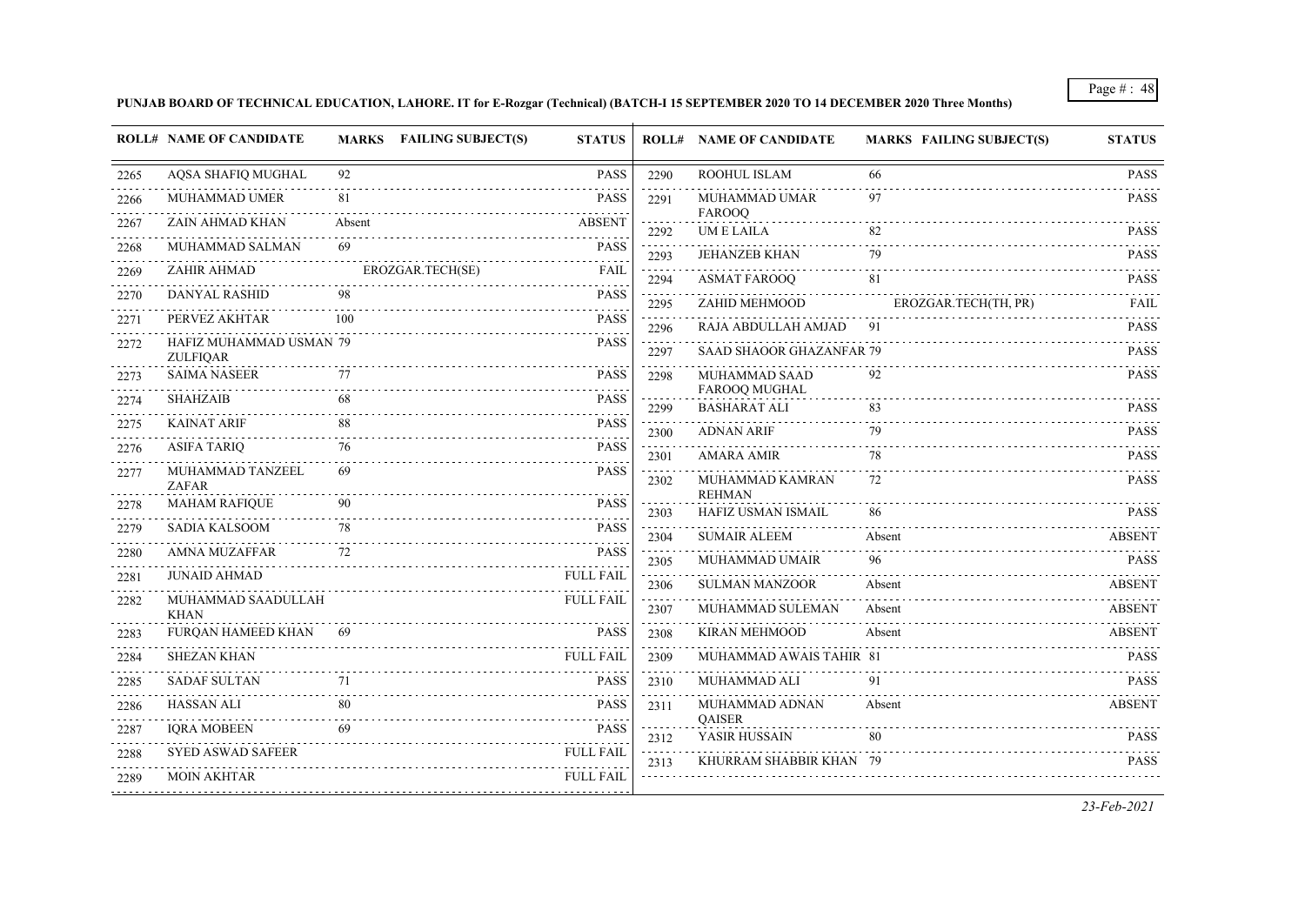# **PUNJAB BOARD OF TECHNICAL EDUCATION, LAHORE. IT for E-Rozgar (Technical) (BATCH-I 15 SEPTEMBER 2020 TO 14 DECEMBER 2020 Three Months)**

|      | <b>ROLL# NAME OF CANDIDATE</b>             |        | <b>MARKS</b> FAILING SUBJECT(S) | <b>STATUS</b>    |                                                                                                                                         | <b>ROLL# NAME OF CANDIDATE</b>                             | <b>MARKS FAILING SUBJECT(S)</b>                             | <b>STATUS</b>              |
|------|--------------------------------------------|--------|---------------------------------|------------------|-----------------------------------------------------------------------------------------------------------------------------------------|------------------------------------------------------------|-------------------------------------------------------------|----------------------------|
| 2314 | <b>ABDUL SAMAD</b>                         | 75     |                                 | PASS             |                                                                                                                                         |                                                            | <b>GOVERNMENT TECHNICAL TRAINING INSTITUTE WOMAN, DHOKE</b> |                            |
| 2315 | <b>FASIH ULLAH</b>                         | Absent |                                 | <b>ABSENT</b>    | 2338                                                                                                                                    | SYEDAN GIRJA ROAD, RAWALPINDI<br><b>HARIS HASAN JALALI</b> | 89                                                          | <b>PASS</b>                |
| 2316 | <b>SHAGUFTA SHABIR</b>                     | 71     |                                 | <b>PASS</b>      |                                                                                                                                         | RUKHSHANDA IFTIKHAR                                        | 98                                                          | .<br><b>PASS</b>           |
| 2317 | MUHAMMAD UMAR                              | Absent |                                 | <b>ABSENT</b>    | 2339<br>$\mathcal{L}^{\mathcal{A}}\mathcal{L}^{\mathcal{A}}\mathcal{L}^{\mathcal{A}}\mathcal{L}^{\mathcal{A}}\mathcal{L}^{\mathcal{A}}$ | <b>NUSBAH SHERAZ</b>                                       |                                                             | <b>PASS</b>                |
| 2318 | <b>UMM E KALSOOM</b>                       |        |                                 | <b>FULL FAIL</b> | 2340                                                                                                                                    | <b>ANILA MUGHAL</b>                                        | 78<br>87                                                    |                            |
| 2319 | <b>SYED SULMAN GHAZI</b><br><b>HUSSAIN</b> | Absent |                                 | <b>ABSENT</b>    | 2341<br>2342                                                                                                                            | TAYYBA SULTAN                                              | 93                                                          | <b>PASS</b><br><b>PASS</b> |
| 2320 | MUHAMMAD SAMEER                            | 87     |                                 | <b>PASS</b>      | 2343                                                                                                                                    | <b>SABAHAT RAZEEQ</b>                                      | 94                                                          | <b>PASS</b>                |
| 2321 | <b>DILSHAD HUSSAIN</b>                     | 77     |                                 | <b>PASS</b>      | 2344                                                                                                                                    | <b>FIZZA IRSHAD</b>                                        | EROZGAR.TECH(PR)                                            | FAIL                       |
| 2322 | <b>ZEESHAN LATIF</b>                       | 70     |                                 | <b>PASS</b>      | 2345                                                                                                                                    | <b>IQRAR HUSSAIN</b>                                       | 88                                                          | 111111<br><b>PASS</b>      |
| 2323 | <b>BASIT QAYYUM</b>                        | 79     |                                 | <b>PASS</b>      | 2346                                                                                                                                    | <b>SHAKEEL AFZAL</b>                                       | 62                                                          | <b>PASS</b>                |
| 2324 | MUHAMMAD USMAN AWAN                        |        |                                 | FULL FAIL        | 2347                                                                                                                                    | <b>NAYAB IMTIAZ</b>                                        | 90                                                          | <b>PASS</b>                |
| 2325 | ABID ALI                                   | 88     |                                 | <b>PASS</b>      | 2348                                                                                                                                    | WASEEM MUSHTAQ                                             | EROZGAR.TECH(TH, PR)                                        | FAIL                       |
| 2326 | <b>SAJID MEHMOOD</b>                       | 85     |                                 | <b>PASS</b>      | 2349                                                                                                                                    | MUHAMMAD WAQAS                                             | EROZGAR.TECH(TH, PR)                                        | FAIL                       |
| 2327 | <b>ASIF SAEED</b>                          |        |                                 | <b>FULL FAIL</b> | 2350                                                                                                                                    | <b>JAVED</b><br><b>ERUM</b>                                | 89                                                          | <b>PASS</b>                |
| 2328 | <b>TOUSEEF ALI</b>                         |        |                                 | FULL FAIL<br>.   | $\omega$ is a set of<br>2351                                                                                                            | <b>RAFIA SHAFEEQ</b>                                       | 65                                                          | <b>PASS</b>                |
| 2329 | <b>SAIF UR REHMAN</b>                      | 65     |                                 | <b>PASS</b>      | $\sim$ 2010 $\sim$<br>2352                                                                                                              | <b>AMJAD ALI</b>                                           | 81                                                          | <b>PASS</b>                |
| 2330 | <b>UMAIR GHAFOOR</b>                       | Absent |                                 | <b>ABSENT</b>    | $\omega$ is a $\omega$<br>2353                                                                                                          | <b>SHEHNAZ KARAMAT</b>                                     | 81                                                          | <b>PASS</b>                |
| 2331 | <b>TAQI HAIDER</b>                         | Absent |                                 | <b>ABSENT</b>    |                                                                                                                                         | <b>HUSSAIN</b>                                             |                                                             |                            |
| 2332 | <b>WALEED AHMED KHAN</b>                   | Absent |                                 | <b>ABSENT</b>    | 2354                                                                                                                                    | <b>FAHAD BIN RAZA</b>                                      | 85                                                          | <b>PASS</b>                |
| 2333 | AHMED EJAZ                                 | Absent |                                 | <b>ABSENT</b>    | 2355                                                                                                                                    | KANWAL MUZAFFAR                                            | 81                                                          | <b>PASS</b>                |
| 2334 | MUHAMMAD AKASH ALI                         | 78     |                                 | <b>PASS</b>      | 2356                                                                                                                                    | <b>SABA KIRAN</b>                                          | 88                                                          | <b>PASS</b>                |
| 2335 | MUHAMMAD SHERAZ                            |        |                                 | <b>PASS</b>      | 2357                                                                                                                                    | <b>USMAN GHANI</b>                                         | 61                                                          | <b>PASS</b>                |
| 2336 | SYED MUHAMMAD ALI                          |        |                                 | <b>FULL FAIL</b> | 2358<br>.                                                                                                                               | <b>FAIQA RAFIQUE</b>                                       | 86                                                          | <b>PASS</b>                |
| 2337 | <b>NAQI RIZVI</b><br><b>USAMA KHAN</b>     | Absent |                                 | <b>ABSENT</b>    | 2359                                                                                                                                    | MEHMOONA SHAFIQUE                                          | 84                                                          | <b>PASS</b>                |
|      |                                            |        |                                 |                  | 2360                                                                                                                                    | <b>KAZIM RAZA</b>                                          | 67                                                          | <b>PASS</b>                |
|      |                                            |        |                                 |                  | 2361                                                                                                                                    | MUHAMMAD SHAHZAIB                                          | 92                                                          | <b>PASS</b>                |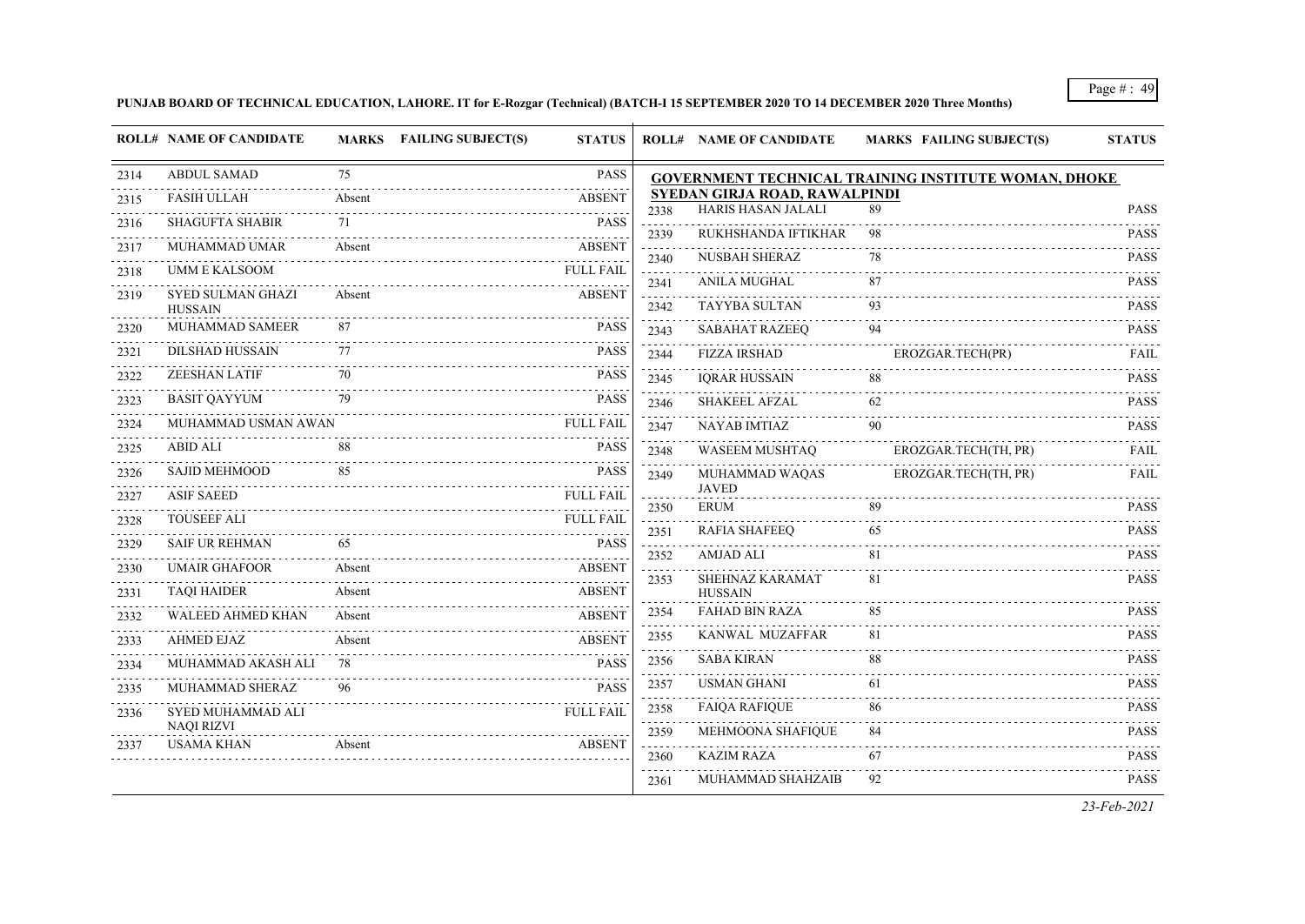### **PUNJAB BOARD OF TECHNICAL EDUCATION, LAHORE. IT for E-Rozgar (Technical) (BATCH-I 15 SEPTEMBER 2020 TO 14 DECEMBER 2020 Three Months)**

|                                                                                                                                                              |                                              |                                                           | MARKS FAILING SUBJECT(S)<br><b>STATUS</b> |                                                                                                                                              | <b>ROLL# NAME OF CANDIDATE</b>       | <b>MARKS FAILING SUBJECT(S)</b> | <b>STATUS</b> |
|--------------------------------------------------------------------------------------------------------------------------------------------------------------|----------------------------------------------|-----------------------------------------------------------|-------------------------------------------|----------------------------------------------------------------------------------------------------------------------------------------------|--------------------------------------|---------------------------------|---------------|
| 2362                                                                                                                                                         | <b>ANAM ZAHRA</b>                            | 80                                                        | <b>PASS</b>                               | 2385                                                                                                                                         | MUHAMMAD MUBASHIR<br><b>CHAUDHRY</b> | 78                              | <b>PASS</b>   |
| 2363                                                                                                                                                         | NIMRA PERVAIZ                                | 82                                                        | <b>PASS</b>                               | 2386                                                                                                                                         | MUHAMMAD GHOUS                       | 85                              | <b>PASS</b>   |
| 2364                                                                                                                                                         | NISBAT SADDIQUE                              | 70                                                        | <b>PASS</b>                               | 2387                                                                                                                                         | ZANOBIA KHALID                       | 87                              | <b>PASS</b>   |
| 2365                                                                                                                                                         | HAROON RASHEED SAEED 76                      |                                                           | <b>PASS</b>                               | 2388                                                                                                                                         | MUHAMMAD FARHAN                      | 79                              | <b>PASS</b>   |
| 2366                                                                                                                                                         | <b>AHSAN ASHRAF</b>                          | 77                                                        | <b>PASS</b>                               | 2389                                                                                                                                         | NAYAB IFTIKHAR                       | EROZGAR.TECH(TH)                | FAIL          |
|                                                                                                                                                              |                                              | <b>GOVERNMENT COLLEGE OF TECHNOLOGY, JEHAZ GROUND OLD</b> |                                           | 2390                                                                                                                                         | <b>AHMED RAUF</b>                    | 90                              | <b>PASS</b>   |
| 2367                                                                                                                                                         | HARRAPA ROAD, SAHIWAL<br>MUHAMMAD AHSAN      | 82                                                        | <b>PASS</b>                               | 2391                                                                                                                                         | <b>ALAMDAR HUSSAIN</b>               | 85                              | <b>PASS</b>   |
|                                                                                                                                                              | <b>MUSHTAQ</b>                               |                                                           |                                           | $\sim 100$ km s $^{-1}$<br>2392                                                                                                              | <b>MANSOOR HASSAN</b>                | Absent                          | <b>ABSENT</b> |
| 2368                                                                                                                                                         | MUHAMMAD KHUSHNOOD 80                        |                                                           | <b>PASS</b>                               | $\sim 100$ km s $^{-1}$<br>2393                                                                                                              | MUHAMMAD JUNAID                      | 87                              | <b>PASS</b>   |
| 2369                                                                                                                                                         | ZOHAIB ANJUM                                 | 79                                                        | <b>PASS</b>                               | 2394                                                                                                                                         | MUHAMMAD BABAR                       | Absent                          | <b>ABSENT</b> |
| 2370                                                                                                                                                         | MUHAMMAD SHABAN                              | 77                                                        | <b>PASS</b>                               |                                                                                                                                              | <b>SAJJAD</b>                        |                                 |               |
| 2371                                                                                                                                                         | MUHAMMAD TAYYAB                              | 83                                                        | <b>PASS</b>                               | 2395<br>.                                                                                                                                    | MUHAMMAD AWAIS                       | 91                              | <b>PASS</b>   |
| 2372                                                                                                                                                         | <b>GHOURI</b><br>MUHAMMAD UMER JAVED 75      |                                                           | <b>PASS</b>                               | 2396                                                                                                                                         | <b>USMAN GHAFOOR</b>                 | Absent                          | <b>ABSENT</b> |
|                                                                                                                                                              | <b>ALI RAZA</b>                              | 75                                                        | <b>PASS</b>                               | 2397                                                                                                                                         | MUDASSAR ALAM                        | 87                              | <b>PASS</b>   |
| 2373<br>$\frac{1}{2} \left( \frac{1}{2} \right) \left( \frac{1}{2} \right) \left( \frac{1}{2} \right) \left( \frac{1}{2} \right) \left( \frac{1}{2} \right)$ |                                              |                                                           |                                           | 2398                                                                                                                                         | MUHAMMAD FAROOQ                      | Absent                          | <b>ABSENT</b> |
| 2374                                                                                                                                                         | <b>BURHAN MAQBOOL</b>                        | Absent                                                    | <b>ABSENT</b>                             | $\sim$ $\sim$ $\sim$ $\sim$<br>2399                                                                                                          | MUHAMMAD ASHRAF                      | 81                              | <b>PASS</b>   |
| 2375                                                                                                                                                         | <b>MUHAMMAD BILAL</b>                        | 73                                                        | <b>PASS</b>                               | $\mathcal{L}^{\mathcal{A}}\left( \mathcal{L}^{\mathcal{A}}\right) =\mathcal{L}^{\mathcal{A}}\left( \mathcal{L}^{\mathcal{A}}\right)$<br>2400 | MUHAMMAD SALMAN                      | 81                              | <b>PASS</b>   |
| 2376                                                                                                                                                         | <b>RIZWAN HUSSAIN</b>                        | 75                                                        | <b>PASS</b>                               |                                                                                                                                              | <b>HANIF</b>                         |                                 |               |
| 2377                                                                                                                                                         | HAFIZ MUHAMMAD                               | 75                                                        | <b>PASS</b>                               | 2401<br>$\sim$ $\sim$ $\sim$ $\sim$                                                                                                          | <b>USAMA FAROOQ</b>                  | Absent                          | <b>ABSENT</b> |
|                                                                                                                                                              | <b>FARHAN RASHEED</b><br><b>SULTAN AHMAD</b> | 69                                                        | <b>PASS</b>                               | 2402<br>$\sim$ $\sim$ $\sim$ $\sim$                                                                                                          | <b>SABAR HUSSAIN</b>                 | 96                              | <b>PASS</b>   |
| 2378                                                                                                                                                         |                                              |                                                           |                                           | 2403                                                                                                                                         | <b>ZUBAIR AHMAD</b>                  | 88                              | <b>PASS</b>   |
| 2379                                                                                                                                                         | <b>FARHAN ALI</b>                            | EROZGAR.TECH(TH, PR)                                      | FAIL                                      | 2404                                                                                                                                         | YASIR RAMZAN                         | 75                              | <b>PASS</b>   |
| 2380                                                                                                                                                         | LAIBA KHAN                                   | 90                                                        | <b>PASS</b>                               | 2405                                                                                                                                         | <b>MURAD ALI</b>                     | 67                              | <b>PASS</b>   |
| 2381                                                                                                                                                         | SITTARA IMTIAZ                               | 77                                                        | <b>PASS</b>                               | 2406                                                                                                                                         | AQIB ALI                             | 66                              | <b>PASS</b>   |
| 2382                                                                                                                                                         | <b>KOMAL IFTIKHAR</b>                        | 79                                                        | <b>PASS</b>                               | 2407                                                                                                                                         | <b>ALI RAZA</b>                      | 65                              | <b>PASS</b>   |
| 2383                                                                                                                                                         | <b>LAIBA ARSHAD</b>                          | 77                                                        | <b>PASS</b>                               | 2408                                                                                                                                         | <b>NAEEM ABBAS</b>                   | 70                              | <b>PASS</b>   |
| 2384                                                                                                                                                         | <b>SAIRA IDRESS</b>                          | 79                                                        | <b>PASS</b>                               |                                                                                                                                              |                                      |                                 |               |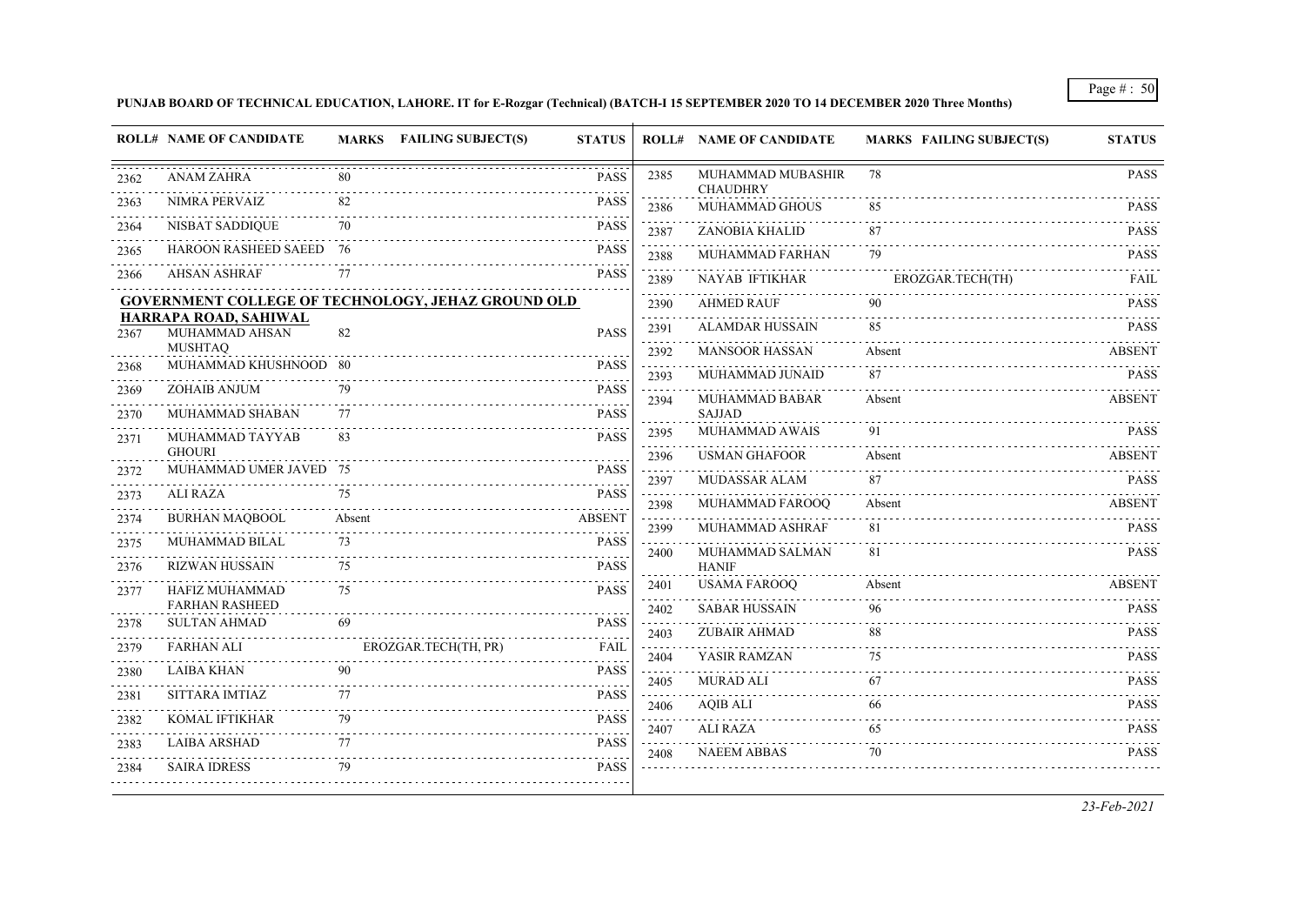# **PUNJAB BOARD OF TECHNICAL EDUCATION, LAHORE. IT for E-Rozgar (Technical) (BATCH-I 15 SEPTEMBER 2020 TO 14 DECEMBER 2020 Three Months)**

| 97<br><b>PASS</b><br><b>ALI HASSAN</b><br>MUHAMMAD KHIZAR<br>2433<br>Absent<br>2409<br><b>WAOAR</b><br>$\alpha$ , $\alpha$ , $\alpha$ , $\alpha$<br><b>HUMA KALSOOM</b><br>72<br>2434<br><b>ASIF IRFAN</b><br><b>PASS</b><br>95<br>2410<br>MUHAMMAD TAHIR ZARAR 83<br>2435<br>MUHAMMAD MOEN RIAZ<br>90<br><b>PASS</b><br>2411<br><b>ARFAN NAZIR</b><br>EROZGAR.TECH(PR)<br>2436<br>ZAIGHAM ABBAS<br>78<br><b>PASS</b><br>2412<br>$\omega_{\rm{eff}}$ and $\omega_{\rm{eff}}$<br><b>SYED ZAIGHAM ABBAS</b><br>83<br>2437<br><b>ASAD ALI ZAHOOR</b><br>Absent<br><b>ABSENT</b><br>2413<br>and a state<br>HURAYRA MUHAMMAD<br>77<br>2438<br>HUR SALEEM BHATTI<br>Absent<br><b>ABSENT</b><br>2414<br>MUHAMMAD USMAN<br>76<br>2439<br><b>AAMNA SHAHBAZ</b><br>Absent<br><b>ABSENT</b><br>2415<br><b>BHATTI</b><br><b>ZUBAIR AHMAD</b><br>84<br>SYED ZIA UL HASSAN<br><b>PASS</b><br>Absent<br>2440<br>2416<br><b>NAMRA SHAFQAT</b><br>94<br><b>PASS</b><br>ALI RAZA<br>EROZGAR.TECH(PR)<br>2441<br>2417<br>Absent<br><b>MUJAHID AMEEN</b><br>ASIM IOBAL<br>Absent<br><b>ABSENT</b><br>2442<br>2418<br><b>TEHMINA SHAKOOR</b><br>Absent<br><b>ABSENT</b><br>MUHAMMAD USMAN<br>Absent<br>2443<br>2419<br>AMJAD<br><b>PASS</b><br><b>SUMREEN AKHTAR</b><br>96<br>2420<br><b>JABAR GHAFOOR</b><br>Absent<br>2444<br><b>AYESHA TARIQ</b><br>87<br><b>PASS</b><br>2421<br><b>SHAHZAIB ASGHAR</b><br>70<br>2445<br><b>NASREEN BIBI</b><br>71<br><b>PASS</b><br>2422<br>SOFIA MAQBOOL<br>86<br>2446<br><b>TEHREEM FATIMA</b><br><b>ABSENT</b><br>Absent<br>2423<br>NEELAM SHEHZADI<br>EROZGAR.TECH(PR)<br>2447<br><b>REHMAN SADIQ</b><br><b>PASS</b><br>67<br>2424<br>85<br><b>ABDUL SABOOR</b><br>2448<br><b>AFTAB BOOTA</b><br>Absent<br><b>ABSENT</b><br>2425<br>MUHAMMAD ZAHID<br>EROZGAR.TECH(PR)<br>2449<br>.<br>GOVERNMENT TECHNICAL TRAINING CENTRE, BOUCHER KHANA<br>MUHAMMAD MAJID<br>92<br>2450<br>ROAD, OPP. FOOD PALACE, SAMBRIAL |  |      | <b>ROLL# NAME OF CANDIDATE</b> | <b>MARKS FAILING SUBJECT(S)</b> | <b>STATUS</b> |
|-----------------------------------------------------------------------------------------------------------------------------------------------------------------------------------------------------------------------------------------------------------------------------------------------------------------------------------------------------------------------------------------------------------------------------------------------------------------------------------------------------------------------------------------------------------------------------------------------------------------------------------------------------------------------------------------------------------------------------------------------------------------------------------------------------------------------------------------------------------------------------------------------------------------------------------------------------------------------------------------------------------------------------------------------------------------------------------------------------------------------------------------------------------------------------------------------------------------------------------------------------------------------------------------------------------------------------------------------------------------------------------------------------------------------------------------------------------------------------------------------------------------------------------------------------------------------------------------------------------------------------------------------------------------------------------------------------------------------------------------------------------------------------------------------------------------------------------------------------------------------------------------------------------------------------------|--|------|--------------------------------|---------------------------------|---------------|
|                                                                                                                                                                                                                                                                                                                                                                                                                                                                                                                                                                                                                                                                                                                                                                                                                                                                                                                                                                                                                                                                                                                                                                                                                                                                                                                                                                                                                                                                                                                                                                                                                                                                                                                                                                                                                                                                                                                                   |  |      |                                |                                 | <b>ABSENT</b> |
|                                                                                                                                                                                                                                                                                                                                                                                                                                                                                                                                                                                                                                                                                                                                                                                                                                                                                                                                                                                                                                                                                                                                                                                                                                                                                                                                                                                                                                                                                                                                                                                                                                                                                                                                                                                                                                                                                                                                   |  |      |                                |                                 | <b>PASS</b>   |
|                                                                                                                                                                                                                                                                                                                                                                                                                                                                                                                                                                                                                                                                                                                                                                                                                                                                                                                                                                                                                                                                                                                                                                                                                                                                                                                                                                                                                                                                                                                                                                                                                                                                                                                                                                                                                                                                                                                                   |  |      |                                |                                 | <b>PASS</b>   |
|                                                                                                                                                                                                                                                                                                                                                                                                                                                                                                                                                                                                                                                                                                                                                                                                                                                                                                                                                                                                                                                                                                                                                                                                                                                                                                                                                                                                                                                                                                                                                                                                                                                                                                                                                                                                                                                                                                                                   |  |      |                                |                                 | FAIL          |
|                                                                                                                                                                                                                                                                                                                                                                                                                                                                                                                                                                                                                                                                                                                                                                                                                                                                                                                                                                                                                                                                                                                                                                                                                                                                                                                                                                                                                                                                                                                                                                                                                                                                                                                                                                                                                                                                                                                                   |  |      |                                |                                 | <b>PASS</b>   |
|                                                                                                                                                                                                                                                                                                                                                                                                                                                                                                                                                                                                                                                                                                                                                                                                                                                                                                                                                                                                                                                                                                                                                                                                                                                                                                                                                                                                                                                                                                                                                                                                                                                                                                                                                                                                                                                                                                                                   |  |      |                                |                                 | <b>PASS</b>   |
|                                                                                                                                                                                                                                                                                                                                                                                                                                                                                                                                                                                                                                                                                                                                                                                                                                                                                                                                                                                                                                                                                                                                                                                                                                                                                                                                                                                                                                                                                                                                                                                                                                                                                                                                                                                                                                                                                                                                   |  |      |                                |                                 | <b>PASS</b>   |
|                                                                                                                                                                                                                                                                                                                                                                                                                                                                                                                                                                                                                                                                                                                                                                                                                                                                                                                                                                                                                                                                                                                                                                                                                                                                                                                                                                                                                                                                                                                                                                                                                                                                                                                                                                                                                                                                                                                                   |  |      |                                |                                 | <b>ABSENT</b> |
|                                                                                                                                                                                                                                                                                                                                                                                                                                                                                                                                                                                                                                                                                                                                                                                                                                                                                                                                                                                                                                                                                                                                                                                                                                                                                                                                                                                                                                                                                                                                                                                                                                                                                                                                                                                                                                                                                                                                   |  |      |                                |                                 | FAIL          |
|                                                                                                                                                                                                                                                                                                                                                                                                                                                                                                                                                                                                                                                                                                                                                                                                                                                                                                                                                                                                                                                                                                                                                                                                                                                                                                                                                                                                                                                                                                                                                                                                                                                                                                                                                                                                                                                                                                                                   |  |      |                                |                                 | <b>ABSENT</b> |
|                                                                                                                                                                                                                                                                                                                                                                                                                                                                                                                                                                                                                                                                                                                                                                                                                                                                                                                                                                                                                                                                                                                                                                                                                                                                                                                                                                                                                                                                                                                                                                                                                                                                                                                                                                                                                                                                                                                                   |  |      |                                |                                 | <b>ABSENT</b> |
|                                                                                                                                                                                                                                                                                                                                                                                                                                                                                                                                                                                                                                                                                                                                                                                                                                                                                                                                                                                                                                                                                                                                                                                                                                                                                                                                                                                                                                                                                                                                                                                                                                                                                                                                                                                                                                                                                                                                   |  |      |                                |                                 | <b>ABSENT</b> |
|                                                                                                                                                                                                                                                                                                                                                                                                                                                                                                                                                                                                                                                                                                                                                                                                                                                                                                                                                                                                                                                                                                                                                                                                                                                                                                                                                                                                                                                                                                                                                                                                                                                                                                                                                                                                                                                                                                                                   |  |      |                                |                                 | <b>PASS</b>   |
|                                                                                                                                                                                                                                                                                                                                                                                                                                                                                                                                                                                                                                                                                                                                                                                                                                                                                                                                                                                                                                                                                                                                                                                                                                                                                                                                                                                                                                                                                                                                                                                                                                                                                                                                                                                                                                                                                                                                   |  |      |                                |                                 | <b>PASS</b>   |
|                                                                                                                                                                                                                                                                                                                                                                                                                                                                                                                                                                                                                                                                                                                                                                                                                                                                                                                                                                                                                                                                                                                                                                                                                                                                                                                                                                                                                                                                                                                                                                                                                                                                                                                                                                                                                                                                                                                                   |  |      |                                |                                 | FAIL          |
|                                                                                                                                                                                                                                                                                                                                                                                                                                                                                                                                                                                                                                                                                                                                                                                                                                                                                                                                                                                                                                                                                                                                                                                                                                                                                                                                                                                                                                                                                                                                                                                                                                                                                                                                                                                                                                                                                                                                   |  |      |                                |                                 | <b>PASS</b>   |
|                                                                                                                                                                                                                                                                                                                                                                                                                                                                                                                                                                                                                                                                                                                                                                                                                                                                                                                                                                                                                                                                                                                                                                                                                                                                                                                                                                                                                                                                                                                                                                                                                                                                                                                                                                                                                                                                                                                                   |  |      |                                |                                 | <b>FAIL</b>   |
|                                                                                                                                                                                                                                                                                                                                                                                                                                                                                                                                                                                                                                                                                                                                                                                                                                                                                                                                                                                                                                                                                                                                                                                                                                                                                                                                                                                                                                                                                                                                                                                                                                                                                                                                                                                                                                                                                                                                   |  |      |                                |                                 | <b>PASS</b>   |
| ZUNAIRA ZULFIQAR<br><b>PASS</b><br>77<br>2426                                                                                                                                                                                                                                                                                                                                                                                                                                                                                                                                                                                                                                                                                                                                                                                                                                                                                                                                                                                                                                                                                                                                                                                                                                                                                                                                                                                                                                                                                                                                                                                                                                                                                                                                                                                                                                                                                     |  | 2451 | ALI RAZA                       | Absent                          | <b>ABSENT</b> |
| 75<br><b>SIDRA AMJAD</b><br>2452<br><b>HAIDER ZULFIQAR</b><br><b>PASS</b><br>75<br>2427                                                                                                                                                                                                                                                                                                                                                                                                                                                                                                                                                                                                                                                                                                                                                                                                                                                                                                                                                                                                                                                                                                                                                                                                                                                                                                                                                                                                                                                                                                                                                                                                                                                                                                                                                                                                                                           |  |      |                                |                                 | <b>PASS</b>   |
| ABDUL REHMAN BABAR<br>EROZGAR.TECH(PR)<br>89<br>2453<br><b>SUBHAN ALI</b><br><b>PASS</b><br>2428                                                                                                                                                                                                                                                                                                                                                                                                                                                                                                                                                                                                                                                                                                                                                                                                                                                                                                                                                                                                                                                                                                                                                                                                                                                                                                                                                                                                                                                                                                                                                                                                                                                                                                                                                                                                                                  |  |      |                                |                                 | FAIL          |
| 85<br><b>MARIA ZULFIQR</b><br>2454<br><b>PASS</b><br>MUHAMMAD IHSAN SHAHID 87<br>2429                                                                                                                                                                                                                                                                                                                                                                                                                                                                                                                                                                                                                                                                                                                                                                                                                                                                                                                                                                                                                                                                                                                                                                                                                                                                                                                                                                                                                                                                                                                                                                                                                                                                                                                                                                                                                                             |  |      |                                |                                 | <b>PASS</b>   |
| <b>SHAVAIZ ABID</b><br>93<br><b>ABDUL REHMAN</b><br>2455<br>EROZGAR.TECH(PR)<br><b>FAIL</b><br>2430                                                                                                                                                                                                                                                                                                                                                                                                                                                                                                                                                                                                                                                                                                                                                                                                                                                                                                                                                                                                                                                                                                                                                                                                                                                                                                                                                                                                                                                                                                                                                                                                                                                                                                                                                                                                                               |  |      |                                |                                 | <b>PASS</b>   |
| 81<br>MARYAM<br><b>USMAN AHMED RAZA</b><br>94<br>2456<br><b>PASS</b><br>2431                                                                                                                                                                                                                                                                                                                                                                                                                                                                                                                                                                                                                                                                                                                                                                                                                                                                                                                                                                                                                                                                                                                                                                                                                                                                                                                                                                                                                                                                                                                                                                                                                                                                                                                                                                                                                                                      |  |      |                                |                                 | <b>PASS</b>   |
| 93<br><b>AFRAAZ ANWAR</b><br>2457<br>84<br><b>PASS</b><br><b>MAHRUKH</b><br>2432                                                                                                                                                                                                                                                                                                                                                                                                                                                                                                                                                                                                                                                                                                                                                                                                                                                                                                                                                                                                                                                                                                                                                                                                                                                                                                                                                                                                                                                                                                                                                                                                                                                                                                                                                                                                                                                  |  |      |                                |                                 | <b>PASS</b>   |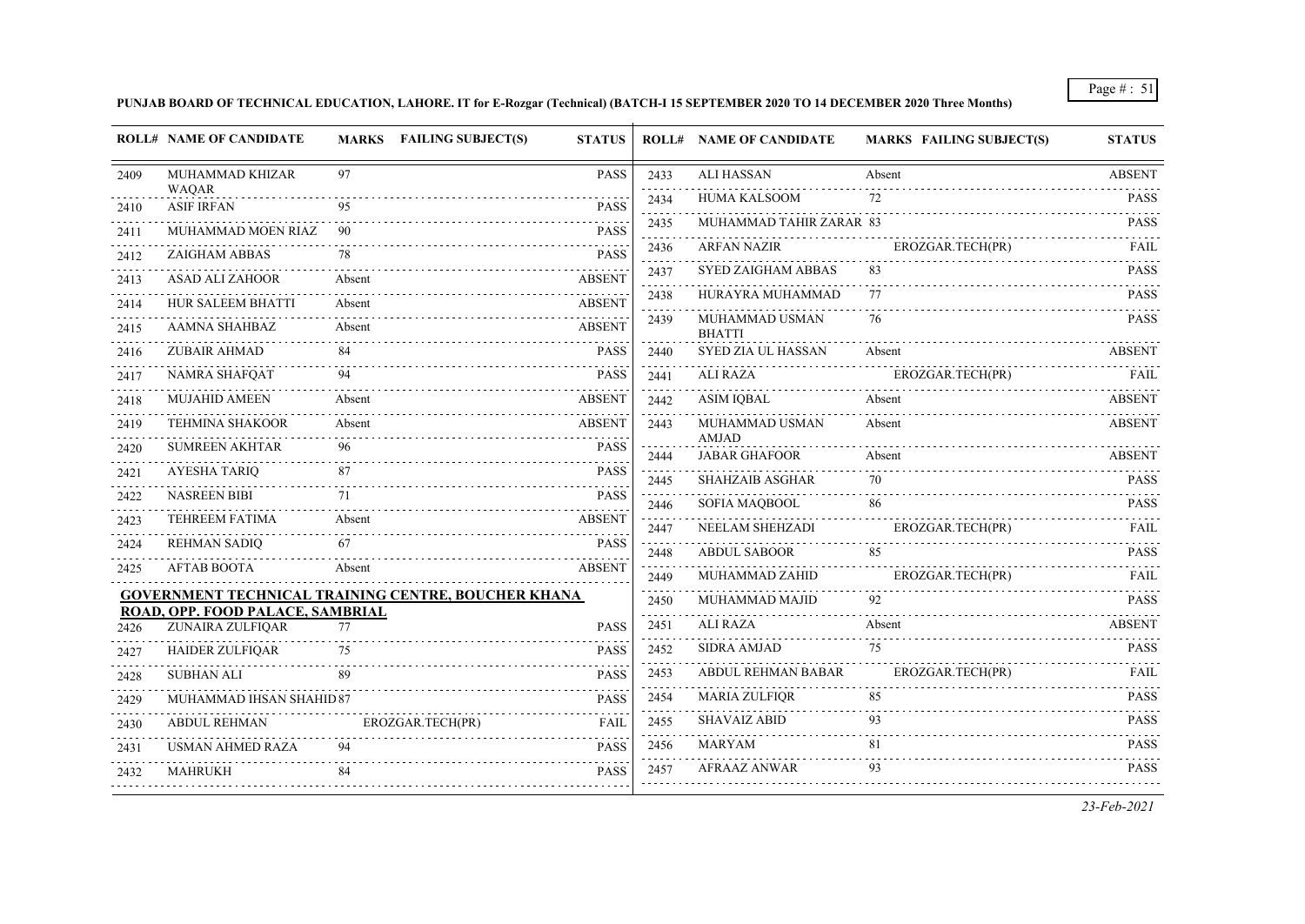#### **PUNJAB BOARD OF TECHNICAL EDUCATION, LAHORE. IT for E-Rozgar (Technical) (BATCH-I 15 SEPTEMBER 2020 TO 14 DECEMBER 2020 Three Months)**

|      | <b>ROLL# NAME OF CANDIDATE</b>  | MARKS FAILING SUBJECT(S)                                    | <b>STATUS</b> |                      | <b>ROLL# NAME OF CANDIDATE</b>           | <b>MARKS FAILING SUBJECT(S)</b> | <b>STATUS</b> |
|------|---------------------------------|-------------------------------------------------------------|---------------|----------------------|------------------------------------------|---------------------------------|---------------|
| 2458 | <b>SAQIB ALI</b>                | EROZGAR.TECH(PR)                                            | <b>FAIL</b>   | 2482                 | <b>RABIA RIAZ</b>                        | 91                              | <b>PASS</b>   |
| 2459 | <b>IRFAN ILAHI</b>              | .<br>76                                                     | <b>PASS</b>   | 2483                 | NIDA MUMTAZ                              | 70                              | <b>PASS</b>   |
| 2460 | KHURRAM SHAHZAD                 | EROZGAR.TECH(PR)                                            | FAIL          | and a series<br>2484 | HAMNA KHALID                             | 92                              | <b>PASS</b>   |
| 2461 | MUHAMMAD SARMAD ALI 81          |                                                             | <b>PASS</b>   | 2485                 | <b>MUSKAN</b>                            | 76                              | <b>PASS</b>   |
| 2462 | AMNA BUSHRA                     | 72                                                          | <b>PASS</b>   | 2486                 | MUHAMMAD HAMZA TAHIR 87                  |                                 | <b>PASS</b>   |
| 2463 | MUHAMMAD SAFWAN<br><b>AMJED</b> | 75                                                          | <b>PASS</b>   | 2487                 | <b>USAMA SHAFIQUE</b>                    | 87                              | <b>PASS</b>   |
| 2464 | MUHAMMAD SHEHZAD                | .                                                           | <b>PASS</b>   | 2488                 | MUHAMMAD ABDULLAH<br><b>MANZOOR</b>      | 77                              | <b>PASS</b>   |
| 2465 | <b>HIRA GULZAR</b>              |                                                             | <b>PASS</b>   | 2489                 | <b>AREEJ IDREES</b>                      | 86                              | <b>PASS</b>   |
| 2466 | <b>SAMI UR RAZA</b>             | 74                                                          | <b>PASS</b>   | 2490                 | <b>FAREEHA MANZOOR</b>                   | 70                              | <b>PASS</b>   |
| 2467 | <b>HANIA</b>                    | 85                                                          | <b>PASS</b>   | 2491                 | <b>HAFSA JAVID</b>                       | 82                              | <b>PASS</b>   |
| 2468 | ALI RAZA                        | 87                                                          | <b>PASS</b>   | 2492                 | ZEESHAN GULL                             | 86                              | <b>PASS</b>   |
| 2469 | <b>USMAN ALI</b>                | EROZGAR.TECH(PR)                                            | FAIL          | 2493                 | <b>BARKA HAYAT</b>                       | EROZGAR.TECH(TH, PR)            | FAIL          |
| 2470 | <b>NIDA SHARIF</b>              | EROZGAR.TECH(PR)                                            | <b>FAIL</b>   | 2494                 | ANAM AFZAAL                              | 80                              | <b>PASS</b>   |
| 2471 | <b>MUHAMMAD IDREES</b>          | Absent                                                      | <b>ABSENT</b> | $-1 - 1 - 1$<br>2495 | ASAD MEHMOOD                             | 75                              | <b>PASS</b>   |
| 2472 | <b>HAMZA QASIR</b>              | Absent                                                      | <b>ABSENT</b> | 2496                 | <b>ALI ASGHAR</b>                        | 75                              | <b>PASS</b>   |
| 2473 | <b>SEHAR BUTT</b>               | EROZGAR.TECH(PR)                                            | FAIL          | 2497                 | <b>AYESHA MOBEEN</b>                     | 67                              | <b>PASS</b>   |
| 2474 | <b>AROOJ NADEEM</b>             | 74                                                          | <b>PASS</b>   | 2498                 | <b>ASMAT ULLAH</b>                       | 76                              | <b>PASS</b>   |
| 2475 | MUHAMMAD MASAB ARIF             | EROZGAR.TECH(PR)                                            | <b>FAIL</b>   | 2499                 | <b>MARIAM FATIMA</b>                     | 90                              | <b>PASS</b>   |
|      |                                 | <b>GOVERNMENT COLLEGE OF TECHNOLOGY, PAF ROAD, SARGODHA</b> |               | 2500                 | <b>HAFIZ HAROON UR</b><br><b>RASHEED</b> | 90                              | <b>PASS</b>   |
| 2476 | <b>ANSA ZAFAR</b>               | 67                                                          | <b>PASS</b>   | 2501                 | MUHAMMAD ADNAN EJAZ 75                   |                                 | <b>PASS</b>   |
| 2477 | <b>ABDUL WAHAB</b>              | EROZGAR.TECH(TH, PR)                                        | FAIL          | 2502                 | MUHAMMAD AMMAR                           | 71                              | <b>PASS</b>   |
| 2478 | MUHAMMAD LATIF                  | 70                                                          | <b>PASS</b>   |                      | <b>IKRAM</b>                             |                                 |               |
| 2479 | ADEELA                          | 73                                                          | <b>PASS</b>   | 2503                 | HAFIZ ASAD UR REHMAN                     | 88                              | <b>PASS</b>   |
| 2480 | RAFIA BATOOL                    | 76                                                          | <b>PASS</b>   | 2504<br>2.2.2.2      | <b>SUMBAL YOUSAF</b>                     | 75<br>.                         | <b>PASS</b>   |
| 2481 | ZAR BAKHT IMTIAZ                |                                                             | <b>PASS</b>   | 2505                 | ALINA                                    | 93                              | <b>PASS</b>   |
|      |                                 |                                                             |               | 2506                 | <b>AAMIR SHEHZAD</b>                     | 95                              | <b>PASS</b>   |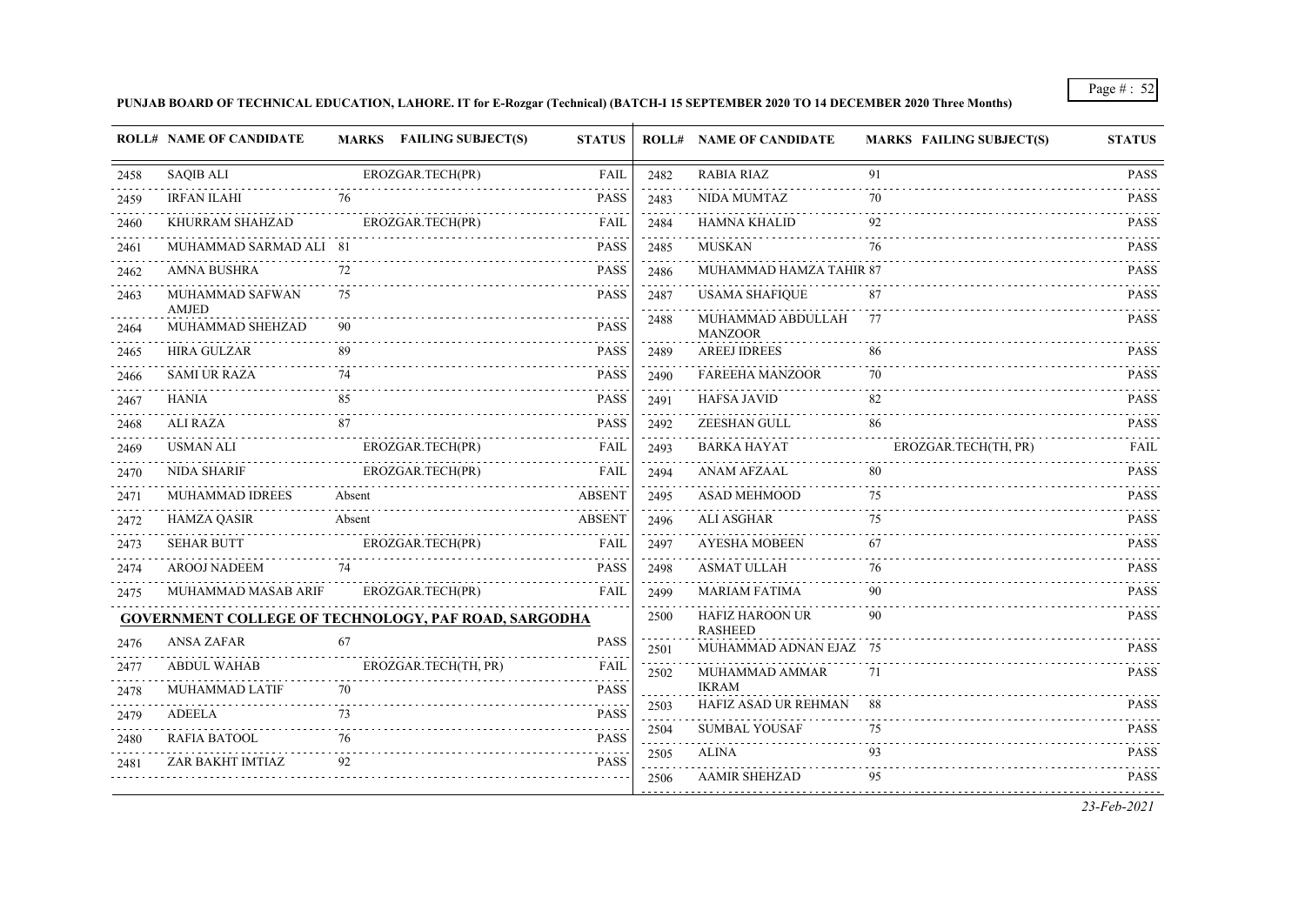### **PUNJAB BOARD OF TECHNICAL EDUCATION, LAHORE. IT for E-Rozgar (Technical) (BATCH-I 15 SEPTEMBER 2020 TO 14 DECEMBER 2020 Three Months)**

|                                     | <b>ROLL# NAME OF CANDIDATE</b>      | <b>MARKS</b> FAILING SUBJECT(S) | <b>STATUS</b>                              |      | <b>ROLL# NAME OF CANDIDATE</b>          | <b>MARKS FAILING SUBJECT(S)</b> | <b>STATUS</b>              |
|-------------------------------------|-------------------------------------|---------------------------------|--------------------------------------------|------|-----------------------------------------|---------------------------------|----------------------------|
| 2507                                | TANZIL UR REHMAN                    | 77                              | PASS                                       | 2532 | <b>SAMRAN ULLAH</b>                     | 66                              | <b>PASS</b>                |
| 2508                                | MUHAMMAD TAYMOOR                    | 75                              | <b>PASS</b>                                | 2533 | <b>USAMA FAROOQ</b>                     | 71                              | <b>PASS</b>                |
| 2509                                | <b>FOZIA YOUSAF</b>                 | 77                              | <b>PASS</b>                                | 2534 | <b>RANA SAKHAWAT</b>                    | 66                              | <b>PASS</b>                |
| 2510                                | <b>UMER FAROOQ</b>                  | 64                              | <b>PASS</b>                                | 2535 | HAFIZ MUHAMMAD ZOHAIB                   | EROZGAR.TECH(TH, PR)            | FAIL                       |
| $\sim$ $\sim$ $\sim$ $\sim$<br>2511 | <b>AMMARA GHAFFAR</b>               | 71                              | <b>PASS</b>                                | 2536 | MUHAMMAD SAJID                          | EROZGAR.TECH(TH, PR)            | FAIL                       |
| 2512                                | MUHAMMAD BILAL TARIQ 66             |                                 | <b>PASS</b>                                | 2537 | <b>WAKEEL</b><br><b>BASHARAT ABBAS</b>  | 85                              | <b>PASS</b>                |
| 2513                                | MUHAMMAD USMAN                      | 93                              | <b>PASS</b>                                | 2538 | MEMOONA ARSHAD                          | 89                              | <b>PASS</b>                |
| 2514                                | MUHAMMAD ARSALAN                    | 83                              | <b>PASS</b>                                | 2539 | MUHAMMAD RAMZAN                         | 76                              | <b>PASS</b>                |
| 2515                                | <b>UMER GHANI</b>                   | 76                              | <b>PASS</b>                                | 2540 | <b>ABDUL QADEER</b>                     | 68                              | <b>PASS</b>                |
| 2516                                | MUHAMMAD UZAIR                      | 67                              | <b>PASS</b>                                | 2541 | <b>MARIA HAYAT</b>                      | 68                              | <b>PASS</b>                |
| 2517                                | <b>GUL SHER</b>                     | 77                              | <b>PASS</b>                                | 2542 | MUHAMMAD QASIM                          | 71                              | <b>PASS</b>                |
| 2518                                | <b>FOUZIA BATOOL</b>                | 77                              | <b>PASS</b><br>$\sim 100$ km s $^{-1}$     | 2543 | <b>KAINAT ZAHRA</b>                     | 65                              | <b>PASS</b>                |
| 2519                                | <b>BILAL AHMAD</b>                  | 75                              | <b>PASS</b>                                | 2544 | <b>USAMA</b>                            | 78                              | <b>PASS</b>                |
| 2520                                | <b>IQRA UROOJ</b>                   | EROZGAR.TECH(TH, PR)            | <b>FAIL</b>                                | 2545 | <b>IQRA RAFAQAT</b>                     | 76                              | <b>PASS</b>                |
| 2521                                | <b>ABDULLAH</b>                     | 71                              | <b>PASS</b><br>$\sim 100$ and $\sim 100$   | 2546 | MUHAMMAD HAMMAD                         | 94                              | <b>PASS</b>                |
| 2522                                | ADNAN ALI SHAFIQ                    | 80                              | <b>PASS</b>                                |      | <b>AHSAN</b>                            |                                 |                            |
| 2523                                | <b>SAIMA RANI</b>                   | 91                              | <b>PASS</b>                                | 2547 | MUDASSAR HUSNAIN<br>ZIA ULLAH           | 72                              | <b>PASS</b>                |
| 2524                                | MUHAMMAD FARRUKH<br><b>SAEED</b>    | 68                              | <b>PASS</b>                                | 2548 |                                         | EROZGAR.TECH(TH, PR)            | FAIL                       |
| 2525                                | <b>AISHA MEHMOOD</b>                | 71                              | <b>PASS</b>                                | 2549 | <b>AQIB JAVED</b><br><b>HIRA MARYAM</b> | 91<br>88                        | <b>PASS</b><br><b>PASS</b> |
| 2526                                | <b>ZEBA SUNDAS</b>                  | 88                              | <b>PASS</b>                                | 2550 | MUHAMMAD SAFDAR                         | 68                              | <b>PASS</b>                |
| 2527                                | <b>ABID HUSSAIN</b>                 | 83                              | <b>PASS</b>                                | 2551 | MUHAMMAD TALHA                          | 69                              | <b>PASS</b>                |
| 2528                                | <b>MASOOD AHMAD</b>                 | 84                              | <b>PASS</b>                                | 2552 | <b>NADEEM</b>                           |                                 |                            |
| 2529                                | MUHAMMAD USMAN                      | 78                              | <b>PASS</b>                                | 2553 | MUHAMMAD ABU BAKAR                      | EROZGAR.TECH(TH, PR)            | FAIL                       |
|                                     | <b>SHARIF</b><br><b>WASEEM EJAZ</b> | 77                              | <b>PASS</b>                                | 2554 | MLEEHA AKASH                            | 70                              | <b>PASS</b>                |
| 2530                                | MUHAMMAD BILAL                      | 92                              | $\sim$ $\sim$ $\sim$ $\sim$<br><b>PASS</b> | 2555 | HAFIZ SHAHZAD AHMAD                     | 84                              | <b>PASS</b>                |
| 2531                                |                                     |                                 |                                            |      |                                         |                                 |                            |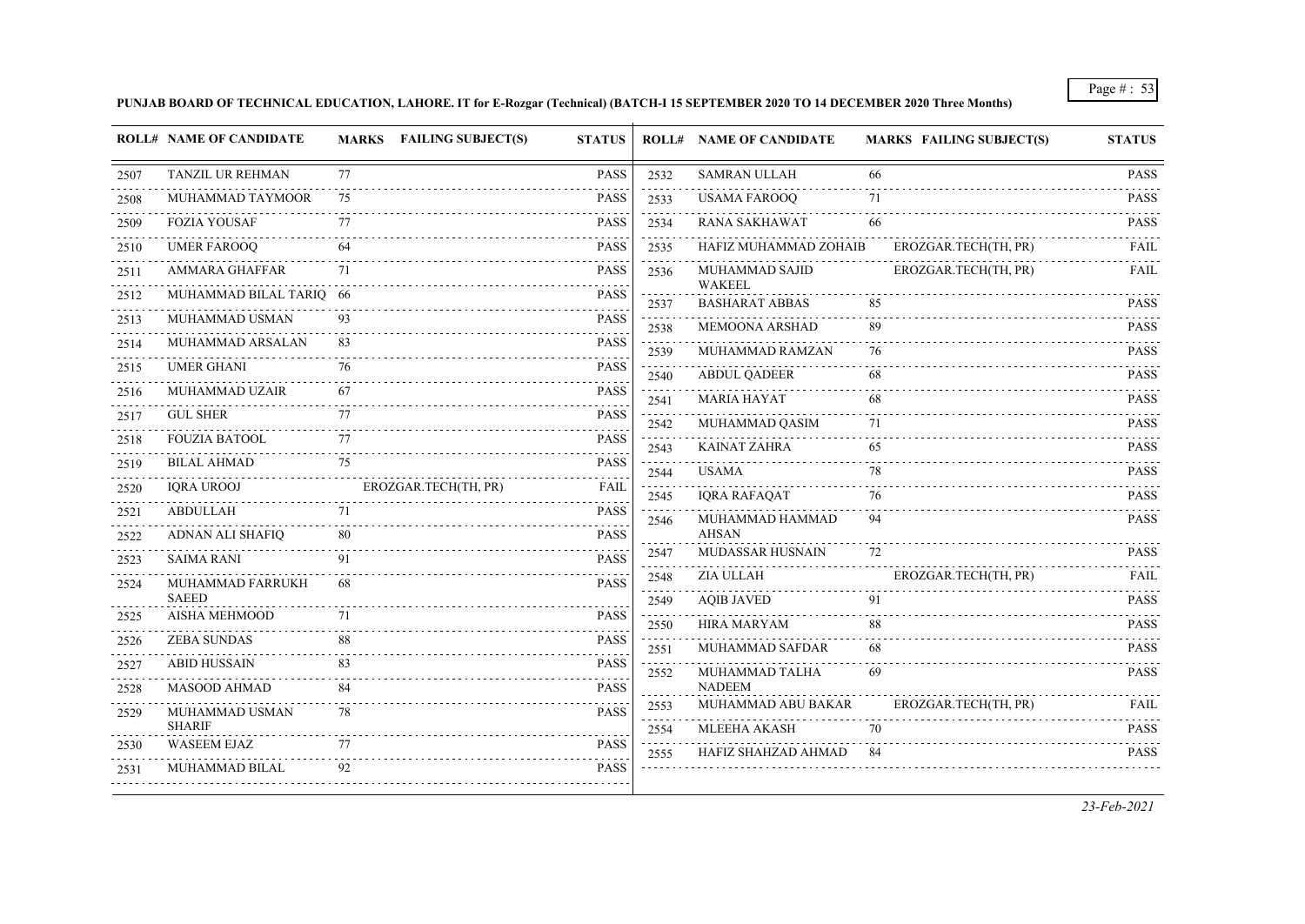# **PUNJAB BOARD OF TECHNICAL EDUCATION, LAHORE. IT for E-Rozgar (Technical) (BATCH-I 15 SEPTEMBER 2020 TO 14 DECEMBER 2020 Three Months)**

|      | <b>ROLL# NAME OF CANDIDATE</b>     | MARKS FAILING SUBJECT(S)                                   | <b>STATUS</b>    |                        | <b>ROLL# NAME OF CANDIDATE</b> | <b>MARKS FAILING SUBJECT(S)</b> | <b>STATUS</b> |
|------|------------------------------------|------------------------------------------------------------|------------------|------------------------|--------------------------------|---------------------------------|---------------|
| 2556 | SYED ISHTIAQ HUSSAIN               | 66                                                         | <b>PASS</b>      | 2579                   | <b>TAYYAB AHMED</b>            | 65                              | <b>PASS</b>   |
| 2557 | <b>SHAH</b><br><b>SIDRA ASGHAR</b> | 91                                                         | <b>PASS</b>      | 2580                   | MUHAMMAD NOUMAN<br>SADIQ       | 85                              | <b>PASS</b>   |
| 2558 | ATIF AZIZ                          | 77                                                         | <b>PASS</b>      | 2581                   | <b>MANAHIL BABAR</b>           | 75                              | <b>PASS</b>   |
| 2559 | <b>TALHA</b>                       |                                                            | <b>PASS</b>      | 2582                   | <b>IQRA ASIF</b>               | 88                              | <b>PASS</b>   |
| 2560 | <b>FAISAL SHABBIR</b>              | 69                                                         | <b>PASS</b>      | 2583                   | MUHAMMAD ISHFAQ                | 71                              | <b>PASS</b>   |
| 2561 | HAFIZ MUHAMMAD ANAS                | - 83                                                       | <b>PASS</b>      | 2584                   | <b>AQSA ASLAM</b>              | 90                              | <b>PASS</b>   |
| 2562 | KHALIDA NAWAZ KHAN                 | 88                                                         | <b>PASS</b>      | 2585                   | MUHAMMAD USAMA                 | 92                              | <b>PASS</b>   |
| 2563 | MUHAMMAD EHTISHAM<br><b>ANWAR</b>  | EROZGAR.TECH(TH, PR)                                       | <b>FAIL</b>      | 2586<br>الدامات الداما | <b>ADIL JAVED</b>              | 71                              | <b>PASS</b>   |
| 2564 | ZARAFSHAN KANWAL                   | 90                                                         | <b>PASS</b>      | 2587                   | <b>ANAM ZAHEER</b>             | 79                              | <b>PASS</b>   |
| 2565 | MUHAMMAD HANZALA                   | 71                                                         | <b>PASS</b>      | 2588                   | YOUSRA BASHARAT                | Absent                          | <b>ABSENT</b> |
|      | <b>WASEEM</b>                      |                                                            |                  | 2589                   | MUHAMMAD SANWAL                | 91                              | <b>PASS</b>   |
| 2566 | <b>KHAIR U NISA</b>                | 74                                                         | <b>PASS</b><br>. | 2590                   | <b>MAZHAR ALI</b>              | 80                              | <b>PASS</b>   |
| 2567 | <b>WAQAS ASLAM</b>                 | 65                                                         | <b>PASS</b>      | 2591                   | MUHAMMAD IRFAN                 | 68                              | <b>PASS</b>   |
| 2568 | MUHAMMAD WAJAHAT                   | 68                                                         | <b>PASS</b>      | 2592                   | <b>ALMAS YOUNAS</b>            | 93                              | <b>PASS</b>   |
| 2569 | <b>ANMOL</b>                       | 79                                                         | <b>PASS</b>      | 2593                   | MUHAMMAD USMAN                 | 85                              | <b>PASS</b>   |
| 2570 | ZEESHAN AHMAD                      | EROZGAR.TECH(TH, PR)                                       | <b>FAIL</b>      | 2594                   | ZESHAN ALI SHAH                | 96                              | <b>PASS</b>   |
| 2571 | <b>MANAHIL SHAHID</b>              | 82                                                         | <b>PASS</b>      | 2595                   | NATASHA SHAHBAZ                | 93                              | <b>PASS</b>   |
| 2572 | MUHAMMAD ADEEL WARIS 72            |                                                            | <b>PASS</b>      | 2596                   | MUHAMMAD SHOZAIB               | 90                              | <b>PASS</b>   |
| 2573 | <b>ZOHAIB HASSAN</b>               | 65                                                         | <b>PASS</b>      |                        | <b>ISHAQ BHATTI</b>            |                                 |               |
| 2574 | <b>MARIA PERVEEN</b>               | 78                                                         | <b>PASS</b>      | 2597                   | FEZAN TARIQ KHAN               | 93                              | <b>PASS</b>   |
|      |                                    | <b>GOVERNMENT VOCATIONAL TRAINING INSTITUTE FOR WOMEN,</b> |                  | 2598<br>.              | <b>SHAHZAIB UL HASAN</b>       | 93                              | <b>PASS</b>   |
|      | <b>AKBER BAZAR, SHEIKHUPURA</b>    |                                                            |                  | 2599                   | <b>FATIMA ABBAS</b>            | 66                              | <b>PASS</b>   |
| 2575 | <b>TEHNIAT FATIMA</b>              | Absent                                                     | <b>ABSENT</b>    | 2600                   | <b>HAFSA NASEER</b>            | 72                              | <b>PASS</b>   |
| 2576 | TAYYAB ALI                         | 91                                                         | <b>PASS</b>      | 2601                   | <b>MUNIBA JABEEN</b>           | 90                              | <b>PASS</b>   |
| 2577 | NOSHAIR AZAM                       | 95                                                         | <b>PASS</b>      | 2602                   | <b>SHANZA BATOOL</b>           | 78                              | <b>PASS</b>   |
| 2578 | <b>TAIBA RAFAQAT</b>               | 84                                                         | <b>PASS</b>      | 2603                   | <b>MADIHA MUZAFAR</b>          | 84                              | <b>PASS</b>   |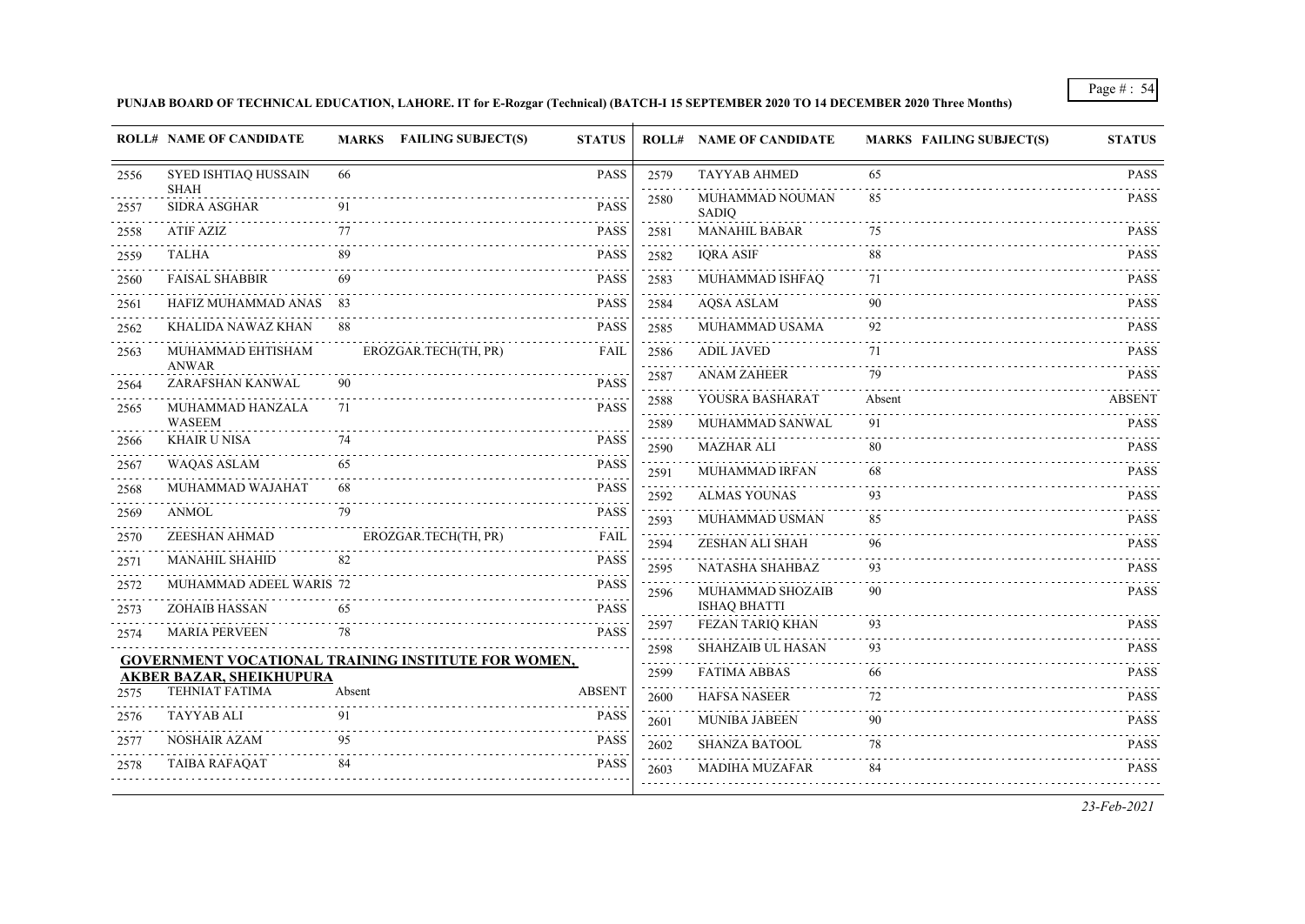### **PUNJAB BOARD OF TECHNICAL EDUCATION, LAHORE. IT for E-Rozgar (Technical) (BATCH-I 15 SEPTEMBER 2020 TO 14 DECEMBER 2020 Three Months)**

|      | <b>ROLL# NAME OF CANDIDATE</b> | MARKS FAILING SUBJECT(S)                                        | <b>STATUS</b>    |                                     | <b>ROLL# NAME OF CANDIDATE</b>     | <b>MARKS FAILING SUBJECT(S)</b> | <b>STATUS</b>                                |
|------|--------------------------------|-----------------------------------------------------------------|------------------|-------------------------------------|------------------------------------|---------------------------------|----------------------------------------------|
| 2604 | NIMRA MUSHTAQ                  |                                                                 | <b>FULL FAIL</b> | 2628                                | <b>FARAH WAHEED</b>                | 61                              | <b>PASS</b>                                  |
| 2605 | <b>AYESHA FIAZ</b>             | EROZGAR.TECH(PR)                                                | FAIL             | 2629                                | HAFIZ MUHAMMAD SHOAIBAbsent        |                                 | <b>ABSENT</b>                                |
| 2606 | INAM UL HAQ CHUGHTAI 88        |                                                                 | <b>PASS</b>      | 2630                                | <b>TARIQ</b><br><b>HAMNA BILAL</b> | Absent                          | <b>ABSENT</b>                                |
| 2607 | MUHAMMAD TARIQ JUNAID 71       |                                                                 | <b>PASS</b>      | 2631                                | <b>LAIBA RAZZAQ</b>                | 82                              | <b>PASS</b>                                  |
| 2608 | NAZAKAT ALI                    | Absent                                                          | <b>ABSENT</b>    | 2632                                | MADEEHA TUFAIL                     | 85                              | <b>PASS</b>                                  |
| 2609 | <b>MUHAMMAD SAQIB</b>          | Absent                                                          | <b>ABSENT</b>    | 2633                                | <b>MOBEEN ANWAR</b>                | 93                              | <b>PASS</b>                                  |
| 2610 | MUHAMMAD MEHRAN                | 84                                                              | <b>PASS</b>      |                                     | MUBBASHARA LATIF                   | 68                              | <b>PASS</b>                                  |
| 2611 | <b>NAZAM ALI</b>               | 78                                                              | <b>PASS</b>      | 2634                                | <b>SYED MUBEEN ALI SHAH</b>        | 86                              | <b>PASS</b>                                  |
| 2612 | <b>MUZMAL MURTAZA</b>          | 77                                                              | <b>PASS</b>      | 2635                                | MUHAMMAD ASIF IQBAL                | -89                             | $\omega$ is a single $\omega$<br><b>PASS</b> |
| 2613 | <b>SIDRA AKBAR</b>             | 69                                                              | <b>PASS</b>      | 2636                                | MUHAMMAD MAHMOOD                   | -86                             | <b>PASS</b>                                  |
| 2614 | <b>TAYYABA SALEEM</b>          | 66                                                              | <b>PASS</b>      | 2637                                | <b>ZIA</b>                         |                                 |                                              |
| 2615 | ABDUL HASSAAN                  | EROZGAR.TECH(PR, SE)                                            | FAIL             | 2638                                | MUHAMMAD MUAVIA SAIF Absent        |                                 | ABSENT                                       |
| 2616 | HAFIZ SHAH NAWAZ               | Absent                                                          | <b>ABSENT</b>    | 2639                                | MUHAMMAD TALHA                     | Absent                          | ABSENT                                       |
| 2617 | MUHAMMAD ANAS                  | 73                                                              | <b>PASS</b>      | 2640                                | <b>NOMAN AHSIN</b>                 | EROZGAR.TECH(TH)                | FAIL                                         |
| 2618 | <b>HAJIRA NOOR</b>             | 70                                                              | <b>PASS</b>      | 2641                                | <b>RASHID ALI</b>                  | 74                              | <b>PASS</b>                                  |
| 2619 | <b>ASRAR ZAHEER</b>            |                                                                 | <b>PASS</b>      | 2642                                | <b>SAIMA SARWAR</b>                | 93                              | <b>PASS</b>                                  |
| 2620 | SYEDA RANIA GILLANI            | 81                                                              | <b>PASS</b>      | 2643<br>$\sim$ $\sim$ $\sim$ $\sim$ | <b>SEHRISH SALEEM</b>              | 88                              | <b>PASS</b>                                  |
| 2621 | MUHAMMAD SHAHZAIB              | Absent                                                          | <b>ABSENT</b>    | 2644                                | <b>SIDRA TAHIR</b>                 | 76                              | <b>PASS</b>                                  |
|      | <b>SALEEM</b>                  |                                                                 |                  | 2645                                | <b>UBAID UR REHMAN</b>             | 86                              | <b>PASS</b>                                  |
| 2622 | YASIR ALI                      | EROZGAR.TECH(PR, SE)                                            | <b>FAIL</b>      | 2646                                | ZAIN MURTAZA                       | 76                              | <b>PASS</b>                                  |
| 2623 | <b>AQEEL HAIDER</b>            | Absent                                                          | <b>ABSENT</b>    |                                     |                                    |                                 |                                              |
| 2624 | <b>IMRAN BAIG</b>              | 59                                                              | <b>PASS</b>      |                                     |                                    |                                 |                                              |
|      |                                | <b>GOVERNMENT VOCATIONAL TRAINING INSTITUTE FOR WOMEN, NEAR</b> |                  |                                     |                                    |                                 |                                              |
| 2625 | <b>ABDUL MONIM TARIQ</b>       | DISTRICT EDUCATION (MEN) AKAL WALA ROAD, TOBA TEK SINGH<br>79   | <b>PASS</b>      |                                     |                                    |                                 |                                              |
| 2626 | ADNAN GUL SARWAR               | 85                                                              | <b>PASS</b>      |                                     |                                    |                                 |                                              |
| 2627 | <b>FAISAL NADEEM</b>           | 77                                                              | <b>PASS</b>      |                                     |                                    |                                 |                                              |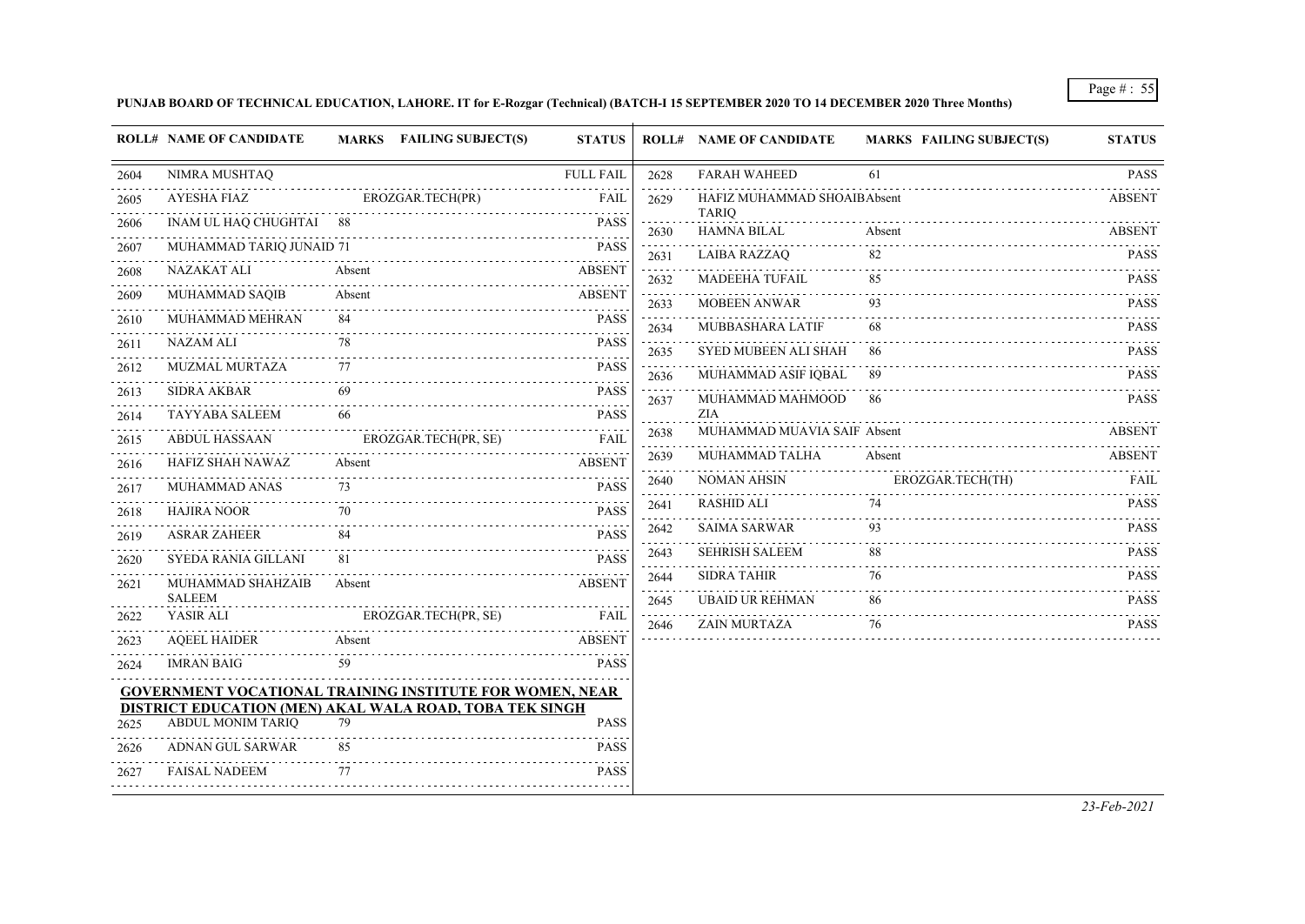### **PUNJAB BOARD OF TECHNICAL EDUCATION, LAHORE. Virtual Assistant (for Amazon) (BATCH-I 15 SEPTEMBER 2020 TO 14 DECEMBER 2020 Three Months)**

|      | <b>ROLL# NAME OF CANDIDATE</b>                                       |        | MARKS FAILING SUBJECT(S) | <b>STATUS</b> |                                 | <b>ROLL# NAME OF CANDIDATE</b>           | <b>MARKS FAILING SUBJECT(S)</b> | <b>STATUS</b> |
|------|----------------------------------------------------------------------|--------|--------------------------|---------------|---------------------------------|------------------------------------------|---------------------------------|---------------|
|      | GOVERNMENT COLLEGE OF TECHNOLOGY, BAGHDAD ROAD,<br><b>BAHAWALPUR</b> |        |                          |               | 2671                            | MUHAMMAD YOUSAF<br><b>MAOBOOL</b>        | 74                              | <b>PASS</b>   |
| 2647 | ZULFIOAR ALI                                                         | 97     |                          | <b>PASS</b>   | 2672                            | MUHAMMAD USMAN AMIN Absent               |                                 | ABSENT        |
| 2648 | <b>NASIR ALI</b>                                                     | 94     |                          | <b>PASS</b>   | 2.2.2.2<br>2673                 | <b>ASAD ASKARI</b>                       | Absent                          | <b>ABSENT</b> |
| 2649 | <b>USAMA SALEEM</b>                                                  | 92     |                          | <b>PASS</b>   | 2674                            | MUHAMMAD AFAQ ELLAHI Absent              |                                 | <b>ABSENT</b> |
| 2650 | MUHAMMAD AAMIR<br><b>MUJEEB</b>                                      | 91     |                          | <b>PASS</b>   | 2675<br>.                       | <b>MUHAMMAD ARIF NASEEM 88</b>           |                                 | <b>PASS</b>   |
| 2651 | <b>ADEEL AHMAD</b>                                                   | 83     |                          | <b>PASS</b>   | 2676                            | <b>SHABANA NAZ</b>                       | 92                              | <b>PASS</b>   |
| 2652 | MUHAMMAD SHAFAULLAH 85                                               |        |                          | <b>PASS</b>   | 2677                            | MUHAMMAD SHAN<br><b>CHUGHTAI</b>         | Absent                          | <b>ABSENT</b> |
| 2653 | <b>USMAN HAIDER</b>                                                  | 84     |                          | <b>PASS</b>   | 2678                            | <b>MARIAM RANA</b>                       | 92                              | <b>PASS</b>   |
| 2654 | NIMRA ZAFAR                                                          | Absent |                          | <b>ABSENT</b> | 2679                            | MUHAMMAD TALHA                           | 88                              | <b>PASS</b>   |
| 2655 | <b>ZAIN UL ABDIN</b>                                                 | Absent |                          | <b>ABSENT</b> | $\sim 100$ km s $^{-1}$<br>2680 | <b>ASAD AKBAR</b>                        | Absent                          | <b>ABSENT</b> |
| 2656 | <b>SIDRA FAROOO</b>                                                  | 93     |                          | <b>PASS</b>   | 2681                            | MUHAMMAD TAHSEEN                         | Absent                          | ABSENT        |
| 2657 | <b>EJAZ HUSSAIN</b>                                                  | Absent |                          | <b>ABSENT</b> | 2682                            | <b>ATHAR EJAZ</b><br><b>ZESHAN TARIQ</b> | 83                              | <b>PASS</b>   |
| 2658 | <b>SYED RAJAB MASOOD</b><br><b>JELLANI</b>                           | Absent |                          | <b>ABSENT</b> | 2683                            | MUHAMMAD FAHAD<br><b>MOHSIN</b>          | 74                              | <b>PASS</b>   |
| 2659 | <b>EESHA KHAN</b>                                                    | 86     |                          | <b>PASS</b>   | 2684                            | MUHAMMAD JAHANZAIB                       | Absent                          | <b>ABSENT</b> |
| 2660 | HINA SHAHNAWAZ                                                       | 82     |                          | <b>PASS</b>   |                                 | <b>AFZAL</b>                             |                                 |               |
| 2661 | <b>ADNAN KHALEEL</b>                                                 | Absent |                          | <b>ABSENT</b> | 2685<br>.                       | MUHAMMAD AQEEL                           | Absent                          | <b>ABSENT</b> |
| 2662 | <b>HASNAIN RAZA</b>                                                  | Absent |                          | <b>ABSENT</b> | 2686                            | <b>UMBER MAHREEN</b>                     | 79                              | <b>PASS</b>   |
| 2663 | <b>IMTIAZ AFRIDI</b>                                                 | 80     |                          | <b>PASS</b>   | 2687                            | <b>ARSLAN ANWAR</b>                      | 69                              | <b>PASS</b>   |
| 2664 | <b>MUAVIA HUSSAIN</b>                                                | 83     |                          | <b>PASS</b>   | 2688                            | <b>SARA KHAN</b>                         | 91                              | <b>PASS</b>   |
| 2665 | <b>SHAHID IQBAL</b>                                                  | 69     |                          | <b>PASS</b>   | 2689                            | ALISHBA KHAN                             | Absent                          | ABSENT        |
| 2666 | <b>SALMAN OURESHI</b>                                                | 71     |                          | <b>PASS</b>   | 2690<br>$\sim$ $\sim$ $\sim$    | <b>MUHAMMAD BILAL</b>                    | 71                              | <b>PASS</b>   |
| 2667 | NOMAN ALTAF                                                          | Absent |                          | <b>ABSENT</b> | 2691                            | YASMEEN MUMTAZ                           | Absent                          | <b>ABSENT</b> |
| 2668 | <b>NOMAN RAFEEQ</b>                                                  | Absent |                          | <b>ABSENT</b> | 2692                            | <b>SYEDA APSRA SALEEM</b>                | Absent                          | ABSENT        |
| 2669 | <b>HAFIZ USAMA ARSHAD</b>                                            | Absent |                          | <b>ABSENT</b> | 2693                            | MUHAMMAD REHMAN                          | Absent                          | <b>ABSENT</b> |
| 2670 | <b>ASAD AWAIS</b>                                                    | Absent |                          | <b>ABSENT</b> | 2694                            | MUHAMMAD AHMAD                           | Absent                          | <b>ABSENT</b> |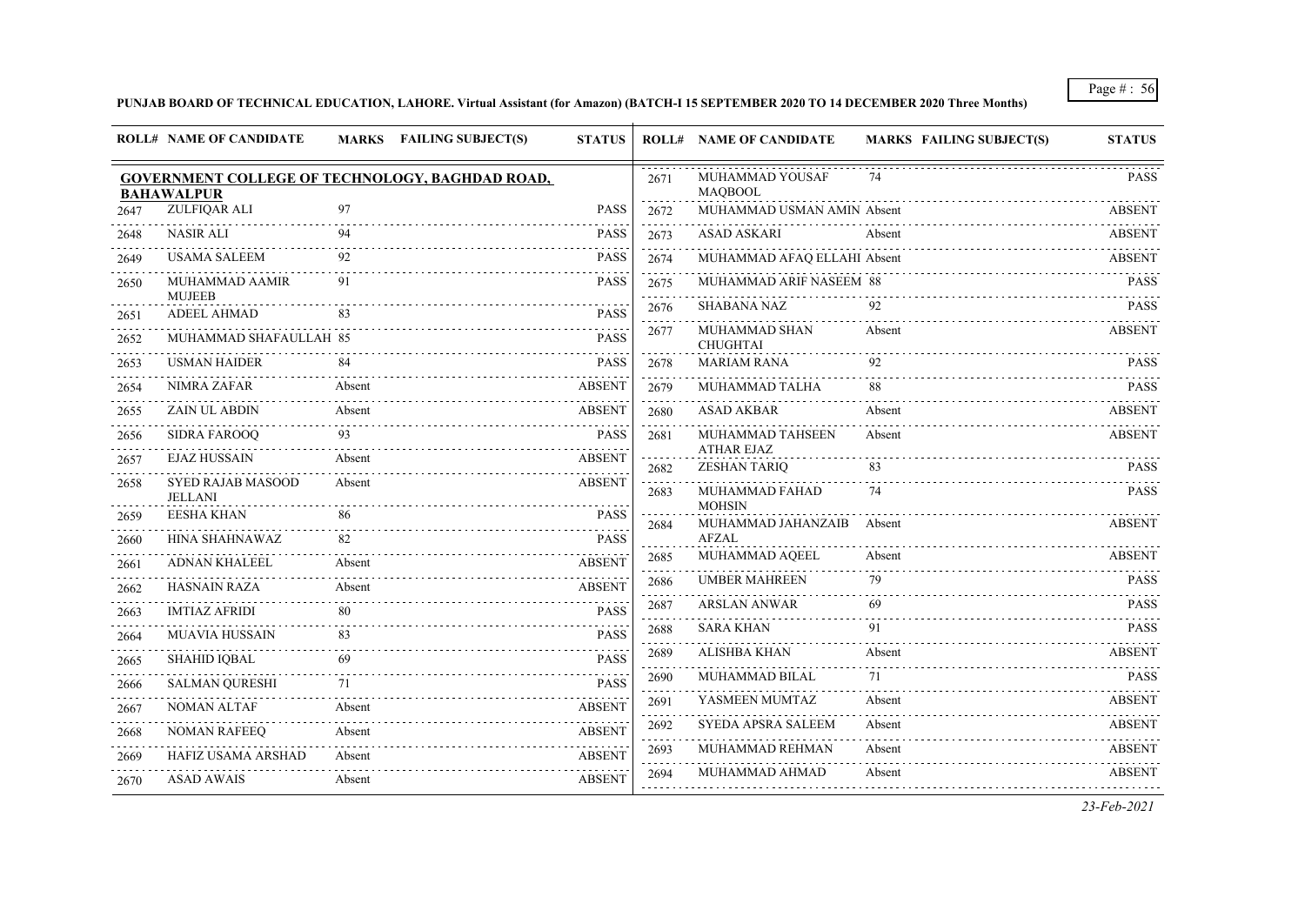#### **PUNJAB BOARD OF TECHNICAL EDUCATION, LAHORE. Virtual Assistant (for Amazon) (BATCH-I 15 SEPTEMBER 2020 TO 14 DECEMBER 2020 Three Months)**

|      | <b>ROLL# NAME OF CANDIDATE</b>           |        | MARKS FAILING SUBJECT(S)<br><b>STATUS</b> |                  |                   | <b>ROLL# NAME OF CANDIDATE</b>           | <b>MARKS FAILING SUBJECT(S)</b> | <b>STATUS</b>                                            |
|------|------------------------------------------|--------|-------------------------------------------|------------------|-------------------|------------------------------------------|---------------------------------|----------------------------------------------------------|
| 2695 | <b>AYESHA JAMEEL</b>                     | Absent | <b>ABSENT</b>                             |                  | 2719              | <b>IQRA SHAHZAD</b>                      | 90                              | <b>PASS</b>                                              |
| 2696 | <b>EMAN SAMEE</b>                        | Absent | <b>ABSENT</b>                             |                  | 2720              | <b>MAAZ BIN AMIR</b>                     | 89                              | <b>PASS</b>                                              |
| 2697 | ZAMEER UL HASSAN                         | 91     |                                           | <b>PASS</b>      | 2721              | HAFIZ RAMEEZ AHMED                       | 85                              | <b>PASS</b>                                              |
| 2698 | <b>ASHAR WAQAR</b>                       | 88     |                                           | <b>PASS</b>      | 2722              | MUHAMMAD RIZWAN                          | Absent                          | <b>ABSENT</b>                                            |
| 2699 | <b>HASEEB ASHRAF</b>                     | 86     |                                           | <b>PASS</b>      | 2723              | <b>CHATTHA</b><br>MUHAMMAD IRFAN         | 85                              | <b>PASS</b>                                              |
| 2700 | <b>HASSAAN ABID</b>                      | 84     |                                           | <b>PASS</b>      | 2724              | WALIAZHAR                                | Absent                          | <b>ABSENT</b>                                            |
| 2701 | KASHMILA MUMTAZ                          | 91     |                                           | <b>PASS</b>      | 2725              | <b>NADIR IQBAL</b>                       | 88                              | <b>PASS</b>                                              |
| 2702 | MUHAMMAD RAMZAN                          | 83     |                                           | <b>PASS</b>      | 2726              | <b>NASIR SHAHZAD</b>                     | 92                              | <b>PASS</b>                                              |
| 2703 | <b>SAMIA ZAHID</b>                       | Absent |                                           | <b>ABSENT</b>    | 2727              | MUHAMMAD MIR ZAMAN                       | 89                              | <b>PASS</b>                                              |
| 2704 | MUHAMMAD MOHSIN<br><b>SATTAR</b>         | 91     |                                           | <b>PASS</b>      |                   | <b>KHAN</b><br>MUHAMMAD AKHTAR           | 94                              | <b>PASS</b>                                              |
| 2705 | KANWAR TANZEEL AKHTAR 89                 |        |                                           | <b>PASS</b>      | 2728<br>2729      | <b>SYED ASAD RIZWAN</b>                  | Absent                          | <b>ABSENT</b>                                            |
| 2706 | <b>AFTAB HUSSAIN</b>                     | 87     |                                           | <b>PASS</b>      |                   | <b>BUKHARI</b>                           |                                 |                                                          |
| 2707 | MUHAMMAD WAQAR                           | 84     |                                           | <b>PASS</b>      | 2730              | <b>SAMINA SHABIR</b>                     | Absent                          | <b>ABSENT</b>                                            |
| 2708 | <b>DANISH</b><br>MUHAMMAD IRFAN ABBAS 83 |        |                                           | <b>PASS</b>      | 2731              | <b>SM MUNEEB WAHEED</b><br><b>ABBASI</b> | Absent                          | <b>ABSENT</b>                                            |
| 2709 | MUQADDAS FATIMA                          | 90     |                                           | <b>PASS</b>      | 2732              | MUHAMMAD AMMAR                           | 90                              | <b>PASS</b>                                              |
| 2710 | MUHAMMAD FAISAL                          | 86     |                                           | <b>PASS</b>      | 2733              | <b>YOUNAS</b><br>MUHAMMAD SUFIAN         | Absent                          | <b>ABSENT</b>                                            |
|      | HUSSAN QURESHI                           |        |                                           |                  | .<br>2734         | <b>IMRAN YASEEN</b>                      | 87                              | <b>PASS</b>                                              |
| 2711 | MUHAMMAD EHTESHAM<br><b>SHAFIQ</b>       | 78     |                                           | <b>PASS</b><br>. | 2735              | MUHAMMAD ABDULLAH                        | 75                              | <b>PASS</b>                                              |
| 2712 | <b>TAOQEER RAHIM</b>                     | 77     |                                           | <b>PASS</b>      | 2736              | <b>USAMA JAVED</b>                       | 86                              | <b>PASS</b>                                              |
| 2713 | <b>FATIMA TAIBA GULL</b>                 | 91     |                                           | <b>PASS</b>      | 2737              | <b>SYED SHUJAT HUSSAIN</b>               | Absent                          | <b>ABSENT</b>                                            |
| 2714 | MUHAMMAD TAYYAB<br><b>RAFIQUE</b>        | 86     |                                           | <b>PASS</b>      | 2738              | <b>RAZIA BASHIR</b>                      | 88                              | <b>PASS</b>                                              |
| 2715 | SYED FAHAD ALI BUKHARI Absent            |        | <b>ABSENT</b>                             |                  | 2739              | MUHAMMAD AMMAR                           | 82                              | $\sim$ $\sim$ $\sim$ $\sim$ $\sim$ $\sim$<br><b>PASS</b> |
| 2716 | <b>RABIA KHALID</b>                      | Absent |                                           | <b>ABSENT</b>    | 2740              | <b>AMMAD ANWAR</b>                       | 85                              | <b>PASS</b>                                              |
| 2717 | <b>WARDA MUMTAZ</b>                      | 88     |                                           | <b>PASS</b>      | 2741              | <b>DILAWAR HUSSAIN</b>                   | 92                              | <b>PASS</b>                                              |
| 2718 | <b>SALMA KHALIL</b>                      | 91     |                                           | <b>PASS</b>      | $- - - -$<br>2742 | HAFIZ UBAID ULLAH ZIA                    | 89                              | $\sim$ $\sim$ $\sim$ $\sim$ $\sim$ $\sim$<br><b>PASS</b> |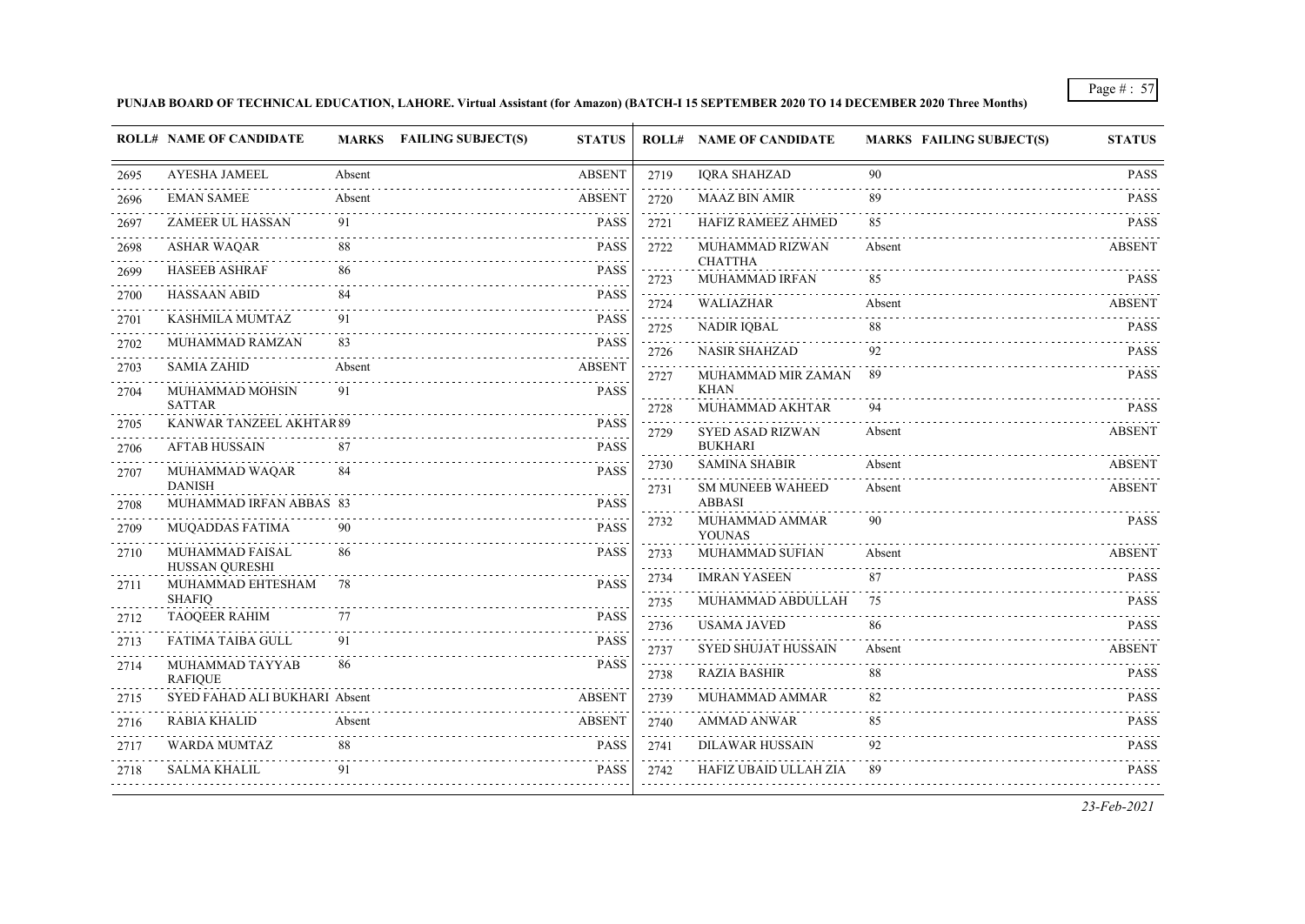**PUNJAB BOARD OF TECHNICAL EDUCATION, LAHORE. Virtual Assistant (for Amazon) (BATCH-I 15 SEPTEMBER 2020 TO 14 DECEMBER 2020 Three Months)**

|      | <b>ROLL# NAME OF CANDIDATE</b>                                     |        | <b>MARKS</b> FAILING SUBJECT(S) | <b>STATUS</b> |                                                   | <b>ROLL# NAME OF CANDIDATE</b>   | <b>MARKS FAILING SUBJECT(S)</b> | <b>STATUS</b> |
|------|--------------------------------------------------------------------|--------|---------------------------------|---------------|---------------------------------------------------|----------------------------------|---------------------------------|---------------|
| 2743 | FURQAN AHMAD ABBASI                                                | 80     |                                 | <b>PASS</b>   | 2766                                              | <b>SUMBUL IFTIKHAR</b>           | V.ASST(AMAZON)(TH, PR)          | FAIL          |
| 2744 | <b>MUNIBA RAZA</b>                                                 | 77     |                                 | <b>PASS</b>   | 2767                                              | <b>MARIA NAWAZ</b>               | 90                              | <b>PASS</b>   |
| 2745 | <b>JAWAD ZIA</b>                                                   | Absent |                                 | <b>ABSENT</b> | 2768                                              | <b>SAMINA FIRDOUS</b>            | V.ASST(AMAZON)(TH, PR)          | FAIL          |
| 4224 | MUHAMMAD ARFAN                                                     | 87     |                                 | <b>PASS</b>   | 2769                                              | <b>SANA ZAHRA NAQVI</b>          | 92                              | <b>PASS</b>   |
|      | <b>GOVERNMENT COLLEGE OF TECHNOLOGY FOR WOMEN, NEAR</b>            |        |                                 |               | 2770                                              | <b>SADIA NAWAZ</b>               | 90                              | <b>PASS</b>   |
| 2746 | <b>FAREED GATE OPP. GPO, BAHAWALPUR</b><br><b>AISHA TARIO KHAN</b> | 90     |                                 | <b>PASS</b>   | 2771                                              | TEHSEEN KANWAL                   | V.ASST(AMAZON)(TH, PR)          | <b>FAIL</b>   |
| 2747 | MUNEERA UBAID                                                      |        | V.ASST(AMAZON)(TH, PR)          | <b>FAIL</b>   | 2772<br>$\sim 100$                                | ATTA ULLAH QAMAR                 | V.ASST(AMAZON)(TH, PR)          | FAII.         |
| 2748 | SANNIA ASLAM                                                       |        |                                 | <b>PASS</b>   | 2773<br>$\sim 100$ km s $^{-1}$                   | SHAHIDA BHATTI                   | 95                              | <b>PASS</b>   |
| 2749 | <b>TEHSEEN FATIMA</b>                                              |        | V.ASST(AMAZON)(TH, PR)          | <b>FAIL</b>   | 2774                                              | KHAWAJA MUHAMMAD<br><b>YAHYA</b> |                                 | <b>PASS</b>   |
| 2750 | <b>IQRA SEHER</b>                                                  |        | V.ASST(AMAZON)(TH, PR)          | <b>FAIL</b>   | 2775                                              | SALMA MAQBOOL                    | V.ASST(AMAZON)(TH, PR)          | FAIL          |
| 2751 | SADIA BILAL                                                        |        | V.ASST(AMAZON)(TH, PR)          | <b>FAIL</b>   | 2776                                              | <b>LIAOAT ALI</b>                |                                 | <b>PASS</b>   |
| 2752 | <b>IORA JAMIL</b>                                                  | 92     |                                 | <b>PASS</b>   | 2777                                              | RUBAB FATIMA                     | V.ASST(AMAZON)(TH, PR)          | FAIL          |
| 2753 | MUHAMMAD TAIMOOR<br><b>KHAN</b>                                    |        | V.ASST(AMAZON)(TH, PR)          | <b>FAIL</b>   | 2778<br>$\sim 100$ km s $^{-1}$                   | KHIZRA OASIM                     | V.ASST(AMAZON)(TH, PR)          | FAII.         |
| 2754 | <b>MARYAM RAMZAN</b>                                               | 89     |                                 | <b>PASS</b>   | 2779<br>$\mathbb{Z}^2$ is a set of $\mathbb{Z}^2$ | NOOR UL AIN                      |                                 | <b>PASS</b>   |
| 2755 | <b>AOSA JAVAID</b>                                                 | 83     |                                 | <b>PASS</b>   | 2780                                              | SABAHAT SULTANA                  | V.ASST(AMAZON)(TH, PR)          | <b>FAIL</b>   |
| 2756 | ASMA MUNIR AHMAD                                                   | 85     |                                 | <b>PASS</b>   | 2781                                              | SEHRISH SADIQ                    | 98                              | <b>PASS</b>   |
| 2757 | <b>MARYAM KHAN</b>                                                 | 90     |                                 | <b>PASS</b>   | 2782<br>a a a a s                                 | <b>JAVERIA AZEEM</b>             | 92                              | <b>PASS</b>   |
| 2758 | ANEEBA SHOUKAT                                                     | 94     |                                 | <b>PASS</b>   | 2783                                              | <b>SAWERA ANMOL</b>              | V.ASST(AMAZON)(TH, PR)          | <b>FAIL</b>   |
| 2759 | SHABANA ATTHAR                                                     |        | V.ASST(AMAZON)(TH, PR)          | FAIL          | 2784                                              | <b>HIRA RASHEED</b>              | V.ASST(AMAZON)(TH, PR)          | <b>FAIL</b>   |
| 2760 | <b>KAINAT SATTAR</b>                                               |        | V.ASST(AMAZON)(TH, PR)          | <b>FAIL</b>   | 2785<br>$\omega$ is a $\omega$ .                  | <b>TEHNIYAT NAWAZ</b>            | 91                              | <b>PASS</b>   |
| 2761 | AYESHA IQBAL                                                       |        |                                 | <b>PASS</b>   | 2786<br>and a single                              | <b>JAWARIA FATIMA</b>            | 92                              | <b>PASS</b>   |
| 2762 | NIDA TABASSUM                                                      | 97     |                                 | <b>PASS</b>   | 2787                                              | <b>FIZZA GUL</b>                 | 90                              | <b>PASS</b>   |
| 2763 | AIMAN ABBAS NAQVI                                                  | 89     |                                 | <b>PASS</b>   | 2788                                              | NIMRA RAFIQUE                    | V.ASST(AMAZON)(TH, PR)          | FAIL          |
| 2764 | WARDAH MUSTAFA                                                     | 90     |                                 | <b>PASS</b>   | 2789                                              | REHMANA KOUSAR                   | 88                              | <b>PASS</b>   |
| 2765 | <b>HINA BUKHARI</b>                                                |        | V.ASST(AMAZON)(TH, PR)          | <b>FAIL</b>   | 2790                                              | <b>IORA SHABBIR</b>              | V.ASST(AMAZON)(TH, PR)          | <b>FAIL</b>   |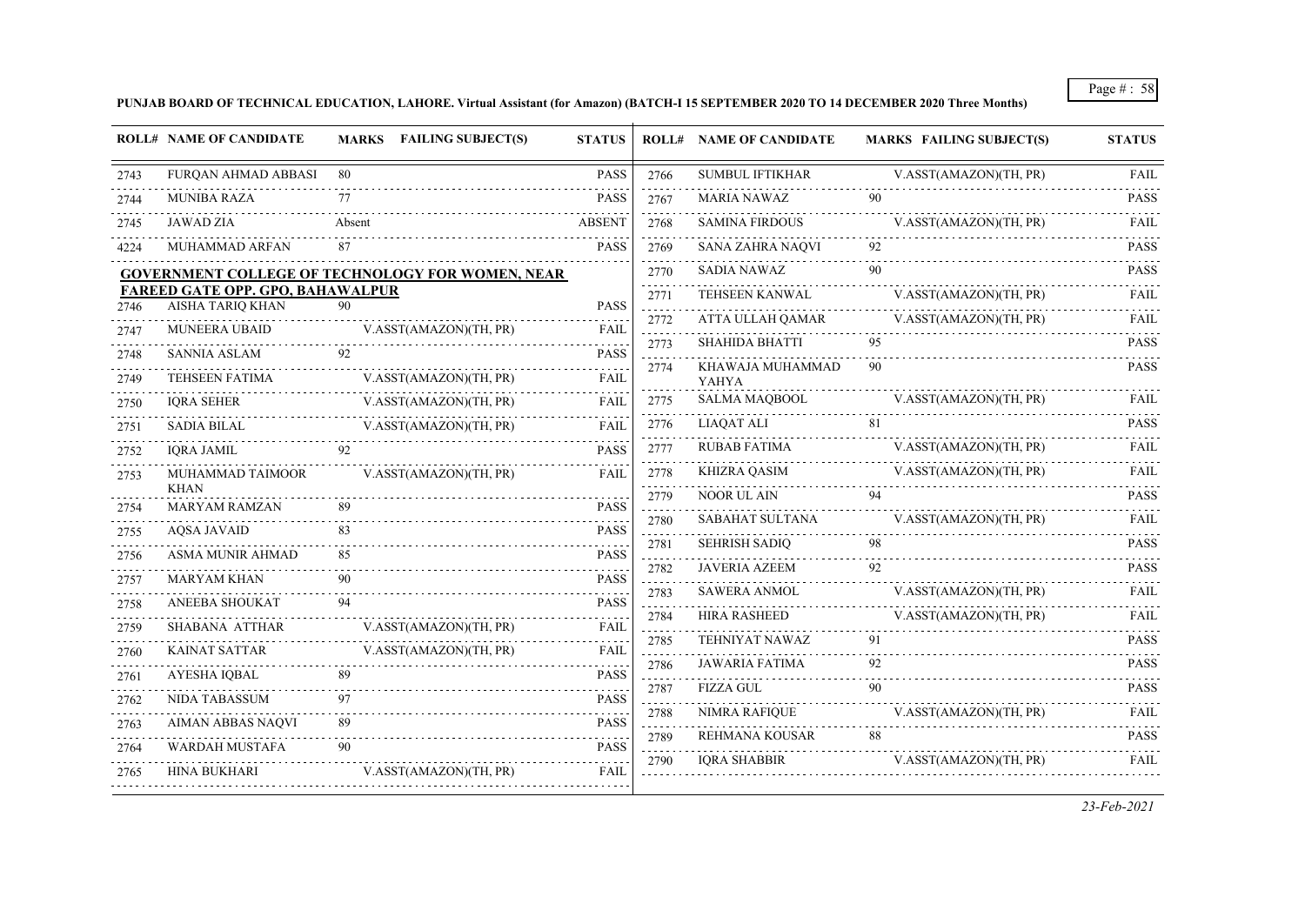**PUNJAB BOARD OF TECHNICAL EDUCATION, LAHORE. Virtual Assistant (for Amazon) (BATCH-I 15 SEPTEMBER 2020 TO 14 DECEMBER 2020 Three Months)**

|      | <b>ROLL# NAME OF CANDIDATE</b>                                         | MARKS FAILING SUBJECT(S)                                        | <b>STATUS</b> |                                                                                                                | <b>ROLL# NAME OF CANDIDATE</b>         | <b>MARKS FAILING SUBJECT(S)</b>             | <b>STATUS</b>    |
|------|------------------------------------------------------------------------|-----------------------------------------------------------------|---------------|----------------------------------------------------------------------------------------------------------------|----------------------------------------|---------------------------------------------|------------------|
| 2791 | <b>MARIA RAFIQUE</b>                                                   | V.ASST(AMAZON)(TH, PR)                                          | FAIL          | 2814                                                                                                           | MUHAMMAD MUZAMIL                       | 83                                          | <b>PASS</b>      |
| 2792 | <b>ANILA IRAM</b>                                                      | V.ASST(AMAZON)(TH, PR)                                          | <b>FAIL</b>   | 2815                                                                                                           | MUHAMMAD MAMOON                        | 81                                          | .<br><b>PASS</b> |
| 2793 | <b>FARAH ANWER</b>                                                     | V.ASST(AMAZON)(TH, PR)                                          | <b>FAIL</b>   | 2816                                                                                                           | MUHAMMAD REHMAN                        | Absent                                      | ABSENT           |
| 2794 | MUHAMMAD ZOUL KAIF<br><b>AMAR</b>                                      | V.ASST(AMAZON)(TH, PR)                                          | <b>FAIL</b>   | 2817                                                                                                           | <b>AKBER</b><br>KUNWAR ABDUL RAHMAN 81 |                                             | <b>PASS</b>      |
| 2795 | <b>SHAKEELA RIAZ</b>                                                   | V.ASST(AMAZON)(TH, PR)                                          | <b>FAIL</b>   | 2818                                                                                                           | MUHAMMAD SAFDAR                        | 82                                          | <b>PASS</b>      |
|      |                                                                        | <b>GOVERNMENT TECHNICAL TRAINING INSTITUTE, OPP. ELEMENTARY</b> |               | 2819                                                                                                           | SYED SHAHNOOR HUSSAIN 88               |                                             | <b>PASS</b>      |
| 2796 | <b>COLLEGE BAGHDAD ROAD, BAHAWALPUR</b><br>MUHAMMAD TALHA YASIN Absent |                                                                 | <b>ABSENT</b> | 2820                                                                                                           | MUHAMMAD MOHSIN<br><b>KHAN</b>         | Absent                                      | <b>ABSENT</b>    |
| 2797 | <b>IORA HUSSAN</b>                                                     | Absent                                                          | <b>ABSENT</b> | 2821                                                                                                           | ATIQUE AHMAD SHAFIQUE Absent           |                                             | <b>ABSENT</b>    |
| 2798 | SYED ASIM ALI BUKHARI                                                  | Absent                                                          | <b>ABSENT</b> | 2822                                                                                                           | AYAZ MAHMOOD                           | 76                                          | <b>PASS</b>      |
| 2799 | MUHAMMAD FARHAB                                                        | Absent                                                          | <b>ABSENT</b> | 2823                                                                                                           | <b>NAILA JABEEN</b>                    | 80                                          | <b>PASS</b>      |
| 2800 | <b>MANAHIL RAMZAN</b>                                                  | 83                                                              | <b>PASS</b>   | 2824                                                                                                           | <b>SUMAN MUKHTAR</b>                   | 80                                          | <b>PASS</b>      |
| 2801 | SYEDA TOOBAA AHMAD<br><b>GILLANI</b>                                   | Absent                                                          | <b>ABSENT</b> | 2825                                                                                                           | <b>UMER IQBAL</b>                      | Absent                                      | <b>ABSENT</b>    |
| 2802 | <b>ASAD ABBAS</b>                                                      | 85                                                              | <b>PASS</b>   |                                                                                                                |                                        | GOVERNMENT COLLEGE OF TECHNOLOGY, , BHAKKAR |                  |
| 2803 | <b>MARIA SADIQ</b>                                                     | 91                                                              | <b>PASS</b>   | 2826                                                                                                           | <b>QAZI MHAMMAD ZESHAN</b> 92          |                                             | <b>PASS</b>      |
| 2804 | MUHAMMAD ARBAZ                                                         | Absent                                                          | <b>ABSENT</b> | 2827<br>$\sim$ $\sim$ $\sim$ $\sim$                                                                            | <b>RAFI ULLAH</b>                      | 91                                          | <b>PASS</b>      |
| 2805 | MUHAMMAD HASSAN RAZAAbsent                                             |                                                                 | <b>ABSENT</b> | 2828<br>$\mathcal{L}^{\mathcal{A}}\mathcal{L}^{\mathcal{A}}\mathcal{L}^{\mathcal{A}}\mathcal{L}^{\mathcal{A}}$ | <b>REHMAN SHARIF</b>                   | 83                                          | <b>PASS</b>      |
| 2806 | <b>AHMED ALVI</b>                                                      | 80                                                              | <b>PASS</b>   | 2829                                                                                                           | MUHAMMAD JARJEES                       | 75                                          | <b>PASS</b>      |
| 2807 | MUHAMMAD ZEESHAN                                                       | Absent                                                          | <b>ABSENT</b> | 2830<br>$\sim$ $\sim$ $\sim$                                                                                   | RANA SUFYAN IQBAL                      | 71                                          | <b>PASS</b>      |
| 2808 | <b>RIDA E FATIMA</b>                                                   | Absent                                                          | <b>ABSENT</b> | 2831                                                                                                           | <b>FAHEEM AHMED</b>                    | Absent                                      | <b>ABSENT</b>    |
| 2809 | <b>WAQAR HASHMI</b>                                                    | 90                                                              | <b>PASS</b>   | 2832                                                                                                           | <b>NIMRA BAIG</b>                      | 90                                          | <b>PASS</b>      |
| 2810 | <b>SHAHRUKH</b>                                                        | 83                                                              | <b>PASS</b>   | 2833                                                                                                           | MOHAMMAD ABBAS                         | 94                                          | <b>PASS</b>      |
| 2811 | <b>ARSLAN AKHTAR</b>                                                   | Absent                                                          | <b>ABSENT</b> | 2834<br>$\sim$ $\sim$ $\sim$ $\sim$                                                                            | <b>GHULAM QASIM WARRAICH 71</b>        |                                             | <b>PASS</b>      |
| 2812 | <b>MANSOOR BIN YOUSUF</b>                                              | 84                                                              | <b>PASS</b>   | 2835                                                                                                           | <b>FATEH SHER</b>                      | 71                                          | <b>PASS</b>      |
| 2813 | HAFIZ MUHAMMAD                                                         | Absent                                                          | <b>ABSENT</b> | 2836                                                                                                           | <b>ABDUL WAHEED</b>                    | 75                                          | <b>PASS</b>      |
|      | <b>MUNEEB</b>                                                          |                                                                 |               | 2837                                                                                                           | MUHAMMAD BILAL                         | 93                                          | <b>PASS</b>      |
|      |                                                                        |                                                                 |               |                                                                                                                |                                        |                                             |                  |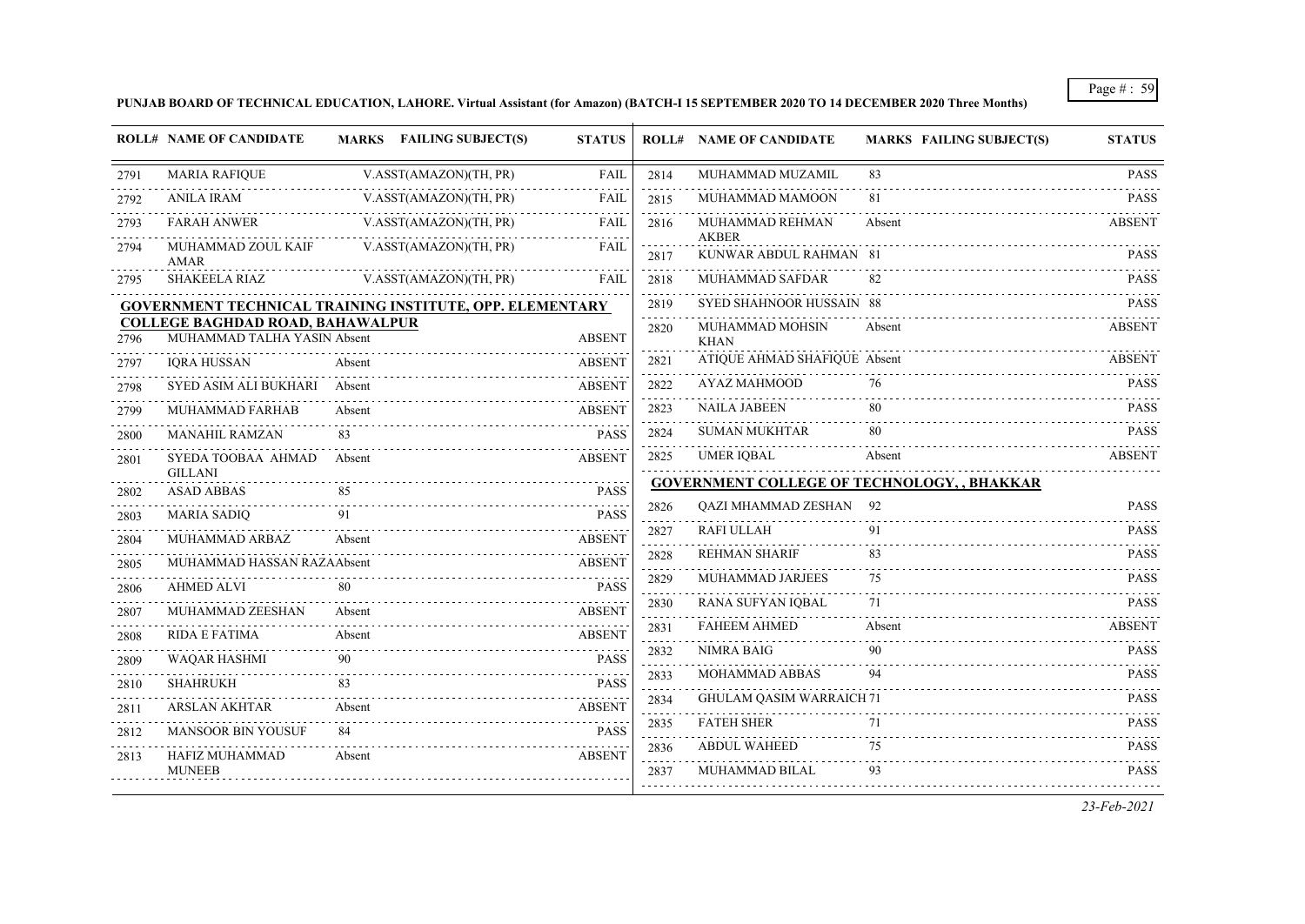#### **PUNJAB BOARD OF TECHNICAL EDUCATION, LAHORE. Virtual Assistant (for Amazon) (BATCH-I 15 SEPTEMBER 2020 TO 14 DECEMBER 2020 Three Months)**

|      | <b>ROLL# NAME OF CANDIDATE</b>       |        | MARKS FAILING SUBJECT(S)<br><b>STATUS</b> |                                     | <b>ROLL# NAME OF CANDIDATE</b>         | <b>MARKS FAILING SUBJECT(S)</b> | <b>STATUS</b> |
|------|--------------------------------------|--------|-------------------------------------------|-------------------------------------|----------------------------------------|---------------------------------|---------------|
| 2838 | <b>ADIL USMAN</b>                    | 65     | <b>PASS</b>                               | 2863                                | <b>ZAHID IQBAL</b>                     | 63                              | <b>PASS</b>   |
| 2839 | MUHAMMAD WALEED                      | 92     | <b>PASS</b>                               | 2864                                | MUHAMMAD HAMZA TAHIR 66                |                                 | <b>PASS</b>   |
| 2840 | <b>SHAH</b><br><b>SHAHID MEHMOOD</b> | Absent | <b>ABSENT</b>                             | 2865                                | <b>SHAFIA MUBARAK</b>                  | 86                              | <b>PASS</b>   |
| 2841 | <b>SABIR HUSSAIN</b>                 | Absent | <b>ABSENT</b>                             | 2866                                | MUHAMMAD NASIR                         | Absent                          | <b>ABSENT</b> |
| 2842 | WAQAR UL HASSAN                      | 66     | <b>PASS</b>                               | 2867                                | MUHAMMAD LUQMAN                        | Absent                          | <b>ABSENT</b> |
| 2843 | TEHREEM NAWAZ                        | Absent | <b>ABSENT</b>                             | 2868                                | MUHAMMAD WAQAS                         | 83                              | <b>PASS</b>   |
| 2844 | <b>UMAIR SHEHZAD</b>                 | Absent | <b>ABSENT</b>                             | 2869<br>$\sim$ $\sim$ $\sim$ $\sim$ | MUHAMMAD UMAR                          | Absent                          | <b>ABSENT</b> |
| 2845 | MUHAMMAD ASAD                        | 64     | <b>PASS</b>                               | 2870                                | <b>MALIK MUHAMMAD</b><br><b>FARHAN</b> | Absent                          | <b>ABSENT</b> |
| 2846 | <b>FAROOQ ALI</b>                    | Absent | <b>ABSENT</b>                             | 2871                                | MUHAMMAD ZEESHAN                       | 66                              | <b>PASS</b>   |
| 2847 | <b>MUHAMMAD ZAIN</b>                 | Absent | <b>ABSENT</b>                             | 2872                                | <b>MOHSIN ALI</b>                      | 66                              | <b>PASS</b>   |
| 2848 | MUHAMMAD RASHID                      | Absent | <b>ABSENT</b>                             | 2873                                | MUHAMMAD ASIF                          | Absent                          | <b>ABSENT</b> |
| 2849 | <b>KHALID NAEEM</b>                  | 97     | <b>PASS</b>                               | 2874                                | <b>ASAD ULLAH</b>                      | 93                              | <b>PASS</b>   |
| 2850 | <b>TOHEED HAIDER</b>                 | 68     | <b>PASS</b>                               | 2875                                | MUHAMMAD RAIS KHAN                     | 88                              | <b>PASS</b>   |
| 2851 | MUHAMMAD FASIH HAIDER Absent         |        | <b>ABSENT</b>                             | 2876                                | MUHAMMAD HUMAYUN                       | Absent                          | <b>ABSENT</b> |
| 2852 | <b>MUBASHIR AHMAD</b>                | 69     | <b>PASS</b>                               | 2877                                | <b>SHAHBAZ AHMAD</b>                   | 87                              | <b>PASS</b>   |
| 2853 | ABDUL AHAD KHAN                      | 73     | <b>PASS</b>                               | 2878                                | MUHAMMAD USMAN                         | 88                              | <b>PASS</b>   |
| 2854 | MUHAMMAD IMRAN                       | Absent | <b>ABSENT</b>                             | 2879                                | <b>RUSTAM NAWAZ</b>                    | Absent                          | <b>ABSENT</b> |
| 2855 | MUDASSAR ABBAS                       | Absent | <b>ABSENT</b>                             | 2880                                | <b>ADEEL AHMED</b>                     | 71                              | <b>PASS</b>   |
| 2856 | MUHAMMAD FIAZ                        | 98     | <b>PASS</b>                               | 2881                                | <b>ASIM NAWAZ</b>                      | 93                              | <b>PASS</b>   |
| 2857 | <b>WAQAR AHMAD</b>                   | 76     | <b>PASS</b>                               | 2882                                | <b>HIRA HUSSAIN</b>                    | 89                              | <b>PASS</b>   |
| 2858 | <b>SAFEER ABBAS</b>                  | 93     | <b>PASS</b>                               | 2883                                | <b>ZAIN HAIDER</b>                     | 99                              | <b>PASS</b>   |
| 2859 | MUHAMMAD HAROON<br><b>SARWAR</b>     | 74     | <b>PASS</b>                               | 2884<br>$\cdots$                    | ZULFQAR ALI                            | 87                              | <b>PASS</b>   |
| 2860 | <b>SYED ADNAN ALI</b>                | 93     | <b>PASS</b>                               | 2885                                | <b>JAVARIA NAJAM</b>                   | 94                              | <b>PASS</b>   |
| 2861 | <b>WAJIB IQBAL</b>                   | 66     | <b>PASS</b>                               | 2886                                | ZAKA ULLAH KHAN                        | 90                              | <b>PASS</b>   |
| 2862 | <b>SALEEM KHAN</b>                   | Absent | <b>ABSENT</b>                             | 2887                                | MUHAMMAD ASAD ZAHEER 91                |                                 | <b>PASS</b>   |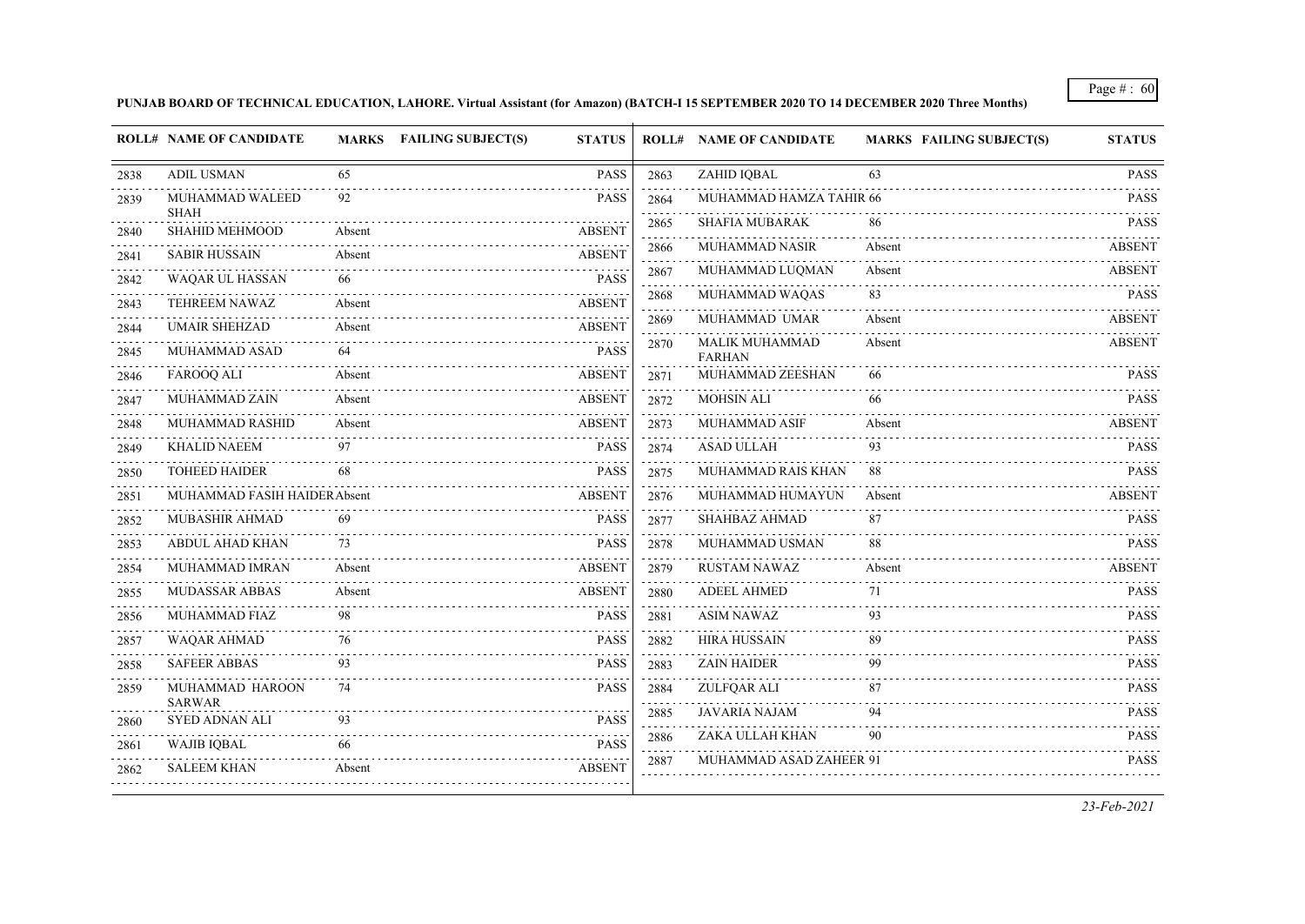**PUNJAB BOARD OF TECHNICAL EDUCATION, LAHORE. Virtual Assistant (for Amazon) (BATCH-I 15 SEPTEMBER 2020 TO 14 DECEMBER 2020 Three Months)**

|      | <b>ROLL# NAME OF CANDIDATE</b>         |        | <b>MARKS</b> FAILING SUBJECT(S)<br><b>STATUS</b> |                                     | <b>ROLL# NAME OF CANDIDATE</b>                     | <b>MARKS FAILING SUBJECT(S)</b>                      | <b>STATUS</b> |
|------|----------------------------------------|--------|--------------------------------------------------|-------------------------------------|----------------------------------------------------|------------------------------------------------------|---------------|
| 2888 | ARSALAN MALIK                          | Absent | <b>ABSENT</b>                                    | 2912                                | ALI AKBAR KHAN                                     | 75                                                   | <b>PASS</b>   |
| 2889 | <b>TOUOEER ABBAS</b>                   | 64     | <b>PASS</b>                                      | 2913                                | <b>ALEEZA REHMAN</b>                               | 87                                                   | <b>PASS</b>   |
| 2890 | <b>HAMID HASSAN</b>                    |        | <b>PASS</b>                                      | and and<br>2914                     | MUHAMMAD ASIF ALI                                  | Absent                                               | <b>ABSENT</b> |
| 2891 | MUHAMMAD HAYAT KHAN Absent             |        | <b>ABSENT</b>                                    | 2915                                | MUHAMMAD HAROON UR                                 | -89                                                  | <b>PASS</b>   |
| 2892 | MUHAMMAD MAZHAR                        | 94     | <b>PASS</b>                                      | 2916                                | <b>RASHEED</b><br>MUHAMMAD FAROOQ                  | Absent                                               | ABSENT        |
| 2893 | <b>TAHREEM WAFA</b>                    | 94     | <b>PASS</b>                                      | 2917                                | <b>MADIHA GUL</b>                                  | 95                                                   | <b>PASS</b>   |
| 2894 | HANZLAH AFFAN KHAN                     | Absent | <b>ABSENT</b>                                    | 2918                                | <b>AFSHAN GULL</b>                                 | 96                                                   | <b>PASS</b>   |
| 2895 | MUHAMMAD HUSNAIN<br><b>RAZA</b>        | 92     | <b>PASS</b>                                      | 2919                                | <b>AASMA GULL</b>                                  | 97                                                   | <b>PASS</b>   |
| 2896 | <b>IJAZ HUSSAIN</b>                    | 78     | <b>PASS</b>                                      | 2920                                | <b>WAQAR AKBAR</b>                                 | 64                                                   | <b>PASS</b>   |
| 2897 | <b>TOUQEER HAIDER</b>                  | 94     | <b>PASS</b>                                      | 2921                                | <b>AMMAR AHMAD</b>                                 | 71                                                   | <b>PASS</b>   |
| 2898 | ADEEL NAWAZ KHAN                       | Absent | <b>ABSENT</b>                                    | 2922                                | MUHAMMAD BILAL                                     | Absent                                               | <b>ABSENT</b> |
| 2899 | MUHAMMAD HUZAIFA                       | Absent | <b>ABSENT</b>                                    |                                     |                                                    | GOVERNMENT TECHNICAL TRAINING INSTITUTE, DHOBI GHAT, |               |
| 2900 | MUHAMMAD ZAFAR ULLAH 88<br><b>KHAN</b> |        | <b>PASS</b>                                      | 2923                                | JINNAH COLONY, FAISALABAD<br><b>AADRISH SATTAR</b> | 93                                                   | <b>PASS</b>   |
| 2901 | MUHAMMAD USAMA AFZALAbsent             |        | <b>ABSENT</b>                                    | 2924                                | <b>AMER MANZOOR</b>                                | 91                                                   | <b>PASS</b>   |
| 2902 | MUBASHIR RAMZAN                        | Absent | <b>ABSENT</b>                                    | 2925                                | <b>DANIYAL ASIF</b>                                | 93                                                   | <b>PASS</b>   |
| 2903 | MUHAMMAD RIAZ AHMAD 98                 |        | <b>PASS</b>                                      | 2926                                | <b>FATIMA EJAZ</b>                                 | 80                                                   | <b>PASS</b>   |
| 2904 | MUHAMMAD ASIF IMRAN                    |        | <b>PASS</b>                                      | 2927                                | <b>HIRA ZAHID</b>                                  | 96                                                   | <b>PASS</b>   |
| 2905 | MUHAMMAD ABDUS<br><b>SALAM</b>         | Absent | <b>ABSENT</b>                                    | 2928<br>.                           | <b>MEHAK SHAHZADI</b>                              | 88                                                   | <b>PASS</b>   |
| 2906 | YASMIN BIBI                            | Absent | <b>ABSENT</b>                                    | 2929                                | <b>MOAZ SHAHID</b>                                 | 87                                                   | <b>PASS</b>   |
| 2907 | <b>HAMZA CHOHAN</b>                    | Absent | <b>ABSENT</b>                                    | 2930<br>$\sim 100$ km s $^{-1}$     | <b>SABA HASSAN</b>                                 | 92                                                   | <b>PASS</b>   |
| 2908 | <b>SIRAJ UL HASSAN</b>                 | 66     | <b>PASS</b>                                      | 2931                                | AYESHA QAYYUM                                      | 93                                                   | <b>PASS</b>   |
| 2909 | MUHAMMAD RASHID<br><b>MEHMOOD</b>      | Absent | <b>ABSENT</b>                                    | 2932                                | MUHAMMAD LUQMAN<br><b>BAIG</b>                     | 91                                                   | <b>PASS</b>   |
| 2910 | MUHAMMAD MUDASSIR                      | Absent | <b>ABSENT</b>                                    | 2933<br>$\sim$ $\sim$ $\sim$ $\sim$ | MUHAMMAD TALHA                                     | 95                                                   | <b>PASS</b>   |
| 2911 | <b>FARHAN NASIR PARACHA</b>            | -70    | <b>PASS</b>                                      | 2934                                | MUHAMMAD SAQLAIN<br><b>JAFAR</b>                   | 85                                                   | <b>PASS</b>   |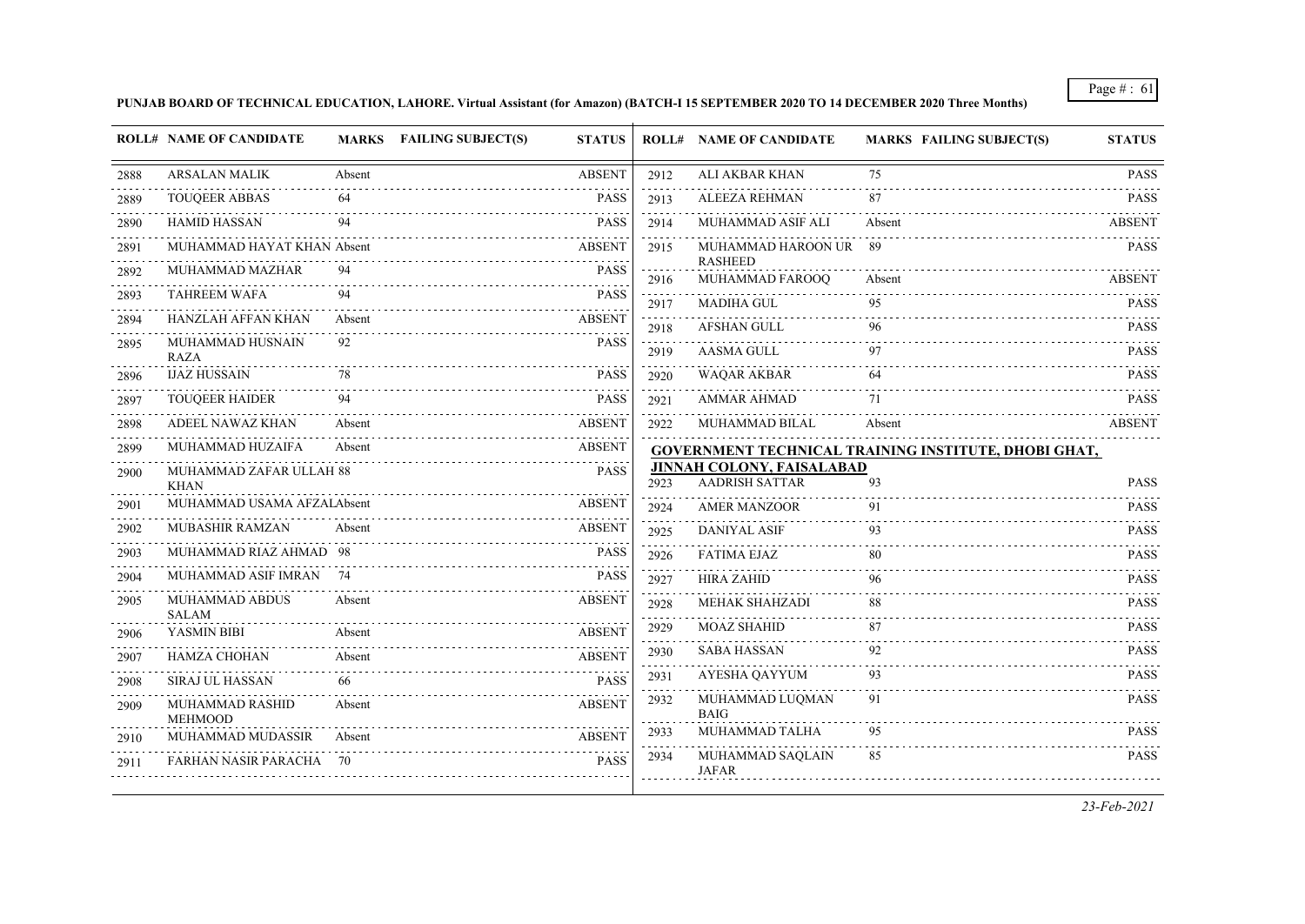**PUNJAB BOARD OF TECHNICAL EDUCATION, LAHORE. Virtual Assistant (for Amazon) (BATCH-I 15 SEPTEMBER 2020 TO 14 DECEMBER 2020 Three Months)**

|      | <b>ROLL# NAME OF CANDIDATE</b>   |    | MARKS FAILING SUBJECT(S)<br><b>STATUS</b> |                       |                                            | <b>ROLL# NAME OF CANDIDATE</b>           | <b>MARKS FAILING SUBJECT(S)</b>                          | <b>STATUS</b>                             |
|------|----------------------------------|----|-------------------------------------------|-----------------------|--------------------------------------------|------------------------------------------|----------------------------------------------------------|-------------------------------------------|
| 2935 | <b>SAHAR GULL</b>                | 91 |                                           | <b>PASS</b>           | 2959                                       | <b>IBTSAM HAYEE</b>                      | 82                                                       | <b>PASS</b>                               |
| 2936 | <b>SALMAN ALI</b>                | 85 |                                           | <b>PASS</b>           | 2960                                       | <b>SAMINA AKHTER</b>                     | 88                                                       | <b>PASS</b>                               |
| 2937 | <b>SIDRA NAZ</b>                 |    |                                           | <b>PASS</b>           | 2961                                       | MUHAMMAD AHMAD RAZA 94                   |                                                          | <b>PASS</b>                               |
| 2938 | <b>TABBASUM TAHIR</b>            | 95 |                                           | <b>PASS</b><br>$\sim$ | 2962                                       | <b>KHAN ABDALI</b><br><b>SALMAN RAZA</b> | V.ASST(AMAZON)(PR)                                       | FAIL                                      |
| 2939 | <b>RABIA ASHRAF</b>              | 93 |                                           | <b>PASS</b>           | 2963                                       | <b>ZUHA SIDDIQUE</b>                     |                                                          | <b>FULL FAIL</b>                          |
| 2940 | MUHAMMAD USMAN ASIF              |    | <b>FULL FAIL</b>                          |                       | 2964                                       | <b>SAIRA HAFEEZ</b>                      | 75                                                       | <b>PASS</b>                               |
| 2941 | MUHAMMAD SALMAN<br><b>KHALID</b> | 90 |                                           | <b>PASS</b>           | 2965                                       | RABIA                                    | 75                                                       | <b>PASS</b>                               |
| 2942 | MUHAMMAD NAVEED                  | 90 |                                           | <b>PASS</b>           | 2966                                       | ZEESHAN BASHARAT                         | Absent                                                   | <b>ABSENT</b>                             |
| 2943 | QAYYUM<br>MUHAMMAD NOMAN         | 80 |                                           | <b>PASS</b>           | 2967                                       | <b>UMAIR SHAHEEN</b>                     | 75                                                       | <b>PASS</b>                               |
|      | <b>TARIQ</b>                     |    |                                           |                       | 2968                                       | <b>USAMA BIN SARWAR</b>                  | 79                                                       | <b>PASS</b>                               |
| 2944 | <b>SHAHINA BUKHARI</b>           | 85 |                                           | <b>PASS</b>           | 2969                                       | <b>MOHSEN REHMAN</b>                     |                                                          | <b>FULL FAIL</b>                          |
| 2945 | MUHAMMAD FAYYAZ                  | 93 |                                           | <b>PASS</b>           | 2970                                       | <b>MUHAMMAD ZUBAIR</b>                   | 74                                                       | <b>PASS</b>                               |
| 2946 | MUHAMMAD AHSAN<br><b>AKRAM</b>   |    | <b>FULL FAIL</b>                          |                       | 2971                                       | <b>HAMZA FAROOQ</b>                      | 73                                                       | <b>PASS</b>                               |
| 2947 | <b>UBAID ULLAH</b>               |    | <b>FULL FAIL</b>                          |                       | 2972                                       | MUHAMMAD UMAR GILANI                     |                                                          | <b>FULL FAIL</b>                          |
| 2948 | MUHAMMAD RIZWAN                  | 94 |                                           | <b>PASS</b>           |                                            |                                          | GOVERNMENT TECHNICAL TRAINING INSTITUTE, G.T ROAD, GUJAR |                                           |
| 2949 | MUHAMMAD FAIZAN                  | 91 |                                           | <b>PASS</b>           | <b>KHAN</b><br>2973                        | CHAUDHARY NADIR HAYAT 65                 |                                                          | <b>PASS</b>                               |
| 2950 | <b>BASIT NAZIR</b>               |    | <b>FULL FAIL</b>                          |                       | 2974                                       | <b>KAINAT BIBI</b>                       | 80                                                       | <b>PASS</b>                               |
| 2951 | NOOR UL AIN BUTT                 | 92 |                                           | <b>PASS</b>           | 2975                                       | <b>MUHAMMAD UMER</b>                     | 88                                                       | <b>PASS</b>                               |
| 2952 | <b>SAJAWAL HUSAIN</b>            | 89 |                                           | <b>PASS</b>           | $\sim$ $\sim$ $\sim$ $\sim$ $\sim$<br>2976 | <b>SURRIYA ANAM</b>                      | V.ASST(AMAZON)(TH, PR)                                   | FAIL                                      |
| 2953 | <b>ZAINAB YASIR</b>              | 96 |                                           | <b>PASS</b>           | 2977                                       | SHAHRUKH ALI KHAN                        | 66                                                       | <b>PASS</b>                               |
| 2954 | MUHAMMAD WAQAS                   | 88 |                                           | <b>PASS</b>           | 2978                                       | <b>NASIR MEHMOOD</b>                     | 63                                                       | <b>PASS</b>                               |
| 2955 | <b>MUBSHIR REHMAN</b>            | 82 |                                           | <b>PASS</b>           | 2979                                       | <b>SANA AFRAZ</b>                        | 86                                                       | <b>PASS</b>                               |
| 2956 | <b>NAVEED AHMAD</b>              | 89 |                                           | <b>PASS</b>           | 2980                                       | <b>AMNA ISHTIAQ</b>                      | 71                                                       | <b>PASS</b>                               |
| 2957 | <b>SHAISTA MUKHTAR</b>           | 88 |                                           | <b>PASS</b>           | 2981                                       | MUHAMMAD NAEEM                           | 62                                                       | <b>PASS</b>                               |
| 2958 | <b>ZAMEER HUSSAIN</b>            | 92 |                                           | <b>PASS</b>           | 2982                                       | AHMED TAHIR MALIK                        | 87                                                       | $\omega$ is a second order<br><b>PASS</b> |
|      |                                  |    |                                           |                       |                                            |                                          |                                                          |                                           |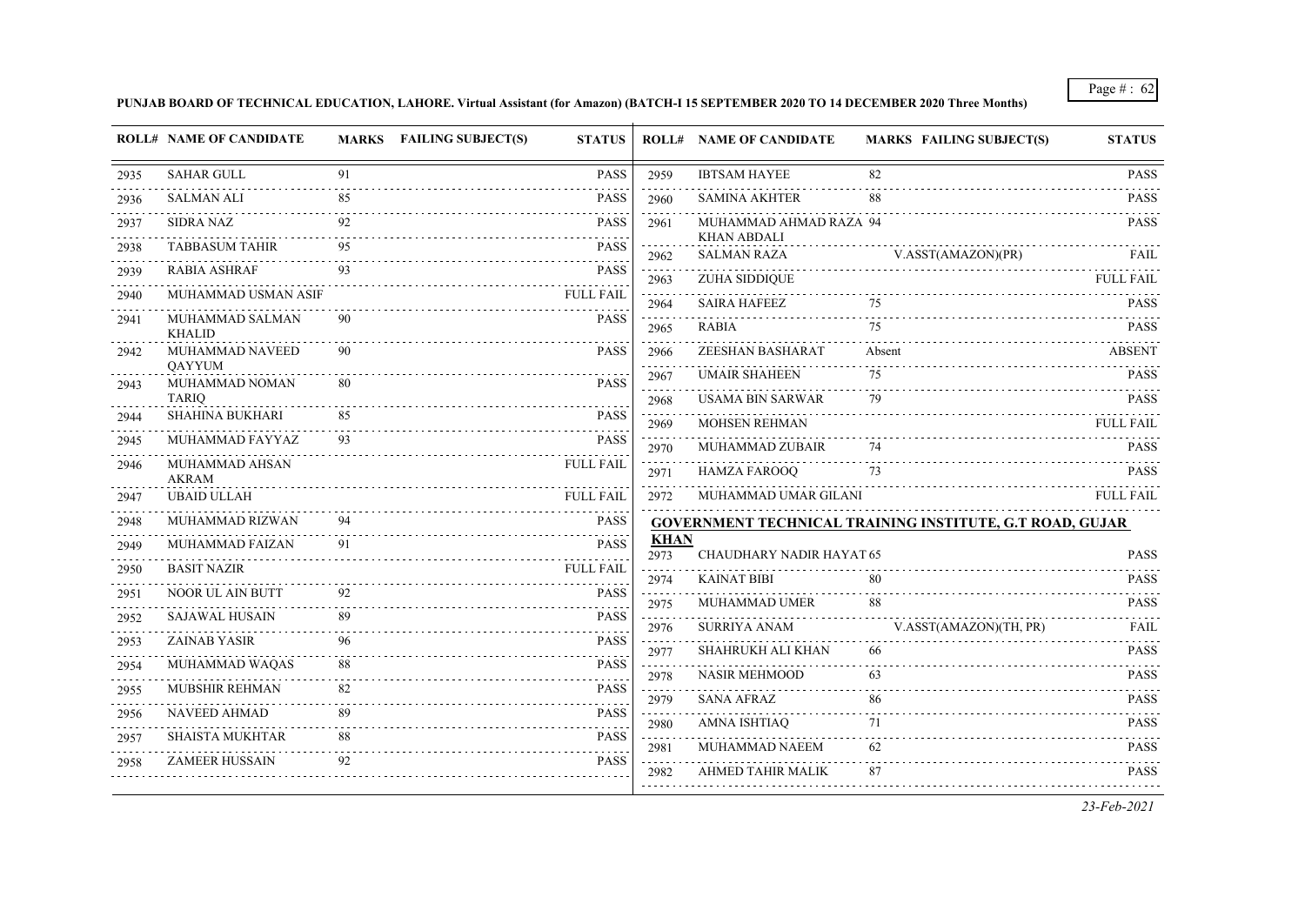#### **PUNJAB BOARD OF TECHNICAL EDUCATION, LAHORE. Virtual Assistant (for Amazon) (BATCH-I 15 SEPTEMBER 2020 TO 14 DECEMBER 2020 Three Months)**

| 2983 |                                                 |                                                           |                       |                                     |                                       |                    |                               |
|------|-------------------------------------------------|-----------------------------------------------------------|-----------------------|-------------------------------------|---------------------------------------|--------------------|-------------------------------|
|      | MUHAMMAD ZUBAIR                                 | 92                                                        | <b>PASS</b>           | 3007                                | MUHAMMAD MEHRAN<br><b>IOBAL JAFRI</b> | 73                 | <b>PASS</b>                   |
| 2984 | <b>RAFIA AKHTAR</b>                             | 89                                                        | <b>PASS</b><br>.      | 3008                                | FAIZA                                 | Absent             | <b>ABSENT</b>                 |
| 2985 | <b>HAIDER MASOOD</b>                            | V.ASST(AMAZON)(TH, PR)                                    | <b>FAIL</b>           | 3009                                | <b>MAIDA INSHA</b>                    | 88                 | diama diama di<br><b>PASS</b> |
| 2986 | <b>RIMSHA NASIR</b>                             | 83                                                        | <b>PASS</b>           | 3010                                | MUHAMMAD USMAN                        | Absent             | <b>ABSENT</b>                 |
| 2987 | <b>ADNAN HASSAN</b>                             | 64                                                        | <b>PASS</b><br>$\sim$ | 3011                                | <b>SHANAWAR AZAM</b>                  | Absent             | <b>ABSENT</b>                 |
| 2988 | <b>SAHAR MUBASHAR</b>                           | 83                                                        | <b>PASS</b>           | $\omega$ is a set of<br>3012        | <b>JAMSHAD SARWAR</b>                 | 75                 | <b>PASS</b>                   |
| 2989 | MUHAMMAD JAWAD KHAN 75                          |                                                           | <b>PASS</b>           | 3013                                | <b>SALMAN NAEEM</b>                   | 78                 | <b>PASS</b>                   |
| 2990 | <b>IMRAN RASHEED</b>                            | V.ASST(AMAZON)(TH)                                        | <b>FAIL</b>           | 3014                                | <b>RAHAT ALI</b>                      | Absent             | <b>ABSENT</b>                 |
| 2991 | <b>SOBIA RIAZ</b>                               | 74                                                        | <b>PASS</b>           | $\omega$ is a set of<br>3015        | <b>ASMA ALIF DIN</b>                  | 90                 | <b>PASS</b>                   |
| 2992 | DANYAL SALEEM                                   | 64                                                        | <b>PASS</b>           | 3016                                | <b>BUSHRA KHAN</b>                    | 77                 | <b>PASS</b>                   |
| 2993 | <b>IKRAM</b>                                    | 67                                                        | <b>PASS</b>           | 3017                                | <b>NASIR ALI</b>                      | 78                 | <b>PASS</b>                   |
| 2994 | <b>IQRA MEHMOOD</b>                             | 71                                                        | <b>PASS</b>           | $\sim$ $\sim$ $\sim$ $\sim$<br>3018 | <b>IRAM NASIR</b>                     | 73                 | <b>PASS</b>                   |
| 2995 | <b>AMMARA ASIF</b>                              |                                                           | <b>FULL FAIL</b>      | 3019                                | <b>SAEED ASGHER</b>                   | Absent             | <b>ABSENT</b>                 |
| 2996 | WAJIHA ASAD                                     |                                                           | <b>FULL FAIL</b>      | 3020                                | MUHAMMAD USMAN                        | Absent             | <b>ABSENT</b>                 |
| 2997 | <b>SADIA</b>                                    |                                                           | <b>PASS</b>           | $\mathbf{1}$ . $\mathbf{1}$<br>3021 | <b>IHSAN ULLAH</b>                    | 61                 | <b>PASS</b>                   |
| 2998 | <b>UZAIR AHMED</b>                              | 71                                                        | <b>PASS</b>           | 3022                                | MOQUEET SALEEM                        | Absent             | <b>ABSENT</b>                 |
| 2999 | <b>MADIHA JAMROZ</b>                            |                                                           | <b>FULL FAIL</b>      | 3023                                | MUHAMMAD ZARGAM                       | Absent             | <b>ABSENT</b>                 |
| 3000 | AMMARA MAQBOOL                                  |                                                           | <b>FULL FAIL</b>      |                                     | <b>HAMID</b>                          |                    |                               |
| 3001 | <b>ZUBAIR SATTAR</b>                            | V.ASST(AMAZON)(TH, PR)                                    | <b>FAIL</b>           | 3024                                | <b>ASMA SHAFIQUE</b>                  | Absent             | <b>ABSENT</b>                 |
| 3002 | MUHAMMAD FAHEEM                                 | 63                                                        | <b>PASS</b>           | 3025                                | ZAHEER AHMAD                          | 89                 | <b>PASS</b>                   |
|      |                                                 | <b>GOVERNMENT LIGHT ENGINEERING SERVICE CENTRE, SMALL</b> |                       | 3026<br>.                           | <b>MAHNOOR</b>                        | 78                 | <b>PASS</b>                   |
|      | <b>NDUSTRIES ESTATE #1 G.T ROAD, GUJRANWALA</b> |                                                           |                       | 3027                                | <b>IHTSHAM JAMIL</b>                  | 79                 | <b>PASS</b>                   |
| 3003 | MUHAMMAD AZAZ AHMAD Absent<br><b>CHEEMA</b>     |                                                           | <b>ABSENT</b>         | 3028                                | AMIR ANSAR ALI JAMSHAID 78            |                    | <b>PASS</b>                   |
| 3004 | <b>AMMAR HASSAN</b>                             | Absent                                                    | <b>ABSENT</b>         | 3029                                | <b>SWERA</b>                          | 78                 | <b>PASS</b>                   |
| 3005 | KHULEED BIN MEHBOOB                             | Absent                                                    | <b>ABSENT</b>         | 3030                                | MOHSIN ALI KHAN                       | V.ASST(AMAZON)(PR) | <b>FAIL</b>                   |
| 3006 | <b>USAMA AZHAR</b>                              | Absent                                                    | <b>ABSENT</b>         | 3031                                | <b>MUSTAFA AMIN</b>                   | Absent             | <b>ABSENT</b>                 |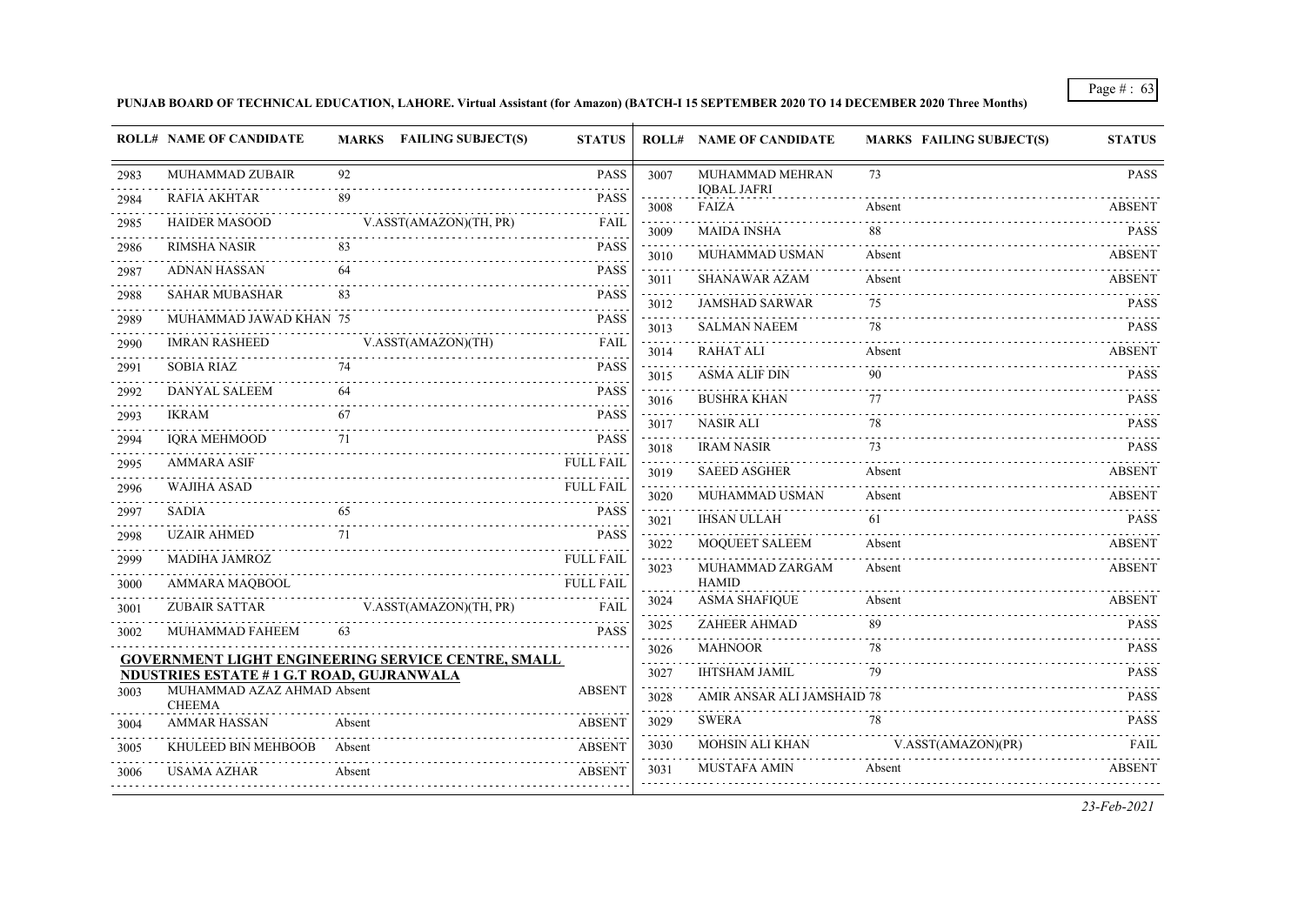**PUNJAB BOARD OF TECHNICAL EDUCATION, LAHORE. Virtual Assistant (for Amazon) (BATCH-I 15 SEPTEMBER 2020 TO 14 DECEMBER 2020 Three Months)**

|      | <b>ROLL# NAME OF CANDIDATE</b>      |        | MARKS FAILING SUBJECT(S) | <b>STATUS</b> |                                                                                                                                         | <b>ROLL# NAME OF CANDIDATE</b>  | <b>MARKS FAILING SUBJECT(S)</b> | <b>STATUS</b>      |
|------|-------------------------------------|--------|--------------------------|---------------|-----------------------------------------------------------------------------------------------------------------------------------------|---------------------------------|---------------------------------|--------------------|
| 3032 | <b>HAMZA YOUNAS</b>                 | 75     |                          | <b>PASS</b>   | 3057                                                                                                                                    | <b>KHADIJA BASHIR</b>           | Absent                          | <b>ABSENT</b>      |
| 3033 | AHSAN EJAZ                          | 77     |                          | <b>PASS</b>   | 3058                                                                                                                                    | <b>ALMAS AHMAD</b>              | 83                              | <b>PASS</b>        |
| 3034 | <b>AMIR SOHAIL</b>                  | 83     |                          | <b>PASS</b>   | 3059                                                                                                                                    | <b>FARWA NOREEN</b>             | 79                              | <b>PASS</b>        |
| 3035 | MUHAMMAD KAMRAN                     | 73     |                          | <b>PASS</b>   | 3060                                                                                                                                    | <b>AAMER NAZIR</b>              | 80                              | <b>PASS</b>        |
| 3036 | <b>AZEEM AHMAD BUTT</b>             | 82     |                          | <b>PASS</b>   | 3061                                                                                                                                    | MUHAMMAD MOHSIN                 | Absent                          | <b>ABSENT</b>      |
| 3037 | <b>HAMID MAJEED</b>                 | 86     |                          | <b>PASS</b>   | 3062                                                                                                                                    | <b>NAWAZ</b><br>MUHAMMAD WASEEM | Absent                          | <b>ABSENT</b>      |
| 3038 | <b>ADEEL AHMAD</b>                  | 75     |                          | <b>PASS</b>   |                                                                                                                                         | <b>AKHTER</b>                   |                                 |                    |
| 3039 | MUHAMMAD KHURRAM                    | 73     |                          | <b>PASS</b>   | 3063<br>$\mathcal{L}^{\mathcal{A}}\mathcal{L}^{\mathcal{A}}\mathcal{L}^{\mathcal{A}}\mathcal{L}^{\mathcal{A}}\mathcal{L}^{\mathcal{A}}$ | MUHAMMAD YASIR                  | Absent                          | <b>ABSENT</b><br>. |
|      | <b>SHEHZAD</b><br>SIDRA JAMSHAID CH | Absent |                          | <b>ABSENT</b> | 3064                                                                                                                                    | <b>ZUNAIRA SALEEM</b>           | 89                              | <b>PASS</b>        |
| 3040 |                                     |        |                          |               | 3065                                                                                                                                    | <b>MATEEH UL HASSNAIN</b>       | Absent                          | <b>ABSENT</b>      |
| 3041 | <b>AMEER HAMZA</b>                  | 73     |                          | <b>PASS</b>   | 3066                                                                                                                                    | <b>FARHAN SHAHID</b>            | 83                              | <b>PASS</b>        |
| 3042 | <b>SAAD SHAHID</b>                  | Absent |                          | <b>ABSENT</b> | 3067                                                                                                                                    | <b>FARAZ AHMAD</b>              | Absent                          | <b>ABSENT</b>      |
| 3043 | <b>SAMEEL AHMAD</b>                 | Absent |                          | <b>ABSENT</b> | 3068                                                                                                                                    | <b>ANEELA BHATTI</b>            | Absent                          | ABSENT             |
| 3044 | AHMAD MUJTABA                       | Absent |                          | <b>ABSENT</b> | 3069                                                                                                                                    | <b>MARIA NASIR</b>              | 90                              | <b>PASS</b>        |
| 3045 | <b>FAHID AMJAD BUTT</b>             | Absent |                          | <b>ABSENT</b> | 3070                                                                                                                                    | <b>HASSAN MEHMOOD</b>           | Absent                          | <b>ABSENT</b>      |
| 3046 | <b>IORA</b>                         | Absent |                          | <b>ABSENT</b> | 3071                                                                                                                                    | <b>SABA AYUB</b>                | 83                              | <b>PASS</b>        |
| 3047 | <b>SHAFAQ AYUB</b>                  | 89     |                          | <b>PASS</b>   | 3072                                                                                                                                    | <b>SANA FAROOQ</b>              | Absent                          | <b>ABSENT</b>      |
| 3048 | <b>KIRAN AYUB</b>                   | 84     |                          | <b>PASS</b>   | 3073                                                                                                                                    | <b>AWAIS HAFEEZ</b>             | Absent                          | <b>ABSENT</b>      |
| 3049 | MIAN FAZAL E SUBHAN                 | Absent |                          | <b>ABSENT</b> | 3074                                                                                                                                    | <b>SHAHBAZ ARIF</b>             | 87                              | <b>PASS</b>        |
| 3050 | MUHAMMAD ALI                        | 69     |                          | <b>PASS</b>   | 3075                                                                                                                                    | MUHAMMAD TALHA                  | Absent                          | <b>ABSENT</b>      |
| 3051 | RANA ALTAF UR REHMAN 73             |        |                          | <b>PASS</b>   |                                                                                                                                         | <b>ANWAR</b>                    |                                 |                    |
| 3052 | <b>ADEEL AHMAD</b>                  | Absent |                          | <b>ABSENT</b> | 3076                                                                                                                                    | ABDUL RAHEEM KHALIL             | Absent                          | <b>ABSENT</b>      |
| 3053 | <b>HAJWAIR AHMAD</b>                | Absent |                          | <b>ABSENT</b> | 3077<br>$\sim 1.1$ , $\sim$                                                                                                             | <b>JUNAID UR REHMAN</b>         | Absent                          | <b>ABSENT</b><br>. |
| 3054 | <b>HAMMAD AHMAD</b>                 | Absent |                          | <b>ABSENT</b> | 3078                                                                                                                                    | ALI AHMAD                       | Absent                          | <b>ABSENT</b>      |
| 3055 | <b>AZAM JAVED</b>                   | 83     |                          | <b>PASS</b>   | 3079                                                                                                                                    | <b>ASIMA IDREES</b>             | Absent                          | <b>ABSENT</b>      |
| 3056 | MUHAMMAD USMAN                      | Absent |                          | <b>ABSENT</b> | 3080                                                                                                                                    | MUHAMMAD AHMAD                  | Absent                          | <b>ABSENT</b>      |
|      |                                     |        |                          |               | 3081                                                                                                                                    | ZAHID MUSTAFA                   | Absent                          | <b>ABSENT</b>      |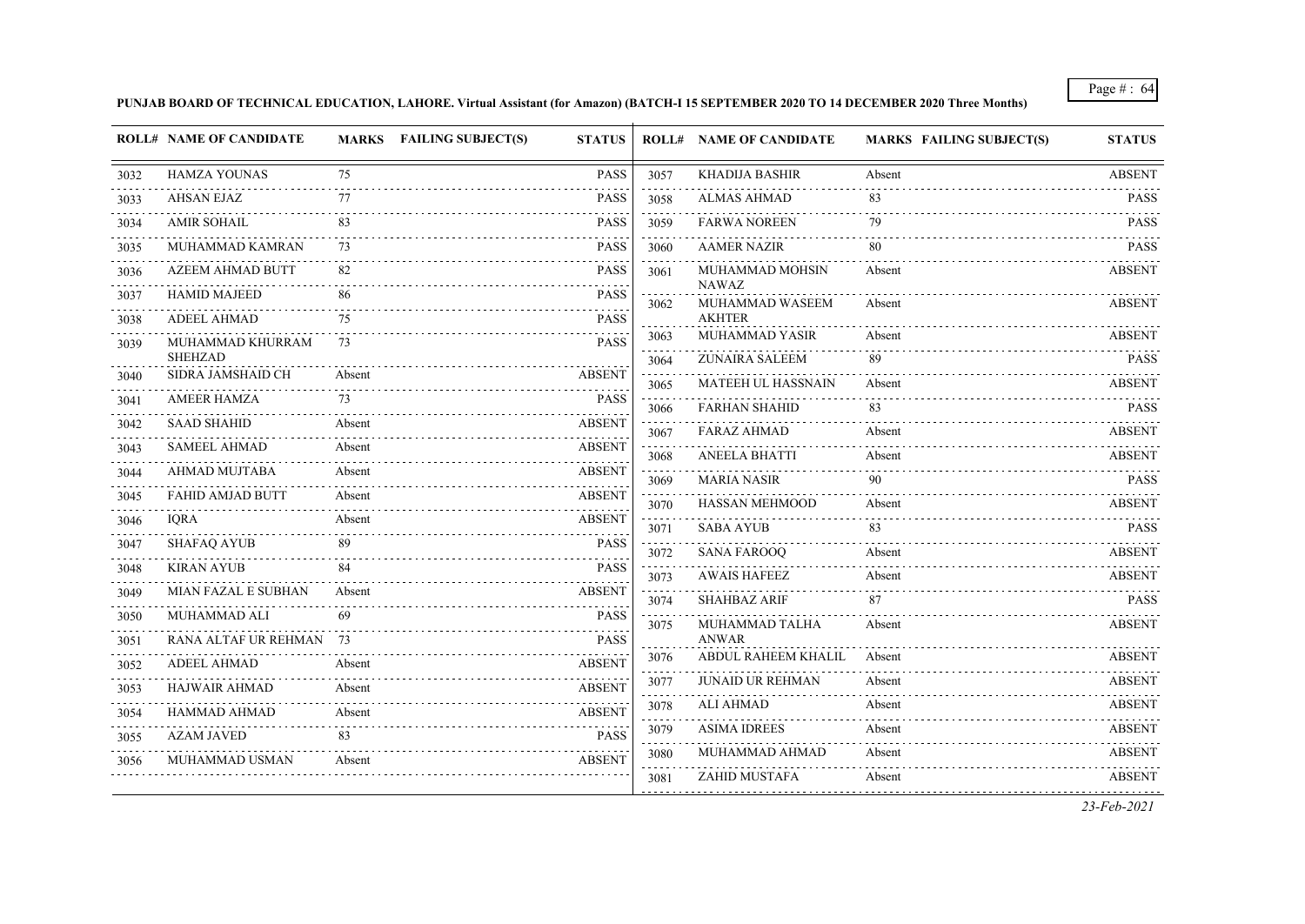#### **PUNJAB BOARD OF TECHNICAL EDUCATION, LAHORE. Virtual Assistant (for Amazon) (BATCH-I 15 SEPTEMBER 2020 TO 14 DECEMBER 2020 Three Months)**

|              | <b>ROLL# NAME OF CANDIDATE</b>              |        | MARKS FAILING SUBJECT(S)<br><b>STATUS</b>                       |                                                                                                                                   | <b>ROLL# NAME OF CANDIDATE</b>        | <b>MARKS FAILING SUBJECT(S)</b> | <b>STATUS</b> |
|--------------|---------------------------------------------|--------|-----------------------------------------------------------------|-----------------------------------------------------------------------------------------------------------------------------------|---------------------------------------|---------------------------------|---------------|
| 3082         | CH RAHMOOZ JAMSHAID                         | Absent | <b>ABSENT</b>                                                   | 3104                                                                                                                              | FAROOQ MUHAMMAD                       | 89                              | <b>PASS</b>   |
| 3083         | <b>CHAUDHARY ADIL HUSSAIN 82</b>            |        | <b>PASS</b>                                                     | 3105                                                                                                                              | <b>TAYEBA YOUNAS</b>                  | 87                              | <b>PASS</b>   |
| 3084         | MUHAMMAD ALI                                | Absent | <b>ABSENT</b>                                                   | 3106                                                                                                                              | <b>NIDA ZAHRA</b>                     | Absent                          | <b>ABSENT</b> |
| 3085         | <b>ARSLAN SAJJAD</b>                        | 86     | <b>PASS</b>                                                     | 3107                                                                                                                              | MUHAMMAD TAHIR                        | Absent                          | <b>ABSENT</b> |
| 3086         | HUSNAIN UL ABIDIN                           | 77     | <b>PASS</b>                                                     | 3108                                                                                                                              | MUHAMMAD RIZWAN                       | 86                              | <b>PASS</b>   |
| 3087         | <b>ASHBIA NASIR</b>                         |        | <b>PASS</b>                                                     | 3109                                                                                                                              | <b>KHAN</b><br>MUHAMMAD ADEEL KHAN 94 |                                 | <b>PASS</b>   |
| 3088         | <b>AQSA ILYAS</b>                           | Absent | <b>ABSENT</b>                                                   | 3110                                                                                                                              | <b>SAMI ULLA NASIR</b>                | 76                              | <b>PASS</b>   |
| 3089         | MUHAMMAD INAM                               | Absent | <b>ABSENT</b>                                                   | 3111                                                                                                                              | HAFIZ MUHAMMAD                        | 98                              | <b>PASS</b>   |
| 3090         | MUHAMMAD DANISH                             | 83     | <b>PASS</b>                                                     |                                                                                                                                   | <b>SHIMMAS</b>                        |                                 |               |
| 3091         | <b>ZAHEER</b><br>HAFIZ MUHAMMADTAHIR Absent |        | <b>ABSENT</b>                                                   | 3112                                                                                                                              | HAFIZ MUHAMMAD TALHA 79               |                                 | <b>PASS</b>   |
|              | <b>NASIR</b>                                |        |                                                                 | 3113                                                                                                                              | <b>SOBAN YAHYA</b>                    | 69                              | <b>PASS</b>   |
| 3092         | MUHAMMAD TAYYAB                             | 82     | <b>PASS</b>                                                     | 3114                                                                                                                              | <b>ABDUL HASEEB</b>                   | Absent                          | <b>ABSENT</b> |
| 3093         | MUHAMMAD ARSLAN                             | Absent | <b>ABSENT</b>                                                   | 3115                                                                                                                              | UMER ZAIB MUJAHID                     | Absent                          | <b>ABSENT</b> |
| 3094         | <b>SHAWAL KHALID</b>                        | 89     | <b>PASS</b>                                                     | 3116                                                                                                                              | ZULQARNAIN                            | Absent                          | <b>ABSENT</b> |
| 3095         | HAFIZ TALHA JAMIL                           | 84     | <b>PASS</b>                                                     | 3117                                                                                                                              | <b>ZAKIA SAEED</b>                    | 89                              | <b>PASS</b>   |
| 3096         | <b>ALI HASSAN</b>                           | Absent | <b>ABSENT</b>                                                   | 3118                                                                                                                              | <b>NAYYAB NASIR</b>                   | 64                              | <b>PASS</b>   |
| 3097         | MUHAMMAD ANAS                               | Absent | <b>ABSENT</b>                                                   | 3119                                                                                                                              | <b>SIDRA FATIMA</b>                   | 93                              | <b>PASS</b>   |
| 3098         | ALI RAZA ARSHAD                             | 75     | <b>PASS</b>                                                     | 3120<br>$\sim$ $\sim$ $\sim$ $\sim$                                                                                               | <b>MOHSIN ALI</b>                     | 83                              | <b>PASS</b>   |
| 3099         | <b>SUMAN ZARNAB</b>                         | Absent | <b>ABSENT</b>                                                   | 3121<br>$\sim$ $\sim$ $\sim$ $\sim$                                                                                               | HAFIZA SUMAIRA RAFIQUE 95             |                                 | <b>PASS</b>   |
| 3100         | MUHAMMAD WAQAR<br>HASSAN                    | 88     | <b>PASS</b>                                                     | 3122                                                                                                                              | <b>IRAM NAWAZ</b>                     | 90                              | <b>PASS</b>   |
|              |                                             |        | <b>GOVERNMENT TECHNICAL TRAINING INSTITUTE, SATELLITE TOWN,</b> | 3123<br>.                                                                                                                         | MUHAMMAD ALI                          | 78                              | <b>PASS</b>   |
| <b>JHANG</b> |                                             |        |                                                                 | 3124<br>$\omega$ , $\omega$ , $\omega$                                                                                            | NOMAN MAZHAR                          | V.ASST(AMAZON)(TH, PR)          | <b>FAIL</b>   |
| 3101         | MOHAMMAD FAROOQ<br><b>KHAN</b>              | 89     | <b>PASS</b>                                                     | 3125                                                                                                                              | MUHAMMAD RAFIQUE                      | 95                              | <b>PASS</b>   |
| 3102         | <b>SAMREEN FATIMA</b>                       | 90     | <b>PASS</b>                                                     | 3126<br>$\frac{1}{2} \left( \frac{1}{2} \right) \left( \frac{1}{2} \right) \left( \frac{1}{2} \right) \left( \frac{1}{2} \right)$ | <b>NASIR ABBAS</b>                    | 72                              | <b>PASS</b>   |
| 3103         | MUHAMMAD TANZIL UR                          | 88     | <b>PASS</b>                                                     | 3127                                                                                                                              | AMARA MUSSARAT                        | 92                              | <b>PASS</b>   |
|              | <b>REHMAN</b>                               |        |                                                                 | 3128                                                                                                                              | <b>AASIA SHABBIR</b>                  | 81                              | <b>PASS</b>   |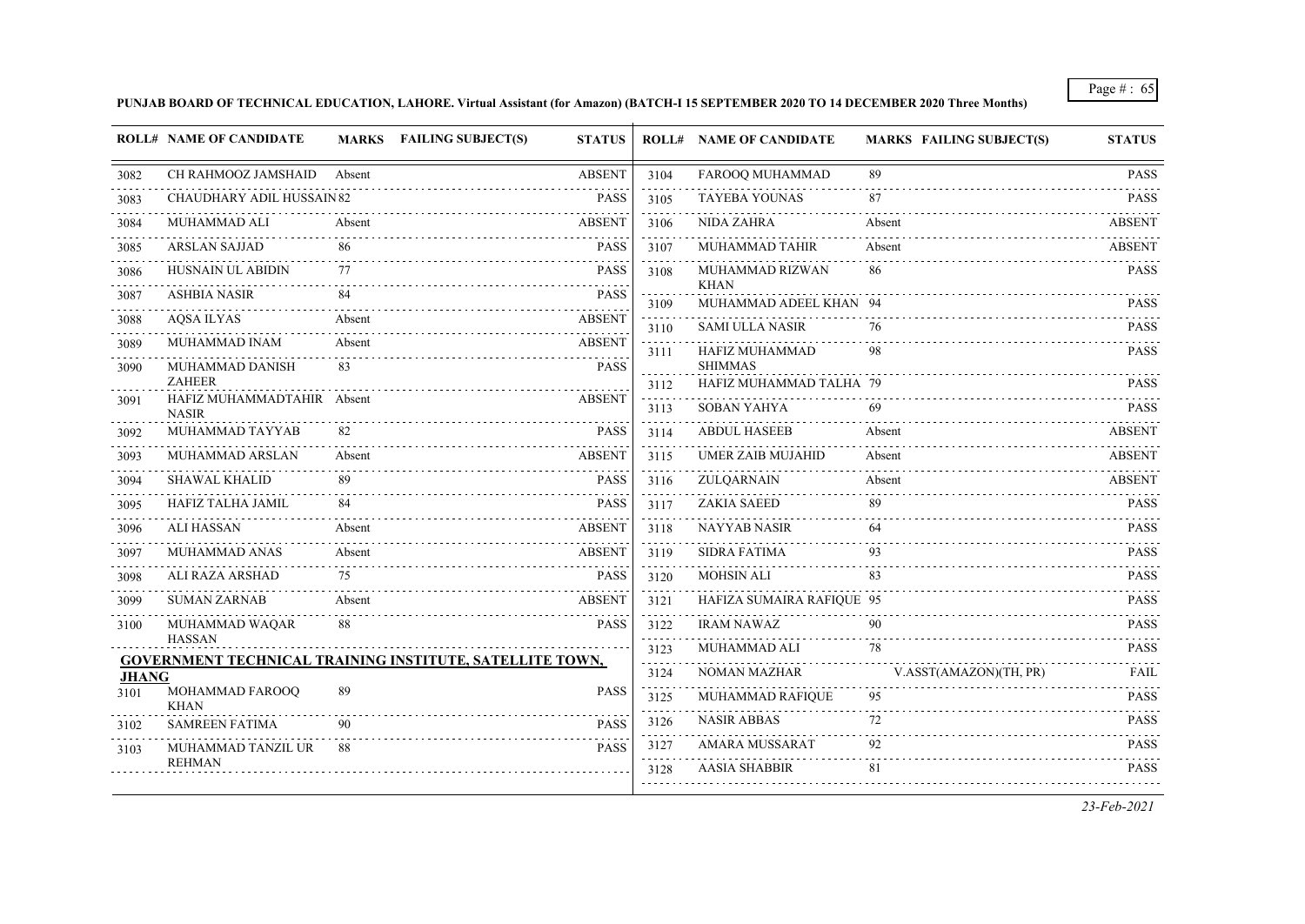### **PUNJAB BOARD OF TECHNICAL EDUCATION, LAHORE. Virtual Assistant (for Amazon) (BATCH-I 15 SEPTEMBER 2020 TO 14 DECEMBER 2020 Three Months)**

|           | <b>ROLL# NAME OF CANDIDATE</b>  | MARKS FAILING SUBJECT(S)                                        | <b>STATUS</b>    |           | <b>ROLL# NAME OF CANDIDATE</b>      | <b>MARKS FAILING SUBJECT(S)</b> | <b>STATUS</b>                                                                                             |
|-----------|---------------------------------|-----------------------------------------------------------------|------------------|-----------|-------------------------------------|---------------------------------|-----------------------------------------------------------------------------------------------------------|
| 3129      | <b>JUNAID HASSAN</b>            | 76                                                              | <b>PASS</b>      | 3153      | <b>FAWAD AHMAD</b>                  | 70                              | <b>PASS</b>                                                                                               |
| 3130      | MUHAMMAD ADEEL QADIR 88         |                                                                 | <b>PASS</b>      | .<br>3154 | MUHAMMAD USMAN                      | 87                              | .<br><b>PASS</b>                                                                                          |
| 3131      | <b>ALI HASSAN</b>               | 77                                                              | <b>PASS</b>      | 3155      | MIAN ZIA UR REHMAN                  | 73                              | <b>PASS</b>                                                                                               |
| 3132      | <b>AHTASHAM ARSHAD</b>          | 76                                                              | <b>PASS</b>      | 3156      | MUHAMMAD TEHSEEN                    |                                 | <b>FULL FAIL</b>                                                                                          |
| 3133      | MUHAMMAD YASIR<br><b>RAMZAN</b> | 72                                                              | <b>PASS</b>      | 3157      | <b>ABBAS</b><br><b>AZIZ FATIMA</b>  | 79                              | <b>PASS</b>                                                                                               |
| 3134      | WAQAS BIN SADAQAT               | Absent                                                          | <b>ABSENT</b>    | 3158      | YASIR FAROOQ                        | 71                              | $\begin{array}{cccccccccccccc} \bot & \bot & \bot & \bot & \bot & \bot & \bot \end{array}$<br><b>PASS</b> |
| 3135      | <b>HASSAN ALI</b>               | Absent                                                          | <b>ABSENT</b>    | 3159      | <b>ASMA JAMEEL</b>                  | 75                              | <b>PASS</b>                                                                                               |
| 3136      | <b>IQRA SHAHZADI</b>            | 88                                                              | <b>PASS</b>      | 3160      | KHALIL UR REHMAN                    | 83                              | <b>PASS</b>                                                                                               |
| 3137      | MUHAMMAD SHAHZAD                | 94                                                              | <b>PASS</b>      | 3161      | MUHAMMAD TOUSEEF                    | 70                              | <b>PASS</b>                                                                                               |
| 3138      | ZUNAIRA JABEEN                  | Absent                                                          | <b>ABSENT</b>    | 3162      | <b>IMRAN ASLAM</b>                  | 82                              | <b>PASS</b>                                                                                               |
| 3139      | <b>NAILA QUMAR</b>              | 82                                                              | <b>PASS</b>      | 3163      | <b>SHAH RUKH</b>                    | 81                              | <b>PASS</b>                                                                                               |
| 3140      | MUHAMMAD TAHIR BHATI 64         |                                                                 | <b>PASS</b>      | 3164      | <b>IQRA JALIL</b>                   | 72                              | <b>PASS</b>                                                                                               |
| 3141      | <b>SAEED AFZAL</b>              | Absent                                                          | <b>ABSENT</b>    | 3165      | <b>KAINAT PERVAIZ</b>               | 82                              | <b>PASS</b>                                                                                               |
| 3142      | <b>QUTAB JAMAL</b>              | Absent                                                          | <b>ABSENT</b>    | 3166      | <b>FAHEEM SULTAN</b>                | 77                              | <b>PASS</b>                                                                                               |
| 3143      | <b>SHOAIB AKHTAR</b>            | Absent                                                          | <b>ABSENT</b>    | 3167      | <b>RIDA NOREEN</b>                  | 75                              | <b>PASS</b>                                                                                               |
| 3144      | <b>GHULAM SHABBIR</b>           | V.ASST(AMAZON)(TH)                                              | <b>FAIL</b>      | 3168      | MUHAMMAD YASIR                      |                                 | <b>FULL FAIL</b>                                                                                          |
| 3145      | HUNZA ANAM                      | Absent                                                          | <b>ABSENT</b>    | 3169      | <b>LARAIB SHAHZDI</b>               | 76                              | <b>PASS</b>                                                                                               |
| 3146      | <b>HASNAIN HAIDER</b>           | Absent                                                          | <b>ABSENT</b>    | 3170      | <b>NAYAB SARFRAZ</b>                | 79                              | <b>PASS</b>                                                                                               |
| 3147      | <b>HIRA QANDEEL</b>             | Absent                                                          | <b>ABSENT</b>    | 3171      | MUHAMMAD TOSEEF                     | 73                              | <b>PASS</b>                                                                                               |
| 3148      | <b>EJAZ AHMAD</b>               | Absent                                                          | <b>ABSENT</b>    | 3172      | <b>HAREEM HAYAT</b>                 | 79                              | <b>PASS</b>                                                                                               |
| 3149      | <b>MUHAMMAD ZUBAIR</b>          | 75                                                              | <b>PASS</b>      | 3173<br>. | <b>MAJIDA UMBREEN</b>               | -64                             | <b>PASS</b>                                                                                               |
| 3150      | ZULQARNAIN ALI                  | Absent                                                          | <b>ABSENT</b>    | 3174      | <b>KHANSA JABEEN</b>                |                                 | <b>FULL FAIL</b>                                                                                          |
| (KHUSHAB) |                                 | <b>GOVERNMENT COLLEGE OF TECHNOLOGY, OPPOSIT DHQ, JOHARABAD</b> |                  | 3175      | MUHAMMAD MUSTAQEEM<br><b>HAIDER</b> |                                 | <b>FULL FAIL</b>                                                                                          |
| 3151      | ZIA UD DIN KHAN                 | 87                                                              | <b>PASS</b>      | 3176      | MUHAMMAD REHAN                      | 90                              | <b>PASS</b><br>.                                                                                          |
| 3152      | <b>HAMZA SALEEM</b>             |                                                                 | <b>FULL FAIL</b> | 3177      | MUHAMMAD SHAHNAWAZ 90               |                                 | <b>PASS</b>                                                                                               |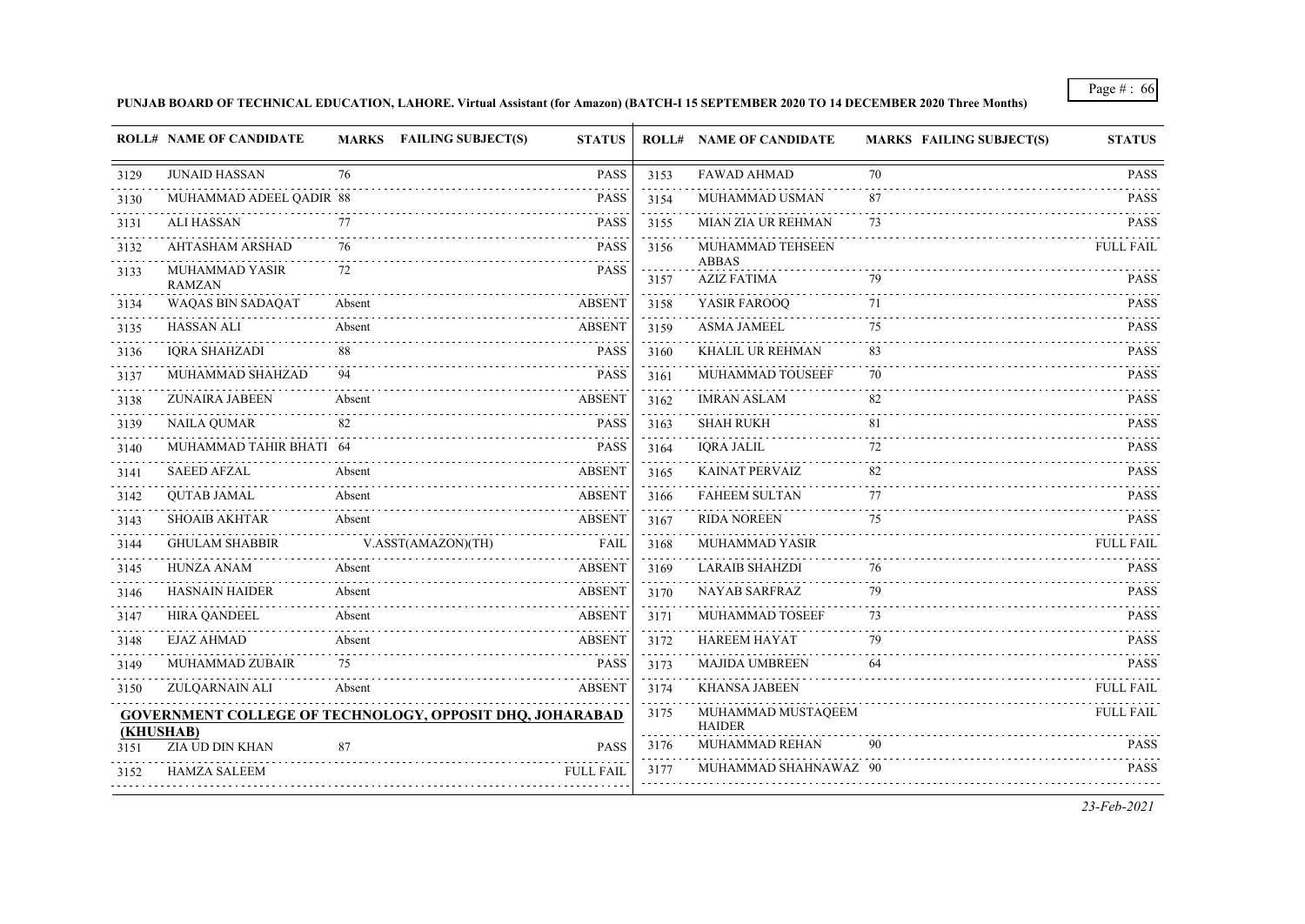**PUNJAB BOARD OF TECHNICAL EDUCATION, LAHORE. Virtual Assistant (for Amazon) (BATCH-I 15 SEPTEMBER 2020 TO 14 DECEMBER 2020 Three Months)**

|      | <b>ROLL# NAME OF CANDIDATE</b>    |    | MARKS FAILING SUBJECT(S) | <b>STATUS</b>    |           | <b>ROLL# NAME OF CANDIDATE</b>       | <b>MARKS FAILING SUBJECT(S)</b>                            | <b>STATUS</b>                                       |
|------|-----------------------------------|----|--------------------------|------------------|-----------|--------------------------------------|------------------------------------------------------------|-----------------------------------------------------|
| 3178 | <b>MEHR UN NISA</b>               | 84 |                          | <b>PASS</b>      |           |                                      | <b>GOVERNMENT COLLEGE OF TECHNOLOGY, CHICHAWATNI ROAD,</b> |                                                     |
| 3179 | NAJAM UL SAQIB                    | 68 |                          | <b>PASS</b>      |           | STOP #3, NEAR G.C.C KAMALIA, KAMALIA |                                                            |                                                     |
| 3180 | <b>ARSLAN SOHAIL</b>              |    | V.ASST(AMAZON)(PR)       | FAIL             | 3202      | <b>IEMAN NASIR</b>                   | 86                                                         | <b>PASS</b>                                         |
| 3181 | MUHAMMAD MUMTAZ                   |    |                          | <b>FULL FAIL</b> | 3203      | <b>SHAHZAD SARWAR</b>                | 73                                                         | <b>PASS</b>                                         |
| 3182 | ARIF GIL                          | 83 |                          | <b>PASS</b>      | 3204<br>. | <b>MUHAMMAD USMAN</b>                | 63                                                         | <b>PASS</b><br>$\omega$ is a second set of $\omega$ |
| 3183 | AMIR KHAN NIAZI                   |    |                          | <b>FULL FAIL</b> | 3205      | <b>SHAHID HUSSAIN</b>                | 73                                                         | <b>PASS</b>                                         |
| 3184 | MUHAMMAD ANAN                     | 85 |                          | <b>PASS</b>      | 3206      | <b>WASEEM ASGHAR</b>                 | 65                                                         | <b>PASS</b>                                         |
| 3185 | <b>MUHAMMAD NAZIK</b>             |    |                          | <b>FULL FAIL</b> | 3207<br>. | <b>IMRAN HUSSAIN</b>                 | 72                                                         | <b>PASS</b>                                         |
| 3186 | <b>MUSTANSAR HUSSAIN</b>          | 91 |                          | <b>PASS</b>      | 3208      | <b>SABA TAHIR</b>                    | 65                                                         | <b>PASS</b><br>.                                    |
|      | <b>INAM UR REHMAN</b>             | 79 |                          | <b>PASS</b>      | 3209      | MUHAMMAD FAHEEM                      | 91                                                         | <b>PASS</b>                                         |
| 3187 | MUHAMMAD ZEESHAN                  |    |                          | <b>FULL FAIL</b> | 3210      | <b>YOUNAS</b><br><b>NUMAN IRSHAD</b> | 67                                                         | <b>PASS</b>                                         |
| 3188 | <b>HAIDER</b>                     |    |                          |                  | 3211      | <b>ANAM YASEEN</b>                   | 70                                                         | <b>PASS</b>                                         |
| 3189 | <b>REHANA KOUSER</b>              | 78 |                          | <b>PASS</b>      | 3212      | <b>TAHIR AYYUB</b>                   | 64                                                         | <b>PASS</b>                                         |
| 3190 | <b>FAIQA SANA</b>                 | 85 |                          | <b>PASS</b>      | .<br>3213 | <b>SHAFIQ RASUL</b>                  | 64                                                         | <b>PASS</b>                                         |
| 3191 | MUHAMMAD SAJJAD                   | 77 |                          | <b>PASS</b>      | 3214      | <b>NIDA MUJAHID</b>                  | 77                                                         | .<br><b>PASS</b>                                    |
| 3192 | HAMZA SHAHID AWAN                 | 82 |                          | <b>PASS</b>      | 3215      | QAMAR IQBAL                          | 85                                                         | <b>PASS</b>                                         |
| 3193 | MUHAMMAD ISLAM                    | 78 |                          | <b>PASS</b>      | .         | <b>SABA SABIR</b>                    | 80                                                         | .<br><b>PASS</b>                                    |
| 3194 | <b>TAHIR ABBAAS</b>               | 79 |                          | <b>PASS</b>      | 3216      |                                      |                                                            |                                                     |
| 3195 | MUHAMMAD TAYYAB                   |    |                          | <b>FULL FAIL</b> | 3217      | <b>RAZA HUSSAIN</b>                  | 66                                                         | <b>PASS</b>                                         |
|      | <b>IKRAM</b><br>AAMIR NAEEM AHMAD |    |                          | <b>FULL FAIL</b> | 3218      | MUHAMMAD WAQQAR<br><b>SAJID</b>      | 77                                                         | <b>PASS</b>                                         |
| 3196 |                                   |    |                          |                  | 3219      | <b>SAYED AMMAR BIN</b>               | 88                                                         | <b>PASS</b>                                         |
| 3197 | <b>MUHAMMAD ARSLAN</b>            |    |                          | <b>FULL FAIL</b> | 3220      | <b>SHAMSHAD</b><br><b>ALI AKHTAR</b> | 78                                                         | <b>PASS</b>                                         |
| 3198 | MUHAMMAD AWAIS WARIS 88           |    |                          | <b>PASS</b>      |           | MUHAMMAD SUFYAN                      | 76                                                         | <b>PASS</b>                                         |
| 3199 | <b>SEHAR YOUSUF</b>               |    |                          | <b>FULL FAIL</b> | 3221      | <b>IFTIKHAR</b>                      |                                                            |                                                     |
| 3200 | <b>ZEESHAN AKBAR</b>              |    |                          | <b>FULL FAIL</b> | 3222      | <b>HINA MUNIR</b>                    | 77                                                         | <b>PASS</b>                                         |
| 3201 | <b>OAISAR AMEER</b>               |    |                          | <b>FULL FAIL</b> | 3223      | <b>RIZWAN IQBAL</b>                  | 92                                                         | <b>PASS</b>                                         |
|      |                                   |    |                          |                  | 3224      | MUHAMMAD FARHAN                      | 76                                                         | <b>PASS</b>                                         |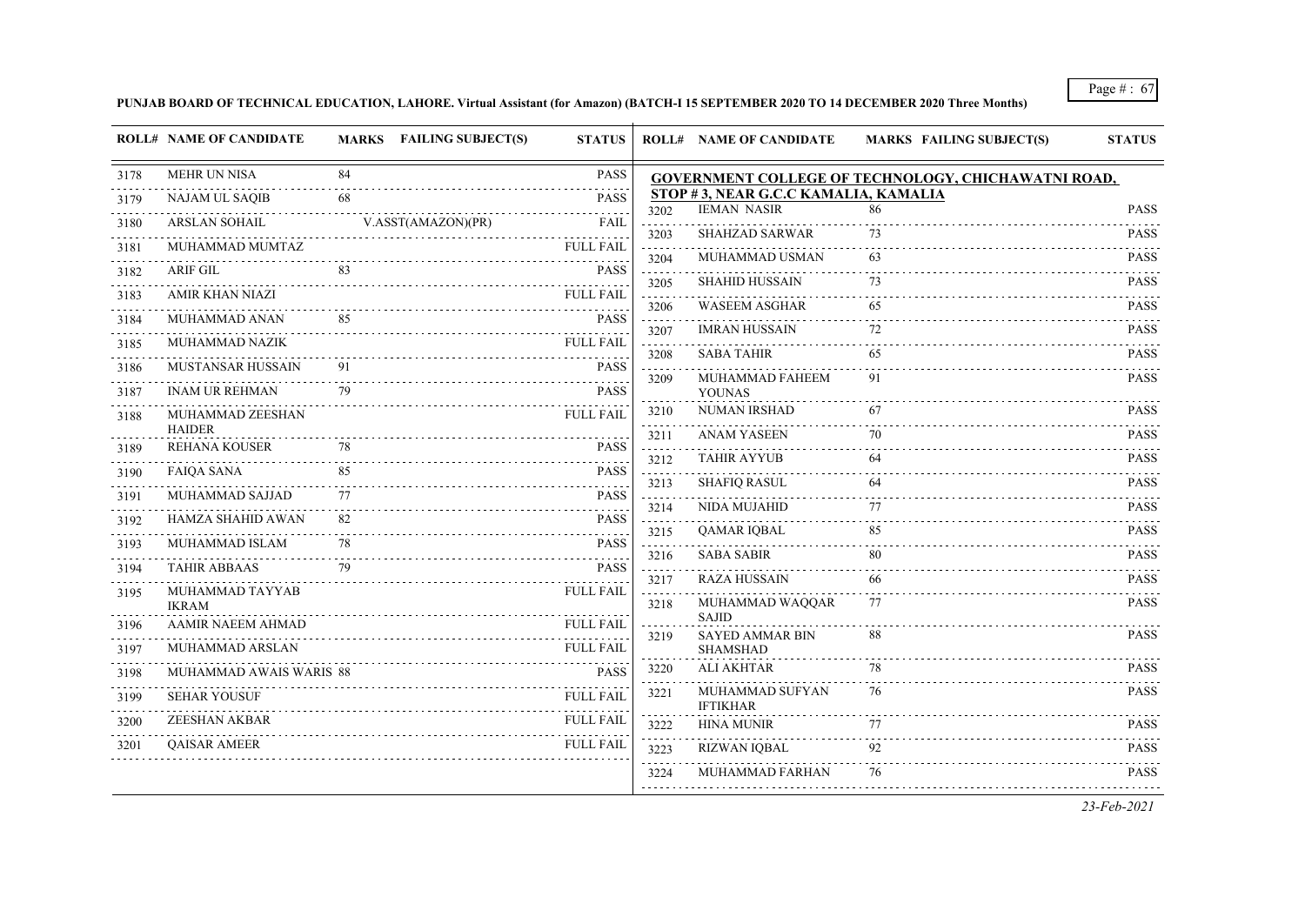#### **PUNJAB BOARD OF TECHNICAL EDUCATION, LAHORE. Virtual Assistant (for Amazon) (BATCH-I 15 SEPTEMBER 2020 TO 14 DECEMBER 2020 Three Months)**

|                      | <b>ROLL# NAME OF CANDIDATE</b>                                |    | <b>MARKS</b> FAILING SUBJECT(S) | <b>STATUS</b>                       |                                                                                                                                                                       | <b>ROLL# NAME OF CANDIDATE</b> |    | <b>MARKS FAILING SUBJECT(S)</b> | <b>STATUS</b>    |
|----------------------|---------------------------------------------------------------|----|---------------------------------|-------------------------------------|-----------------------------------------------------------------------------------------------------------------------------------------------------------------------|--------------------------------|----|---------------------------------|------------------|
| 3225                 | HAFIZ MUHAMMAD<br><b>SHAHZAIB</b>                             | 76 |                                 | <b>PASS</b>                         | 3248<br>$\mathcal{L}^{\mathcal{A}}\left( \mathcal{L}^{\mathcal{A}}\right) \mathcal{L}^{\mathcal{A}}\left( \mathcal{L}^{\mathcal{A}}\right) \mathcal{L}^{\mathcal{A}}$ | IZHAR AHMAD                    |    | V.ASST(AMAZON)(TH)              | <b>FAIL</b><br>. |
| 3226                 | <b>ADNAN LIAQUAT</b>                                          | 80 |                                 | <b>PASS</b>                         | 3249<br>$-1 - 1 - 1$                                                                                                                                                  | MUHAMMAD NAEEM                 | 77 |                                 | <b>PASS</b>      |
| 3227                 | MUHAMMAD ZOHAIB                                               | 89 |                                 | <b>PASS</b>                         | 3250                                                                                                                                                                  | MUSHARAF ALI                   |    | V.ASST(AMAZON)(TH, PR)          | FAIL             |
|                      | <b>USMAN</b>                                                  |    |                                 |                                     | 3251                                                                                                                                                                  | REHMAN ALI                     |    | V.ASST(AMAZON)(TH, PR)          | <b>FAIL</b>      |
| 3228                 | <b>UMAIR ALI</b>                                              |    | V.ASST(AMAZON)(TH)              | FAII                                | 3252                                                                                                                                                                  | <b>FATIMA ARSHAD</b>           | 85 |                                 | <b>PASS</b>      |
| 3229                 | AHMAD USMAN GHANI                                             | 76 |                                 | <b>PASS</b>                         | 3253                                                                                                                                                                  | HAFIZ WAQAS AHMAD              |    | V.ASST(AMAZON)(TH, PR)          | FAIL             |
| 3230                 | MUHAMMAD KHALIQ                                               | 79 |                                 | <b>PASS</b>                         | 3254                                                                                                                                                                  | <b>SEHRISH TARIQ</b>           | 76 |                                 | <b>PASS</b>      |
| 3231                 | <b>GHULAM MUSTAFA</b>                                         |    |                                 | <b>PASS</b>                         | 3255                                                                                                                                                                  | MUHAMMAD ASIM RAUF             | 80 |                                 | <b>PASS</b>      |
| 3232                 | <b>FAREEHA RASHEED</b>                                        | 77 |                                 | <b>PASS</b>                         | 3256                                                                                                                                                                  | MUHAMMAD RASHID                |    | V.ASST(AMAZON)(PR)              | FAIL             |
| 3233                 | <b>MOHSIN NISAR</b><br>.                                      | 85 |                                 | <b>PASS</b>                         | 3257                                                                                                                                                                  | AHMAD ALI                      | 71 |                                 | <b>PASS</b>      |
| 3234                 | <b>BINISH BATOOL</b>                                          | 91 |                                 | <b>PASS</b>                         | 3258                                                                                                                                                                  | <b>WALEED AHMAD</b>            |    | V.ASST(AMAZON)(PR)              | <b>FAIL</b>      |
| 3235                 | <b>SABA NAZEER</b>                                            |    |                                 | <b>PASS</b>                         | 3259                                                                                                                                                                  | <b>SHARAFAT ALI</b>            |    | V.ASST(AMAZON)(PR)              | <b>FAIL</b>      |
| 3236                 | <b>SAEED AHMAD</b><br>.                                       |    |                                 | <b>PASS</b>                         | 3260                                                                                                                                                                  | <b>MURSLEEN</b>                | 85 |                                 | <b>PASS</b>      |
| 3237                 | AFIFAH MARYEM                                                 | 78 |                                 | <b>PASS</b>                         | 3261                                                                                                                                                                  | <b>MUBEEN</b>                  | 81 |                                 | <b>PASS</b>      |
| 3238                 | <b>AAMIR SOHAIL</b>                                           |    |                                 | <b>PASS</b>                         | 3262                                                                                                                                                                  | MUHAMMAD ALI                   |    | V.ASST(AMAZON)(TH, PR)          | <b>FAIL</b>      |
| 3239                 | ALI IRFAN KHALID                                              | 91 |                                 | <b>PASS</b>                         | $\omega_{\rm{eff}}=\omega_{\rm{eff}}\omega_{\rm{eff}}$<br>3263                                                                                                        | <b>ALI MUKHTAR</b>             | 73 |                                 | <b>PASS</b>      |
|                      | <b>GOVERNMENT TECHNICAL TRAINING INSTITUTE, RAIWIND ROAD,</b> |    |                                 |                                     | 3264                                                                                                                                                                  | <b>RAHAT ALI</b>               |    | V.ASST(AMAZON)(TH, PR)          | <b>FAIL</b>      |
| <b>KASUR</b><br>3240 | <b>ALEENA AROOJ</b>                                           | 84 |                                 | <b>PASS</b>                         | 3265                                                                                                                                                                  | MUHAMMAD AHMAD                 | 86 |                                 | <b>PASS</b>      |
| 3241                 | MUHAMMAD ALI SANDHU                                           |    | V.ASST(AMAZON)(TH, PR)          | <b>FAII</b>                         | 3266                                                                                                                                                                  | <b>LAIBA RIAZ</b>              | 73 |                                 | <b>PASS</b>      |
| 3242                 | MUNEEB AHMAD RAZA                                             | 81 |                                 | <b>PASS</b>                         | 3267                                                                                                                                                                  | <b>TAHREEM NASIR</b>           |    | V.ASST(AMAZON)(TH, PR)          | <b>FAIL</b>      |
| 3243                 | <b>HAIDER ALI ANWAR</b>                                       |    |                                 | <b>PASS</b>                         | 3268                                                                                                                                                                  | <b>JAMSHED ALI</b>             |    | V.ASST(AMAZON)(TH, PR)          | <b>FAIL</b>      |
| 3244                 | MUHAMMAD ZAHEER                                               |    |                                 | <b>PASS</b>                         | $\mathcal{L}^{\mathcal{A}}\mathcal{L}^{\mathcal{A}}\mathcal{L}^{\mathcal{A}}\mathcal{L}^{\mathcal{A}}\mathcal{L}^{\mathcal{A}}\mathcal{L}^{\mathcal{A}}$<br>3269      | RAI AMAD UD DIN                |    | V.ASST(AMAZON)(TH, PR)          | FAIL             |
|                      | <b>ABBAS</b>                                                  |    |                                 | $\omega$ is a set of<br><b>PASS</b> | 3270                                                                                                                                                                  | ZEESHAN LIAQAT                 | 87 |                                 | <b>PASS</b>      |
| 3245                 | <b>SHAHID ALI KHAN</b>                                        | 71 |                                 |                                     | 3271                                                                                                                                                                  | MUHAMMAD SAEED                 | 89 |                                 | <b>PASS</b>      |
| 3246                 | MUHAMMAD AZAM                                                 |    |                                 | <b>PASS</b>                         | 3272                                                                                                                                                                  | <b>AHMAD</b><br>ADNAN RAMZAN   |    | V.ASST(AMAZON)(TH, PR)          | FAIL.            |
| 3247                 | <b>GHAZALA</b>                                                | 80 |                                 | <b>PASS</b>                         |                                                                                                                                                                       |                                |    |                                 |                  |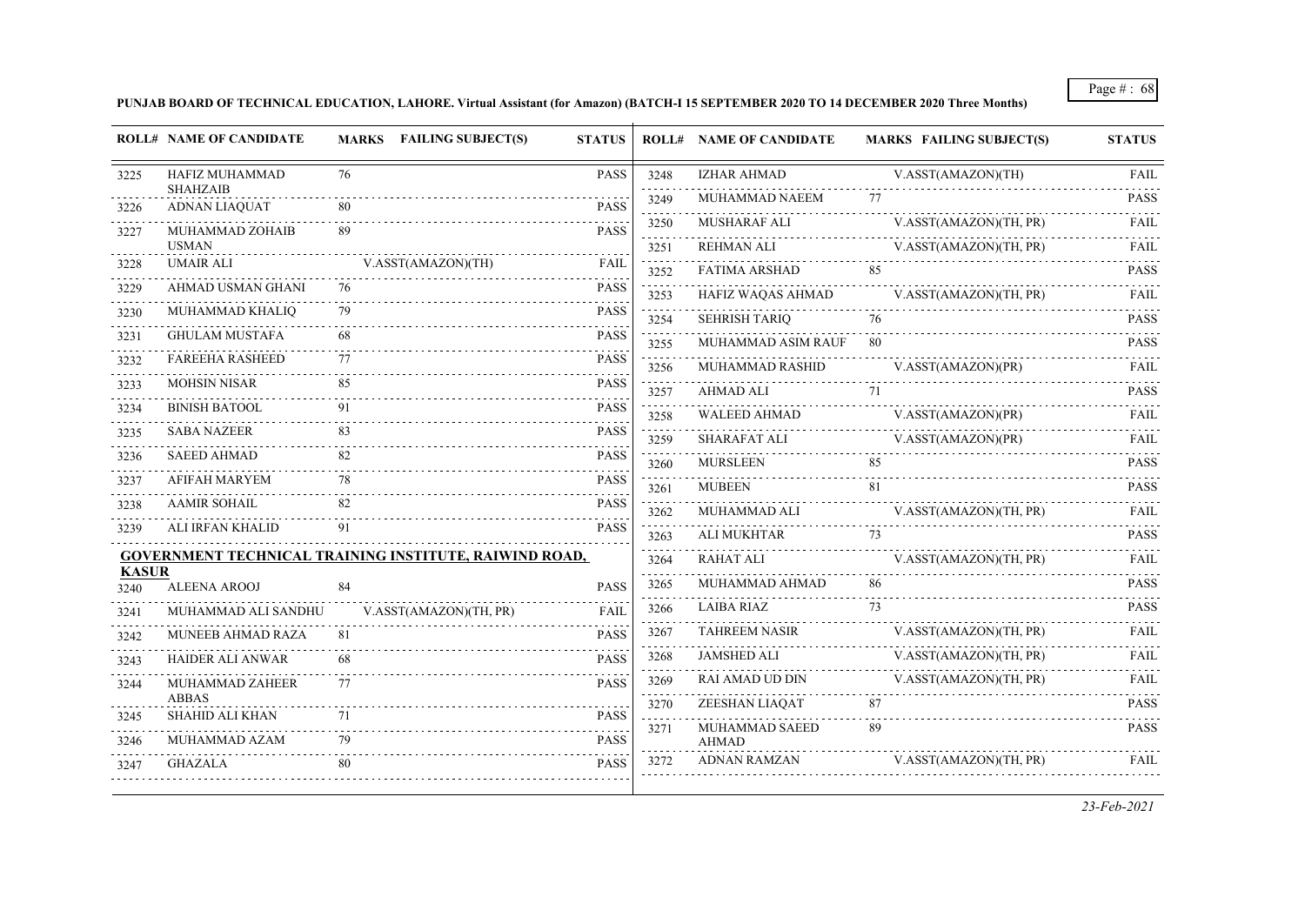#### **PUNJAB BOARD OF TECHNICAL EDUCATION, LAHORE. Virtual Assistant (for Amazon) (BATCH-I 15 SEPTEMBER 2020 TO 14 DECEMBER 2020 Three Months)**

|      | <b>ROLL# NAME OF CANDIDATE</b>                   |    | MARKS FAILING SUBJECT(S)                                     | <b>STATUS</b> |               | <b>ROLL# NAME OF CANDIDATE</b>      | <b>MARKS FAILING SUBJECT(S)</b>                                                                                               | <b>STATUS</b>    |
|------|--------------------------------------------------|----|--------------------------------------------------------------|---------------|---------------|-------------------------------------|-------------------------------------------------------------------------------------------------------------------------------|------------------|
| 3273 | MUHAMMAD ADEEL<br><b>SHAHID</b>                  | 86 |                                                              | <b>PASS</b>   | 3295          | <b>SAMIUL HASAN</b>                 | 80                                                                                                                            | <b>PASS</b>      |
| 3274 | <b>HADIA YOUSIF</b>                              |    | V.ASST(AMAZON)(PR)<br>.                                      | <b>FAIL</b>   | 3296          | MUHAMMAD ATIQUE<br><b>URRAHMAN</b>  | 81                                                                                                                            | <b>PASS</b>      |
| 3275 | <b>BADRUNISA</b>                                 |    | V.ASST(AMAZON)(TH, PR)                                       | <b>FAIL</b>   | 3297          | MUHAMMAD HAMZA<br><b>MUSHTAQ</b>    | 99                                                                                                                            | PASS             |
| 3276 | <b>SHAMAILA NAZIR</b>                            |    | V.ASST(AMAZON)(TH, PR)                                       | <b>FAIL</b>   | 3298          | SHEHZADI GULFAM                     | 87                                                                                                                            | <b>PASS</b>      |
| 3277 | MUHAMMAD AMMAR<br><b>DOGAR</b>                   | 81 |                                                              | <b>PASS</b>   | 3299          | <b>ISMAT SHAKIR</b>                 | 84                                                                                                                            | <b>PASS</b>      |
| 3278 | MUHAMMAD SHAHROZ                                 | 74 |                                                              | <b>PASS</b>   | 3300          | MUHAMMAD YAHYA                      | 97                                                                                                                            | <b>PASS</b>      |
|      | <b>FLOOR MILLS, LAL MEER G.T ROAD,, KOT ADDU</b> |    | <b>GOVERNMENT COLLEGE OF TECHNOLOGY (B), OPP. ARIF AFZAL</b> |               | 3301          | MUHAMMAD AMIR<br><b>HUSSAIN</b>     | 95                                                                                                                            | <b>PASS</b>      |
| 3279 | <b>SOHAIL FAREED</b>                             | 89 |                                                              | <b>PASS</b>   | 3302          | MUHAMMAD AMIR SUMBLE 72             |                                                                                                                               | <b>PASS</b>      |
| 3280 | <b>BILAL AKBAR</b>                               | 94 |                                                              | <b>PASS</b>   | 3303          | MUHAMMAD HAMZA                      | 93                                                                                                                            | <b>PASS</b>      |
| 3281 | MUHAMMAD UZAIR LATIF 88                          |    |                                                              | <b>PASS</b>   | 3304          | <b>HAMZA SHAFEEQ</b>                | 71                                                                                                                            | <b>PASS</b>      |
| 3282 | <b>KASHIF FAREED</b>                             | 96 |                                                              | <b>PASS</b>   | 3305          | MUHAMMAD AWAIS KHAN 77              |                                                                                                                               | <b>PASS</b>      |
| 3283 | ZOHA RIAZ                                        | 96 |                                                              | <b>PASS</b>   | 3306          | SIRAJ AHMAD                         | 89                                                                                                                            | <b>PASS</b>      |
| 3284 | <b>ZIA UR REHMAN</b>                             | 90 |                                                              | <b>PASS</b>   | 3307          | MUHAMMAD WASIM BARI 88              |                                                                                                                               | <b>PASS</b>      |
| 3285 | MUHAMMAD TAYYAB<br><b>TARIQ</b>                  | 75 |                                                              | <b>PASS</b>   | 3308          | MUHAMMAD AMMAR                      | 75                                                                                                                            | <b>PASS</b>      |
| 3286 | MUHAMMAD SAFDAR                                  |    |                                                              | <b>PASS</b>   | 3309          | MUHAMMAD HUSNAIN<br><b>MUNIR</b>    | 73                                                                                                                            | <b>PASS</b>      |
| 3287 | KHURRAM IQBAL ASIF                               |    |                                                              | <b>PASS</b>   | 3310          | <b>MAZHAR IQBAL</b>                 | 88                                                                                                                            | <b>PASS</b>      |
| 3288 | MUHAMMAD ARQAM<br>AWAIS                          | 95 |                                                              | <b>PASS</b>   |               |                                     | <b>GOVERNMENT COLLEGE OF TECHNOLOGY FOR GLASS CERAMICS &amp;</b><br>POTTERY DEVELOPMENT, NEAR NATIONAL FAN LINK ROAD SHAHDRA, |                  |
| 3289 | YASIR SHABBIR                                    | 94 |                                                              | <b>PASS</b>   | <b>LAHORE</b> |                                     |                                                                                                                               |                  |
| 3290 | <b>SHOAIB AHMAD</b>                              | 99 |                                                              | <b>PASS</b>   | 3311          | <b>ABDULLAH</b>                     | 82                                                                                                                            | <b>PASS</b>      |
| 3291 | <b>KASHIF SAGHEER</b>                            | 98 |                                                              | <b>PASS</b>   | 3312          | <b>SAADIA IQBAL</b>                 | 88                                                                                                                            | <b>PASS</b>      |
| 3292 | <b>AMJID SHABIR</b>                              | 82 |                                                              | <b>PASS</b>   | 3313          | <b>HAMZA EJAZ</b>                   | 90                                                                                                                            | PASS             |
| 3293 | MUHAMMAD ANSAR<br><b>SHABEER</b>                 | 85 |                                                              | <b>PASS</b>   | 3314          | MUJAMMAD ATAE<br>MUSTAFA MAHAYYUDIN | 94                                                                                                                            | <b>PASS</b>      |
| 3294 | MUHAMMAD AYAZ SHAH                               |    |                                                              | <b>PASS</b>   | 3315          | <b>IRFA FATIMA</b>                  | 87                                                                                                                            | <b>PASS</b><br>. |
|      |                                                  |    |                                                              |               | 3316          | ALEEM AHMAD KHAN                    | 75                                                                                                                            | <b>PASS</b>      |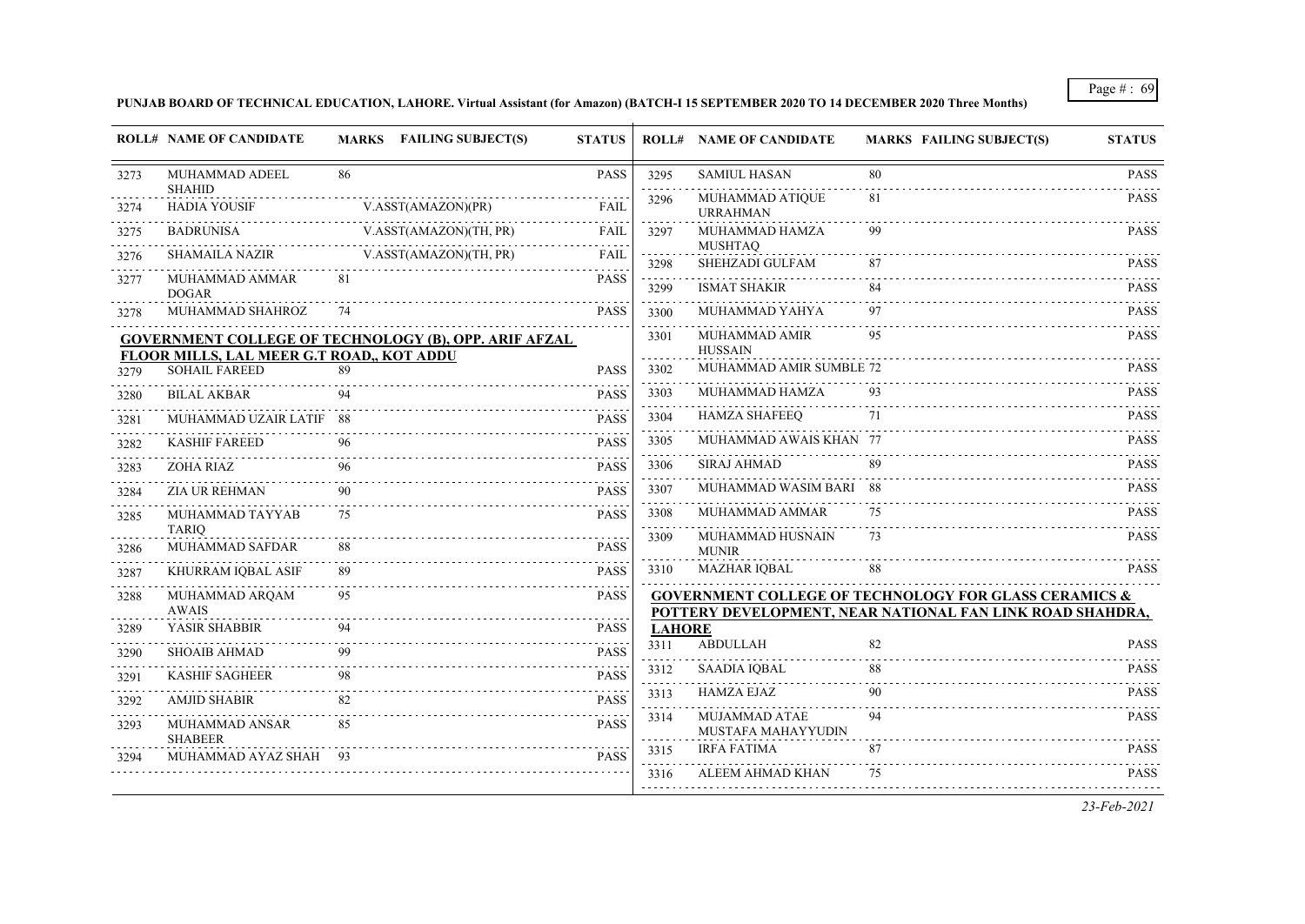**PUNJAB BOARD OF TECHNICAL EDUCATION, LAHORE. Virtual Assistant (for Amazon) (BATCH-I 15 SEPTEMBER 2020 TO 14 DECEMBER 2020 Three Months)**

|      | <b>ROLL# NAME OF CANDIDATE</b>            |     | MARKS FAILING SUBJECT(S)    | <b>STATUS</b>    |                                     | <b>ROLL# NAME OF CANDIDATE</b> | <b>MARKS FAILING SUBJECT(S)</b> | <b>STATUS</b>         |
|------|-------------------------------------------|-----|-----------------------------|------------------|-------------------------------------|--------------------------------|---------------------------------|-----------------------|
| 3317 | <b>TALHA BIN ASHAR</b>                    |     | V.ASST(AMAZON)(TH, PR)<br>. | FAIL             | 3342                                | MUHAMMAD MUZAMMIL<br>SHAHZAD   | 90                              | <b>PASS</b>           |
| 3318 | <b>RAFIA SAYEDA</b>                       | 72  |                             | <b>PASS</b><br>. | 3343                                | MUHAMMAD ARFAN                 | 77                              | <b>PASS</b>           |
| 3319 | <b>UMER GHAFFAR</b>                       | 80  |                             | <b>PASS</b>      | 3344                                | MUHAMMAD ABU BAKAR 71          |                                 | <b>PASS</b>           |
| 3320 | KHAWAJA SAAD QADEER                       | -88 |                             | PASS             | 3345                                | MUHAMMAD JUNAID                | 75                              | <b>PASS</b>           |
| 3321 | MUHAMMAD IRFAN                            | 83  |                             | <b>PASS</b>      |                                     | ZAMAN                          |                                 |                       |
| 3322 | <b>FAHAD SHAHID</b>                       | 86  |                             | <b>PASS</b>      | 3346                                | MUHAMMAD SAJJAD                | V.ASST(AMAZON)(TH, PR)          | FAIL                  |
| 3323 | <b>SAMEEA NOOR</b>                        | 87  |                             | <b>PASS</b>      | 3347                                | MUHAMMAD HASEEB RAZA 76        |                                 | <b>PASS</b>           |
| 3324 | <b>IRAM SHEHZADI</b>                      | 93  |                             | <b>PASS</b>      | 3348                                | MUHAMMAD MONEEB ALI 78         |                                 | <b>PASS</b><br>111111 |
| 3325 | IQRA IQBAL                                |     | V.ASST(AMAZON)(TH, PR)      | <b>FAIL</b>      | 3349                                | <b>ANIQ AKHTAR</b>             | 82                              | <b>PASS</b>           |
| 3326 | <b>AQSA KHALID</b>                        | 90  |                             | <b>PASS</b>      | 3350<br>$\sim$ $\sim$ $\sim$ $\sim$ | <b>UZMA UMER</b>               | 89                              | <b>PASS</b>           |
| 3327 | MUHAMMAD SUBHAN                           | 92  |                             | <b>PASS</b>      | 3351                                | ZUBAIR AHMAD                   | 83                              | <b>PASS</b>           |
|      | <b>KHAN</b>                               |     |                             | .                | 3352                                | <b>AYESHA YOUNAS</b>           | 87                              | <b>PASS</b>           |
| 3328 | <b>SAEEDA ZAINAB</b>                      | 94  |                             | <b>PASS</b>      | 3353                                | <b>MARYAM BIBI</b>             | 87                              | <b>PASS</b>           |
| 3329 | <b>RIZWANA AYOUB</b>                      | 88  |                             | <b>PASS</b>      | 3354                                | <b>BILAL SHAHZAD</b>           | 87                              | <b>PASS</b>           |
| 3330 | <b>SUMAIRA SAEED</b>                      | 86  |                             | <b>PASS</b>      | 3355                                | MUHAMMAD MUAZ AMIR Absent      |                                 | <b>ABSENT</b>         |
| 3331 | <b>BILAL IQBAL</b>                        | 88  |                             | <b>PASS</b>      | 3356                                | <b>SAIRA JABEEN</b>            | Absent                          | <b>ABSENT</b>         |
| 3332 | <b>FARHAN ABBAS</b>                       | 81  |                             | <b>PASS</b>      | 3357                                | <b>RIZWAN</b>                  | 92                              | <b>PASS</b>           |
| 3333 | <b>SAJAWAL KHAN</b>                       | 80  |                             | <b>PASS</b>      | 3358                                | MUHAMMAD MUNEEB ALI Absent     |                                 | <b>ABSENT</b>         |
| 3334 | <b>MAMOON ZAHID</b>                       | 86  |                             | <b>PASS</b>      | 3359                                | <b>MEHRAN AKBAR</b>            | 86                              | <b>PASS</b>           |
| 3335 | MUHAMMAD MUDASSAR<br><b>SADIO</b>         | 96  |                             | <b>PASS</b>      | 3360                                | <b>SHAHROZ</b>                 | 89                              | <b>PASS</b>           |
| 3336 | <b>JAFFAR MUKHTAR</b>                     | 78  |                             | <b>PASS</b>      | 3361                                | <b>IQRA BASHIR</b>             | 94                              | <b>PASS</b>           |
| 3337 | <b>GHULAM MURTAZA</b>                     | 84  |                             | <b>PASS</b>      | 3362                                | RANA MUHAMMAD WASIF 96         |                                 | <b>PASS</b>           |
| 3338 | MUHAMMAD NADEEM                           | 73  |                             | <b>PASS</b>      | 3363                                | MUHAMMAD MUNEEB                | Absent                          | <b>ABSENT</b>         |
| 3339 | MUHAMMAD ZAFAR IQBAL 64<br><b>KARMANI</b> |     |                             | <b>PASS</b>      | 3364<br>.                           | KHADIJA KHALID                 | Absent                          | <b>ABSENT</b>         |
| 3340 | <b>ANIQA SHARIF</b>                       | 66  |                             | .<br><b>PASS</b> | 3365                                | HAMZA MAQSOOD                  | 89                              | <b>PASS</b>           |
| 3341 | <b>NAZIR ALI</b>                          | 93  |                             | <b>PASS</b>      | 3366                                | <b>AKMAL SHEHZAD</b>           | Absent                          | <b>ABSENT</b>         |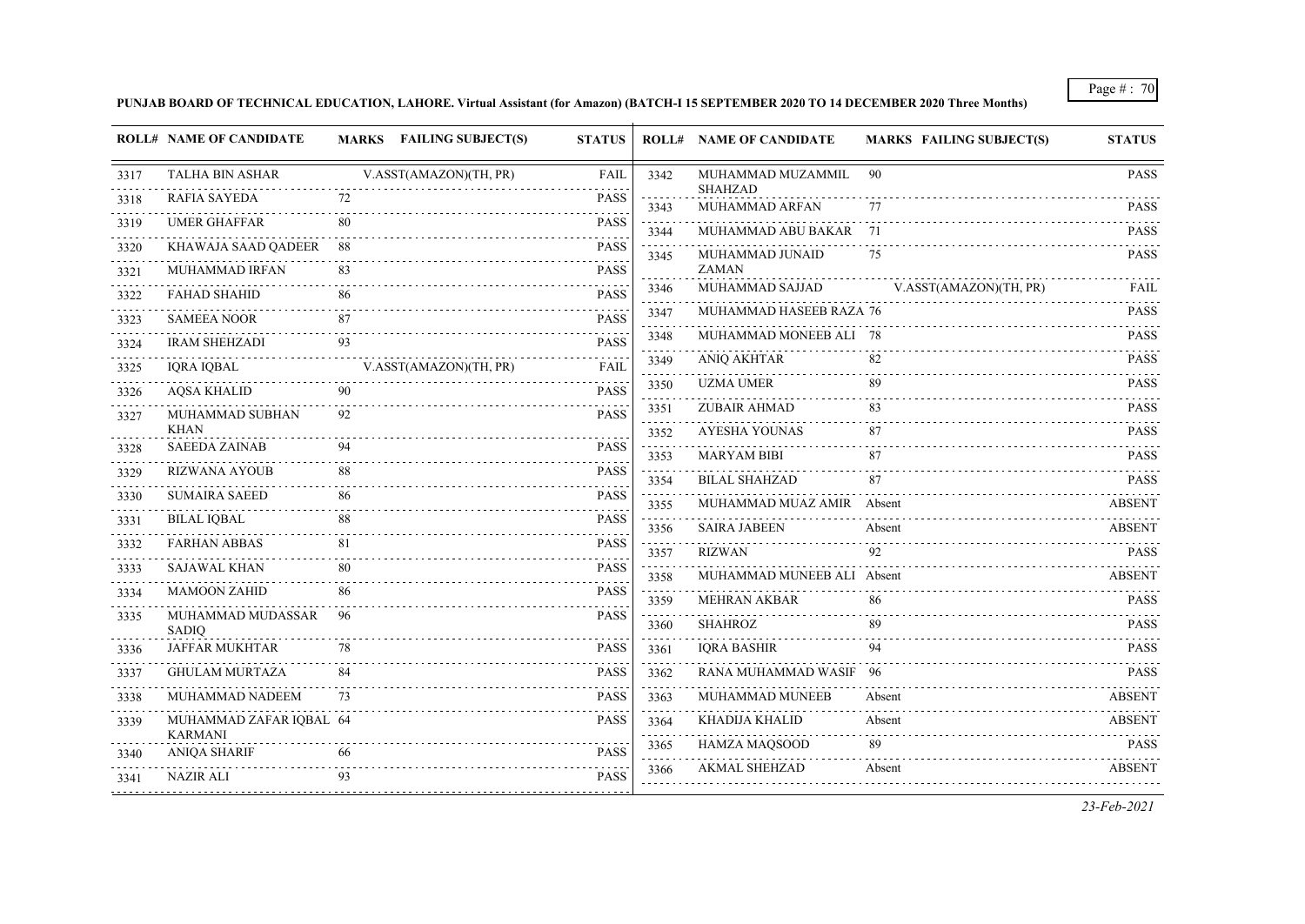**PUNJAB BOARD OF TECHNICAL EDUCATION, LAHORE. Virtual Assistant (for Amazon) (BATCH-I 15 SEPTEMBER 2020 TO 14 DECEMBER 2020 Three Months)**

|      | <b>ROLL# NAME OF CANDIDATE</b>        |        | MARKS FAILING SUBJECT(S) | <b>STATUS</b>    |                | <b>ROLL# NAME OF CANDIDATE</b>   | <b>MARKS FAILING SUBJECT(S)</b>                                   | <b>STATUS</b>    |
|------|---------------------------------------|--------|--------------------------|------------------|----------------|----------------------------------|-------------------------------------------------------------------|------------------|
| 3367 | MUZEENA JAVIAD                        | 88     |                          | <b>PASS</b>      | 3392           | MUHAMMAD MANSOOR<br><b>BILAL</b> | 96                                                                | <b>PASS</b>      |
| 3368 | <b>ESHAM SHEHZADI</b>                 | Absent |                          | <b>ABSENT</b>    | 3393           | MUHAMMAD FAROOQ                  | 89                                                                | <b>PASS</b>      |
| 3369 | HAFIZ MEHTAB HUSSAIN                  | 91     |                          | <b>PASS</b>      | 3394           | <b>SHAKEEL SHEHZAD</b>           | Absent                                                            | <b>ABSENT</b>    |
| 3370 | <b>SHAMA BASHIR</b>                   | 93     |                          | <b>PASS</b>      | 3395           | <b>TAYYAB HASSAN</b>             | Absent                                                            | <b>ABSENT</b>    |
| 3371 | <b>AHMAD SHAUKAT</b>                  | 90     |                          | <b>PASS</b>      | 3396           | MUHAMMAD ARIF                    | 84                                                                | <b>PASS</b>      |
| 3372 | <b>OBAID RAUF</b>                     | Absent |                          | <b>ABSENT</b>    | 3397           | <b>RABIA</b>                     | Absent                                                            | <b>ABSENT</b>    |
| 3373 | <b>USAMA ASHRAF</b>                   | Absent |                          | <b>ABSENT</b>    | 4225           | <b>MARIAM</b>                    | 72                                                                | <b>PASS</b>      |
| 3374 | TUBA AL HAQ                           | Absent |                          | <b>ABSENT</b>    | 4226           | MUHAMMAD HASEEB                  | 80                                                                | <b>PASS</b>      |
| 3375 | MUHAMMAD HUSNAIN                      | Absent |                          | <b>ABSENT</b>    |                | <b>TAHIR</b>                     |                                                                   |                  |
| 3376 | MARIAM NAZ                            | 91     |                          | <b>PASS</b>      | <b>LAHORE</b>  |                                  | <b>GOVERNMENT TECHNICAL TRAINING INSTITUTE, 96/H GULBERG-II,,</b> |                  |
| 3377 | <b>IRTZA MAQBOOL</b>                  | 87     |                          | <b>PASS</b>      | 3398           | <b>HOORIA SULTAN</b>             | 70                                                                | <b>PASS</b>      |
| 3378 | <b>FAIZAN AURANGZEB</b>               | 87     |                          | <b>PASS</b>      | 3399           | <b>SANA QAYYUM</b>               | 88                                                                | <b>PASS</b>      |
| 3379 | <b>UMER NIAZ</b>                      | 74     |                          | <b>PASS</b>      | 3400           | <b>ASIF ALI</b>                  | 77                                                                | <b>PASS</b>      |
| 3380 | <b>QASIM BHATTI</b>                   | Absent |                          | <b>ABSENT</b>    | 3401           | MUHAMMAD HAMMAD                  | V.ASST(AMAZON)(TH, PR)                                            | <b>FAIL</b>      |
| 3381 | <b>ZEESHAN HAIDER</b>                 | 87     |                          | <b>PASS</b><br>. | 3402           | <b>IOBAL</b><br>AQSA NASEEM      | 89                                                                | <b>PASS</b>      |
| 3382 | MUHAMMAD NAEEM                        | 87     |                          | <b>PASS</b>      | لأعاجب<br>3403 | HAFIZ M INAM ULLAH               | V.ASST(AMAZON)(SE)                                                | FAIL             |
| 3383 | HAFIZ MUHAMMAD<br><b>SHABAN NAWAZ</b> | 88     |                          | <b>PASS</b>      | 3404           | RABBIA NAZIR                     | V.ASST(AMAZON)(TH)                                                | FAIL             |
| 3384 | <b>USAMA ARSHAD</b>                   | 90     |                          | <b>PASS</b>      | 3405           | <b>ABDUL REHMAN BUTT</b>         | Absent                                                            | <b>ABSENT</b>    |
| 3385 | KINZA AKRAM                           | 93     |                          | <b>PASS</b>      | 3406           | KHALDA HAMEED                    | V.ASST(AMAZON)(TH)                                                | FAIL             |
| 3386 | <b>UMAIR SHAHID</b>                   | 78     |                          | <b>PASS</b>      | 3407           | SABIH UL HASSAN QAMAR 92         |                                                                   | .<br><b>PASS</b> |
| 3387 | <b>ARSLAN JUTT</b>                    | Absent |                          | <b>ABSENT</b>    | 3408           | <b>IRAM ATHER</b>                | 83                                                                | <b>PASS</b>      |
| 3388 | MUHAMMAD UMER                         | Absent |                          | <b>ABSENT</b>    | 3409           | ABDUL RAHEEM FAYYAZ 90           |                                                                   | <b>PASS</b>      |
|      | <b>FAROOO</b>                         |        |                          |                  | 3410           | MIAN MUHAMMAD                    | V.ASST(AMAZON)(SE)                                                | FAIL             |
| 3389 | MUHAMMAD NADEEM<br><b>AKRAM</b>       | 79     |                          | <b>PASS</b>      |                | <b>HUZAIFA</b>                   |                                                                   |                  |
| 3390 | <b>FAINA BUTT</b>                     | 82     |                          | <b>PASS</b>      | 3411           | <b>FAHAD NAFEES</b>              |                                                                   | <b>FULL FAIL</b> |
| 3391 | ABDULLAH EJAZ                         | Absent |                          | <b>ABSENT</b>    | 3412           | <b>SHAMOON BASHIR</b>            |                                                                   | <b>FULL FAIL</b> |
|      |                                       |        |                          |                  |                |                                  |                                                                   |                  |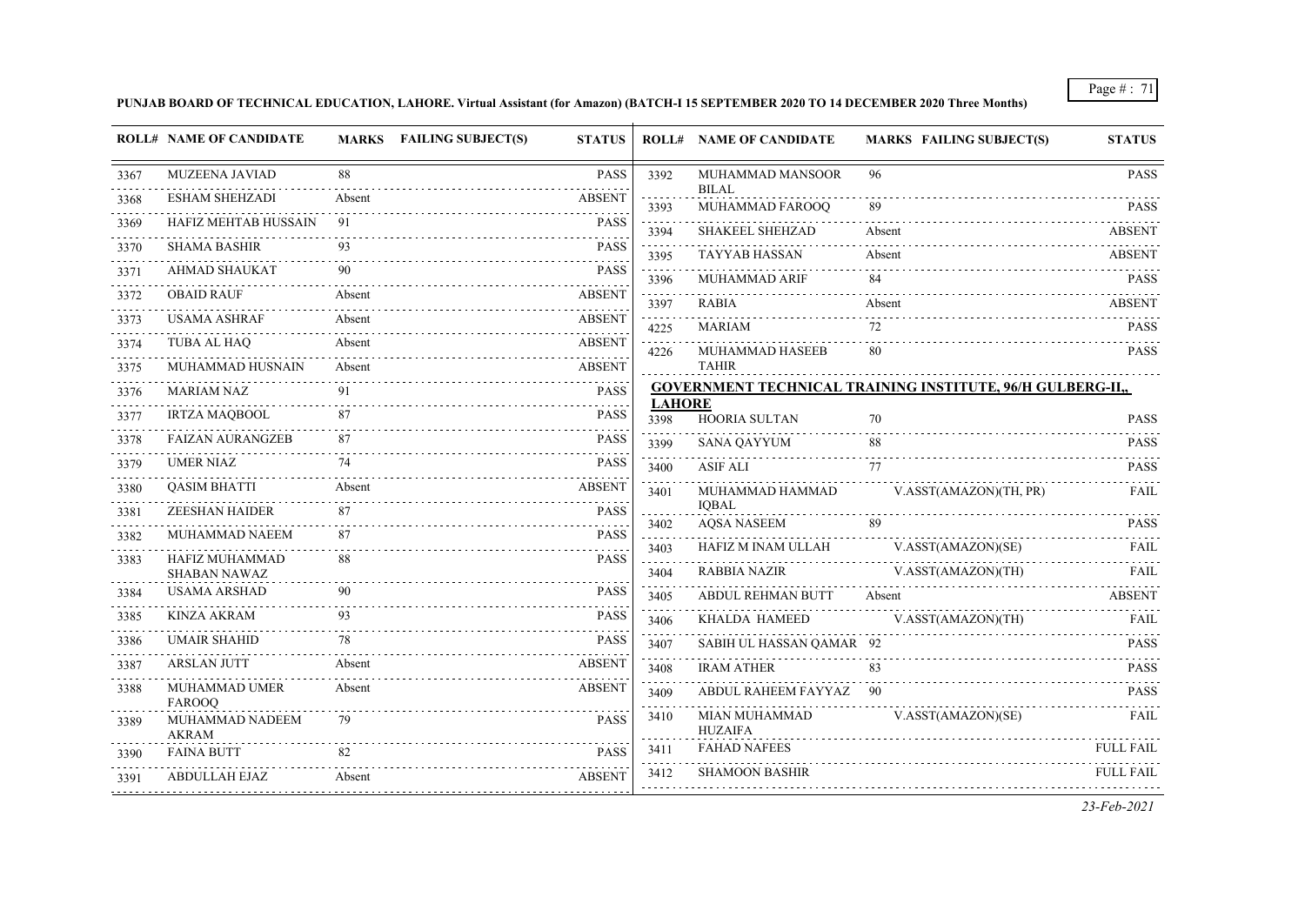**PUNJAB BOARD OF TECHNICAL EDUCATION, LAHORE. Virtual Assistant (for Amazon) (BATCH-I 15 SEPTEMBER 2020 TO 14 DECEMBER 2020 Three Months)**

|           | <b>ROLL# NAME OF CANDIDATE</b>           | MARKS FAILING SUBJECT(S) | <b>STATUS</b>    |                     | <b>ROLL# NAME OF CANDIDATE</b>            | <b>MARKS FAILING SUBJECT(S)</b>                               | <b>STATUS</b>    |
|-----------|------------------------------------------|--------------------------|------------------|---------------------|-------------------------------------------|---------------------------------------------------------------|------------------|
| 3413      | MUHAMMAD FAIZAN<br><b>MAJEED</b>         | 93                       | PASS             | 3437<br>.           | <b>SUMMAT HADAYAT</b>                     | V.ASST(AMAZON)(SE)                                            | FAIL             |
| 3414      | <b>NAILA KAREEM</b>                      | Absent                   | <b>ABSENT</b>    | 3438<br>.           | MUHAMMAD AHSAN ULLAH                      | V.ASST(AMAZON)(SE)                                            | FAII.            |
| 3415      | MUHAMMAD ARSLAN<br><b>BASHIR</b>         | 83                       | <b>PASS</b>      | 3439                | MUHAMMAD FAROOQ<br><b>ASHRAF CHUGHTAI</b> | 75                                                            | <b>PASS</b>      |
| 3416      | AMMAD JAMSHAID KHAN 83                   |                          | <b>PASS</b>      | 3440<br>.           | MUHAMMAD FAIZAN SABIR                     |                                                               | <b>FULL FAIL</b> |
| 3417      | RIDA FAYYAZ                              | 93                       | <b>PASS</b>      | 3441                | <b>RIZWANIFTIKHAR</b>                     |                                                               | <b>PASS</b>      |
| 3418      | <b>FARZANA KAUSAR</b>                    |                          | <b>PASS</b>      | 3442                | <b>HAMZA NADEEM</b>                       | 79                                                            | <b>PASS</b>      |
| 3419      | HAFIZ ABDUL SAMI                         | 80                       | <b>PASS</b>      | 3443                | MUHAMMAD BILAL                            | V.ASST(AMAZON)(SE)                                            | FAIL             |
| 3420      | <b>ABDUL REHMAN</b>                      |                          | <b>FULL FAIL</b> | and a state<br>3444 | <b>AHMAD SALEEM</b>                       |                                                               | <b>PASS</b>      |
|           | MUHAMMAD USMAN                           |                          | <b>PASS</b>      | 3445                | <b>UBAYDULLAH DIN</b>                     | 86                                                            | <b>PASS</b>      |
| 3421      | <b>MIRZA</b>                             |                          |                  | 3446                | ABDUL HANNAN SHAHID                       | V.ASST(AMAZON)(SE)                                            | FAIL             |
| 3422      | <b>WAQAR MEHDI</b>                       |                          | <b>FULL FAIL</b> | 3447                | <b>MUJAHID SHAHZAD</b>                    | 91                                                            | <b>PASS</b>      |
| 3423      | MUHAMMAD ALI<br>Absent                   |                          | <b>ABSENT</b>    |                     |                                           | <b>GOVERNMENT COLLEGE OF TECHNOLOGY, COLLEGE ROAD, LAYYAH</b> |                  |
| 3424      | <b>ALI HAMZA</b>                         | Absent                   | <b>ABSENT</b>    | 3448                | MUHAMMAD NIAZ                             | V.ASST(AMAZON)(TH)                                            | FAIL             |
| 3425      | <b>HASEEB RASOOL</b>                     | V.ASST(AMAZON)(TH, PR)   | FAIL             | .<br>3449           | MUHAMMAD USMAN                            | Absent                                                        | <b>ABSENT</b>    |
| 3426      | NATTALIA KHAN                            |                          | <b>PASS</b>      |                     | <b>GHANI</b>                              |                                                               |                  |
| 3427      | MUHID MAHMOOD                            |                          | <b>PASS</b>      | 3450                | AFZAAL FAROOQ                             | 72                                                            | <b>PASS</b>      |
| 3428      | MUHAMMAD ZAKARIYA                        | -80                      | <b>PASS</b>      | 3451                | <b>JIBRAN KHAN</b>                        | Absent                                                        | <b>ABSENT</b>    |
|           | <b>CHAUDHARY</b>                         |                          |                  | 3452                | MUHAMMAD AFZAL NAZIM Absent               |                                                               | <b>ABSENT</b>    |
| 3429      | MUHAMMAD UMAIR ILYAS 84                  |                          | <b>PASS</b>      | 3453                | <b>ZAHID ISHAQ</b>                        | Absent                                                        | <b>ABSENT</b>    |
| 3430      | AYESHA NASEEM IRSHAD 82                  |                          | <b>PASS</b>      | .<br>3454           | <b>TANWEER HAIDAR</b>                     | Absent                                                        | <b>ABSENT</b>    |
| 3431      | <b>SADIA SHERAZ</b>                      | 81                       | <b>PASS</b>      | 3455                | AUN MUHAMMAD TAHIR Absent                 |                                                               | <b>ABSENT</b>    |
| 3432      | <b>NADEEM AHMAD</b>                      | 73                       | <b>PASS</b>      | 3456                | <b>TAYYAB HUSSAIN</b>                     | Absent                                                        | ABSENT           |
| 3433<br>. | MUHAMMAD FAISAL                          |                          | <b>PASS</b>      | .<br>3457           | <b>USAMA ISHAQ</b>                        | Absent                                                        | <b>ABSENT</b>    |
| 3434      | <b>ARSLAN MASOOD</b>                     | 80                       | <b>PASS</b>      | 3458                | ASIF ALI                                  | Absent                                                        | ABSENT           |
| 3435      | ZAEEM UL HASSAN                          |                          | <b>FULL FAIL</b> | 3459                | <b>FOZIA PERVEEN</b>                      | 88                                                            | <b>PASS</b>      |
| 3436      | SYED MUHAMMAD ABU<br><b>BAKAR SHADAB</b> | -80                      | <b>PASS</b>      | 3460                | MUHAMMAD ABRAR UL<br><b>HASSAN</b>        | 77                                                            | <b>PASS</b>      |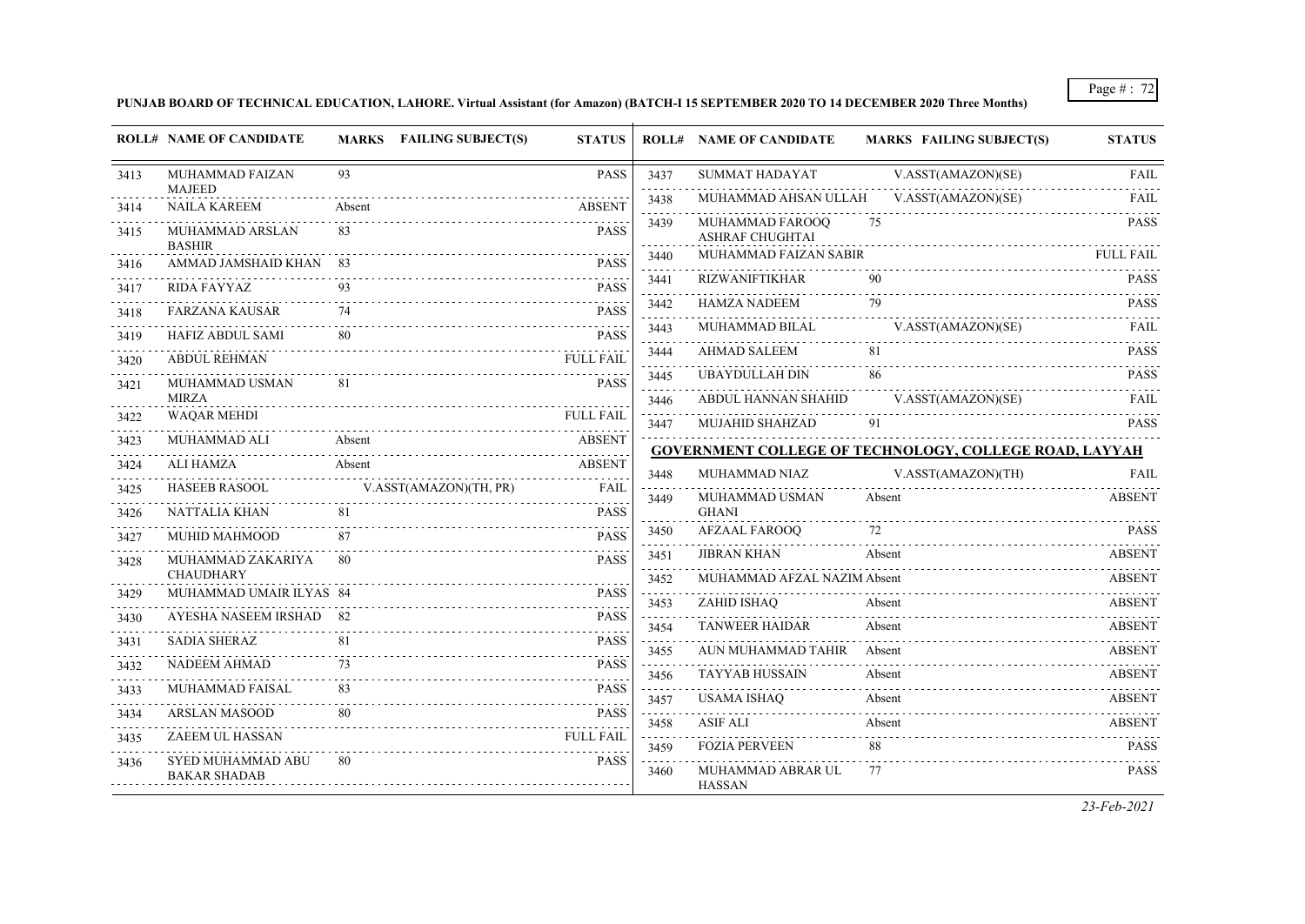## **PUNJAB BOARD OF TECHNICAL EDUCATION, LAHORE. Virtual Assistant (for Amazon) (BATCH-I 15 SEPTEMBER 2020 TO 14 DECEMBER 2020 Three Months)**

|           | <b>ROLL# NAME OF CANDIDATE</b>          | MARKS FAILING SUBJECT(S) | <b>STATUS</b>    |                                                                                                                                                                                         | <b>ROLL# NAME OF CANDIDATE</b>                     | <b>MARKS FAILING SUBJECT(S)</b>                             | <b>STATUS</b>                  |
|-----------|-----------------------------------------|--------------------------|------------------|-----------------------------------------------------------------------------------------------------------------------------------------------------------------------------------------|----------------------------------------------------|-------------------------------------------------------------|--------------------------------|
| 3461      | <b>ADEELA BIBI</b>                      | 72                       | PASS             | 3486<br>.                                                                                                                                                                               | <b>WASEEM ABBAS</b>                                | V.ASST(AMAZON)(TH)                                          | FAIL                           |
| 3462      | <b>HUMAIRA GUL</b>                      | 62                       | PASS             | 3487                                                                                                                                                                                    | <b>AHMAD BIN SAIF</b>                              | 91                                                          | <b>PASS</b>                    |
| 3463      | MUHAMMAD SHOAIB KHAN 76                 |                          | PASS             | $\frac{1}{2} \left( \frac{1}{2} \right) \left( \frac{1}{2} \right) \left( \frac{1}{2} \right) \left( \frac{1}{2} \right) \left( \frac{1}{2} \right) \left( \frac{1}{2} \right)$<br>3488 | MUHAMMAD AJMAL ZIA                                 | 80                                                          | <b>PASS</b>                    |
| 3464      | RUKHSANA KOUSAR                         | V.ASST(AMAZON)(TH, SE)   | FAIL             | .<br>3489                                                                                                                                                                               | <b>MAMOONA NOOR</b>                                |                                                             | <b>PASS</b>                    |
| 3465      | <b>ABDUL JABBAR</b>                     | 70                       | <b>PASS</b>      | 3490                                                                                                                                                                                    | <b>AMIR SHOAIB</b>                                 | 74                                                          | <b>PASS</b>                    |
| 3466      | <b>WISHA NOOR</b>                       | 78                       | <b>PASS</b>      | .<br>3491                                                                                                                                                                               | MUHAMMAD ADNAN KHAN Absent                         |                                                             | <b>ABSENT</b>                  |
| 3467      | <b>NORIA THEREEM</b>                    | 85                       | <b>PASS</b>      | .<br>3492                                                                                                                                                                               | <b>ABDUL RAFAY</b>                                 | Absent                                                      | <b>ABSENT</b>                  |
| 3468      | <b>FAISAL SHEHZAD</b>                   | Absent                   | <b>ABSENT</b>    | 3493                                                                                                                                                                                    | MUHAMMAD ALI KHAN                                  | Absent                                                      | <b>ABSENT</b>                  |
| 3469      | <b>UMAR HAMZA</b>                       | 81                       | <b>PASS</b>      | 222222<br>3494                                                                                                                                                                          | MUHAMMAD FAHEEM SIAL Absent                        |                                                             | <b>ABSENT</b>                  |
| 3470      | MUHAMMAD NOMAN<br><b>AKHTAR</b>         | 83                       | <b>PASS</b>      | .<br>3495                                                                                                                                                                               | <b>ADIL MAHMOOD</b>                                | Absent                                                      | <b>ABSENT</b>                  |
| 3471      | MUHAMMAD UMER<br><b>MEHBOOB</b>         | 94                       | PASS             | 3496<br>.<br>3497                                                                                                                                                                       | <b>TAHIRA YASEEN</b><br>MUHAMMAD AHSAN ASIF Absent | Absent                                                      | <b>ABSENT</b><br><b>ABSENT</b> |
| 3472      | MUHAMMAD AWAIS RIAZ Absent              |                          | <b>ABSENT</b>    |                                                                                                                                                                                         |                                                    |                                                             |                                |
| 3473      | SAQIB ALI                               | 74                       | <b>PASS</b>      |                                                                                                                                                                                         |                                                    | <b>GOVERNMENT COLLEGE OF TECHNOLOGY FOR WOMEN, , LAYYAH</b> |                                |
| 3474      | MUHAMMAD BILAL                          | 79                       | <b>PASS</b>      | 3498                                                                                                                                                                                    | <b>RUBY IRSHAD</b>                                 | Absent                                                      | <b>ABSENT</b>                  |
| 3475      | <b>BUSHRA NASIM</b>                     | 81                       | PASS             | 3499                                                                                                                                                                                    | SYED MUHAMMAD<br><b>ABDULLAH</b>                   | 80                                                          | <b>PASS</b>                    |
| .<br>3476 | WASSAY AHMAD QURESHI 76                 |                          | .<br><b>PASS</b> | 3500                                                                                                                                                                                    | ZARQA ABBAS                                        | Absent                                                      | <b>ABSENT</b>                  |
| 3477      | MUHAMMAD SHAHID                         | 86                       | <b>PASS</b>      | 3501                                                                                                                                                                                    | <b>NABEELA SARWAR</b>                              | Absent                                                      | <b>ABSENT</b>                  |
|           | <b>ARSHAD</b><br><b>ABUZAR GHAFFARI</b> | 70                       | <b>PASS</b>      | 3502<br>.                                                                                                                                                                               | BEENA MEHREEN ANSARI                               | 90                                                          | <b>PASS</b>                    |
| 3478      | <b>ABDUL BASIT</b>                      | 85                       | <b>PASS</b>      | 3503<br>.                                                                                                                                                                               | <b>SABA LATIF</b>                                  | 72                                                          | <b>PASS</b>                    |
| 3479      | <b>MAARIJ HASSAN</b>                    | Absent                   | <b>ABSENT</b>    | 3504                                                                                                                                                                                    | <b>MARYAM MEHBOOB</b>                              | 80                                                          | <b>PASS</b>                    |
| 3480      | <b>FAKHAR IMAM</b>                      | Absent                   | <b>ABSENT</b>    | 3505                                                                                                                                                                                    | <b>IRAM ASLAM</b>                                  | 72                                                          | <b>PASS</b>                    |
| 3481      |                                         |                          | <b>PASS</b>      | 3506<br>.                                                                                                                                                                               | <b>FARAH AMIN</b>                                  | 78                                                          | <b>PASS</b>                    |
| 3482      | ATTA UL REHMAN<br><b>MUHAMMAD UMAR</b>  | 67                       | <b>ABSENT</b>    | 3507<br>.                                                                                                                                                                               | <b>HASEEB ULLAH</b>                                | 76                                                          | <b>PASS</b>                    |
| 3483      |                                         | Absent                   | <b>PASS</b>      | 3508<br>.                                                                                                                                                                               | <b>SIDRA RAFIQ</b>                                 | 73                                                          | <b>PASS</b>                    |
| 3484      | MUHAMMAD BAKHTIAR                       | 92                       |                  | 3509                                                                                                                                                                                    | <b>MALIHA FAROOQ</b>                               | 90                                                          | <b>PASS</b>                    |
| 3485      | MUHAMMAD ARSLAN                         | 92                       | PASS             |                                                                                                                                                                                         |                                                    |                                                             |                                |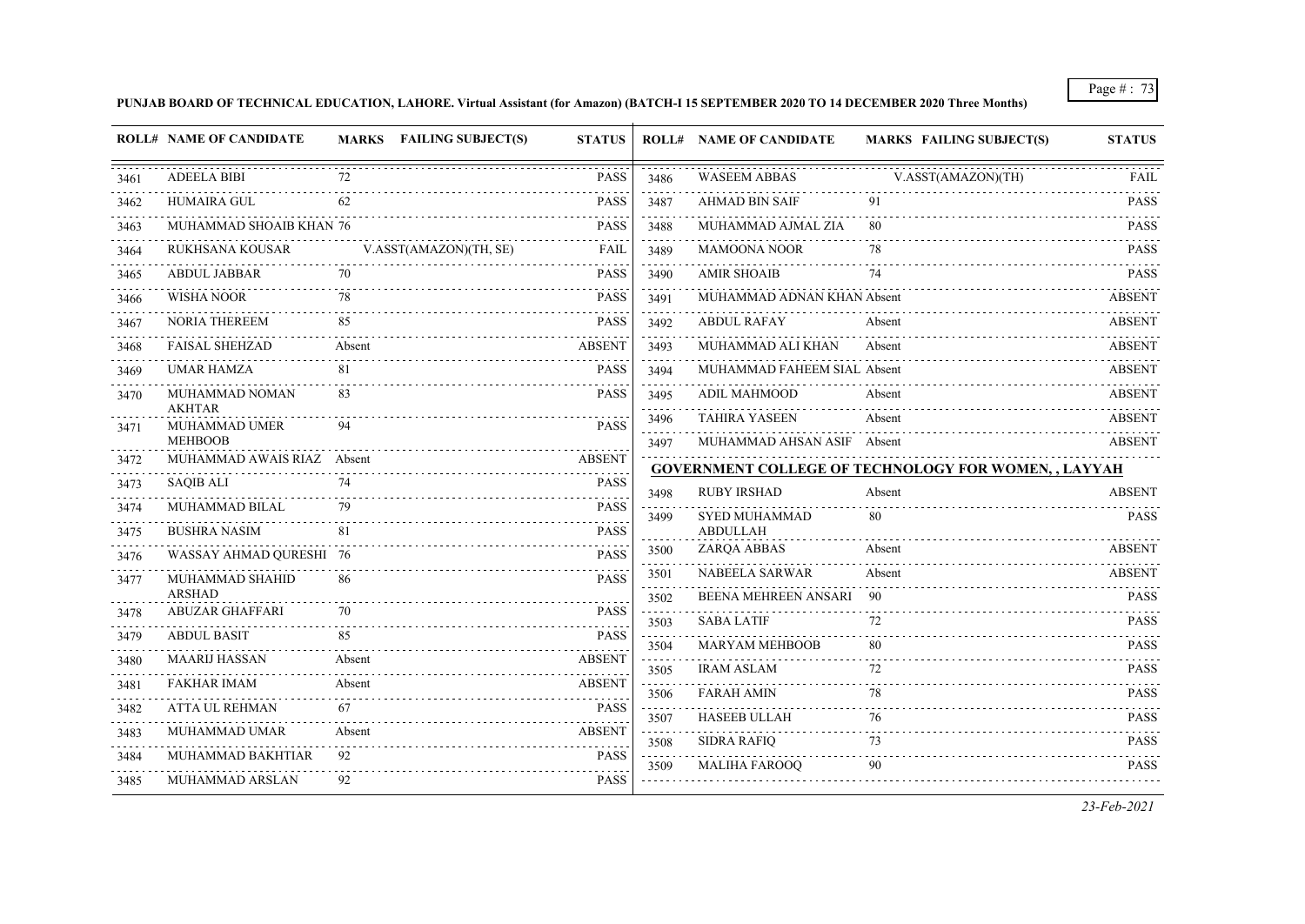## **PUNJAB BOARD OF TECHNICAL EDUCATION, LAHORE. Virtual Assistant (for Amazon) (BATCH-I 15 SEPTEMBER 2020 TO 14 DECEMBER 2020 Three Months)**

|      | <b>ROLL# NAME OF CANDIDATE</b> |        | MARKS FAILING SUBJECT(S) | <b>STATUS</b>    |                       | <b>ROLL# NAME OF CANDIDATE</b>   | <b>MARKS FAILING SUBJECT(S)</b>                            | <b>STATUS</b> |
|------|--------------------------------|--------|--------------------------|------------------|-----------------------|----------------------------------|------------------------------------------------------------|---------------|
| 3510 | <b>KIRAN BATOOL</b>            | 90     |                          | <b>PASS</b>      | 3536                  | <b>AQSA MUNAWAR</b>              | Absent                                                     | <b>ABSENT</b> |
| 3511 | SHIZZA JAVAID                  | Absent |                          | <b>ABSENT</b>    | 3537                  | <b>AMNA MARIAM</b>               | 65                                                         | <b>PASS</b>   |
| 3512 | ABDULLAH REHMAN JAMIL          |        | V.ASST(AMAZON)(TH)       | <b>FAIL</b>      | 2.2.2.2.1<br>3538     | <b>FAREESA AMEER</b>             | Absent                                                     | <b>ABSENT</b> |
| 3513 | <b>UMAR ALI</b>                | Absent |                          | <b>ABSENT</b>    | 3539                  | <b>MAHA KAINAT</b>               | 75                                                         | <b>PASS</b>   |
| 3514 | MUHAMMAD WAQAS                 | 70     |                          | <b>PASS</b>      | 3540                  | <b>NIDA TAHIR</b>                | 65                                                         | <b>PASS</b>   |
| 3515 | ZOYA BATOOL                    | Absent |                          | <b>ABSENT</b>    | 3541                  | PARSA KIRAN                      | Absent                                                     | <b>ABSENT</b> |
| 3516 | MUHAMMAD SAQLAIN               | Absent |                          | <b>ABSENT</b>    | 3542                  | <b>SADIA AKBAR</b>               | Absent                                                     | <b>ABSENT</b> |
| 3517 | <b>HAIDER ALI</b>              | Absent |                          | <b>ABSENT</b>    | 3543                  | <b>TAHREEM KUBRA</b>             | Absent                                                     | <b>ABSENT</b> |
| 3518 | PAKIZA NOREEN                  | 72     |                          | <b>PASS</b>      | 3544                  | <b>SAIMA QADIR</b>               | Absent                                                     | <b>ABSENT</b> |
| 3519 | <b>SEHRESH MUNIR</b>           | Absent |                          | <b>ABSENT</b>    | 3545                  | MADEEHA RASOOL                   | 60                                                         | <b>PASS</b>   |
| 3520 | <b>RIZMA ABBAS</b>             | 68     |                          | <b>PASS</b>      | 3546                  | <b>FOZIA SAIF</b>                | 61                                                         | <b>PASS</b>   |
| 3521 | <b>SEHRISH MAJEED</b>          | Absent |                          | <b>ABSENT</b>    |                       |                                  | <b>GOVERNMENT COLLEGE OF TECHNOLOGY, QASIM PUR COLONY,</b> |               |
| 3522 | <b>RAAFIA YASIN</b>            |        |                          | <b>FULL FAIL</b> | <b>MULTAN</b><br>3547 | YASIR HUSSAIN SHAH               | 84                                                         | <b>PASS</b>   |
| 3523 | <b>NIDA MUNIR</b>              | 61     |                          | <b>PASS</b>      |                       | <b>HASHMI</b>                    |                                                            |               |
| 3524 | AHMAD BILAL                    | Absent |                          | <b>ABSENT</b>    | 3548                  | MUHAMMAD MUBASHIR                | 86                                                         | <b>PASS</b>   |
| 3525 | <b>USAMA RAFFIQUE</b>          | 81     |                          | <b>PASS</b>      | 3549                  | <b>AMIR HUSSAIN</b>              | Absent                                                     | <b>ABSENT</b> |
| 3526 | <b>SHABNAM SAJJAD</b>          | Absent |                          | <b>ABSENT</b>    | 3550                  | <b>HARIS HABIB</b>               | Absent                                                     | <b>ABSENT</b> |
| 3527 | <b>ESHA TARIQ</b>              | Absent |                          | <b>ABSENT</b>    | 3551                  | <b>NAUMAN MAJEED</b>             | Absent                                                     | <b>ABSENT</b> |
| 3528 | SIDRA TUL MUNTHA               | Absent |                          | <b>ABSENT</b>    | 3552                  | ABDUL REHMAN                     | V.ASST(AMAZON)(SE)                                         | FAIL          |
| 3529 | <b>SONIA ZAFAR</b>             |        |                          | <b>FULL FAIL</b> | 3553                  | <b>WAJEEHA YOUNUS</b>            | Absent                                                     | <b>ABSENT</b> |
| 3530 | <b>MARYAM SAEED</b>            | Absent |                          | <b>ABSENT</b>    | 3554                  | <b>QAMAR IQBAL</b>               | Absent                                                     | <b>ABSENT</b> |
| 3531 | <b>SAIRA ASGHAR</b>            | Absent |                          | <b>ABSENT</b>    | 3555                  | MUHAMMAD AMIR                    | Absent                                                     | <b>ABSENT</b> |
| 3532 | <b>ANSA RANI</b>               | Absent |                          | <b>ABSENT</b>    | 3556                  | MUHAMMAD WAQAS                   | Absent                                                     | <b>ABSENT</b> |
| 3533 | <b>SANA AZMAT</b>              | Absent |                          | <b>ABSENT</b>    | 3557                  | <b>FATIMA SALEEM</b>             | 89                                                         | <b>PASS</b>   |
| 3534 | .<br>SANIA                     | Absent |                          | <b>ABSENT</b>    | 3558                  | MUHAMMAD SAQLIAN<br><b>AJMAL</b> | V.ASST(AMAZON)(SE)                                         | <b>FAIL</b>   |
| 3535 | <b>AMNA SHAHID</b>             | Absent |                          | <b>ABSENT</b>    | 3559                  | HANNAN AHMAD ANJUM Absent        |                                                            | <b>ABSENT</b> |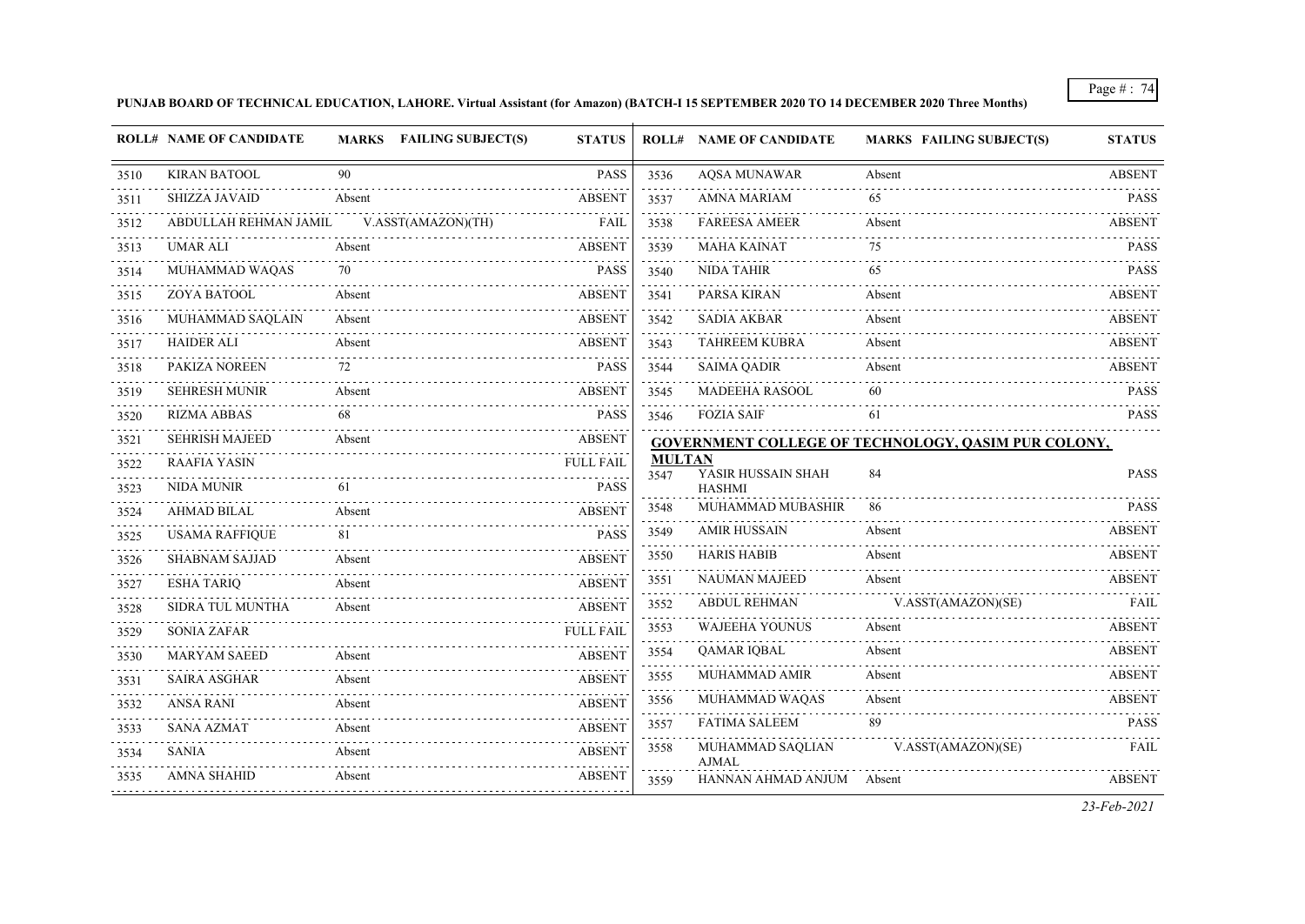**PUNJAB BOARD OF TECHNICAL EDUCATION, LAHORE. Virtual Assistant (for Amazon) (BATCH-I 15 SEPTEMBER 2020 TO 14 DECEMBER 2020 Three Months)**

|      | <b>ROLL# NAME OF CANDIDATE</b>               | <b>MARKS</b> FAILING SUBJECT(S) | <b>STATUS</b>    |                              | <b>ROLL# NAME OF CANDIDATE</b>    | <b>MARKS FAILING SUBJECT(S)</b> | <b>STATUS</b> |
|------|----------------------------------------------|---------------------------------|------------------|------------------------------|-----------------------------------|---------------------------------|---------------|
| 3560 | MUHAMMAD ZONAIN                              | V.ASST(AMAZON)(SE)              | <b>FAIL</b>      | 3585                         | NOUMAN ARSHAD                     | V.ASST(AMAZON)(SE)              | <b>FAIL</b>   |
| 3561 | SHAHRUKH KHAN                                | V.ASST(AMAZON)(SE)              | FAIL             | 3586                         | SYED ADNAN SHAH<br><b>BUKHARI</b> | V.ASST(AMAZON)(SE)              | FAIL          |
| 3562 | ABDUL MANAN KHAN                             | Absent                          | <b>ABSENT</b>    | 3587                         | MUHAMMAD ARSLAN                   | V.ASST(AMAZON)(TH, SE)          | FAIL          |
| 3563 | <b>HASSAN ZAHID</b>                          | Absent                          | <b>ABSENT</b>    | 3588                         | <b>ZAIN RASHID</b>                | Absent                          | <b>ABSENT</b> |
| 3564 | <b>IMRAN ARIF</b>                            | Absent                          | <b>ABSENT</b>    | 3589                         | MUHAMMAD HAMMAD                   | 82                              | <b>PASS</b>   |
| 3565 | <b>SAQIB MAJEED</b>                          | V.ASST(AMAZON)(TH, SE)          | <b>FAIL</b>      | 3590                         | <b>ANEES</b><br>MUHAMMAD ADNAN    | Absent                          | <b>ABSENT</b> |
| 3566 | MUHAMMAD FAWAZ                               | V.ASST(AMAZON)(SE)              | <b>FAIL</b>      | 3591                         | <b>AHSAN RAZA</b>                 | Absent                          | <b>ABSENT</b> |
| 3567 | HAFIZ MUHAMMAD UMER                          | V.ASST(AMAZON)(SE)              | FAIL             | $\omega$ is a single<br>3592 | MUHAMMAD ZEESHAN                  | Absent                          | <b>ABSENT</b> |
| 3568 | <b>HUSSAIN ATTARI</b><br><b>JUNAID AHMAD</b> | Absent                          | <b>ABSENT</b>    | 3593                         | MUHAMMAD MAHTAB FIDA Absent       |                                 | <b>ABSENT</b> |
| 3569 | <b>HAIDER USMAN DOGAR</b>                    | Absent                          | <b>ABSENT</b>    | 3594                         | AMMAR GHANI                       | 92                              | <b>PASS</b>   |
| 3570 | ABDUL MAJID                                  | 92                              | <b>PASS</b>      | 3595                         | <b>SALMAN AJMAL</b>               | V.ASST(AMAZON)(SE)              | FAIL          |
| 3571 | MUHAMMAD ARSLAN<br><b>SHARIF</b>             | V.ASST(AMAZON)(SE)              | FAIL             | 3596                         | <b>TAHIRA NAZIR</b>               | V.ASST(AMAZON)(SE)              | FAIL          |
| 3572 | <b>GHAZANFAR ABBAS</b>                       | Absent                          | <b>ABSENT</b>    | 3597                         | SYED JUNAID NASIR WARSI           | V.ASST(AMAZON)(PR, SE)          | FAIL          |
| 3573 | <b>KHALIQ UR REHMAN</b>                      | V.ASST(AMAZON)(SE)              | <b>FAIL</b>      | 3598                         | <b>SAHEEM ALTAF</b>               | 83                              | <b>PASS</b>   |
| 3574 | <b>IQRA CHOHAN</b>                           | 93                              | <b>PASS</b>      | 3599                         | <b>SANA ULLAH</b>                 | 96                              | <b>PASS</b>   |
| 3575 | <b>DANISH ISLAM</b>                          | V.ASST(AMAZON)(SE)              | FAIL             | 3600                         | MUHAMMAD YOUSUF<br><b>JUNAID</b>  | V.ASST(AMAZON)(SE)              | FAIL          |
| 3576 | MUHAMMAD TAHIR IQBAL Absent                  |                                 | <b>ABSENT</b>    | 3601                         | ABDUL WAHAB                       | 79                              | <b>PASS</b>   |
| 3577 | <b>FATIMA BAIG</b>                           | Absent                          | <b>ABSENT</b>    | 3602                         | MUHAMMAD JAHANZAIB Absent         |                                 | <b>ABSENT</b> |
| 3578 | MUHAMMAD RAMZAN                              | V.ASST(AMAZON)(SE)              | FAIL             | 3603                         | HUMAYUN KHAN                      | Absent                          | <b>ABSENT</b> |
| 3579 | <b>UNEEB IJAZ</b>                            | V.ASST(AMAZON)(PR, SE)          | <b>FAIL</b>      | 3604                         | <b>ABDUL BASIT</b>                | Absent                          | ABSENT        |
| 3580 | <b>MUZAMMIL ASIF</b>                         | Absent                          | <b>ABSENT</b>    | 3605                         | MUHAMMAD SHOAIB MEO               | V.ASST(AMAZON)(PR, SE)          | FAIL          |
| 3581 | <b>WAQAR KAREEM</b>                          | Absent                          | <b>ABSENT</b>    | 3606                         | HUMBAL AHMAD                      | Absent                          | <b>ABSENT</b> |
| 3582 | <b>MANSOOR AHMAD</b>                         | Absent                          | <b>ABSENT</b>    | 3607                         | HAFIZ MUHAMMAD NADIR 86           |                                 | <b>PASS</b>   |
| 3583 | MUAAZ BIN HAMID                              | 87                              | <b>PASS</b>      | 3608                         | ZAFAR HAYAT                       | Absent                          | <b>ABSENT</b> |
| 3584 | MUSADDIQ HUSSAIN                             |                                 | <b>FULL FAIL</b> | 3609                         | MUHAMMAD ASHBAH                   | Absent                          | <b>ABSENT</b> |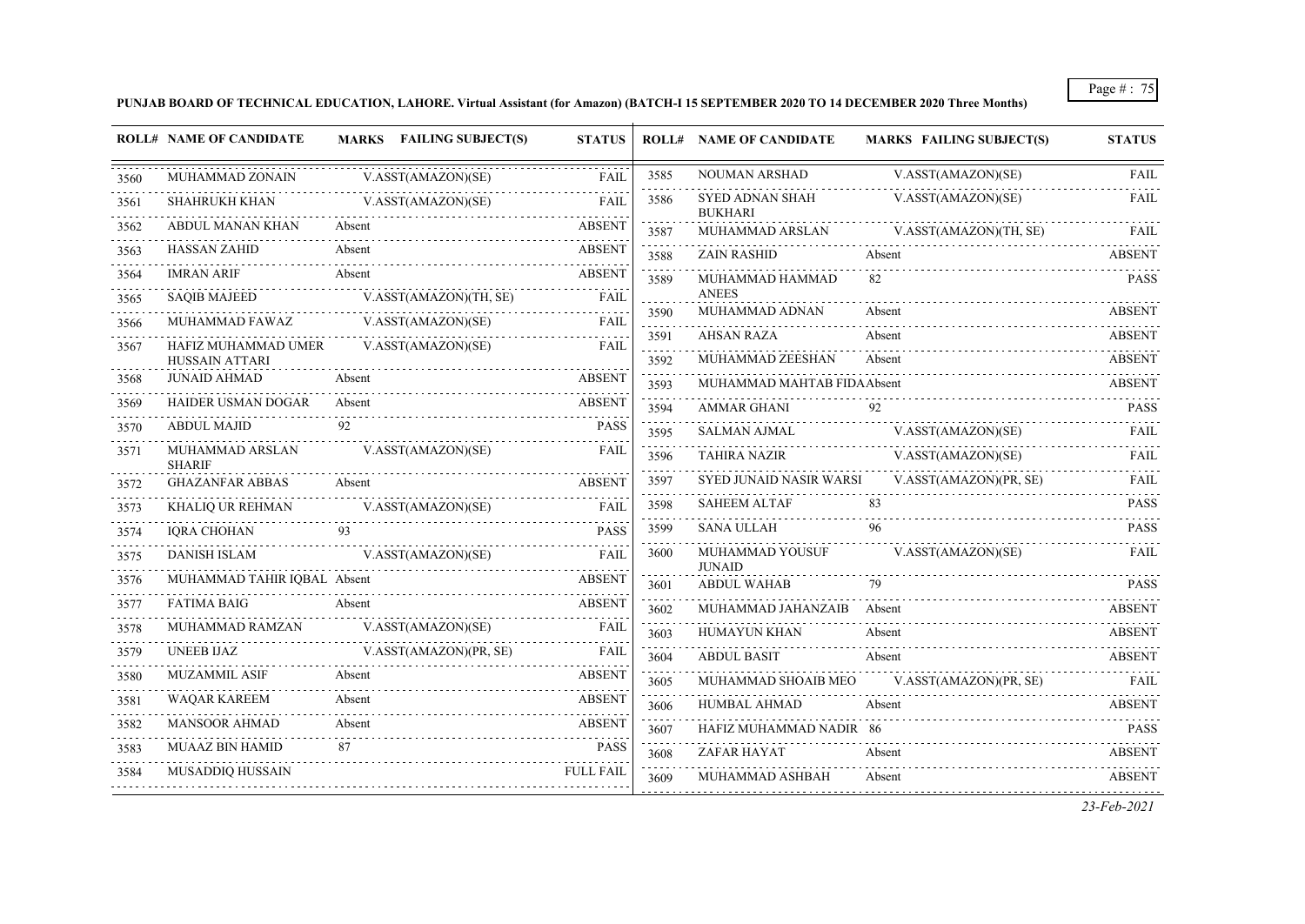**PUNJAB BOARD OF TECHNICAL EDUCATION, LAHORE. Virtual Assistant (for Amazon) (BATCH-I 15 SEPTEMBER 2020 TO 14 DECEMBER 2020 Three Months)**

|      | <b>ROLL# NAME OF CANDIDATE</b>               | <b>MARKS</b> FAILING SUBJECT(S) | <b>STATUS</b>    |                                          | <b>ROLL# NAME OF CANDIDATE</b>         | <b>MARKS FAILING SUBJECT(S)</b>                              | <b>STATUS</b>                    |
|------|----------------------------------------------|---------------------------------|------------------|------------------------------------------|----------------------------------------|--------------------------------------------------------------|----------------------------------|
| 3610 | <b>AAMIR RASHID</b>                          | Absent                          | <b>ABSENT</b>    | 3635                                     | <b>WAHEED HUSSAIN</b>                  | 76                                                           | <b>PASS</b>                      |
| 3611 | <b>KHIZIR ABBAS</b>                          | Absent                          | <b>ABSENT</b>    | 3636                                     | <b>QUBA SIDDIQUE</b>                   | Absent                                                       | <b>ABSENT</b>                    |
| 3612 | <b>USAMA BHATTI</b>                          | 87                              | <b>PASS</b>      | and a series<br>3637                     | MUHAMMAD SARFRAZ                       | Absent                                                       | a a a a a a a a<br><b>ABSENT</b> |
| 3613 | <b>NAVEED SIKANDER</b>                       |                                 | <b>FULL FAIL</b> | 3638                                     | MUHAMMAD ZESHAN                        | Absent                                                       | <b>ABSENT</b>                    |
| 3614 | <b>ASIF RASHEED</b>                          | 86                              | <b>PASS</b>      | 3639                                     | <b>JOIYA</b><br>MUHAMMAD IKHLAQ        | 73                                                           | <b>PASS</b>                      |
| 3615 | <b>JUNAID ARIF</b>                           |                                 | <b>FULL FAIL</b> |                                          | <b>AHMED</b>                           |                                                              |                                  |
| 3616 | MUHAMMAD ASAD                                | V.ASST(AMAZON)(SE)              | FAIL             | 3640<br>المتحدث والمنا                   | <b>SHOAIB SALEEM</b>                   | Absent                                                       | <b>ABSENT</b>                    |
| 3617 | WALI MUHAMMAD                                | Absent                          | <b>ABSENT</b>    | 3641                                     | MUHAMMAD ZORAIZ UMAR                   | V.ASST(AMAZON)(SE)                                           | FAIL                             |
| 3618 | MUHAMMAD FAROOQ                              | Absent                          | <b>ABSENT</b>    | 3642<br>والمتعاملات                      | RIFAT ULLAH                            | 89                                                           | <b>PASS</b>                      |
| 3619 | <b>MUHAMMAD FAISAL</b>                       | Absent                          | <b>ABSENT</b>    | 3643                                     | HAFIZA ZARINA IJAZ                     | V.ASST(AMAZON)(SE)                                           | <b>FAIL</b>                      |
| 3620 | <b>NOMAN ALI</b>                             | Absent                          | <b>ABSENT</b>    | 3644                                     | <b>ASAD ULLAH</b>                      |                                                              | <b>PASS</b>                      |
| 3621 | <b>MANSOOR FAREED</b>                        | Absent                          | <b>ABSENT</b>    | 3645                                     | <b>ZAIN UL ABIDEEN</b>                 | Absent                                                       | <b>ABSENT</b>                    |
| 3622 | YASMEEN KHURSHID                             | 88                              | <b>PASS</b>      | 3646                                     | DANISH ALI                             | 93                                                           | <b>PASS</b>                      |
| 3623 | <b>EHSAAN ALI</b>                            | 81                              | <b>PASS</b>      |                                          |                                        | <b>GOVERNMENT COLLEGE OF TECHNOLOGY FOR WOMEN, OASIM PUR</b> |                                  |
| 3624 | <b>ABID MUNEER</b>                           | V.ASST(AMAZON)(SE)              | FAIL             | 3647                                     | <b>COLONY, MULTAN</b><br><b>RAMSHA</b> | Absent                                                       | <b>ABSENT</b>                    |
| 3625 | MUHAMMAD ZIAULLAH                            | Absent                          | <b>ABSENT</b>    | 3648                                     | <b>IQRA HASEEB</b>                     | 91                                                           | <b>PASS</b>                      |
| 3626 | SYED MUHAMMAD UMAIR<br><b>BUKHARI</b>        | V.ASST(AMAZON)(SE)              | <b>FAIL</b>      | 3649                                     | <b>SOBIA SHAHEEN</b>                   | 85                                                           | <b>PASS</b>                      |
| 3627 | MUHAMMAD ABDUL                               | Absent                          | <b>ABSENT</b>    | 3650<br><b>Service</b>                   | <b>RAMSHA SATTAR</b>                   | Absent                                                       | <b>ABSENT</b>                    |
| 3628 | <b>REHMAN</b><br>SHEIK MUHAMMAD YASSERAbsent |                                 | <b>ABSENT</b>    | 3651<br>الدعاء والمالي                   | <b>HUMARA ASLAM</b>                    | 84                                                           | <b>PASS</b>                      |
| 3629 | YOUSUF BILAL                                 | Absent                          | <b>ABSENT</b>    | 3652                                     | <b>AMNA</b>                            | Absent                                                       | <b>ABSENT</b>                    |
| 3630 | MUHAMMAD MASOOM                              | 77                              | <b>PASS</b>      | 3653                                     | <b>SEMA KHAN</b>                       | 76                                                           | <b>PASS</b>                      |
| 3631 | <b>HAIDER NAEEM</b>                          | 84                              | <b>PASS</b>      | 3654<br>$\omega$ is $\omega$ in $\omega$ | <b>AMNA NAEEM</b>                      | 92                                                           | <b>PASS</b>                      |
| 3632 | <b>SAQIB MEHMOOD SHEIKH</b>                  |                                 | <b>FULL FAIL</b> | 3655                                     | <b>AQSA FAROOQ</b>                     | Absent                                                       | <b>ABSENT</b>                    |
| 3633 | <b>FAISAL SAEED</b>                          | Absent                          | <b>ABSENT</b>    | 3656<br>1.11111                          | <b>FAKHIMA BATOOL</b>                  | 85                                                           | <b>PASS</b>                      |
| 3634 | MARYAM SHEHZADI                              | 92                              | <b>PASS</b>      | 3657<br>2.2.2.2                          | <b>FAIZA MANZOOR</b>                   | 77                                                           | <b>PASS</b>                      |
|      |                                              |                                 |                  | 3658                                     | <b>FOZIA LIAQAT</b>                    | Absent                                                       | <b>ABSENT</b>                    |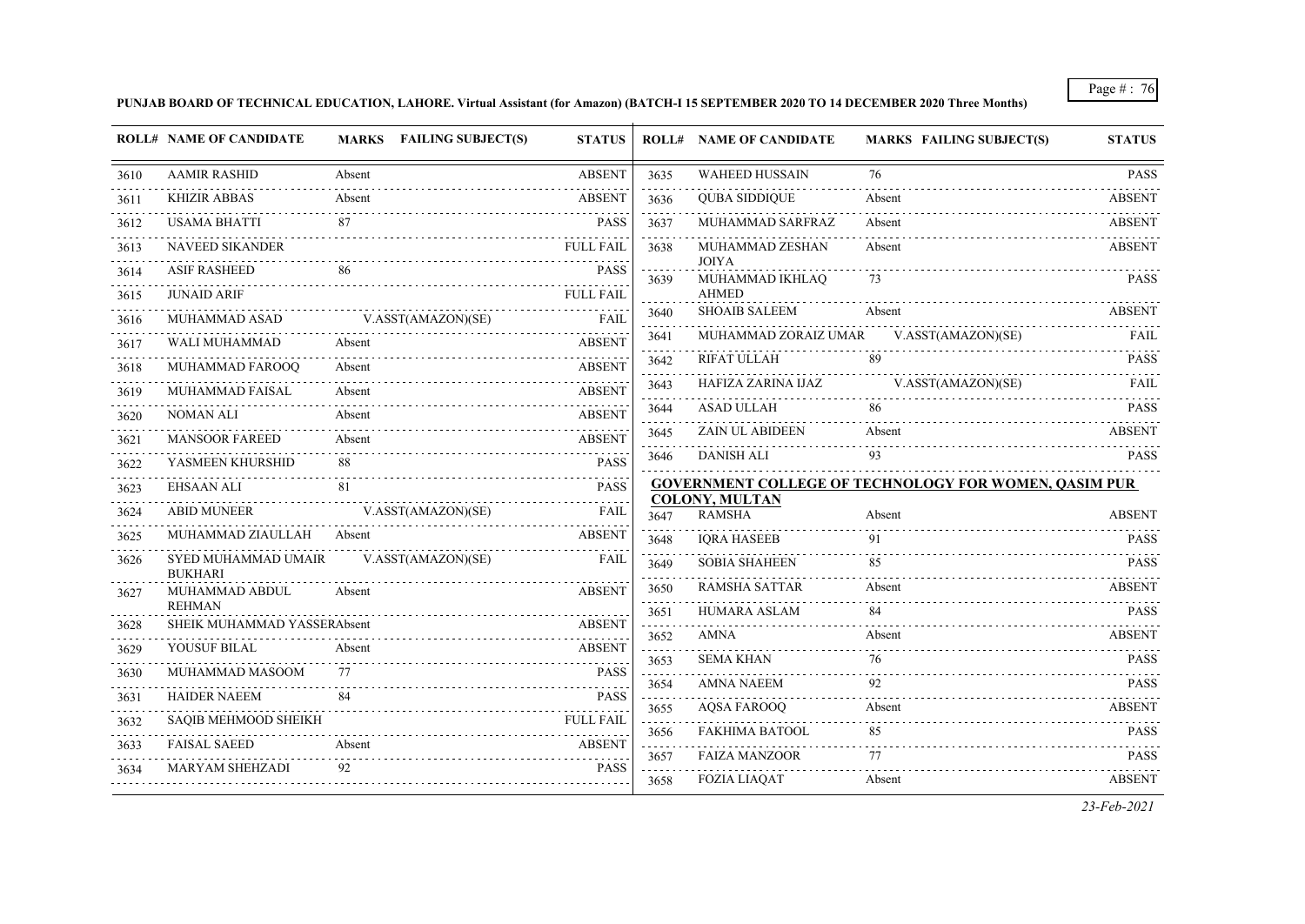# **PUNJAB BOARD OF TECHNICAL EDUCATION, LAHORE. Virtual Assistant (for Amazon) (BATCH-I 15 SEPTEMBER 2020 TO 14 DECEMBER 2020 Three Months)**

|      | <b>ROLL# NAME OF CANDIDATE</b> |        | MARKS FAILING SUBJECT(S) | <b>STATUS</b> |                                 | <b>ROLL# NAME OF CANDIDATE</b>       | <b>MARKS FAILING SUBJECT(S)</b>                                | <b>STATUS</b> |
|------|--------------------------------|--------|--------------------------|---------------|---------------------------------|--------------------------------------|----------------------------------------------------------------|---------------|
| 3659 | <b>HAFSA IRSHAD</b>            | 87     |                          | <b>PASS</b>   | 3685                            | <b>SHAZIA BHATTY</b>                 | Absent                                                         | <b>ABSENT</b> |
| 3660 | <b>MUNIR BIBI</b>              | 95     |                          | <b>PASS</b>   | 3686                            | <b>SABA IOBAL</b>                    | Absent                                                         | ABSENT        |
| 3661 | <b>SURRIYA YASMEEN</b>         | Absent |                          | <b>ABSENT</b> | د د د د د<br>3687               | <b>SIDRA REHMAT</b>                  | 83                                                             | <b>PASS</b>   |
| 3662 | <b>HIBA NOUKHEZ</b>            | 79     |                          | <b>PASS</b>   | 3688                            | <b>BISMA ZAFAR</b>                   | 84                                                             | <b>PASS</b>   |
| 3663 | <b>RIDA KALSOOM</b>            | Absent |                          | ABSENT        | 3689                            | <b>JAVAIRIA</b>                      | 86                                                             | <b>PASS</b>   |
| 3664 | <b>MARYAM SAFDAR</b>           | Absent |                          | <b>ABSENT</b> | 3690                            | <b>SEHRA SHOUKET</b>                 | Absent                                                         | <b>ABSENT</b> |
| 3665 | <b>KANWAL SALEEM</b>           | 83     |                          | <b>PASS</b>   | $\sim 100$ km s $^{-1}$<br>3691 | <b>NAZIA TABASSUM</b>                | 92                                                             | <b>PASS</b>   |
| 3666 | ALINA ASAD KHAN                |        |                          | <b>PASS</b>   | 3692                            | NAZIA KANWAL                         | 68                                                             | <b>PASS</b>   |
| 3667 | <b>BUSHRA NAEEM</b>            | 89     |                          | <b>PASS</b>   | 3693                            | <b>RIMSHA HAFEEZ</b>                 | 83                                                             | <b>PASS</b>   |
| 3668 | <b>LARAIB SABIR</b>            | 91     |                          | <b>PASS</b>   | 3694                            | <b>RAFIA SAIRA</b>                   | 76                                                             | <b>PASS</b>   |
| 3669 | <b>IQRA HASHIM</b>             |        |                          | <b>PASS</b>   | 3695                            | <b>SHAGUFTA NOREEN</b>               | 78                                                             | <b>PASS</b>   |
| 3670 | <b>GULRUKH KHAN</b>            | 95     |                          | <b>PASS</b>   | 3696                            | PAKIZA NAZAR                         | Absent                                                         | <b>ABSENT</b> |
| 3671 | LUBNA GULZAR                   | Absent |                          | <b>ABSENT</b> |                                 |                                      | <b>GOVERNMENT TECHNICAL TRAINING INSTITUTE, KHANEWAL ROAD,</b> |               |
| 3672 | NIMRA FATIMA                   | 79     |                          | <b>PASS</b>   | <b>MULTAN</b><br>3697           | <b>RABIA JAVED</b>                   | 87                                                             | <b>PASS</b>   |
| 3673 | <b>MISBAH SADAF</b>            | Absent |                          | ABSENT        | 3698                            | HAFIZ MUHAMMAD SAAD                  | 93                                                             | <b>PASS</b>   |
| 3674 | <b>TAIBA FATIMA</b>            | Absent |                          | ABSENT        |                                 | <b>OWAIS</b>                         |                                                                |               |
| 3675 | <b>IORA JAVED</b>              | Absent |                          | <b>ABSENT</b> | 3699                            | MUHAMMAD REHAN                       | 91                                                             | <b>PASS</b>   |
| 3676 | <b>RABIA IQBAL</b>             | 82     |                          | <b>PASS</b>   | 3700                            | ANAS IFTIKHAR                        | 94                                                             | <b>PASS</b>   |
| 3677 | <b>FATIMA BATOOL</b>           | Absent |                          | <b>ABSENT</b> | 3701                            | MUHAMMAD TAYYAB<br><b>SATTAR</b>     | 84                                                             | <b>PASS</b>   |
| 3678 | <b>MEHAK SAFDAR</b>            | Absent |                          | ABSENT        | 3702                            | <b>AMNA JAVED</b>                    | 87                                                             | <b>PASS</b>   |
| 3679 | <b>ZAIB UNNISA</b>             |        |                          | <b>PASS</b>   | 3703                            | <b>ZOHAIB RAFIQUE</b>                | V.ASST(AMAZON)(TH, PR)                                         | FAIL          |
| 3680 | <b>UZMA ALTAF</b>              | 84     |                          | <b>PASS</b>   | 3704                            | MUHAMMAD MUDDASSIR 83                |                                                                | <b>PASS</b>   |
| 3681 | <b>SMARIA ZAFAR</b>            |        |                          | <b>PASS</b>   | 3705                            | <b>SATTAR</b><br><b>SABA TASLEEM</b> | 94                                                             | <b>PASS</b>   |
| 3682 | <b>AYESHA SALEEM</b>           | Absent |                          | ABSENT        | 3706                            | MUHAMMAD AMASH                       | V.ASST(AMAZON)(TH, PR)                                         | FAIL          |
| 3683 | <b>ZAHRA NASIR</b>             | 87     |                          | <b>PASS</b>   |                                 | <b>ARSHAD</b>                        |                                                                |               |
| 3684 | <b>SADIA ZAHRA</b>             | 80     |                          | <b>PASS</b>   | 3707                            | AHMAD ALI KHAN                       | 89                                                             | <b>PASS</b>   |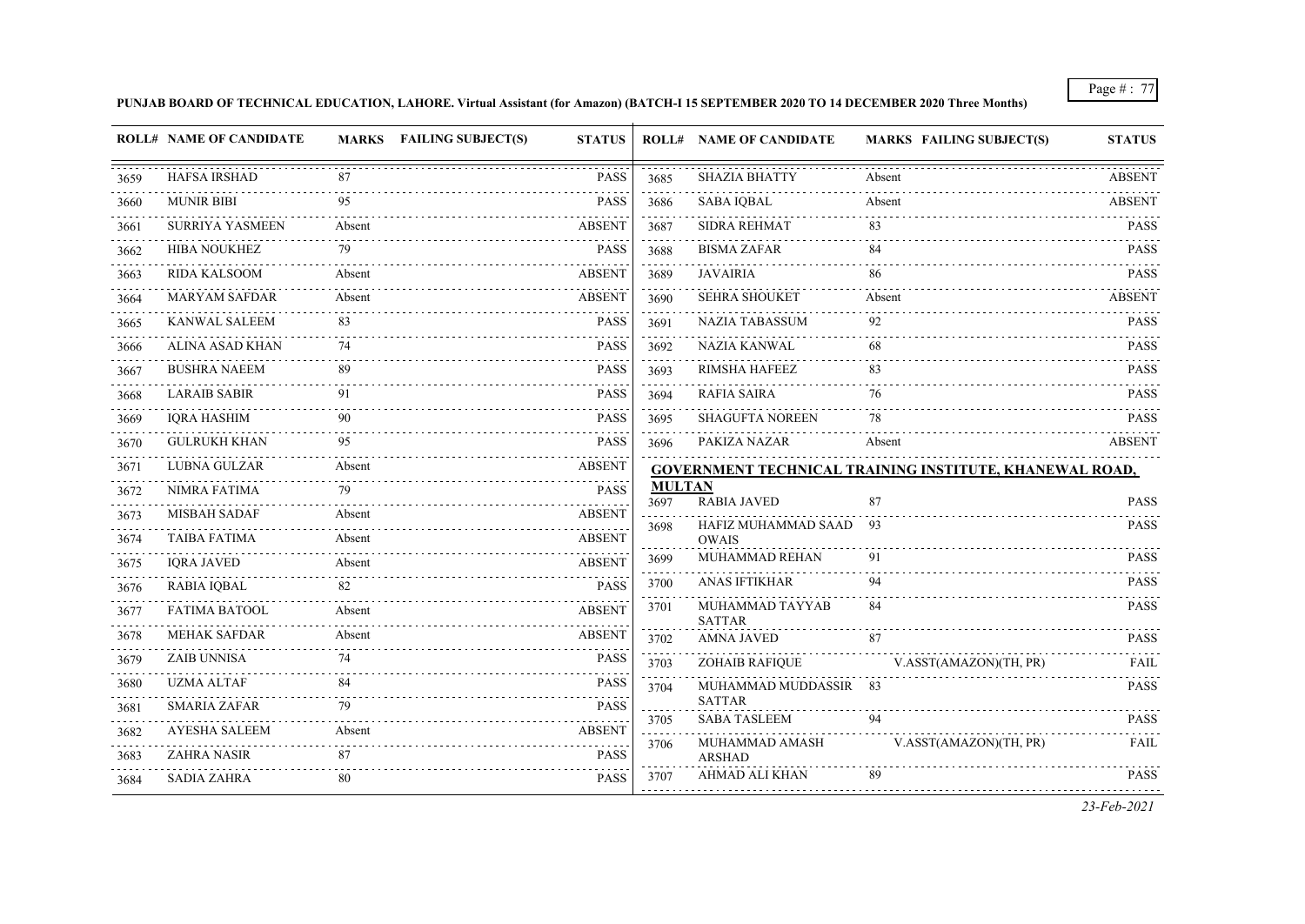**PUNJAB BOARD OF TECHNICAL EDUCATION, LAHORE. Virtual Assistant (for Amazon) (BATCH-I 15 SEPTEMBER 2020 TO 14 DECEMBER 2020 Three Months)**

|      | <b>ROLL# NAME OF CANDIDATE</b>         |    | MARKS FAILING SUBJECT(S) | <b>STATUS</b>    |      | <b>ROLL# NAME OF CANDIDATE</b>        | <b>MARKS FAILING SUBJECT(S)</b>                                | <b>STATUS</b>    |
|------|----------------------------------------|----|--------------------------|------------------|------|---------------------------------------|----------------------------------------------------------------|------------------|
| 3708 | <b>ZAIB UN NISA</b>                    | 92 |                          | <b>PASS</b>      | 3733 | <b>SARMAD REHMAN</b>                  | V.ASST(AMAZON)(TH, PR)                                         | FAIL             |
| 3709 | <b>ZAIN HAMEED</b>                     | 91 |                          | <b>PASS</b>      | 3734 | MUHAMMAD AWAIS                        | V.ASST(AMAZON)(TH, PR)                                         | FAIL             |
| 3710 | NAQQASH AHMED                          |    |                          | <b>PASS</b>      | 3735 | MUHAMMAD ZOHAIB                       | V.ASST(AMAZON)(TH, PR)                                         | FAIL             |
| 3711 | TAUQIR AHMAD GHAURI                    | 94 |                          | <b>PASS</b>      | 3736 | <b>HAFEEZ</b><br><b>TATHEER ZAHRA</b> | 90                                                             | <b>PASS</b>      |
| 3712 | <b>BUSHRA ASLAM</b>                    |    |                          | <b>PASS</b>      | 3737 | MUHAMMAD JAHANZAIB                    | V.ASST(AMAZON)(TH, PR)                                         | FAIL             |
| 3713 | <b>MAHA SHAHID</b>                     |    | .                        | <b>PASS</b>      |      | <b>KAMRAN</b>                         |                                                                |                  |
| 3714 | <b>WALEED TAHIR</b>                    | 75 |                          | <b>PASS</b>      | 3738 | <b>SHAH BAKHT</b>                     | V.ASST(AMAZON)(TH, PR)                                         | FAIL             |
| 3715 | <b>AOSA RASHEED</b>                    |    |                          | <b>PASS</b>      | 3739 | <b>ADNAN BASHIR</b>                   | V.ASST(AMAZON)(SE)                                             | FAIL             |
| 3716 | <b>ASMAT ULLAH</b>                     |    |                          | <b>PASS</b>      | 3740 | ZAFAR ULLAH                           | V.ASST(AMAZON)(TH, PR)                                         | FAIL             |
| 3717 | MUHAMMAD AHSAN EJAZ 84<br><b>SEYAL</b> |    |                          | <b>PASS</b>      | 3741 | <b>FAKHAR ABBAS</b>                   | V.ASST(AMAZON)(SE)                                             | <b>FAIL</b>      |
| 3718 | MUHAMMAD IMRAN                         |    | V.ASST(AMAZON)(TH, PR)   | <b>FAIL</b>      | 3742 | <b>SUMRANA ATTA</b>                   |                                                                | <b>FULL FAIL</b> |
| 3719 | <b>ABDUL WAHID</b>                     | 84 |                          | <b>PASS</b>      | 3743 | YASIR KHAN                            | 96                                                             | <b>PASS</b>      |
| 3720 | <b>ABDUL SAMMAD</b>                    |    |                          | <b>FULL FAIL</b> | 3744 | <b>FURQAN ALI</b>                     | V.ASST(AMAZON)(TH, PR)                                         | <b>FAIL</b>      |
| 3721 | <b>AQSA ASHRAF ALVI</b>                |    |                          | <b>PASS</b>      | 3745 | MUHAMMAD SOHAIL                       | 85                                                             | <b>PASS</b>      |
| 3722 | MUHAMMAD ISHAO                         |    |                          | <b>FULL FAIL</b> | 3746 | <b>HASEEB ALI</b>                     | V.ASST(AMAZON)(TH, PR)                                         | FAIL             |
| 3723 | <b>SHAMIM AKHTAR</b>                   | 80 |                          | <b>PASS</b>      |      | ZAIN, KALASWALA ROAD, PASRUR          | <b>GOVERNMENT TECHNICAL TRAINING INSTITUTE, NOWHERA KAKIAN</b> |                  |
| 3724 | <b>MOIN UD DIN</b>                     |    |                          | <b>FULL FAIL</b> | 3747 | <b>NABEEL AKHTAR</b>                  | 70                                                             | <b>PASS</b>      |
| 3725 | <b>RIZWANA BIBI</b>                    |    |                          | <b>PASS</b>      | 3748 | MUHAMMAD TARIQ                        | V.ASST(AMAZON)(PR, SE)                                         | FAIL             |
| 3726 | NUZHAT IBRAHIM                         | 91 |                          | <b>PASS</b>      | 3749 | MUHAMMAD ASJAD ALI                    | V.ASST(AMAZON)(PR, SE)                                         | FAIL             |
| 3727 | <b>SHAHZEB DAR</b>                     | 90 |                          | <b>PASS</b>      | 3750 | <b>SAAD ZAFAR BHATTI</b>              | 64                                                             | <b>PASS</b>      |
| 3728 | <b>SADIA SAJID</b>                     | 88 |                          | <b>PASS</b>      | 3751 | <b>BILAL AHMED</b>                    | 77                                                             | <b>PASS</b>      |
| 3729 | MUHAMMAD PERVAIZ                       |    | V.ASST(AMAZON)(TH, PR)   | FAIL             | 3752 | MUHAMMAD WASEEM                       | 74                                                             | <b>PASS</b>      |
| 3730 | MUHAMMAD ANEES                         |    |                          | <b>PASS</b>      | 3753 | <b>ARSLAN IDREES</b>                  |                                                                | <b>FULL FAIL</b> |
| 3731 | MUHAMMAD USAMA KHAN 90                 |    |                          | <b>PASS</b>      | 3754 | <b>ADIL HUSSAIN</b>                   |                                                                | <b>FULL FAIL</b> |
| 3732 | MUHAMMAD FARAZ SAEED 91                |    |                          | <b>PASS</b>      | 3755 | <b>AKIFA QAMAR</b>                    |                                                                | <b>FULL FAIL</b> |
|      |                                        |    |                          |                  | 3756 | <b>MARYAM IFTIKHAR</b>                |                                                                | <b>FULL FAIL</b> |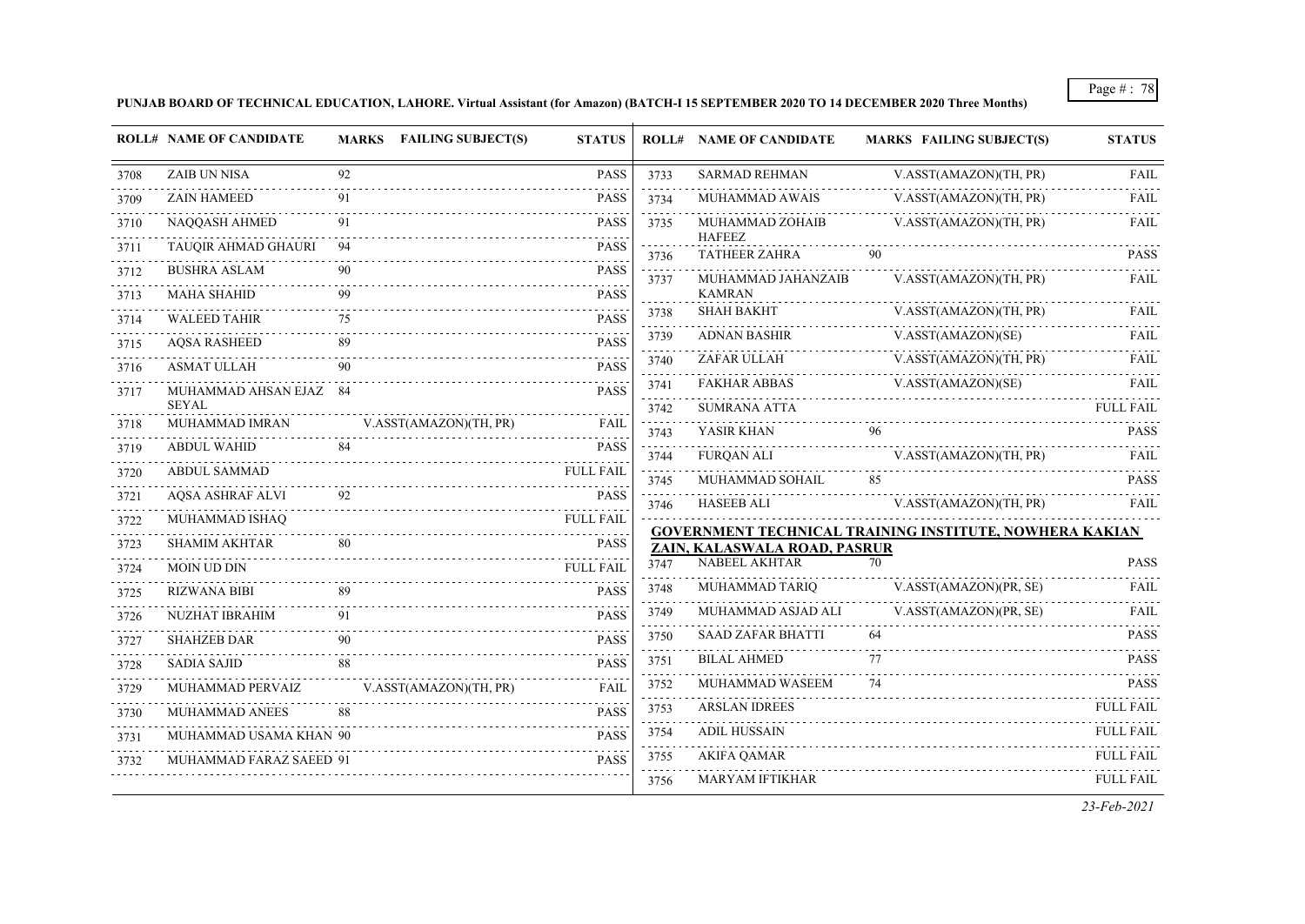**PUNJAB BOARD OF TECHNICAL EDUCATION, LAHORE. Virtual Assistant (for Amazon) (BATCH-I 15 SEPTEMBER 2020 TO 14 DECEMBER 2020 Three Months)**

| V.ASST(AMAZON)(PR, SE)<br>MUHAMMAD HAMAD<br>V.ASST(AMAZON)(PR, SE)<br>FAIL<br>3782<br>SAAD AKBAR<br><b>ASHRAF</b><br>.<br><b>AHMED RAZA</b><br>3783<br><b>JAVERIA TAYYAB</b><br>72<br><b>PASS</b><br>3758<br>.<br>د د د د د<br>V.ASST(AMAZON)(PR, SE)<br><b>TASAWAR ALI</b><br>3784<br><b>ARFA SALMAN</b><br>70<br><b>PASS</b><br>3759<br>$\alpha$ , $\alpha$ , $\alpha$ , $\alpha$<br>59<br><b>WASEEM AHMAD</b><br>3785<br><b>AOIB NADEEM</b><br><b>FULL FAIL</b><br>3760<br>1.111<br><b>FAHAD GHAFOOR</b><br>3786<br><b>USAMA BIN KHALID</b><br>64<br><b>PASS</b><br>3761<br>الداعات عامات<br><b>MUHAMMAD SULMAN</b><br>3787<br>64<br><b>PASS</b><br><b>SOHAIB AHMAD</b><br>3762<br>.<br><b>AHSAAN ULLAH</b><br>3788<br>MUHAMMAD AZAM<br>V.ASST(AMAZON)(SE)<br>FAIL<br>3763<br>and a state<br><b>BSHARAT ALI</b><br>3789<br>72<br><b>SUBYYAL SANADEED</b><br>PASS<br>3764<br>MUHAMMAD SOHAIB<br>62<br>3790<br><b>SAOLAIN NAWAZ</b><br>V.ASST(AMAZON)(PR, SE)<br><b>FAIL</b><br><b>HUSSAIN</b><br><b>AKHTAR MUHMOOD</b><br><b>JUNAID ALI</b><br><b>FULL FAIL</b><br>3791<br>.<br>62<br><b>PASS</b><br>MUHAMMAD MAQSOOD<br>3792<br>MUHAMMAD UMER<br>V.ASST(AMAZON)(PR, SE)<br>MUHAMMAD AKHTAR<br><b>FAIL</b><br>3793<br><b>MUBEEN ASHIO</b><br><b>ISLAM</b><br>.<br>3794<br>AHMED SALMAN KHAWAJA<br>ZAHID ALI<br><b>FULL FAIL</b><br><b>GOVERNMENT VOCATIONAL TRAINING INSTITUTE FOR WOMEN,</b><br><b>FULL FAIL</b><br>MUHAMMAD AHSAN<br><b>KHUTAILA ROAD, PHALIA</b><br><b>IRSHAD</b><br>MUFARRAH MEHBOOB<br>81<br>3795<br>EHSAN UL HAQ<br><b>FULL FAIL</b><br><b>UME HABIBAH</b><br>83<br>3796<br><b>NADEEM ASHRIF</b><br>V.ASST(AMAZON)(PR, SE)<br>FAIL<br>SANA KHAN<br>81<br>3797<br><b>FULL FAIL</b><br><b>TALHA HAMID</b><br>$-1 - 1 - 1 - 1$<br>.<br>91<br><b>MAHWISH SHAHZADI</b><br>3798<br><b>HASSAM ALI HAIDER</b><br>V.ASST(AMAZON)(PR, SE)<br>FAIL<br><b>ZAHRA KHAN</b><br>86<br>3799<br><b>PASS</b><br>NIDA ZULIFQAR<br>NIMRA ROUF<br>81<br>3800<br><b>PASS</b><br>67<br>ASMA<br><b>USAMA ARSHAD</b><br>92<br>3801<br><b>AZAM UL HAO</b><br><b>PASS</b><br>66<br>2.2.2.2<br><b>SUMYYA SADIA</b><br>84<br>3802<br><b>FULL FAIL</b><br><b>SOBIA</b><br>$\sim$ $\sim$ $\sim$ $\sim$<br><b>MUSALLAM SHEHZAD</b><br>78<br>3803<br>WAQAS KHALID<br>V.ASST(AMAZON)(PR, SE)<br>FAIL<br><b>AYESHA BASHIR</b><br>82<br>3804<br><b>MARYAM NASIR</b><br>69<br><b>PASS</b><br>2.2.2.2<br>72<br>MUHAMMAD USMAN<br>3805<br><b>UZMA NISAR BUTT</b><br>62<br><b>PASS</b> |      | <b>ROLL# NAME OF CANDIDATE</b> | <b>MARKS</b> FAILING SUBJECT(S) | <b>STATUS</b> | <b>ROLL# NAME OF CANDIDATE</b> | <b>MARKS FAILING SUBJECT(S)</b> | <b>STATUS</b>    |
|-----------------------------------------------------------------------------------------------------------------------------------------------------------------------------------------------------------------------------------------------------------------------------------------------------------------------------------------------------------------------------------------------------------------------------------------------------------------------------------------------------------------------------------------------------------------------------------------------------------------------------------------------------------------------------------------------------------------------------------------------------------------------------------------------------------------------------------------------------------------------------------------------------------------------------------------------------------------------------------------------------------------------------------------------------------------------------------------------------------------------------------------------------------------------------------------------------------------------------------------------------------------------------------------------------------------------------------------------------------------------------------------------------------------------------------------------------------------------------------------------------------------------------------------------------------------------------------------------------------------------------------------------------------------------------------------------------------------------------------------------------------------------------------------------------------------------------------------------------------------------------------------------------------------------------------------------------------------------------------------------------------------------------------------------------------------------------------------------------------------------------------------------------------------------------------------------------------------------------------------------------------------------------------------------------------------------------------------------------------------------------------------------------------------------------------------------------------------------|------|--------------------------------|---------------------------------|---------------|--------------------------------|---------------------------------|------------------|
|                                                                                                                                                                                                                                                                                                                                                                                                                                                                                                                                                                                                                                                                                                                                                                                                                                                                                                                                                                                                                                                                                                                                                                                                                                                                                                                                                                                                                                                                                                                                                                                                                                                                                                                                                                                                                                                                                                                                                                                                                                                                                                                                                                                                                                                                                                                                                                                                                                                                       | 3757 |                                |                                 |               |                                |                                 | FAIL             |
|                                                                                                                                                                                                                                                                                                                                                                                                                                                                                                                                                                                                                                                                                                                                                                                                                                                                                                                                                                                                                                                                                                                                                                                                                                                                                                                                                                                                                                                                                                                                                                                                                                                                                                                                                                                                                                                                                                                                                                                                                                                                                                                                                                                                                                                                                                                                                                                                                                                                       |      |                                |                                 |               |                                |                                 | <b>FULL FAIL</b> |
|                                                                                                                                                                                                                                                                                                                                                                                                                                                                                                                                                                                                                                                                                                                                                                                                                                                                                                                                                                                                                                                                                                                                                                                                                                                                                                                                                                                                                                                                                                                                                                                                                                                                                                                                                                                                                                                                                                                                                                                                                                                                                                                                                                                                                                                                                                                                                                                                                                                                       |      |                                |                                 |               |                                |                                 | <b>FAIL</b>      |
|                                                                                                                                                                                                                                                                                                                                                                                                                                                                                                                                                                                                                                                                                                                                                                                                                                                                                                                                                                                                                                                                                                                                                                                                                                                                                                                                                                                                                                                                                                                                                                                                                                                                                                                                                                                                                                                                                                                                                                                                                                                                                                                                                                                                                                                                                                                                                                                                                                                                       |      |                                |                                 |               |                                |                                 | <b>PASS</b>      |
|                                                                                                                                                                                                                                                                                                                                                                                                                                                                                                                                                                                                                                                                                                                                                                                                                                                                                                                                                                                                                                                                                                                                                                                                                                                                                                                                                                                                                                                                                                                                                                                                                                                                                                                                                                                                                                                                                                                                                                                                                                                                                                                                                                                                                                                                                                                                                                                                                                                                       |      |                                |                                 |               |                                |                                 | <b>FULL FAIL</b> |
|                                                                                                                                                                                                                                                                                                                                                                                                                                                                                                                                                                                                                                                                                                                                                                                                                                                                                                                                                                                                                                                                                                                                                                                                                                                                                                                                                                                                                                                                                                                                                                                                                                                                                                                                                                                                                                                                                                                                                                                                                                                                                                                                                                                                                                                                                                                                                                                                                                                                       |      |                                |                                 |               |                                |                                 | <b>FULL FAIL</b> |
|                                                                                                                                                                                                                                                                                                                                                                                                                                                                                                                                                                                                                                                                                                                                                                                                                                                                                                                                                                                                                                                                                                                                                                                                                                                                                                                                                                                                                                                                                                                                                                                                                                                                                                                                                                                                                                                                                                                                                                                                                                                                                                                                                                                                                                                                                                                                                                                                                                                                       |      |                                |                                 |               |                                |                                 | <b>FULL FAIL</b> |
|                                                                                                                                                                                                                                                                                                                                                                                                                                                                                                                                                                                                                                                                                                                                                                                                                                                                                                                                                                                                                                                                                                                                                                                                                                                                                                                                                                                                                                                                                                                                                                                                                                                                                                                                                                                                                                                                                                                                                                                                                                                                                                                                                                                                                                                                                                                                                                                                                                                                       |      |                                |                                 |               |                                |                                 | <b>FULL FAIL</b> |
|                                                                                                                                                                                                                                                                                                                                                                                                                                                                                                                                                                                                                                                                                                                                                                                                                                                                                                                                                                                                                                                                                                                                                                                                                                                                                                                                                                                                                                                                                                                                                                                                                                                                                                                                                                                                                                                                                                                                                                                                                                                                                                                                                                                                                                                                                                                                                                                                                                                                       | 3765 |                                |                                 |               |                                |                                 | <b>PASS</b>      |
|                                                                                                                                                                                                                                                                                                                                                                                                                                                                                                                                                                                                                                                                                                                                                                                                                                                                                                                                                                                                                                                                                                                                                                                                                                                                                                                                                                                                                                                                                                                                                                                                                                                                                                                                                                                                                                                                                                                                                                                                                                                                                                                                                                                                                                                                                                                                                                                                                                                                       | 3766 |                                |                                 |               |                                |                                 | <b>FULL FAIL</b> |
|                                                                                                                                                                                                                                                                                                                                                                                                                                                                                                                                                                                                                                                                                                                                                                                                                                                                                                                                                                                                                                                                                                                                                                                                                                                                                                                                                                                                                                                                                                                                                                                                                                                                                                                                                                                                                                                                                                                                                                                                                                                                                                                                                                                                                                                                                                                                                                                                                                                                       | 3767 |                                |                                 |               |                                |                                 | <b>FULL FAIL</b> |
|                                                                                                                                                                                                                                                                                                                                                                                                                                                                                                                                                                                                                                                                                                                                                                                                                                                                                                                                                                                                                                                                                                                                                                                                                                                                                                                                                                                                                                                                                                                                                                                                                                                                                                                                                                                                                                                                                                                                                                                                                                                                                                                                                                                                                                                                                                                                                                                                                                                                       | 3768 |                                |                                 |               |                                |                                 | <b>FULL FAIL</b> |
|                                                                                                                                                                                                                                                                                                                                                                                                                                                                                                                                                                                                                                                                                                                                                                                                                                                                                                                                                                                                                                                                                                                                                                                                                                                                                                                                                                                                                                                                                                                                                                                                                                                                                                                                                                                                                                                                                                                                                                                                                                                                                                                                                                                                                                                                                                                                                                                                                                                                       | 3769 |                                |                                 |               |                                |                                 | <b>FULL FAIL</b> |
|                                                                                                                                                                                                                                                                                                                                                                                                                                                                                                                                                                                                                                                                                                                                                                                                                                                                                                                                                                                                                                                                                                                                                                                                                                                                                                                                                                                                                                                                                                                                                                                                                                                                                                                                                                                                                                                                                                                                                                                                                                                                                                                                                                                                                                                                                                                                                                                                                                                                       | 3770 |                                |                                 |               |                                |                                 |                  |
|                                                                                                                                                                                                                                                                                                                                                                                                                                                                                                                                                                                                                                                                                                                                                                                                                                                                                                                                                                                                                                                                                                                                                                                                                                                                                                                                                                                                                                                                                                                                                                                                                                                                                                                                                                                                                                                                                                                                                                                                                                                                                                                                                                                                                                                                                                                                                                                                                                                                       | 3771 |                                |                                 |               |                                |                                 | <b>PASS</b>      |
|                                                                                                                                                                                                                                                                                                                                                                                                                                                                                                                                                                                                                                                                                                                                                                                                                                                                                                                                                                                                                                                                                                                                                                                                                                                                                                                                                                                                                                                                                                                                                                                                                                                                                                                                                                                                                                                                                                                                                                                                                                                                                                                                                                                                                                                                                                                                                                                                                                                                       | 3772 |                                |                                 |               |                                |                                 | <b>PASS</b>      |
|                                                                                                                                                                                                                                                                                                                                                                                                                                                                                                                                                                                                                                                                                                                                                                                                                                                                                                                                                                                                                                                                                                                                                                                                                                                                                                                                                                                                                                                                                                                                                                                                                                                                                                                                                                                                                                                                                                                                                                                                                                                                                                                                                                                                                                                                                                                                                                                                                                                                       | 3773 |                                |                                 |               |                                |                                 | <b>PASS</b>      |
|                                                                                                                                                                                                                                                                                                                                                                                                                                                                                                                                                                                                                                                                                                                                                                                                                                                                                                                                                                                                                                                                                                                                                                                                                                                                                                                                                                                                                                                                                                                                                                                                                                                                                                                                                                                                                                                                                                                                                                                                                                                                                                                                                                                                                                                                                                                                                                                                                                                                       | 3774 |                                |                                 |               |                                |                                 | <b>PASS</b>      |
|                                                                                                                                                                                                                                                                                                                                                                                                                                                                                                                                                                                                                                                                                                                                                                                                                                                                                                                                                                                                                                                                                                                                                                                                                                                                                                                                                                                                                                                                                                                                                                                                                                                                                                                                                                                                                                                                                                                                                                                                                                                                                                                                                                                                                                                                                                                                                                                                                                                                       | 3775 |                                |                                 |               |                                |                                 | <b>PASS</b>      |
|                                                                                                                                                                                                                                                                                                                                                                                                                                                                                                                                                                                                                                                                                                                                                                                                                                                                                                                                                                                                                                                                                                                                                                                                                                                                                                                                                                                                                                                                                                                                                                                                                                                                                                                                                                                                                                                                                                                                                                                                                                                                                                                                                                                                                                                                                                                                                                                                                                                                       | 3776 |                                |                                 |               |                                |                                 | <b>PASS</b>      |
|                                                                                                                                                                                                                                                                                                                                                                                                                                                                                                                                                                                                                                                                                                                                                                                                                                                                                                                                                                                                                                                                                                                                                                                                                                                                                                                                                                                                                                                                                                                                                                                                                                                                                                                                                                                                                                                                                                                                                                                                                                                                                                                                                                                                                                                                                                                                                                                                                                                                       | 3777 |                                |                                 |               |                                |                                 | <b>PASS</b>      |
|                                                                                                                                                                                                                                                                                                                                                                                                                                                                                                                                                                                                                                                                                                                                                                                                                                                                                                                                                                                                                                                                                                                                                                                                                                                                                                                                                                                                                                                                                                                                                                                                                                                                                                                                                                                                                                                                                                                                                                                                                                                                                                                                                                                                                                                                                                                                                                                                                                                                       | 3778 |                                |                                 |               |                                |                                 | <b>PASS</b>      |
|                                                                                                                                                                                                                                                                                                                                                                                                                                                                                                                                                                                                                                                                                                                                                                                                                                                                                                                                                                                                                                                                                                                                                                                                                                                                                                                                                                                                                                                                                                                                                                                                                                                                                                                                                                                                                                                                                                                                                                                                                                                                                                                                                                                                                                                                                                                                                                                                                                                                       | 3779 |                                |                                 |               |                                |                                 | <b>PASS</b>      |
|                                                                                                                                                                                                                                                                                                                                                                                                                                                                                                                                                                                                                                                                                                                                                                                                                                                                                                                                                                                                                                                                                                                                                                                                                                                                                                                                                                                                                                                                                                                                                                                                                                                                                                                                                                                                                                                                                                                                                                                                                                                                                                                                                                                                                                                                                                                                                                                                                                                                       | 3780 |                                |                                 |               |                                |                                 | <b>PASS</b>      |
|                                                                                                                                                                                                                                                                                                                                                                                                                                                                                                                                                                                                                                                                                                                                                                                                                                                                                                                                                                                                                                                                                                                                                                                                                                                                                                                                                                                                                                                                                                                                                                                                                                                                                                                                                                                                                                                                                                                                                                                                                                                                                                                                                                                                                                                                                                                                                                                                                                                                       | 3781 |                                |                                 |               |                                |                                 | <b>PASS</b>      |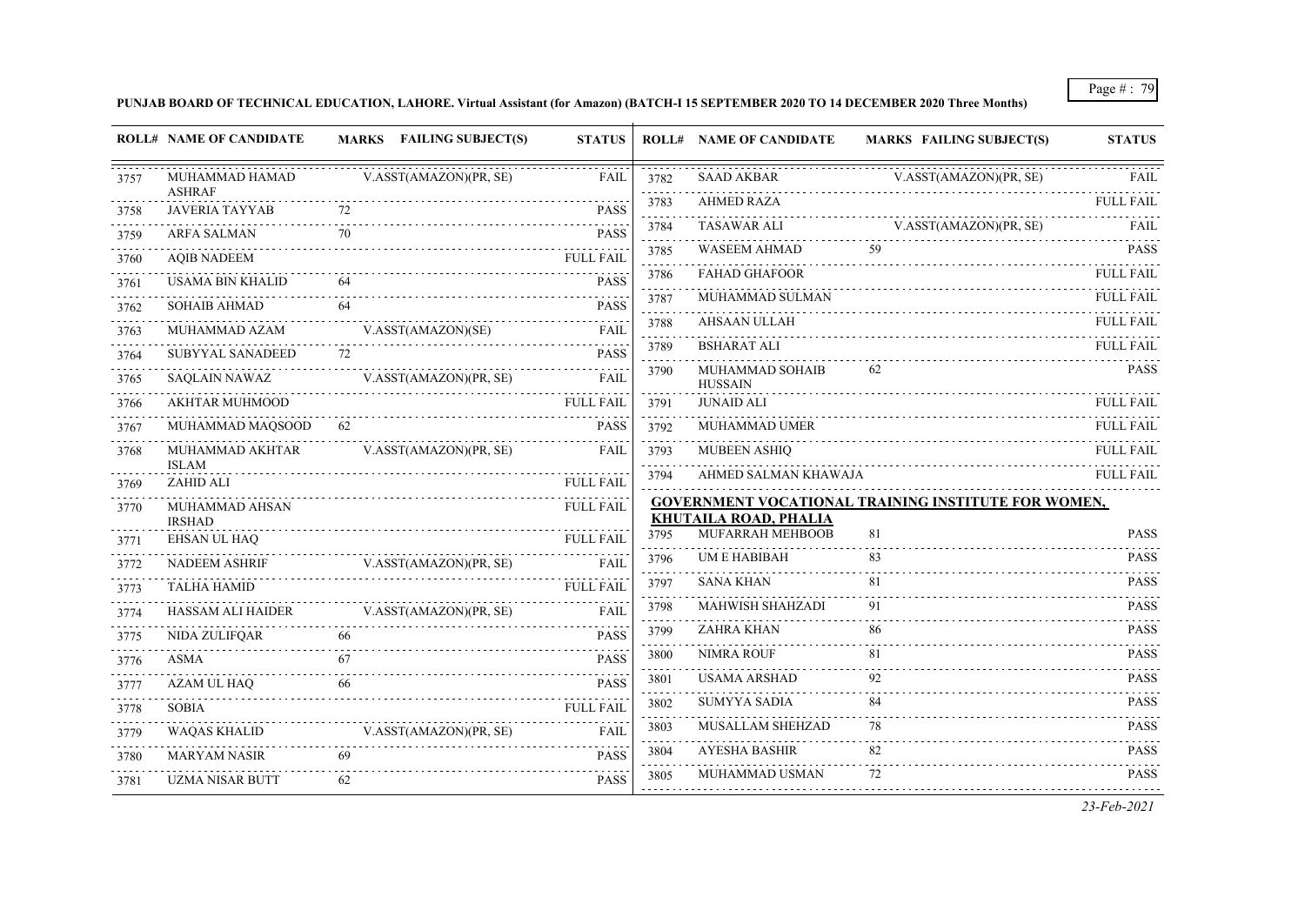**PUNJAB BOARD OF TECHNICAL EDUCATION, LAHORE. Virtual Assistant (for Amazon) (BATCH-I 15 SEPTEMBER 2020 TO 14 DECEMBER 2020 Three Months)**

|      | <b>ROLL# NAME OF CANDIDATE</b>                             |    | <b>MARKS</b> FAILING SUBJECT(S) | <b>STATUS</b>    |                           | <b>ROLL# NAME OF CANDIDATE</b>   | <b>MARKS FAILING SUBJECT(S)</b> | <b>STATUS</b>                                                                                  |
|------|------------------------------------------------------------|----|---------------------------------|------------------|---------------------------|----------------------------------|---------------------------------|------------------------------------------------------------------------------------------------|
| 3806 | MUHAMMAD QASIM                                             | 87 |                                 | <b>PASS</b>      | 3830                      | MOHAMMAD ALI ATTA                | 92                              | <b>PASS</b>                                                                                    |
| 3807 | <b>ZAHOOR</b><br>AMJAD PARVEZ AUNJAM 76                    |    |                                 | <b>PASS</b>      | 3831                      | <b>ARSLAN AMANULLAH</b>          | 86                              | <b>PASS</b>                                                                                    |
| 3808 | ASAD BIN NIAZ                                              |    |                                 | <b>FULL FAIL</b> | 3832                      | MUHAMMAD SHAHZAD<br><b>ABBAS</b> | 85                              | <b>PASS</b>                                                                                    |
| 3809 | <b>MALEEHA SAFDAR</b>                                      |    | V.ASST(AMAZON)(TH, PR)          | <b>FAIL</b>      | 3833                      | MUHAMMAD UMAR AZEEM 78           |                                 | <b>PASS</b>                                                                                    |
| 3810 | <b>SAIRA ZIA</b>                                           |    |                                 | <b>PASS</b>      | 3834                      | YASIR ALI                        | 70                              | <b>PASS</b>                                                                                    |
| 3811 | NOREEN AZMAT                                               | 80 |                                 | <b>PASS</b>      | 3835                      | <b>AHMED ALI</b>                 | 87                              | <b>PASS</b>                                                                                    |
| 3812 | MUHAMMAD EHSAN ULLAH V.ASST(AMAZON)(TH, PR)                |    |                                 | FAIL             | 3836                      | <b>AKIF BURHAN</b>               | 83                              | <b>PASS</b>                                                                                    |
| 3813 | WAHAB AHMAD                                                |    |                                 | <b>PASS</b>      | 3837                      | HAFIZ MUHAMMAD<br>HASSAN MUSHTAQ | 82                              | <b>PASS</b>                                                                                    |
| 3814 | <b>ASAD RASHEED</b>                                        |    |                                 | <b>FULL FAIL</b> | 3838                      | MUHAMMAD SUFYAN                  | 90                              | <b>PASS</b>                                                                                    |
| 3815 | MUHAMMAD NOUMAN                                            |    | V.ASST(AMAZON)(PR)              | FAIL             |                           | <b>SHAHID</b>                    |                                 |                                                                                                |
| 3816 | <b>RABIA PARVEEN</b>                                       |    | V.ASST(AMAZON)(TH, PR)          | FAIL             | 3839                      | <b>WAQAR SAFDAR</b>              | V.ASST(AMAZON)(TH, PR)          | FAII.                                                                                          |
| 3817 | <b>IKRAM ULLAH</b>                                         |    |                                 | <b>FULL FAIL</b> | 3840<br><b>Contractor</b> | <b>MUHAMMAD AMER</b>             | 90                              | <b>PASS</b><br>$\begin{array}{cccccccccc} \bot & \bot & \bot & \bot & \bot & \bot \end{array}$ |
| 3818 | AASIFA QAYYUM                                              |    | V.ASST(AMAZON)(TH, PR)          | <b>FAIL</b>      | 3841                      | <b>MUHAMMAD IDREES</b>           | 84                              | <b>PASS</b>                                                                                    |
|      | <b>GOVERNMENT COLLEGE OF TECHNOLOGY, SHAHBAZ PUR ROAD,</b> |    |                                 |                  | 3842                      | MUHAMMAD ABOU BAKER              | V.ASST(AMAZON)(TH, PR)          | <b>FAIL</b>                                                                                    |
|      | <b>OPPOSITE COCA-COLA FACTORY, RAHIM YAR KHAN</b>          |    |                                 |                  | 3843                      | ZAHID HUSSIAN                    | 74                              | <b>PASS</b>                                                                                    |
| 3819 | MUHAMMAD ALIM HANIF 84                                     |    |                                 | <b>PASS</b>      | 3844                      | <b>DANISH MUNAWAR</b>            | 83                              | <b>PASS</b>                                                                                    |
| 3820 | <b>GHULAM MURTAZA</b>                                      |    | V.ASST(AMAZON)(TH, PR)          | <b>FAIL</b>      | 3845                      | <b>KAINAT MUSLIM</b>             | V.ASST(AMAZON)(TH, PR)          | FAIL                                                                                           |
| 3821 | <b>AFTAB AALAM</b>                                         | 95 |                                 | <b>PASS</b>      | 3846                      | MUHAMMAD ARSHAD                  | 82                              | <b>PASS</b>                                                                                    |
| 3822 | <b>ZAINAB FATIMA</b>                                       |    |                                 | <b>PASS</b>      | 3847                      | <b>ZAID SHABBIR</b>              | V.ASST(AMAZON)(TH, PR)          | FAIL                                                                                           |
| 3823 | <b>SANA ZAFAR</b>                                          |    |                                 | <b>PASS</b>      | 3848                      | MUHAMMAD NUMAN                   | 79                              | <b>PASS</b>                                                                                    |
| 3824 | <b>IRAM BANO</b>                                           |    |                                 | <b>PASS</b>      | 3849                      | ALI RIAZ                         | V.ASST(AMAZON)(TH, PR)          | FAIL                                                                                           |
| 3825 | <b>BILAL NASEER</b>                                        | 91 |                                 | <b>PASS</b>      | 3850                      | <b>FAISAL SHABBIR</b>            | V.ASST(AMAZON)(TH, PR)          | FAIL                                                                                           |
| 3826 | <b>AMNA REHMAN</b>                                         |    |                                 | <b>PASS</b>      | 3851                      | HAFIZ QASIM ALI                  | V.ASST(AMAZON)(TH, PR)          | FAIL                                                                                           |
| 3827 | <b>ATIF NAZEER</b>                                         | 87 | .                               | PASS             | 3852                      | MUHAMMAD SHAHID RAFIO            | V.ASST(AMAZON)(TH, PR)          | FAIL                                                                                           |
| 3828 | <b>MAQBOOL AHMAD</b>                                       | 92 |                                 | <b>PASS</b>      | 3853                      | MUHAMMAD NADEEM                  | V.ASST(AMAZON)(TH, PR)          | FAIL                                                                                           |
| 3829 | <b>FASIH UD DIN MAZARI</b>                                 | 88 |                                 | <b>PASS</b>      |                           | <b>ANSARI</b>                    |                                 |                                                                                                |
|      |                                                            |    |                                 |                  |                           |                                  |                                 |                                                                                                |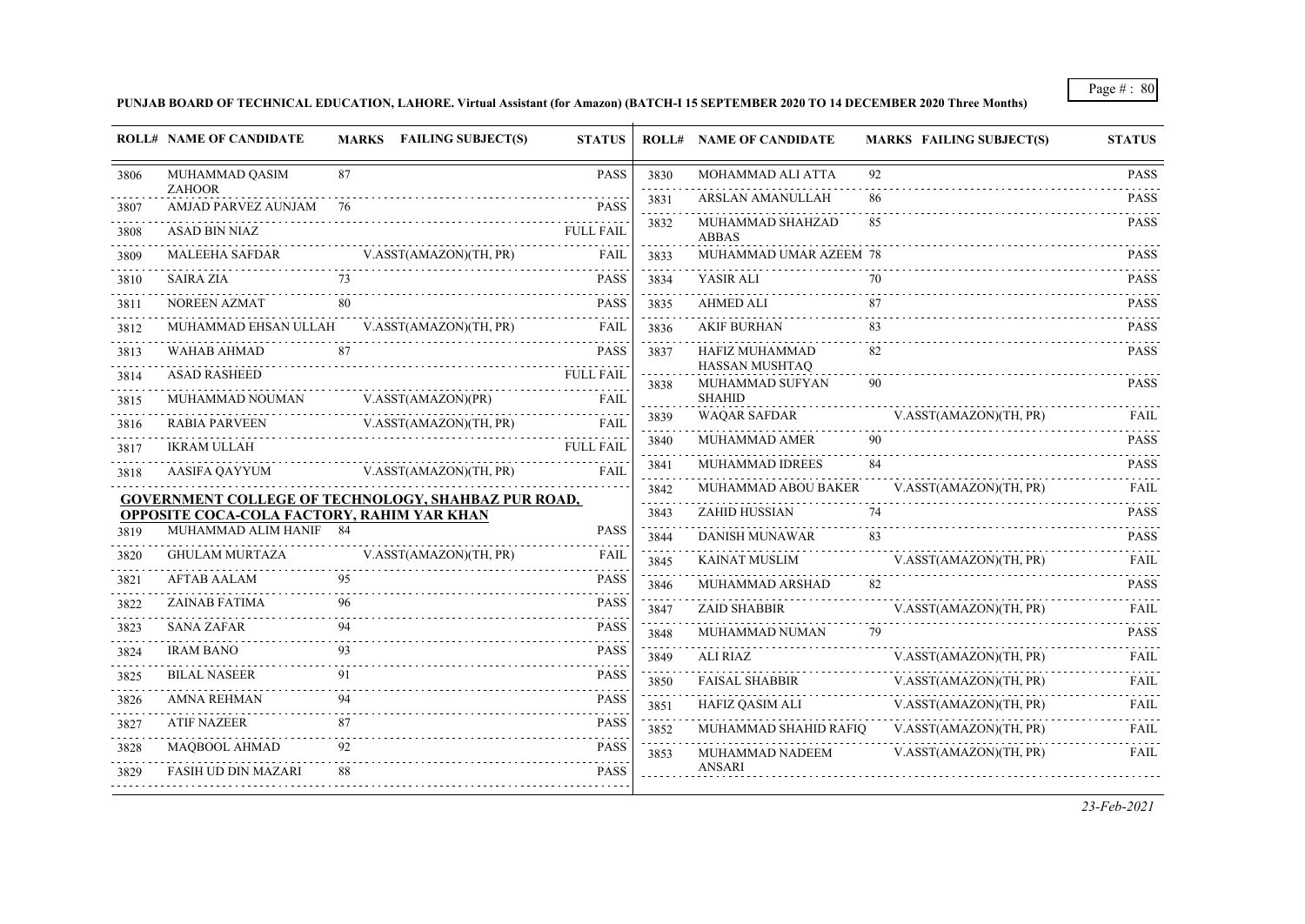**PUNJAB BOARD OF TECHNICAL EDUCATION, LAHORE. Virtual Assistant (for Amazon) (BATCH-I 15 SEPTEMBER 2020 TO 14 DECEMBER 2020 Three Months)**

|      | <b>ROLL# NAME OF CANDIDATE</b>                   |    | MARKS FAILING SUBJECT(S) | <b>STATUS</b> |                                     | <b>ROLL# NAME OF CANDIDATE</b>         | <b>MARKS FAILING SUBJECT(S)</b> | <b>STATUS</b>    |
|------|--------------------------------------------------|----|--------------------------|---------------|-------------------------------------|----------------------------------------|---------------------------------|------------------|
| 3854 | <b>ABID HUSSAIN</b>                              | 89 |                          | <b>PASS</b>   | 3876                                | <b>RIFFAT PARVEEN</b>                  | 73                              | <b>PASS</b>      |
| 3855 | <b>ABOU BAKAR ASHRAF</b>                         |    | V.ASST(AMAZON)(TH, PR)   | <b>FAIL</b>   | 3877                                | ABDULLAH IMTIAZ                        | 74                              | <b>PASS</b>      |
| 3856 | MUHAMMAD DASTGEER                                | 78 |                          | <b>PASS</b>   | 3878<br>$\sim$ $\sim$ $\sim$ $\sim$ | ANBAR KANEEZ RAZA                      | Absent                          | <b>ABSENT</b>    |
| 3857 | <b>SHAMS</b><br>MUHAMMAD ASIF                    | 78 |                          | <b>PASS</b>   | 3879                                | AHTASHAM UL HAO                        | 83                              | <b>PASS</b>      |
| 3858 | AMJAD ALI                                        | 82 |                          | <b>PASS</b>   | 3880                                | <b>NAVEED ASIF</b>                     | 79                              | <b>PASS</b>      |
| 3859 | MUHAMMAD MUBASHIR                                |    | V.ASST(AMAZON)(TH, PR)   | FAIL          | 3881                                | NADEEM MUNAWAR                         | 84                              | <b>PASS</b>      |
|      | <b>ABID</b>                                      |    |                          |               | 3882                                | <b>SANA KHAN</b>                       | 79                              | <b>PASS</b>      |
| 3860 | MUHAMMAD UMER BEN<br><b>SHOUKAT</b>              |    | V.ASST(AMAZON)(TH, PR)   | FAIL          | 3883                                | <b>FARUKH USMAN</b>                    | 73                              | <b>PASS</b>      |
| 3861 | <b>MAJID SAEED</b>                               |    | V.ASST(AMAZON)(TH, PR)   | FAIL          | 3884                                | <b>FAISAL MANZOOR</b>                  | 77                              | <b>PASS</b>      |
| 3862 | WADDOOD IQBAL                                    | 76 |                          | <b>PASS</b>   | 3885                                | MUHAMMAD MUSAWAR<br><b>BAIG</b>        | 71                              | <b>PASS</b>      |
| 3863 | <b>MAKHDOOM ZADA</b><br>SHAHRUKH JAMIL           | 70 |                          | <b>PASS</b>   | 3886                                | <b>HURWA</b>                           |                                 | .<br><b>PASS</b> |
| 3864 | MUHAMMAD MUDDASIR                                |    | V.ASST(AMAZON)(TH, PR)   | FAIL          | 3887                                | <b>ABU ZAR</b>                         | 82                              | <b>PASS</b>      |
| 3865 | <b>FAROOQ GHAFOOR</b>                            |    | V.ASST(AMAZON)(TH, PR)   | <b>FAIL</b>   | 3888                                | <b>SABA KHALID</b>                     | 67                              | <b>PASS</b>      |
| 3866 | <b>IBRAR MUNAWAR</b>                             |    | V.ASST(AMAZON)(TH, PR)   | <b>FAIL</b>   | 3889                                | MUHAMMAD SAAD UL                       | 67                              | <b>PASS</b>      |
| 3867 | <b>AHMAD FARAZ</b>                               | 75 |                          | <b>PASS</b>   | 3890                                | <b>HASSAN</b><br><b>SAIF UR RAHMAN</b> | 82                              | <b>PASS</b>      |
| 3868 | MUHAMMAD USMAN<br><b>BABER</b>                   | 91 |                          | <b>PASS</b>   | 3891                                | <b>SHAN SHAHZADI</b>                   | 80                              | <b>PASS</b>      |
|      | <b>GOVERNMENT COLLEGE OF TECHNOLOGY, , RASUL</b> |    |                          |               | 3892                                | MUHAMMAD RIZWAN<br>SHAHZAD             | 90                              | <b>PASS</b>      |
| 3869 | <b>REHAN AHMAD</b>                               | 89 |                          | <b>PASS</b>   | 3893                                | <b>SANAM IQBAL</b>                     | 83                              | <b>PASS</b>      |
| 3870 | EHSAN ULLAH                                      | 91 |                          | <b>PASS</b>   | 3894                                | MUHAMMAD RIZWAN                        | Absent                          | <b>ABSENT</b>    |
| 3871 | HUMERA PARVEEN                                   | 76 |                          | <b>PASS</b>   | 3895                                | MUSTANEER AHMAD                        | 78                              | <b>PASS</b>      |
| 3872 | MUHAMMAD SHAHBAZ<br><b>ASHRAF</b>                | 71 |                          | <b>PASS</b>   | 3896                                | <b>ALIYA ASHRAF</b>                    | 88                              | <b>PASS</b>      |
| 3873 | MUKARRAM BASHIR                                  |    |                          | <b>PASS</b>   | 3897                                | ANSHA YOUSAF                           | 82                              | <b>PASS</b>      |
| 3874 | MUHAMMAD MANSHA                                  | 73 |                          | <b>PASS</b>   | 3898                                | <b>FAISAL RIAZ</b>                     | 87                              | <b>PASS</b>      |
| 3875 | .<br>MUHAMMAD BILAL                              | 75 |                          | <b>PASS</b>   | 3899                                | <b>USMAN NAZIR</b>                     | 88                              | <b>PASS</b>      |
|      |                                                  |    |                          |               | 3900                                | <b>KASHIF JAVED</b>                    | 83                              | <b>PASS</b>      |
|      |                                                  |    |                          |               |                                     |                                        |                                 | 22E12021         |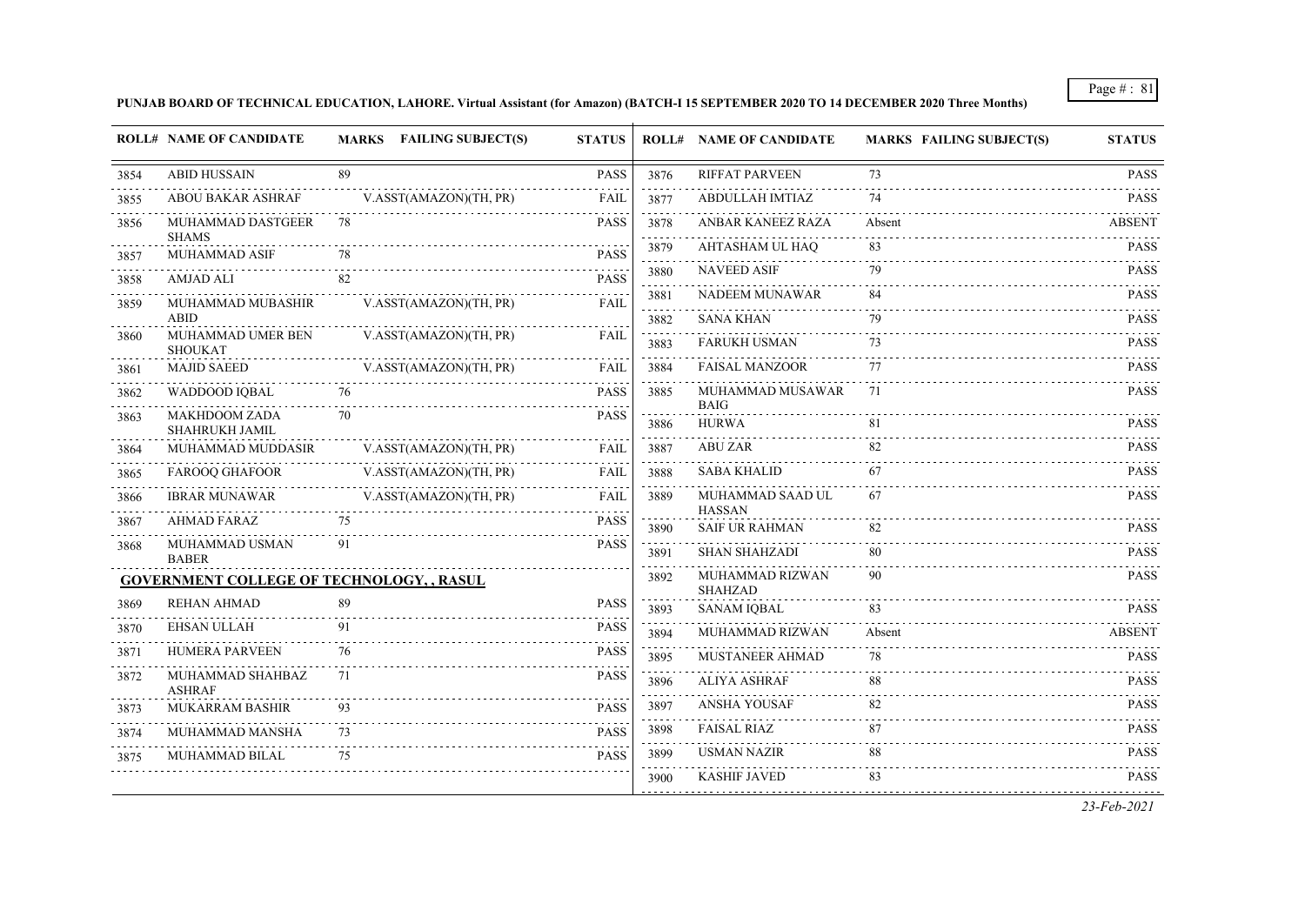**PUNJAB BOARD OF TECHNICAL EDUCATION, LAHORE. Virtual Assistant (for Amazon) (BATCH-I 15 SEPTEMBER 2020 TO 14 DECEMBER 2020 Three Months)**

|      | <b>ROLL# NAME OF CANDIDATE</b>       |        | MARKS FAILING SUBJECT(S)<br><b>STATUS</b>                 |                                     | <b>ROLL# NAME OF CANDIDATE</b> | <b>MARKS FAILING SUBJECT(S)</b> | <b>STATUS</b> |
|------|--------------------------------------|--------|-----------------------------------------------------------|-------------------------------------|--------------------------------|---------------------------------|---------------|
| 3901 | <b>ASMA BENISH</b>                   | 86     | PASS                                                      | 3924                                | MUDASSER JAMIL                 | Absent                          | <b>ABSENT</b> |
| 3902 | <b>RIZWAN ASGHAR</b>                 | 86     | <b>PASS</b>                                               | 3925                                | <b>UMAR LATIF</b>              | 86                              | <b>PASS</b>   |
| 3903 | <b>FARIHA MUBASHAR</b>               | 87     | <b>PASS</b>                                               | 3926                                | <b>SAMINA KOUSAR</b>           | Absent                          | <b>ABSENT</b> |
| 3904 | MUHAMMAD NOUMAN<br><b>SAQIB</b>      | 81     | <b>PASS</b>                                               | 3927<br>$\sim$ $\sim$ $\sim$ $\sim$ | MUHAMMAD DANISH TARIQ 79       |                                 | <b>PASS</b>   |
| 3905 | <b>SHAMA RAMZAN</b>                  | 89     | <b>PASS</b>                                               | 3928                                | MUHAMMAD SHOAIB                | 89                              | <b>PASS</b>   |
| 3906 | KHADIJA ILYAS                        | 87     | <b>PASS</b>                                               | 3929                                | <b>SUMERA PERVEEN</b>          | 89                              | <b>PASS</b>   |
| 3907 | <b>TAHIR ILYAS</b>                   | 85     | <b>PASS</b>                                               | 3930                                | <b>HAFIZ ZOHAIB ASLAM</b>      | 85                              | <b>PASS</b>   |
| 3908 | <b>MISHAL ZAINAB</b>                 | 86     | <b>PASS</b>                                               | 3931                                | <b>AASIA KOUSAR</b>            | 90                              | <b>PASS</b>   |
| 3909 | <b>SAMINA ASHRAF</b>                 | 86     | <b>PASS</b>                                               | 3932                                | MUHAMMAD IKRAAM                | Absent                          | ABSENT        |
| 3910 | <b>HASSAN MANZOOR</b>                | 93     | <b>PASS</b>                                               | 3933                                | NIGHAT RAMZAN                  | Absent                          | <b>ABSENT</b> |
| 3911 | SOHAIL AHMED HASHMI                  | 72     | <b>PASS</b>                                               | 3934                                | <b>NIMRA ALI</b>               | Absent                          | <b>ABSENT</b> |
| 3912 | SHAHZAD AKRAM                        | 84     | <b>PASS</b>                                               | 3935                                | <b>TARIQ MUMTAZ</b>            | 87                              | <b>PASS</b>   |
| 3913 | ZEESHAN ALI MUSHTAQ                  | 83     | <b>PASS</b>                                               | 3936                                | <b>ALWEERA RASHID</b>          | 91                              | <b>PASS</b>   |
| 3914 | <b>USMAN RAZA</b>                    | 92     | <b>PASS</b>                                               | 3937                                | <b>FAISAL JAVED</b>            | 91                              | <b>PASS</b>   |
| 3915 | ABDULLAH FAYYAZ                      | 82     | <b>PASS</b>                                               | 3938                                | <b>HINA MUNIR</b>              | 90                              | <b>PASS</b>   |
| 3916 | <b>AQEELA RANI</b>                   | 86     | <b>PASS</b>                                               | 3939                                | <b>AWAIS ALI</b>               | 85                              | <b>PASS</b>   |
| 3917 | MIRZA GHULAM FARID                   | Absent | <b>ABSENT</b>                                             | 3940                                | <b>QUDSIA AMJAD</b>            | 91                              | <b>PASS</b>   |
|      |                                      |        | <b>GOVERNMENT COLLEGE OF TECHNOLOGY, JEHAZ GROUND OLD</b> | 3941<br>والأبادي                    | <b>UMER IQBAL</b>              | 90                              | <b>PASS</b>   |
|      | HARRAPA ROAD, SAHIWAL                |        |                                                           | 3942                                | MUHAMMAD WAQAS ZAHID 86        |                                 | <b>PASS</b>   |
| 3918 | MUHAMMAD IMRAN                       | 85     | <b>PASS</b>                                               | 3943                                | <b>ALI AHMAD</b>               | 79                              | <b>PASS</b>   |
| 3919 | MUDUSAR DILSHAD                      | 85     | <b>PASS</b>                                               | 3944                                | <b>RAMZAN ALI</b>              | Absent                          | <b>ABSENT</b> |
| 3920 | MUHAMMAD ARSLAN<br><b>MUNEER</b>     | Absent | <b>ABSENT</b>                                             | 3945                                | MUHAMMAD UMER                  | 82                              | <b>PASS</b>   |
| 3921 | SHARAFAT ALI                         | 88     | <b>PASS</b>                                               | 3946                                | MUHAMMAD USMAN LATIF 79        |                                 | <b>PASS</b>   |
| 3922 | MUHAMMAD NADEEM<br><b>TARIQ GILL</b> | 90     | <b>PASS</b>                                               | 3947                                | <b>SAIF UR REHMAN</b>          | 88                              | <b>PASS</b>   |
| 3923 | ZOHAIB HASSAN                        | 89     | <b>PASS</b>                                               | 3948                                | <b>SAMEEA AWAIS</b>            | 87                              | <b>PASS</b>   |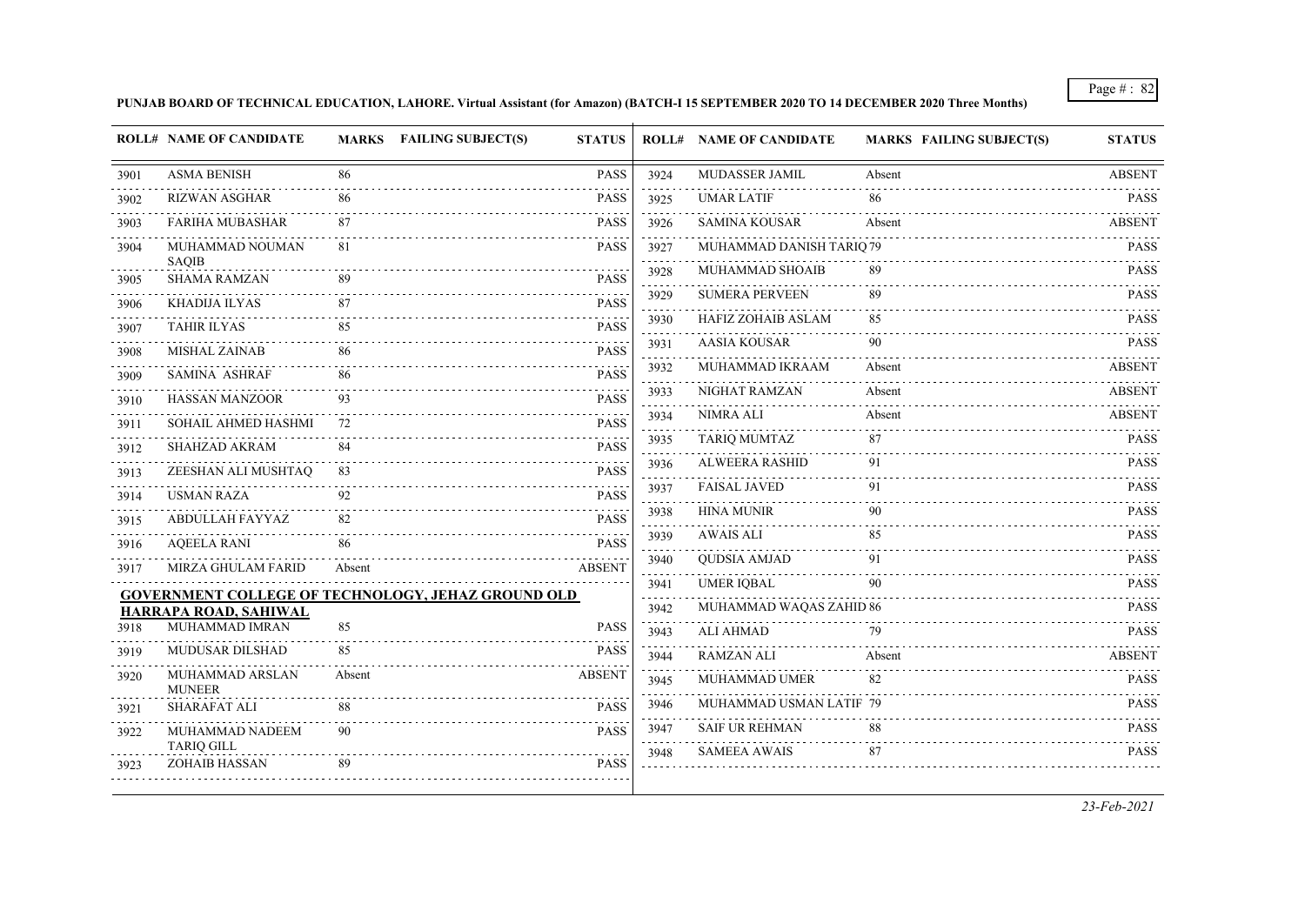## **PUNJAB BOARD OF TECHNICAL EDUCATION, LAHORE. Virtual Assistant (for Amazon) (BATCH-I 15 SEPTEMBER 2020 TO 14 DECEMBER 2020 Three Months)**

|      | <b>ROLL# NAME OF CANDIDATE</b>          | MARKS FAILING SUBJECT(S) | <b>STATUS</b>                            |                              | <b>ROLL# NAME OF CANDIDATE</b>     | <b>MARKS FAILING SUBJECT(S)</b> | <b>STATUS</b>               |
|------|-----------------------------------------|--------------------------|------------------------------------------|------------------------------|------------------------------------|---------------------------------|-----------------------------|
| 3949 | <b>MUHAMMAD AWAIS</b>                   | 85                       | <b>PASS</b>                              | 3973<br>.                    | <b>SIDRA SARWAR</b>                | 84                              | <b>PASS</b><br>.            |
| 3950 | <b>MURTAZA</b><br><b>SAJJAD AHMAD</b>   | 91                       | <b>PASS</b>                              | 3974<br>.                    | <b>UMER AMEEN</b>                  | 95                              | <b>PASS</b>                 |
| 3951 | ASHFAQ AHMAD                            | 85                       | <b>PASS</b>                              | 3975                         | ADNAN SHAUKAT                      | 79                              | <b>PASS</b>                 |
| 3952 | HAFIZ MUHAMMAD YASIR 92<br><b>SAEED</b> |                          | <b>PASS</b>                              | 3976<br>.                    | MIAN FURQAN AHMED<br><b>JOYA</b>   | 73                              | <b>PASS</b>                 |
| 3953 | <b>MAHAM SHABIR</b>                     | Absent                   | <b>ABSENT</b>                            | 3977<br>الداعات الدائدة      | <b>IMRAN ALI</b>                   | 71                              | <b>PASS</b>                 |
| 3954 | <b>SAAD ASLAM</b>                       | 92                       | <b>PASS</b>                              | 3978                         | SHAHZAD AKRAM                      | 88                              | <b>PASS</b>                 |
| 3955 | MUHAMMAD AMMAR                          | 84                       | <b>PASS</b>                              | 3979<br>$\sim$ $\sim$ $\sim$ | MUHAMMAD AZAM                      | 85                              | <b>PASS</b>                 |
|      | <b>SALEEM</b>                           |                          |                                          | 3980                         | <b>FAISAL SAEED</b>                | 69                              | <b>PASS</b>                 |
| 3956 | <b>MUHAMMAD UMAR</b>                    | 84                       | <b>PASS</b><br>$\sim$                    | 3981                         | <b>ASIF ALI</b>                    | 64                              | <b>PASS</b>                 |
| 3957 | TAYYABA DILAHAD                         | 84                       | <b>PASS</b>                              | 3982                         | <b>ATTIQUE ALI</b>                 | 90                              | <b>PASS</b>                 |
| 3958 | <b>ZAIN UL ABIDEEN</b>                  | 91                       | <b>PASS</b>                              | 3983                         | MUHAMMAD IBRAHIM                   | 94                              | <b>PASS</b>                 |
| 3959 | <b>SUNNIYAH ADEEN</b>                   | 89                       | <b>PASS</b><br>$\omega$ is $\omega$ in . | 3984                         | RANA HAMZA HUSSAIN                 | 69                              | <b>PASS</b>                 |
| 3960 | <b>HAFSA ARSHAD</b>                     | 90                       | <b>PASS</b>                              |                              | <b>KHAN</b>                        |                                 |                             |
| 3961 | MUHAMMAD IRSHAD                         | 85                       | <b>PASS</b>                              | 3985                         | MUHAMMAD ZAHID<br><b>MASOOD</b>    | 68                              | <b>PASS</b>                 |
| 3962 | <b>NAZIR AHMAD</b>                      | Absent                   | <b>ABSENT</b>                            | 3986                         | <b>SHAKEEL AHMAD</b>               | 84                              | <b>PASS</b>                 |
| 3963 | <b>ZAIB ZESHAN</b>                      | 86                       | <b>PASS</b>                              | 3987                         | <b>AAMIR SHAHZAD</b>               | 59                              | <b>PASS</b>                 |
| 3964 | MUHAMMAD HUSNAIN<br><b>IQBAL</b>        | Absent                   | <b>ABSENT</b>                            | 3988                         | MUHAMMAD FAUWAZ<br><b>IFTIKHAR</b> | 63                              | <b>PASS</b>                 |
| 3965 | MUHAMMAD AHMAD                          | 91                       | <b>PASS</b>                              | 3989                         | <b>SAIFULLAH</b>                   | 70                              | <b>PASS</b>                 |
| 3966 | HAFIZ NAEEM UD DIN                      | 89                       | <b>PASS</b>                              | 3990                         | NABEEL AHMAD                       | 79                              | <b>PASS</b>                 |
| 3967 | MUHAMMAD SHABAZ                         | 89                       | <b>PASS</b>                              | 3991                         | HASEEB AHMAD                       | 91                              | <b>PASS</b>                 |
| 3968 | <b>SUMAIRA RIAZ</b>                     | 81                       | <b>PASS</b>                              | 3992                         | MUHAMMAD SUBTAIN                   | 91                              | <b>PASS</b>                 |
| 3969 | <b>FATIMA SAJJAD</b>                    | Absent                   | <b>ABSENT</b>                            | 3993                         | AFZAL<br>SARMAD ALI                | 64                              | <b>PASS</b>                 |
| 3970 | RAKHSHANDA SHEREEN                      | V.ASST(AMAZON)(TH)       | FAIL                                     | 3994                         | <b>GHULAM ABBAS</b>                | Absent                          | <b>ABSENT</b>               |
| 3971 | <b>ANIZA</b>                            | 80                       | <b>PASS</b>                              |                              | <b>ALI HASNAIN</b>                 | 66                              | <b>PASS</b>                 |
| 3972 | <b>BUSHRA ZAFAR</b>                     | 77                       | <b>PASS</b>                              | 3995<br>1.1.1.1<br>3996      | MUHAMMAD SULTAN AYUB 85            |                                 | . <b>.</b> .<br><b>PASS</b> |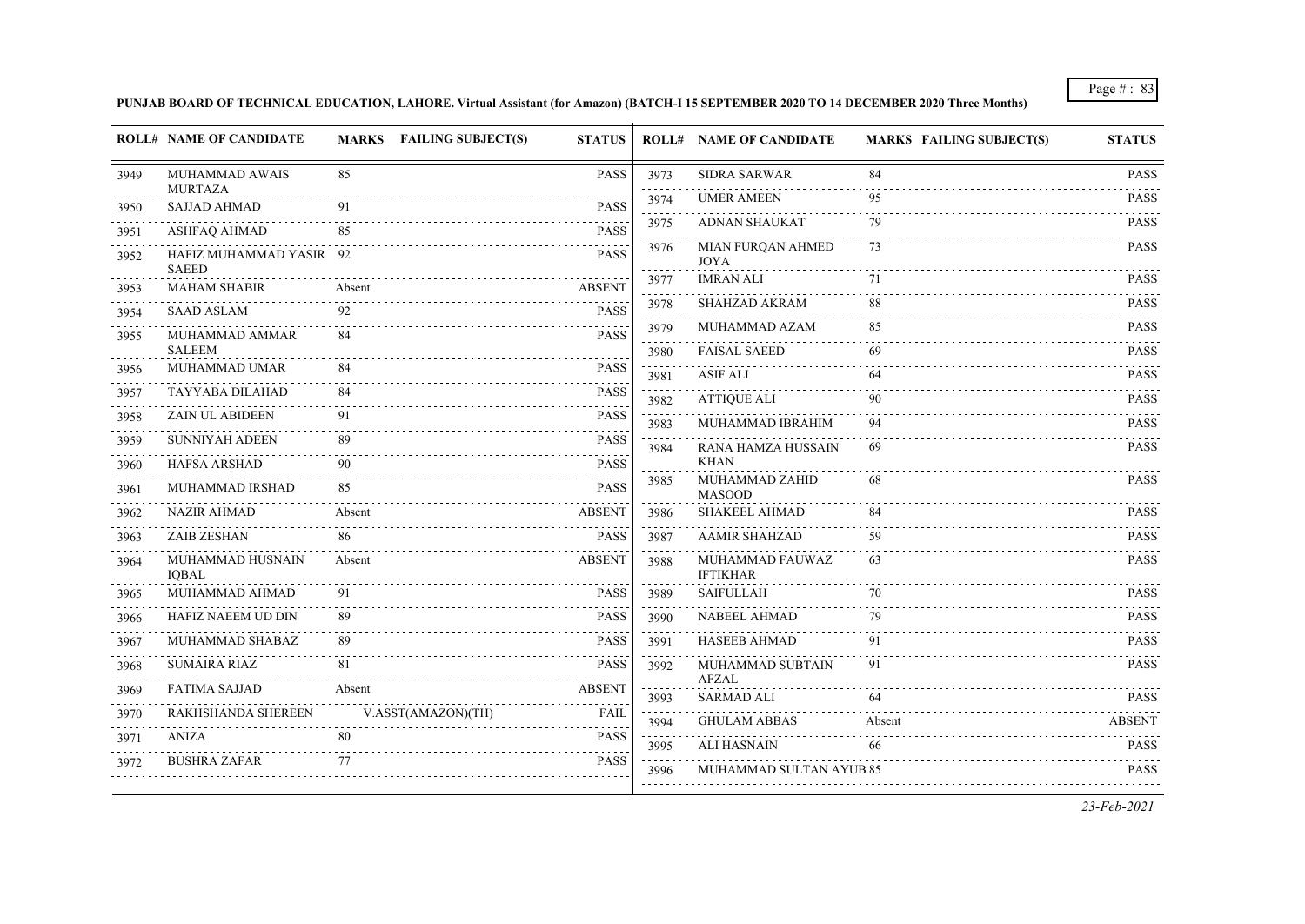## **PUNJAB BOARD OF TECHNICAL EDUCATION, LAHORE. Virtual Assistant (for Amazon) (BATCH-I 15 SEPTEMBER 2020 TO 14 DECEMBER 2020 Three Months)**

|      | <b>ROLL# NAME OF CANDIDATE</b>             | <b>MARKS</b> FAILING SUBJECT(S)                             | <b>STATUS</b>    |                                 | <b>ROLL# NAME OF CANDIDATE</b>      | <b>MARKS FAILING SUBJECT(S)</b> | <b>STATUS</b> |
|------|--------------------------------------------|-------------------------------------------------------------|------------------|---------------------------------|-------------------------------------|---------------------------------|---------------|
| 3997 | <b>ANAM SHARIF</b>                         | 91                                                          | <b>PASS</b>      | 4019                            | <b>KAMRAN KHALID</b>                | 72                              | <b>PASS</b>   |
| 3998 | KHALID MAHMOOD                             | Absent                                                      | <b>ABSENT</b>    | 4020                            | WASEEM AKBER NAVEED                 | -85                             | <b>PASS</b>   |
| 3999 | MUHAMMAD AFZAL                             | 77                                                          | <b>PASS</b>      | 4021                            | TOUOEER RAZA KHAN                   | V.ASST(AMAZON)(TH, PR)          | FAIL          |
| 4000 | <b>AHMAD</b><br>MUHAMMAD ABDULLAH          | Absent                                                      | <b>ABSENT</b>    | 4022                            | <b>SAMIA HAMEED</b>                 | Absent                          | <b>ABSENT</b> |
| 4001 | <b>SABA PARWAIZ</b>                        | Absent                                                      | <b>ABSENT</b>    | 4023                            | KHURRAM SHAHZAD                     | 81                              | <b>PASS</b>   |
| 4002 | <b>RANA WAJID ALI</b>                      | Absent                                                      | <b>ABSENT</b>    | 4024<br>$\sim$ $\sim$ $\sim$    | MUHAMMAD ZEESHAN                    | 77                              | <b>PASS</b>   |
| 4003 | <b>NOOR MISHAL</b>                         | 86                                                          | <b>PASS</b>      | 4025                            | <b>AFAQ AHMAD</b>                   | V.ASST(AMAZON)(TH, PR)          | FAIL          |
| 4004 | MUHAMMAD TAIMOOR                           | 61                                                          | <b>PASS</b>      | 4026                            | <b>FAIZA ZAHEER</b>                 | Absent                          | <b>ABSENT</b> |
|      | <b>ASGHAR</b><br><b>AHMAD TAHIR</b>        | Absent                                                      | <b>ABSENT</b>    | 4027                            | MAJEEDA MAQBOOL                     | 85                              | <b>PASS</b>   |
| 4005 |                                            |                                                             |                  | 4028                            | MUHAMMAD WASEEM                     | V.ASST(AMAZON)(TH)              | FAIL          |
| 4006 | MUHAMMAD IMRAN UL<br><b>HAO</b>            | Absent                                                      | <b>ABSENT</b>    | 4029                            | MUHAMMAD SARMAD                     | 84                              | <b>PASS</b>   |
| 4007 | <b>MAHAR MUHAMMAD</b><br><b>RIZWAN</b>     | Absent                                                      | <b>ABSENT</b>    | 4030                            | HAFIZ MUHAMMAD ASIF<br><b>IOBAL</b> | V.ASST(AMAZON)(TH, PR)          | FAIL          |
| 4008 | MUHAMMAD KHUBAIB                           | 82                                                          | <b>PASS</b>      | 4031<br>.                       | <b>ZAWAR HUSSAIN</b>                | 83                              | <b>PASS</b>   |
| 4009 | <b>AZAM</b><br>MIRZA MUHAMMAD QASIM Absent |                                                             | <b>ABSENT</b>    | 4032<br>$\omega$ is $\omega$ in | <b>AQSA SHEHZAD</b>                 | 85                              | <b>PASS</b>   |
| 4010 | TALHA FAROOQ SABRI                         | Absent                                                      | <b>ABSENT</b>    | 4033                            | <b>ARSLAN SHAHID</b>                | 91                              | <b>PASS</b>   |
| 4011 | MUHAMMAD UMER SIRAJ 98                     |                                                             | <b>PASS</b>      | 4034                            | <b>BURHAN AHMAD</b>                 | 85                              | <b>PASS</b>   |
| 4012 | <b>AMRAM LATIF</b>                         | Absent                                                      | <b>ABSENT</b>    | 4035<br>$\omega$ is a $\omega$  | <b>FAISAL RAZZAQ</b>                | 76                              | <b>PASS</b>   |
| 4013 | HAFIZ ZEESHAN AZIZ KHAN 78                 |                                                             | <b>PASS</b>      | 4036                            | <b>IMTISAL AHMAD</b>                | 88                              | <b>PASS</b>   |
| 4014 | MUHAMMAD AWAIS<br><b>KANWAL</b>            | Absent                                                      | <b>ABSENT</b>    | 4037                            | MUHAMMAD NADEEM<br><b>ZAFAR</b>     | 88                              | <b>PASS</b>   |
| 4015 | <b>HANZLA SHABBIR</b>                      | Absent                                                      | <b>ABSENT</b>    | 4038                            | MUHAMMAD ANAS                       | V.ASST(AMAZON)(TH, PR)          | FAIL          |
| 4016 | <b>HARIS IKRAM</b>                         | 84                                                          | <b>PASS</b>      | 4039                            | ZEESHAN ZAFAR                       | 79                              | <b>PASS</b>   |
| 4017 | <b>BADAR MUNIR</b>                         | 84                                                          | .<br><b>PASS</b> | 4040                            | MUHAMMAD TAHIR<br><b>NADEEM</b>     | 84                              | <b>PASS</b>   |
|      |                                            | <b>GOVERNMENT TECHNICAL TRAINING INSTITUTE, AHMAD MURAD</b> |                  | 4041                            | <b>MUNWAR HUSSAIN</b>               | 88<br>.                         | <b>PASS</b>   |
|      | <b>ROAD, SAHIWAL</b><br>HAFIZ USMAN ASLAM  | V.ASST(AMAZON)(TH, PR)                                      | <b>FAIL</b>      | 4042                            | SIDRA MUSHTAQ                       | 82                              | <b>PASS</b>   |
|      |                                            |                                                             |                  | 4043                            | <b>MALEEHA</b>                      | 79                              | <b>PASS</b>   |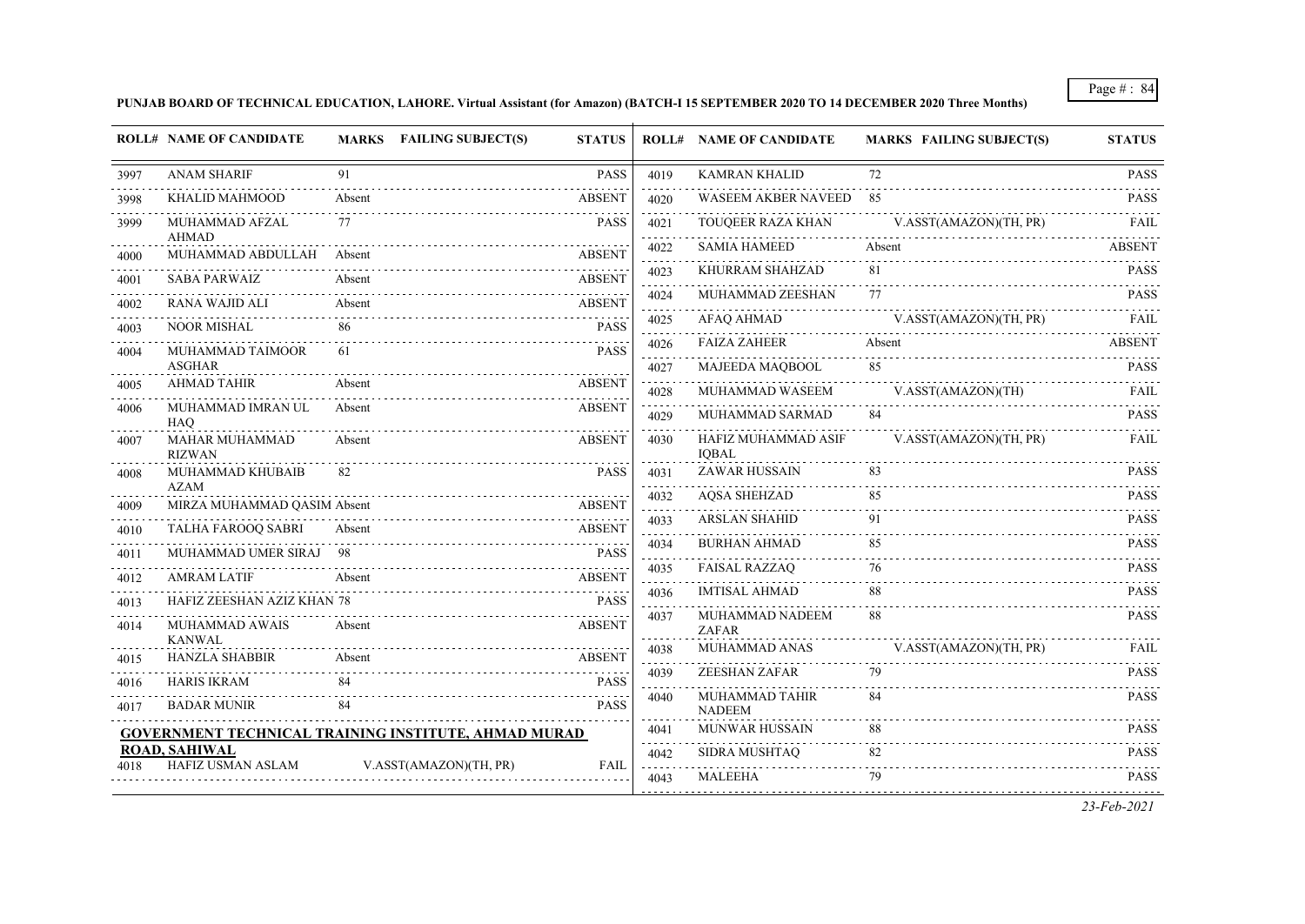## **PUNJAB BOARD OF TECHNICAL EDUCATION, LAHORE. Virtual Assistant (for Amazon) (BATCH-I 15 SEPTEMBER 2020 TO 14 DECEMBER 2020 Three Months)**

|                      | <b>ROLL# NAME OF CANDIDATE</b>                   |    | <b>MARKS</b> FAILING SUBJECT(S)                               | <b>STATUS</b> |                                                            | <b>ROLL# NAME OF CANDIDATE</b>       | <b>MARKS FAILING SUBJECT(S)</b> | <b>STATUS</b> |
|----------------------|--------------------------------------------------|----|---------------------------------------------------------------|---------------|------------------------------------------------------------|--------------------------------------|---------------------------------|---------------|
| 4044                 | <b>MARIA SARWAR</b>                              |    | V.ASST(AMAZON)(TH, PR)                                        | <b>FAIL</b>   | 4066                                                       | MUHAMMAD SHAKEEL                     | 84                              | <b>PASS</b>   |
| 4045                 | <b>ADEEB AHMAD</b>                               |    | V.ASST(AMAZON)(TH, PR)                                        | FAIL          | 4067                                                       | ASLAM<br><b>AQSA NAWAZ</b>           | 86                              | <b>PASS</b>   |
| 4046                 | MANZAR IOBAL                                     | 87 |                                                               | <b>PASS</b>   | $\omega_{\rm c} = \omega_{\rm c} = \omega_{\rm c}$<br>4068 | AHTISHAM UL HASAN                    | 93                              | <b>PASS</b>   |
| 4047                 | <b>NAFEES AHMAD</b>                              | 79 |                                                               | <b>PASS</b>   | 4069                                                       | MUHAMMAD BILAL JAVED 76              |                                 | <b>PASS</b>   |
| 4048                 | MUHAMMAD AMJAD SAEED                             |    | V.ASST(AMAZON)(TH, PR)                                        | <b>FAIL</b>   | 4070                                                       | MUHAMMAD SAJID                       | 92                              | <b>PASS</b>   |
| 4049                 | <b>GULNAZ AKHTER</b>                             |    | V.ASST(AMAZON)(TH, PR)                                        | FAIL          | 4071                                                       | ARIF IOBAL                           | 87                              | <b>PASS</b>   |
| 4050                 | HALEEMA IMRAN                                    |    | V.ASST(AMAZON)(TH, PR)                                        | <b>FAIL</b>   | 4072                                                       | <b>AWAIS AKRAM</b>                   | 76                              | <b>PASS</b>   |
| 4051                 | MUHAMMAD UMAIR<br><b>SHOUKET</b>                 |    | V.ASST(AMAZON)(TH, PR)                                        | <b>FAIL</b>   | 4073                                                       | <b>IORA SAEED</b>                    |                                 | <b>PASS</b>   |
| 4052                 | MUHAMMAD FARHAN                                  |    | V.ASST(AMAZON)(TH)                                            | FAIL          | 4074                                                       | ABDUL BASIT RAZA                     | V.ASST(AMAZON)(TH, PR)          | FAIL          |
| 4053                 | <b>SAEED</b><br>MUHAMMAD GHUFRAN<br><b>SHAFI</b> |    | V.ASST(AMAZON)(TH, PR)                                        | <b>FAIL</b>   | 4075                                                       | MUHAMMAD TALHA<br><b>ANJUM</b>       | 82                              | <b>PASS</b>   |
| 4054                 | MUHAMMAD MOHSIN                                  |    | V.ASST(AMAZON)(TH, PR)                                        | FAIL          | 4076                                                       | MUHAMMAD BILAL                       | 75                              | <b>PASS</b>   |
|                      | <b>ZUBAIR</b>                                    |    |                                                               |               | 4077                                                       | MUHAMMAD ZAHEER                      | V.ASST(AMAZON)(TH, PR)          | <b>FAIL</b>   |
| 4055                 | MUHAMMAD AWAIS<br><b>ARSHAD</b>                  | 74 |                                                               | <b>PASS</b>   | 4078                                                       | <b>SOHAIL ASGHAR</b>                 | V.ASST(AMAZON)(TH, PR)          | FAIL          |
| 4056                 | <b>OAISER USMAN</b>                              |    | V.ASST(AMAZON)(TH, PR)                                        | <b>FAIL</b>   | 4079                                                       | <b>MUHAMMAD ZUBAIR</b>               | 74                              | <b>PASS</b>   |
| 4057                 | <b>SAJID MASOOD</b>                              | 77 |                                                               | <b>PASS</b>   | 4080                                                       | <b>IORA RUBANI</b>                   | 86                              | <b>PASS</b>   |
| 4058                 | MUHAMMAD SAJID SAEED 80                          |    |                                                               | <b>PASS</b>   | 4081                                                       | MUHAMMAD ASIM                        | V.ASST(AMAZON)(TH, PR)          | FAIL          |
| 4059                 | <b>SHAVEZA YASMEEN</b>                           | 72 |                                                               | <b>PASS</b>   | 4082                                                       | MUHAMMAD ATIF                        | V.ASST(AMAZON)(TH, PR)          | FAII.         |
| 4060                 | <b>SAMAR BASHIR</b>                              | 79 |                                                               | <b>PASS</b>   | 4083                                                       | <b>WAHEED GILL</b>                   | V.ASST(AMAZON)(TH, PR)          | FAIL          |
| 4061                 | AHSAN UL HAQ                                     |    | V.ASST(AMAZON)(TH, PR)                                        | <b>FAIL</b>   | 4084                                                       | <b>OASIM ALI</b>                     | V.ASST(AMAZON)(TH, PR)          | FAIL          |
| 4062                 | USAMA AKRAM                                      | 76 |                                                               | <b>PASS</b>   | 4085                                                       | HAFIZ MUHAMMAD<br><b>MOAZUM RIAZ</b> | V.ASST(AMAZON)(TH, PR)          | FAIL          |
| 4063                 | <b>UZMA BATOOL</b>                               |    | V.ASST(AMAZON)(TH)                                            | <b>FAIL</b>   | 4086                                                       | <b>SHAHBAZ HAIDER</b>                | V.ASST(AMAZON)(TH, PR)          | <b>FAIL</b>   |
|                      |                                                  |    | <b>GOVERNMENT COLLEGE OF TECHNOLOGY, SHAHKOT ROAD, SANGLA</b> |               | 4087                                                       | <b>UMAR RASHEED</b>                  | 83                              | <b>PASS</b>   |
| <b>HILLS</b><br>4064 | <b>ZIA UR REHMAN</b>                             | 95 |                                                               | <b>PASS</b>   | 4088                                                       | <b>UMER RAFI</b>                     |                                 | FULL FAIL     |
| 4065                 | <b>SADAF GULFAM</b>                              | 85 |                                                               | <b>PASS</b>   | 4089                                                       | HUSSAN IOBAL                         | V.ASST(AMAZON)(TH, PR)          | FAIL          |
|                      |                                                  |    |                                                               |               | 4090                                                       | MUHAMMAD ANAS                        | 81                              | <b>PASS</b>   |
|                      |                                                  |    |                                                               |               | .                                                          |                                      |                                 |               |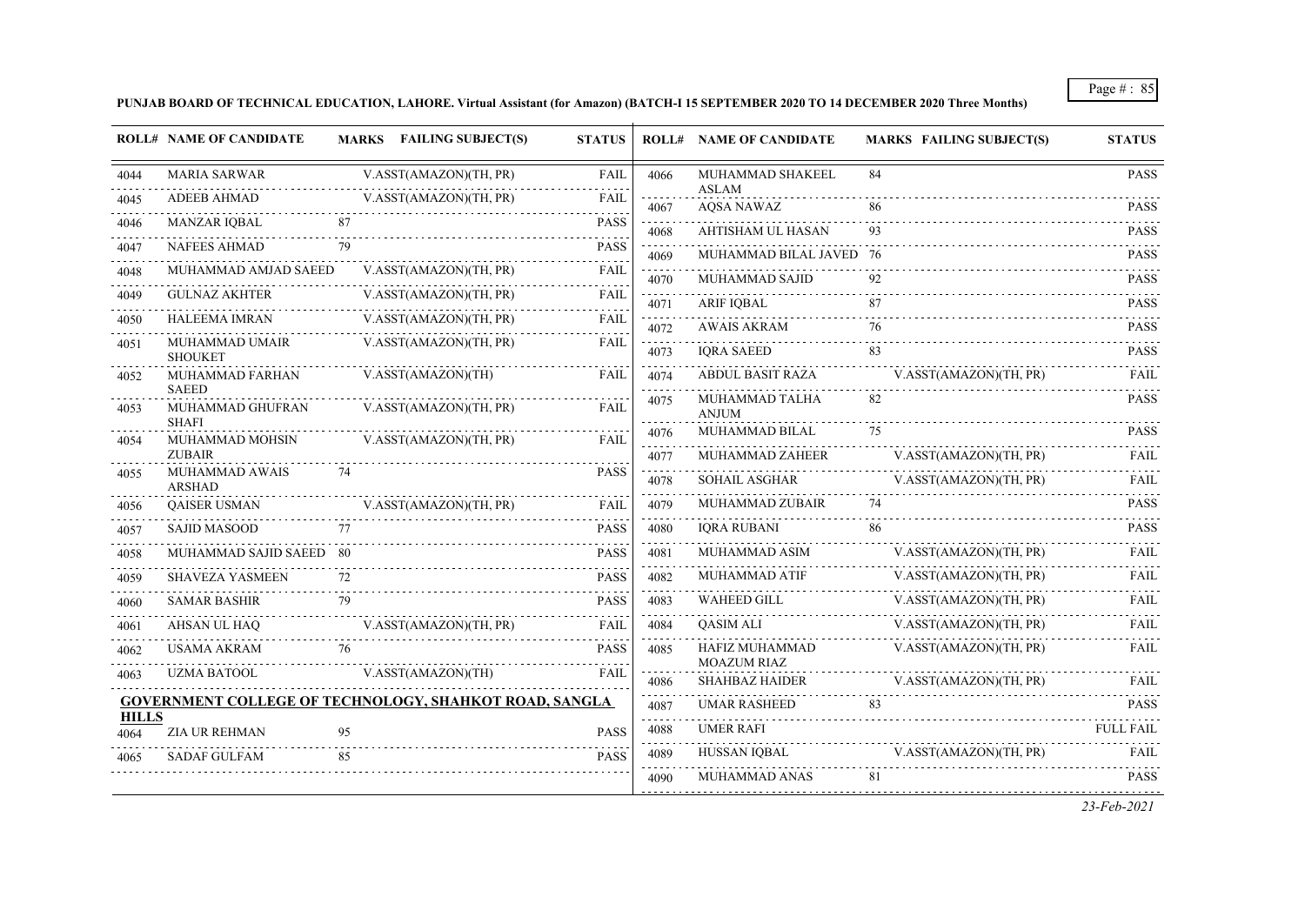## **PUNJAB BOARD OF TECHNICAL EDUCATION, LAHORE. Virtual Assistant (for Amazon) (BATCH-I 15 SEPTEMBER 2020 TO 14 DECEMBER 2020 Three Months)**

|      | <b>ROLL# NAME OF CANDIDATE</b>         |    | <b>MARKS</b> FAILING SUBJECT(S) | <b>STATUS</b>           |                        | <b>ROLL# NAME OF CANDIDATE</b>     | <b>MARKS FAILING SUBJECT(S)</b> | <b>STATUS</b>              |
|------|----------------------------------------|----|---------------------------------|-------------------------|------------------------|------------------------------------|---------------------------------|----------------------------|
| 4091 | MUHAMMAD ABDULLAH<br>ANWAR             | 81 |                                 | <b>PASS</b>             | 4115                   | <b>NOUMAN ASHRAF</b>               | 78                              | <b>PASS</b><br>.           |
| 4092 | <b>M UMAR SALEEM</b>                   | 63 |                                 | <b>PASS</b>             | 4116                   | <b>ZAHID KHAN</b>                  | 73                              | <b>PASS</b>                |
| 4093 | <b>RANA SAQIB ALI</b>                  | 70 |                                 | <b>PASS</b>             | 4117                   | <b>SALMAN HAIDER</b>               | V.ASST(AMAZON)(TH, PR)          | FAIL                       |
| 4094 | MUHAMMAD HUSSAIN                       | 81 |                                 | <b>PASS</b>             | 4118                   | MUNAWAR RIAZ                       | V.ASST(AMAZON)(TH, PR)          | FAIL                       |
| 4095 | MUHAMMAD HUSSNAIN                      |    | V.ASST(AMAZON)(TH, PR)          | <b>FAIL</b>             | 4119                   | <b>AHSAN MEHMOOD</b>               | 79                              | <b>PASS</b>                |
|      | <b>ABID</b><br>MUHAMMAD UMAR           | 74 |                                 | <b>PASS</b>             | 4120<br>.              | <b>FAHAD AZEEM</b>                 | 74                              | <b>PASS</b>                |
| 4096 | <b>ALI HASSAN</b>                      |    | V.ASST(AMAZON)(TH)              | FAIL                    | 4121<br>.              | ASAD BILAL                         | V.ASST(AMAZON)(TH, PR)          | <b>FAIL</b>                |
| 4097 | MUNAWAR HUSSAIN                        | 76 |                                 | <b>PASS</b>             | 4122<br>.              | <b>ASIF ALI</b>                    | 79                              | <b>PASS</b>                |
| 4098 | MUHAMMAD ALI RAZA                      |    |                                 |                         | 4123                   | <b>MUNEEB AHMED</b>                | 70                              | <b>PASS</b><br>.           |
| 4099 |                                        |    | V.ASST(AMAZON)(PR, SE)          | <b>FAIL</b>             | .<br>4124              | MUHAMMAD WAQAR                     | 75                              | <b>PASS</b>                |
| 4100 | MUHAMMAD ABDULLAH 78                   |    |                                 | <b>PASS</b><br><u>.</u> | 4125                   | <b>ASIF SOHAIL</b>                 |                                 | <b>FULL FAIL</b>           |
| 4101 | <b>UMER FAROOO</b>                     | 77 |                                 | <b>PASS</b>             | 4126                   | <b>SABIR MAJEED</b>                | 86                              | <b>PASS</b>                |
| 4102 | MUHAMMAD HAMZA                         |    | V.ASST(AMAZON)(TH, PR)          | <b>FAIL</b>             | .<br>4127              | <b>USMAN GOHER</b>                 | 85                              | <b>PASS</b>                |
| 4103 | MUHAMMAD SOHAIB<br>ANWAR               |    | V.ASST(AMAZON)(TH, PR)          | <b>FAIL</b>             | 4128                   | MUHAMMAD HAMZA ARIF 82             |                                 | <b>PASS</b>                |
| 4104 | MUHAMMAD AWAIS                         |    | V.ASST(AMAZON)(TH, PR)          | <b>FAIL</b>             | 4129                   | MUHAMMAD UMAIR SAEED               |                                 | <b>FULL FAIL</b>           |
| 4105 | <b>NAZIM ASHRAF</b>                    | 72 |                                 | <b>PASS</b>             | 4130                   | MUHAMMAD WAQAR                     | 74                              | <b>PASS</b>                |
| 4106 | MUHAMMAD USMAN                         |    | V.ASST(AMAZON)(TH, PR)          | <b>FAIL</b>             | 4131                   | <b>HUSNAIN AHSAN</b>               | 71                              | <b>PASS</b>                |
| 4107 | <b>HINA MUSHTAQ</b>                    | 73 |                                 | <b>PASS</b>             | 4132                   | MUHAMAMD HAMZA                     | 81                              | <b>PASS</b>                |
| 4108 | <b>HAIDER ALI</b>                      | 81 |                                 | <b>PASS</b>             | 4133                   | MUHAMMAD LUQMAN                    | 84                              | <b>PASS</b>                |
| 4109 | <b>FARIHA ANDLEEB</b>                  |    | V.ASST(AMAZON)(TH, PR)          | <b>FAIL</b>             | 4134                   | <b>SHAH NOOR SAJID</b>             | 80                              | <b>PASS</b>                |
| 4110 | MUHAMMAD RAMZAN                        |    | V.ASST(AMAZON)(TH, PR)          | <b>FAIL</b>             | 4135                   | <b>HASSAAN IQBAL</b>               | 70                              | <b>PASS</b>                |
| 4111 | MUHAMMAD ASRAR UL<br>HAO               | 67 |                                 | <b>PASS</b>             | 4136<br>.              | MUHAMMAD NAZAM                     | 70                              | <b>PASS</b>                |
| 4112 | MUHAMMAD HUSSNAIN<br><b>ANWAR</b>      | 77 |                                 | <b>PASS</b>             | 4137<br>الداعات الداري | <b>HASNAIN ALI</b>                 | 80                              | <b>PASS</b>                |
| 4113 | <b>AHMAD JAVED</b>                     |    | V.ASST(AMAZON)(TH, PR)          | <b>FAIL</b>             | 4138                   | <b>HAMZA SHAKOOR</b>               | 76                              | <b>PASS</b>                |
| 4114 | MUHAMMAD FAHEEM<br><b>NASEER BAJWA</b> | 76 |                                 | <b>PASS</b>             | 4139<br>4140           | <b>USMAN ANAS</b><br>SHAHZADA KHAN | 75<br>80                        | <b>PASS</b><br><b>PASS</b> |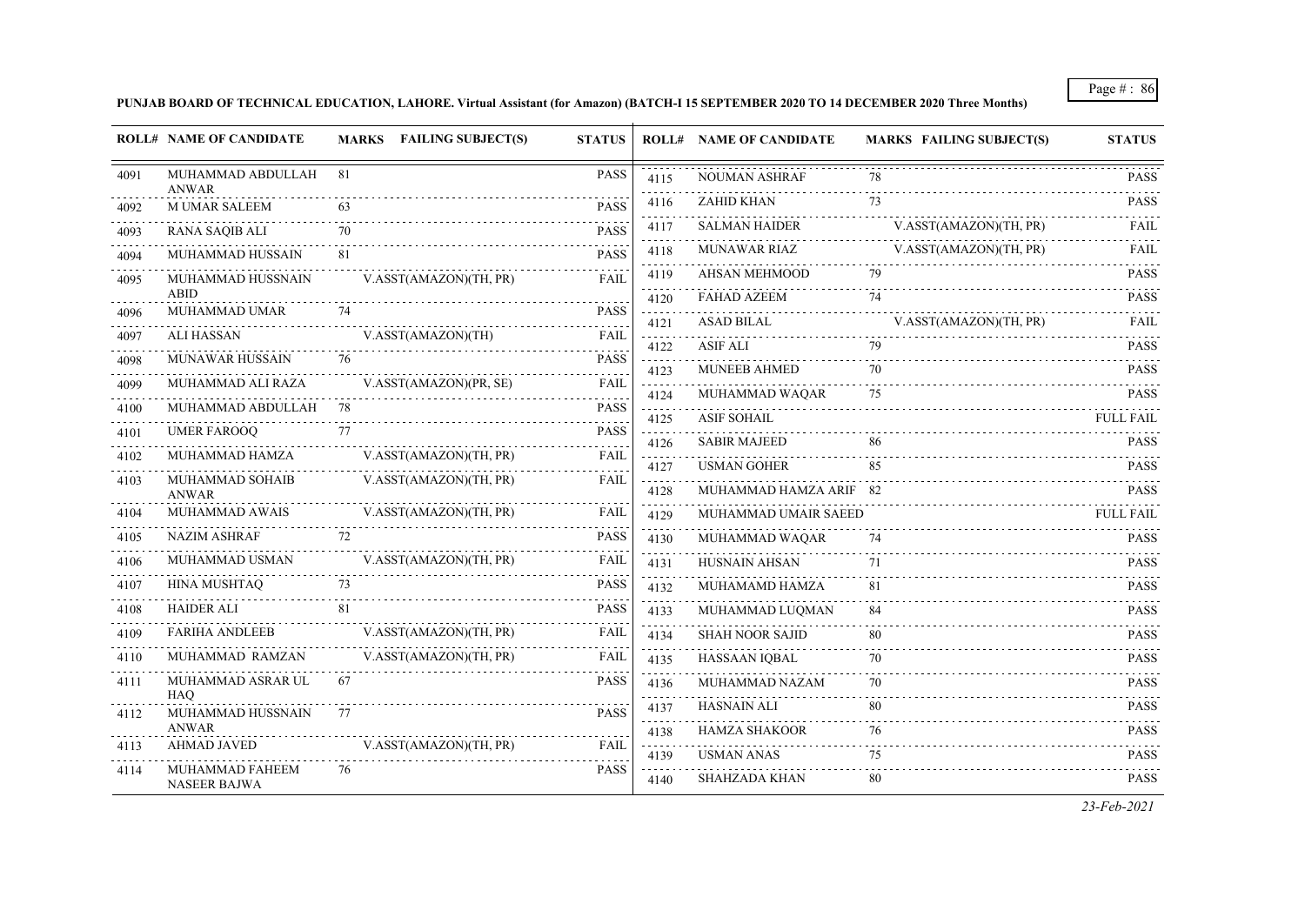# **PUNJAB BOARD OF TECHNICAL EDUCATION, LAHORE. Virtual Assistant (for Amazon) (BATCH-I 15 SEPTEMBER 2020 TO 14 DECEMBER 2020 Three Months)**

|           | <b>ROLL# NAME OF CANDIDATE</b>             | MARKS FAILING SUBJECT(S)                                     | <b>STATUS</b>    |                                | <b>ROLL# NAME OF CANDIDATE</b>          | <b>MARKS FAILING SUBJECT(S)</b> | <b>STATUS</b> |
|-----------|--------------------------------------------|--------------------------------------------------------------|------------------|--------------------------------|-----------------------------------------|---------------------------------|---------------|
| 4141      | <b>WANASH MASIH</b>                        | V.ASST(AMAZON)(TH, PR)                                       | <b>FAIL</b>      | 4163                           | MUHAMMAD ZOBAIR                         | Absent                          | <b>ABSENT</b> |
| 4142      | <b>HAMID WAQAR</b>                         | V.ASST(AMAZON)(TH, PR)                                       | <b>FAIL</b>      | 4164                           | <b>SYED USMAN SAEED</b>                 | Absent                          | <b>ABSENT</b> |
| 4143      | MUHAMMAD MAJID LATIF                       | V.ASST(AMAZON)(TH, PR)                                       | <b>FAIL</b>      | 4165                           | <b>IKRAM ULLAH KHAN</b>                 | 78                              | <b>PASS</b>   |
| 4144      | MUHAMMAD SHAKIR                            | V.ASST(AMAZON)(TH, PR)                                       | <b>FAIL</b>      | 4166                           | <b>ASJAD SHAHZAD</b>                    | 68                              | <b>PASS</b>   |
| 4145      | RANA SULTAN MAHMOOD                        |                                                              | <b>FULL FAIL</b> | 4167                           | MUZAMMIL SHEHZAD                        | 62                              | <b>PASS</b>   |
| 4146      | <b>ASAD</b><br><b>MASROOR ZAHOOR</b>       |                                                              | <b>FULL FAIL</b> | 4168                           | MUHAMMAD JAWAD<br><b>AHSAN</b>          | 75                              | <b>PASS</b>   |
| 4147      | MUHAMMAD ABDAL                             | -81                                                          | <b>PASS</b>      | 4169                           | <b>HABIB UR REHMAN</b>                  | 68                              | <b>PASS</b>   |
| 4148      | MUHAMMAD ADIL                              | 78                                                           | <b>PASS</b>      | 4170                           | MUHAMMAD BEHZAD<br><b>ASGHAR</b>        | 85                              | <b>PASS</b>   |
| 4149      | MUHAMMAD ZAIN ABID                         | V.ASST(AMAZON)(TH, PR)                                       | <b>FAIL</b>      | 4171                           | HAFIZ MUHAMMAD                          | 91                              | <b>PASS</b>   |
| 4150      | <b>KHALIL HUSSAIN</b>                      | V.ASST(AMAZON)(TH, PR)                                       | FAIL             |                                | <b>AHTISHAM</b><br><b>NABEEL SULTAN</b> | 84                              | <b>PASS</b>   |
| 4151      | MUJEEB ULLAH                               | 89                                                           | <b>PASS</b>      | 4172                           |                                         |                                 |               |
| 4152      | <b>HAMAAD ALI</b>                          | 78                                                           | <b>PASS</b>      | 4173                           | MUHAMMAD AHSAN BARI Absent              |                                 | <b>ABSENT</b> |
| 4153      | <b>ARSALAN HASSAN</b>                      | 82                                                           | <b>PASS</b>      | 4174                           | MUHAMMAD MUDASSAR<br><b>RAZA</b>        | 85                              | <b>PASS</b>   |
| .<br>4154 | <b>ALI SHER</b>                            | 87                                                           | <b>PASS</b>      | 4175                           | <b>SANA IQBAL</b>                       | 85                              | <b>PASS</b>   |
| 4155      | <b>SHAHZAD ALI</b>                         | V.ASST(AMAZON)(TH, PR)                                       | <b>FAIL</b>      | 4176                           | <b>SHAZIA IQBAL</b>                     | 73                              | <b>PASS</b>   |
| 4156      | <b>MUHAMMAD IBRAR</b>                      | V.ASST(AMAZON)(TH)                                           | <b>FAIL</b>      | 4177                           | NAUSHEEN IQBAL                          | 76                              | <b>PASS</b>   |
| 4157      | .<br>HASSAN MUJTABA<br>MURTAZA SIDDIQ      | V.ASST(AMAZON)(TH, PR)                                       | <b>FAIL</b>      | 4178                           | NOREEN SULTAN                           | 77                              | <b>PASS</b>   |
| 4158      | MUHAMMAD MOIZ TAHIR                        |                                                              | <b>FULL FAIL</b> | 4179                           | <b>IRAM RAUF</b>                        | 82                              | <b>PASS</b>   |
| 4159      | <b>FARHAN AZHAR</b>                        |                                                              | <b>FULL FAIL</b> | 4180                           | ALMAS HASHMI                            | 80                              | <b>PASS</b>   |
| 4160      | MUHAMMAD QASIM                             | 73                                                           | <b>PASS</b>      | 4181<br>$\omega$ is a $\omega$ | <b>AFTAB AHMAD</b>                      | 74                              | <b>PASS</b>   |
| 4161      | USMAN MASAOOD AKRAM 86                     |                                                              | <b>PASS</b>      | 4182                           | <b>SABA MAQSOOD</b>                     | 92                              | <b>PASS</b>   |
| 4227      | .<br><b>JAWAD HUSSAIN</b>                  | 75                                                           | <b>PASS</b>      | 4183                           | RABEEA FATIMA                           | V.ASST(AMAZON)(TH, PR)          | FAIL          |
|           |                                            |                                                              |                  | 4184                           | SAJIDA KHANUM                           | Absent                          | <b>ABSENT</b> |
|           | (BEHARI) COLONY, SILLANWALI ROAD, SARGODHA | <b>GOVERNMENT TECHNICAL TRAINING INSTITUTE, OPP. GULSION</b> |                  | 4185                           | ZOUFISHAN BUSHRA                        | Absent                          | <b>ABSENT</b> |
| 4162.     | <b>SHAISTA BATOOL</b>                      | Absent                                                       | <b>ABSENT</b>    | 4186                           | <b>NOMAN MANZOOR</b>                    | .<br>Absent                     | <b>ABSENT</b> |